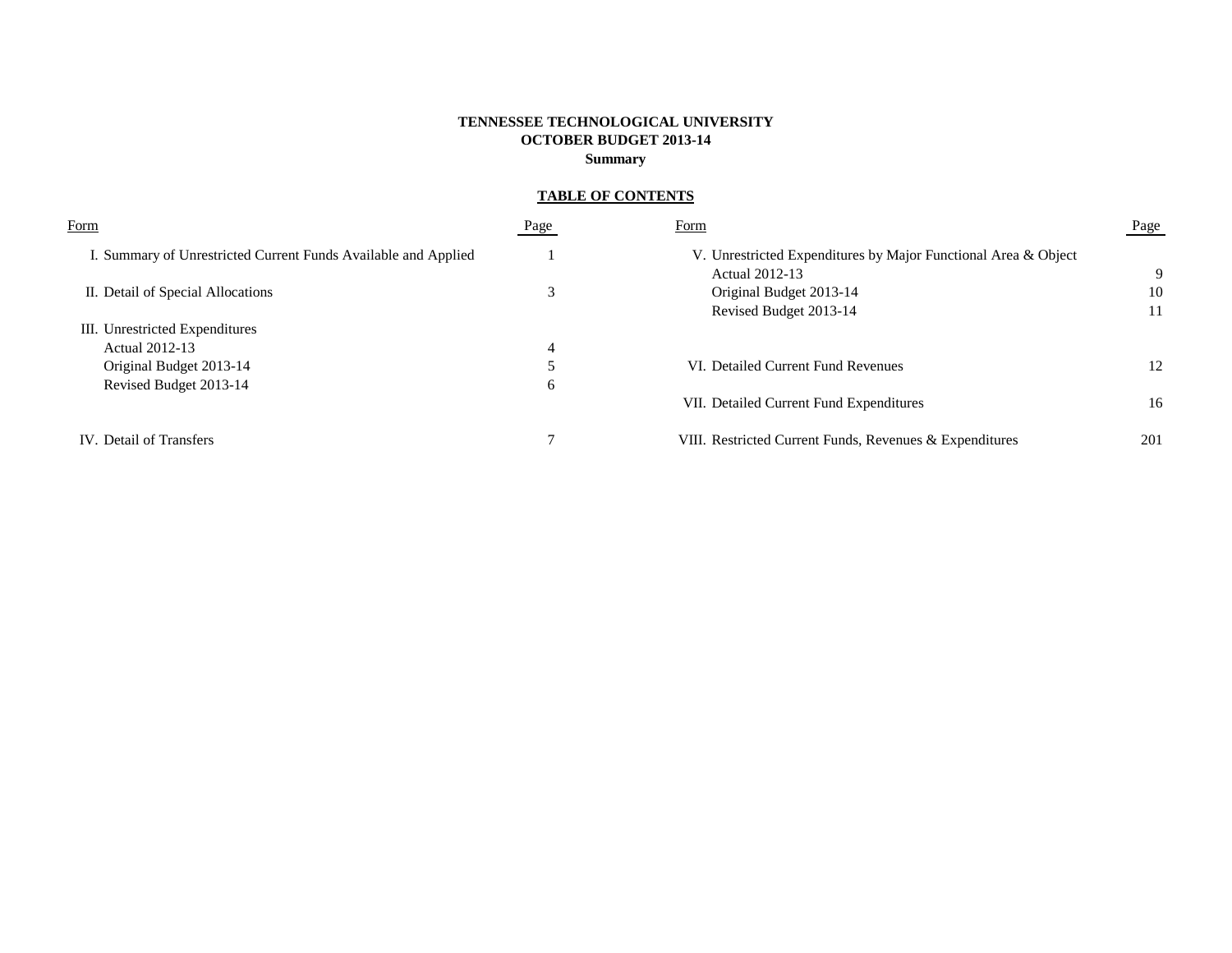#### Form I Georgian Communication of the Communication of Tennessee Tech University Communication Run Time 05:33 PM Summary Of Unrestricted Current Funds Available And Applied October Budget 2013-14

|                                                           | Actual<br>$2012 - 13$      | July<br>Budget<br>$2013 - 14$ | October<br>Budget<br>$2013 - 14$ | % Change<br>Over<br>Actual |
|-----------------------------------------------------------|----------------------------|-------------------------------|----------------------------------|----------------------------|
| Unrestricted Current Fund Balances                        |                            |                               |                                  |                            |
| at Beginning of Period                                    |                            |                               |                                  |                            |
| Allocation for Encumbrances                               | 353,083                    | 353,100                       | 440,500                          | 24.8                       |
| Allocation for Working Capital                            | 1,797,148<br>3,713,652     | 1,797,100                     | 2,496,400                        | 38.9<br>23.6               |
| Special Allocations<br>Unallocated Balance                | 4,501,735                  | 1,039,300<br>$\mathbf 0$      | 4,588,600<br>4,951,900           | 10.0                       |
| Total Unrestricted Current Fund Balances                  | 10,365,618                 | 3,189,500                     | 12,477,400                       | 20.4                       |
| Revenues                                                  |                            |                               |                                  |                            |
| Education and General                                     |                            |                               |                                  |                            |
| Tuition and Fees                                          | 82,910,753                 | 84,058,600                    | 89,501,400                       | 07.9                       |
| State Appropriations                                      | 36, 914, 122               | 38,931,200                    | 38,928,900                       | 05.5                       |
| Federal Grants and Contracts                              | 926,483                    | 890,400                       | 878,300                          | $-05.2$                    |
| Local Grants & Contracts                                  | $\Omega$                   | 3,200                         | 3,200                            | 00.0                       |
| State Grants & Contracts                                  | 59,364                     | 21,200                        | 59,400                           | 00.1                       |
| Private Grants & Contracts                                | 34,840                     | 39,100                        | 39,100                           | 12.2                       |
| Private Gifts                                             | 175                        | $\Omega$                      | $\Omega$                         | $-100.0$                   |
| Sales and Services of Educational Activities              | 1,463,257                  | 1,416,600                     | 1,468,400                        | 00.4                       |
| Sales and Services of Other Activities                    | 8,408,152                  | 7,426,100                     | 7,279,400                        | $-13.4$                    |
| Other Sources                                             | 429,275                    | 308,100                       | 310,600                          | $-27.6$                    |
| Total Education and General                               | 131, 146, 421              | 133,094,500                   | 138,468,700                      | 05.6                       |
| Sales & Services of Aux Enterprises                       |                            |                               |                                  |                            |
| Sales & Services of Aux Enterprises                       | 15,985,040                 | 15,344,000                    | 15,708,400                       | $-01.7$                    |
| Total Revenues                                            | 147,131,461                | 148,438,500                   | 154,177,100                      | 04.8                       |
| Expenditures and Transfers                                |                            |                               |                                  |                            |
| Education and General                                     |                            |                               |                                  |                            |
| Instruction                                               | 55,691,303                 | 58,501,600                    | 65,984,700                       | 18.5                       |
| Research                                                  | 1,349,099                  | 1,594,500                     | 2,774,200                        | 105.6                      |
| Public Service                                            | 3,068,624                  | 2,382,300                     | 2,929,300                        | $-04.5$                    |
| Academic Support                                          | 10,613,450                 | 10,286,600                    | 11,440,900                       | 07.8                       |
| Student Services                                          | 19,898,448                 | 19,995,200                    | 22,482,400                       | 13.0                       |
| Institutional Support<br>Operation & Maintenance of Plant | 12, 159, 567<br>11,049,206 | 12,570,200<br>11,653,300      | 14,586,200<br>13,005,900         | 20.0<br>17.7               |
| Scholarships and Fellowships                              | 5,894,351                  | 7,995,400                     | 7,865,900                        | 33.4                       |
|                                                           |                            |                               |                                  |                            |
| Total Education and General                               | 119,724,048                | 124,979,100                   | 141,069,500                      | 17.8                       |
| Mandatory Transfers for:                                  |                            |                               |                                  |                            |
| Principal and Interest                                    | 517,600                    | 517,600                       | 517,600                          | 00.0                       |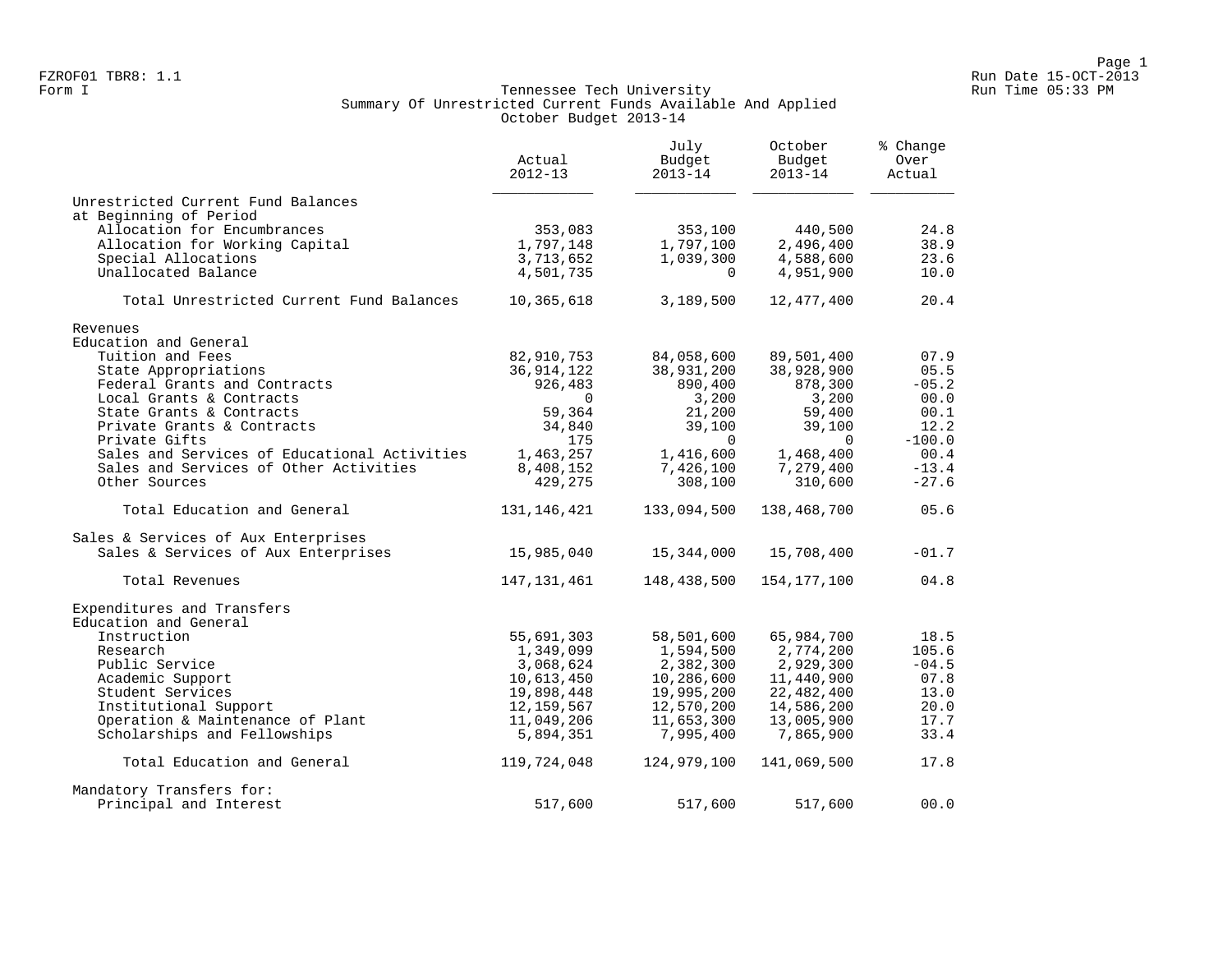#### Form I Georgian Communication of the Communication of Tennessee Tech University Communication Run Time 05:33 PM Summary Of Unrestricted Current Funds Available And Applied October Budget 2013-14

|                                                                                                                                       | Actual<br>$2012 - 13$                          | July<br>Budget<br>$2013 - 14$                 | October<br>Budget<br>$2013 - 14$             | % Change<br>Over<br>Actual           |
|---------------------------------------------------------------------------------------------------------------------------------------|------------------------------------------------|-----------------------------------------------|----------------------------------------------|--------------------------------------|
| Total Mandatory Transfers                                                                                                             | 517,600                                        | 517,600                                       | 517,600                                      | 00.0                                 |
| Non-Mandatory Transfers for:<br>Transfers to Unexpended Plant Fund<br>Transfers to Renewal & Replacements<br>Transfers to Other Funds | 5,404,190<br>4,130,521<br>581,234              | 2,354,800<br>2,635,200<br>583,000             | 2,359,800<br>3,475,300<br>587,000            | $-56.3$<br>$-15.9$<br>01.0           |
| Total Non-Mandatory Transfers                                                                                                         | 10,115,945                                     | 5,573,000                                     | 6,422,100                                    | $-36.5$                              |
| Total Education and General                                                                                                           | 130, 357, 593                                  | 131,069,700                                   | 148,009,200                                  | 13.5                                 |
| Auxiliary Enterprises Expenditures<br>Auxiliary Enterprise Expenditures                                                               | 6,553,476                                      | 6,892,900                                     | 7,425,800                                    | 13.3                                 |
| Total Auxiliary Expenditures                                                                                                          | 6,553,476                                      | 6,892,900                                     | 7,425,800                                    | 13.3                                 |
| Mandatory Transfers for:<br>Principal and Interest                                                                                    | 3,102,837                                      | 3,116,100                                     | 3,075,100                                    | $-00.9$                              |
| Total Mandatory Transfers                                                                                                             | 3,102,837                                      | 3,116,100                                     | 3,075,100                                    | $-00.9$                              |
| Non-Mandatory Transfers for:<br>Transfers to Renewal & Replacements<br>Transfers from Renewal & Replacements                          | 5,841,493<br>$-9,778$                          | 5,335,000<br>$\Omega$                         | 5,207,500<br>$\Omega$                        | $-10.9$<br>$-100.0$                  |
| Total Non-Mandatory Transfers                                                                                                         | 5,831,715                                      | 5,335,000                                     | 5,207,500                                    | $-10.7$                              |
| Total Auxiliary Enterprises                                                                                                           | 15,488,028                                     | 15,344,000                                    | 15,708,400                                   | 01.4                                 |
| Total Expenditures And Transfers                                                                                                      | 145,845,621                                    | 146, 413, 700                                 | 163,717,600                                  | 12.3                                 |
| Other<br>Prior Period Adjustment                                                                                                      | 825,901                                        | $\Omega$                                      | $\Omega$                                     | $-100.0$                             |
| Total Other                                                                                                                           | 825,901                                        | $\Omega$                                      | $\Omega$                                     | $-100.0$                             |
| Unrestricted Current Fund Balances<br>at End of Period                                                                                |                                                |                                               |                                              |                                      |
| Allocation for Encumbrances<br>Allocation for Working Capital<br>Special Allocations<br>Unallocated Balance                           | 440,475<br>2,496,432<br>4,588,567<br>4,951,885 | 353,100<br>1,797,100<br>3,064,100<br>$\Omega$ | 440,500<br>2,496,400<br>$\Omega$<br>$\Omega$ | 00.0<br>00.0<br>$-100.0$<br>$-100.0$ |
| Total Unrestricted Current Fund Balances                                                                                              | 12, 477, 359                                   | 5, 214, 300                                   | 2,936,900                                    | $-76.5$                              |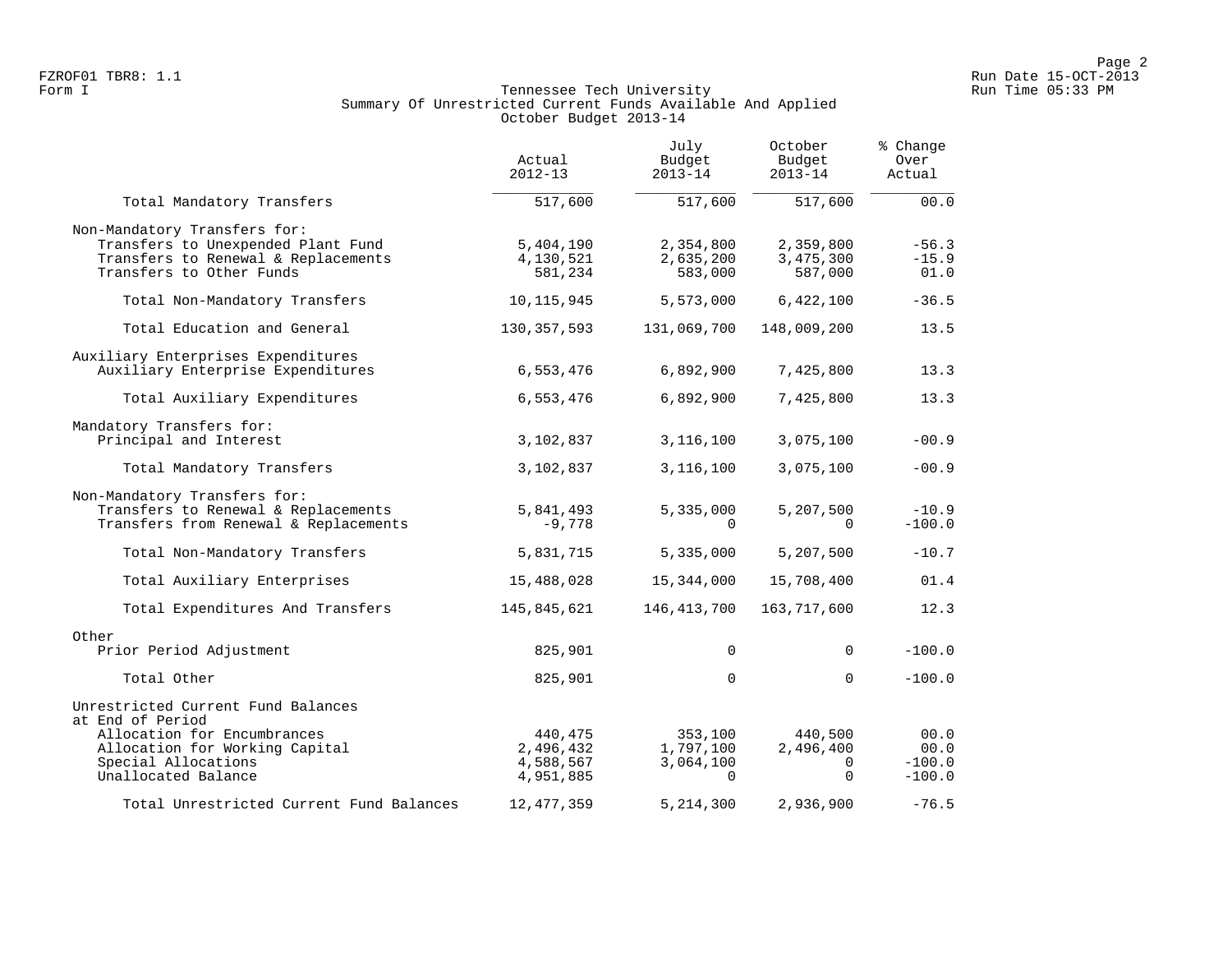## Form II Tennessee Tech University Run Time 05:27 PM Special Allocations October Budget 2013-14

|                                                                                   | Actual<br>$2012 - 13$ | July<br>Budget<br>$2013 - 14$ | October<br>Budget<br>$2013 - 14$ |
|-----------------------------------------------------------------------------------|-----------------------|-------------------------------|----------------------------------|
| At Beginning of Period                                                            |                       |                               |                                  |
| 2% to 5% Reserve                                                                  | 8,809,160             | 6,093,000                     | 9,916,690                        |
| Allocation for Compensated Absences                                               | $-2,995,756$          | $-2,995,760$                  | $-3, 373, 675$                   |
| Allocation for Student Activity Fees                                              | 1,429,965             | 1,429,970                     | 1,627,960                        |
| Allocation for Technology Access Fees                                             | 1,089,490             | 1,089,490                     | 1,203,030                        |
| Allocation for Auxiliary Contingency                                              | 725,568               | 767,330                       | 799,250                          |
| Allocation for Specialized Academic Course Fees                                   | 468,630               | 468,630                       | 958,340                          |
| Allocation for Unexpended Contracts                                               |                       |                               |                                  |
| Allocation for Conferences and Institutes                                         |                       |                               |                                  |
| Allocation for Floyd Scholarship                                                  |                       |                               |                                  |
| Allocation for RODP                                                               |                       |                               |                                  |
| Allocation for TTC Equipment Appropriation                                        |                       |                               |                                  |
| Allocation for OPEB                                                               | $-5,813,405$          | $-5,813,400$                  | $-6, 543, 017$                   |
| Allocation for Designated Appropriations<br>Allocation for Sustainable Campus Fee |                       |                               |                                  |
| Allocation for International Education Fee                                        |                       |                               |                                  |
| Total                                                                             | 3,713,652             | 1,039,260                     | 4,588,578                        |
|                                                                                   |                       |                               |                                  |
| At End of Period                                                                  |                       |                               |                                  |
| 2% to 5% Reserve                                                                  | 9,916,690             | 8,117,960                     | 5,341,942                        |
| Allocation for Compensated Absences                                               | $-3,373,675$          | $-2,995,760$                  | $-3, 373, 675$                   |
| Allocation for Student Activity Fees                                              | 1,627,954             | 1,429,970                     | 1,627,960                        |
| Allocation for Technology Access Fees                                             | 1,203,026             | 1,089,490                     | 1,203,030                        |
| Allocation for Auxiliary Contingency                                              | 799,253               | 767,200                       | 785,420                          |
| Allocation for Specialized Academic Course Fees                                   | 958,336               | 468,630                       | 958,340                          |
| Allocation for Unexpended Contracts                                               |                       |                               |                                  |
| Allocation for Conferences and Institutes                                         |                       |                               |                                  |
| Allocation for Floyd Scholarship                                                  |                       |                               |                                  |
| Allocation for RODP                                                               |                       |                               |                                  |
| Allocation for TTC Equipment Appropriation                                        |                       |                               |                                  |
| Allocation for OPEB                                                               | -6,543,017            | $-5,813,400$                  | $-6, 543, 017$                   |
| Allocation for Designated Appropriations                                          |                       |                               |                                  |
| Allocation for Sustainable Campus Fee                                             |                       |                               |                                  |
| Allocation for International Education Fee                                        |                       |                               |                                  |
| Total                                                                             | 4,588,567             | 3,064,090                     | $\mathbf 0$                      |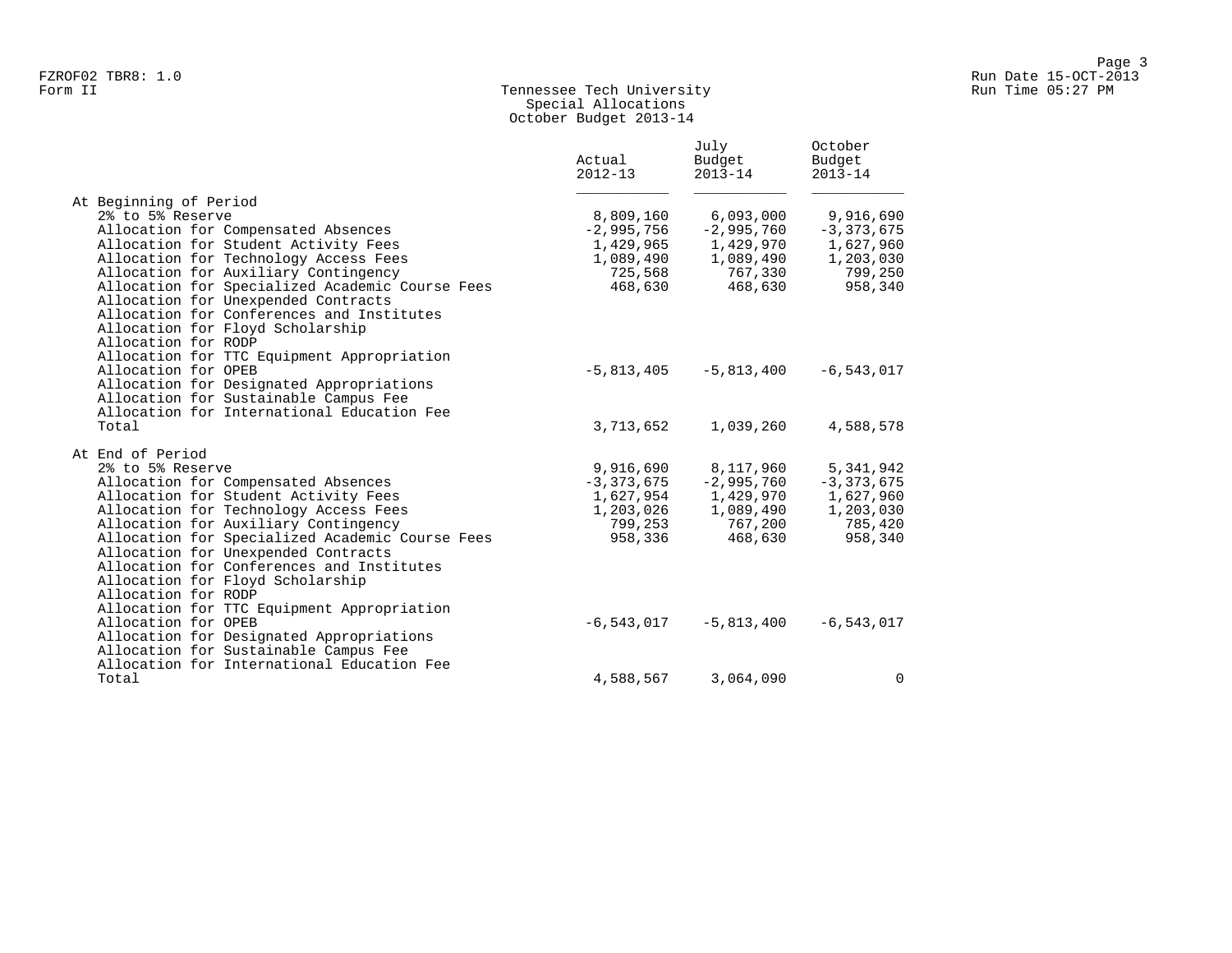FZROF03 TBR8: 1.0<br>Form III Run Date 16-OCT-2013 Run Date 16-OCT-2013<br>Form III Run Time 02:07 PM

#### Form III Tennessee Tech University Run Time 02:07 PM Unrestricted Educational And General Expenditures By Budget Category Actual 2012-13

| UNRESTRICTED EXPENDITURES<br>EDUCATION AND GENERAL | Professional<br>Salaries | Other<br>Salaries | Employee<br>Benefits | Travel    | Operating<br>Expense | Capital<br>Outlay | Total         | % OF<br>Total<br>E & G |
|----------------------------------------------------|--------------------------|-------------------|----------------------|-----------|----------------------|-------------------|---------------|------------------------|
| Instruction                                        | 32, 453, 064             | 2,977,808         | 12,846,318           | 491,528   | 6,620,882            | 301,703           | 55,691,303    | 46.52                  |
| Research                                           | 383,409                  | 163,107           | 214,038              | 103,300   | 474,419              | 10,826            | 1,349,099     | 1.13                   |
| Public Service                                     | 615,306                  | 410,112           | 403,539              | 49,374    | 1,295,324            | 294,969           | 3,068,624     | 2.56                   |
| Academic Support                                   | 5, 318, 136              | 1,887,975         | 3,122,340            | 363,440   | $-381, 253$          | 302,812           | 10,613,450    | 8.86                   |
| Student Services                                   | 4,781,369                | 2,178,905         | 3,087,524            | 1,441,101 | 8,355,269            | 54,280            | 19,898,448    | 16.62                  |
| Institutional Support                              | 4,720,592                | 2,015,767         | 2,992,554            | 145,357   | 2,285,297            | $\mathbf 0$       | 12,159,567    | 10.16                  |
| Oper & Maint of Plant                              | 500,285                  | 1,885,348         | 1,258,447            | 13,987    | 7,375,078            | 16,061            | 11,049,206    | 9.23                   |
| Scholarships & Fellow                              | $\mathbf 0$              | $\circ$           | $\mathbf{0}$         | $\circ$   | 5,894,351            | $\circ$           | 5,894,351     | 4.92                   |
| Total Educational and General                      | 48,772,161               | 11,519,022        | 23,924,760           | 2,608,087 | 31,919,367           | 980,651           | 119,724,048   |                        |
| Auxiliary Enterprises                              | 641,149                  | 1,405,455         | 727,223              | 11,272    | 3,768,377            | $\mathbf 0$       | 6,553,476     |                        |
| Total Unrestricted                                 | 49, 413, 310             | 12,924,477        | 24,651,983           | 2,619,359 | 35,687,744           | 980,651           | 126, 277, 524 |                        |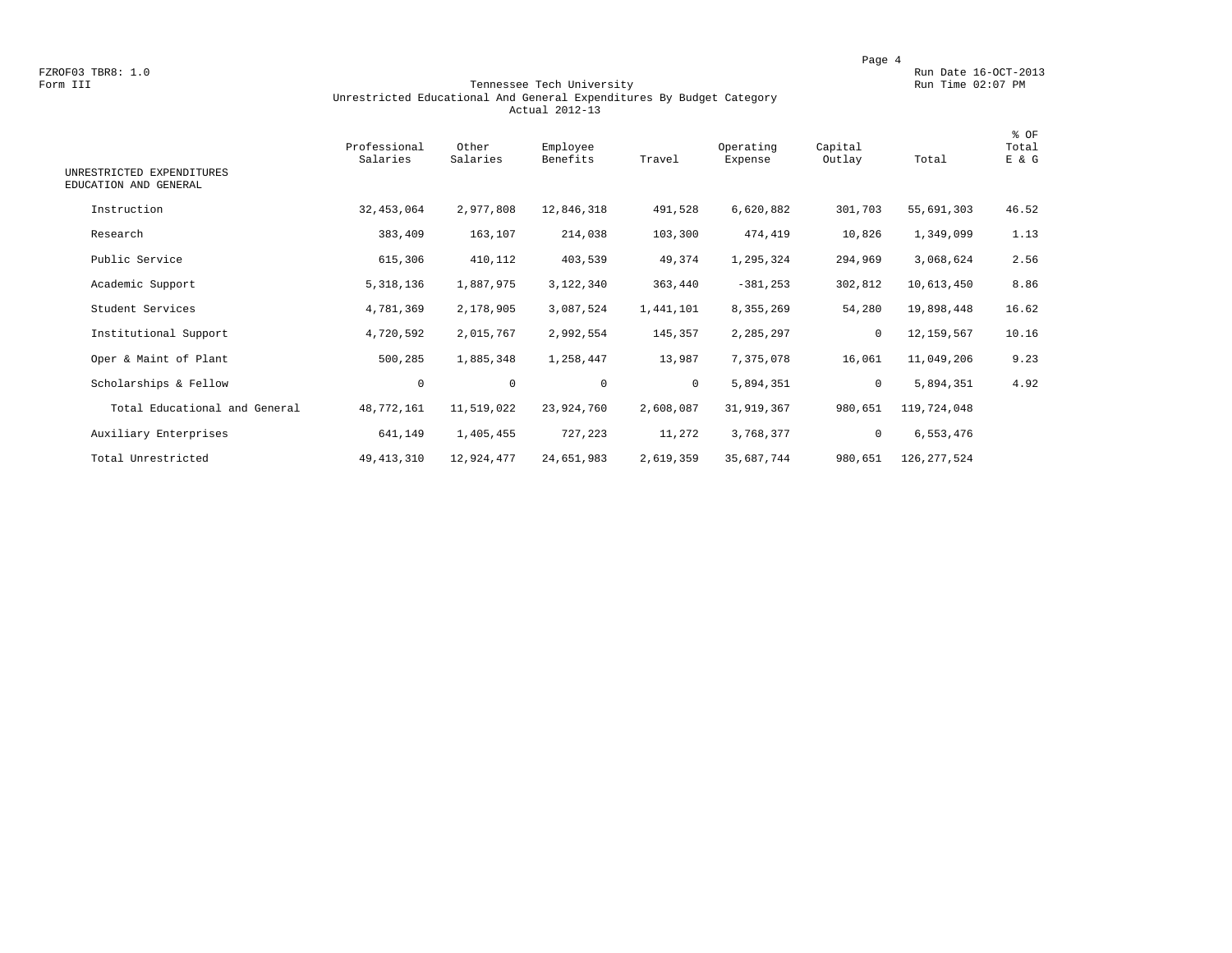FZROF03 TBR8: 1.0<br>Form III Run Date 16-OCT-2013<br>Form III Run Time 02:07 PM

#### Form III Tennessee Tech University Run Time 02:07 PM Unrestricted Educational And General Expenditures By Budget Category Original 2013-14

| UNRESTRICTED EXPENDITURES<br>EDUCATION AND GENERAL | Professional<br>Salaries | Other<br>Salaries | Employee<br>Benefits | Travel       | Operating<br>Expense | Capital<br>Outlay | Total       | % OF<br>Total<br>E & G |
|----------------------------------------------------|--------------------------|-------------------|----------------------|--------------|----------------------|-------------------|-------------|------------------------|
| Instruction                                        | 35,297,000               | 2,710,000         | 11,742,000           | 296,700      | 8,317,800            | 138,100           | 58,501,600  | 46.81                  |
| Research                                           | 203,500                  | 32,400            | 462,800              | 1,900        | 893,900              | 0                 | 1,594,500   | 1.28                   |
| Public Service                                     | 580,400                  | 309,300           | 423,200              | 35,500       | 1,031,400            | 2,500             | 2,382,300   | 1.91                   |
| Academic Support                                   | 6, 245, 300              | 1,881,800         | 3,072,100            | 70,100       | $-1, 216, 100$       | 233,400           | 10,286,600  | 8.23                   |
| Student Services                                   | 4,819,300                | 2,048,600         | 3,009,900            | 1,059,600    | 9,057,800            | $\mathbf 0$       | 19,995,200  | 16.00                  |
| Institutional Support                              | 5,493,600                | 2,162,300         | 3,120,500            | 51,000       | 1,735,800            | 7,000             | 12,570,200  | 10.06                  |
| Oper & Maint of Plant                              | 789,300                  | 2,226,800         | 1,318,800            | 11,700       | 7,306,700            | $\mathbf 0$       | 11,653,300  | 9.32                   |
| Scholarships & Fellow                              | $\mathbf 0$              | $\mathbf 0$       | $\mathbf 0$          | $\mathbf{0}$ | 7,995,400            | $\mathbf 0$       | 7,995,400   | 6.40                   |
| Total Educational and General                      | 53, 428, 400             | 11,371,200        | 23, 149, 300         | 1,526,500    | 35,122,700           | 381,000           | 124,979,100 |                        |
| Auxiliary Enterprises                              | 664,600                  | 1,576,100         | 750,800              | 12,000       | 3,889,400            | 0                 | 6,892,900   |                        |
| Total Unrestricted                                 | 54,093,000               | 12,947,300        | 23,900,100           | 1,538,500    | 39,012,100           | 381,000           | 131,872,000 |                        |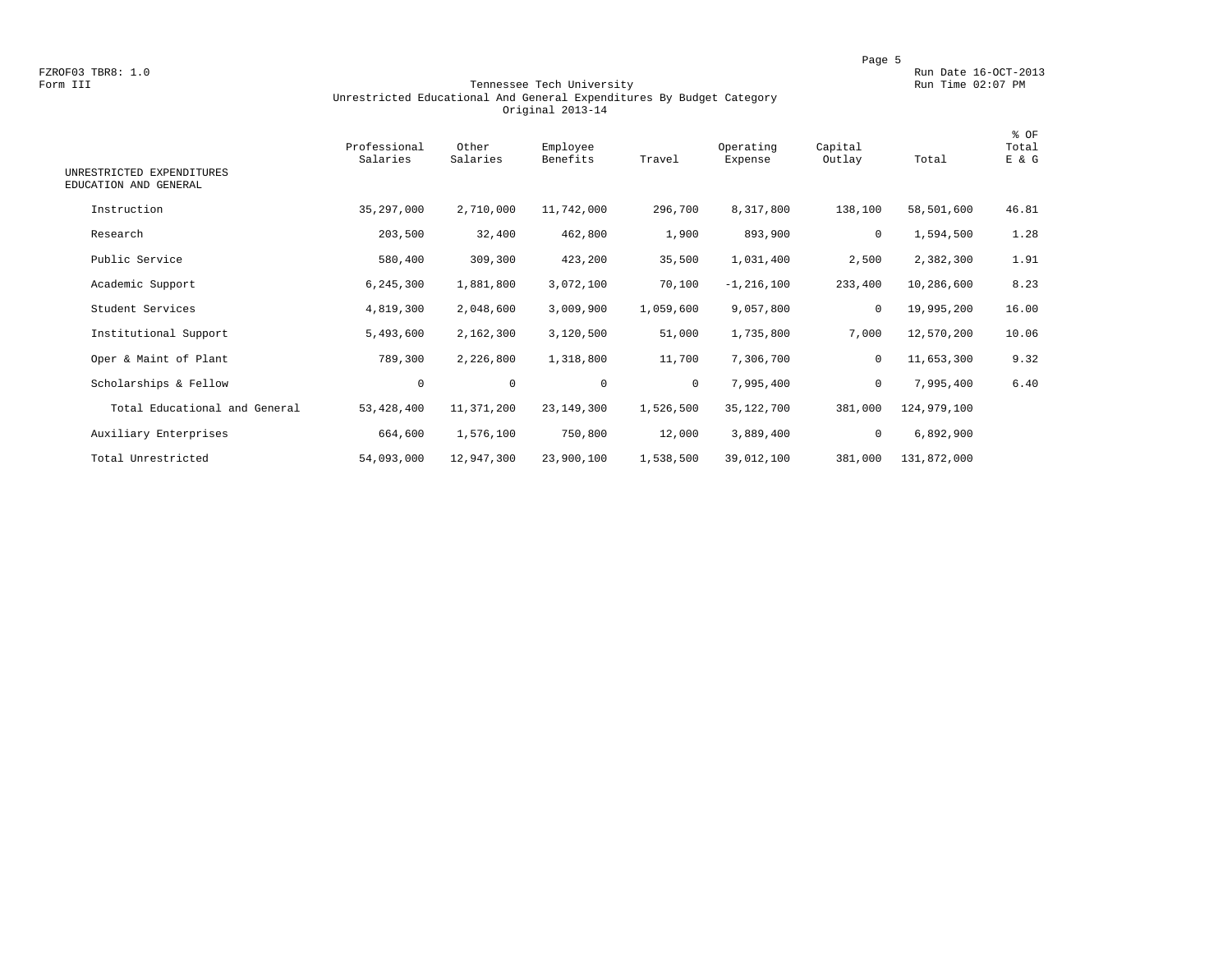FZROF03 TBR8: 1.0<br>Form III Run Date 16-OCT-2013 Tennessee Tech University Form III Run Time 02:07 PM

#### Form III Tennessee Tech University Run Time 02:07 PM Unrestricted Educational And General Expenditures By Budget Category Revised 2013-14

| UNRESTRICTED EXPENDITURES     | Professional<br>Salaries | Other<br>Salaries | Employee<br>Benefits | Travel       | Operating<br>Expense | Capital<br>Outlay | Total       | % OF<br>Total<br>E & G |
|-------------------------------|--------------------------|-------------------|----------------------|--------------|----------------------|-------------------|-------------|------------------------|
| EDUCATION AND GENERAL         |                          |                   |                      |              |                      |                   |             |                        |
| Instruction                   | 37,807,400               | 2,712,600         | 13,642,800           | 411,900      | 11,271,900           | 138,100           | 65,984,700  | 46.77                  |
| Research                      | 203,500                  | 74,100            | 213,900              | 48,400       | 2,234,300            | $\mathbf 0$       | 2,774,200   | 1.97                   |
| Public Service                | 782,900                  | 287,700           | 421,400              | 33,500       | 1,359,000            | 44,800            | 2,929,300   | 2.08                   |
| Academic Support              | 7,114,500                | 1,992,500         | 3,425,500            | 168,900      | $-1,504,500$         | 244,000           | 11,440,900  | 8.11                   |
| Student Services              | 5,873,400                | 2,010,100         | 3,342,200            | 1,260,800    | 9,995,900            | $\mathbf 0$       | 22,482,400  | 15.94                  |
| Institutional Support         | 6,042,400                | 2,299,800         | 3,332,600            | 126,200      | 2,778,200            | 7,000             | 14,586,200  | 10.34                  |
| Oper & Maint of Plant         | 756,600                  | 2,230,500         | 1,316,600            | 11,700       | 8,688,900            | 1,600             | 13,005,900  | 9.22                   |
| Scholarships & Fellow         | $\mathbf 0$              | $\mathbf 0$       | $\mathbf 0$          | $\mathbf{0}$ | 7,865,900            | $\mathbf 0$       | 7,865,900   | 5.58                   |
| Total Educational and General | 58,580,700               | 11,607,300        | 25,695,000           | 2,061,400    | 42,689,600           | 435,500           | 141,069,500 |                        |
| Auxiliary Enterprises         | 706,000                  | 1,647,000         | 774,100              | 13,700       | 4,282,500            | 2,500             | 7,425,800   |                        |
| Total Unrestricted            | 59,286,700               | 13,254,300        | 26,469,100           | 2,075,100    | 46,972,100           | 438,000           | 148,495,300 |                        |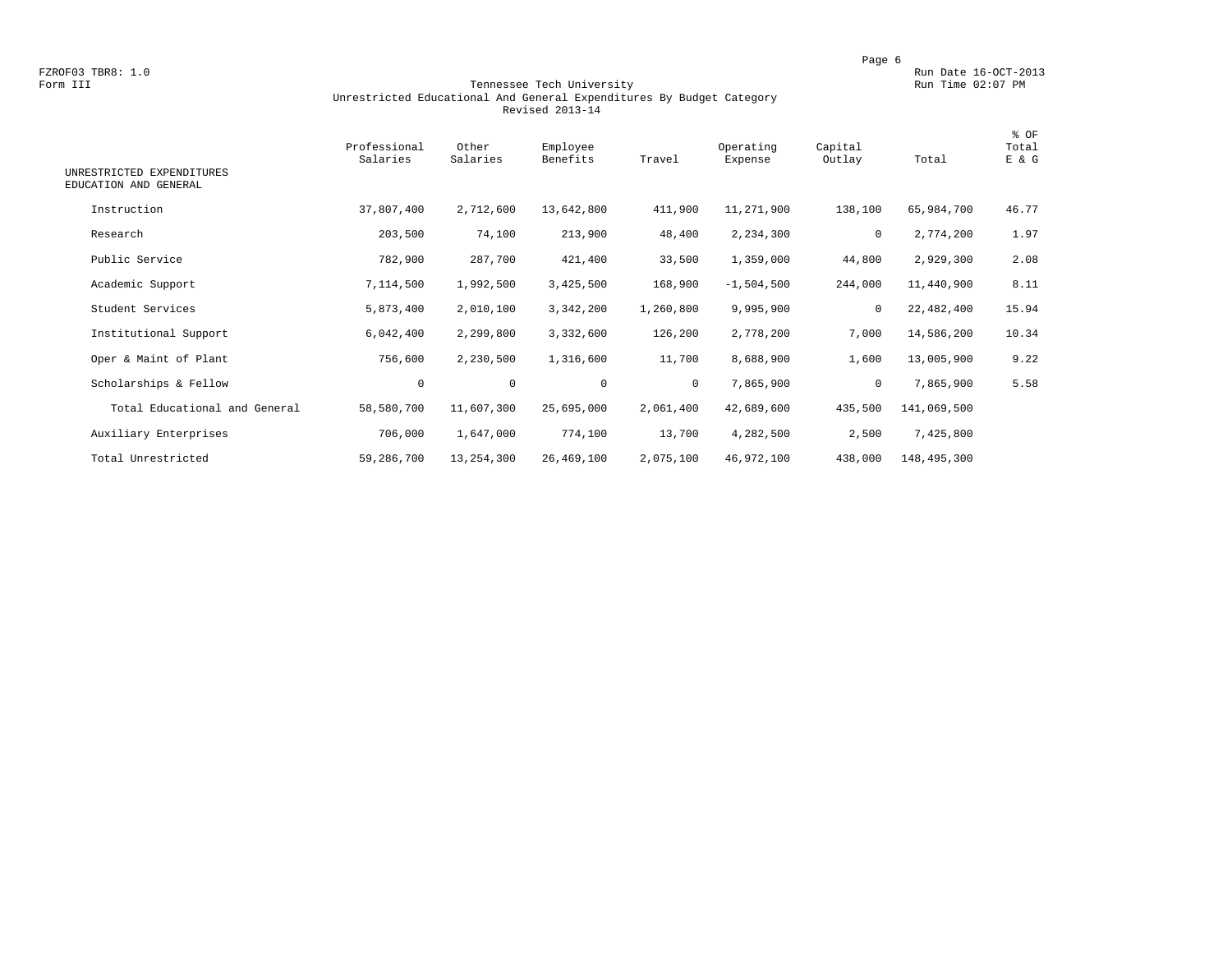#### Form IV Tennessee Tech University Run Time 05:41 PM Detail Of Transfers October Budget 2013-14

|                                     | Actual<br>$2012 - 13$ | July<br>$2013 - 14$ | October<br>$2013 - 14$ |  |
|-------------------------------------|-----------------------|---------------------|------------------------|--|
| Educational And General             |                       |                     |                        |  |
| Mandatory Transfers                 |                       |                     |                        |  |
| Retirement of Indebtedness:         |                       |                     |                        |  |
| ROI Energy Performance Contract     | 315,060               | 315,060             | 315,060                |  |
| ROI Performance Contr Order 2       | 202,540               | 202,540             | 202,540                |  |
| Loan Fund Matching-NDSL             |                       |                     |                        |  |
| Renewals and Replacements:          |                       |                     |                        |  |
| Total E&G Mandatory Transfers       | 517,600               | 517,600             | 517,600                |  |
| Non-Mandatory Transfers To (From)   |                       |                     |                        |  |
| Unexpended Plant Funds:             |                       |                     |                        |  |
| Transf to Un Ex Plant Extra Maint   | 90,000                | 90,000              | 90,000                 |  |
| Transf to Un Ex Plant Parkg Paving  | 214,800               | 214,800             | 214,800                |  |
| Trf to Un Ex Plt Extra Maint Local  | 60,000                | 60,000              | 60,000                 |  |
| Trf to Un Ex Plt Var Acad Bldg      | 4,314,390             | 1,000,000           | 1,000,000              |  |
| Trf to Un Ex Plt Peachtree Street   | 500,000               | $\Omega$            | $\overline{0}$         |  |
| Trf to Un Ex Plt Stadium Stairs     | 225,000               | $\Omega$            | $\Omega$               |  |
| Trf to Un Ex Plt Facilities Develop | $\Omega$              | 990,000             | 995,000                |  |
| Renewals and Replacements:          |                       |                     |                        |  |
| Transfers to RR Computer Ctr        | 300,000               | 300,000             | 300,000                |  |
| Transfers to RR Motor Pool          | 1,977                 | $\mathbf 0$         | $\mathbf 0$            |  |
| Transfers to RR Printing            | 97,528                | $\Omega$            | $\overline{0}$         |  |
| Transfers to RR MP Athletics        | 0                     | 6,000               | 2,000                  |  |
| Transfers to RR MP Ext Educ         | 4,692                 | 1,000               | 1,000                  |  |
| Transfers to RR MP Arts n Sci       | 13,144                | 1,000               | 10,000                 |  |
| Transfers to RR MP Water Ctr        | 14,340                | 12,000              | 12,000                 |  |
| Transfers to RR Reserves            | 2,814,137             | 1,500,000           | 2,664,300              |  |
| Transfers to RR Athletic Fund       | 527,615               | 388,062             | 58,867                 |  |
| Transfers to RR Craft Ctr E&G       | 75,968                | $\Omega$            | $\overline{0}$         |  |
| Transfers to RR Com Equipment Repl  | 77,110                | 77,110              | 77,110                 |  |
| Transfers to RR University Police   | 19,010                | $\Omega$            | $\Omega$               |  |
| Transfers to RR Electronic Updates  | 185,000               | 350,000             | 350,000                |  |
| Other:                              |                       |                     |                        |  |
| Transfers to ROI Fitness Center     | 260,553               | 261,360             | 263,150                |  |
| Transfers to ROI Univ Center        | 100,213               | 100,510             | 101,200                |  |
| Transfers to ROI Eblen Center       | 220,468               | 221,130             | 222,650                |  |
| Total E&G Non-Mandatory Transfers   | 10,115,945            | 5,572,972           | 6,422,077              |  |
| Total Educational And General       | 10,633,545            | 6,090,572           | 6,939,677              |  |
| Auxiliary Enterprises               |                       |                     |                        |  |
| Mandatory Transfers                 |                       |                     |                        |  |
| Retirement of Indebtedness:         |                       |                     |                        |  |
| ROI Dorms 10TH D 2012C 914 (2004B)  | 381,000               | 354,320             | 354,320                |  |
| ROI Dorms 10TH Dixie 2005A 914 Bd   | 172,050               | 166,160             | 166,160                |  |
| ROI R H Rep 2007C 914 Bd            | 224,510               | 193,620             | 193,620                |  |
| ROI New Dorm 2010 917               | 1,944,210             | 1,887,210           | 1,887,210              |  |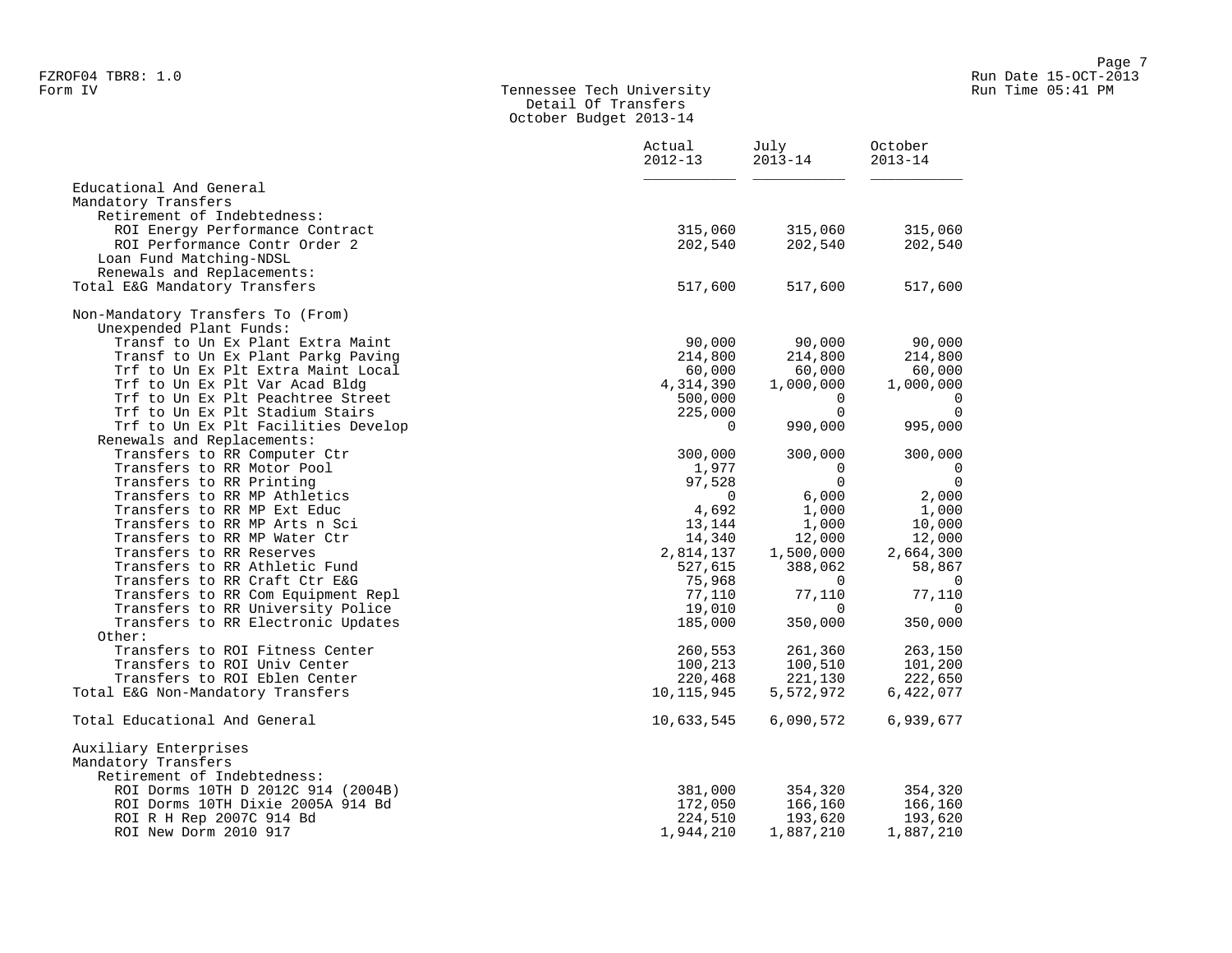#### Form IV Tennessee Tech University Run Time 05:41 PM Detail Of Transfers October Budget 2013-14

|                                                                                                     | Actual<br>$2012 - 13$ | July<br>$2013 - 14$     | October<br>$2013 - 14$ |
|-----------------------------------------------------------------------------------------------------|-----------------------|-------------------------|------------------------|
| ROI TV Apts 2012A 920                                                                               | 349,420               | 461,790                 | 461,790                |
| ROI TV Apts Renov PH2 P921<br>Renewals and Replacements:                                            | 31,647                | 53,000                  | 12,000                 |
| Total Auxiliary Mandatory Transfers<br>Non-Mandatory Transfers To (From)<br>Unexpended Plant Funds: | 3,102,837             | 3,116,100               | 3,075,100              |
| Renewals and Replacements:<br>Transfers to RR Housing                                               | 3,459,182             | 2,989,115               | 2,739,692              |
| Transfers to RR Aptments                                                                            | 107,645               | $\Omega$                | - 0                    |
| Transfers to RR Bookstore                                                                           | 576,255               | 567,586                 | 476,306                |
| Transfers to RR Cafeteria                                                                           |                       | 1, 233, 427 1, 371, 450 | 1,605,886              |
| Transfers to RR Vending                                                                             | 65,839                | 62,180                  | 61,900                 |
| Transfers to RR Post Office                                                                         | 91,395                | 97,550                  | 93,272                 |
| Transfers to RR Fitness Center                                                                      | 307,750               | 232,743                 | 218,432                |
| Transfers to RR CC Housing                                                                          | 0                     | 14,096                  | 11,732                 |
| Transfers to RR CC Contr SR                                                                         |                       | 300                     | 300                    |
| Transfers from RR Craft Center<br>Other:                                                            | $-9,778$              |                         | $\Omega$               |
| Total Auxiliary Non-Mandatory Transfers                                                             | 5,831,715             | 5,335,020               | 5,207,520              |
|                                                                                                     |                       |                         |                        |
| Total Auxiliary Enterprises                                                                         | 8,934,552             | 8,451,120               | 8,282,620              |
| Total Transfers                                                                                     | 19,568,097            | 14,541,692              | 15,222,297             |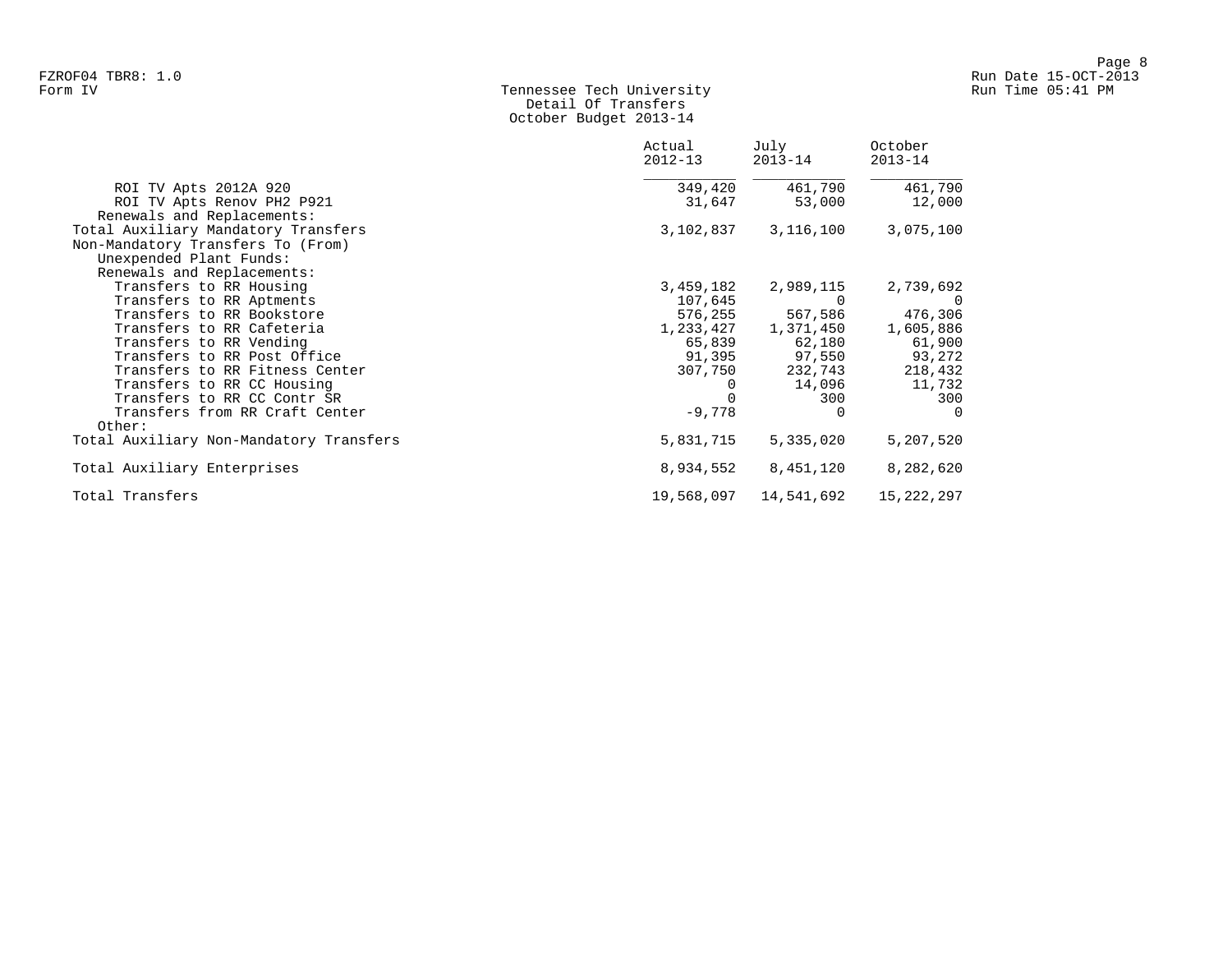Page 9 FZROF05 TBR8: 1.0 Run Date 16-OCT-2013

#### Form V Tennessee Tech University Run Time 02:13 PM Unrestricted Expenditures And Transfers By Major Functional Area And Account For Fiscal Year Actual 2012-13

|                             |                |                | Public       | Academic     | Student      | Inst.          | Operation &  | Scholar/     | Total         |             |               |
|-----------------------------|----------------|----------------|--------------|--------------|--------------|----------------|--------------|--------------|---------------|-------------|---------------|
|                             | Instruction    | Research       | Service      | Support      | Services     | Support        | Maintenance  | Fellowships  | $E$ & G       | Auxiliary   | Total         |
| Salaries                    |                |                |              |              |              |                |              |              |               |             |               |
| Administrative/Professional | $\overline{0}$ | 1,929          | 26,649       | 1,404,061    | 290,405      | 1,675,235      | 113,630      | $\Omega$     | 3,511,909     | $^{\circ}$  | 3,511,909     |
| Academic                    | 30,701,126     | 268,876        | 63,527       | 727,019      | 8,548        | 2,402          | 4,345        | $\Omega$     | 31,775,843    | $\mathbf 0$ | 31,775,843    |
| Supporting                  | 2,203,855      | 57,120         | 291,512      | 1,678,126    | 1,863,643    | 1,953,153      | 1,857,279    | $\Omega$     | 9,904,688     | 780,488     | 10,685,176    |
| Students                    | 773,953        | 105,987        | 118,600      | 209,849      | 315,262      | 62,614         | 28,069       | $\Omega$     | 1,614,334     | 624,967     | 2,239,301     |
| Professional                | 1,751,938      | 112,604        | 525,130      | 3,187,056    | 4, 482, 416  | 3,042,955      | 382,310      | $\Omega$     | 13, 484, 409  | 641,149     | 14, 125, 558  |
| Total Salaries              | 35, 430, 872   | 546,516        | 1,025,418    | 7,206,111    | 6,960,274    | 6,736,359      | 2,385,633    |              | 60, 291, 183  | 2,046,604   | 62, 337, 787  |
| Employee Benefits           |                |                |              |              |              |                |              |              |               |             |               |
| FICA                        | 2,449,067      | 34,522         | 68,656       | 491,666      | 476,078      | 468,026        | 167,240      | $\Omega$     | 4, 155, 255   | 110,241     | 4,265,496     |
| Retirement                  | 3,657,368      | 45,938         | 98,068       | 833,073      | 775,609      | 828,407        | 331,498      | $\Omega$     | 6,569,961     | 189,400     | 6,759,361     |
| Insurance                   | 4,529,773      | 49,230         | 147,082      | 1,241,844    | 1,246,346    | 1,196,576      | 695,072      | $\circ$      | 9,105,923     | 366,588     | 9,472,511     |
| Unemployment Compensation   | 39,095         | $^{\circ}$     | $\mathbf{0}$ | 21,161       | $\mathbf{0}$ | 11,219         | 69,696       | $\Omega$     | 141,171       | 26,660      | 167,831       |
| Other                       | 2,171,015      | 84,348         | 89,733       | 534,596      | 589,491      | 488,326        | $-5,059$     | $\Omega$     | 3,952,450     | 34,334      | 3,986,784     |
| Total Benefits              | 12,846,318     | 214,038        | 403,539      | 3,122,340    | 3,087,524    | 2,992,554      | 1,258,447    |              | 23,924,760    | 727,223     | 24,651,983    |
| Total Personal Serv.        | 48, 277, 190   | 760,554        | 1,428,957    | 10,328,451   | 10,047,798   | 9,728,913      | 3,644,080    | $\Omega$     | 84, 215, 943  | 2,773,827   | 86,989,770    |
| Other                       |                |                |              |              |              |                |              |              |               |             |               |
| Travel                      | 491,528        | 103,300        | 49,374       | 363,440      | 1,441,101    | 145,357        | 13,987       | $\Omega$     | 2,608,087     | 11,272      | 2,619,359     |
| Printing, Duplicating, Film | 32,898         | 9,551          | 29,321       | 9,737        | 233,872      | $-287,880$     | 1,863        | $\Omega$     | 29,362        | 8,157       | 37,519        |
| Processing                  |                |                |              |              |              |                |              |              |               |             |               |
| Utilities & Fuel            | $^{\circ}$     | $\overline{0}$ | $\circ$      | 17,078       | $\circ$      | $\overline{0}$ | 5,611,756    | $\Omega$     | 5,628,834     | $\circ$     | 5,628,834     |
| Communications & Shipping   | 125,159        | 10,795         | 16,235       | 90,877       | 123,550      | $-465, 297$    | 8,380        | $\mathbf{0}$ | $-90, 301$    | 520,498     | 430,197       |
| Cost                        |                |                |              |              |              |                |              |              |               |             |               |
| Maintenance/Repairs         | 172,172        | $-8,517$       | 28,280       | 148,461      | 136,881      | 70,326         | 2,219,256    | $\Omega$     | 2,766,859     | 463,636     | 3,230,495     |
| Professional/Admin.         | 1,212,737      | 41,142         | 324,022      | 1,939,681    | 1,112,654    | 1,389,929      | 200,441      | $\Omega$     | 6,220,606     | 73,090      | 6,293,696     |
| Services                    |                |                |              |              |              |                |              |              |               |             |               |
| Supplies                    | 1,819,426      | 217,994        | 274,115      | 1,051,726    | 1,449,644    | 377,381        | 618,708      | $\Omega$     | 5,808,994     | 203,817     | 6,012,811     |
| Rental & Insurance          | 250,908        | 29,804         | 14,916       | 68,571       | 176,944      | 72,072         | 420,455      | $\Omega$     | 1,033,670     | 180,668     | 1,214,338     |
| Motor Vehicle Operation     | $-1,977$       | 254            | 6,046        | 51,930       | 52,314       | 36,911         | 82,786       | $\Omega$     | 228,264       | 1,148       | 229,412       |
| Grants & Subsidies          | 2,515          | 100            | $\Omega$     | 125          | $\Omega$     | 989            | $\mathbf 0$  | $\Omega$     | 3,729         | $\circ$     | 3,729         |
| Other Services & Expenses   | 75,893         | $\circ$        | 164,251      | 62,044       | 70,686       | 961,769        | $-17$        | $\Omega$     | 1,334,626     | 40,206      | 1,374,832     |
| Stores for Resale           | $\mathbf 0$    | $\circ$        | 200          | $\circ$      | $\circ$      | $\overline{0}$ | $\circ$      | $\Omega$     | 200           | 83,334      | 83,534        |
| Equipment                   | 301,703        | 10,826         | 294,969      | 76,688       | 54,280       | $\mathbf 0$    | 16,061       | $\Omega$     | 754,527       | $\circ$     | 754,527       |
| Dept Revenue & Service      | 2,576,477      | 173,296        | 437,938      | $-3,788,519$ | 357,369      | 129,097        | $-1,788,550$ | $\Omega$     | $-1,902,892$  | 2,150,603   | 247,711       |
| Charges                     |                |                |              |              |              |                |              |              |               |             |               |
| Library Holdings & Bindings | $^{\circ}$     | $\circ$        | $\circ$      | 226,124      | $^{\circ}$   | $\overline{0}$ | $^{\circ}$   | $^{\circ}$   | 226,124       | $^{\circ}$  | 226,124       |
| Scholarships                | 354,674        | $\mathbf 0$    | $\Omega$     | $-32,964$    | 4,641,355    | $\overline{0}$ | $\circ$      | 5,894,351    | 10,857,416    | 43,220      | 10,900,636    |
| Total Other                 | 7, 414, 113    | 588,545        | 1,639,667    | 284,999      | 9,850,650    | 2,430,654      | 7,405,126    | 5,894,351    | 35,508,105    | 3,779,649   | 39, 287, 754  |
| Total E & G                 | 55,691,303     | 1,349,099      | 3,068,624    | 10,613,450   | 19,898,448   | 12, 159, 567   | 11,049,206   | 5,894,351    | 119,724,048   | 6,553,476   | 126, 277, 524 |
| Transfers & Debt Serv.      | $\Omega$       | $\mathbf 0$    | $\Omega$     | $^{\circ}$   | $\Omega$     | $\Omega$       | $^{\circ}$   | $\cup$       | 10,633,545    | 8,934,552   | 19,568,097    |
| Grand Total                 | 55,691,303     | 1,349,099      | 3,068,624    | 10,613,450   | 19,898,448   | 12, 159, 567   | 11,049,206   | 5,894,351    | 130, 357, 593 | 15,488,028  | 145,845,621   |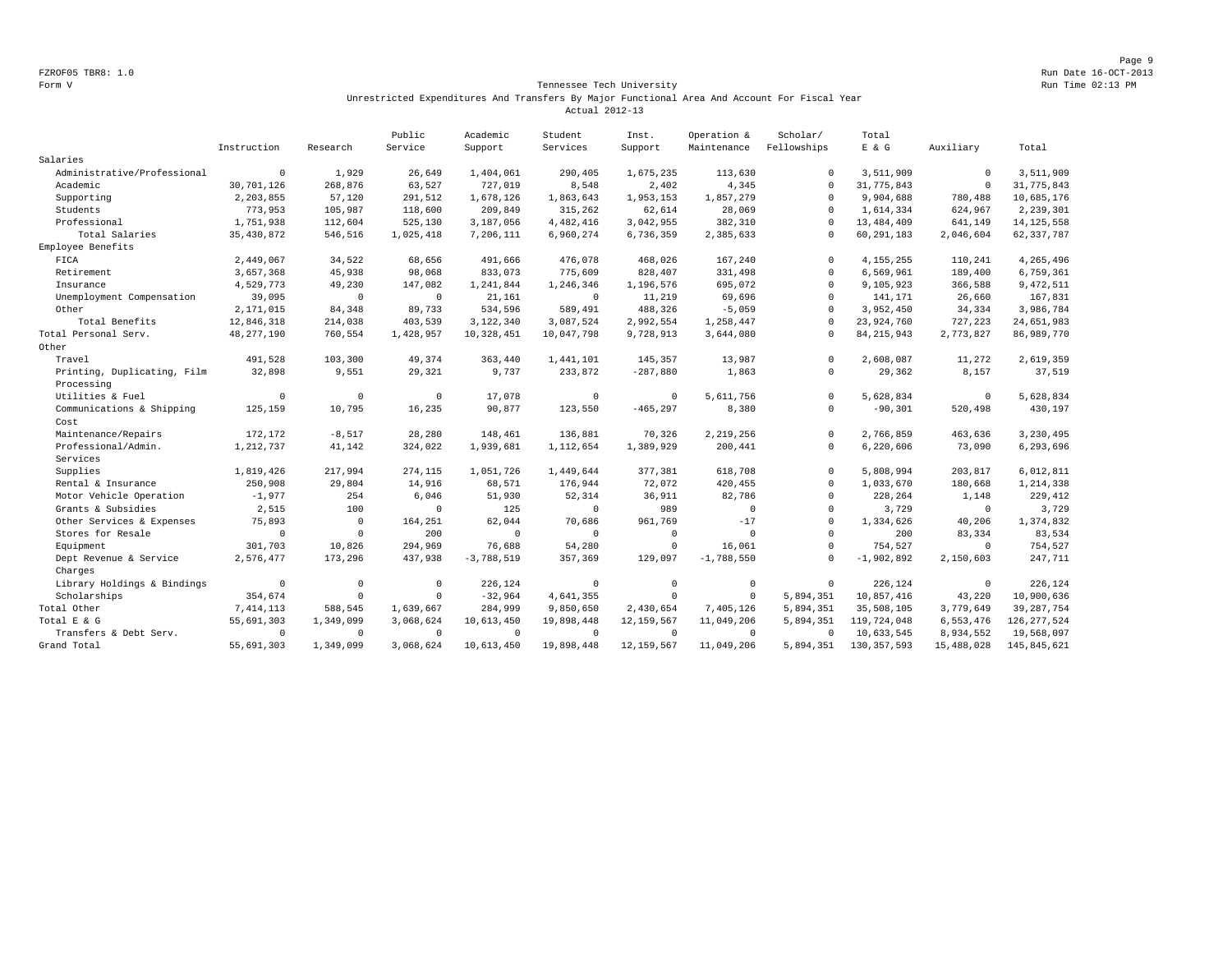#### Form V Tennessee Tech University Run Time 02:13 PM Unrestricted Expenditures And Transfers By Major Functional Area And Account For Fiscal Year Original 2013-14

|                             |              |                | Public    | Academic     | Student     | Inst.        | Operation &  | Scholar/    | Total        |              |               |
|-----------------------------|--------------|----------------|-----------|--------------|-------------|--------------|--------------|-------------|--------------|--------------|---------------|
|                             | Instruction  | Research       | Service   | Support      | Services    | Support      | Maintenance  | Fellowships | E & G        | Auxiliary    | Total         |
| Salaries                    |              |                |           |              |             |              |              |             |              |              |               |
| Administrative/Professional | 15,000       | $\overline{0}$ | $\Omega$  | 1,681,511    | 295,690     | 2,190,554    | 109,240      |             | 4,291,995    | $\mathbf{0}$ | 4,291,995     |
| Academic                    | 33, 182, 130 | 132,659        | 7,250     | 878,940      | $^{\circ}$  | 2,400        | $^{\circ}$   | $\Omega$    | 34, 203, 379 | 4,000        | 34, 207, 379  |
| Supporting                  | 2, 253, 678  | 31,990         | 252,532   | 1,778,590    | 1,816,798   | 2,112,878    | 2,210,003    | $\Omega$    | 10,456,469   | 909,101      | 11,365,570    |
| Students                    | 456,350      | 390            | 56,790    | 103,190      | 231,850     | 49,410       | 16,770       |             | 914,750      | 666,950      | 1,581,700     |
| Professional                | 2,099,885    | 70,862         | 573,181   | 3,684,843    | 4,523,654   | 3,300,643    | 680,075      | $\Omega$    | 14,933,143   | 660,633      | 15,593,776    |
| Total Salaries              | 38,007,043   | 235,901        | 889,753   | 8,127,074    | 6,867,992   | 7,655,885    | 3,016,088    |             | 64,799,736   | 2,240,684    | 67,040,420    |
| Employee Benefits           |              |                |           |              |             |              |              |             |              |              |               |
| FICA                        | 2, 113, 565  | 83,300         | 76,171    | 552,969      | 541,789     | 561,683      | 237,388      | $\Omega$    | 4,166,865    | 135,151      | 4,302,016     |
| Retirement                  | 3,522,609    | 138,834        | 126,951   | 921,615      | 902,981     | 936,138      | 395,646      | $\Omega$    | 6,944,774    | 225,252      | 7,170,026     |
| Insurance                   | 4,931,653    | 194,368        | 177,731   | 1,290,261    | 1,264,174   | 1,310,593    | 553,904      | $\Omega$    | 9,722,684    | 315, 353     | 10,038,037    |
| Unemployment Compensation   | 117,420      | 4,628          | 4,232     | 30,721       | 30,099      | 31,205       | 13,188       |             | 231,493      | 7,508        | 239,001       |
| Other                       | 1,056,783    | 41,650         | 38,085    | 276,485      | 270,894     | 280,841      | 118,694      |             | 2,083,432    | 67,576       | 2,151,008     |
| Total Benefits              | 11,742,030   | 462,780        | 423,170   | 3,072,051    | 3,009,937   | 3,120,460    | 1,318,820    |             | 23, 149, 248 | 750,840      | 23,900,088    |
| Total Personal Serv.        | 49,749,073   | 698,681        | 1,312,923 | 11, 199, 125 | 9,877,929   | 10,776,345   | 4,334,908    |             | 87,948,984   | 2,991,524    | 90,940,508    |
| Other                       |              |                |           |              |             |              |              |             |              |              |               |
| Travel                      | 296,740      | 1,940          | 35,520    | 70,100       | 1,059,560   | 50,970       | 11,730       |             | 1,526,560    | 11,960       | 1,538,520     |
| Operating Expense Budget    | 4,367,650    | 733,140        | 591,590   | 2, 211, 835  | 3,366,600   | 3,213,080    | 3,652,482    | $\Omega$    | 18, 136, 377 | 1,680,446    | 19,816,823    |
| Capital Expenditure Budget  | 138,100      | 0              | 2,500     | 233,420      | 0           | 6,970        | $\Omega$     |             | 380,990      | 0            | 380,990       |
| Utilities & Fuel            | $^{\circ}$   | $\Omega$       | $\Omega$  | 0            | $\Omega$    | $^{\circ}$   | 5,782,480    |             | 5,782,480    | 0            | 5,782,480     |
| Dept Revenue & Service      | 2,370,240    | 160,770        | 416,630   | $-3,445,190$ | 328,080     | $-1,585,520$ | $-2,128,300$ | $\cap$      | $-3,883,290$ | 2,208,990    | $-1,674,300$  |
| Charges                     |              |                |           |              |             |              |              |             |              |              |               |
| Scholarships                | 1,579,940    | $^{\circ}$     | 23,130    | 17,230       | 5, 363, 110 | 108,270      | $^{\circ}$   | 7,995,400   | 15,087,080   | $\mathbf{0}$ | 15,087,080    |
| Total Other                 | 8,752,670    | 895,850        | 1,069,370 | $-912,605$   | 10,117,350  | 1,793,770    | 7,318,392    | 7,995,400   | 37,030,197   | 3,901,396    | 40,931,593    |
| Total E & G                 | 58,501,743   | 1,594,531      | 2,382,293 | 10,286,520   | 19,995,279  | 12,570,115   | 11,653,300   | 7,995,400   | 124,979,181  | 6,892,920    | 131,872,101   |
| Transfers & Debt Serv.      | $^{\circ}$   | $\overline{0}$ | $\Omega$  | $^{\circ}$   | $^{\circ}$  | $^{\circ}$   | $^{\circ}$   |             | 6,090,572    | 8,451,120    | 14,541,692    |
| Grand Total                 | 58,501,743   | 1,594,531      | 2,382,293 | 10,286,520   | 19,995,279  | 12,570,115   | 11,653,300   | 7,995,400   | 131,069,753  | 15, 344, 040 | 146, 413, 793 |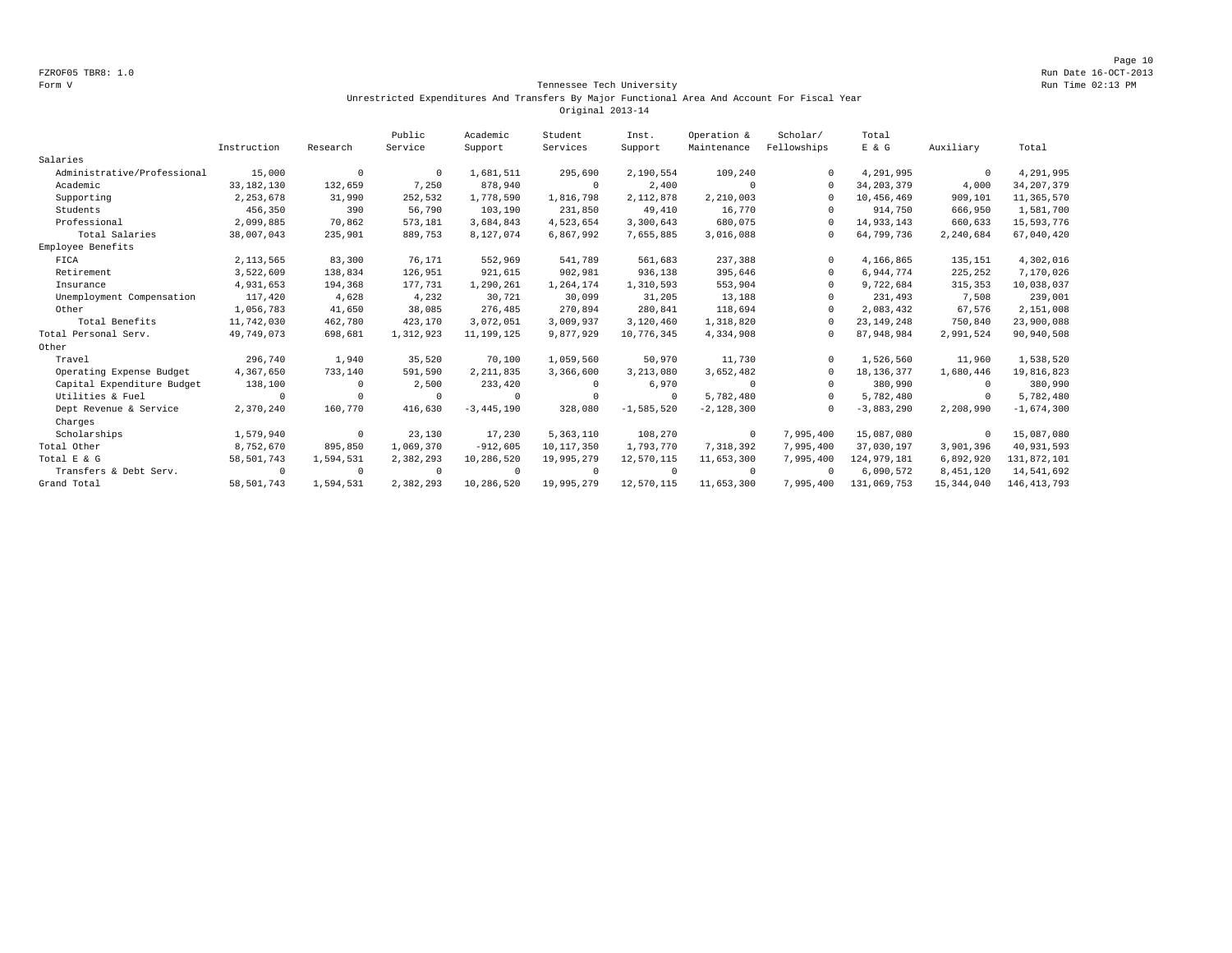Page 11 FZROF05 TBR8: 1.0 Run Date 16-OCT-2013

#### Form V Tennessee Tech University Run Time 02:13 PM Unrestricted Expenditures And Transfers By Major Functional Area And Account For Fiscal Year Revised 2013-14

|                             |              |            | Public    | Academic       | Student      | Inst.        | Operation &    | Scholar/    | Total        |              |                |
|-----------------------------|--------------|------------|-----------|----------------|--------------|--------------|----------------|-------------|--------------|--------------|----------------|
|                             | Instruction  | Research   | Service   | Support        | Services     | Support      | Maintenance    | Fellowships | E & G        | Auxiliary    | Total          |
| Salaries                    |              |            |           |                |              |              |                |             |              |              |                |
| Administrative/Professional | 98,430       | $^{\circ}$ | 27,000    | 1,681,080      | 295,688      | 2,416,551    | 109,244        | $\Omega$    | 4,627,993    | $\mathbf 0$  | 4,627,993      |
| Academic                    | 35, 435, 032 | 132,451    | 144,740   | 886,704        | $\circ$      | 12,900       | $\Omega$       | $\Omega$    | 36,611,827   | 4,000        | 36,615,827     |
| Supporting                  | 2,250,640    | 32,991     | 238,273   | 1,884,341      | 1,777,825    | 2,235,047    | 2, 213, 776    | $\Omega$    | 10,632,893   | 951,382      | 11,584,275     |
| Students                    | 462,005      | 41,140     | 49,390    | 108,190        | 232,250      | 64,710       | 16,770         | $\Omega$    | 974,455      | 695,600      | 1,670,055      |
| Professional                | 2, 273, 914  | 71,043     | 611,123   | 4,546,700      | 5,577,677    | 3,612,906    | 647,306        | $\Omega$    | 17,340,669   | 702,022      | 18,042,691     |
| Total Salaries              | 40,520,021   | 277,625    | 1,070,526 | 9,107,015      | 7,883,440    | 8,342,114    | 2,987,096      | $\Omega$    | 70,187,837   | 2,353,004    | 72,540,841     |
| Employee Benefits           |              |            |           |                |              |              |                |             |              |              |                |
| FICA                        | 2,455,700    | 38,506     | 75,845    | 616,583        | 601,596      | 599,859      | 236,988        | $\Omega$    | 4,625,077    | 139,331      | 4,764,408      |
| Retirement                  | 4,092,833    | 64,176     | 126,408   | 1,027,638      | 1,002,659    | 999,765      | 394,980        | $\Omega$    | 7,708,459    | 232,218      | 7,940,677      |
| Insurance                   | 5,729,966    | 89,846     | 176,971   | 1,438,693      | 1,403,723    | 1,399,671    | 552,972        | $\Omega$    | 10,791,842   | 325,105      | 11, 116, 947   |
| Unemployment Compensation   | 136,428      | 2,139      | 4,214     | 34,255         | 33,422       | 33,326       | 13,166         | $\Omega$    | 256,950      | 7,741        | 264,691        |
| Other                       | 1,227,850    | 19,253     | 37,922    | 308,291        | 300,798      | 299,930      | 118,494        | $\Omega$    | 2,312,538    | 69,665       | 2,382,203      |
| Total Benefits              | 13,642,777   | 213,920    | 421,360   | 3,425,460      | 3, 342, 198  | 3, 332, 551  | 1,316,600      | $\Omega$    | 25,694,866   | 774,060      | 26, 468, 926   |
| Total Personal Serv.        | 54, 162, 798 | 491,545    | 1,491,886 | 12,532,475     | 11, 225, 638 | 11,674,665   | 4,303,696      | $\Omega$    | 95,882,703   | 3,127,064    | 99,009,767     |
| Other                       |              |            |           |                |              |              |                |             |              |              |                |
| Travel                      | 411,940      | 48,401     | 33,520    | 168,930        | 1,260,810    | 126,200      | 11,730         | $\Omega$    | 2,061,531    | 13,710       | 2,075,241      |
| Operating Expense Budget    | 7,218,179    | 1,988,789  | 722,890   | 3,626,841      | 4,016,289    | 4,170,170    | 5,042,056      | $\Omega$    | 26,785,214   | 1,991,026    | 28,776,240     |
| Capital Expenditure Budget  | 138,100      | $^{\circ}$ | 44,770    | 243,990        | $\circ$      | 6,970        | 1,580          | $\Omega$    | 435,410      | 2,500        | 437,910        |
| Utilities & Fuel            | $\Omega$     | $\Omega$   | $\Omega$  | $^{\circ}$     | $\circ$      | $\mathbf 0$  | 5,782,480      | $\Omega$    | 5,782,480    | $\mathbf{0}$ | 5,782,480      |
| Dept Revenue & Service      | 3,618,810    | 245,470    | 636,100   | $-5, 131, 390$ | 500,900      | $-1,417,430$ | $-2, 135, 590$ | $\Omega$    | $-3,683,130$ | 2,291,440    | $-1, 391, 690$ |
| Charges                     |              |            |           |                |              |              |                |             |              |              |                |
| Scholarships                | 434,880      | $\circ$    | $\cup$    | $^{\circ}$     | 5,478,670    | 25,440       | $^{\circ}$     | 7,865,910   | 13,804,900   | $\Omega$     | 13,804,900     |
| Total Other                 | 11,821,909   | 2,282,660  | 1,437,280 | $-1,091,629$   | 11,256,669   | 2,911,350    | 8,702,256      | 7,865,910   | 45, 186, 405 | 4,298,676    | 49,485,081     |
| Total E & G                 | 65,984,707   | 2,774,205  | 2,929,166 | 11,440,846     | 22, 482, 307 | 14,586,015   | 13,005,952     | 7,865,910   | 141,069,108  | 7,425,740    | 148,494,848    |
| Transfers & Debt Serv.      | $\Omega$     | $^{\circ}$ |           | $^{\circ}$     | $\circ$      | $\Omega$     | $^{\circ}$     | $\Omega$    | 6,939,677    | 8,282,620    | 15, 222, 297   |
| Grand Total                 | 65,984,707   | 2,774,205  | 2,929,166 | 11,440,846     | 22, 482, 307 | 14,586,015   | 13,005,952     | 7,865,910   | 148,008,785  | 15,708,360   | 163, 717, 145  |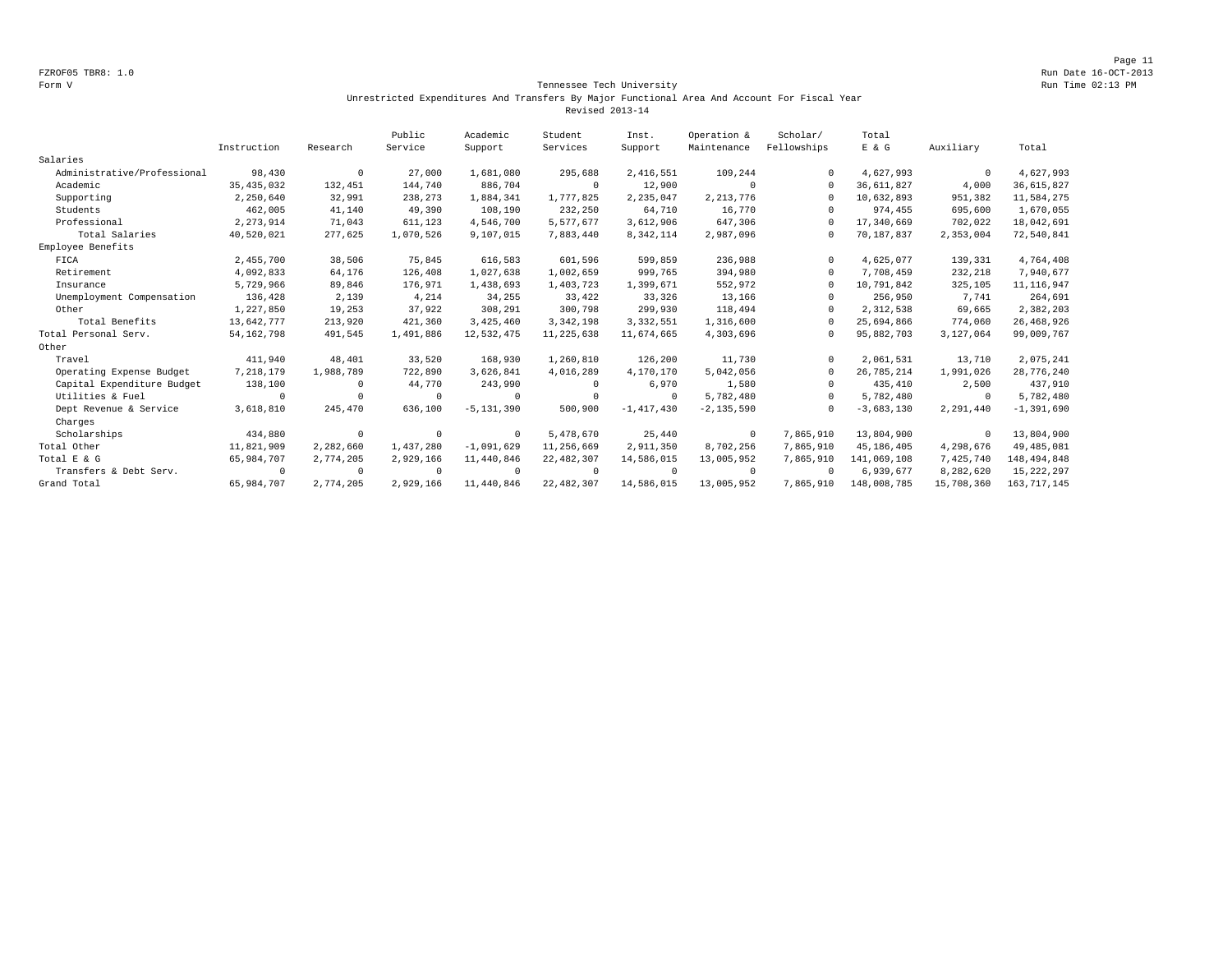| <b>OCTOBER</b><br>ACTUAL<br>JULY<br>$2012 - 13$<br>$2013 - 14$<br>$2013 - 14$<br>Education and General<br>Tuition and Fees<br>Mandatory Fees<br>60,738,843<br>5100 Maintenance Fees<br>61,662,600<br>64,721,600<br>5105 Out-Of-State Tuition<br>11,266,266<br>11,334,620<br>13,582,220<br>5110 Debt Service Fees<br>581,235<br>583,000<br>587,000<br>General Access<br>51152 Gen Access Schedule Change Reg Term<br>144,409<br>6,300<br>5,900<br>51153 Gen Access Schedule Change Sum Term<br>12,358<br>$\Omega$<br>$\Omega$<br>77,432<br>84,000<br>51154 Gen Access UG Graduation Reg Term<br>84,000<br>51155 Gen Access UG Graduation Sum Term<br>6,602<br>$\Omega$<br>$\Omega$<br>2,353,014<br>2,359,000<br>2,366,800<br>5120 Technology Access Fee<br>5125 Student Activity Fee<br>2,729,454<br>2,227,600<br>2,239,500<br>5131 Facilities Fee<br>995,000<br>$\Omega$<br>990,000<br>153,954<br>5132 Sustainable Campus Fee<br>154,000<br>155,900<br>5133 International Fee<br>292,797<br>293,000<br>294,000<br>Total Mandatory Fees<br>78,356,364<br>79,694,120<br>85,031,920<br>Non-Mandatory Fees<br>5160 CEU Student Fees<br>160,043<br>164,000<br>164,000<br>257,815<br>271,500<br>246,500<br>5170 Application Fees<br>74,700<br>5175 Late Registration Fees<br>77,000<br>95,000<br>5150 Institution On-Line Course Fee<br>339,796<br>340,000<br>327,000<br>5155 RODP Fee<br>558,292<br>550,000<br>593,000<br>Specialized Academic Course Fee<br>51650 SACFee Engineering Regr Term<br>906,690<br>940,000<br>980,000<br>51651 SACFee Engineering Summ Term<br>29,763<br>$\Omega$<br>$\Omega$<br>584,094<br>636,500<br>635,500<br>51652 SACFee Business Regr Term<br>51653 SACFee Business Summ Term<br>54,183<br>$\Omega$<br>$\Omega$<br>229,000<br>176,528<br>234,000<br>51654 SACFee Nursing Regr Term<br>51655 SACFee Nursing Summ Term<br>4,211<br>0<br>0<br>$\Omega$<br>$\mathbf 0$<br>38,693<br>51656 SACFee Nursing Regr Term RODP<br>51657 SACFee Nursing Summ Term RODP<br>10,336<br>$\Omega$<br>$\Omega$<br>391,006<br>410,000<br>460,000<br>51658 SACFee Education Regr Term<br>51659 SACFee Education Summ Term<br>17,205<br>0<br>0<br>51800 Laboratory Materials Fees<br>234,030<br>14,100<br>9,500<br>51801 Music Private Lesson Fees<br>124,000<br>127,000<br>122,750<br>51802 Craft Ctr Studio Fees Regr Term<br>74,909<br>86,500<br>86,500<br>51803 Craft Ctr Studio Fees Summer Term<br>1,373<br>$\Omega$<br>$\Omega$<br>51804 Craft Ctr Workshop Fees<br>60,000<br>43,364<br>60,000<br>51807 Credit By Examination<br>3,540<br>$\Omega$<br>$\Omega$<br>51808 Return Check Fines<br>5,100<br>5,000<br>5,000 | Current Fund Revenues<br>October Budget 2013-14 |  |
|--------------------------------------------------------------------------------------------------------------------------------------------------------------------------------------------------------------------------------------------------------------------------------------------------------------------------------------------------------------------------------------------------------------------------------------------------------------------------------------------------------------------------------------------------------------------------------------------------------------------------------------------------------------------------------------------------------------------------------------------------------------------------------------------------------------------------------------------------------------------------------------------------------------------------------------------------------------------------------------------------------------------------------------------------------------------------------------------------------------------------------------------------------------------------------------------------------------------------------------------------------------------------------------------------------------------------------------------------------------------------------------------------------------------------------------------------------------------------------------------------------------------------------------------------------------------------------------------------------------------------------------------------------------------------------------------------------------------------------------------------------------------------------------------------------------------------------------------------------------------------------------------------------------------------------------------------------------------------------------------------------------------------------------------------------------------------------------------------------------------------------------------------------------------------------------------------------------------------------------------------------------------------------------------------------------------------------------------------------------------------------------------------------------------------------------------------------------------------------------------------------------------------------------------------------------------------------------------------------------------------------------|-------------------------------------------------|--|
|                                                                                                                                                                                                                                                                                                                                                                                                                                                                                                                                                                                                                                                                                                                                                                                                                                                                                                                                                                                                                                                                                                                                                                                                                                                                                                                                                                                                                                                                                                                                                                                                                                                                                                                                                                                                                                                                                                                                                                                                                                                                                                                                                                                                                                                                                                                                                                                                                                                                                                                                                                                                                                      |                                                 |  |
|                                                                                                                                                                                                                                                                                                                                                                                                                                                                                                                                                                                                                                                                                                                                                                                                                                                                                                                                                                                                                                                                                                                                                                                                                                                                                                                                                                                                                                                                                                                                                                                                                                                                                                                                                                                                                                                                                                                                                                                                                                                                                                                                                                                                                                                                                                                                                                                                                                                                                                                                                                                                                                      |                                                 |  |
|                                                                                                                                                                                                                                                                                                                                                                                                                                                                                                                                                                                                                                                                                                                                                                                                                                                                                                                                                                                                                                                                                                                                                                                                                                                                                                                                                                                                                                                                                                                                                                                                                                                                                                                                                                                                                                                                                                                                                                                                                                                                                                                                                                                                                                                                                                                                                                                                                                                                                                                                                                                                                                      |                                                 |  |
|                                                                                                                                                                                                                                                                                                                                                                                                                                                                                                                                                                                                                                                                                                                                                                                                                                                                                                                                                                                                                                                                                                                                                                                                                                                                                                                                                                                                                                                                                                                                                                                                                                                                                                                                                                                                                                                                                                                                                                                                                                                                                                                                                                                                                                                                                                                                                                                                                                                                                                                                                                                                                                      |                                                 |  |
|                                                                                                                                                                                                                                                                                                                                                                                                                                                                                                                                                                                                                                                                                                                                                                                                                                                                                                                                                                                                                                                                                                                                                                                                                                                                                                                                                                                                                                                                                                                                                                                                                                                                                                                                                                                                                                                                                                                                                                                                                                                                                                                                                                                                                                                                                                                                                                                                                                                                                                                                                                                                                                      |                                                 |  |
|                                                                                                                                                                                                                                                                                                                                                                                                                                                                                                                                                                                                                                                                                                                                                                                                                                                                                                                                                                                                                                                                                                                                                                                                                                                                                                                                                                                                                                                                                                                                                                                                                                                                                                                                                                                                                                                                                                                                                                                                                                                                                                                                                                                                                                                                                                                                                                                                                                                                                                                                                                                                                                      |                                                 |  |
|                                                                                                                                                                                                                                                                                                                                                                                                                                                                                                                                                                                                                                                                                                                                                                                                                                                                                                                                                                                                                                                                                                                                                                                                                                                                                                                                                                                                                                                                                                                                                                                                                                                                                                                                                                                                                                                                                                                                                                                                                                                                                                                                                                                                                                                                                                                                                                                                                                                                                                                                                                                                                                      |                                                 |  |
|                                                                                                                                                                                                                                                                                                                                                                                                                                                                                                                                                                                                                                                                                                                                                                                                                                                                                                                                                                                                                                                                                                                                                                                                                                                                                                                                                                                                                                                                                                                                                                                                                                                                                                                                                                                                                                                                                                                                                                                                                                                                                                                                                                                                                                                                                                                                                                                                                                                                                                                                                                                                                                      |                                                 |  |
|                                                                                                                                                                                                                                                                                                                                                                                                                                                                                                                                                                                                                                                                                                                                                                                                                                                                                                                                                                                                                                                                                                                                                                                                                                                                                                                                                                                                                                                                                                                                                                                                                                                                                                                                                                                                                                                                                                                                                                                                                                                                                                                                                                                                                                                                                                                                                                                                                                                                                                                                                                                                                                      |                                                 |  |
|                                                                                                                                                                                                                                                                                                                                                                                                                                                                                                                                                                                                                                                                                                                                                                                                                                                                                                                                                                                                                                                                                                                                                                                                                                                                                                                                                                                                                                                                                                                                                                                                                                                                                                                                                                                                                                                                                                                                                                                                                                                                                                                                                                                                                                                                                                                                                                                                                                                                                                                                                                                                                                      |                                                 |  |
|                                                                                                                                                                                                                                                                                                                                                                                                                                                                                                                                                                                                                                                                                                                                                                                                                                                                                                                                                                                                                                                                                                                                                                                                                                                                                                                                                                                                                                                                                                                                                                                                                                                                                                                                                                                                                                                                                                                                                                                                                                                                                                                                                                                                                                                                                                                                                                                                                                                                                                                                                                                                                                      |                                                 |  |
|                                                                                                                                                                                                                                                                                                                                                                                                                                                                                                                                                                                                                                                                                                                                                                                                                                                                                                                                                                                                                                                                                                                                                                                                                                                                                                                                                                                                                                                                                                                                                                                                                                                                                                                                                                                                                                                                                                                                                                                                                                                                                                                                                                                                                                                                                                                                                                                                                                                                                                                                                                                                                                      |                                                 |  |
|                                                                                                                                                                                                                                                                                                                                                                                                                                                                                                                                                                                                                                                                                                                                                                                                                                                                                                                                                                                                                                                                                                                                                                                                                                                                                                                                                                                                                                                                                                                                                                                                                                                                                                                                                                                                                                                                                                                                                                                                                                                                                                                                                                                                                                                                                                                                                                                                                                                                                                                                                                                                                                      |                                                 |  |
|                                                                                                                                                                                                                                                                                                                                                                                                                                                                                                                                                                                                                                                                                                                                                                                                                                                                                                                                                                                                                                                                                                                                                                                                                                                                                                                                                                                                                                                                                                                                                                                                                                                                                                                                                                                                                                                                                                                                                                                                                                                                                                                                                                                                                                                                                                                                                                                                                                                                                                                                                                                                                                      |                                                 |  |
|                                                                                                                                                                                                                                                                                                                                                                                                                                                                                                                                                                                                                                                                                                                                                                                                                                                                                                                                                                                                                                                                                                                                                                                                                                                                                                                                                                                                                                                                                                                                                                                                                                                                                                                                                                                                                                                                                                                                                                                                                                                                                                                                                                                                                                                                                                                                                                                                                                                                                                                                                                                                                                      |                                                 |  |
|                                                                                                                                                                                                                                                                                                                                                                                                                                                                                                                                                                                                                                                                                                                                                                                                                                                                                                                                                                                                                                                                                                                                                                                                                                                                                                                                                                                                                                                                                                                                                                                                                                                                                                                                                                                                                                                                                                                                                                                                                                                                                                                                                                                                                                                                                                                                                                                                                                                                                                                                                                                                                                      |                                                 |  |
|                                                                                                                                                                                                                                                                                                                                                                                                                                                                                                                                                                                                                                                                                                                                                                                                                                                                                                                                                                                                                                                                                                                                                                                                                                                                                                                                                                                                                                                                                                                                                                                                                                                                                                                                                                                                                                                                                                                                                                                                                                                                                                                                                                                                                                                                                                                                                                                                                                                                                                                                                                                                                                      |                                                 |  |
|                                                                                                                                                                                                                                                                                                                                                                                                                                                                                                                                                                                                                                                                                                                                                                                                                                                                                                                                                                                                                                                                                                                                                                                                                                                                                                                                                                                                                                                                                                                                                                                                                                                                                                                                                                                                                                                                                                                                                                                                                                                                                                                                                                                                                                                                                                                                                                                                                                                                                                                                                                                                                                      |                                                 |  |
|                                                                                                                                                                                                                                                                                                                                                                                                                                                                                                                                                                                                                                                                                                                                                                                                                                                                                                                                                                                                                                                                                                                                                                                                                                                                                                                                                                                                                                                                                                                                                                                                                                                                                                                                                                                                                                                                                                                                                                                                                                                                                                                                                                                                                                                                                                                                                                                                                                                                                                                                                                                                                                      |                                                 |  |
|                                                                                                                                                                                                                                                                                                                                                                                                                                                                                                                                                                                                                                                                                                                                                                                                                                                                                                                                                                                                                                                                                                                                                                                                                                                                                                                                                                                                                                                                                                                                                                                                                                                                                                                                                                                                                                                                                                                                                                                                                                                                                                                                                                                                                                                                                                                                                                                                                                                                                                                                                                                                                                      |                                                 |  |
|                                                                                                                                                                                                                                                                                                                                                                                                                                                                                                                                                                                                                                                                                                                                                                                                                                                                                                                                                                                                                                                                                                                                                                                                                                                                                                                                                                                                                                                                                                                                                                                                                                                                                                                                                                                                                                                                                                                                                                                                                                                                                                                                                                                                                                                                                                                                                                                                                                                                                                                                                                                                                                      |                                                 |  |
|                                                                                                                                                                                                                                                                                                                                                                                                                                                                                                                                                                                                                                                                                                                                                                                                                                                                                                                                                                                                                                                                                                                                                                                                                                                                                                                                                                                                                                                                                                                                                                                                                                                                                                                                                                                                                                                                                                                                                                                                                                                                                                                                                                                                                                                                                                                                                                                                                                                                                                                                                                                                                                      |                                                 |  |
|                                                                                                                                                                                                                                                                                                                                                                                                                                                                                                                                                                                                                                                                                                                                                                                                                                                                                                                                                                                                                                                                                                                                                                                                                                                                                                                                                                                                                                                                                                                                                                                                                                                                                                                                                                                                                                                                                                                                                                                                                                                                                                                                                                                                                                                                                                                                                                                                                                                                                                                                                                                                                                      |                                                 |  |
|                                                                                                                                                                                                                                                                                                                                                                                                                                                                                                                                                                                                                                                                                                                                                                                                                                                                                                                                                                                                                                                                                                                                                                                                                                                                                                                                                                                                                                                                                                                                                                                                                                                                                                                                                                                                                                                                                                                                                                                                                                                                                                                                                                                                                                                                                                                                                                                                                                                                                                                                                                                                                                      |                                                 |  |
|                                                                                                                                                                                                                                                                                                                                                                                                                                                                                                                                                                                                                                                                                                                                                                                                                                                                                                                                                                                                                                                                                                                                                                                                                                                                                                                                                                                                                                                                                                                                                                                                                                                                                                                                                                                                                                                                                                                                                                                                                                                                                                                                                                                                                                                                                                                                                                                                                                                                                                                                                                                                                                      |                                                 |  |
|                                                                                                                                                                                                                                                                                                                                                                                                                                                                                                                                                                                                                                                                                                                                                                                                                                                                                                                                                                                                                                                                                                                                                                                                                                                                                                                                                                                                                                                                                                                                                                                                                                                                                                                                                                                                                                                                                                                                                                                                                                                                                                                                                                                                                                                                                                                                                                                                                                                                                                                                                                                                                                      |                                                 |  |
|                                                                                                                                                                                                                                                                                                                                                                                                                                                                                                                                                                                                                                                                                                                                                                                                                                                                                                                                                                                                                                                                                                                                                                                                                                                                                                                                                                                                                                                                                                                                                                                                                                                                                                                                                                                                                                                                                                                                                                                                                                                                                                                                                                                                                                                                                                                                                                                                                                                                                                                                                                                                                                      |                                                 |  |
|                                                                                                                                                                                                                                                                                                                                                                                                                                                                                                                                                                                                                                                                                                                                                                                                                                                                                                                                                                                                                                                                                                                                                                                                                                                                                                                                                                                                                                                                                                                                                                                                                                                                                                                                                                                                                                                                                                                                                                                                                                                                                                                                                                                                                                                                                                                                                                                                                                                                                                                                                                                                                                      |                                                 |  |
|                                                                                                                                                                                                                                                                                                                                                                                                                                                                                                                                                                                                                                                                                                                                                                                                                                                                                                                                                                                                                                                                                                                                                                                                                                                                                                                                                                                                                                                                                                                                                                                                                                                                                                                                                                                                                                                                                                                                                                                                                                                                                                                                                                                                                                                                                                                                                                                                                                                                                                                                                                                                                                      |                                                 |  |
|                                                                                                                                                                                                                                                                                                                                                                                                                                                                                                                                                                                                                                                                                                                                                                                                                                                                                                                                                                                                                                                                                                                                                                                                                                                                                                                                                                                                                                                                                                                                                                                                                                                                                                                                                                                                                                                                                                                                                                                                                                                                                                                                                                                                                                                                                                                                                                                                                                                                                                                                                                                                                                      |                                                 |  |
|                                                                                                                                                                                                                                                                                                                                                                                                                                                                                                                                                                                                                                                                                                                                                                                                                                                                                                                                                                                                                                                                                                                                                                                                                                                                                                                                                                                                                                                                                                                                                                                                                                                                                                                                                                                                                                                                                                                                                                                                                                                                                                                                                                                                                                                                                                                                                                                                                                                                                                                                                                                                                                      |                                                 |  |
|                                                                                                                                                                                                                                                                                                                                                                                                                                                                                                                                                                                                                                                                                                                                                                                                                                                                                                                                                                                                                                                                                                                                                                                                                                                                                                                                                                                                                                                                                                                                                                                                                                                                                                                                                                                                                                                                                                                                                                                                                                                                                                                                                                                                                                                                                                                                                                                                                                                                                                                                                                                                                                      |                                                 |  |
|                                                                                                                                                                                                                                                                                                                                                                                                                                                                                                                                                                                                                                                                                                                                                                                                                                                                                                                                                                                                                                                                                                                                                                                                                                                                                                                                                                                                                                                                                                                                                                                                                                                                                                                                                                                                                                                                                                                                                                                                                                                                                                                                                                                                                                                                                                                                                                                                                                                                                                                                                                                                                                      |                                                 |  |
|                                                                                                                                                                                                                                                                                                                                                                                                                                                                                                                                                                                                                                                                                                                                                                                                                                                                                                                                                                                                                                                                                                                                                                                                                                                                                                                                                                                                                                                                                                                                                                                                                                                                                                                                                                                                                                                                                                                                                                                                                                                                                                                                                                                                                                                                                                                                                                                                                                                                                                                                                                                                                                      |                                                 |  |
|                                                                                                                                                                                                                                                                                                                                                                                                                                                                                                                                                                                                                                                                                                                                                                                                                                                                                                                                                                                                                                                                                                                                                                                                                                                                                                                                                                                                                                                                                                                                                                                                                                                                                                                                                                                                                                                                                                                                                                                                                                                                                                                                                                                                                                                                                                                                                                                                                                                                                                                                                                                                                                      |                                                 |  |
|                                                                                                                                                                                                                                                                                                                                                                                                                                                                                                                                                                                                                                                                                                                                                                                                                                                                                                                                                                                                                                                                                                                                                                                                                                                                                                                                                                                                                                                                                                                                                                                                                                                                                                                                                                                                                                                                                                                                                                                                                                                                                                                                                                                                                                                                                                                                                                                                                                                                                                                                                                                                                                      |                                                 |  |
|                                                                                                                                                                                                                                                                                                                                                                                                                                                                                                                                                                                                                                                                                                                                                                                                                                                                                                                                                                                                                                                                                                                                                                                                                                                                                                                                                                                                                                                                                                                                                                                                                                                                                                                                                                                                                                                                                                                                                                                                                                                                                                                                                                                                                                                                                                                                                                                                                                                                                                                                                                                                                                      |                                                 |  |
|                                                                                                                                                                                                                                                                                                                                                                                                                                                                                                                                                                                                                                                                                                                                                                                                                                                                                                                                                                                                                                                                                                                                                                                                                                                                                                                                                                                                                                                                                                                                                                                                                                                                                                                                                                                                                                                                                                                                                                                                                                                                                                                                                                                                                                                                                                                                                                                                                                                                                                                                                                                                                                      |                                                 |  |
|                                                                                                                                                                                                                                                                                                                                                                                                                                                                                                                                                                                                                                                                                                                                                                                                                                                                                                                                                                                                                                                                                                                                                                                                                                                                                                                                                                                                                                                                                                                                                                                                                                                                                                                                                                                                                                                                                                                                                                                                                                                                                                                                                                                                                                                                                                                                                                                                                                                                                                                                                                                                                                      |                                                 |  |
|                                                                                                                                                                                                                                                                                                                                                                                                                                                                                                                                                                                                                                                                                                                                                                                                                                                                                                                                                                                                                                                                                                                                                                                                                                                                                                                                                                                                                                                                                                                                                                                                                                                                                                                                                                                                                                                                                                                                                                                                                                                                                                                                                                                                                                                                                                                                                                                                                                                                                                                                                                                                                                      |                                                 |  |
|                                                                                                                                                                                                                                                                                                                                                                                                                                                                                                                                                                                                                                                                                                                                                                                                                                                                                                                                                                                                                                                                                                                                                                                                                                                                                                                                                                                                                                                                                                                                                                                                                                                                                                                                                                                                                                                                                                                                                                                                                                                                                                                                                                                                                                                                                                                                                                                                                                                                                                                                                                                                                                      |                                                 |  |
|                                                                                                                                                                                                                                                                                                                                                                                                                                                                                                                                                                                                                                                                                                                                                                                                                                                                                                                                                                                                                                                                                                                                                                                                                                                                                                                                                                                                                                                                                                                                                                                                                                                                                                                                                                                                                                                                                                                                                                                                                                                                                                                                                                                                                                                                                                                                                                                                                                                                                                                                                                                                                                      |                                                 |  |
|                                                                                                                                                                                                                                                                                                                                                                                                                                                                                                                                                                                                                                                                                                                                                                                                                                                                                                                                                                                                                                                                                                                                                                                                                                                                                                                                                                                                                                                                                                                                                                                                                                                                                                                                                                                                                                                                                                                                                                                                                                                                                                                                                                                                                                                                                                                                                                                                                                                                                                                                                                                                                                      |                                                 |  |
| 51810 Laboratory Breakage<br>2,321<br>2,500<br>2,500                                                                                                                                                                                                                                                                                                                                                                                                                                                                                                                                                                                                                                                                                                                                                                                                                                                                                                                                                                                                                                                                                                                                                                                                                                                                                                                                                                                                                                                                                                                                                                                                                                                                                                                                                                                                                                                                                                                                                                                                                                                                                                                                                                                                                                                                                                                                                                                                                                                                                                                                                                                 |                                                 |  |
| 51814 Examination and Tesing Nursing<br>18,796<br>27,000<br>27,000                                                                                                                                                                                                                                                                                                                                                                                                                                                                                                                                                                                                                                                                                                                                                                                                                                                                                                                                                                                                                                                                                                                                                                                                                                                                                                                                                                                                                                                                                                                                                                                                                                                                                                                                                                                                                                                                                                                                                                                                                                                                                                                                                                                                                                                                                                                                                                                                                                                                                                                                                                   |                                                 |  |

Tennessee Tech University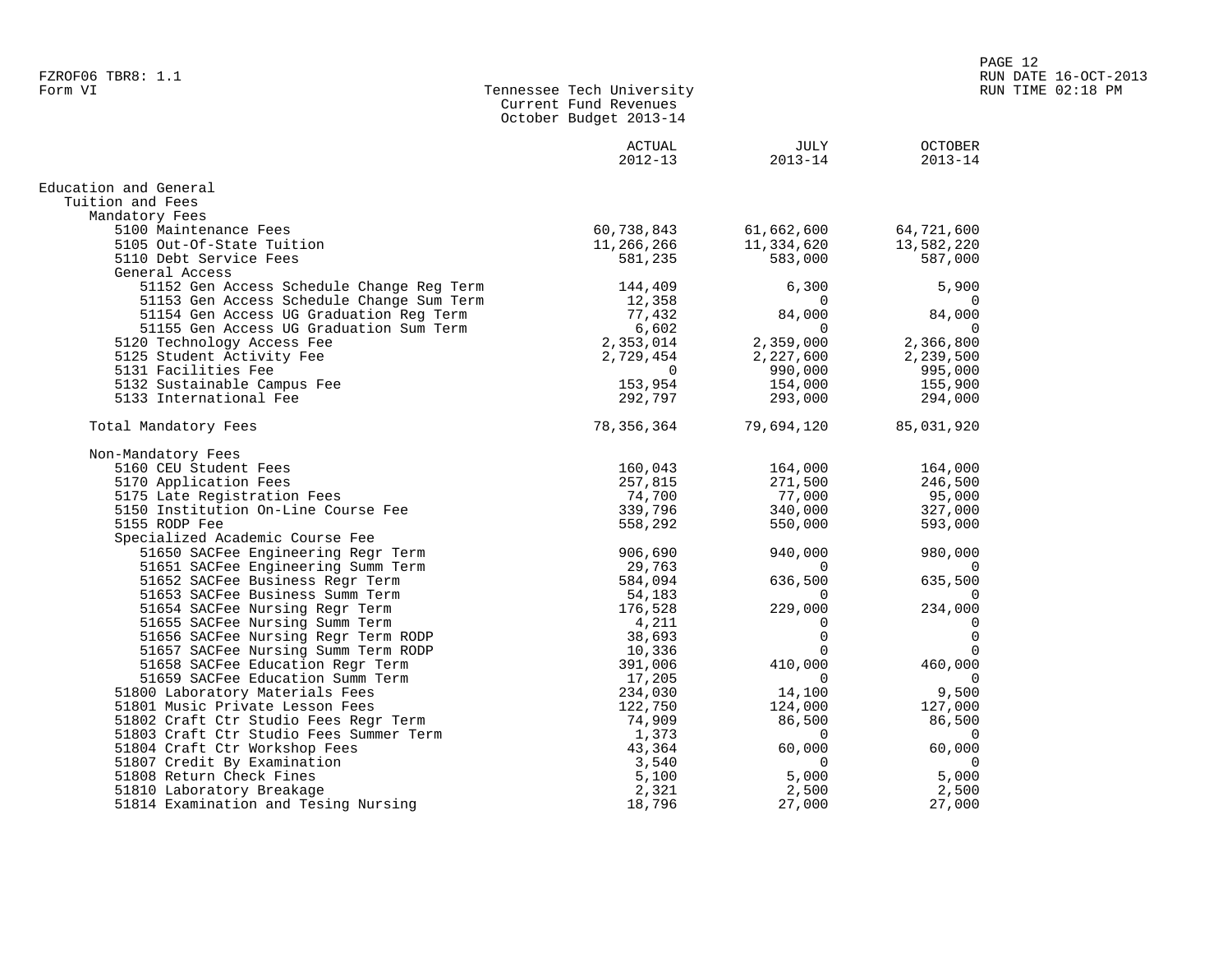|                                                                      | Current Fund Revenues<br>October Budget 2013-14 |                |                          |
|----------------------------------------------------------------------|-------------------------------------------------|----------------|--------------------------|
|                                                                      | ACTUAL                                          | JULY           | <b>OCTOBER</b>           |
|                                                                      | $2012 - 13$                                     | $2013 - 14$    | $2013 - 14$              |
| 51816 Thesis Binding                                                 | 1,210                                           | 2,000          | 2,000                    |
| 51818 Library Fines                                                  | 5,083                                           | 9,200          | 7,200                    |
| 51819 LRC Library Fines                                              | 560                                             | $\overline{0}$ | $\overline{0}$           |
| 51822 DMBA Module Fee                                                | 72,526                                          | 59,850         | 68,500                   |
| 51823 Eagle Card Replacement Fees                                    | 14,838                                          | 14,000         | 14,000                   |
| 51825 Laboratory Materials Fees Summer                               | 7,265                                           | 0              | 0                        |
| 51826 Alternative Del Fee Acad Yr Undrgrd                            | 224,314                                         | 335,000        | 318,000                  |
| 51827 Alternative Del Fee Acad Yr Grad                               | 58,305                                          | 0              | 0                        |
| 51828 Alternative Del Fee Sum Undrgrd                                | 30,702                                          | $\Omega$       | $\mathbf 0$              |
| 51829 Alternative Del Fee Sum Grad                                   | 22,071                                          | $\Omega$       | $\mathbf 0$              |
| 51832 Recital Fees                                                   | 1,400                                           | $\Omega$       | $\mathbf 0$              |
| 51833 NCLEX                                                          | 2,275                                           | 1,800          | 1,800                    |
| 51834 Art Course Fee                                                 | 5,930                                           | 5,500          | 5,500                    |
| 51900 Sales Tax Transmitted                                          | $-1,628$                                        | $\Omega$       | $\Omega$                 |
| Total Non-Mandatory Fees                                             | 4,554,389                                       | 4,364,450      | 4,469,500                |
| Total Tuition & Fees                                                 | 82,910,753                                      | 84,058,570     | 89,501,420               |
| 52000 State Appropriations                                           | 36,914,122                                      | 38,931,200     | 38,928,900               |
| 5300 Federal Grants and Contracts                                    | 926,483                                         | 890,370        | 878,340                  |
| 5400 State Grants & Contracts                                        | 59,364                                          | 21,200         | 59,400                   |
| 5500 Local Grants & Contracts                                        | $\mathbf 0$                                     | 3,200          | 3,200                    |
| 5600 Private Grants & Contracts                                      | 34,840                                          | 39,100         | 39,100                   |
| 5700 Private Gifts                                                   | 175                                             | 0              | 0                        |
| Sales & Services of Educ. Activities                                 |                                                 |                |                          |
| 5810 Child Care Centers - Educational                                | 207,674                                         | 241,040        | 293,040                  |
| 58361 Extramurals                                                    | 0                                               | 820            | 820                      |
| 58362 Band Camps                                                     | 60,612                                          | 53,330         | 53,330                   |
| 58364 Livestock Dairy Beef Cattle                                    | 288,305                                         | 325,050        | 325,050                  |
| 58365 Livestock Dairy Sheep                                          | 1,243                                           | 6,900          | 6,900                    |
| 58366 Livestock Dairy Hogs                                           | 20,731                                          | 13,870         | 13,870                   |
| 58374 Dramatics                                                      | 5,853                                           | 2,420          | 2,420                    |
| 58379 Sales Svcs Edu Depts Taxable                                   | 11,711                                          | $\mathbf 0$    | 3,600                    |
| 58380 Sales Svcs Edu Depts Nontaxable                                | 2,584                                           | $\mathbf 0$    | 0                        |
| 58381 Sales Tax Transmitted                                          | $-1,561$                                        | $\mathbf 0$    | $\overline{\phantom{0}}$ |
| 58382 Workshop Fees                                                  | 26,022                                          | 25,500         | 25,500                   |
| 58387 Dairy Cattle                                                   | $\Omega$                                        | 430            | 430                      |
| 58388 Showing Fitting Services                                       | $\Omega$                                        | 5,240          | 5,240                    |
| 58389 Bull Development Center<br>58391 Business Media Service Center | 9,493                                           | 6,000          | 6,000<br>445,850         |
| 58392 Ultrasound Services                                            | 423,956<br>6,256                                | 448,720<br>0   | 0                        |
| 58393 Entry Fees                                                     | 1,399                                           | $\Omega$       | $\Omega$                 |
|                                                                      |                                                 |                |                          |

58395 Federal Program Income 3,287 0 0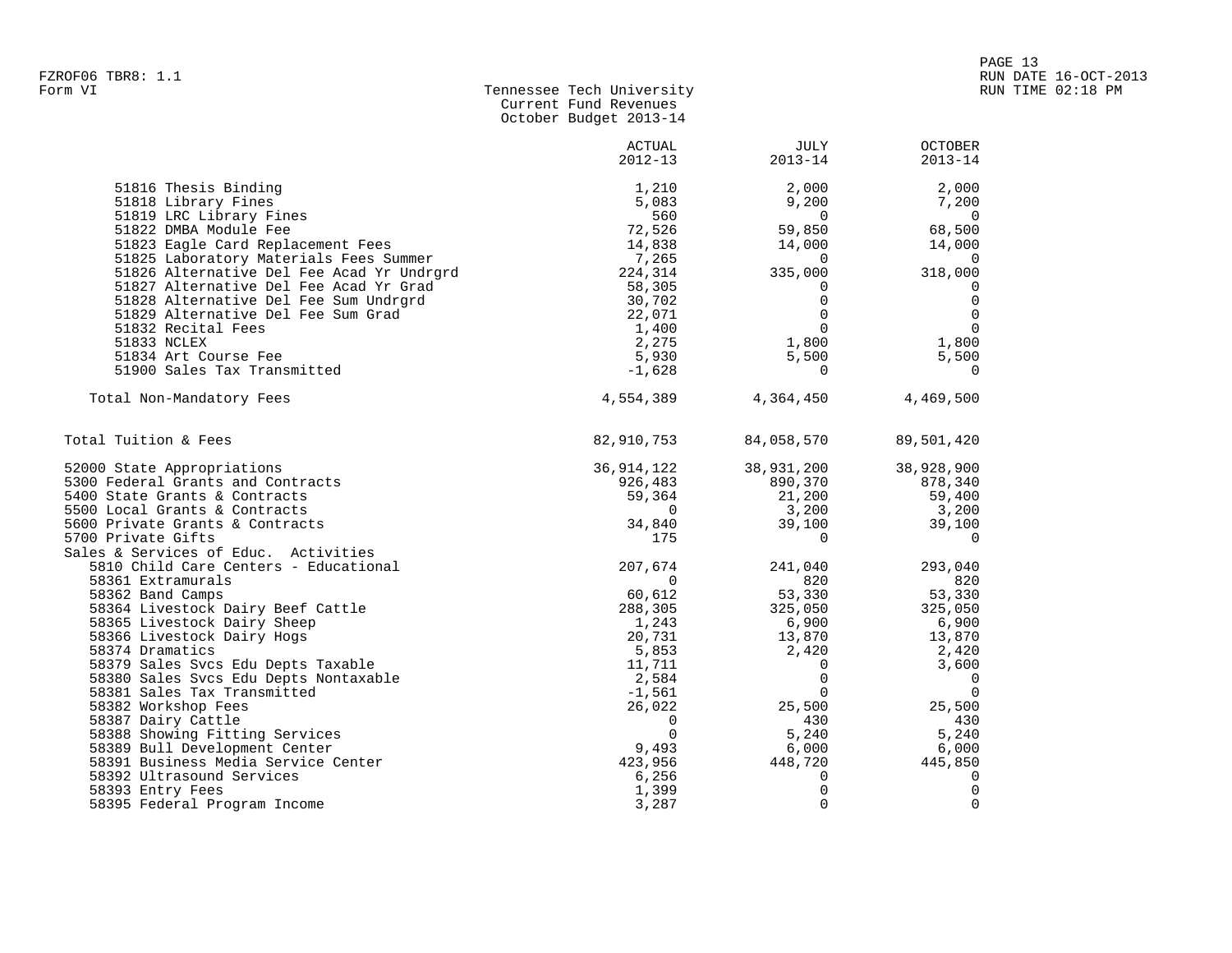| - ----- -- ----- |                           |  |
|------------------|---------------------------|--|
| Form VI          | Tennessee Tech University |  |
|                  | Current Fund Revenues     |  |
|                  | October Budget 2013-14    |  |
|                  |                           |  |

|                                            | ACTUAL<br>$2012 - 13$ | JULY<br>$2013 - 14$ | <b>OCTOBER</b><br>$2013 - 14$ |
|--------------------------------------------|-----------------------|---------------------|-------------------------------|
| 58396 Vegetables and Garden Products       | 94,632                | 56,000              | 56,000                        |
| 58397 Bull Sales                           | 133,995               | 50,000              | 50,000                        |
| 58398 Oakley Ag Ctr Student Rental         | 600                   | 15,000              | 15,000                        |
| 58400 Indirect Cost Recovery Unrestricted  | 141,318               | 149,580             | 148,630                       |
| 58408 Plant Sales                          | 484                   | 2,220               | 2,220                         |
| 58412 Instructional Equipment Rental       | 878                   | $\overline{0}$      | $\overline{0}$                |
| 58414 Examination and Testing Fees         | 13,265                | 8,500               | 8,500                         |
| 58415 Examination and Testing COMPASS      | 10,520                | 6,000               | 6,000                         |
| Total Sales & Services of Educ. Activities | 1,463,257             | 1,416,620           | 1,468,400                     |
| Sales & Services of Other Activities       |                       |                     |                               |
| 5800 Athletics                             | 6,004,785             | 5,498,890           | 5,660,890                     |
| 58860 Sales and Service Other Act Taxable  | 81,739                | 35,350              | 35,350                        |
| 58861 Sales and Serv Other Act Nontaxable  | 145,134               | 109,000             | 106,000                       |
| 58862 Sales & Serv Oth Sales Tax Transmit  | $-25,519$             | $-4,130$            | $-4,130$                      |
| 58863 Parking Permits Taxable              | 45,465                | 46,700              | 47,300                        |
| 58864 Parking Permits Nontaxable           | 1,397                 | $\overline{0}$      | $\overline{0}$                |
| 58865 Campus Access Regular Term           | 482,063               | 524,000             | 526,000                       |
| 58866 Campus Access Summer Term            | 41,130                | $\sim$ 0            | $\overline{0}$                |
| 58867 Facilities Rental                    | 137,586               | 109,240             | 114,671                       |
| 58868 Agric Pavilion Concessions Taxable   | 37,000                | 46,000              | 46,000                        |
| 58869 Agric Pavilion Student Resid Rent    | 4,755                 | 4,980               | 4,980                         |
| 58870 Salvage Income                       | 43,629                | 30,000              | 30,000                        |
| 58871 Royalties Patents Copyrights         | 750                   | $\sim$ 0            | $\overline{0}$                |
| 58872 Commissions on Other Sources         | 199,023               | 270,000             | 165,600                       |
| 58873 PSC Metals Salvage                   | 7,239                 | $\sim$ 0            | $\overline{0}$                |
| 58874 Photo Services Sales Taxable         | 28,838                | 32,490              | 32,490                        |
| 58875 Photo Services Sales Nontaxable      | 4,612                 | $\overline{0}$      | $\overline{0}$                |
| 58876 International Student Reg Fee        | 157,800               | 111,000             | 111,000                       |
| 58877 Airport Transportation Fee           | 6,800                 | 7,440               | 7,440                         |
| 58878 Intrastate Long Distance (9.75%)     | 13,047                | 21,000              | 21,000                        |
| 58879 Interstate Long Distance (8.50%)     | 513                   | $\sim$ 0            | $\overline{0}$                |
| 58880 Long Distance Nontaxable             | 9,647                 | $\overline{0}$      | $\overline{0}$                |
| 58881 Printing Services Taxable            | 38,534                | 22,160              | 22,160                        |
| 58882 Printing Services Nontaxable         | 45,472                | $\overline{0}$      | $\overline{0}$                |
| 58883 Cable TV Taxable                     | 429                   | 600                 | 600                           |
| 58884 Recycling Salvage                    | 636                   | $\overline{0}$      | $\overline{0}$                |
| 58885 Clinics                              | 453,811               | 210,000             | $\overline{0}$                |
| 58886 Career Services                      | 84,125                | 43,100              | 43,100                        |
| 58887 Pharmacy                             | 57,871                | 53,800              | 53,800                        |
| 58888 Infirmary Lab                        | 23,708                | 20,000              | 20,000                        |
| 58889 Health Services Faculty Staff        | 2,109                 | $\overline{0}$      | $\overline{0}$                |
| 58890 Student Orientation SOAR Req Fees    | 200,650               | 195,690             | 195,690                       |
| 58891 Student Orientation SOAR Hours Taxb  | 23,830                | 20,000              | 20,000                        |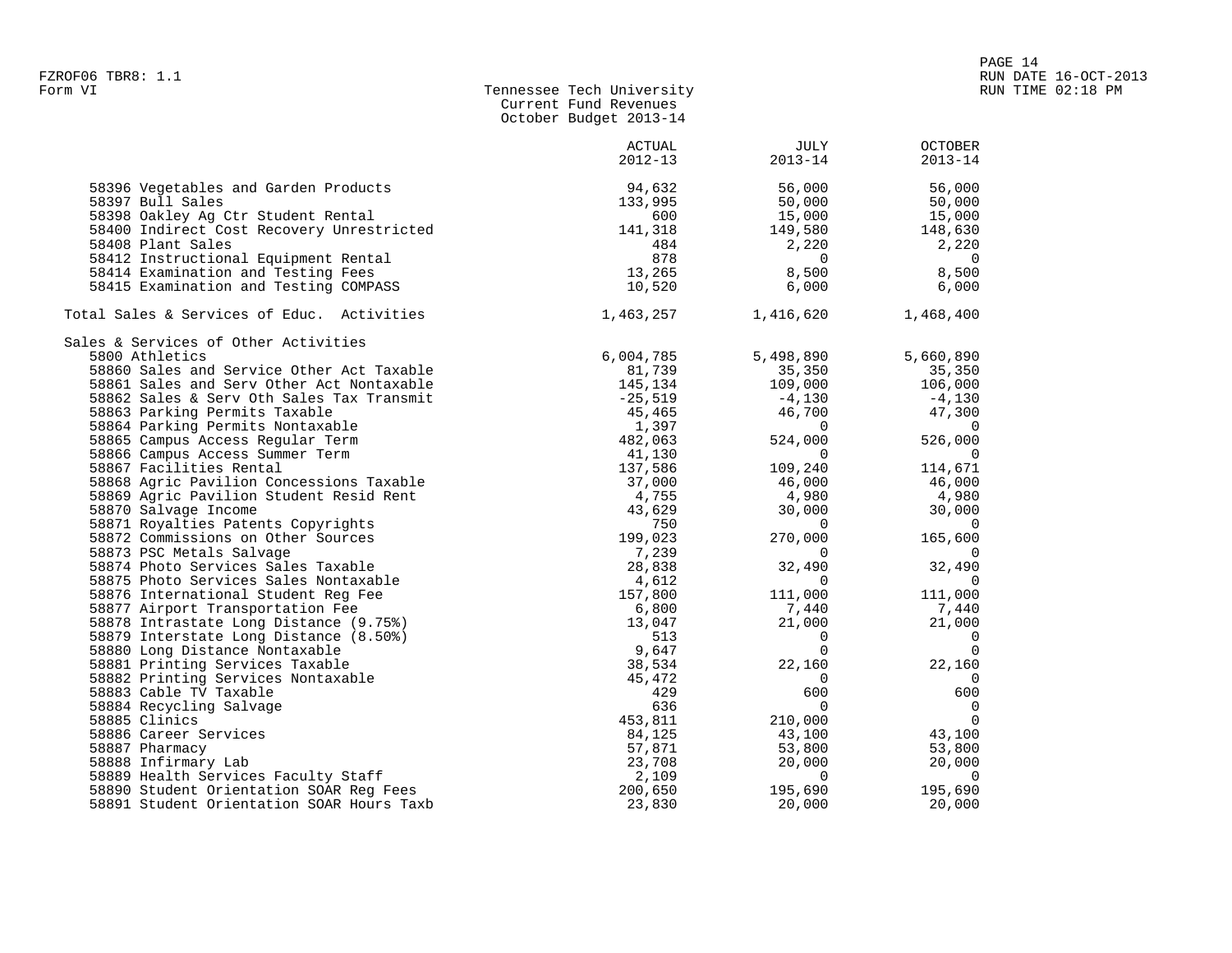| FZROF06 TBR8: 1.1                                                                                                                                                                                                                                                                        |                                                                                                          |                                                                                                     |                                                                                                     | RUN DATE 16-OCT-2013 |
|------------------------------------------------------------------------------------------------------------------------------------------------------------------------------------------------------------------------------------------------------------------------------------------|----------------------------------------------------------------------------------------------------------|-----------------------------------------------------------------------------------------------------|-----------------------------------------------------------------------------------------------------|----------------------|
| Form VI                                                                                                                                                                                                                                                                                  | Tennessee Tech University<br>Current Fund Revenues<br>October Budget 2013-14                             |                                                                                                     |                                                                                                     | RUN TIME 02:18 PM    |
|                                                                                                                                                                                                                                                                                          | ACTUAL<br>$2012 - 13$                                                                                    | JULY<br>$2013 - 14$                                                                                 | OCTOBER<br>$2013 - 14$                                                                              |                      |
| 58892 Career College Fair<br>58893 Replacement Diplomas<br>58894 Advertising<br>58895 Yearbook Sales Taxable<br>58896 Yearbook Sales Nontaxable<br>58897 Copies Taxable                                                                                                                  | 5,040<br>870<br>11,308<br>330<br>251<br>12,917                                                           | 5,880<br>250<br>6,140<br>500<br>$\overline{0}$<br>6,000                                             | 5,880<br>250<br>6,780<br>500<br>$\overline{\phantom{0}}$<br>6,000                                   |                      |
| 58898 Over and Short Taxable<br>58899 Salvage of Fixed Assets                                                                                                                                                                                                                            | 3<br>18,825                                                                                              | $\Omega$<br>$\Omega$                                                                                | $\Omega$<br>$\Omega$                                                                                |                      |
| Total Sales & Services of Other Activities                                                                                                                                                                                                                                               | 8,408,152                                                                                                | 7,426,080                                                                                           | 7,279,351                                                                                           |                      |
| Other Sources<br>58505 Traffic Fines<br>58508 ACT GED Testing<br>58514 Over and Short General Nontaxable<br>58519 Miscellaneous Income Nontaxable<br>58542 Equipment Rental<br>58545 Expired Grants<br>58805 Interest Income<br>58830 Unrealized Gains and Losses<br>Total Other Sources | 178,920<br>$\overline{0}$<br>37<br>39,355<br>$\overline{0}$<br>77,265<br>153,430<br>$-19,732$<br>429,275 | 150,000<br>70<br>$\overline{0}$<br>10,000<br>2,000<br>$\overline{0}$<br>145,000<br>1,000<br>308,070 | 152,500<br>70<br>$\overline{0}$<br>10,000<br>2,000<br>$\overline{0}$<br>145,000<br>1,000<br>310,570 |                      |
| Total Educational & General                                                                                                                                                                                                                                                              |                                                                                                          | 131, 146, 421 133, 094, 410                                                                         | 138,468,681                                                                                         |                      |
| Auxiliary Enterprises Revenues<br>310 Book & University Store<br>320 Food Services<br>330 Housing<br>370 Post Office<br>350 Wellness Facility<br>390 Other Auxiliaries                                                                                                                   | 614,323<br>1,233,970<br>228,656                                                                          | 609,100<br>1,996,561 1,677,660<br>11,550,698 11,284,060<br>360,832 355,700<br>11,284,060<br>245,720 | 517,720<br>1,915,500<br>11,279,920<br>355,700<br>1,171,800 1,393,800<br>245,720                     |                      |
| Total Auxiliary Revenues                                                                                                                                                                                                                                                                 | 15,985,040                                                                                               | 15,344,040                                                                                          | 15,708,360                                                                                          |                      |
| Total Revenues                                                                                                                                                                                                                                                                           | 147, 131, 461                                                                                            | 148,438,450                                                                                         | 154, 177, 041                                                                                       |                      |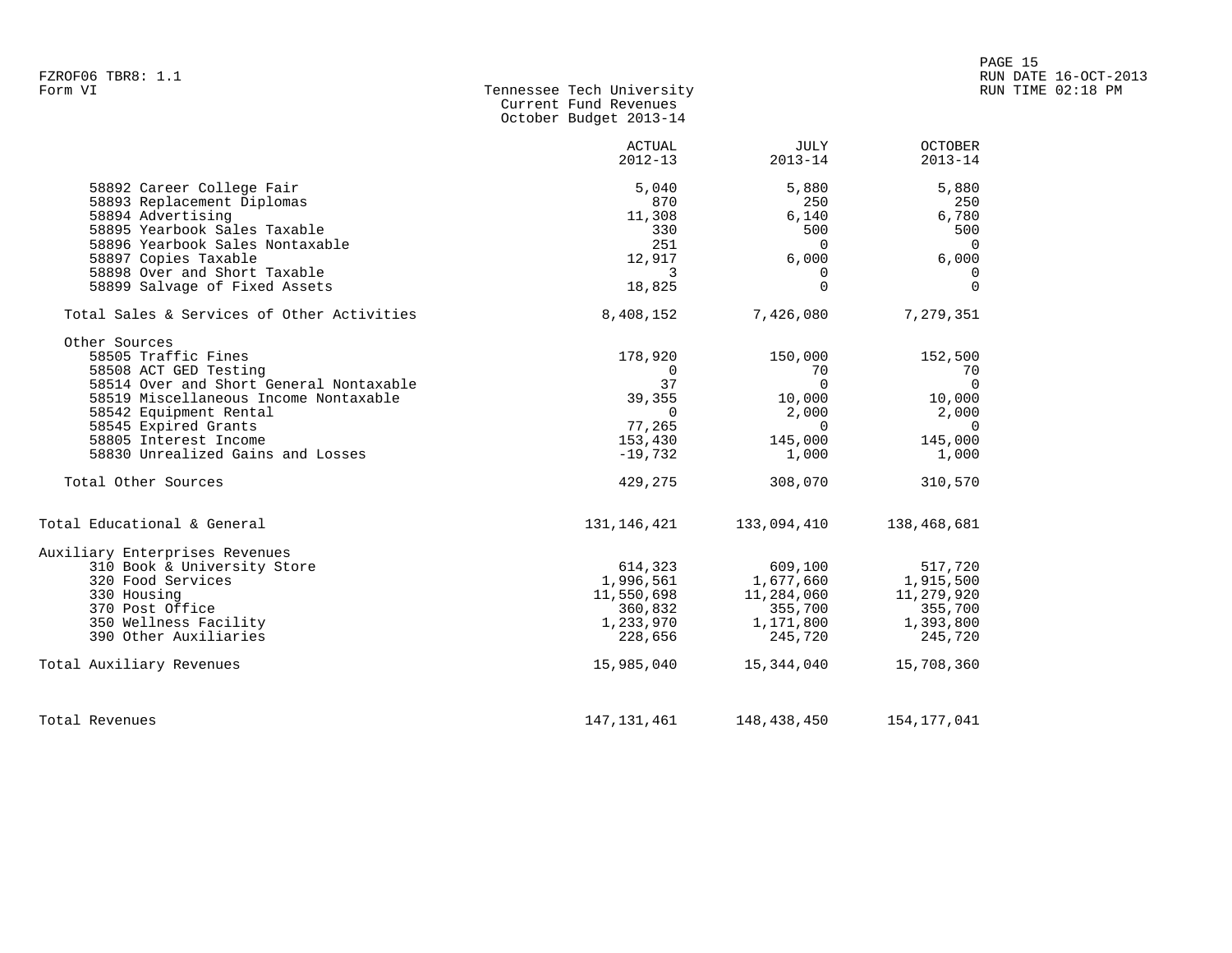PAGE 16 FZROF07 TBR8: 1.0 RUN DATE 16-OCT-2013

|                                                                                          | Actual<br>$2012 - 13$ | July<br>$2013 - 14$    | October<br>$2013 - 14$ |
|------------------------------------------------------------------------------------------|-----------------------|------------------------|------------------------|
| Education and General<br>Instruction (20)<br>Instruction (200)<br>Summer School (120004) |                       |                        |                        |
| Salaries - Academic                                                                      | 1,837,199             | 1,509,620              | 1,509,620              |
| Salaries - Supporting                                                                    | 2,343                 |                        |                        |
| Salaries - Students<br>Employee Benefits                                                 | 11,015<br>342,501     | 311,720                | $\Omega$<br>318,720    |
| Total - Summer School (120004):                                                          | 2,193,058             | 1,821,340              | 1,828,340              |
| Other Faculty (120025)                                                                   |                       |                        |                        |
| Salaries - Academic                                                                      | 0                     | 142,830                | 904,990                |
| Salaries - Supporting<br>Employee Benefits                                               | 0<br>$\mathbf 0$      | 32,320<br><sup>0</sup> | 32,320<br>92,400       |
|                                                                                          |                       |                        |                        |
| Total - Other Faculty (120025):                                                          | 0                     | 175,150                | 1,029,710              |
| SAF Student Success Fee (121000)                                                         |                       |                        |                        |
| Salaries - Academic                                                                      | 234,504               | 237,372                | 237,586                |
| Salaries - Supporting                                                                    | 9,329                 | 22,880                 | 22,880                 |
| Salaries - Students<br>Salaries - Professional                                           | 62,469<br>4,853       | 48,500<br>81,168       | 48,500<br>81,923       |
| Employee Benefits                                                                        | 54,069                | 81,230                 | 81,230                 |
| Travel                                                                                   | 288                   | 5,000                  | 5,000                  |
| Operating Expenses                                                                       | 74,038                | 54,000                 | 155,390                |
| Total - SAF Student Success Fee (121000):                                                | 439,550               | 530,150                | 632,509                |
|                                                                                          |                       |                        |                        |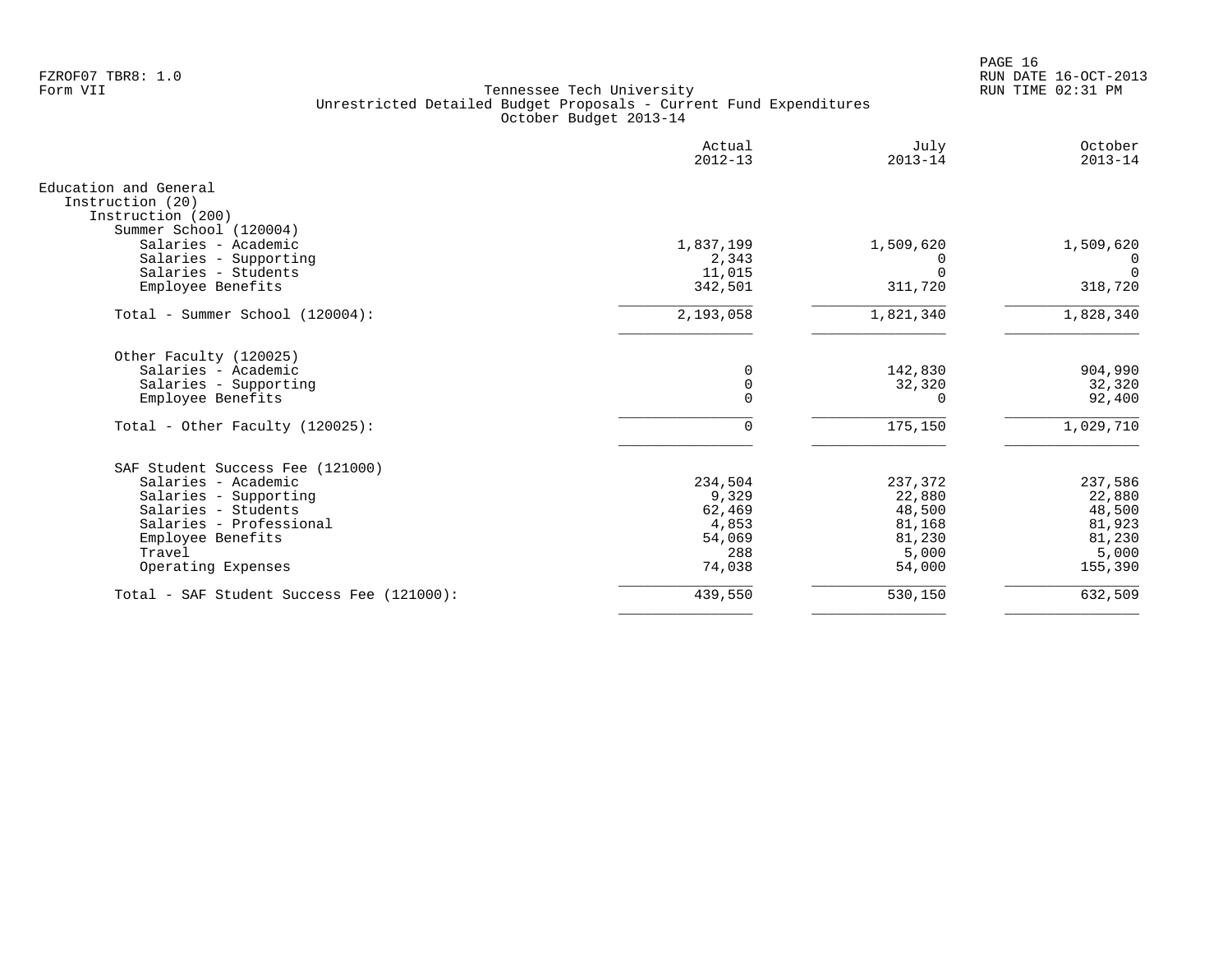|                                              | Actual<br>$2012 - 13$ | July<br>$2013 - 14$ | October<br>$2013 - 14$ |
|----------------------------------------------|-----------------------|---------------------|------------------------|
| SAF SS Fee Villages (121001)                 |                       |                     |                        |
| Salaries - Academic                          | 25,000                | 30,000              | 36,500                 |
| Salaries - Students                          | 50,256                | 48,000              | 48,000                 |
| Salaries - Professional                      | 100                   | 0                   | $\overline{0}$         |
| Employee Benefits                            | 8,043                 | 8,600               | 8,600                  |
| Travel                                       | 4,942                 |                     | $\mathbf 0$            |
| Operating Expenses                           | 73,411                | 139,510             | 600,640                |
| Department Revenues                          | $-7$                  | $\Omega$            | $\Omega$               |
| Total - SAF SS Fee Villages (121001):        | 161,745               | 226,110             | 693,740                |
| Instr TAF Equipment (121600)                 |                       |                     |                        |
| Operating Expenses                           | 127,121               | 256,500             | 564,070                |
| Capital Outlay                               | 20,292                | 5,500               | 5,500                  |
| Total - Instr TAF Equipment (121600):        | 147,413               | 262,000             | 569,570                |
| COOP Education (121801)                      |                       |                     |                        |
| Salaries - Professional                      | 54,910                | 55,010              | 55,795                 |
| Employee Benefits                            | 10,326                | 18,030              | 18,030                 |
| Travel                                       | 10                    | $\Omega$            | $\Omega$               |
| Operating Expenses                           | 1,474                 | 1,500               | 1,500                  |
| Total - COOP Education (121801):             | 66,720                | 74,540              | 75,325                 |
|                                              |                       |                     |                        |
| Honors Program (121900)                      |                       |                     |                        |
| Salaries - Academic                          | 61,060                | 71,500              | 71,500                 |
| Salaries - Supporting<br>Salaries - Students | 24,489<br>3,967       | 23,495<br>3,780     | 24,270<br>2,435        |
| Salaries - Professional                      | 57,630                | 58,560              | 56,010                 |
| Employee Benefits                            | 52,786                | 45,040              | 57,715                 |
| Travel                                       | 730                   | 2,340               | 2,340                  |
| Operating Expenses                           | 5,114                 | 2,710               | 2,710                  |
| Total - Honors Program (121900):             | 205,776               | 207,425             | 216,980                |
|                                              |                       |                     |                        |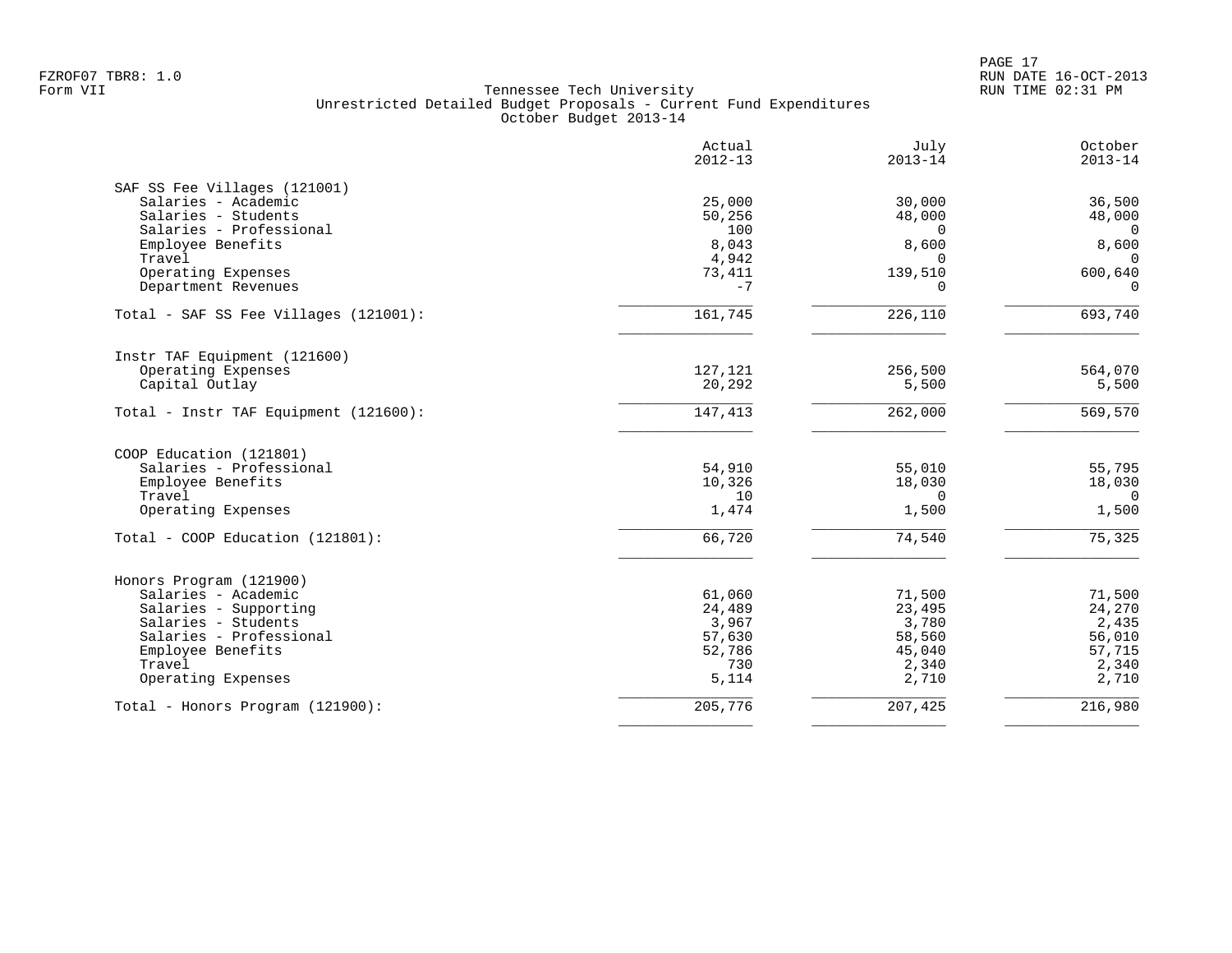PAGE 18 FZROF07 TBR8: 1.0 RUN DATE 16-OCT-2013

|                                                                                                                                                                                           | Actual<br>$2012 - 13$                                                          | July<br>$2013 - 14$                                                                  | October<br>$2013 - 14$                                                               |
|-------------------------------------------------------------------------------------------------------------------------------------------------------------------------------------------|--------------------------------------------------------------------------------|--------------------------------------------------------------------------------------|--------------------------------------------------------------------------------------|
| Federal College Work Study Program (122001)<br>Salaries - Students                                                                                                                        | 48,636                                                                         | 57,730                                                                               | 57,730                                                                               |
| Total - Federal College Work Study Program (122001):                                                                                                                                      | 48,636                                                                         | 57,730                                                                               | $\overline{57,730}$                                                                  |
| Military Science (125600)<br>Salaries - Supporting<br>Employee Benefits<br>Operating Expenses                                                                                             | 31,010<br>21,013<br>5,069                                                      | 31,110<br>24,150<br>5,460                                                            | 31,539<br>24,150<br>5,460                                                            |
| Total - Military Science (125600):                                                                                                                                                        | 57,092                                                                         | 60,720                                                                               | 61,149                                                                               |
| Arts and Sci Grad Assist (130001)<br>Employee Benefits<br>Operating Expenses                                                                                                              | 233,962<br>$\Omega$                                                            | $\Omega$<br>271,990                                                                  | 271,990<br>$\Omega$                                                                  |
| Total - Arts and Sci Grad Assist (130001):                                                                                                                                                | 233,962                                                                        | 271,990                                                                              | 271,990                                                                              |
| Online Course Dev Arts and Science (130010)<br>Operating Expenses                                                                                                                         | $\mathbf 0$                                                                    | 22,040                                                                               | 22,040                                                                               |
| Total - Online Course Dev Arts and Science (130010):                                                                                                                                      | 0                                                                              | 22,040                                                                               | 22,040                                                                               |
| Biology (131000)<br>Salaries - Academic<br>Salaries - Supporting<br>Salaries - Students<br>Salaries - Professional<br>Employee Benefits<br>Travel<br>Operating Expenses<br>Capital Outlay | 1,103,503<br>56,859<br>59,750<br>77,844<br>475,223<br>5,260<br>44,710<br>5,400 | 1,160,750<br>66,300<br>46,500<br>79,578<br>446,940<br>$\Omega$<br>22,890<br>$\Omega$ | 1,184,226<br>67,001<br>46,500<br>81,466<br>476,940<br>$\Omega$<br>22,890<br>$\Omega$ |
| $Total - Biology (131000):$                                                                                                                                                               | 1,828,549                                                                      | 1,822,958                                                                            | 1,879,023                                                                            |
|                                                                                                                                                                                           |                                                                                |                                                                                      |                                                                                      |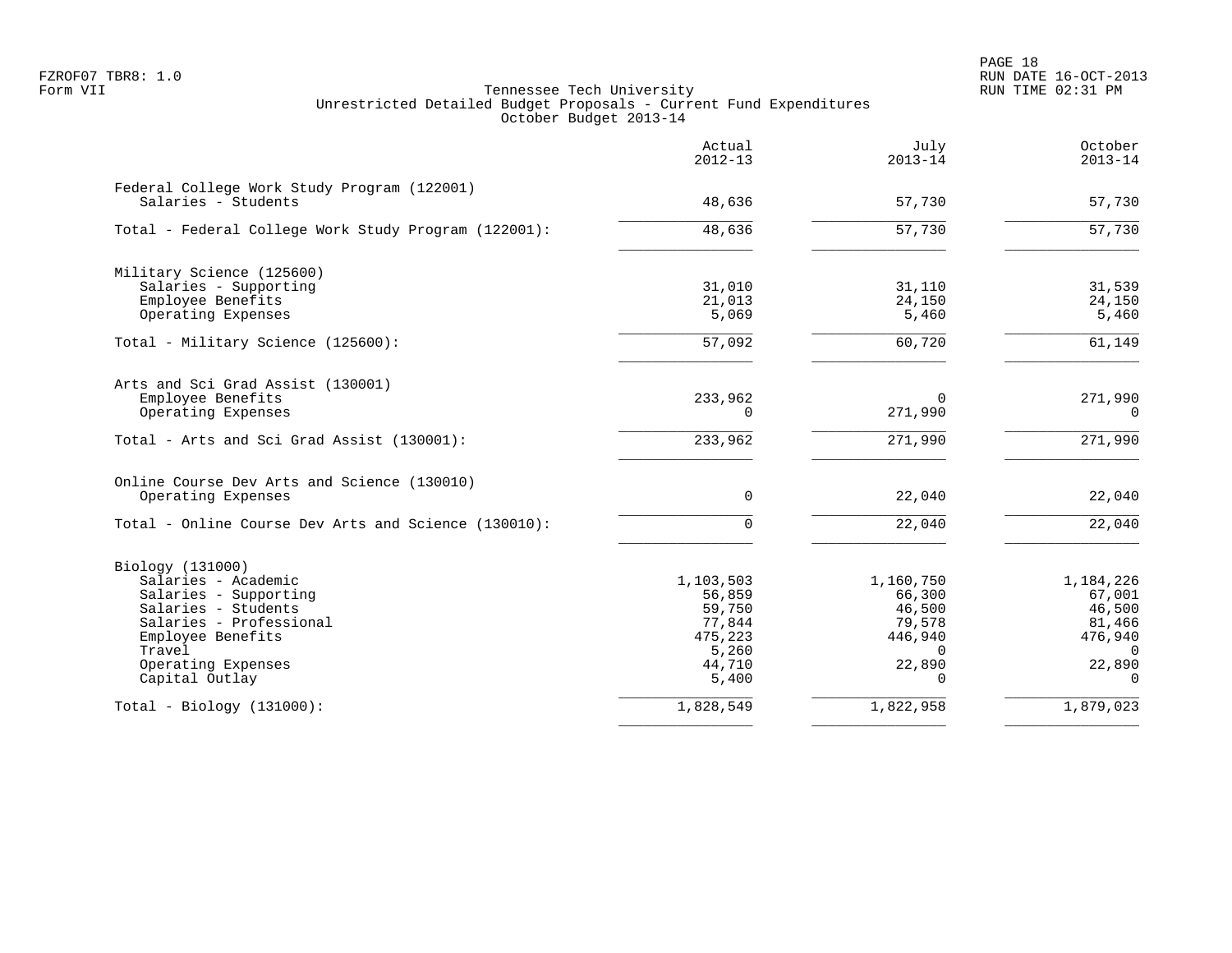PAGE 19 FZROF07 TBR8: 1.0 RUN DATE 16-OCT-2013

|                                                                                                                                                                           | Actual<br>$2012 - 13$                                                | July<br>$2013 - 14$                                                   | October<br>$2013 - 14$                                                |
|---------------------------------------------------------------------------------------------------------------------------------------------------------------------------|----------------------------------------------------------------------|-----------------------------------------------------------------------|-----------------------------------------------------------------------|
| Biology Lab Fees (131001)<br>Travel<br>Operating Expenses                                                                                                                 | 7,818<br>59,241                                                      | 9,400<br>70,600                                                       | 9,400<br>75,530                                                       |
| Total - Biology Lab Fees (131001):                                                                                                                                        | 67,059                                                               | 80,000                                                                | 84,930                                                                |
| Chemistry (131500)<br>Salaries - Academic<br>Salaries - Supporting<br>Salaries - Students<br>Salaries - Professional<br>Employee Benefits<br>Travel<br>Operating Expenses | 1,323,081<br>67,114<br>21,960<br>49,062<br>480,583<br>430<br>137,954 | 1,418,350<br>68,209<br>12,800<br>51,166<br>455,260<br>2,000<br>23,930 | 1,522,391<br>69,855<br>12,800<br>52,323<br>484,280<br>2,000<br>23,930 |
| Total - Chemistry $(131500)$ :                                                                                                                                            | 2,080,184                                                            | 2,031,715                                                             | 2,167,579                                                             |
| Chemistry NMR Maint (131501)<br>Operating Expenses                                                                                                                        | 26,676                                                               | 25,000                                                                | 25,000                                                                |
| Total - Chemistry NMR Maint (131501):                                                                                                                                     | 26,676                                                               | 25,000                                                                | 25,000                                                                |
| Chemistry Lab Fees (131502)<br>Operating Expenses<br>Department Revenues                                                                                                  | 52,712<br>$-500$                                                     | 59,000<br>0                                                           | 63,900<br>$\Omega$                                                    |
| Total - Chemistry Lab Fees (131502):                                                                                                                                      | 52,212                                                               | 59,000                                                                | 63,900                                                                |
|                                                                                                                                                                           |                                                                      |                                                                       |                                                                       |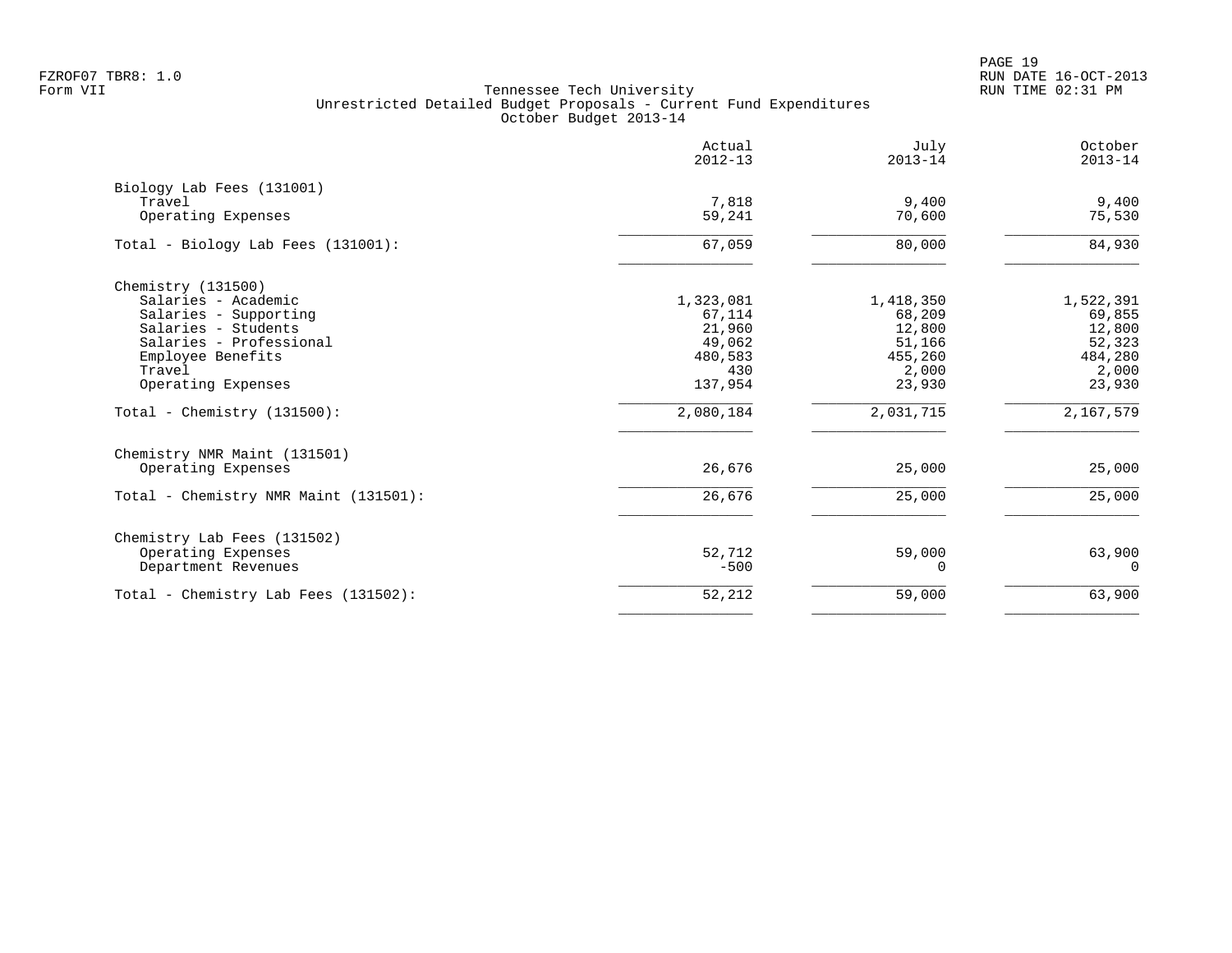|                                               | Actual<br>$2012 - 13$ | July<br>$2013 - 14$ | October<br>$2013 - 14$ |
|-----------------------------------------------|-----------------------|---------------------|------------------------|
| Preprof Health Services (131503)              |                       |                     |                        |
| Salaries - Supporting                         | 3,649                 | 19,550              | 22,224                 |
| Employee Benefits                             | 887                   | 2,760               | 2,760                  |
| Travel                                        | 106                   | 500                 | 500                    |
| Operating Expenses                            | 1,133                 | 860                 | 860                    |
| Total - Preprof Health Services (131503):     | 5,775                 | 23,670              | 26,344                 |
| Environmental Science PHD (131504)            |                       |                     |                        |
| Salaries - Academic                           | 57,042                | 37,000              | 37,000                 |
| Salaries - Supporting                         | 802                   | 0                   | $\overline{0}$         |
| Salaries - Students                           | 9,783                 | $\Omega$            | $\Omega$               |
| Salaries - Professional                       | 33,379                | 87,580              | 91,220                 |
| Employee Benefits                             | 6,006                 | 4,900               | 6,690                  |
| Travel                                        | 3,798                 | 3,700               | 3,700                  |
| Operating Expenses                            | 15,403                | 5,660               | 13,700                 |
| Total - Environmental Science PHD (131504):   | 126,213               | 138,840             | 152,310                |
| Chemistry Equip Maintenance (131505)          |                       |                     |                        |
| Operating Expenses                            | $\Omega$              | 68,000              | 75,250                 |
| Total - Chemistry Equip Maintenance (131505): | $\Omega$              | 68,000              | 75,250                 |
| Computer Science (132000)                     |                       |                     |                        |
| Salaries - Academic                           | 712,977               | 681,870             | 819,532                |
| Salaries - Supporting                         | 27,929                | 27,710              | 47,649                 |
| Salaries - Students                           | 18,859                | 6,000               | 6,000                  |
| Salaries - Professional                       | 29,050                | 46,860              | 46,860                 |
| Employee Benefits                             | 235,925               | 234,050             | 264,280                |
| Travel                                        | 2,425                 | $\Omega$            | $\Omega$               |
| Operating Expenses                            | 15,675                | 15,830              | 15,830                 |
| Capital Outlay                                | 3,000                 | ∩                   | $\Omega$               |
| Total - Computer Science (132000):            | 1,045,840             | 1,012,320           | 1,200,151              |
|                                               |                       |                     |                        |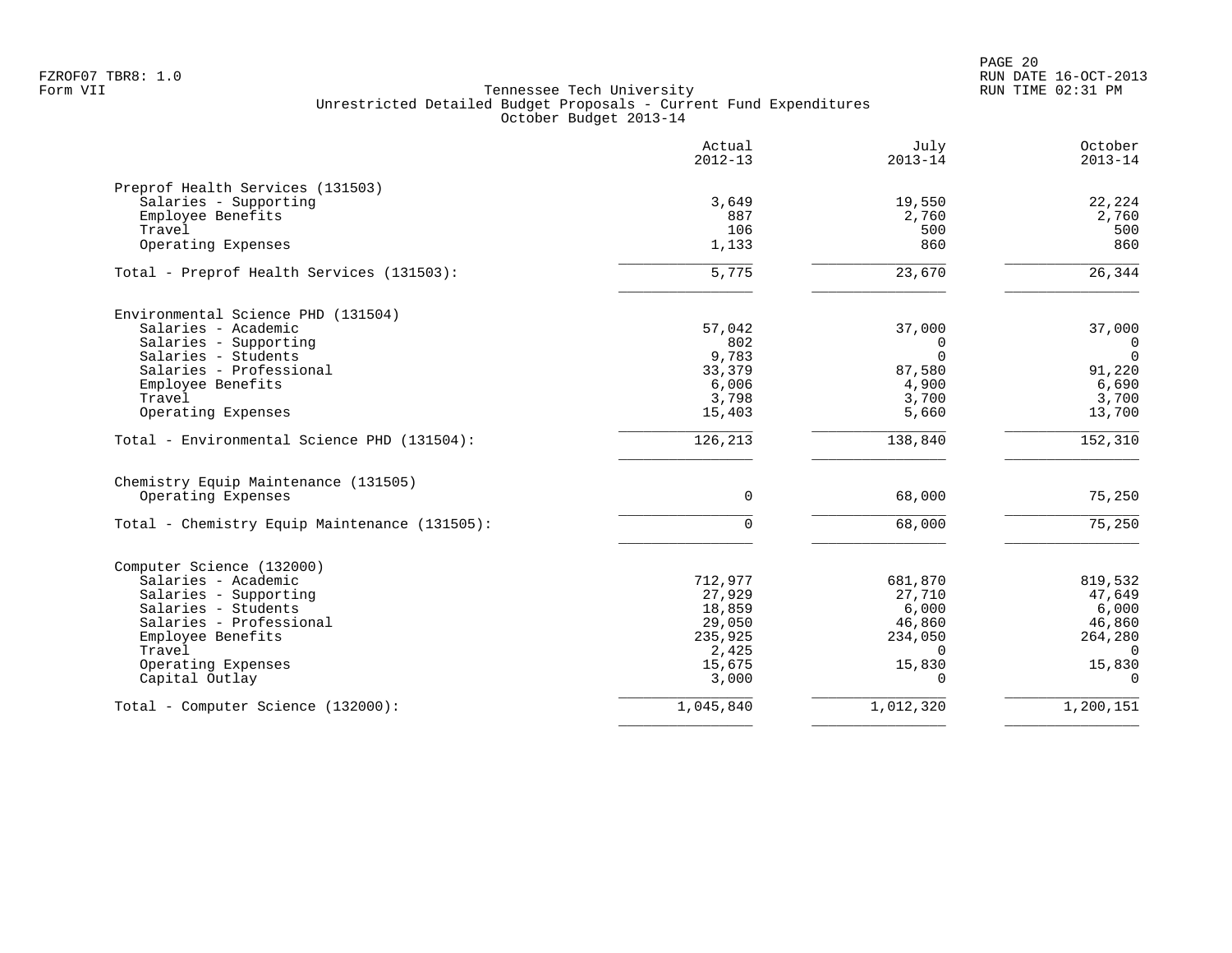PAGE 21 FZROF07 TBR8: 1.0 RUN DATE 16-OCT-2013

|                                                                                  | Actual<br>$2012 - 13$ | July<br>$2013 - 14$   | October<br>$2013 - 14$ |
|----------------------------------------------------------------------------------|-----------------------|-----------------------|------------------------|
| Computer Science Grad Assist (132001)<br>Employee Benefits<br>Operating Expenses | 32,645<br>0           | $\mathbf 0$<br>29,010 | 29,010<br>$\Omega$     |
| Total - Computer Science Grad Assist (132001):                                   | 32,645                | 29,010                | 29,010                 |
| Earth Sciences (132500)                                                          |                       |                       |                        |
| Salaries - Academic                                                              | 457,172               | 496,190               | 509,723                |
| Salaries - Supporting                                                            | 29,930                | 26,283                | 27,210                 |
| Salaries - Students                                                              | 4,988                 | 5,300                 | 5,300                  |
| Employee Benefits                                                                | 187,761               | 186,440               | 188,040                |
| Travel                                                                           | 127                   | $\Omega$              | $\Omega$               |
| Operating Expenses                                                               | 28,390                | 13,400                | 13,400                 |
| Total - Earth Sciences (132500):                                                 | 708,368               | 727,613               | 743,673                |
| Earth Sciences Lab Fees (132501)                                                 |                       |                       |                        |
| Travel                                                                           | 7,656                 | $\overline{0}$        | $\overline{0}$         |
| Operating Expenses                                                               | 933                   | 9,800                 | 9,650                  |
| Total - Earth Sciences Lab Fees (132501):                                        | 8,589                 | 9,800                 | 9,650                  |
| English (133000)                                                                 |                       |                       |                        |
| Salaries - Academic                                                              | 2,122,438             | 1,629,650             | 1,847,805              |
| Salaries - Supporting                                                            | 52,222                | 49,610                | 50,328                 |
| Salaries - Students                                                              | 5,643                 | $\Omega$              | 3,000                  |
| Employee Benefits                                                                | 693,140               | 703,800               | 620,100                |
| Travel                                                                           | 494                   | $\Omega$              | 500                    |
| Operating Expenses                                                               | 35,071                | 27,670                | 24,170                 |
| Total - English $(133000)$ :                                                     | 2,909,008             | 2,410,730             | 2,545,903              |
|                                                                                  |                       |                       |                        |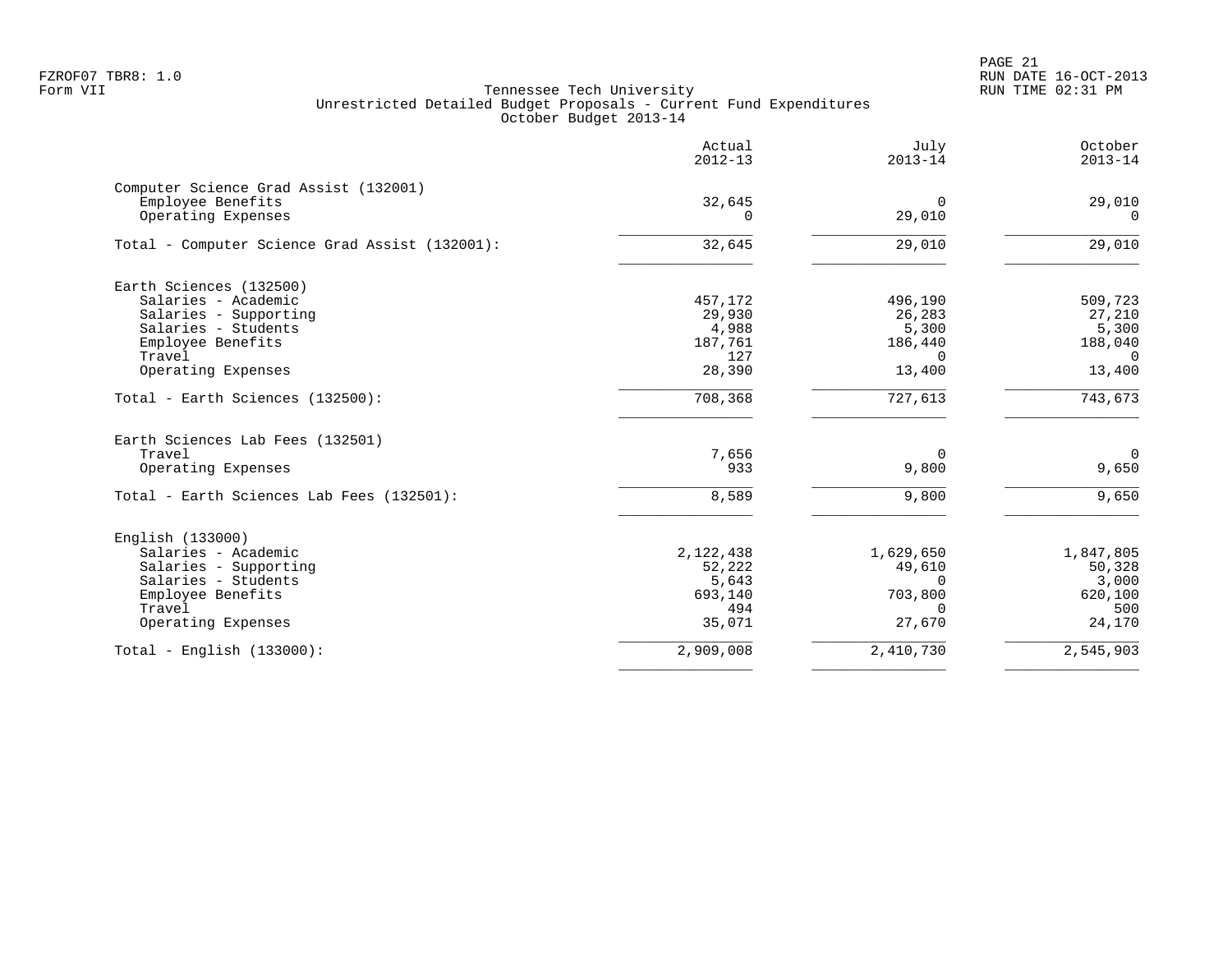|                                           | Actual<br>$2012 - 13$ | July<br>$2013 - 14$   | October<br>$2013 - 14$ |
|-------------------------------------------|-----------------------|-----------------------|------------------------|
| Speech (133001)                           |                       |                       |                        |
| Travel<br>Operating Expenses              | 17,011<br>2,198       | 10,000<br>$\mathbf 0$ | 10,000<br>$\mathbf 0$  |
|                                           |                       |                       |                        |
| Total - Speech $(133001)$ :               | 19,209                | 10,000                | 10,000                 |
| Communication (133003)                    |                       |                       |                        |
| Salaries - Academic                       | $\Omega$              | 549,100               | 568,350                |
| Salaries - Supporting                     | 26,648                | 27,310                | 27,699                 |
| Employee Benefits<br>Operating Expenses   | 20,913<br>3,587       | 21,100<br>11,000      | 125,100<br>11,000      |
|                                           |                       |                       |                        |
| Total - Communication (133003):           | 51,148                | 608,510               | 732,149                |
| Theatre (133004)                          |                       |                       |                        |
| Travel                                    | 114                   | 0                     | $\mathbf 0$            |
| Operating Expenses                        | 5,067                 | 2,440                 | $2\,,440$              |
| Total - Theatre $(133004)$ :              | 5,181                 | 2,440                 | $2,440$                |
| Living Writers Projects (133005)          |                       |                       |                        |
| Operating Expenses                        | $\mathbf 0$           | $\mathbf 0$           | 300                    |
| Total - Living Writers Projects (133005): | 0                     | $\mathbf 0$           | 300                    |
| Foreign Languages (133500)                |                       |                       |                        |
| Salaries - Academic                       | 468,060               | 460,530               | 425,050                |
| Salaries - Supporting                     | 26,048                | 26,810                | 27,199                 |
| Salaries - Students<br>Employee Benefits  | 3,890<br>158,254      | 5,220<br>156,730      | 5,220<br>156,730       |
| Operating Expenses                        | 11,295                | 8,000                 | 8,250                  |
| Total - Foreign Languages (133500):       | 667,547               | 657,290               | 622,449                |
|                                           |                       |                       |                        |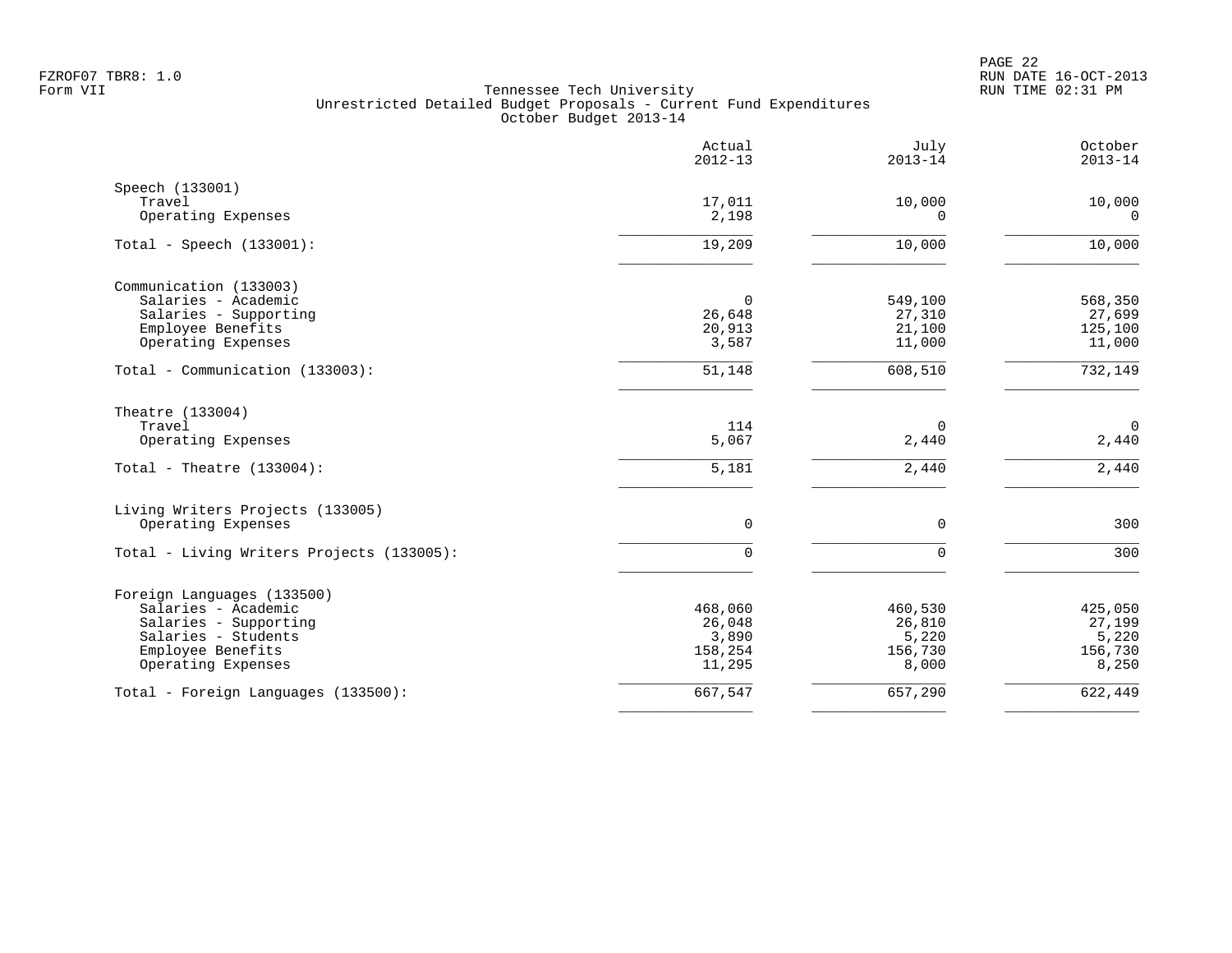|                                         | Actual<br>$2012 - 13$ | July<br>$2013 - 14$ | October<br>$2013 - 14$ |
|-----------------------------------------|-----------------------|---------------------|------------------------|
| History (134000)                        |                       |                     |                        |
| Salaries - Academic                     | 725,140               | 706,062             | 761,047                |
| Salaries - Supporting                   | 24,290                | 24,390              | 24,745                 |
| Salaries - Students                     | 598                   | $\Omega$            | $\overline{0}$         |
| Employee Benefits                       | 265,137               | 241,770             | 269,570                |
| Operating Expenses                      | 14,387                | 10,810              | 10,810                 |
| Total - History $(134000)$ :            | 1,029,552             | 983,032             | 1,066,172              |
| Mathematics (134500)                    |                       |                     |                        |
| Salaries - Academic                     | 1,377,572             | 1,424,370           | 1,589,952              |
| Salaries - Supporting                   | 53,290                | 54,280              | 55,025                 |
| Salaries - Students                     | 9,741                 | 870                 | 870                    |
| Employee Benefits                       | 466,799               | 422,660             | 477,260                |
| Travel                                  | 5,480                 | $\Omega$            | 4,000                  |
| Operating Expenses                      | 46,414                | 22,880              | 18,880                 |
| Total - Mathematics (134500):           | 1,959,296             | 1,925,060           | 2,145,987              |
| Math Grad Assist TIKI (134502)          |                       |                     |                        |
| Salaries - Academic                     | 20,400                | $\mathsf 0$         | 0                      |
| Employee Benefits                       | 9,510                 | $\Omega$            | $\Omega$               |
| Total - Math Grad Assist TIKI (134502): | 29,910                | $\Omega$            | $\Omega$               |
| Physics (135000)                        |                       |                     |                        |
| Salaries - Academic                     | 588,078               | 596,070             | 610,612                |
| Salaries - Supporting                   | 69,235                | 69,844              | 71,251                 |
| Salaries - Students                     | 17,293                | 12,640              | 12,640                 |
| Employee Benefits                       | 225,950               | 198,540             | 228,540                |
| Travel                                  | 4,163                 | $\Omega$            | $\Omega$               |
| Operating Expenses                      | 14,791                | 10,790              | 10,790                 |
| Total - Physics $(135000)$ :            | 919,510               | 887,884             | 933,833                |
|                                         |                       |                     |                        |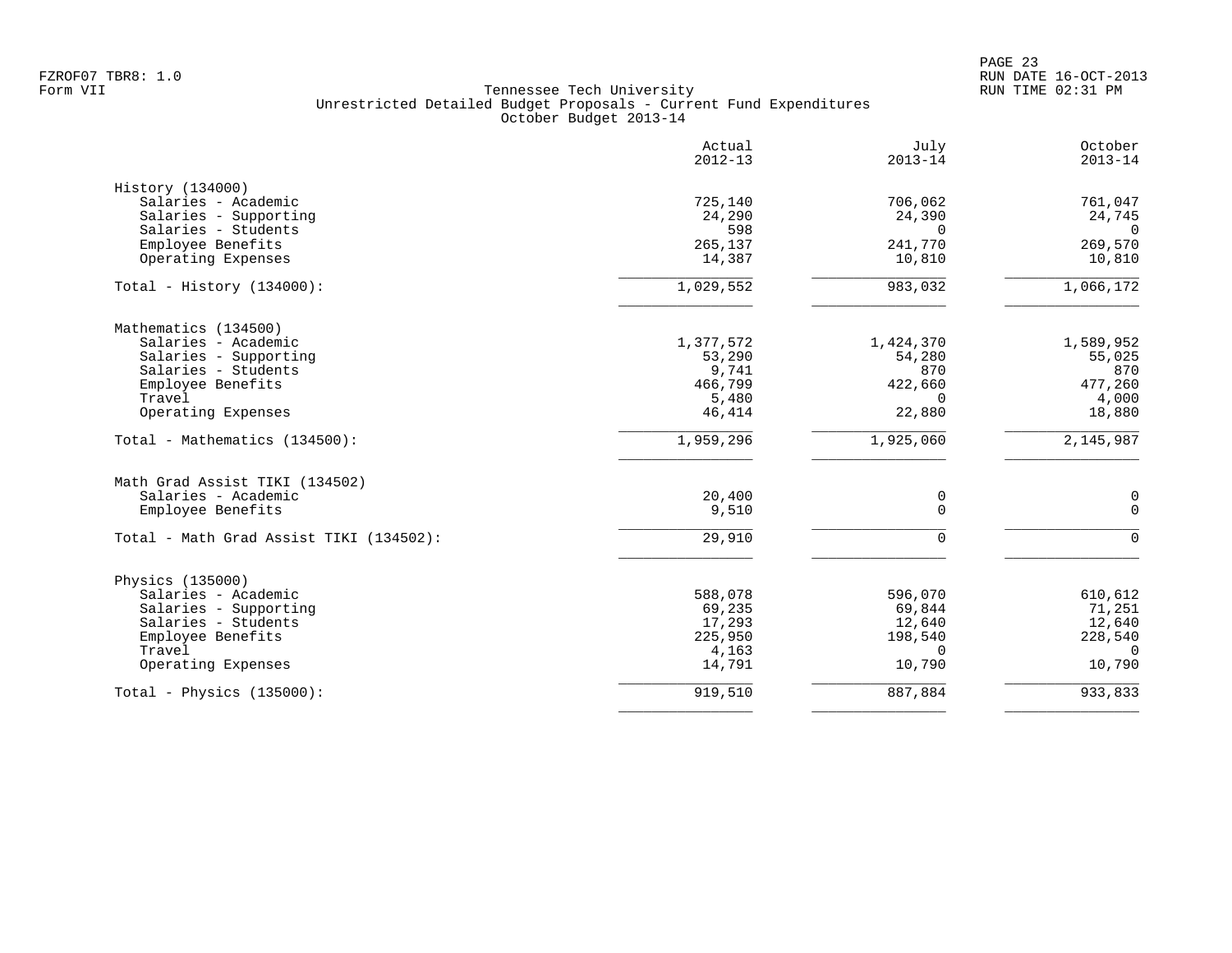|                                                   | Actual<br>$2012 - 13$ | July<br>$2013 - 14$ | October<br>$2013 - 14$ |
|---------------------------------------------------|-----------------------|---------------------|------------------------|
| Physics Lab Fees (135001)                         |                       |                     |                        |
| Operating Expenses                                | 16,497                | 21,500              | 18,930                 |
| Total - Physics Lab Fees (135001):                | 16,497                | 21,500              | 18,930                 |
| Sociology and Political Science (135500)          |                       |                     |                        |
| Salaries - Academic                               | 839,271               | 924,590             | 975,083                |
| Salaries - Supporting                             | 25,624                | 26,615              | 27,004                 |
| Employee Benefits                                 | 297,101               | 305,700             | 308,100                |
| Travel                                            | 2,408                 | $\Omega$            | 4,000                  |
| Operating Expenses                                | 67,573                | 14,670              | 10,670                 |
| Total - Sociology and Political Science (135500): | 1,231,977             | 1,271,575           | 1,324,857              |
| Gen Curr Student Success (136000)                 |                       |                     |                        |
| Salaries - Supporting                             | 24,690                | 25,290              | 25,656                 |
| Salaries - Students                               | 2,135                 | 1,800               | 1,800                  |
| Salaries - Professional                           | 70,450                | 71,740              | 72,681                 |
| Employee Benefits                                 | 24,024                | 35,250              | 35,250                 |
| Operating Expenses                                | 5,618                 | 3,050               | 3,050                  |
| Total - Gen Curr Student Success (136000):        | 126,917               | 137,130             | 138,437                |
| Gen Curr Studt Succ Grad Assist (136001)          |                       |                     |                        |
| Employee Benefits                                 | 12,357                | $\Omega$            | 10,710                 |
| Operating Expenses                                |                       | 10,710              | 0                      |
| Total - Gen Curr Studt Succ Grad Assist (136001): | 12,357                | 10,710              | 10,710                 |
|                                                   |                       |                     |                        |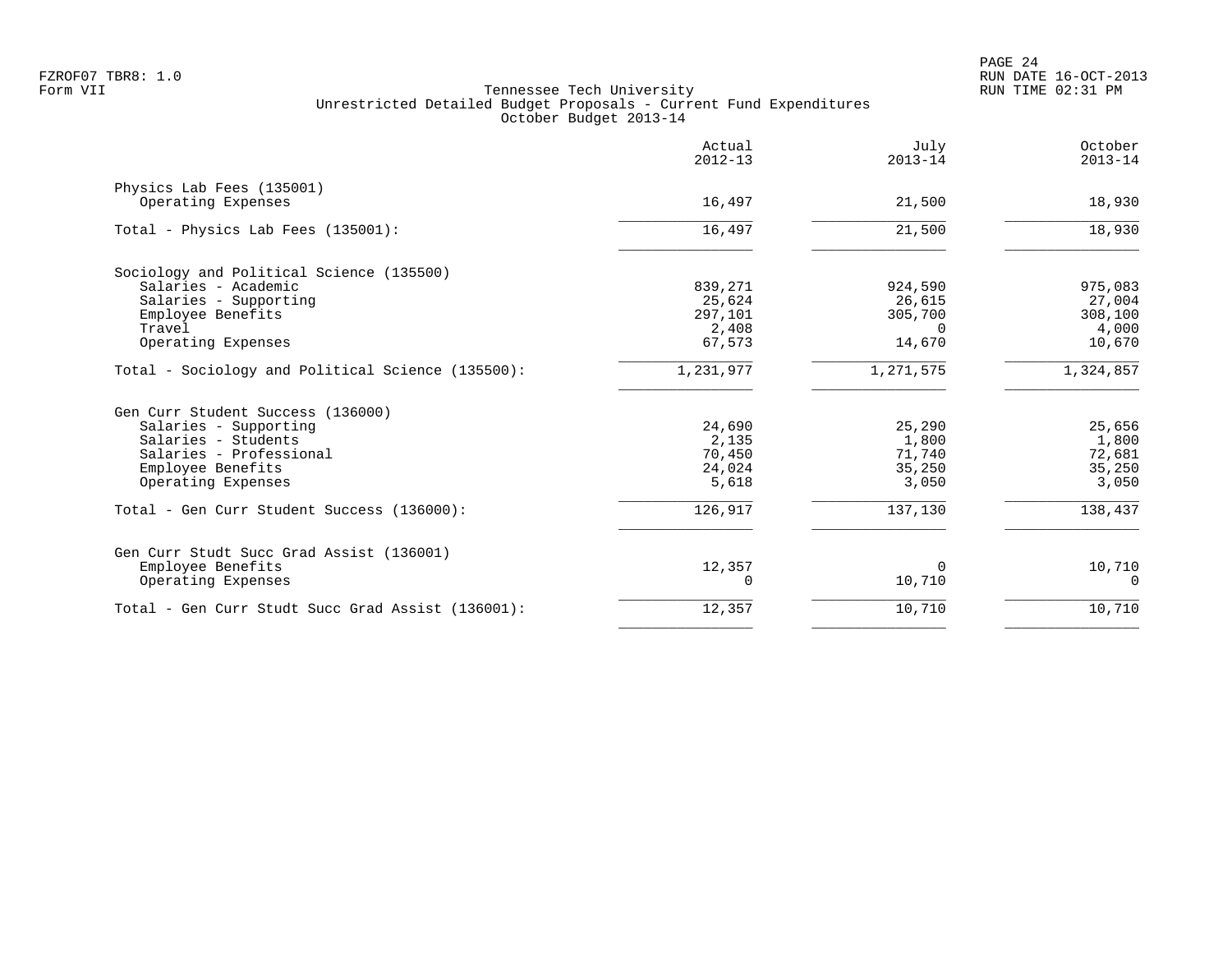|                                                       | Actual<br>$2012 - 13$ | July<br>$2013 - 14$ | October<br>$2013 - 14$ |
|-------------------------------------------------------|-----------------------|---------------------|------------------------|
| SACF Engineering Spec Acad Crs Fees (137001)          |                       |                     |                        |
| Salaries - Academic                                   | 166,928               | 90,000              | 90,000                 |
| Salaries - Students                                   | 73,274                | 73,000              | 73,000                 |
| Salaries - Professional                               | 4,000                 | $\Omega$            | $\Omega$               |
| Employee Benefits                                     | 45,485                | 46,600              | 46,600                 |
| Travel                                                | 59,537                | 36,000              | 36,000                 |
| Operating Expenses                                    | 256,620               | 566,270             | 884,340                |
| Capital Outlay                                        | 150,626               | 6,000               | 6,000                  |
| Total - SACF Engineering Spec Acad Crs Fees (137001): | 756,470               | 817,870             | 1,135,940              |
| SACF Enginrg Student Success (137002)                 |                       |                     |                        |
|                                                       |                       |                     |                        |
| Salaries - Supporting                                 | 6,047                 | 58,486              | 24,549                 |
| Salaries - Professional                               | 36,900                | 63,640              | 98,881                 |
| Employee Benefits                                     | 15,081                | 6,800               | 6,800                  |
| Travel                                                | $\Omega$              | $\Omega$            | 6,000                  |
| Operating Expenses                                    | 16,434                | $-6,800$            | 108,710                |
| Total - SACF Enginrg Student Success (137002):        | 74,462                | 122,126             | 244,940                |
| Engineering Instruction Support (137008)              |                       |                     |                        |
| Salaries - Academic                                   | 0                     | 0                   | 200,000                |
| Employee Benefits                                     | $\Omega$              | $\Omega$            | 16,000                 |
| Total - Engineering Instruction Support (137008):     | $\Omega$              | $\Omega$            | 216,000                |
| Engineering MOE Funding (137020)                      |                       |                     |                        |
| Salaries - Academic                                   | 410,135               | 448,500             | 464,504                |
| Employee Benefits                                     | 127,419               | 118,000             | 128,000                |
| Total - Engineering MOE Funding (137020):             | 537,554               | 566,500             | 592,504                |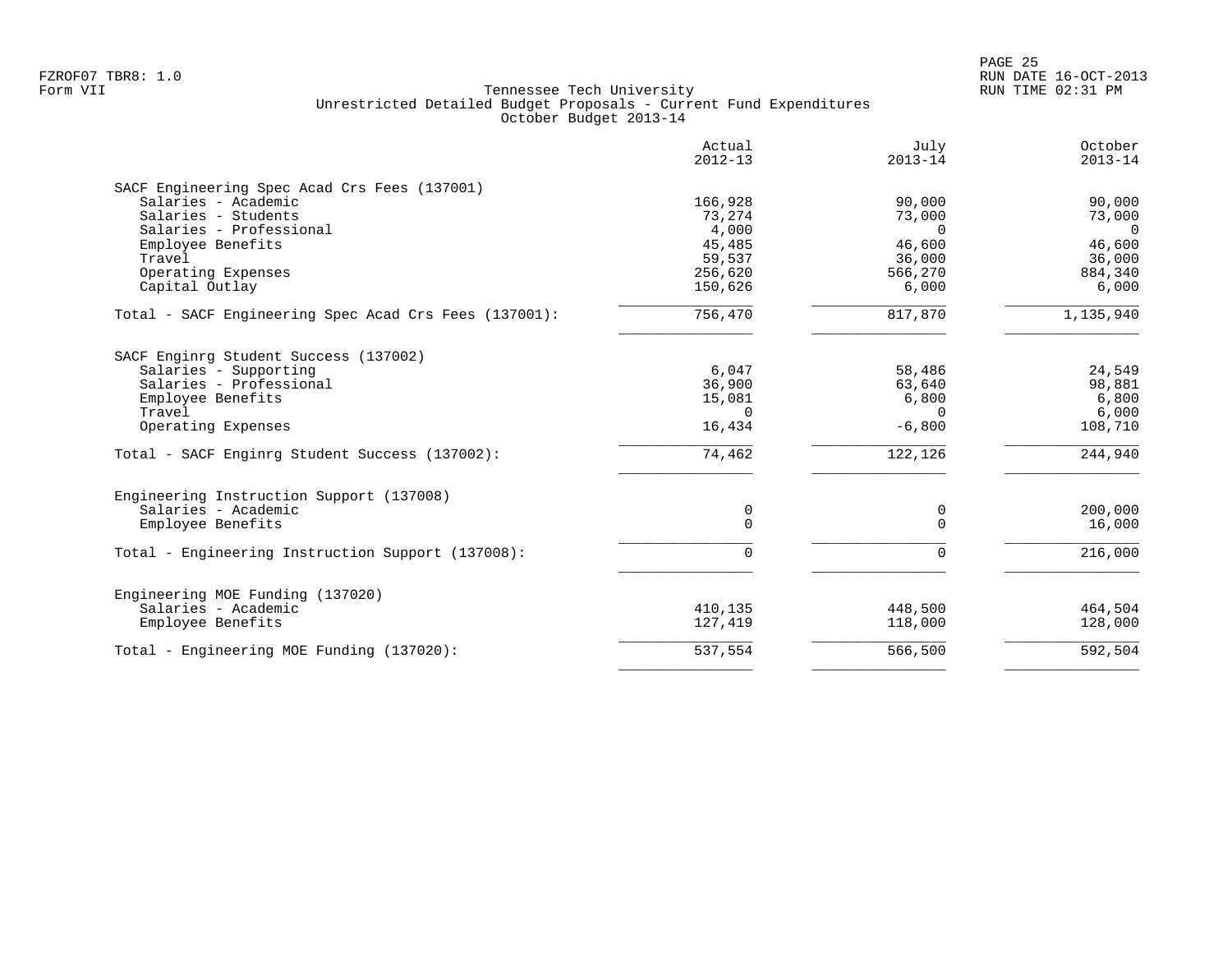| Actual<br>$2012 - 13$ | July<br>$2013 - 14$                                                                               | October<br>$2013 - 14$                                                       |
|-----------------------|---------------------------------------------------------------------------------------------------|------------------------------------------------------------------------------|
|                       |                                                                                                   |                                                                              |
|                       |                                                                                                   | 234,138                                                                      |
|                       |                                                                                                   | 27,299                                                                       |
|                       | 112,120                                                                                           | 94,340                                                                       |
| 2,179                 | $\Omega$                                                                                          | $\Omega$                                                                     |
| 8,722                 | 11,420                                                                                            | 11,420                                                                       |
| 385,495               | 376,720                                                                                           | 367,197                                                                      |
|                       |                                                                                                   |                                                                              |
|                       |                                                                                                   | 24,310                                                                       |
| 3,000                 | 0                                                                                                 | $\Omega$                                                                     |
| 12,973                | 18,400                                                                                            | 24,310                                                                       |
|                       |                                                                                                   |                                                                              |
|                       |                                                                                                   | 616,308                                                                      |
|                       |                                                                                                   | 90,860                                                                       |
|                       |                                                                                                   | 4,000                                                                        |
|                       | $\Omega$                                                                                          | $\Omega$                                                                     |
|                       |                                                                                                   | 174,410                                                                      |
| 19,332                | 9,700                                                                                             | 9,700                                                                        |
| 760,739               | 770,730                                                                                           | 895,278                                                                      |
|                       |                                                                                                   |                                                                              |
|                       |                                                                                                   | 31,400                                                                       |
| 0                     | 8,120                                                                                             | 0                                                                            |
| 29,766                | 8,120                                                                                             | 31,400                                                                       |
|                       | 254,958<br>28,035<br>91,601<br>9,973<br>454,794<br>87,814<br>1,040<br>27,300<br>170,459<br>29,766 | 226,270<br>26,910<br>18,400<br>519,210<br>70,310<br>0<br>171,510<br>$\Omega$ |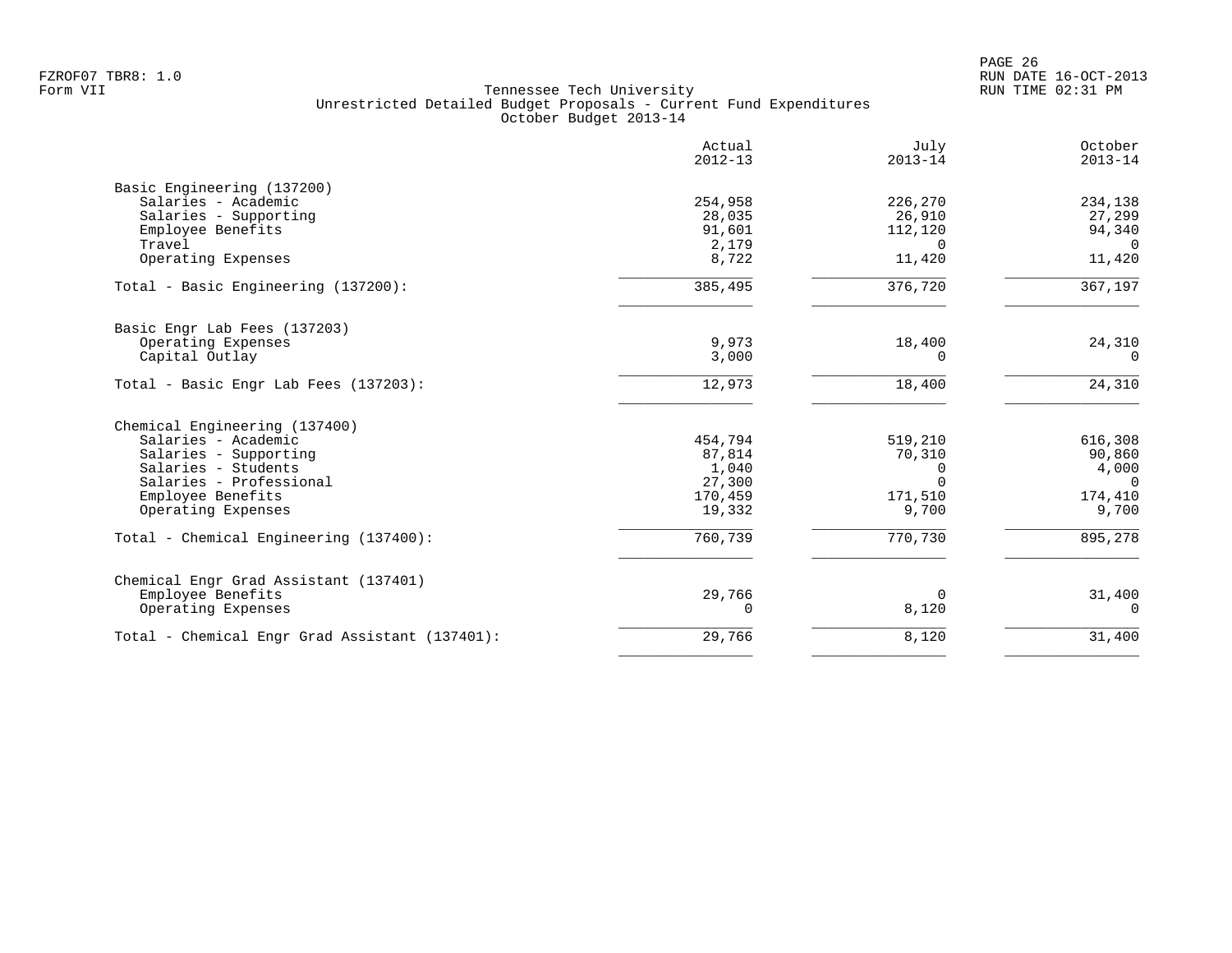PAGE 27 FZROF07 TBR8: 1.0 RUN DATE 16-OCT-2013

|                                                                                                                                                                                                                       | Actual<br>$2012 - 13$                                                           | July<br>$2013 - 14$                                              | October<br>$2013 - 14$                                                            |
|-----------------------------------------------------------------------------------------------------------------------------------------------------------------------------------------------------------------------|---------------------------------------------------------------------------------|------------------------------------------------------------------|-----------------------------------------------------------------------------------|
| Chemical Engr Lab Fees (137402)<br>Operating Expenses                                                                                                                                                                 | 5,725                                                                           | 5,800                                                            | 5,800                                                                             |
| Total - Chemical Engr Lab Fees (137402):                                                                                                                                                                              | 5,725                                                                           | 5,800                                                            | 5,800                                                                             |
| Chem Engr Chall Grad Assit (137408)<br>Salaries - Professional<br>Employee Benefits<br>Operating Expenses                                                                                                             | 12,800<br>8,615<br>259                                                          | 0<br>$\mathbf 0$<br>$\Omega$                                     | 0<br>$\Omega$<br>$\Omega$                                                         |
| Total - Chem Engr Chall Grad Assit (137408):                                                                                                                                                                          | 21,674                                                                          | $\Omega$                                                         | $\Omega$                                                                          |
| Civil and Environmental Engineering (137600)<br>Salaries - Academic<br>Salaries - Supporting<br>Salaries - Students<br>Salaries - Professional<br>Employee Benefits<br>Travel<br>Operating Expenses<br>Capital Outlay | 1,158,364<br>93,599<br>12,439<br>13,755<br>410,211<br>3,024<br>49,176<br>18,120 | 1,402,580<br>94,430<br>$\Omega$<br>367,040<br>18,550<br>$\Omega$ | 1,328,099<br>95,662<br>0<br>$\Omega$<br>412,040<br>$\Omega$<br>18,550<br>$\Omega$ |
| Total - Civil and Environmental Engineering (137600):                                                                                                                                                                 | 1,758,688                                                                       | 1,882,600                                                        | 1,854,351                                                                         |
| Civil and Envir Grad Assistant (137601)<br>Employee Benefits<br>Operating Expenses                                                                                                                                    | 36,065<br>$\Omega$                                                              | $\Omega$<br>24,390                                               | 24,390<br>$\Omega$                                                                |
| Total - Civil and Envir Grad Assistant (137601):                                                                                                                                                                      | 36,065                                                                          | 24,390                                                           | 24,390                                                                            |
|                                                                                                                                                                                                                       |                                                                                 |                                                                  |                                                                                   |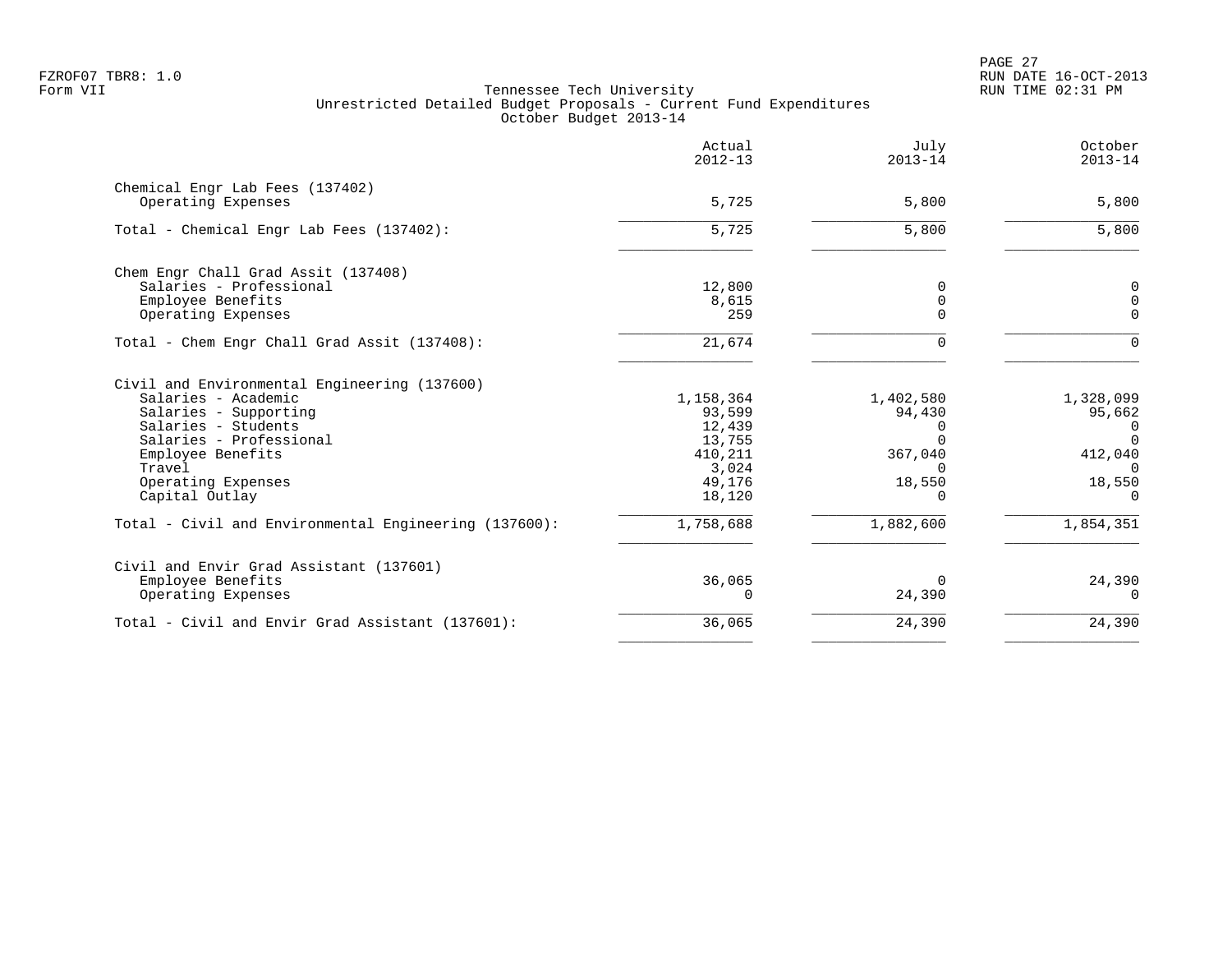PAGE 28 FZROF07 TBR8: 1.0 RUN DATE 16-OCT-2013

|                                                                                                                                                                                              | Actual<br>$2012 - 13$                                                 | July<br>$2013 - 14$                                                    | October<br>$2013 - 14$                                                 |
|----------------------------------------------------------------------------------------------------------------------------------------------------------------------------------------------|-----------------------------------------------------------------------|------------------------------------------------------------------------|------------------------------------------------------------------------|
| Civil and Envir Lab Fees (137602)<br>Operating Expenses                                                                                                                                      | 4,000                                                                 | 4,000                                                                  | 4,000                                                                  |
| Total - Civil and Envir Lab Fees (137602):                                                                                                                                                   | 4,000                                                                 | 4,000                                                                  | 4,000                                                                  |
| Civil and Envir Teaching Assist (137604)<br>Employee Benefits                                                                                                                                | 4,522                                                                 | $\Omega$                                                               | $\mathbf 0$                                                            |
| Total - Civil and Envir Teaching Assist (137604):                                                                                                                                            | 4,522                                                                 | $\Omega$                                                               | $\Omega$                                                               |
| Elect and Comptr Engr Office (137800)<br>Salaries - Academic<br>Salaries - Supporting<br>Salaries - Students<br>Salaries - Professional<br>Employee Benefits<br>Travel<br>Operating Expenses | 1,106,542<br>107,451<br>2,419<br>57,445<br>444,159<br>7,001<br>42,740 | 1,331,180<br>112,850<br>$\Omega$<br>58,520<br>450,420<br>990<br>19,250 | 1,400,630<br>117,681<br>$\Omega$<br>59,374<br>450,420<br>990<br>19,250 |
| Total - Elect and Comptr Engr Office (137800):                                                                                                                                               | 1,767,757                                                             | 1,973,210                                                              | 2,048,345                                                              |
| Elect and Comp Engr Grad Assist (137801)<br>Employee Benefits<br>Operating Expenses                                                                                                          | 78,209                                                                | $\Omega$<br>32,510                                                     | 48,810                                                                 |
| Total - Elect and Comp Engr Grad Assist (137801):                                                                                                                                            | 78,209                                                                | 32,510                                                                 | 48,810                                                                 |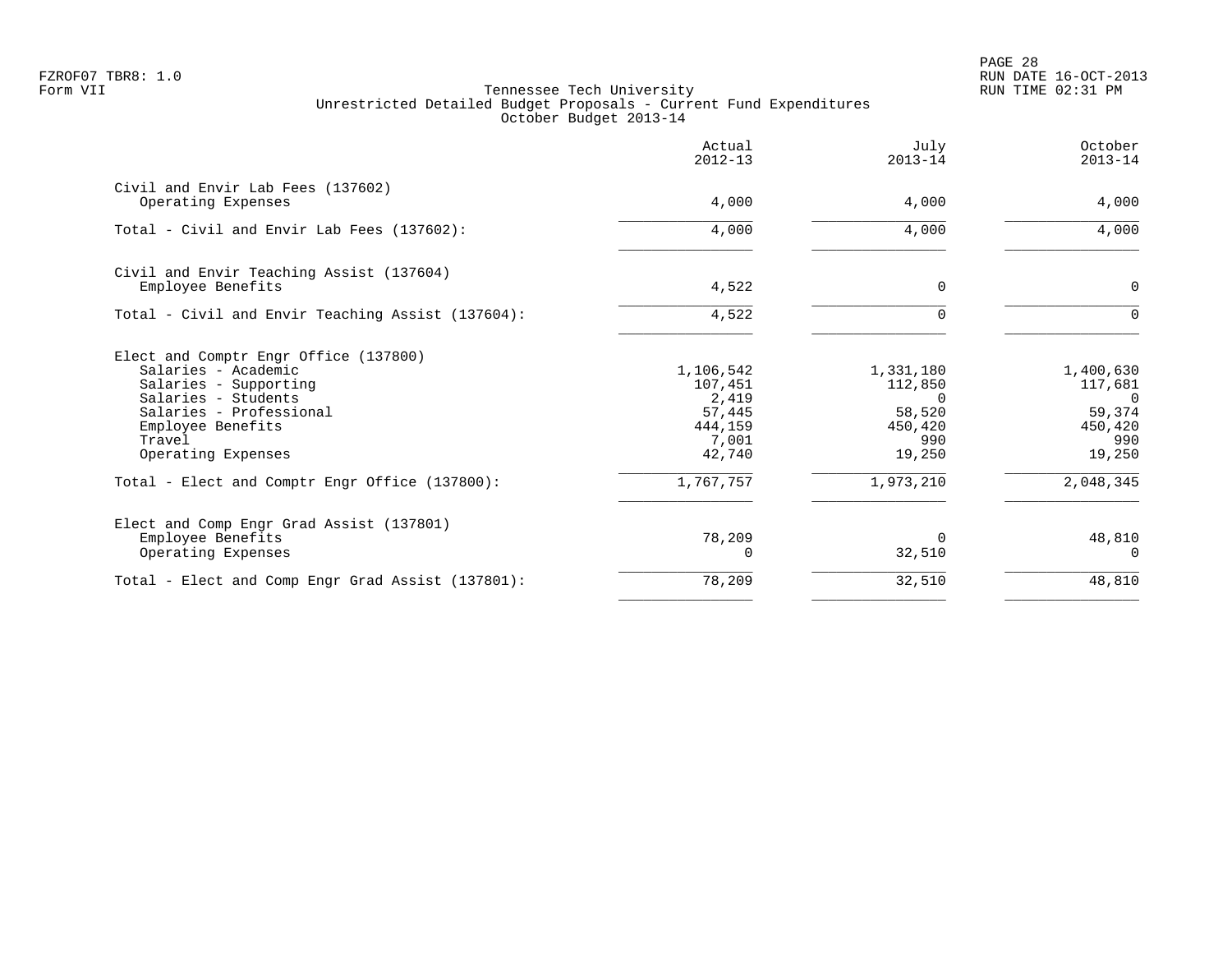|                                                                  | Actual<br>$2012 - 13$ | July<br>$2013 - 14$ | October<br>$2013 - 14$ |
|------------------------------------------------------------------|-----------------------|---------------------|------------------------|
| Elect and Comp Lab Fees (137802)<br>Operating Expenses           | 4,395                 | 4,500               | 4,500                  |
|                                                                  |                       |                     |                        |
| Total - Elect and Comp Lab Fees (137802):                        | 4,395                 | 4,500               | 4,500                  |
| Dept Manuf & EngineeringTechnology (138200)                      |                       |                     |                        |
| Salaries - Academic                                              | 352,255               | 385,930             | 410,870                |
| Salaries - Supporting                                            | 71,170                | 71,690              | 72,686                 |
| Employee Benefits                                                | 143,927               | 149,250             | 149,250                |
| Travel                                                           | 31                    | $\Omega$            | $\Omega$               |
| Operating Expenses                                               | 22,763                | 11,050              | 10,800                 |
| Total - Dept Manuf & EngineeringTechnology (138200):             | 590,146               | 617,920             | 643,606                |
| Manuf & Engineering Tech Lab Fees (138202)<br>Operating Expenses | 4,936                 | 5,000               | 5,000                  |
| Total - Manuf & Engineering Tech Lab Fees (138202):              | 4,936                 | 5,000               | 5,000                  |
| Mechanical Engineering (138400)<br>Salaries - Academic           | 1,494,391             | 1,705,130           | 1,767,289              |
| Salaries - Supporting                                            | 101,266               | 104,182             | 106,311                |
| Salaries - Professional                                          | 75,240                | 89,611              | 91,357                 |
| Employee Benefits                                                | 484, 415              | 481,740             | 487,240                |
| Operating Expenses                                               | 48,142                | 24,540              | 24,540                 |
| Total - Mechanical Engineering (138400):                         | 2,203,454             | 2,405,203           | 2,476,737              |
|                                                                  |                       |                     |                        |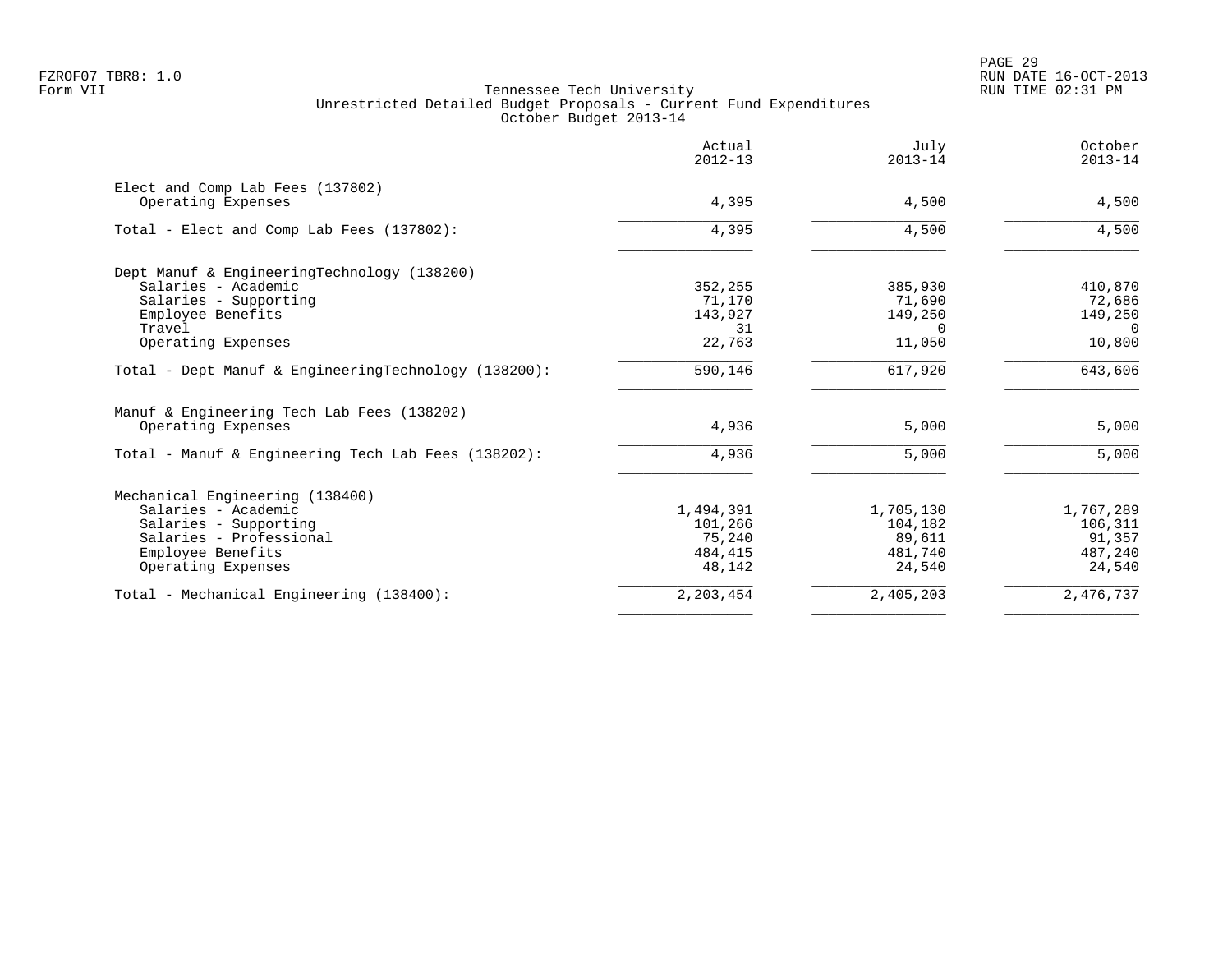|                                                       | Actual<br>$2012 - 13$ | July<br>$2013 - 14$ | October<br>$2013 - 14$ |
|-------------------------------------------------------|-----------------------|---------------------|------------------------|
| Mech Engr Grad Assistant (138401)                     |                       |                     |                        |
| Employee Benefits                                     | 53,407                | $\Omega$            | 32,510                 |
| Operating Expenses                                    | O                     | 32,510              | $\Omega$               |
| Total - Mech Engr Grad Assistant (138401):            | 53,407                | 32,510              | 32,510                 |
| Mech Engr Lab Fees (138402)                           |                       |                     |                        |
| Operating Expenses                                    | 12,728                | 12,200              | 12,200                 |
| Total - Mech Engr Lab Fees (138402):                  | 12,728                | 12,200              | 12,200                 |
| The Institute of Komputing Int TIKI (139501)          |                       |                     |                        |
| Salaries - Students                                   | 11,554                | 0                   | $\mathbf 0$            |
| Employee Benefits                                     | 180                   | 0                   | $\mathbf 0$            |
| Operating Expenses                                    | 11                    | $\Omega$            | $\Omega$               |
| Total - The Institute of Komputing Int TIKI (139501): | 11,745                | $\Omega$            | $\Omega$               |
| SACF Business Spec Acad Course Fee (140002)           |                       |                     |                        |
| Salaries - Academic                                   | 135,830               | 0                   | 0                      |
| Salaries - Supporting                                 | 7,379                 | $\mathbf 0$         | $\mathsf{O}$           |
| Salaries - Students                                   | 37,266                | $\Omega$            | $\Omega$               |
| Salaries - Professional                               | 5,329                 | 5,329               | 5,531                  |
| Employee Benefits<br>Travel                           | 23,590<br>16,892      | 22,390<br>25,000    | 22,390<br>25,000       |
| Operating Expenses                                    | 90,660                | 250,140             | 425,639                |
|                                                       | 316,946               | 302,859             | 478,560                |
| Total - SACF Business Spec Acad Course Fee (140002):  |                       |                     |                        |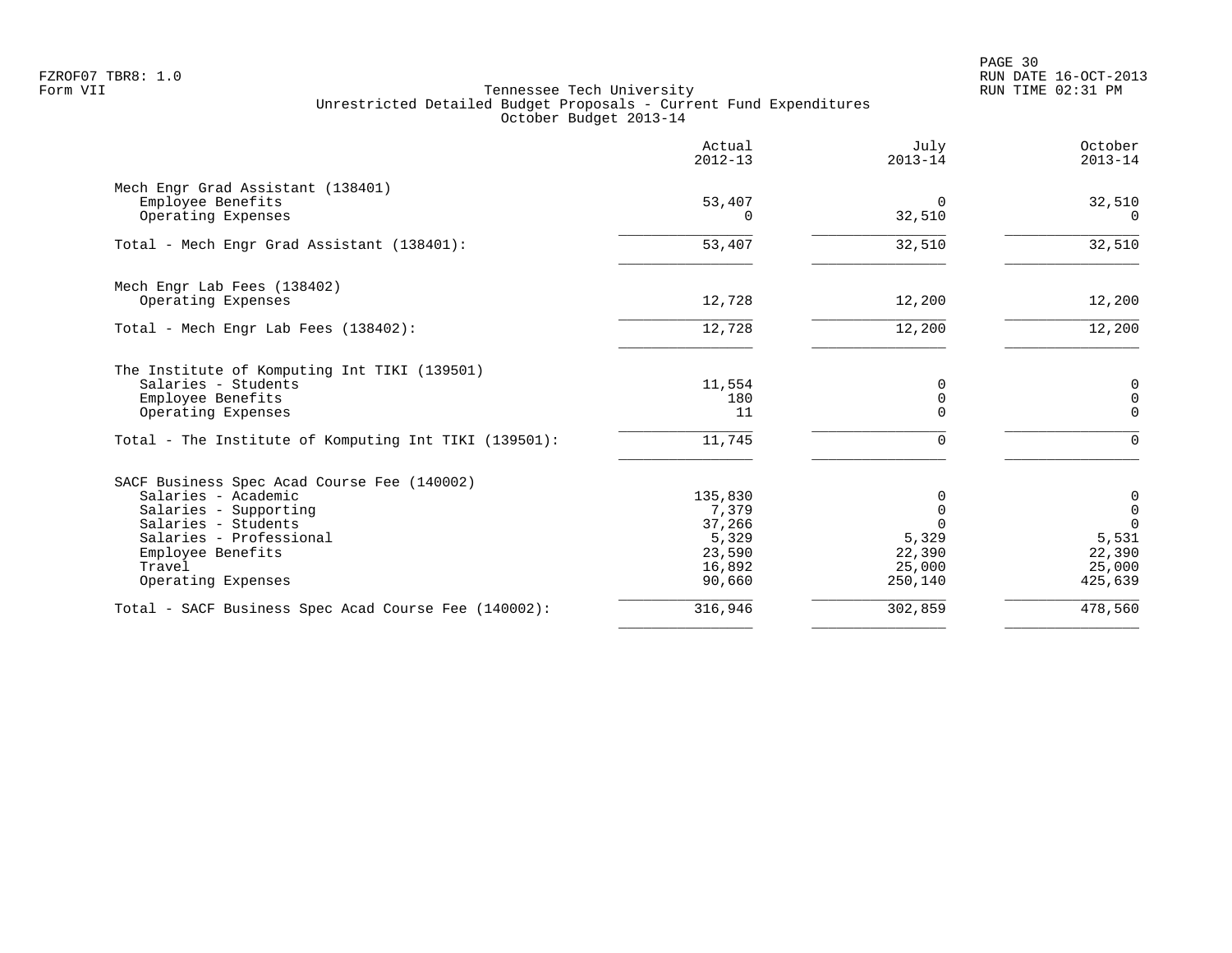PAGE 31 FZROF07 TBR8: 1.0 RUN DATE 16-OCT-2013

|                                               | $2013 - 14$                                     | $2013 - 14$                                   |
|-----------------------------------------------|-------------------------------------------------|-----------------------------------------------|
| 19                                            | $\Omega$                                        | $\mathbf 0$                                   |
| 19                                            | $\Omega$                                        | $\Omega$                                      |
| $\Omega$                                      | 91,470                                          | 91,470                                        |
| 0                                             | 91,470                                          | 91,470                                        |
| 707,069<br>17,117<br>930<br>225,579<br>69,317 | 904,192<br>25,048<br>930<br>222,100<br>$\Omega$ | 918,219<br>25,424<br>930<br>226,600<br>10,000 |
| 1,020,012                                     | 1,152,270                                       | 1,181,173                                     |
| 69,733<br>18,470<br>15,717                    | 70,128<br>18,030                                | 71,180<br>18,030<br>7,500                     |
| 103,920                                       | 88,158                                          | 96,710                                        |
|                                               |                                                 |                                               |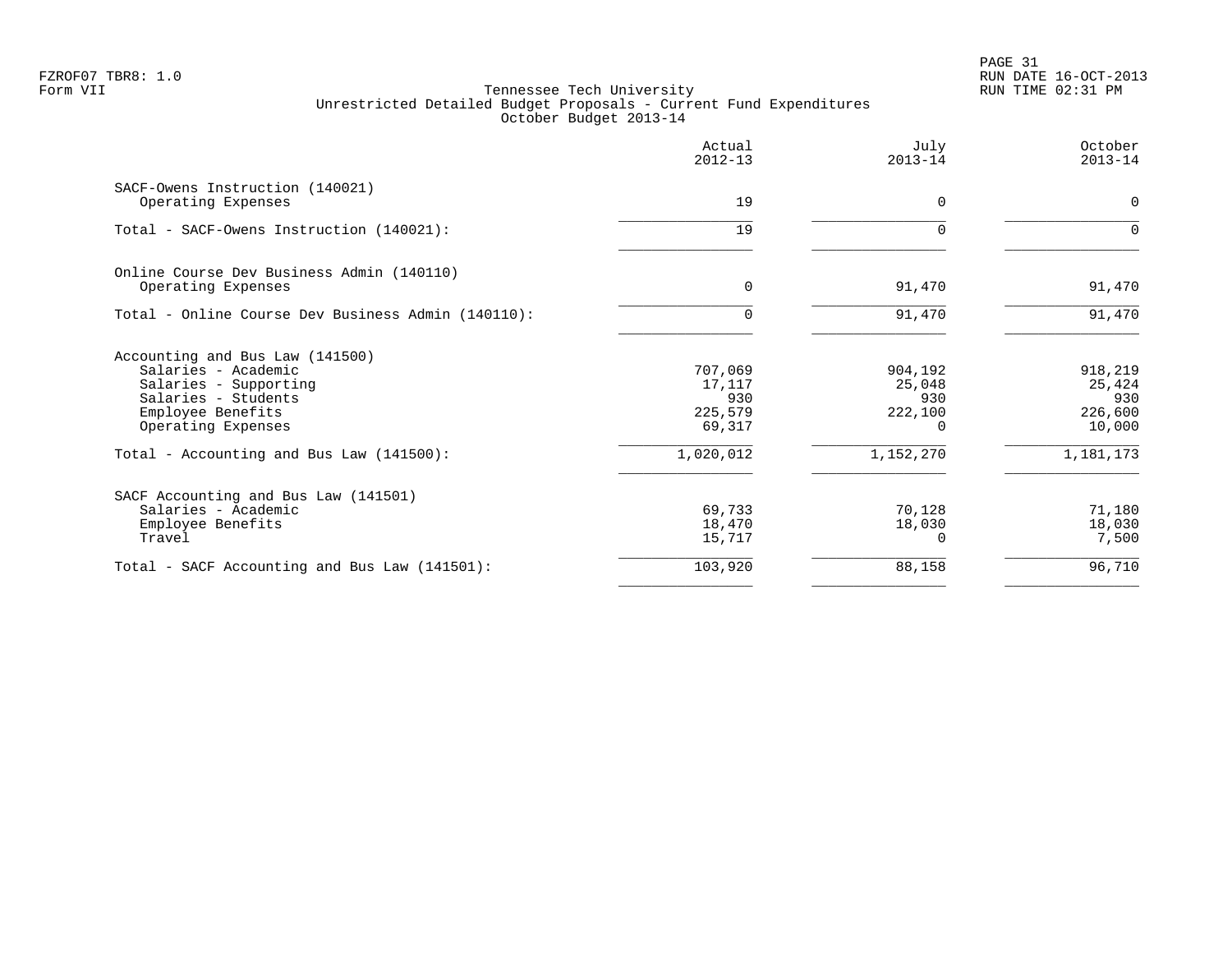|                                                   | Actual<br>$2012 - 13$ | July<br>$2013 - 14$ | October<br>$2013 - 14$ |
|---------------------------------------------------|-----------------------|---------------------|------------------------|
| MBA Studies (142000)                              |                       |                     |                        |
| Salaries - Administrative                         | 0                     | 10,000              | 10,000                 |
| Salaries - Academic                               | 3,600                 | $\Omega$            | $\Omega$               |
| Salaries - Supporting                             | 18,900                | 19,000              | 19,240                 |
| Salaries - Students                               | 300                   | $\Omega$            | $\Omega$               |
| Salaries - Professional                           | 56,750                | 52,910              | 137,910                |
| Employee Benefits                                 | 10,761                | 11,610              | 24,410                 |
| Operating Expenses                                | 3,876                 | $\Omega$            | 3,000                  |
| Total - MBA Studies (142000):                     | 94,187                | 93,520              | 194,560                |
| Management Programs (142002)                      |                       |                     |                        |
| Salaries - Supporting                             | 16,000                | 16,000              | 16,240                 |
| Employee Benefits                                 | 6,701                 | 17,570              | 17,570                 |
| Total - Management Programs (142002):             | 22,701                | 33,570              | 33,810                 |
| MBA Bus Grad Assist (142004)                      |                       |                     |                        |
| Employee Benefits                                 | 124,107               | 0                   | 112,000                |
| Operating Expenses                                | $\Omega$              | 112,000             | $\Omega$               |
| Total - MBA Bus Grad Assist (142004):             | 124,107               | 112,000             | 112,000                |
| Economics Finance and Marketing (142500)          |                       |                     |                        |
| Salaries - Academic                               | 942,076               | 1,087,380           | 1,136,148              |
| Salaries - Supporting                             | 33,030                | 33,130              | 33,583                 |
| Salaries - Students                               | 530                   | $\Omega$            | $\Omega$               |
| Employee Benefits                                 | 282,138               | 285,040             | 285,040                |
| Operating Expenses                                | 12,964                | $\Omega$            | 13,000                 |
| Total - Economics Finance and Marketing (142500): | 1,270,738             | 1,405,550           | 1,467,771              |
|                                                   |                       |                     |                        |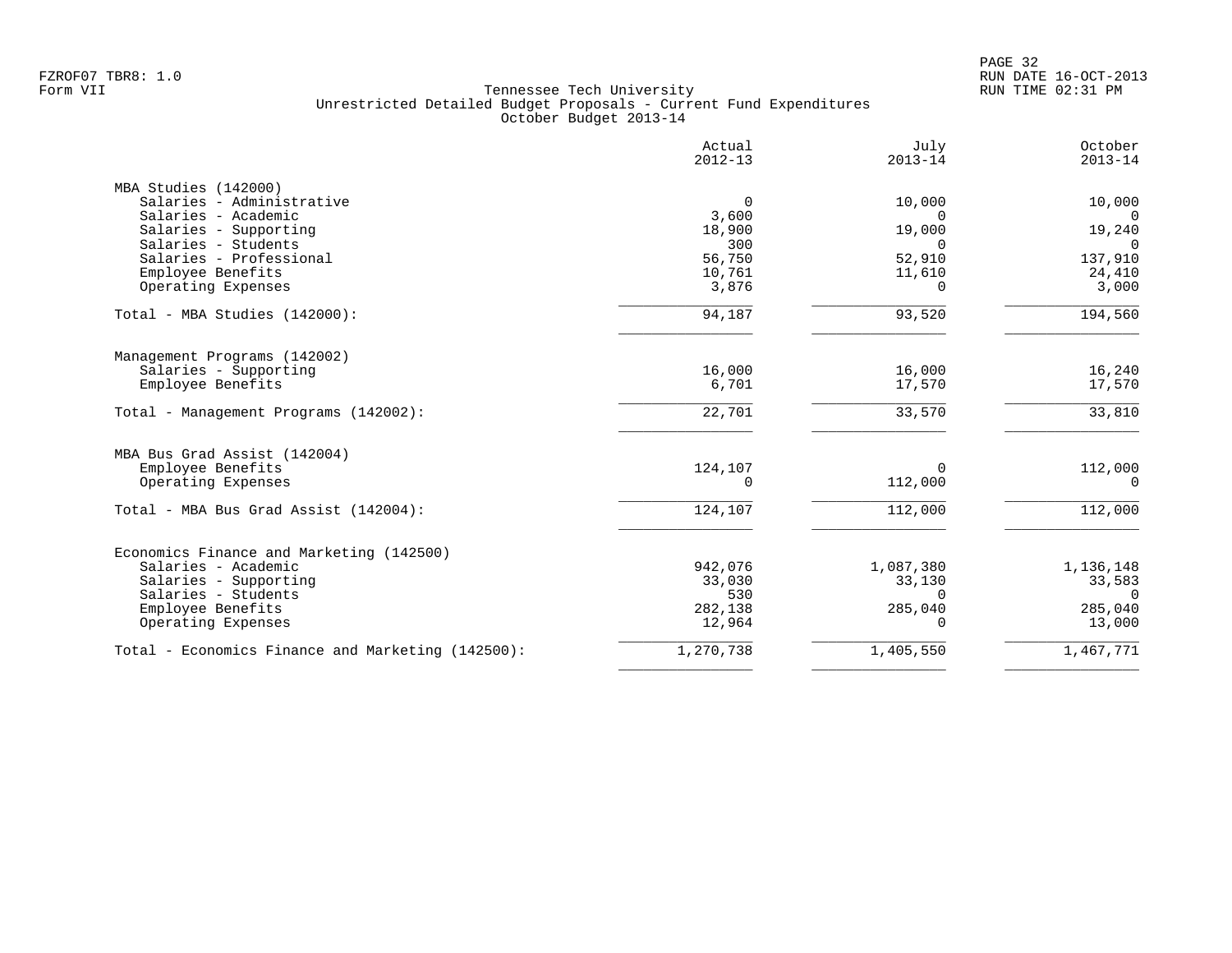PAGE 33 FZROF07 TBR8: 1.0 RUN DATE 16-OCT-2013

| Actual<br>$2012 - 13$ | July<br>$2013 - 14$          | October<br>$2013 - 14$ |
|-----------------------|------------------------------|------------------------|
|                       |                              |                        |
| 94,488                | 115,560                      | 139,970                |
| 24,694                | 36,300                       | 36,300                 |
| 28,936                | O                            | 15,000                 |
| 148,118               | 151,860                      | 191,270                |
|                       |                              |                        |
| 73,068                | 67,860                       | 68,843                 |
| 63,025                | 64,340                       | 65,281                 |
| 49,813                | 52,030                       | 52,030                 |
|                       | 0                            | 5,500                  |
| 191,363               | 184,230                      | 191,654                |
|                       |                              |                        |
|                       |                              | 25,355                 |
| 2,337                 | 2,000                        | 2,000                  |
| 12,641                | 26,980                       | 27,355                 |
|                       |                              |                        |
|                       |                              | 1,094,442              |
| 26,474                | 27,210                       | 27,599                 |
| 324,213               | 295,830                      | 325,830                |
| 7,957                 | 0                            | 8,000                  |
| 1,489,853             | 1,444,350                    | 1,455,871              |
|                       | 5,457<br>10,304<br>1,131,209 | 24,980<br>1,121,310    |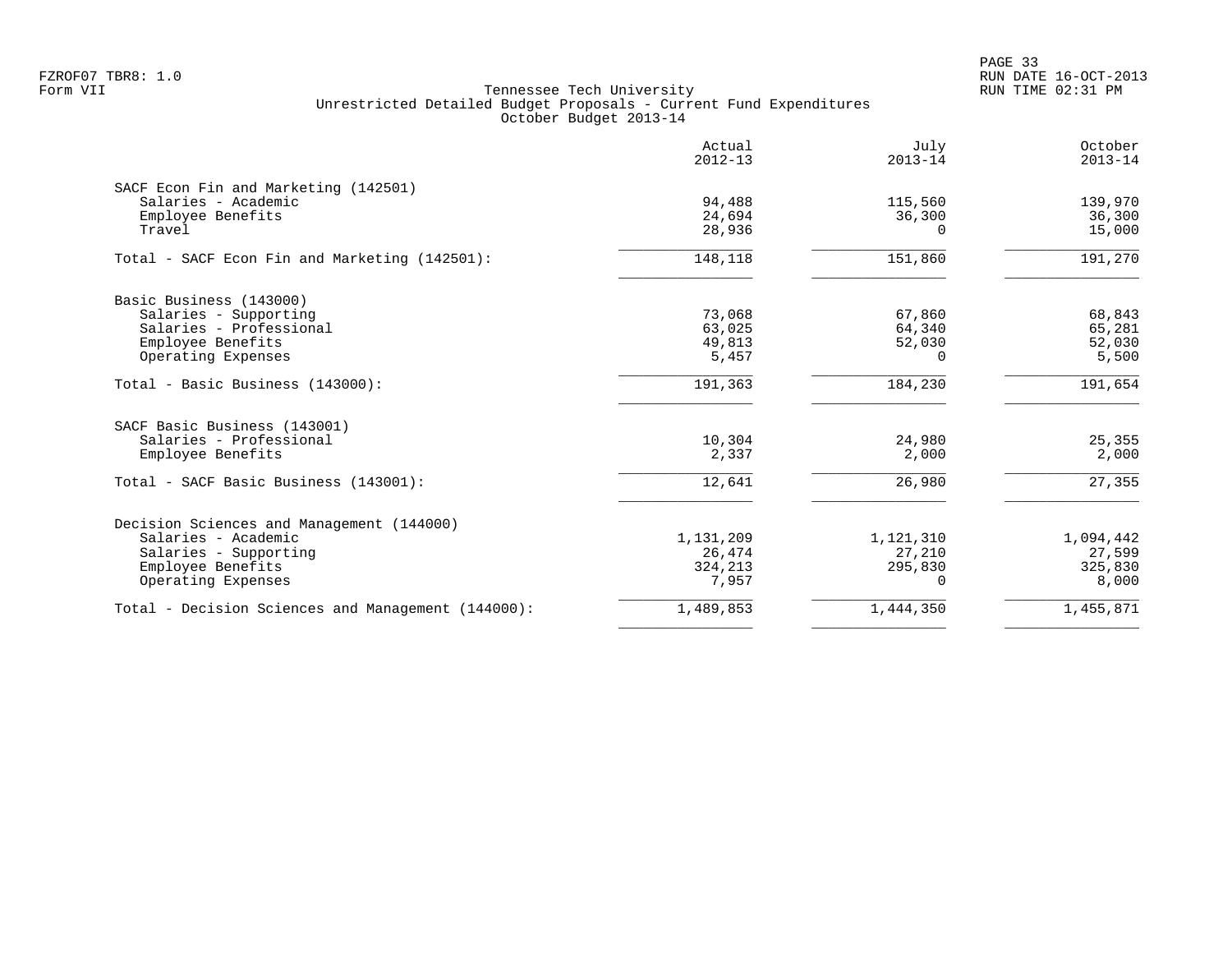PAGE 34 FZROF07 TBR8: 1.0 RUN DATE 16-OCT-2013

|                                                                                                                                                                     | Actual<br>$2012 - 13$           | July<br>$2013 - 14$            | October<br>$2013 - 14$         |
|---------------------------------------------------------------------------------------------------------------------------------------------------------------------|---------------------------------|--------------------------------|--------------------------------|
| SACF Decision Sciences and Mangmt (144001)<br>Salaries - Academic<br>Employee Benefits<br>Travel                                                                    | 50,808<br>14,119<br>12,550      | 50,808<br>15,830<br>0          | 51,570<br>15,830<br>10,000     |
| Total - SACF Decision Sciences and Mangmt (144001):                                                                                                                 | 77,477                          | 66,638                         | 77,400                         |
| World Cultures (144003)<br>Operating Expenses                                                                                                                       | 0                               | 950                            | 950                            |
| Total - World Cultures (144003):                                                                                                                                    | $\Omega$                        | 950                            | 950                            |
| Fleetquard Cummins Computer Ctr (145000)<br>Salaries - Professional<br>Employee Benefits<br>Operating Expenses<br>Total - Fleetguard Cummins Computer Ctr (145000): | 0<br>$\Omega$<br>3,416<br>3,416 | 2,400<br>750<br>3,420<br>6,570 | 2,400<br>750<br>3,420<br>6,570 |
| External Relations (146000)<br>Salaries - Supporting<br>Employee Benefits<br>Total - External Relations (146000):                                                   | 25,666<br>11,642<br>37,308      | 26,810<br>32,780<br>59,590     | 27,199<br>12,340<br>39,539     |
| SACF SBDC (147001)<br>Salaries - Professional<br>Employee Benefits                                                                                                  | 6,335<br>684                    | 0<br>$\Omega$                  | 0<br>$\mathbf 0$               |
| Total - SACF SBDC (147001):                                                                                                                                         | 7,019                           | $\Omega$                       | $\Omega$                       |
|                                                                                                                                                                     |                                 |                                |                                |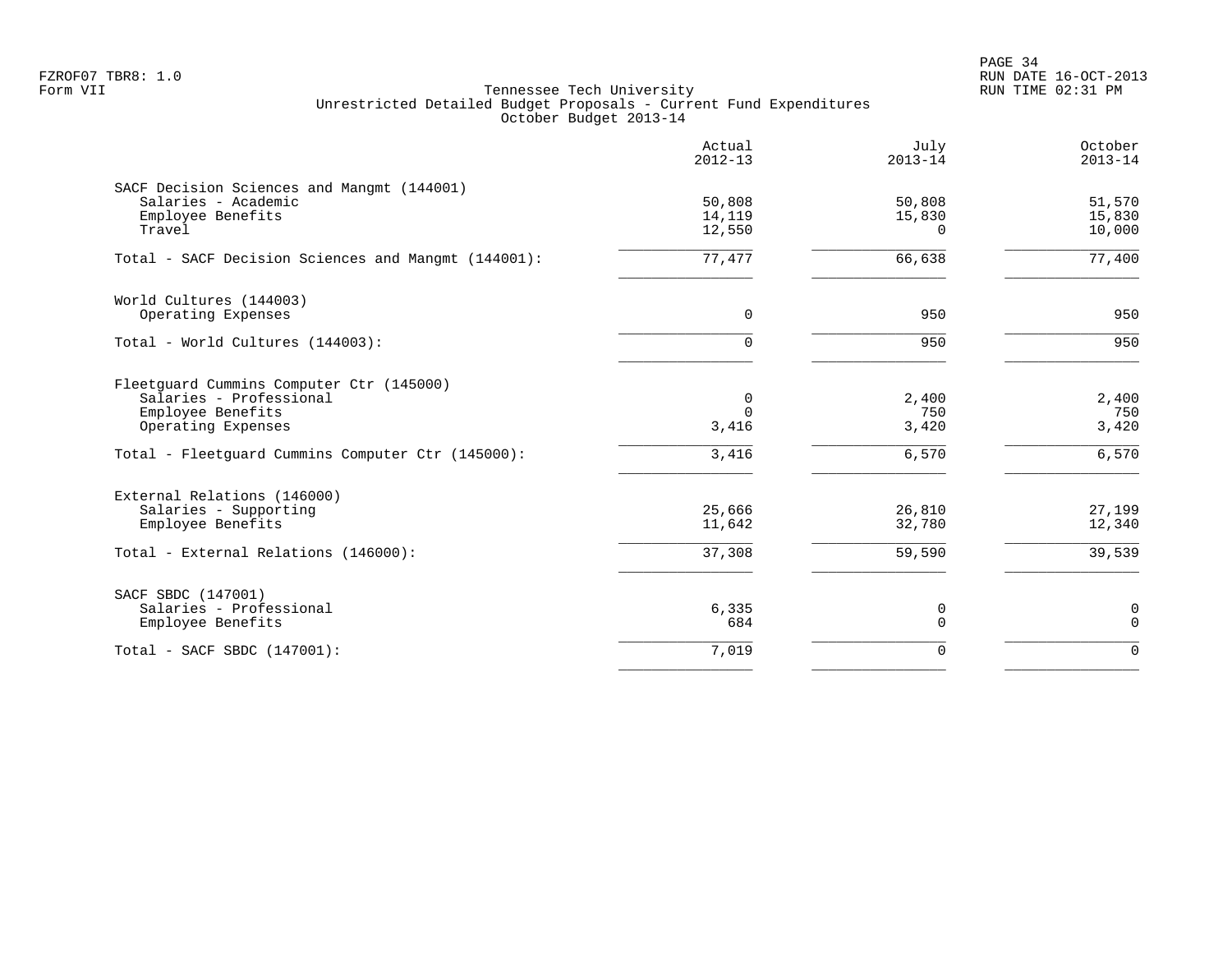en and the state of the state of the state of the state of the state of the state of the state of the state of the state of the state of the state of the state of the state of the state of the state of the state of the sta FZROF07 TBR8: 1.0 RUN DATE 16-OCT-2013

|                                            | Actual<br>$2012 - 13$ | July<br>$2013 - 14$ | October<br>$2013 - 14$ |
|--------------------------------------------|-----------------------|---------------------|------------------------|
| Governors Schools (148000)                 |                       |                     |                        |
| Salaries - Academic                        | 17,510                | 14,500              | 14,500                 |
| Salaries - Supporting                      | 4,000                 | 4,000               | 4,000                  |
| Employee Benefits                          | 2,877                 | 3,000               | 3,000                  |
| Operating Expenses                         | 125                   | 3,130               | 23,170                 |
| Total - Governors Schools (148000):        | 24,512                | 24,630              | 44,670                 |
| Education Grad Assistant (150001)          |                       |                     |                        |
| Employee Benefits                          | 271,041               | $\Omega$            | 275,280                |
| Operating Expenses                         | 0                     | 275,280             | 0                      |
| Total - Education Grad Assistant (150001): | 271,041               | 275,280             | 275,280                |
| Educ TIKI Grad Assistant (150002)          |                       |                     |                        |
| Salaries - Professional                    | 10,000                | 0                   | 0                      |
| Employee Benefits                          | 11,015                | $\mathbf 0$         | $\mathbf 0$            |
| Total - Educ TIKI Grad Assistant (150002): | 21,015                | 0                   | $\mathbf 0$            |
| SACF Education (150009)                    |                       |                     |                        |
| Salaries - Academic                        | $\Omega$              | 82,000              | 82,000                 |
| Salaries - Supporting                      | 23,903                | 0                   | $\overline{0}$         |
| Salaries - Professional                    | 74,838                | 93,450              | 94,837                 |
| Employee Benefits                          | 35,445                | 38,000              | 38,000                 |
| Travel                                     | 12,844                | 60,000              | 60,000                 |
| Operating Expenses                         | 36,810                | 109,950             | 365,930                |
| Capital Outlay                             | 17,000                | 26,600              | 26,600                 |
| Total - SACF Education (150009):           | 200,840               | 410,000             | 667,367                |
|                                            |                       |                     |                        |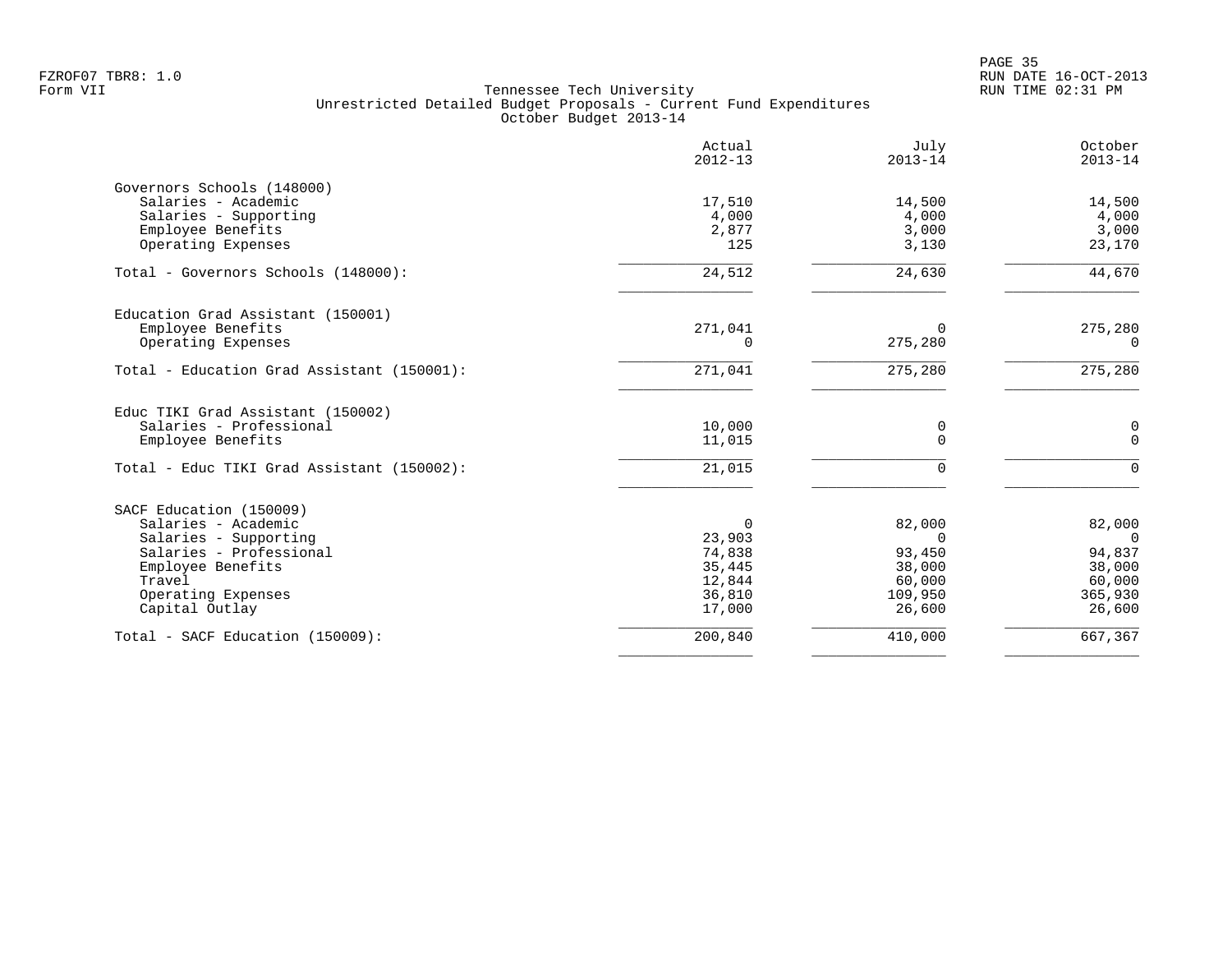|                                                            | Actual<br>$2012 - 13$ | July<br>$2013 - 14$ | October<br>$2013 - 14$ |
|------------------------------------------------------------|-----------------------|---------------------|------------------------|
| Online Course Dev Education (150010)<br>Operating Expenses | $\overline{0}$        | 5,300               | 300                    |
| Total - Online Course Dev Education (150010):              | $\Omega$              | 5,300               | 300                    |
|                                                            |                       |                     |                        |
| Learning Support Program (151000)                          |                       |                     |                        |
| Salaries - Academic                                        | 273,722               | 323,280             | 332,616                |
| Salaries - Supporting                                      | 31,311                | 31,990              | 33,942                 |
| Salaries - Students                                        | 18,096                | 7,820               | 7,820                  |
| Employee Benefits                                          | 122,322               | 126,390             | 126,390                |
| Travel                                                     | 73                    | 1,420               | 1,420                  |
| Operating Expenses                                         | 10,925                | 11,630              | 11,630                 |
| Total - Learning Support Program (151000):                 | 456,449               | 502,530             | 513,818                |
| Associate Dean Coll of Educ (151500)                       |                       |                     |                        |
| Salaries - Supporting                                      | 53,789                | 54,745              | 55,527                 |
| Salaries - Professional                                    | 90,783                | 154,348             | 155,491                |
| Employee Benefits                                          | 57,904                | 62,910              | 62,910                 |
| Operating Expenses                                         | 1,794                 | 12,580              | 5,080                  |
| Total - Associate Dean Coll of Educ (151500):              | 204,270               | 284,583             | 279,008                |
| Education PHD (151501)                                     |                       |                     |                        |
| Salaries - Academic                                        | 6,280                 | 15,490              | 15,490                 |
| Salaries - Professional                                    | 77,500                | 84,000              | 84,000                 |
| Employee Benefits                                          | 1,111                 | 6,300               | 6,300                  |
| Operating Expenses                                         | 15,226                | 4,120               | 4,120                  |
| Total - Education PHD (151501):                            | 100,117               | 109,910             | 109,910                |
|                                                            |                       |                     |                        |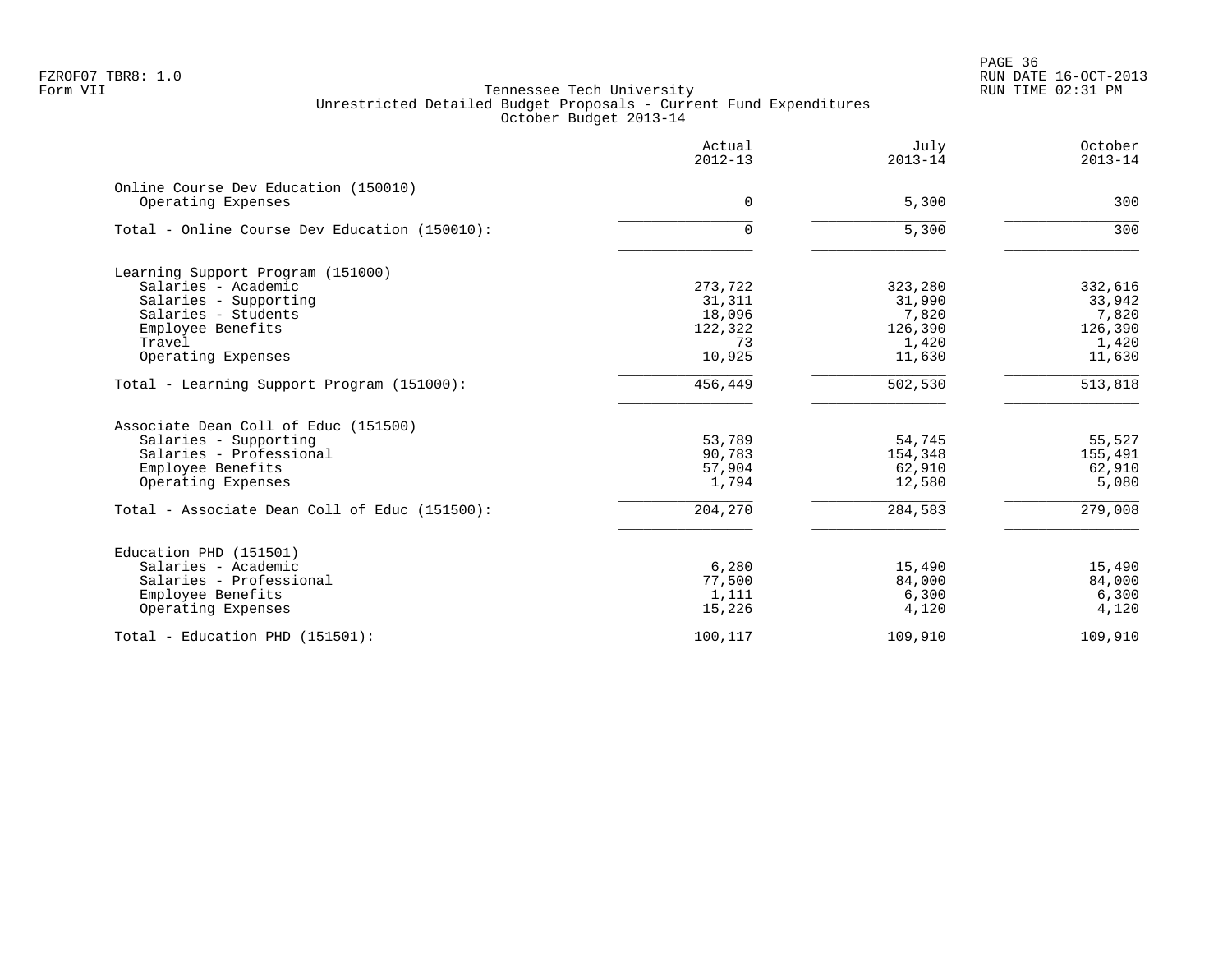PAGE 37 FZROF07 TBR8: 1.0 RUN DATE 16-OCT-2013

| Actual<br>$2012 - 13$ | July<br>$2013 - 14$ | October<br>$2013 - 14$ |
|-----------------------|---------------------|------------------------|
|                       |                     |                        |
| 47,304                | $\Omega$            | 86,730                 |
| 0                     | 86,730              | $\Omega$               |
| 47,304                | 86,730              | 86,730                 |
|                       |                     |                        |
| 835,219               | 927,624             | 950,050                |
| 48,068                |                     | 41,890                 |
| 14,235                | 860                 | 860                    |
| 328,710               | 302,300             | 330,300                |
| 13,473                | $\Omega$            | 1,000                  |
| 43,252                | 9,780               | 8,780                  |
| 1,282,957             | 1,282,454           | 1,332,880              |
|                       |                     |                        |
| 117,534               | 129,220             | 234,364                |
| 51,851                | 52,468              | 53,681                 |
| 455                   | 1,000               | 1,000                  |
| 8,000                 | $\Omega$            | 7,500                  |
| 67,612                | 72,510              | 72,510                 |
| 22,743                | 22,650              | 22,650                 |
| 32,410                | 40,290              | 40,290                 |
| 300,605               | 318,138             | 431,995                |
|                       |                     | 41,890                 |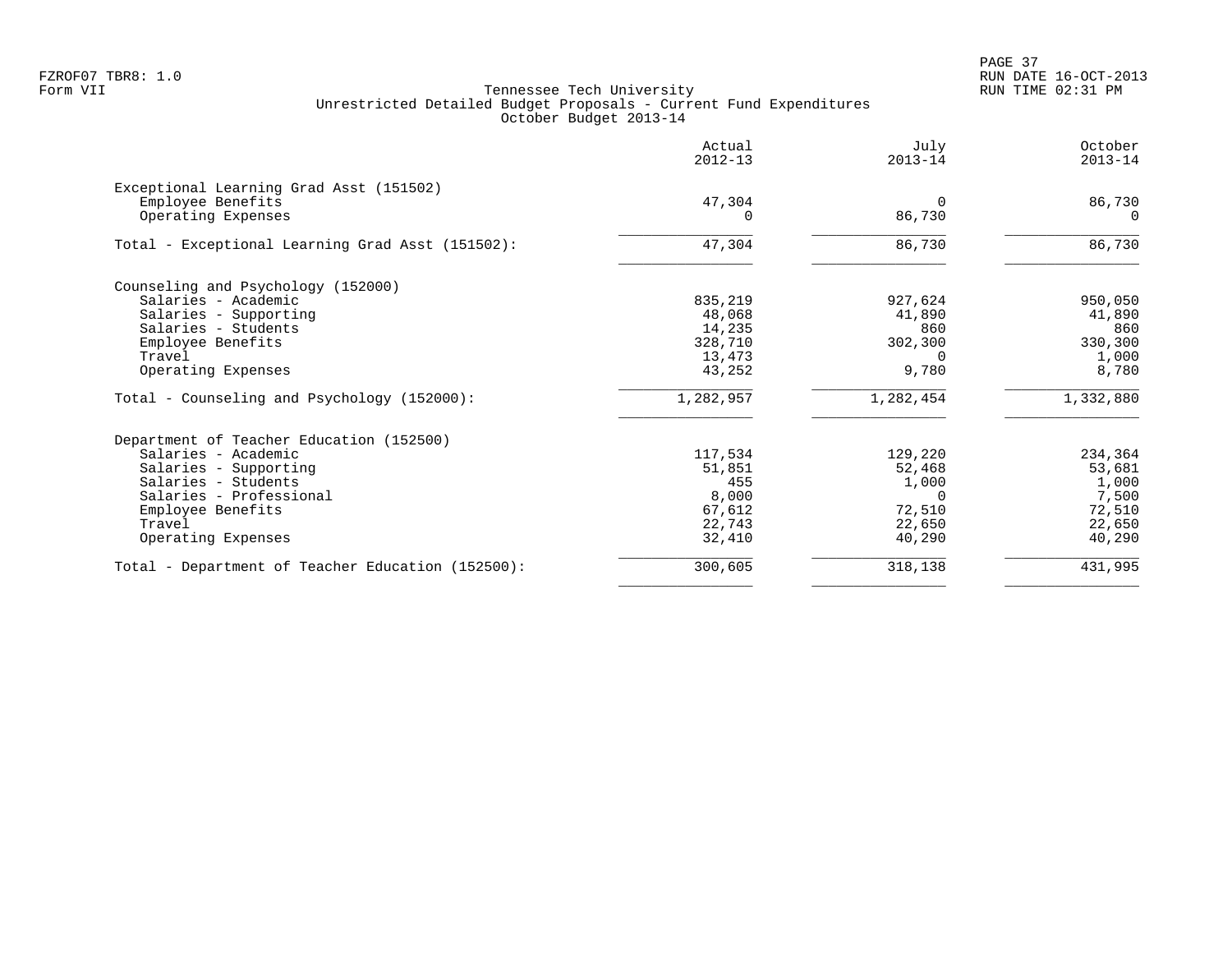|                                                                                                             | Actual<br>$2012 - 13$         | July<br>$2013 - 14$             | October<br>$2013 - 14$          |
|-------------------------------------------------------------------------------------------------------------|-------------------------------|---------------------------------|---------------------------------|
| Curriculum and Instr Office (153000)<br>Salaries - Academic<br>Salaries - Supporting<br>Salaries - Students | 1,808,291<br>262,464<br>3,397 | 2,156,835<br>96,357<br>$\Omega$ | 2,120,739<br>97,448<br>$\Omega$ |
| Employee Benefits<br>Travel<br>Operating Expenses                                                           | 661,573<br>29,891<br>25,878   | 608,700<br>490<br>50,080        | 663,700<br>25,490<br>25,080     |
| Total - Curriculum and Instr Office (153000):                                                               | 2,791,494                     | 2,912,462                       | 2,932,457                       |
| Two Plus Two Tullahoma (153050)                                                                             |                               |                                 |                                 |
| Salaries - Academic<br>Employee Benefits                                                                    | 95,148<br>43,136              | 102,730<br>47,520               | 104,921<br>47,520               |
| Total - Two Plus Two Tullahoma (153050):                                                                    | 138,284                       | 150,250                         | 152,441                         |
| Two Plus Two Crossville (153051)                                                                            |                               |                                 |                                 |
| Salaries - Academic                                                                                         | 98,440                        | 105,110                         | 107,055                         |
| Salaries - Supporting<br>Employee Benefits                                                                  | 11,338<br>41,834              | 11,730<br>44,590                | 11,906<br>44,590                |
| Total - Two Plus Two Crossville (153051):                                                                   | 151,612                       | 161,430                         | 163,551                         |
| Two Plus Two Oak Ridge (153052)                                                                             |                               |                                 |                                 |
| Salaries - Academic                                                                                         | 181,318                       | 184,230                         | 189,664                         |
| Salaries - Supporting<br>Employee Benefits                                                                  | 11,338<br>81,121              | 11,730<br>75,740                | 11,906<br>81,140                |
| Total - Two Plus Two Oak Ridge (153052):                                                                    | 273,777                       | 271,700                         | 282,710                         |
|                                                                                                             |                               |                                 |                                 |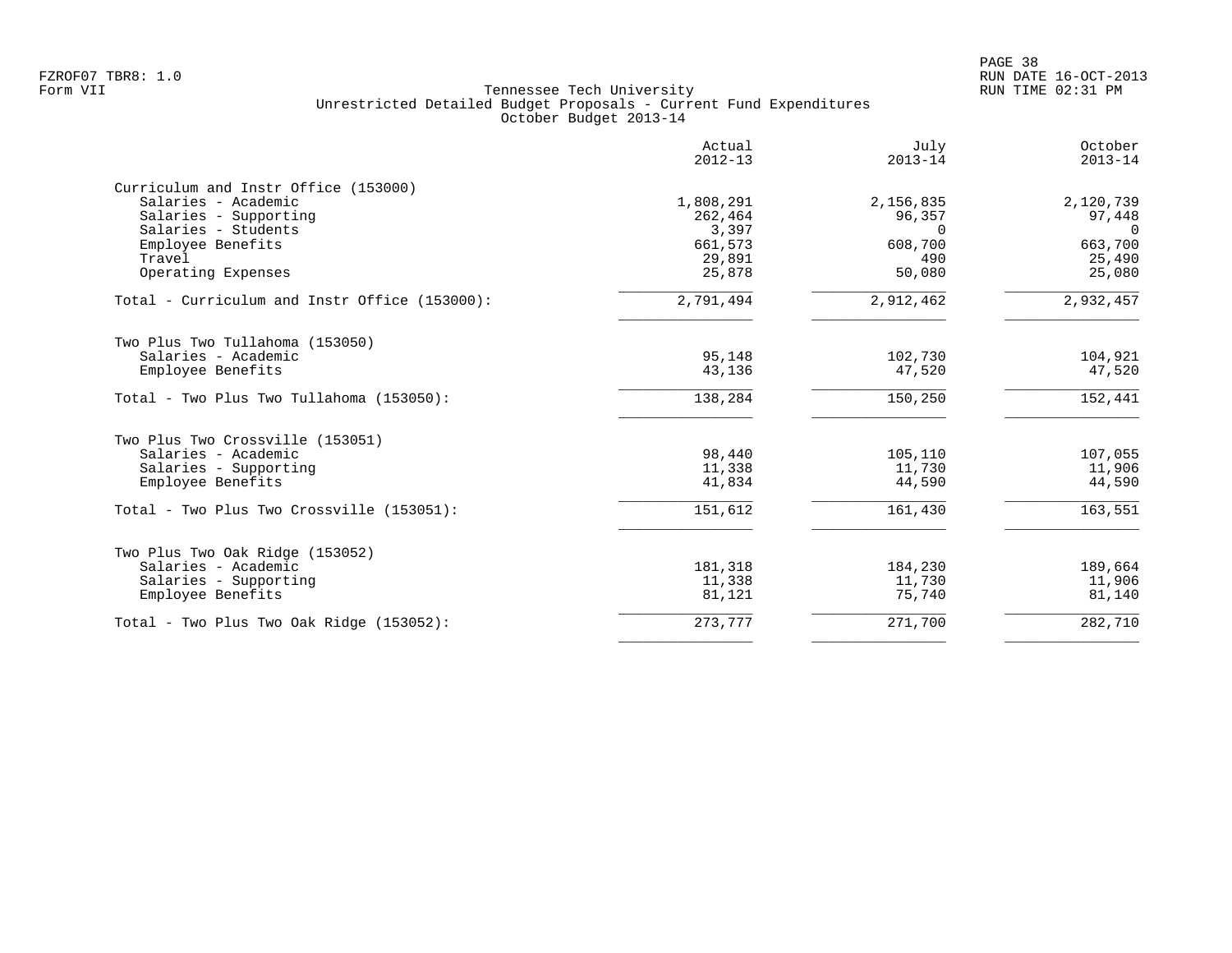| Actual<br>$2012 - 13$ | July<br>$2013 - 14$ | October<br>$2013 - 14$ |
|-----------------------|---------------------|------------------------|
|                       |                     |                        |
|                       |                     | 234,064                |
|                       |                     | 10,581                 |
| 95,392                | 84,510              | 95,400                 |
| 331,015               | 323,298             | 340,045                |
|                       |                     |                        |
| 142,200               | 149,940             | 153,280                |
| 11,338                | 11,730              | 11,906                 |
| 63,554                | 57,530              | 63,560                 |
| 217,092               | 219,200             | 228,746                |
|                       |                     |                        |
| 101,392               | 109,190             | 111,630                |
| 11,335                | 11,730              | 11,906                 |
| 56,771                | 57,270              | 57,270                 |
| 169,498               | 178,190             | 180,806                |
|                       |                     |                        |
| 109,696               | 111,010             | 61,348                 |
| 54,139                | 47,670              | 54,170                 |
| 163,835               | 158,680             | 115,518                |
|                       | 225,412<br>10,211   | 228,560<br>10,228      |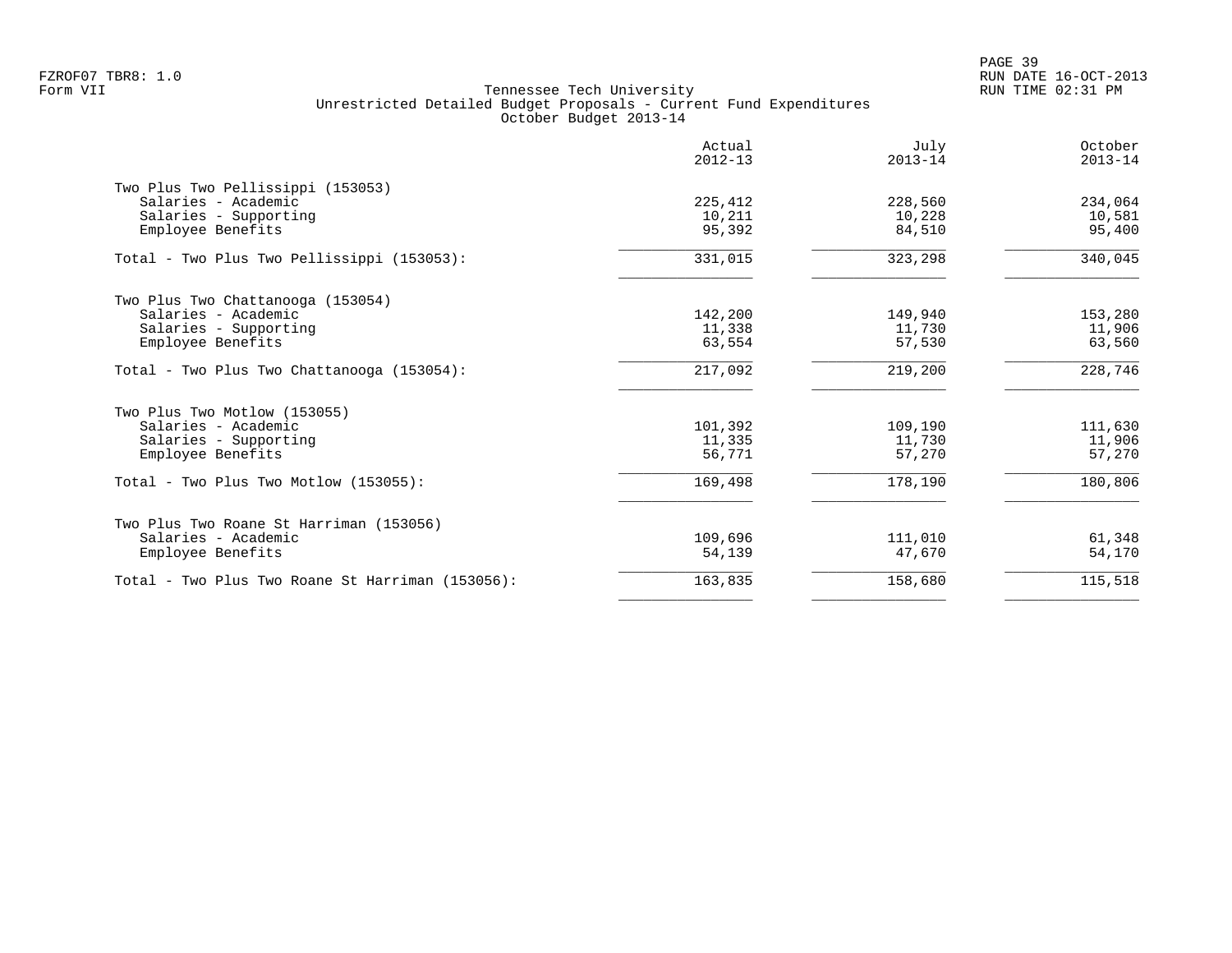PAGE 40 FZROF07 TBR8: 1.0 RUN DATE 16-OCT-2013

|                                                     | Actual<br>$2012 - 13$ | July<br>$2013 - 14$ | October<br>$2013 - 14$ |
|-----------------------------------------------------|-----------------------|---------------------|------------------------|
| Two Plus Two Scott Co (153059)                      |                       |                     |                        |
| Salaries - Academic<br>Employee Benefits            | 44,840<br>8,567       | 44,940<br>11,470    | 44,940<br>11,470       |
| Total - Two Plus Two Scott Co (153059):             | 53,407                | 56,410              | 56,410                 |
| Exercise Sci Physical Ed Wellness (154000)          |                       |                     |                        |
| Salaries - Academic                                 | 476,460               | 481,130             | 531,406                |
| Salaries - Supporting                               | 33,966                | 46,200              | 46,664                 |
| Salaries - Students                                 | $\Omega$              | 100                 | 100                    |
| Salaries - Professional                             | 7,500                 | 5,800               | 4,000                  |
| Employee Benefits                                   | 192,435               | 204,690             | 204,690                |
| Travel                                              | 3,559                 | $\Omega$            | 1,700                  |
| Operating Expenses                                  | 26,198                | 25,490              | 23,990                 |
| Capital Outlay                                      | 5,525                 | $\Omega$            | $\Omega$               |
| Total - Exercise Sci Physical Ed Wellness (154000): | 745,643               | 763,410             | 812,550                |
| EXPW Special Courses (154001)                       |                       |                     |                        |
| Employee Benefits                                   | $\Omega$              | 30                  | 30                     |
| Total - EXPW Special Courses (154001):              | $\Omega$              | 30                  | 30                     |
| EXPW Special Courses Transf In (154002)             |                       |                     |                        |
| Salaries - Students                                 | 4,054                 | 3,000               | 3,000                  |
| Employee Benefits                                   | 55                    | $\Omega$            | $\overline{0}$         |
| Operating Expenses                                  | 2,730                 | 5,000               | 5,000                  |
| Total - EXPW Special Courses Transf In (154002):    | 6,839                 | 8,000               | 8,000                  |
|                                                     |                       |                     |                        |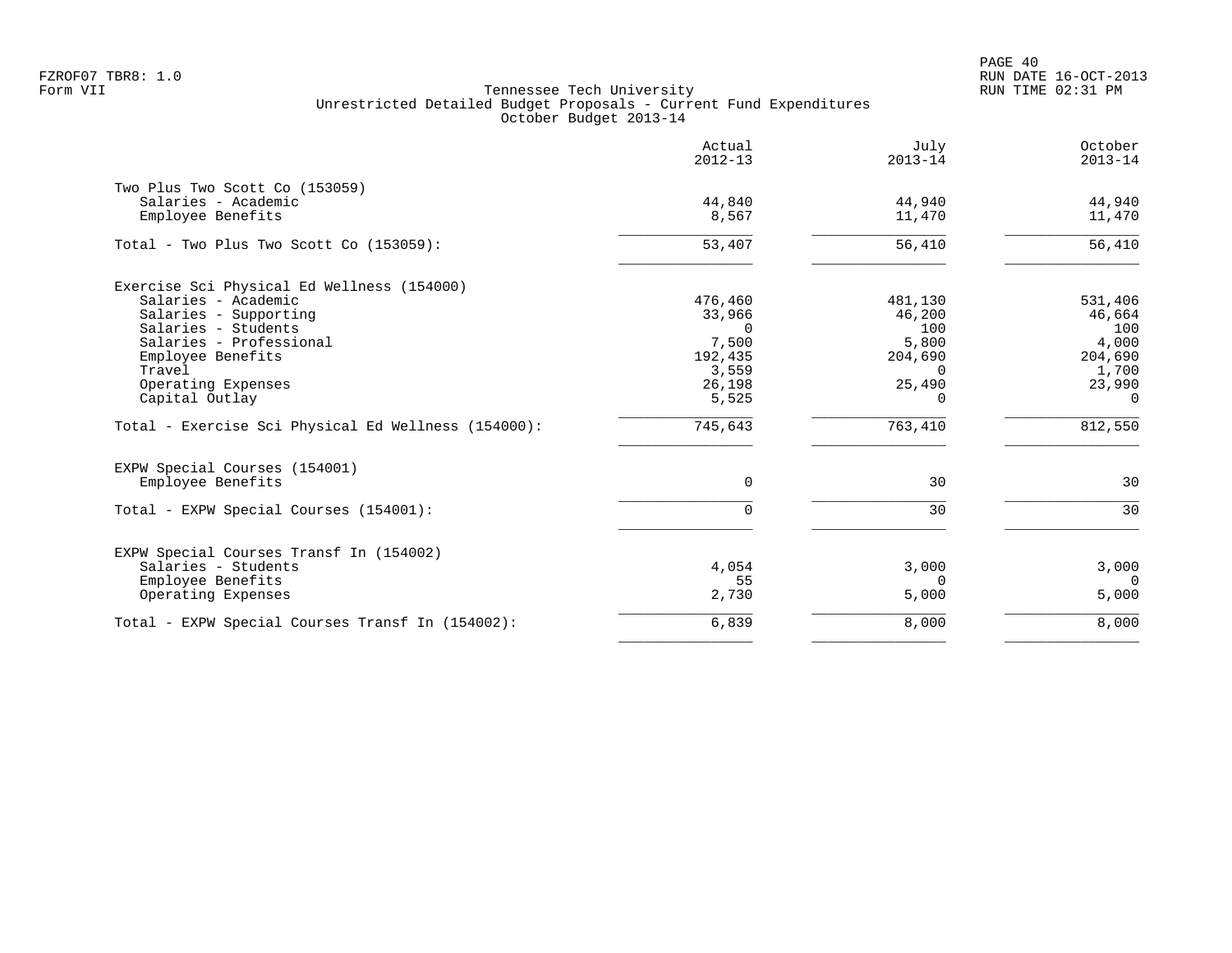|                                                                                                                                                                                            | Actual<br>$2012 - 13$                                                              | July<br>$2013 - 14$                                                                      | October<br>$2013 - 14$                                                                       |
|--------------------------------------------------------------------------------------------------------------------------------------------------------------------------------------------|------------------------------------------------------------------------------------|------------------------------------------------------------------------------------------|----------------------------------------------------------------------------------------------|
| Athletic Exer Sci Phys Ed Wellness (154007)<br>Salaries - Academic<br>Salaries - Supporting<br>Salaries - Professional<br>Employee Benefits                                                | 88,060<br>6,973<br>9,000<br>31,127                                                 | 87,159<br>7,024<br>$\Omega$<br>36,600                                                    | 89,256<br>7,166<br>9,000<br>33,400                                                           |
| Total - Athletic Exer Sci Phys Ed Wellness (154007):                                                                                                                                       | 135,160                                                                            | 130,783                                                                                  | 138,822                                                                                      |
| Music (155000)<br>Salaries - Academic<br>Salaries - Supporting<br>Salaries - Students<br>Employee Benefits<br>Travel<br>Operating Expenses<br>Capital Outlay<br>Total - Music $(155000)$ : | 1,547,997<br>89,299<br>1,223<br>578,883<br>37,933<br>85,102<br>11,050<br>2,351,487 | 1,517,730<br>90,583<br>1,000<br>524,000<br>$\Omega$<br>82,820<br>$\Omega$<br>2, 216, 133 | 1,581,936<br>92,260<br>1,000<br>580,000<br>$\overline{0}$<br>83,520<br>$\Omega$<br>2,338,716 |
| Music Scholarships (155005)<br>Operating Expenses                                                                                                                                          | 344,600                                                                            | 383,880                                                                                  | 383,880                                                                                      |
| Total - Music Scholarships (155005):                                                                                                                                                       | 344,600                                                                            | 383,880                                                                                  | 383,880                                                                                      |
| Choral (155008)<br>Operating Expenses                                                                                                                                                      | 1,990                                                                              | 0                                                                                        | 2,200                                                                                        |
| Total - Choral $(155008)$ :                                                                                                                                                                | 1,990                                                                              | 0                                                                                        | 2,200                                                                                        |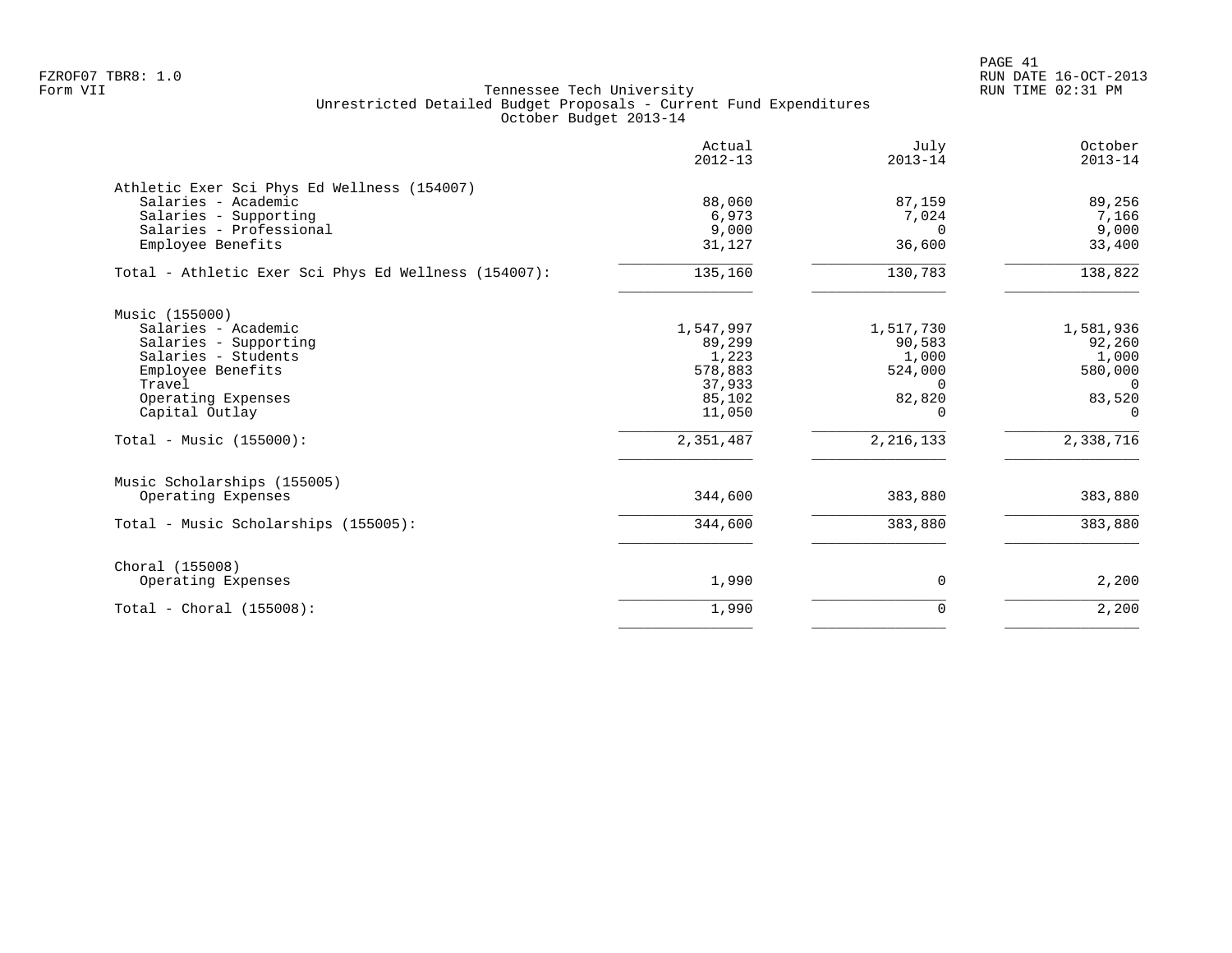|                                                      | Actual<br>$2012 - 13$ | July<br>$2013 - 14$ | October<br>$2013 - 14$ |
|------------------------------------------------------|-----------------------|---------------------|------------------------|
| Art (155300)                                         |                       |                     |                        |
| Salaries - Academic                                  | 296,389               | 361,710             | 371,605                |
| Salaries - Supporting                                | 24,585                | 22,980              | 23,325                 |
| Employee Benefits                                    | 107,670               | 104,200             | 129,200                |
| Travel                                               | 1,741                 | $\Omega$            | 1,000                  |
| Operating Expenses                                   | 9,872                 | 14,000              | 13,000                 |
| Total - Art (155300):                                | 440,257               | 502,890             | 538,130                |
| Art Course Fee (155301)                              |                       |                     |                        |
| Operating Expenses                                   | 4,335                 | 5,000               | 5,000                  |
| Total - Art Course Fee (155301):                     | 4,335                 | 5,000               | 5,000                  |
| Craft Center Instruction (155500)                    |                       |                     |                        |
| Salaries - Academic                                  | 335,102               | 337,730             | 349,515                |
| Salaries - Supporting                                | 15,869                | 12,600              | 12,600                 |
| Salaries - Professional                              | 46,004                | 78,910              | 80,035                 |
| Employee Benefits                                    | 143,625               | 133,390             | 159,000                |
| Travel                                               | 3,621                 | $\Omega$            | $\Omega$               |
| Operating Expenses                                   | 75,223                | 61,850              | 61,850                 |
| Total - Craft Center Instruction (155500):           | 619,444               | 624,480             | 663,000                |
| Online Course Dev Ag and Human Sci (160010)          |                       |                     |                        |
| Operating Expenses                                   | 0                     | 10,010              | 10,010                 |
| Total - Online Course Dev Ag and Human Sci (160010): | $\Omega$              | 10,010              | 10,010                 |
|                                                      |                       |                     |                        |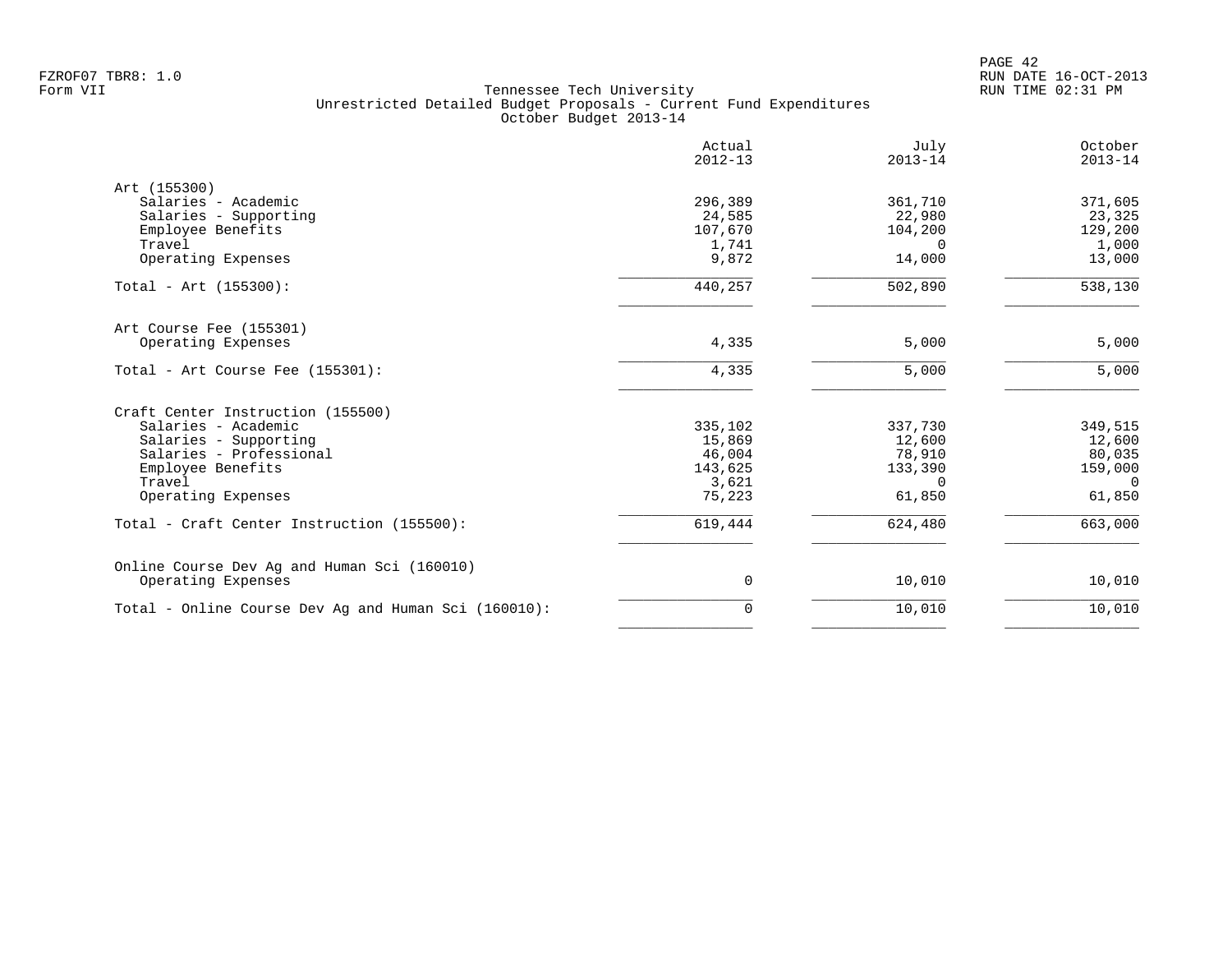|                                           | Actual<br>$2012 - 13$ | July<br>$2013 - 14$ | October<br>$2013 - 14$ |
|-------------------------------------------|-----------------------|---------------------|------------------------|
| School of Agriculture (163000)            |                       |                     |                        |
| Salaries - Academic                       | 491,201               | 663,328             | 679,184                |
| Salaries - Supporting                     | 28,665                | 27,410              | 27,799                 |
| Salaries - Students                       | 194                   | 20                  | 20                     |
| Salaries - Professional                   | 109,630               | 110,980             | 112,639                |
| Employee Benefits                         | 215,538               | 252,170             | 252,170                |
| Travel                                    | 9,630                 | 500                 | 500                    |
| Operating Expenses                        | 29,412                | 9,230               | 20,730                 |
| Total - School of Agriculture (163000):   | 884,270               | 1,063,638           | 1,093,042              |
| Lab Fee Agriculture (163001)              |                       |                     |                        |
| Travel                                    | 1,770                 | 220                 | 220                    |
| Operating Expenses                        | 11,792                | 15,980              | 15,980                 |
| Total - Lab Fee Agriculture (163001):     | 13,562                | 16,200              | 16,200                 |
| School of Human Ecology (165000)          |                       |                     |                        |
| Salaries - Academic                       | 439,840               | 426,450             | 467,134                |
| Salaries - Supporting                     | 27,167                | 25,048              | 25,424                 |
| Salaries - Professional                   | 5,000                 | 77,060              | 48,610                 |
| Employee Benefits                         | 163,433               | 174,660             | 174,660                |
| Operating Expenses                        | 5,717                 | 4,280               | 8,780                  |
| Total - School of Human Ecology (165000): | 641,157               | 707,498             | 724,608                |
| Lab Fee Human Ecology (165001)            |                       |                     |                        |
| Operating Expenses                        | 3,055                 | 3,500               | 3,950                  |
| Total - Lab Fee Human Ecology (165001):   | 3,055                 | 3,500               | 3,950                  |
|                                           |                       |                     |                        |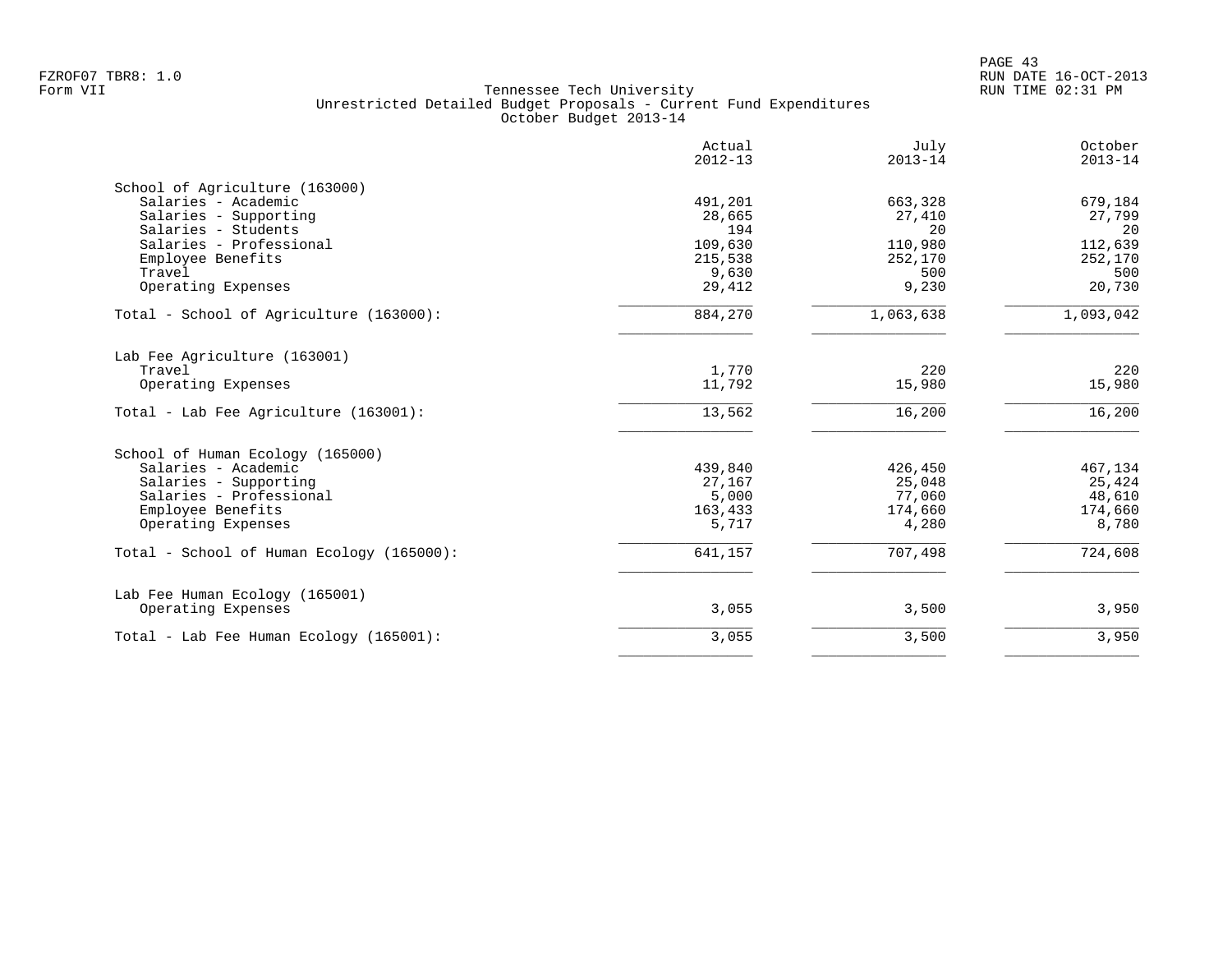PAGE 44 FZROF07 TBR8: 1.0 RUN DATE 16-OCT-2013

|                                                              | Actual<br>$2012 - 13$ | July<br>$2013 - 14$ | October<br>$2013 - 14$ |
|--------------------------------------------------------------|-----------------------|---------------------|------------------------|
| Human Ecology South Hall Cafe (165006)<br>Operating Expenses | 3,691                 | 0                   | $\mathbf 0$            |
| Total - Human Ecology South Hall Cafe (165006):              | 3,691                 | $\Omega$            | $\Omega$               |
| Lab Fee Nursing (166000)                                     |                       |                     |                        |
| Operating Expenses                                           | 24,916                | 22,800              | 22,800                 |
| Total - Lab Fee Nursing $(166000)$ :                         | 24,916                | 22,800              | 22,800                 |
| Nursing Instruction (166001)                                 |                       |                     |                        |
| Salaries - Administrative<br>Salaries - Academic             | $\Omega$<br>993,300   | 0<br>1,078,182      | 83,430<br>1,097,862    |
| Salaries - Supporting                                        | 48,044                | 51,787              | 54,571                 |
| Salaries - Professional                                      | 181,006               | 201,320             | 140,271                |
| Employee Benefits                                            | 364,051               | 338,140             | 380,370                |
| Travel                                                       | 41,426                | 4,690               | 29,690                 |
| Operating Expenses                                           | 35,785                | 18,160              | 18,740                 |
| Total - Nursing Instruction (166001):                        | 1,663,612             | 1,692,279           | 1,804,934              |
| Nursing Exam and Testing (166002)                            |                       |                     |                        |
| Salaries - Academic                                          | 10,810                | 3,500               | 3,500                  |
| Employee Benefits                                            | 827                   | 500                 | 500                    |
| Operating Expenses                                           | 19,380                | 24,800              | 24,800                 |
| Total - Nursing Exam and Testing (166002):                   | 31,017                | 28,800              | 28,800                 |
|                                                              |                       |                     |                        |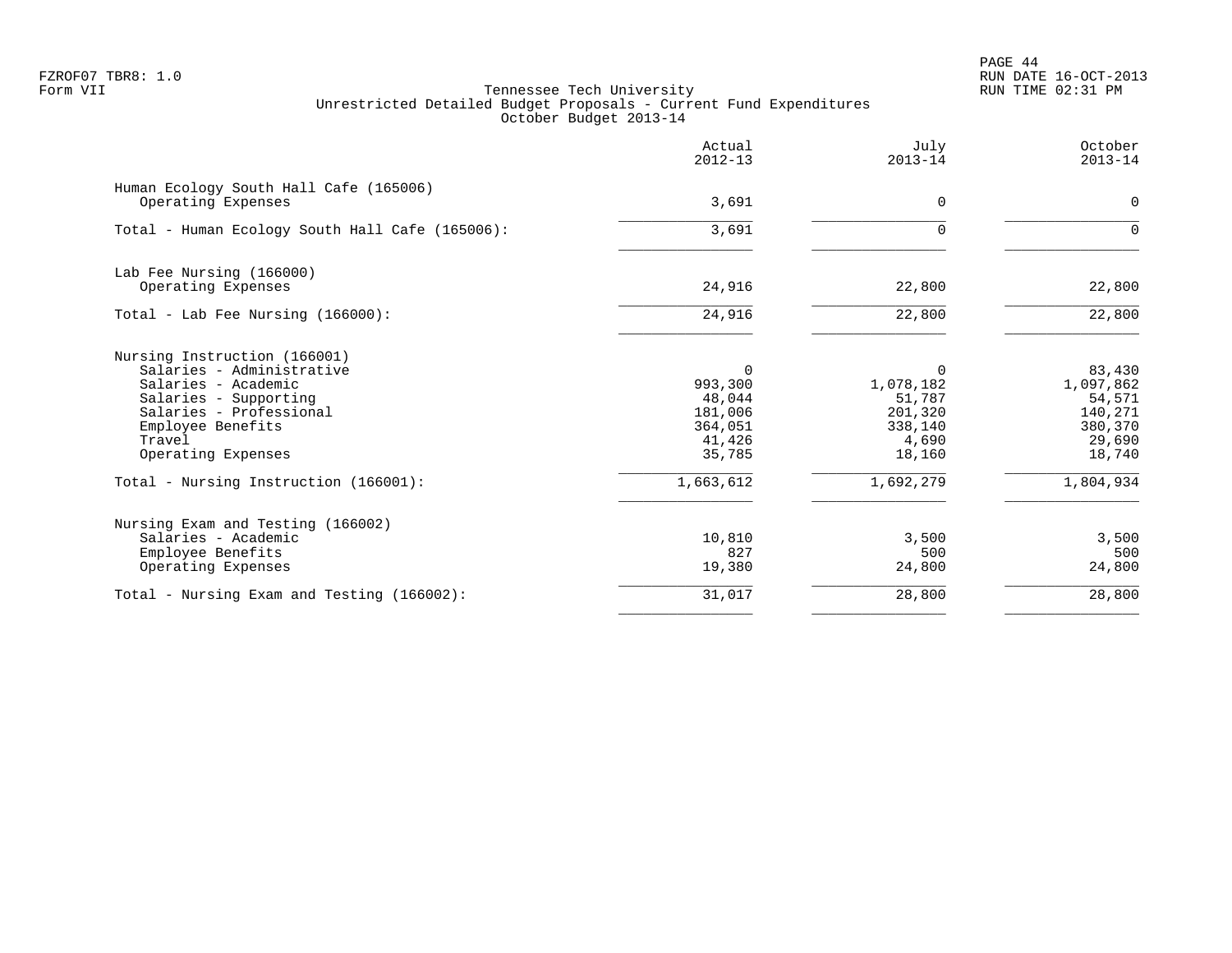PAGE 45 FZROF07 TBR8: 1.0 RUN DATE 16-OCT-2013

|                                               | Actual<br>$2012 - 13$ | July<br>$2013 - 14$ | October<br>$2013 - 14$ |
|-----------------------------------------------|-----------------------|---------------------|------------------------|
| SACF Nursing (166003)                         |                       |                     |                        |
| Salaries - Academic                           | 71,220                | 178,480             | 178,480                |
| Employee Benefits                             | 8,005                 | 23,020              | 23,020                 |
| Operating Expenses                            | $\Omega$              | 27,500              | 197,570                |
| Total - SACF Nursing (166003):                | 79,225                | 229,000             | 399,070                |
| Online Course Dev Nursing (166010)            |                       |                     |                        |
| Operating Expenses                            | 0                     | 37,710              | 37,710                 |
| Total - Online Course Dev Nursing (166010):   | $\Omega$              | 37,710              | 37,710                 |
| GA Instruction Pool (170006)                  |                       |                     |                        |
| Employee Benefits                             | 0                     |                     | 75,000                 |
| Operating Expenses                            | $\Omega$              | 75,000              | $\Omega$               |
| Total - GA Instruction Pool (170006):         | $\Omega$              | 75,000              | 75,000                 |
| Minority Graduate Assistant (176004)          |                       |                     |                        |
| Salaries - Academic                           | 9,600                 |                     | $\Omega$               |
| Salaries - Professional                       | 104,338               | 49,910              | 150,650                |
| Employee Benefits                             | 92,396                |                     | 256,870                |
| Operating Expenses                            |                       | 156,870             | $\Omega$               |
| Total - Minority Graduate Assistant (176004): | 206,334               | 206,780             | 407,520                |
|                                               |                       |                     |                        |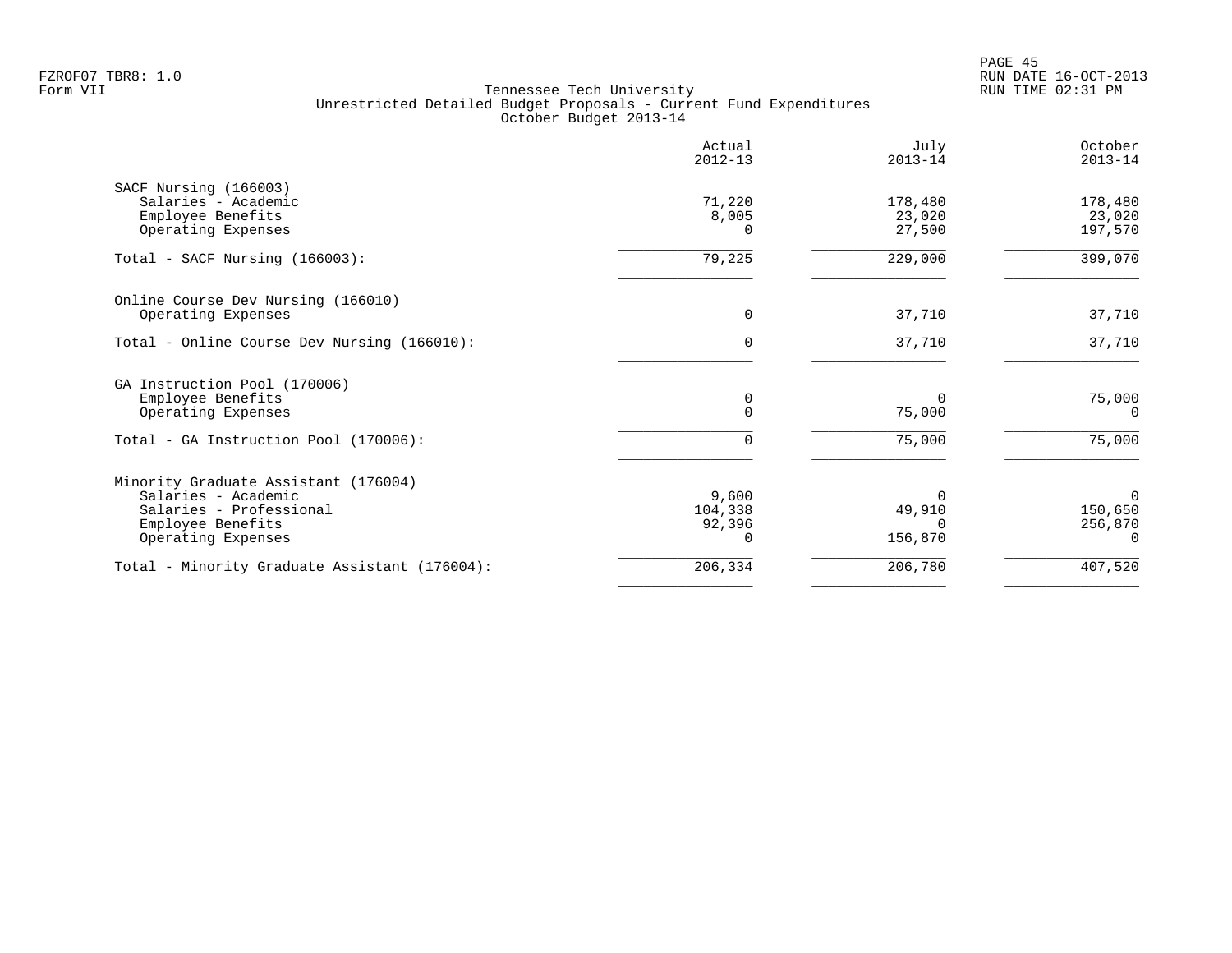|                                      | Actual<br>$2012 - 13$ | July<br>$2013 - 14$ | October<br>$2013 - 14$ |
|--------------------------------------|-----------------------|---------------------|------------------------|
| Ext Edu Off Campus (180003)          |                       |                     |                        |
| Salaries - Academic                  | 149,521               | 287,070             | 127,010                |
| Salaries - Supporting                | 22,100                | 35,000              | 35,000                 |
| Salaries - Students                  | $\Omega$              | 650                 | 650                    |
| Salaries - Professional              | 1,046                 | 960                 | 960                    |
| Employee Benefits                    | 15,191                | 17,110              | 17,110                 |
| Travel                               | 16,004                | 48,450              | 23,450                 |
| Operating Expenses                   | 54,361                | 55,130              | 35,130                 |
| Department Revenues                  | $-165$                | 0                   | $\Omega$               |
| Total - Ext Edu Off Campus (180003): | 258,058               | 444,370             | 239,310                |
| Ext Educ Overload (180005)           |                       |                     |                        |
| Salaries - Academic                  | 8,500                 | 22,440              | 22,440                 |
| Employee Benefits                    | 1,623                 | 5,010               | 5,010                  |
| Total - Ext Educ Overload (180005):  | 10,123                | 27,450              | 27,450                 |
| Distance MBA (180500)                |                       |                     |                        |
| Salaries - Academic                  | 295,875               | 288,190             | 288,190                |
| Salaries - Students                  | 38                    | $\Omega$            | $\overline{0}$         |
| Salaries - Professional              | 84,988                | 84,252              | 85,502                 |
| Employee Benefits                    | 90,756                | 95,290              | 95,290                 |
| Travel                               | 2,530                 | $\Omega$            | $\Omega$               |
| Operating Expenses                   | 97,663                | 116,800             | 116,800                |
| Total - Distance MBA (180500):       | 571,850               | 584,532             | 585,782                |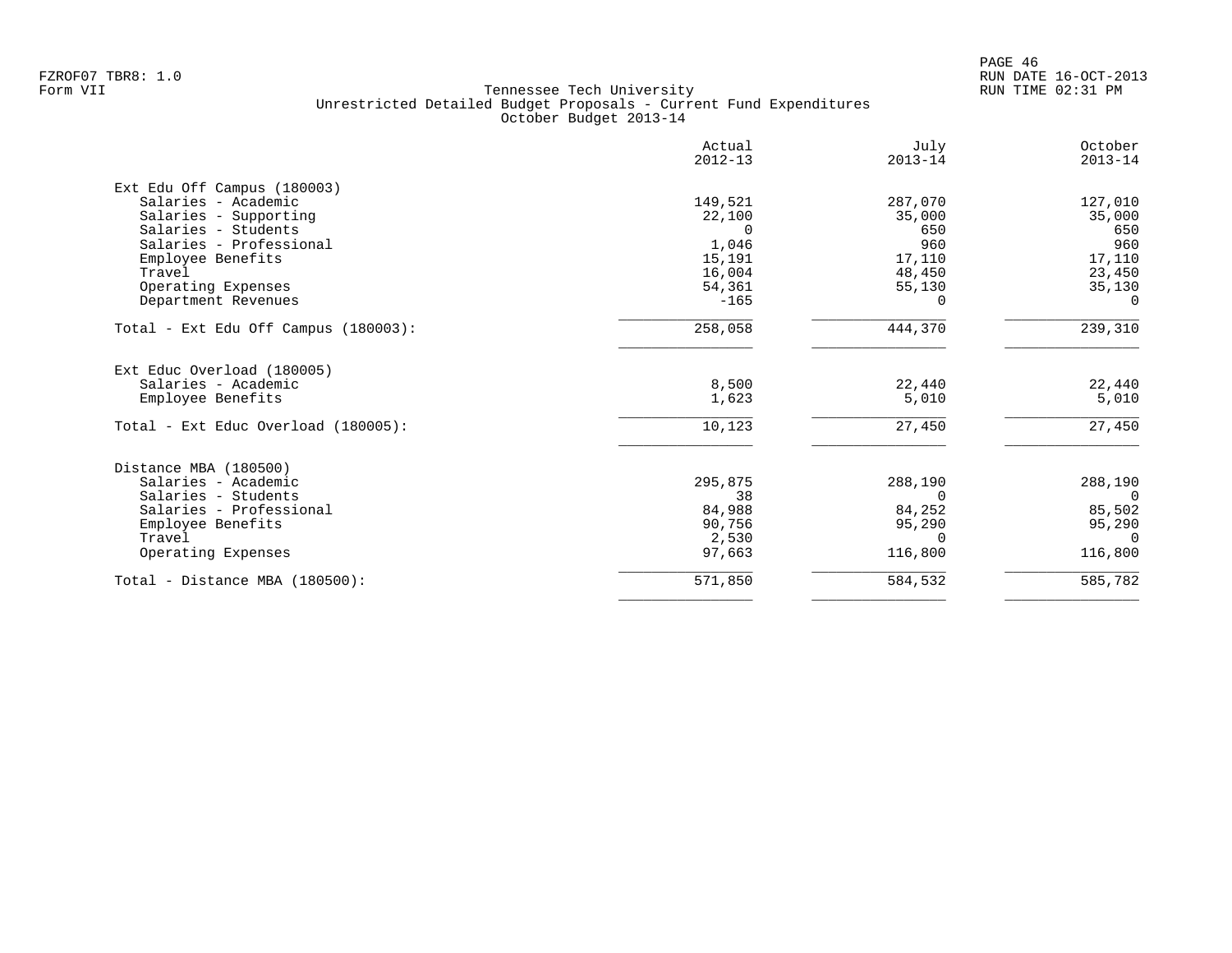|                                                  | Actual<br>$2012 - 13$ | July<br>$2013 - 14$ | October<br>$2013 - 14$ |
|--------------------------------------------------|-----------------------|---------------------|------------------------|
| Distance MBA Modules (180501)                    |                       |                     |                        |
| Salaries - Academic                              | 9,500                 | 15,750              | 15,750                 |
| Salaries - Students                              | 7,044                 | $\Omega$            | $\overline{0}$         |
| Salaries - Professional                          | 6,504                 | 3,888               | 3,944                  |
| Employee Benefits                                | 4,539                 | 8,030               | 8,030                  |
| Travel                                           | 2,553                 | $\Omega$            | 2,500                  |
| Operating Expenses                               | 25,895                | 32,180              | 40,120                 |
| Total - Distance MBA Modules (180501):           | 56,035                | 59,848              | 70,344                 |
| Non Credit Ext Educ Instuction (181001)          |                       |                     |                        |
| Salaries - Academic                              | 29,803                | 9,110               | 9,110                  |
| Salaries - Supporting                            | 29,310                | 29,410              | 29,814                 |
| Salaries - Professional                          | 48,150                | 48,250              | 48,954                 |
| Employee Benefits                                | 38,888                | 37,760              | 37,760                 |
| Travel                                           | 1,671                 | 600                 | 600                    |
| Operating Expenses                               | 19,973                | 39,990              | 39,990                 |
| Total - Non Credit Ext Educ Instuction (181001): | 167,795               | 165,120             | 166,228                |
| Non Credit Ext Ed (181002)                       |                       |                     |                        |
| Salaries - Academic                              | 8,450                 | 22,000              | 22,000                 |
| Salaries - Supporting                            | $\cap$                | 1,700               | 1,700                  |
| Salaries - Professional                          | 29,659                | 28,835              | 29,268                 |
| Employee Benefits                                | 11,119                | 30,610              | 15,460                 |
| Travel                                           | 254                   | 200                 | 200                    |
| Operating Expenses                               | 5,033                 | 3,980               | 3,980                  |
| Department Revenues                              | $-260$                | 0                   | $\mathbf 0$            |
| Total - Non Credit Ext Ed (181002):              | 54,255                | 87,325              | 72,608                 |
|                                                  |                       |                     |                        |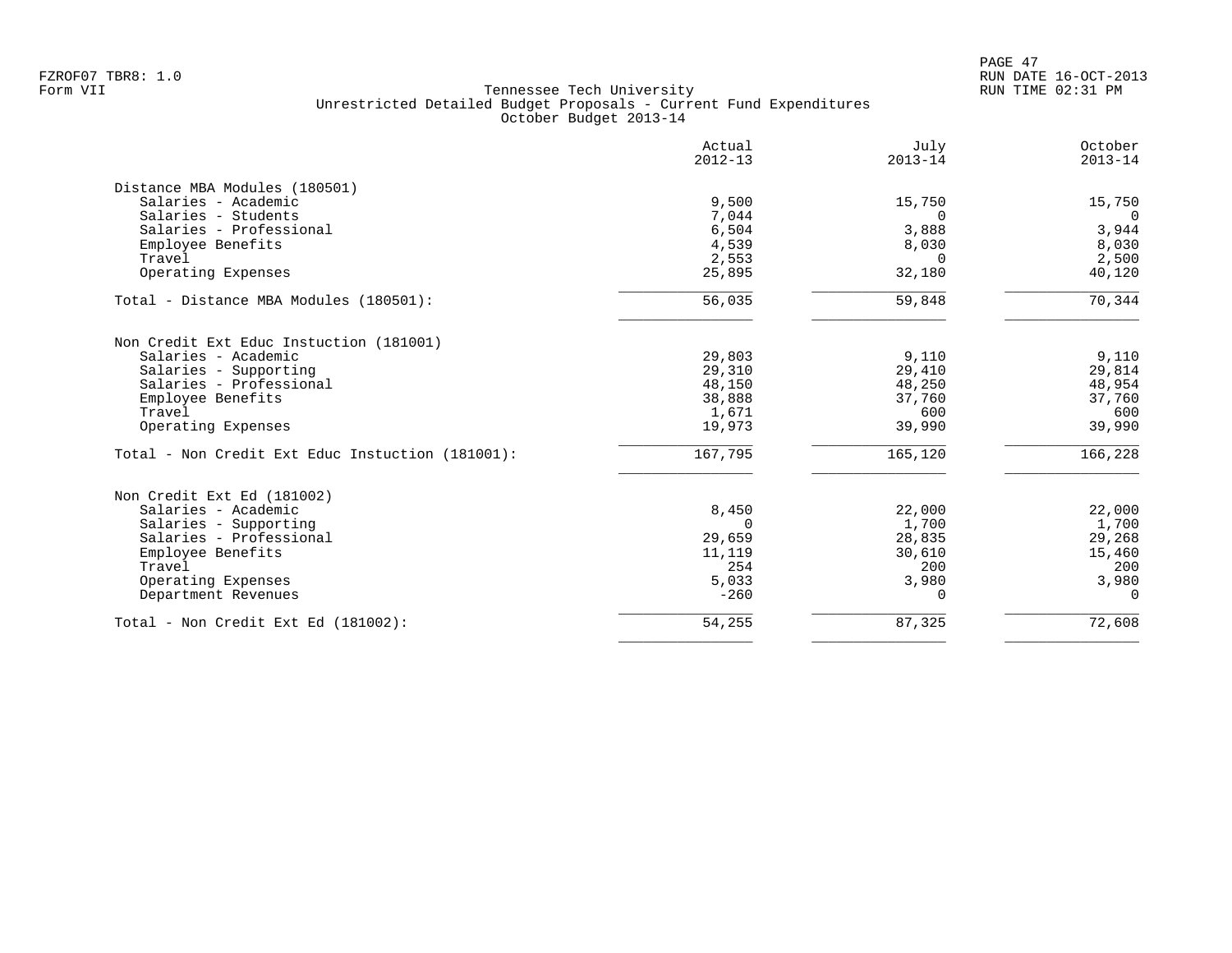|                                                       | Actual<br>$2012 - 13$ | July<br>$2013 - 14$ | October<br>$2013 - 14$ |
|-------------------------------------------------------|-----------------------|---------------------|------------------------|
| Governor Sch fr Emerging Technology (183000)          |                       |                     |                        |
| Salaries - Academic                                   | 23,839                | 29,870              | 29,870                 |
| Salaries - Supporting                                 | 720                   | $\Omega$<br>7,100   | $\Omega$               |
| Employee Benefits<br>Operating Expenses               | 4,149<br>110          | 10,460              | 7,100<br>2,300         |
| Total - Governor Sch fr Emerging Technology (183000): | 28,818                | 47,430              | 39,270                 |
| Two Plus Two Eled Crossville (184000)                 |                       |                     |                        |
| Salaries - Academic                                   | 1,800                 | 6,250               | 6,250                  |
| Employee Benefits                                     | 138                   | 310                 | 310                    |
| Travel                                                | 7,715                 | 4,940               | 4,940                  |
| Operating Expenses                                    | 8,415                 | 4,540               | 4,540                  |
| Total - Two Plus Two Eled Crossville (184000):        | 18,068                | 16,040              | 16,040                 |
| Two Plus Two Eled Oak Ridge (184001)                  |                       |                     |                        |
| Salaries - Academic                                   | 3,000                 | 6,150               | 6,150                  |
| Salaries - Supporting                                 | 10,852                | 10,050              | 10,050                 |
| Employee Benefits                                     | 1,060                 | 990                 | 990                    |
| Travel                                                | 9,548                 | 8,720               | 8,720                  |
| Operating Expenses                                    | 5,131                 | 5,910               | 5,910                  |
| Total - Two Plus Two Eled Oak Ridge (184001):         | 29,591                | 31,820              | 31,820                 |
| Two Plus Two Eled Pellissippii (184002)               |                       |                     |                        |
| Salaries - Academic                                   | 3,600                 | 9,110               | 9,110                  |
| Salaries - Supporting                                 | 10,912                | 10,130              | 10,130                 |
| Employee Benefits                                     | 1,110                 | 1,460               | 1,460                  |
| Travel                                                | 14,746                | 11,640              | 11,640                 |
| Operating Expenses                                    | 22,871                | 11,470              | 11,470                 |
| Total - Two Plus Two Eled Pellissippii (184002):      | 53,239                | 43,810              | 43,810                 |
|                                                       |                       |                     |                        |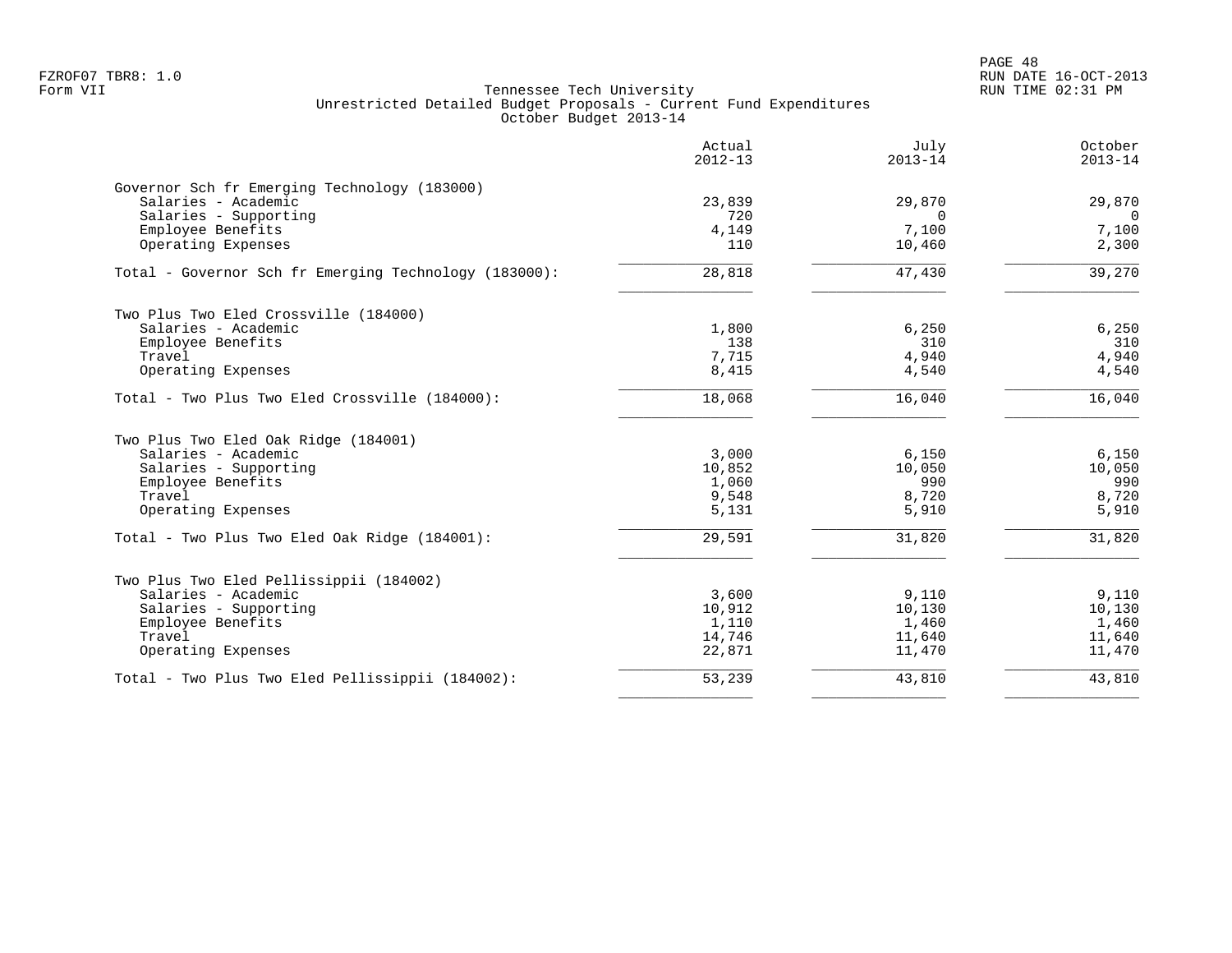PAGE 49 FZROF07 TBR8: 1.0 RUN DATE 16-OCT-2013

|                                                 | Actual<br>$2012 - 13$ | July<br>$2013 - 14$ | October<br>$2013 - 14$ |
|-------------------------------------------------|-----------------------|---------------------|------------------------|
| Two Plus Two Eled Chattanooga (184003)          |                       |                     |                        |
| Salaries - Academic                             | 3,000                 | 2,520               | 2,520                  |
| Employee Benefits                               | 230                   | 350                 | 350                    |
| Travel                                          | 12,295                | 8,980               | 8,980                  |
| Operating Expenses                              | 10,072                | 10,740              | 10,740                 |
| Total - Two Plus Two Eled Chattanooga (184003): | 25,597                | 22,590              | 22,590                 |
| Two Plus Two Eled Motlow (184004)               |                       |                     |                        |
| Salaries - Academic                             | 3,000                 | 6,910               | 6,910                  |
| Employee Benefits                               | 230                   | 1,040               | 1,040                  |
| Travel                                          | 9,390                 | 6,380               | 6,380                  |
| Operating Expenses                              | 12,902                | 12,150              | 12,150                 |
| Total - Two Plus Two Eled Motlow (184004):      | 25,522                | 26,480              | 26,480                 |
| Two Plus Two Eled Tullahoma (184005)            |                       |                     |                        |
| Salaries - Academic                             | 3,000                 | 3,530               | 3,530                  |
| Employee Benefits                               | 229                   | 300                 | 300                    |
| Travel                                          | 10,238                | 7,200               | 7,200                  |
| Operating Expenses                              | 18,181                | 5,250               | 5,250                  |
| Total - Two Plus Two Eled Tullahoma (184005):   | 31,648                | 16,280              | 16,280                 |
| Two Plus Two Eled RS Harriman (184006)          |                       |                     |                        |
| Salaries - Academic                             | 3,000                 | 6,050               | 6,050                  |
| Employee Benefits                               | 230                   | 1,000               | 1,000                  |
| Travel                                          | 7,254                 | 4,500               | 4,500                  |
| Operating Expenses                              | 7,031                 | 5,840               | 5,840                  |
| Total - Two Plus Two Eled RS Harriman (184006): | 17,515                | 17,390              | 17,390                 |
|                                                 |                       |                     |                        |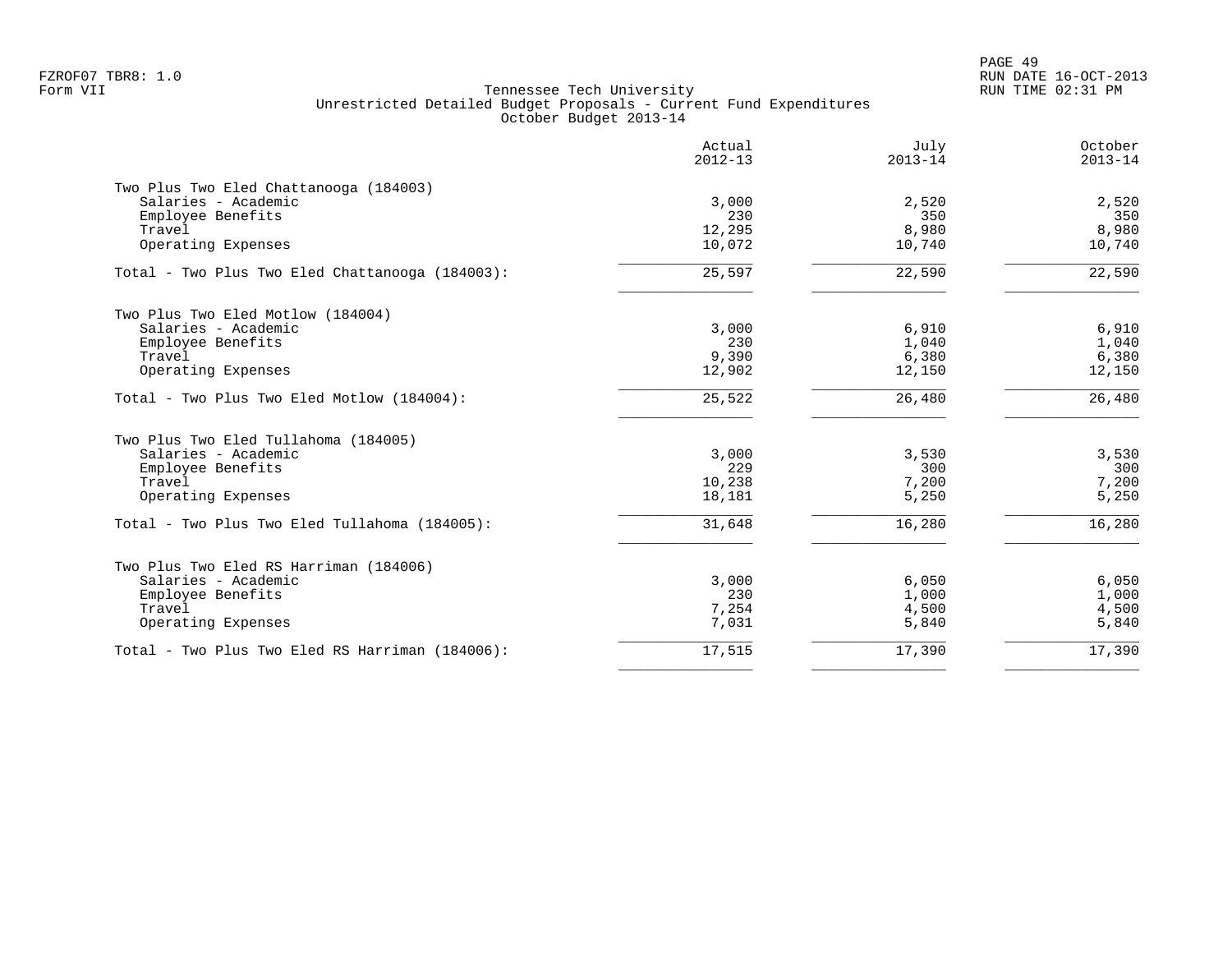|                                                      | Actual<br>$2012 - 13$ | July<br>$2013 - 14$ | October<br>$2013 - 14$ |
|------------------------------------------------------|-----------------------|---------------------|------------------------|
| Two Plus Two Eled Scott Co (184007)                  |                       |                     |                        |
| Salaries - Academic                                  | 3,000                 | 6,710               | 6,710                  |
| Salaries - Supporting                                | 13,811                | 15,000              | 15,000                 |
| Employee Benefits                                    | 1,286                 | 1,600               | 1,600                  |
| Travel                                               | 3,763                 | 4,000               | 4,000                  |
| Operating Expenses                                   | 3,932                 | 4,000               | 4,000                  |
| Total - Two Plus Two Eled Scott Co (184007):         | 25,792                | 31,310              | 31,310                 |
| Interdisciplinary Studies Instruct (185000)          |                       |                     |                        |
| Salaries - Academic                                  | 40,494                | 54,290              | 160,313                |
| Salaries - Supporting                                | 2,367                 | 21,600              | 25,424                 |
| Employee Benefits                                    | 14,251                | 30,800              | 61,760                 |
| Travel                                               | 170                   |                     | 25,000                 |
| Operating Expenses                                   | 788                   |                     | 20,000                 |
| Total - Interdisciplinary Studies Instruct (185000): | 58,070                | 106,690             | 292,497                |
| Professional Studies (185001)                        |                       |                     |                        |
| Salaries - Academic                                  |                       | 51,460              | 52,120                 |
| Salaries - Supporting                                |                       | 21,600              | $\Omega$               |
| Employee Benefits                                    |                       | 7,560               | 7,560                  |
| Travel                                               | $\Omega$              |                     | 4,000                  |
| Operating Expenses                                   |                       |                     | 3,000                  |
| Total - Professional Studies (185001):               | 0                     | 80,620              | 66,680                 |
|                                                      |                       |                     |                        |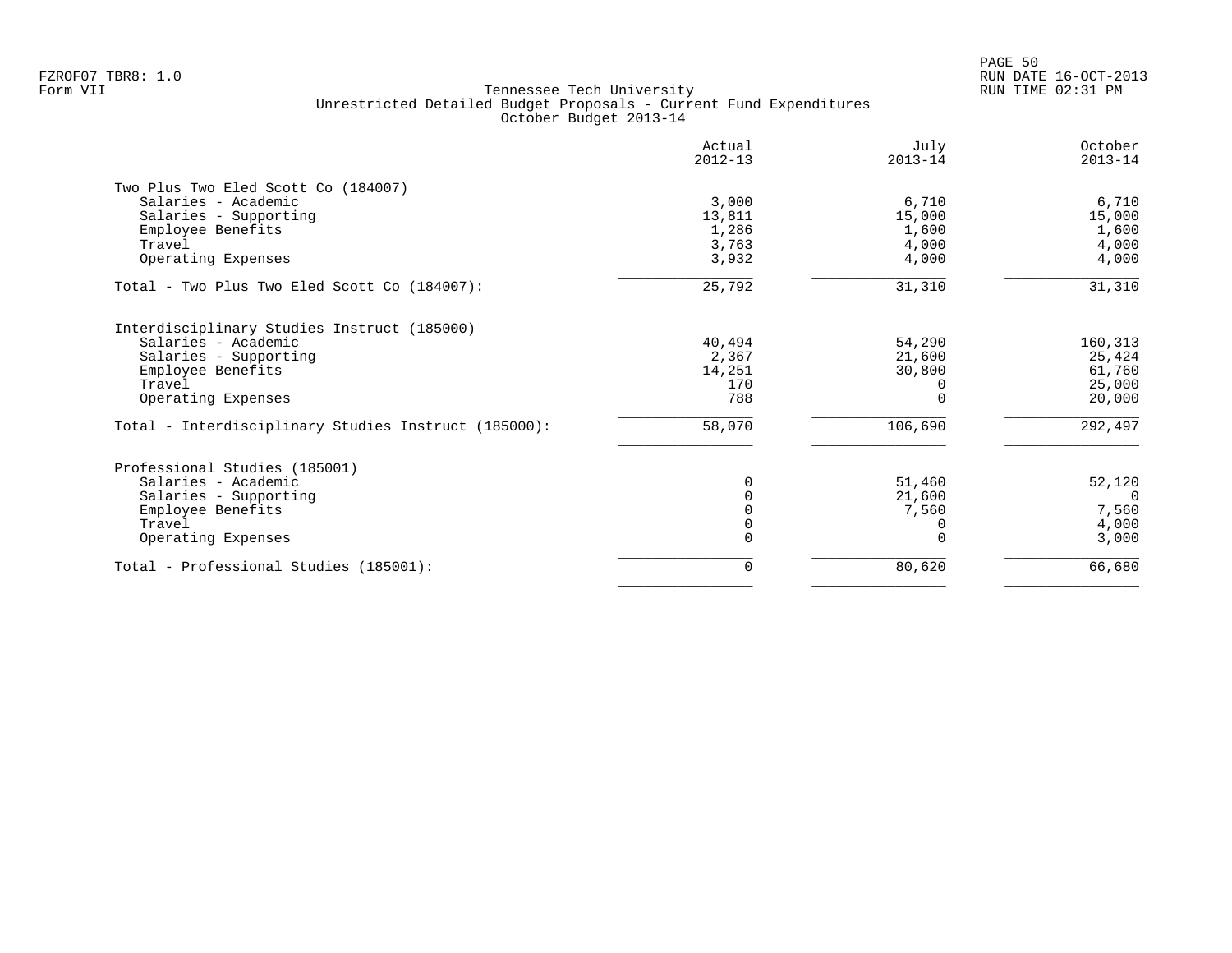|                                                    | Actual<br>$2012 - 13$ | July<br>$2013 - 14$ | October<br>$2013 - 14$ |
|----------------------------------------------------|-----------------------|---------------------|------------------------|
| RODP Instruction (185002)                          |                       |                     |                        |
| Salaries - Academic                                | 782,086               | 393,990             | 821,500                |
| Salaries - Supporting                              | 35,069                | 34,970              | 34,970                 |
| Salaries - Students                                | 578                   | $\Omega$            | $\Omega$               |
| Salaries - Professional                            | 70,110                | 67,710              | 77,381                 |
| Employee Benefits                                  | 198,317               | 175,530             | 223,280                |
| Travel                                             | 4,954                 | 4,330               | 4,330                  |
| Operating Expenses                                 | 12,011                | 16,980              | 32,040                 |
| Total - RODP Instruction (185002):                 | 1,103,125             | 693,510             | 1,193,501              |
| Environmental Studies Udrgrd (185005)              |                       |                     |                        |
| Salaries - Administrative                          | $\Omega$              | 5,000               | 5,000                  |
| Salaries - Academic                                | 27,000                | 55,900              | 60,096                 |
| Salaries - Supporting                              | 4,683                 | 29,186              | 29,549                 |
| Salaries - Students                                | 574                   |                     | $\mathbf 0$            |
| Salaries - Professional                            | 28,921                |                     | $\Omega$               |
| Employee Benefits                                  | 20,491                | 16,200              | 21,200                 |
| Travel                                             | 15                    | 1,900               | 1,900                  |
| Operating Expenses                                 | 28,648                | 5,000               | 15,150                 |
| Total - Environmental Studies Udrgrd (185005):     | 110,332               | 113,186             | 132,895                |
| Interdiscip Studies Campus Instr (185007)          |                       |                     |                        |
| Employee Benefits                                  | 0                     | 9,830               | 9,830                  |
| Total - Interdiscip Studies Campus Instr (185007): | 0                     | 9,830               | 9,830                  |
|                                                    |                       |                     |                        |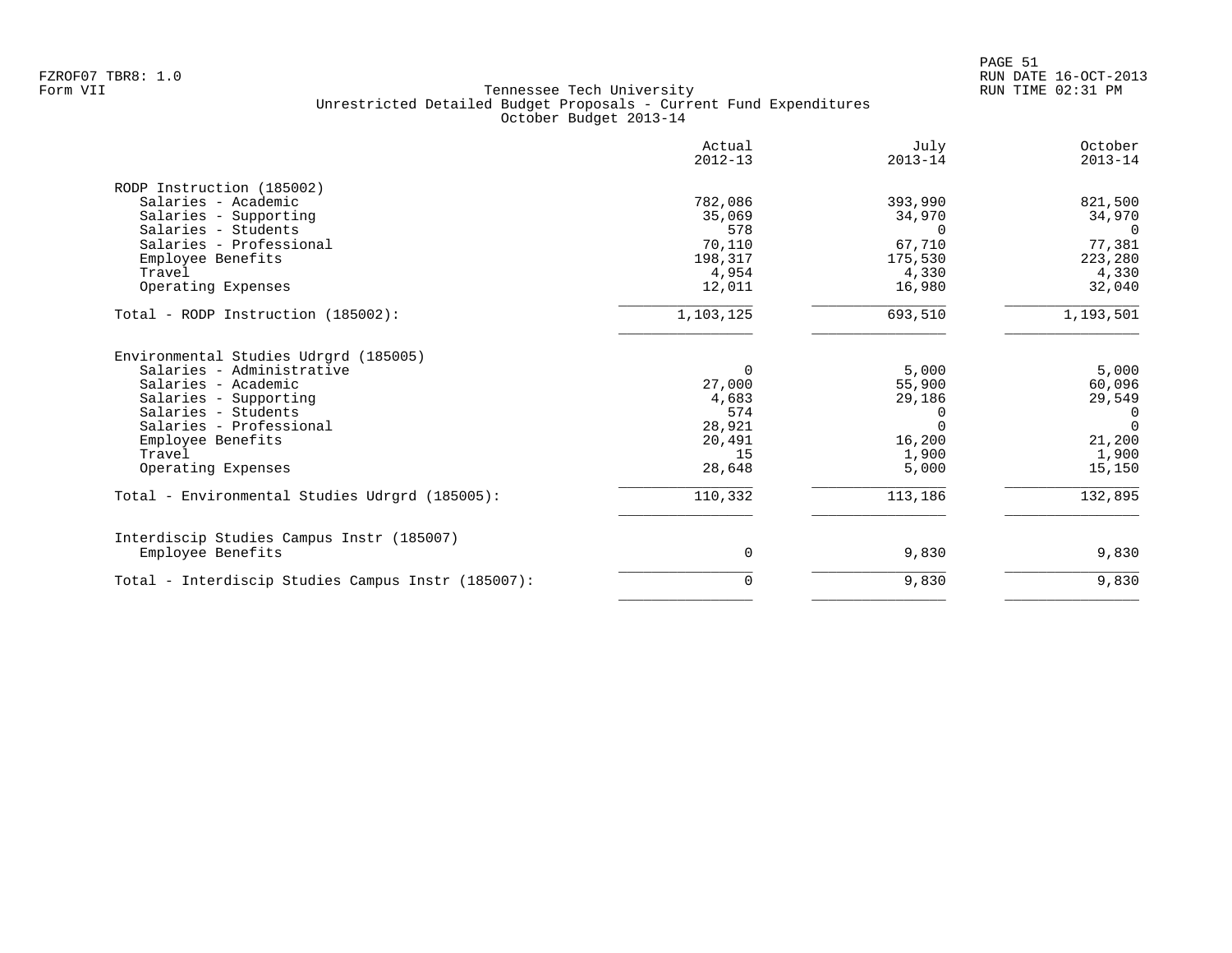PAGE 52 FZROF07 TBR8: 1.0 RUN DATE 16-OCT-2013

|                                                       | Actual<br>$2012 - 13$ | July<br>$2013 - 14$ | October<br>$2013 - 14$ |
|-------------------------------------------------------|-----------------------|---------------------|------------------------|
| Online Course Dev Interdiscipl Stys (185010)          |                       |                     |                        |
| Operating Expenses                                    | 0                     | 26,190              | 26,190                 |
| Total - Online Course Dev Interdiscipl Stys (185010): | $\Omega$              | 26,190              | 26,190                 |
| Environmental Sci Grad Assist (188000)                |                       |                     |                        |
| Employee Benefits                                     | 36,235                | $\Omega$            | 45,000                 |
| Operating Expenses                                    | $\Omega$              | 45,000              | $\Omega$               |
| Total - Environmental Sci Grad Assist (188000):       | 36,235                | 45,000              | 45,000                 |
| EVS Challenge (188001)                                |                       |                     |                        |
| Salaries - Professional                               | 12,500                | 0                   | 0                      |
| Employee Benefits                                     | 6,166                 | $\mathbf 0$         | $\mathbf 0$            |
| Total - EVS Challenge (188001):                       | 18,666                | $\Omega$            | $\mathbf{0}$           |
| Environmental Science Masters (188002)                |                       |                     |                        |
| Salaries - Academic                                   | $\Omega$              | $\Omega$            | 4,200                  |
| Employee Benefits                                     | 0                     | 0                   | 18,340                 |
| Travel                                                | 0                     | $\mathbf 0$         | 4,000                  |
| Operating Expenses                                    | 0                     | $\Omega$            | 3,000                  |
| Total - Environmental Science Masters (188002):       | 0                     | $\Omega$            | 29,540                 |
| COIS Student Success Center (189000)                  |                       |                     |                        |
| Salaries - Professional                               | $\overline{0}$        | 91,000              | 116,505                |
| Travel                                                | 597                   | 0                   | 4,000                  |
| Operating Expenses                                    | 408                   | $\Omega$            | 5,000                  |
| Total - COIS Student Success Center (189000):         | 1,005                 | 91,000              | 125,505                |
|                                                       |                       |                     |                        |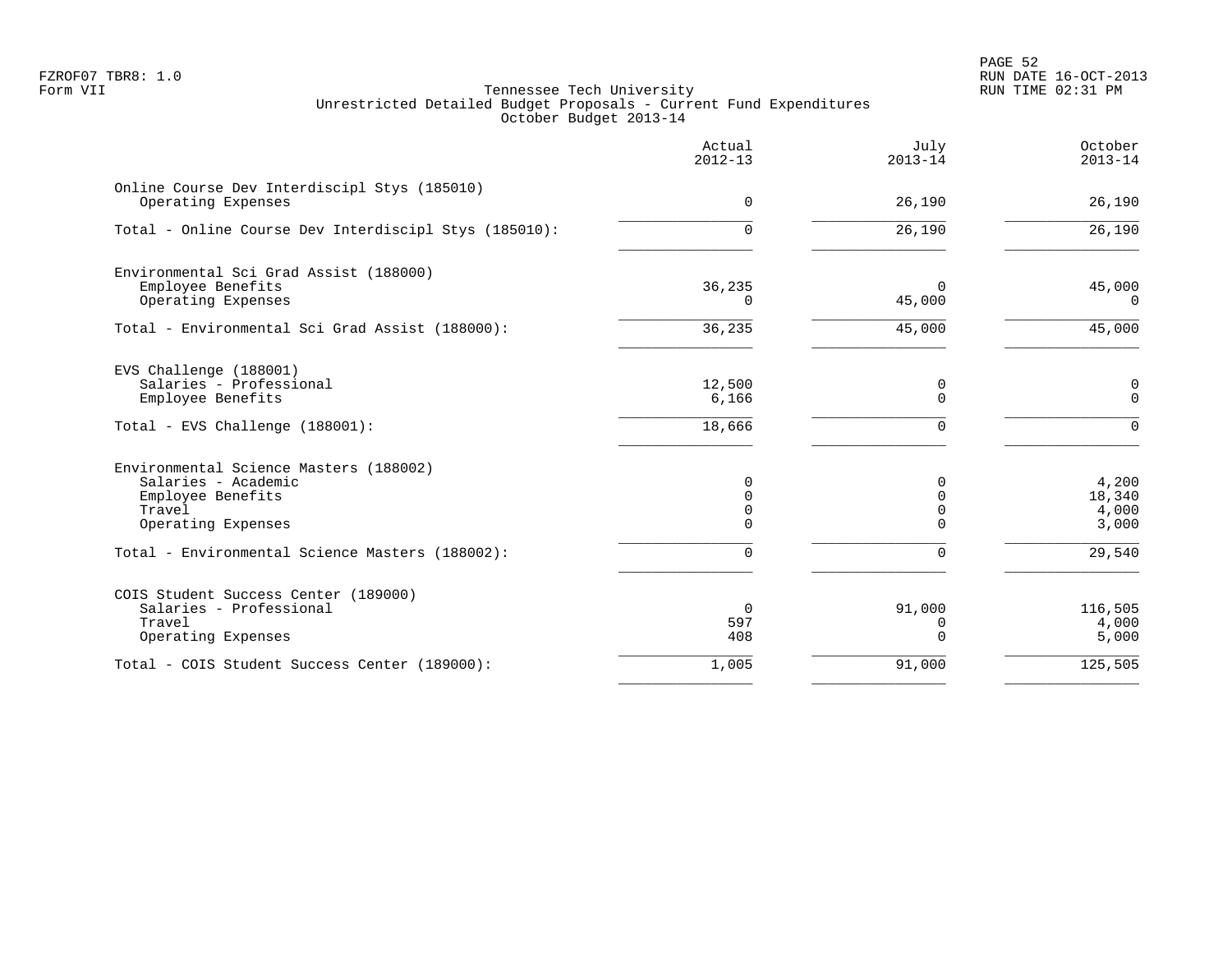|                                                                                                                        | Actual<br>$2012 - 13$                   | July<br>$2013 - 14$                       | October<br>$2013 - 14$                    |
|------------------------------------------------------------------------------------------------------------------------|-----------------------------------------|-------------------------------------------|-------------------------------------------|
| TAF Technology Access Fee (190006)<br>Salaries - Students<br>Employee Benefits<br>Operating Expenses<br>Capital Outlay | 253,330<br>4,874<br>1,552,209<br>67,690 | 118,830<br>15,310<br>1,643,690<br>100,000 | 118,830<br>15,310<br>2,525,060<br>100,000 |
| Total - TAF Technology Access Fee (190006):                                                                            | 1,878,103                               | 1,877,830                                 | 2,759,200                                 |
| Craft Center Instuct Transfer (200007)<br>Operating Expenses                                                           | $-374,000$                              | $-374,000$                                | $-374,000$                                |
| Total - Craft Center Instuct Transfer (200007):                                                                        | $-374,000$                              | $-374,000$                                | $-374,000$                                |
| TBR Spouse Dependent Discount (700000)<br>Employee Benefits                                                            | 231,309                                 | 226,140                                   | 226,140                                   |
| Total - TBR Spouse Dependent Discount (700000):                                                                        | 231,309                                 | 226,140                                   | 226,140                                   |
| TBR Employ Remission PC191 (700001)<br>Employee Benefits                                                               | 76,835                                  | 62,600                                    | 62,600                                    |
| Total - TBR Employ Remission PC191 (700001):                                                                           | 76,835                                  | 62,600                                    | 62,600                                    |
| E and G Data Processing Allocation (700003)<br>Department Revenues                                                     | 2,555,129                               | 2,370,240                                 | 3,618,810                                 |
| Total - E and G Data Processing Allocation (700003):                                                                   | 2,555,129                               | 2,370,240                                 | 3,618,810                                 |
|                                                                                                                        |                                         |                                           |                                           |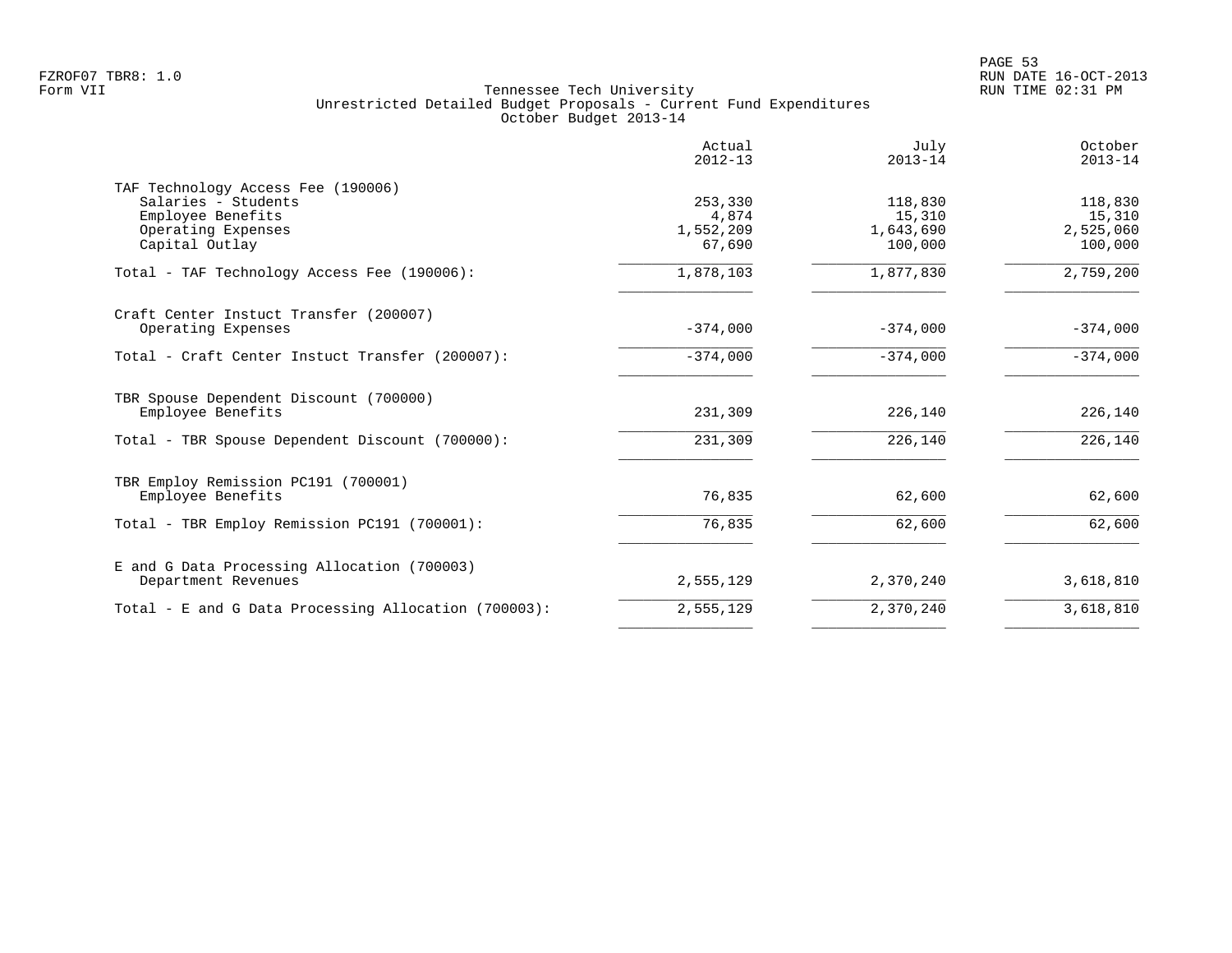|                                                          | Actual<br>$2012 - 13$ | July<br>$2013 - 14$  | October<br>$2013 - 14$ |
|----------------------------------------------------------|-----------------------|----------------------|------------------------|
| E and G Claims Adjustment (700004)<br>Operating Expenses | 160,260               | 164,440              | 164,440                |
| Total - E and G Claims Adjustment (700004):              | 160,260               | 164,440              | 164,440                |
| E and G Support (700005)                                 |                       |                      |                        |
| Salaries - Academic                                      | $\Omega$              | 434,940              | 18,530                 |
| Salaries - Supporting                                    | $\mathbf 0$           | 31,230               | 1,820                  |
| Salaries - Professional                                  |                       | 25,820               | $\overline{0}$         |
| Employee Benefits<br>Operating Expenses                  | 509,608<br>$-68,881$  | 731,880<br>$-14,360$ | 509,560<br>$-26, 340$  |
|                                                          |                       |                      |                        |
| Total - E and G Support $(700005)$ :                     | 440,727               | 1,209,510            | 503,570                |
| Pool Reclass (700007)                                    |                       |                      |                        |
| Salaries - Supporting                                    | $\Omega$              | 10,000               | 10,000                 |
| Total - Pool Reclass (700007):                           | $\Omega$              | 10,000               | 10,000                 |
| Pool Degree Adj (700008)                                 |                       |                      |                        |
| Salaries - Academic                                      | 0                     | 5,000                | 5,000                  |
| Total - Pool Degree Adj (700008):                        | 0                     | 5,000                | 5,000                  |
| E and G Other Salary Pool (700009)                       |                       |                      |                        |
| Salaries - Academic                                      | 0                     | 110,800              | 110,800                |
| Salaries - Supporting                                    | $\mathbf 0$           | 5,650                | 5,650                  |
| Total - E and G Other Salary Pool (700009):              | 0                     | 116,450              | 116,450                |
|                                                          |                       |                      |                        |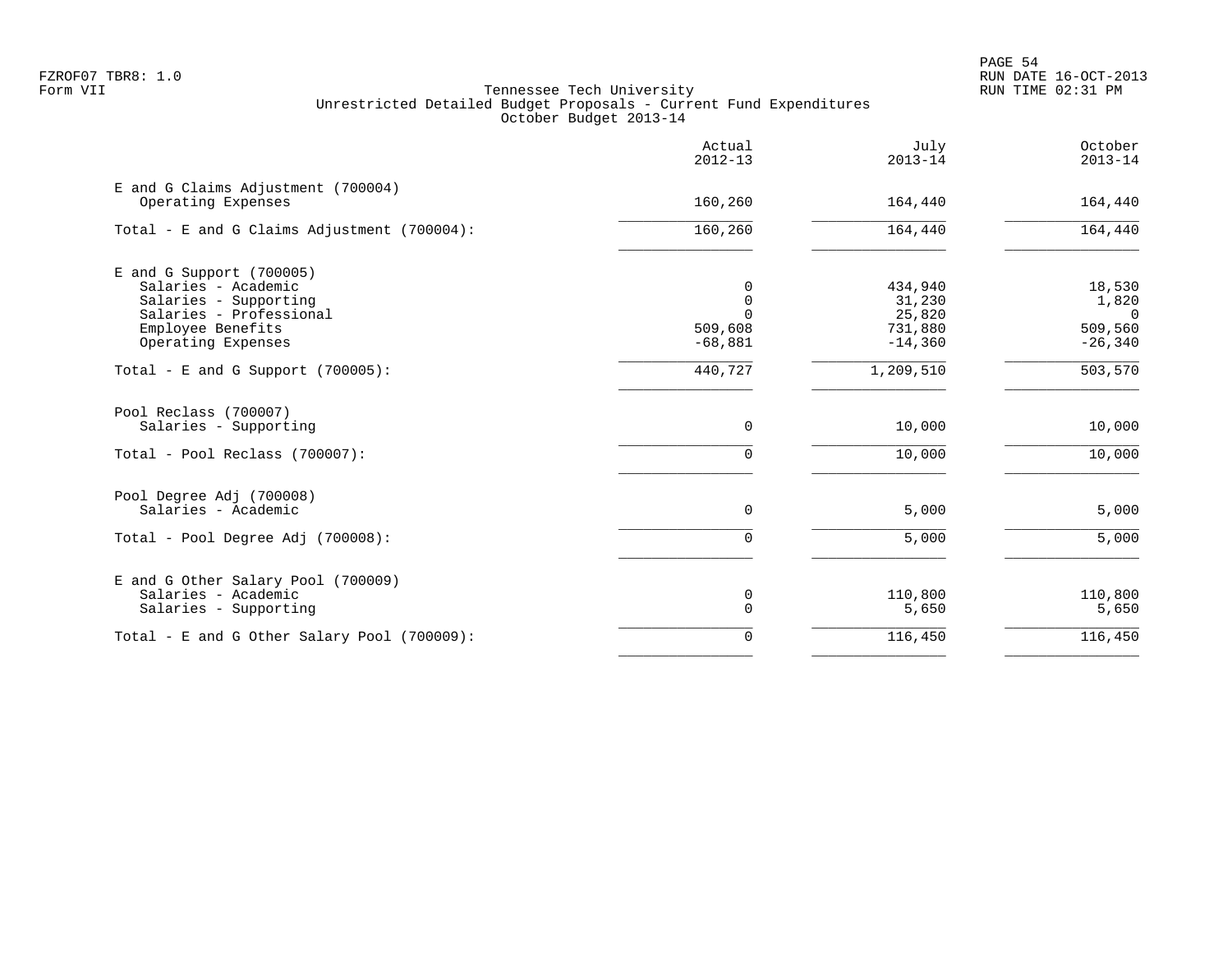# FZROF07 TBR8: 1.0 RUN DATE 16-OCT-2013 Tennessee Tech University Unrestricted Detailed Budget Proposals - Current Fund Expenditures October Budget 2013-14

|                                                                              | Actual<br>$2012 - 13$ | July<br>$2013 - 14$ | October<br>$2013 - 14$ |
|------------------------------------------------------------------------------|-----------------------|---------------------|------------------------|
| Post Office Allocation (700045)<br>Operating Expenses<br>Department Revenues | 22,280                | 22,860              | 22,270<br>$\Omega$     |
| Total - Post Office Allocation (700045):                                     | 22,280                | 22,860              | 22,270                 |
| TTU Staff Scholarships (700067)<br>Employee Benefits                         | 17,254                | $\Omega$            | 17,260                 |
| Total - TTU Staff Scholarships (700067):                                     | 17,254                |                     | 17,260                 |
| TTU Staff Tuit Maint Reimbursment (700068)<br>Employee Benefits              | 33,443                | $\Omega$            | 33,450                 |
| Total - TTU Staff Tuit Maint Reimbursment (700068):                          | 33,443                | $\Omega$            | 33,450                 |
|                                                                              |                       |                     |                        |

# Total - Instruction (200):

|       | Salaries - Administrative |            | 15,000      | 98,430     |
|-------|---------------------------|------------|-------------|------------|
|       | Salaries - Academic       | 30,701,126 | 33,182,130  | 35,435,032 |
|       | Salaries - Supporting     | 2,203,855  | 2, 253, 678 | 2,250,640  |
|       | Salaries - Students       | 773,953    | 456,350     | 462,005    |
|       | Salaries - Professional   | 1,751,938  | 2,099,885   | 2,273,914  |
|       | Employee Benefits         | 12,846,318 | 11,742,030  | 13,642,775 |
|       | Travel                    | 491,528    | 296,740     | 411,940    |
|       | Operating Expenses        | 4,044,405  | 5,947,590   | 7,653,059  |
|       | Capital Outlay            | 301,703    | 138,100     | 138,100    |
|       | Department Revenues       | 2,576,477  | 2,370,240   | 3,618,810  |
|       |                           |            |             |            |
| Total |                           | 55,691,303 | 58,501,743  | 65,984,705 |
|       |                           |            |             |            |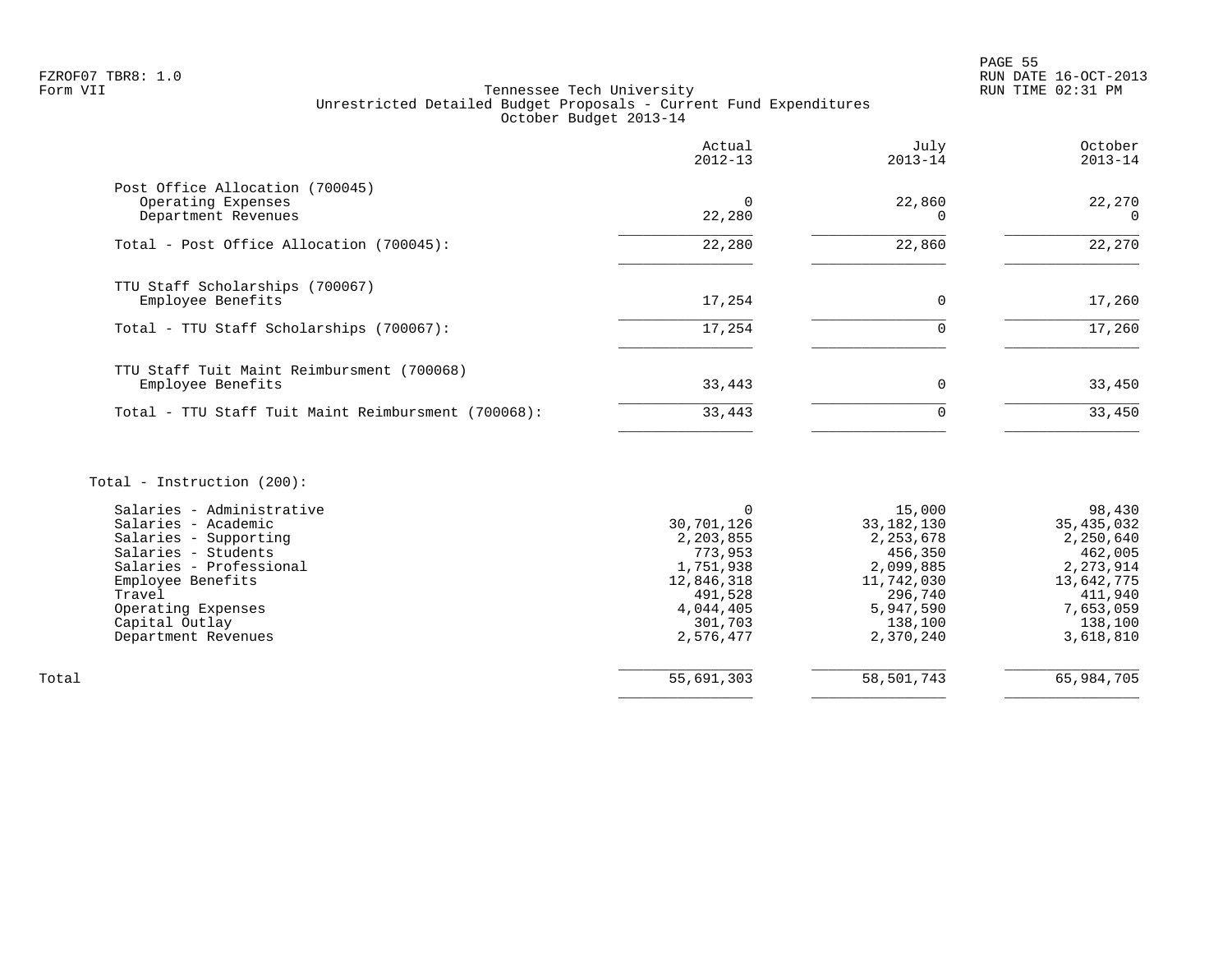PAGE 56 FZROF07 TBR8: 1.0 RUN DATE 16-OCT-2013

|                                                                               | Actual<br>$2012 - 13$ | July<br>$2013 - 14$  | October<br>$2013 - 14$ |
|-------------------------------------------------------------------------------|-----------------------|----------------------|------------------------|
| Total - Instruction $(20)$ :                                                  |                       |                      |                        |
| Salaries - Administrative                                                     | $\mathbf 0$           | 15,000               | 98,430                 |
| Salaries - Academic                                                           | 30,701,126            | 33, 182, 130         | 35, 435, 032           |
| Salaries - Supporting                                                         | 2,203,855             | 2, 253, 678          | 2,250,640              |
| Salaries - Students<br>Salaries - Professional                                | 773,953<br>1,751,938  | 456,350<br>2,099,885 | 462,005<br>2, 273, 914 |
| Employee Benefits                                                             | 12,846,318            | 11,742,030           | 13,642,775             |
| Travel                                                                        | 491,528               | 296,740              | 411,940                |
| Operating Expense                                                             | 4,044,405             | 5,947,590            | 7,653,059              |
| Capital Outlay                                                                | 301,703               | 138,100              | 138,100                |
| Department Revenues                                                           | 2,576,477             | 2,370,240            | 3,618,810              |
| Total                                                                         | 55,691,303            | 58,501,743           | 65,984,705             |
| Research (25)<br>Research (250)<br>Distinguished Faculty Fellowships (120024) |                       |                      |                        |
| Salaries - Academic                                                           | 5,000                 | 7,500                | 7,500                  |
| Salaries - Students                                                           | 3,600                 | $\Omega$             | $\Omega$               |
| Employee Benefits                                                             | 1,796                 | 5,300                | 5,300                  |
| Operating Expenses                                                            | 0                     | 12,500               | 12,500                 |
| Total - Distinguished Faculty Fellowships (120024):                           | 10,396                | 25,300               | 25,300                 |
| SAF Undergrad Research Initiative (121002)                                    |                       |                      |                        |
| Salaries - Students                                                           | 51,259                | $\mathbf 0$          | 30,000                 |
| Employee Benefits                                                             | 3,151                 | $\Omega$             | 2,000                  |
| Travel                                                                        | 14,513                | $\mathbf 0$          | 10,000                 |
| Operating Expenses                                                            | 19,514                | $\Omega$             | 126,280                |
| Total - SAF Undergrad Research Initiative (121002):                           | 88,437                | $\mathbf 0$          | 168,280                |
|                                                                               |                       |                      |                        |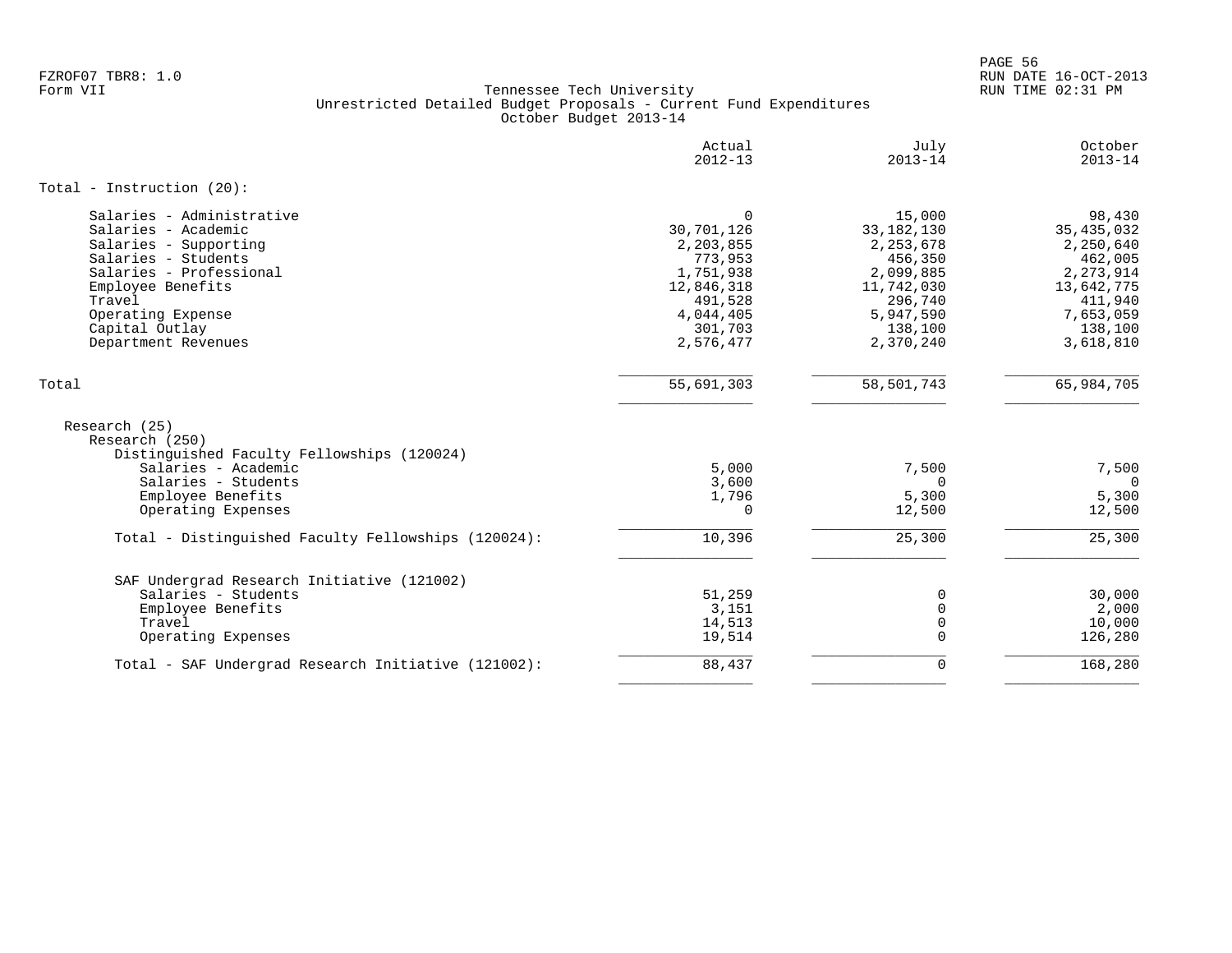|                                                                                                                               | Actual<br>$2012 - 13$                             | July<br>$2013 - 14$                                       | October<br>$2013 - 14$                                           |
|-------------------------------------------------------------------------------------------------------------------------------|---------------------------------------------------|-----------------------------------------------------------|------------------------------------------------------------------|
| QEP Operating (121702)<br>Salaries - Academic<br>Salaries - Professional<br>Employee Benefits<br>Travel<br>Operating Expenses | 5,085<br>750<br>1,803<br>1,333<br>37,573<br>$-19$ | 5,000<br>$\Omega$<br>9,200<br>1,000<br>72,000<br>$\Omega$ | 5,000<br>$\Omega$<br>9,200<br>1,000<br>115,040<br>$\overline{0}$ |
| Department Revenues<br>Total - QEP Operating $(121702)$ :                                                                     | 46,525                                            | 87,200                                                    | 130,240                                                          |
| Federal College Work Study Program (122001)<br>Salaries - Students                                                            | 190                                               | 390                                                       | 390                                                              |
| Total - Federal College Work Study Program (122001):                                                                          | 190                                               | 390                                                       | 390                                                              |
| Upper Cumberland Hum Sci (130008)<br>Travel<br>Operating Expenses                                                             | $\Omega$<br>1,439                                 | 470<br>970                                                | 470<br>970                                                       |
| Total - Upper Cumberland Hum Sci (130008):                                                                                    | 1,439                                             | 1,440                                                     | 1,440                                                            |
| Upper Cumb Hum Soc Sci Institute (130009)<br>Operating Expenses                                                               | 130                                               | $\Omega$                                                  | 0                                                                |
| Total - Upper Cumb Hum Soc Sci Institute (130009):                                                                            | 130                                               | $\Omega$                                                  | $\Omega$                                                         |
|                                                                                                                               |                                                   |                                                           |                                                                  |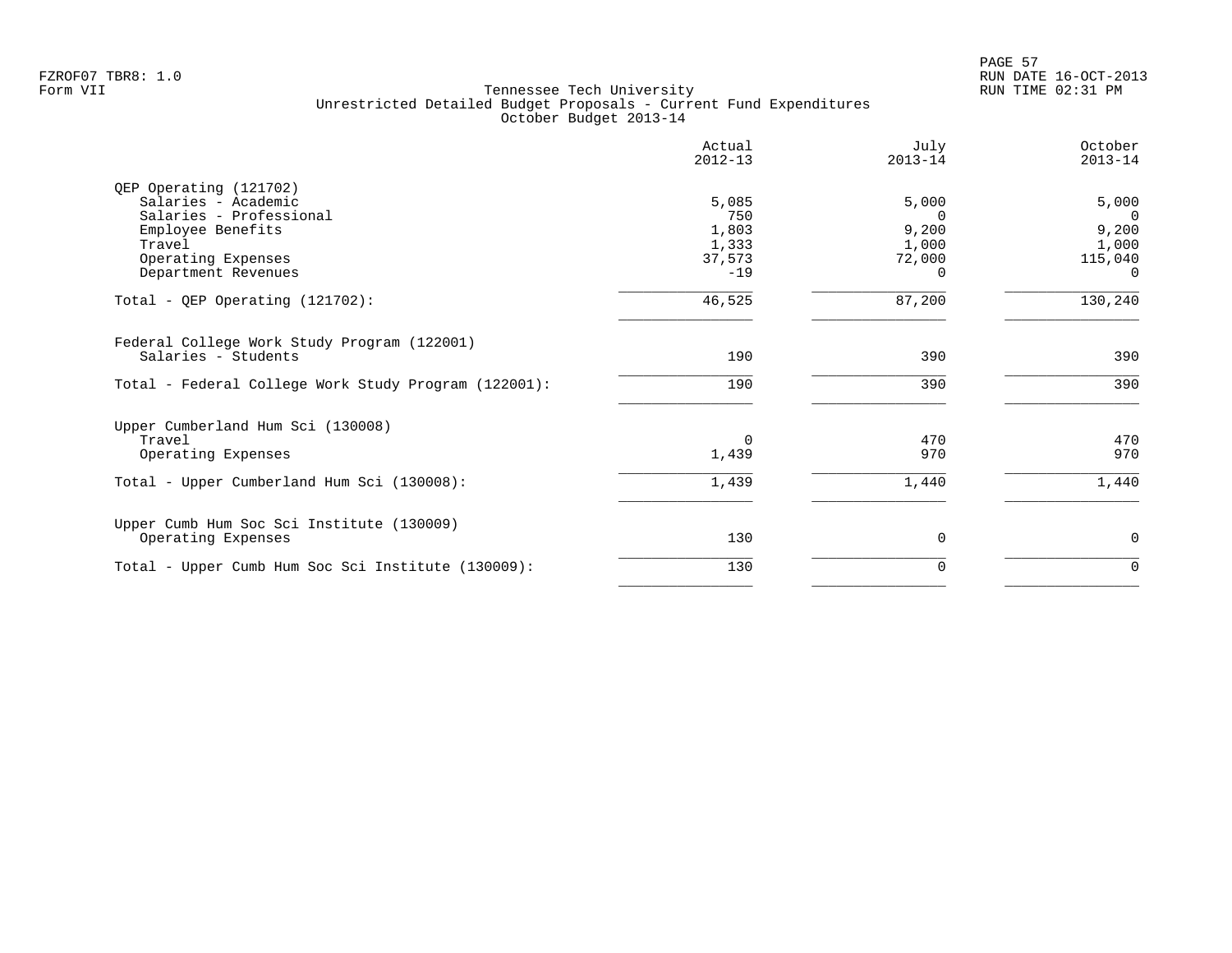PAGE 58 FZROF07 TBR8: 1.0 RUN DATE 16-OCT-2013

|                                                  | Actual<br>$2012 - 13$ | July<br>$2013 - 14$ | October<br>$2013 - 14$ |
|--------------------------------------------------|-----------------------|---------------------|------------------------|
| Research Arts and Science (130014)               |                       |                     |                        |
| Travel                                           | 1,323                 | 0                   | $\Omega$               |
| Operating Expenses                               | $\Omega$              | $\mathbf 0$         | 680                    |
| Total - Research Arts and Science (130014):      | 1,323                 | $\mathbf 0$         | 680                    |
| Indirect Cost Arts and Science (130029)          |                       |                     |                        |
| Salaries - Academic                              | 85                    | $\Omega$            | 0                      |
| Employee Benefits                                | 10                    | $\Omega$            | $\mathbf 0$            |
| Travel                                           | 2,677                 | $\Omega$            | $\Omega$               |
| Operating Expenses                               | 14,991                | $\Omega$            | 49,160                 |
| Capital Outlay                                   | 5,826                 | $\Omega$            | $\Omega$               |
| Total - Indirect Cost Arts and Science (130029): | 23,589                | 0                   | 49,160                 |
| Match Biology (131005)                           |                       |                     |                        |
| Salaries - Academic                              | 1,721                 | 0                   | $\mathbf 0$            |
| Employee Benefits                                | 723                   | 0                   | $\overline{0}$         |
| Operating Expenses                               | $\Omega$              | $\Omega$            | $-100$                 |
| Total - Match Biology (131005):                  | 2,444                 | 0                   | $-100$                 |
| IC Faculty Biology (131011)                      |                       |                     |                        |
| Salaries - Academic                              | 5,032                 | 0                   | $\mathbf 0$            |
| Salaries - Professional                          | 569                   | $\mathbf 0$         | $\mathbf 0$            |
| Employee Benefits                                | 1,000                 | $\Omega$            | $\mathbf 0$            |
| Travel                                           | 668                   | $\mathbf 0$         | $\Omega$               |
| Operating Expenses                               | $\Omega$              | $\Omega$            | 6,660                  |
| Total - IC Faculty Biology (131011):             | 7,269                 | 0                   | 6,660                  |
|                                                  |                       |                     |                        |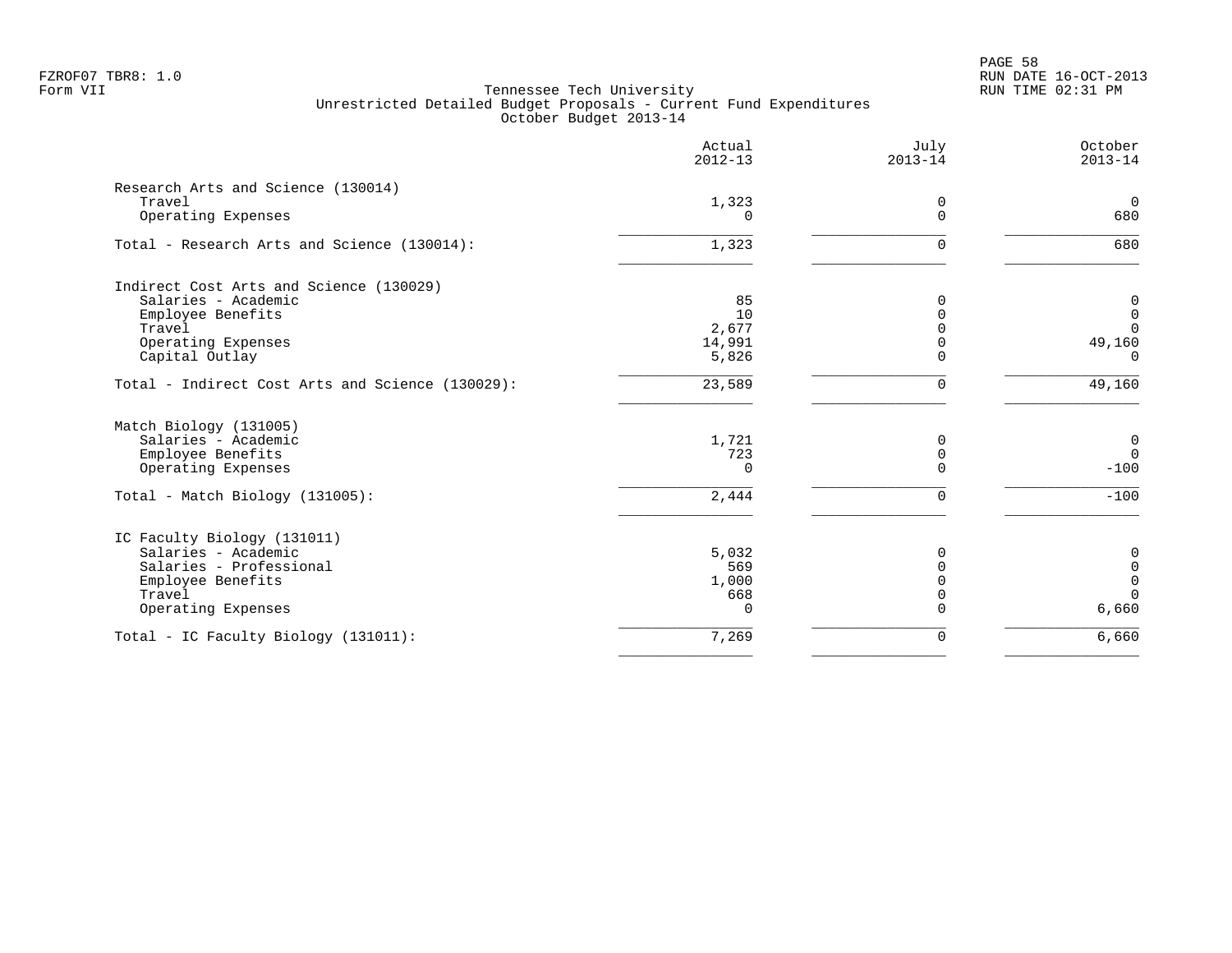PAGE 59 FZROF07 TBR8: 1.0 RUN DATE 16-OCT-2013

|                                                                   | Actual<br>$2012 - 13$ | July<br>$2013 - 14$ | October<br>$2013 - 14$ |
|-------------------------------------------------------------------|-----------------------|---------------------|------------------------|
| Restricted Biology (131013)<br>Employee Benefits                  | 862                   | $\Omega$            | $\mathbf 0$            |
| Total - Restricted Biology (131013):                              | 862                   |                     | $\Omega$               |
| Biology Faculty Research (131014)<br>Travel<br>Operating Expenses | $\Omega$<br>5,000     | 0<br>$\Omega$       | 1,861<br>13,136        |
| Total - Biology Faculty Research (131014):                        | 5,000                 |                     | 14,997                 |
| IC Faculty Fisheries (131021)<br>Operating Expenses               | 552                   | $\Omega$<br>U       | 16,550                 |
| Total - IC Faculty Fisheries (131021):                            | 552                   |                     | 16,550                 |
| Indirect Cost Biology (131029)<br>Operating Expenses              | 15,490                | 0                   | 23,390                 |
| Total - Indirect Cost Biology (131029):                           | 15,490                | $\Omega$            | 23,390                 |
| Indirect Cost Fisheries (131039)<br>Operating Expenses            | 6,533                 | $\Omega$            | 17,510                 |
| Total - Indirect Cost Fisheries (131039):                         | 6,533                 | 0                   | 17,510                 |
|                                                                   |                       |                     |                        |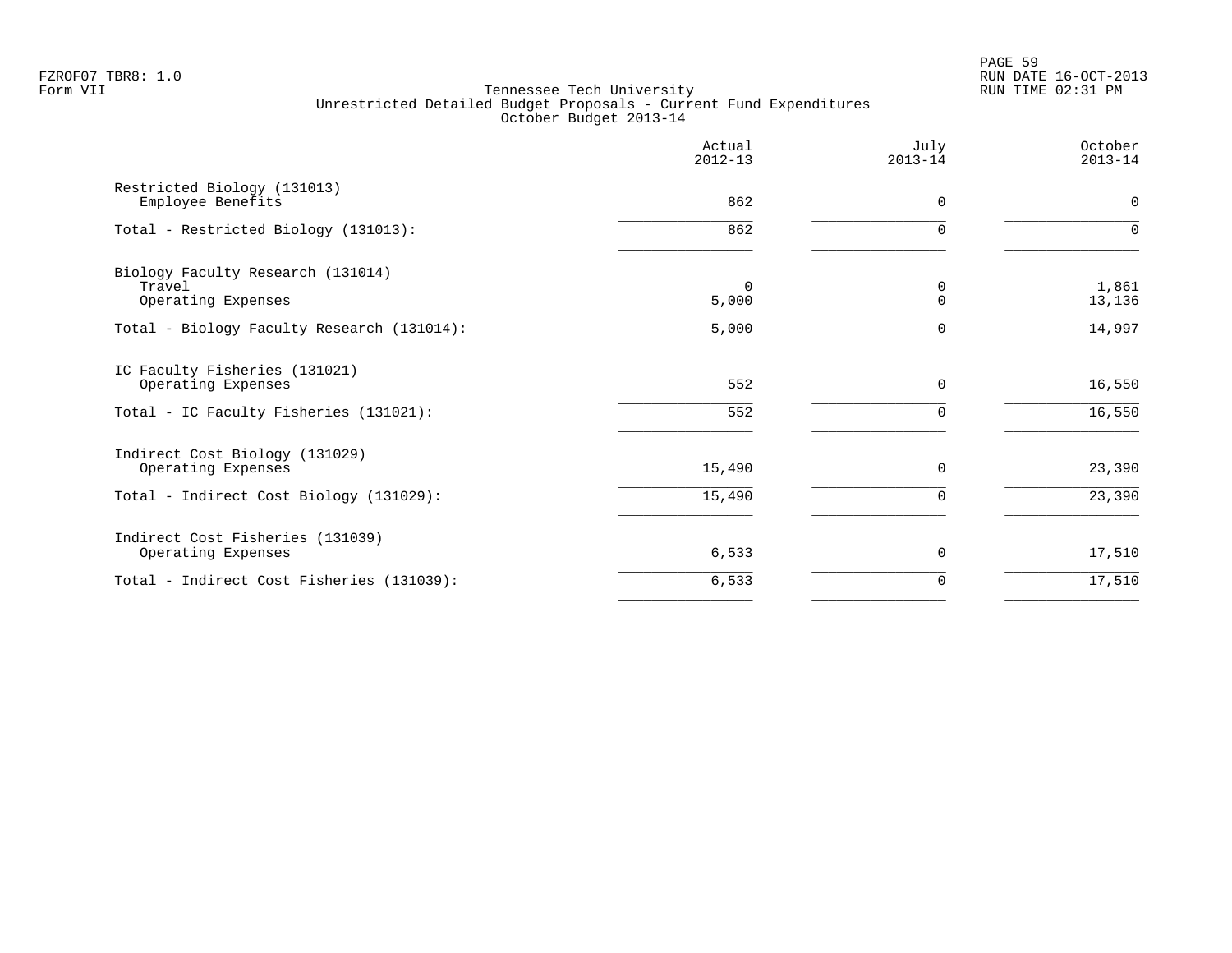PAGE 60 FZROF07 TBR8: 1.0 RUN DATE 16-OCT-2013

|                                              | Actual<br>$2012 - 13$ | July<br>$2013 - 14$ | October<br>$2013 - 14$ |
|----------------------------------------------|-----------------------|---------------------|------------------------|
| IC Faculty Chemistry (131511)<br>Travel      | 890                   | $\mathbf 0$         | $\mathbf 0$            |
|                                              |                       |                     |                        |
| Total - IC Faculty Chemistry (131511):       | 890                   | <sup>n</sup>        |                        |
| Faculty Research Chemistry (131514)          |                       |                     |                        |
| Salaries - Students                          | 7,000                 | $\Omega$            | 0                      |
| Employee Benefits                            | 230                   |                     | $\mathbf{0}$           |
| Travel                                       | $\Omega$              |                     | 1,400                  |
| Operating Expenses                           | 15,763                | $\Omega$            | 9,380                  |
| Total - Faculty Research Chemistry (131514): | 22,993                | 0                   | 10,780                 |
| Match Chemistry (131515)                     |                       |                     |                        |
| Salaries - Students                          | 410                   | <sup>0</sup>        | 0                      |
| Employee Benefits                            | 4                     | $\mathbf 0$         | $\mathbf 0$            |
| Operating Expenses                           | 94                    | $\Omega$            | $\Omega$               |
| Total - Match Chemistry (131515):            | 508                   | $\Omega$            | $\Omega$               |
| Indirect Cost Chemistry (131529)             |                       |                     |                        |
| Salaries - Academic                          | 145                   |                     | 0                      |
| Employee Benefits                            | 25                    |                     | $\Omega$               |
| Operating Expenses                           | 1,870                 |                     | 1,550                  |
| Total - Indirect Cost Chemistry (131529):    | 2,040                 | 0                   | 1,550                  |
|                                              |                       |                     |                        |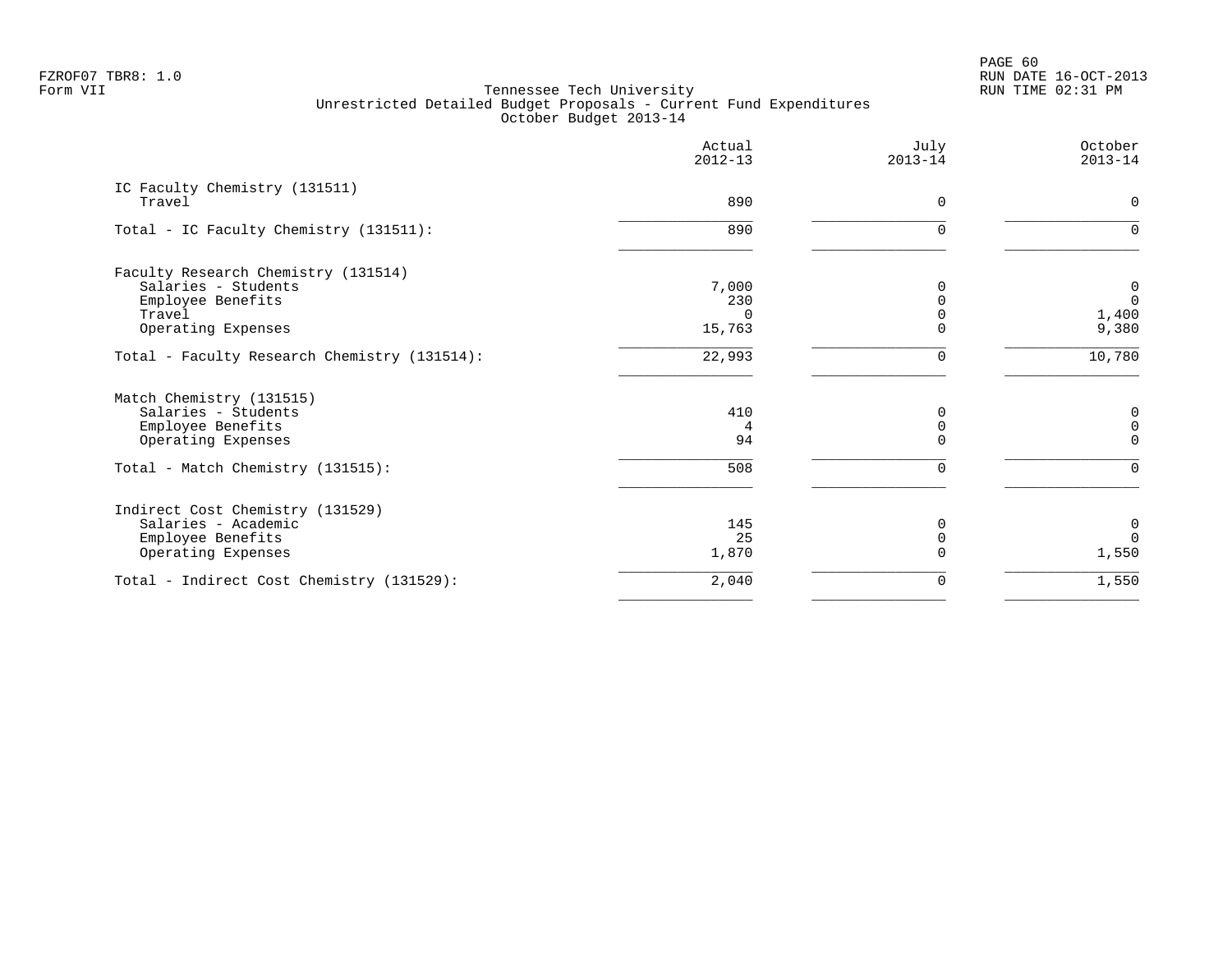PAGE 61 FZROF07 TBR8: 1.0 RUN DATE 16-OCT-2013

|                                                               | Actual<br>$2012 - 13$ | July<br>$2013 - 14$ | October<br>$2013 - 14$ |
|---------------------------------------------------------------|-----------------------|---------------------|------------------------|
| Faculty Research Computer Sci (132004)<br>Salaries - Students |                       |                     |                        |
| Travel                                                        | 2,875<br>582          | 0<br>$\Omega$       | 0<br>$\mathbf 0$       |
| Total - Faculty Research Computer Sci (132004):               | 3,457                 | $\Omega$            | 0                      |
| Match Computer Science (132005)                               |                       |                     |                        |
| Salaries - Academic                                           | 50,001                | 50,000              | 50,000                 |
| Employee Benefits                                             | 15,482                | 0                   | 15,480                 |
| Total - Match Computer Science (132005):                      | 65,483                | 50,000              | 65,480                 |
| IC Faculty Computer Sci (132011)                              |                       |                     |                        |
| Salaries - Academic                                           | 3,280                 | $\Omega$            | 0                      |
| Salaries - Students                                           | 80                    | $\Omega$            | $\mathbf 0$            |
| Employee Benefits                                             | 594                   |                     | $\Omega$               |
| Operating Expenses                                            | $\Omega$              |                     | 2,770                  |
| Total - IC Faculty Computer Sci (132011):                     | 3,954                 | $\Omega$            | 2,770                  |
| Indirect Cost Computer Science (132029)                       |                       |                     |                        |
| Travel                                                        | 2,307                 | $\Omega$            | $\Omega$               |
| Operating Expenses                                            | 90                    | $\Omega$            | 15,850                 |
| Total - Indirect Cost Computer Science (132029):              | 2,397                 | $\Omega$            | 15,850                 |
|                                                               |                       |                     |                        |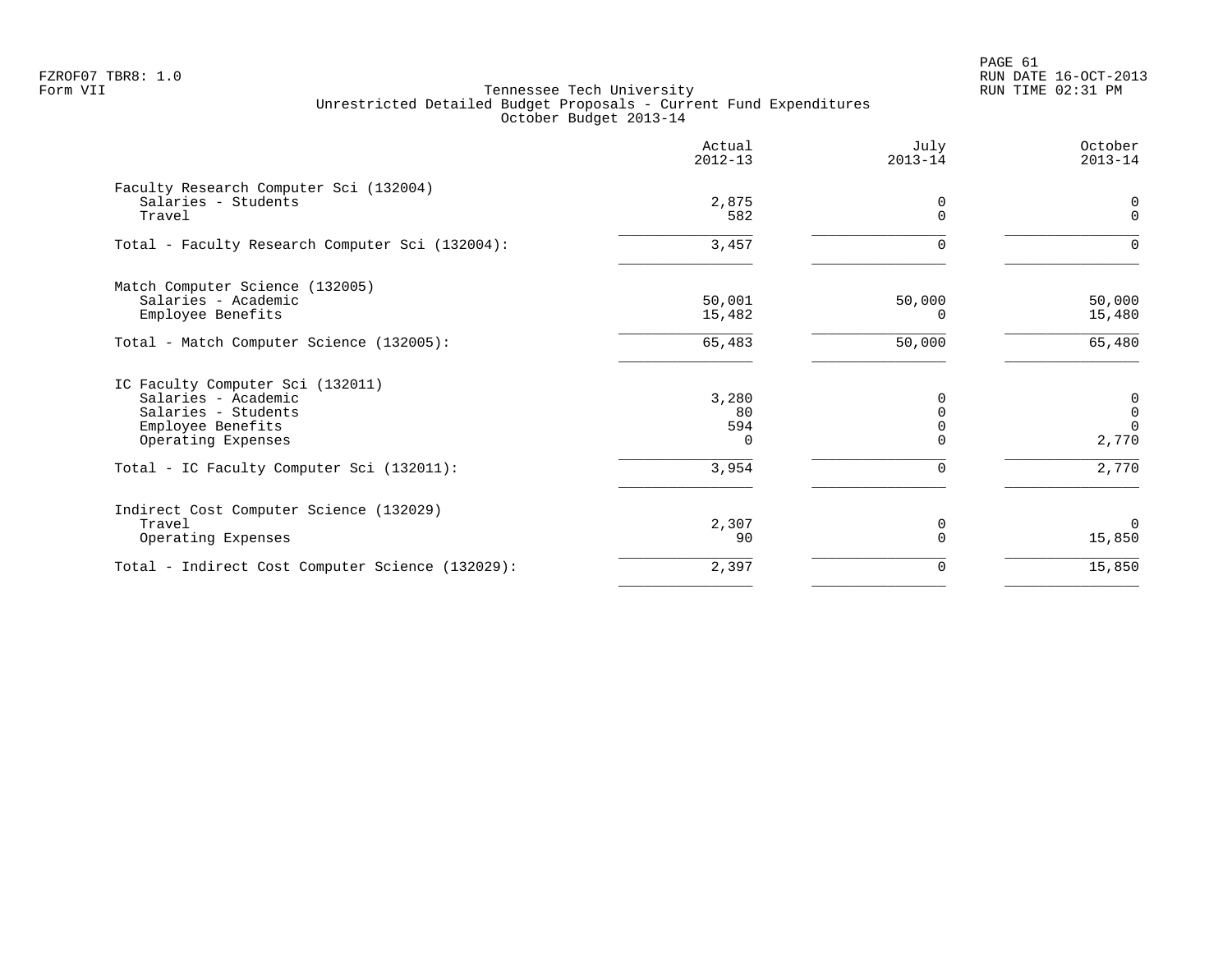PAGE 62 FZROF07 TBR8: 1.0 RUN DATE 16-OCT-2013

|                                                                         | Actual<br>$2012 - 13$ | July<br>$2013 - 14$  | October<br>$2013 - 14$ |
|-------------------------------------------------------------------------|-----------------------|----------------------|------------------------|
| Faculty Research Earth Science (132504)<br>Travel<br>Operating Expenses | 0<br>$\Omega$         | $\Omega$<br>$\Omega$ | 3,000<br>7,000         |
| Total - Faculty Research Earth Science (132504):                        | 0                     | $\Omega$             | 10,000                 |
| IC Faculty Earth Science (132511)<br>Operating Expenses                 | 0                     | $\Omega$             | 2,470                  |
| Total - IC Faculty Earth Science (132511):                              | 0                     | $\Omega$             | 2,470                  |
| Indirect Cost Earth Sciences (132529)<br>Travel<br>Operating Expenses   | 1,607<br>5,078        | 0<br>$\mathbf 0$     | $\mathbf 0$<br>710     |
| Total - Indirect Cost Earth Sciences (132529):                          | 6,685                 | $\Omega$             | 710                    |
| Faculty Research English (133014)<br>Travel<br>Operating Expenses       | 194<br>300            | 0<br>$\Omega$        | 5,000<br>2,150         |
| Total - Faculty Research English (133014):                              | 494                   | $\Omega$             | 7,150                  |
| Indirect Cost English Communicat (133029)<br>Operating Expenses         | 0                     | $\Omega$             | 1,190                  |
| Total - Indirect Cost English Communicat (133029):                      | $\Omega$              | $\Omega$             | 1,190                  |
|                                                                         |                       |                      |                        |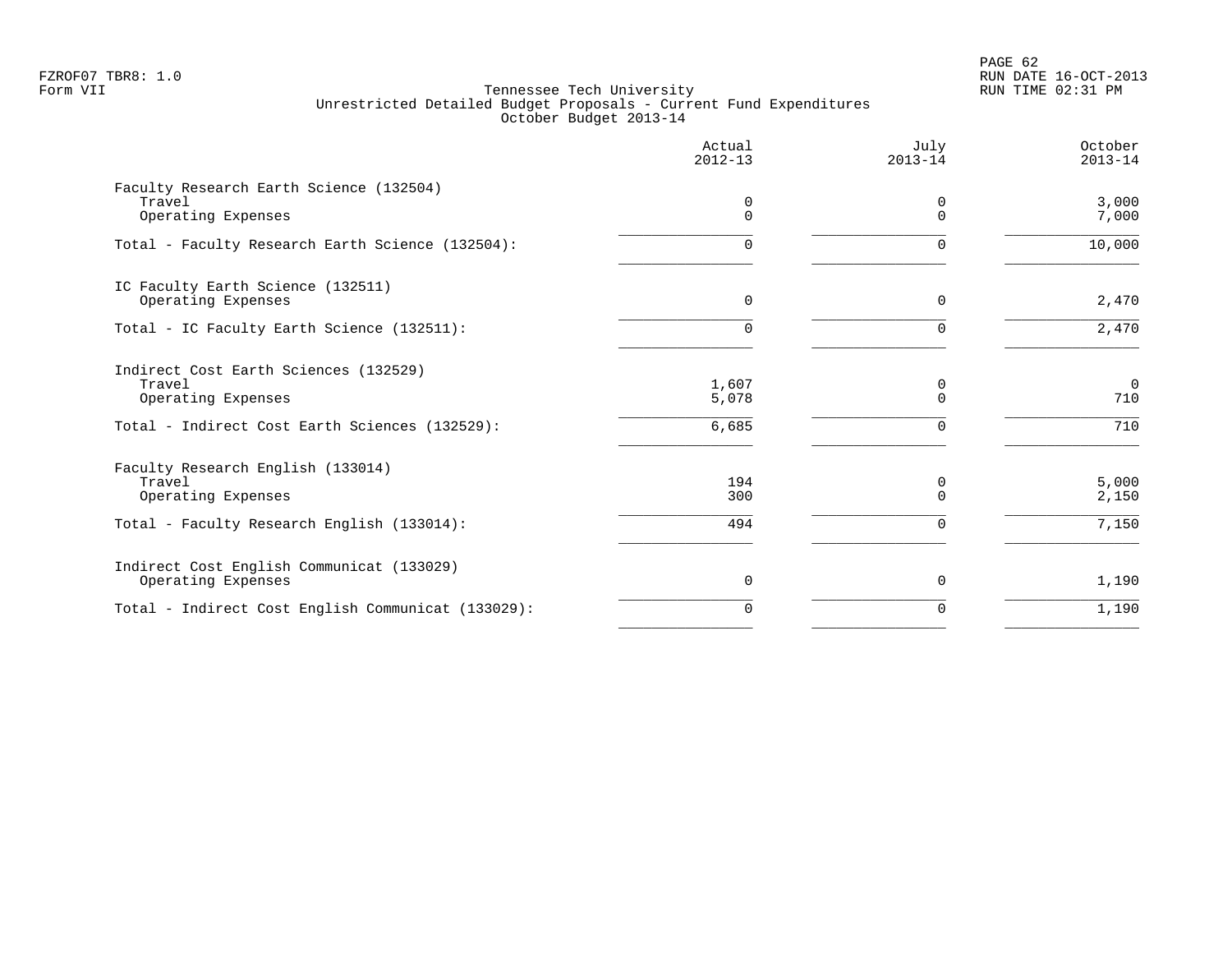PAGE 63 FZROF07 TBR8: 1.0 RUN DATE 16-OCT-2013

|                                                                                                                                               | Actual<br>$2012 - 13$          | July<br>$2013 - 14$                      | October<br>$2013 - 14$                       |
|-----------------------------------------------------------------------------------------------------------------------------------------------|--------------------------------|------------------------------------------|----------------------------------------------|
| Faculty Research Foreign Lang (133514)<br>Salaries - Supporting<br>Employee Benefits<br>Travel<br>Operating Expenses                          | 176<br>14<br>1,309<br>$\Omega$ | 0<br>$\Omega$<br>$\Omega$<br>$\Omega$    | $\mathbf 0$<br>$\mathbf 0$<br>1,250<br>2,750 |
| Total - Faculty Research Foreign Lang (133514):                                                                                               | 1,499                          | $\Omega$                                 | 4,000                                        |
| Indirect Cost History (134029)<br>Operating Expenses                                                                                          | $\mathbf 0$                    | $\mathbf 0$                              | 400                                          |
| Total - Indirect Cost History (134029):                                                                                                       | $\Omega$                       | $\Omega$                                 | 400                                          |
| IC Faculty Mathematics (134511)<br>Salaries - Academic<br>Employee Benefits<br>Operating Expenses<br>Total - IC Faculty Mathematics (134511): | 1,547<br>275<br>0<br>1,822     | 0<br>$\mathbf 0$<br>$\Omega$<br>$\Omega$ | $\mathbf 0$<br>$\overline{0}$<br>330<br>330  |
| Faculty Research Mathematics (134514)<br>Travel                                                                                               | 1,000                          | $\mathbf 0$                              | 4,350                                        |
| Total - Faculty Research Mathematics (134514):                                                                                                | 1,000                          | $\Omega$                                 | 4,350                                        |
| Indirect Cost Mathematics (134529)<br>Salaries - Academic<br>Employee Benefits<br>Operating Expenses                                          | 325<br>25<br>$\Omega$          | 0<br>$\mathbf 0$<br>$\Omega$             | $\mathbf 0$<br>$\Omega$<br>15,060            |
| Total - Indirect Cost Mathematics (134529):                                                                                                   | 350                            | 0                                        | 15,060                                       |
|                                                                                                                                               |                                |                                          |                                              |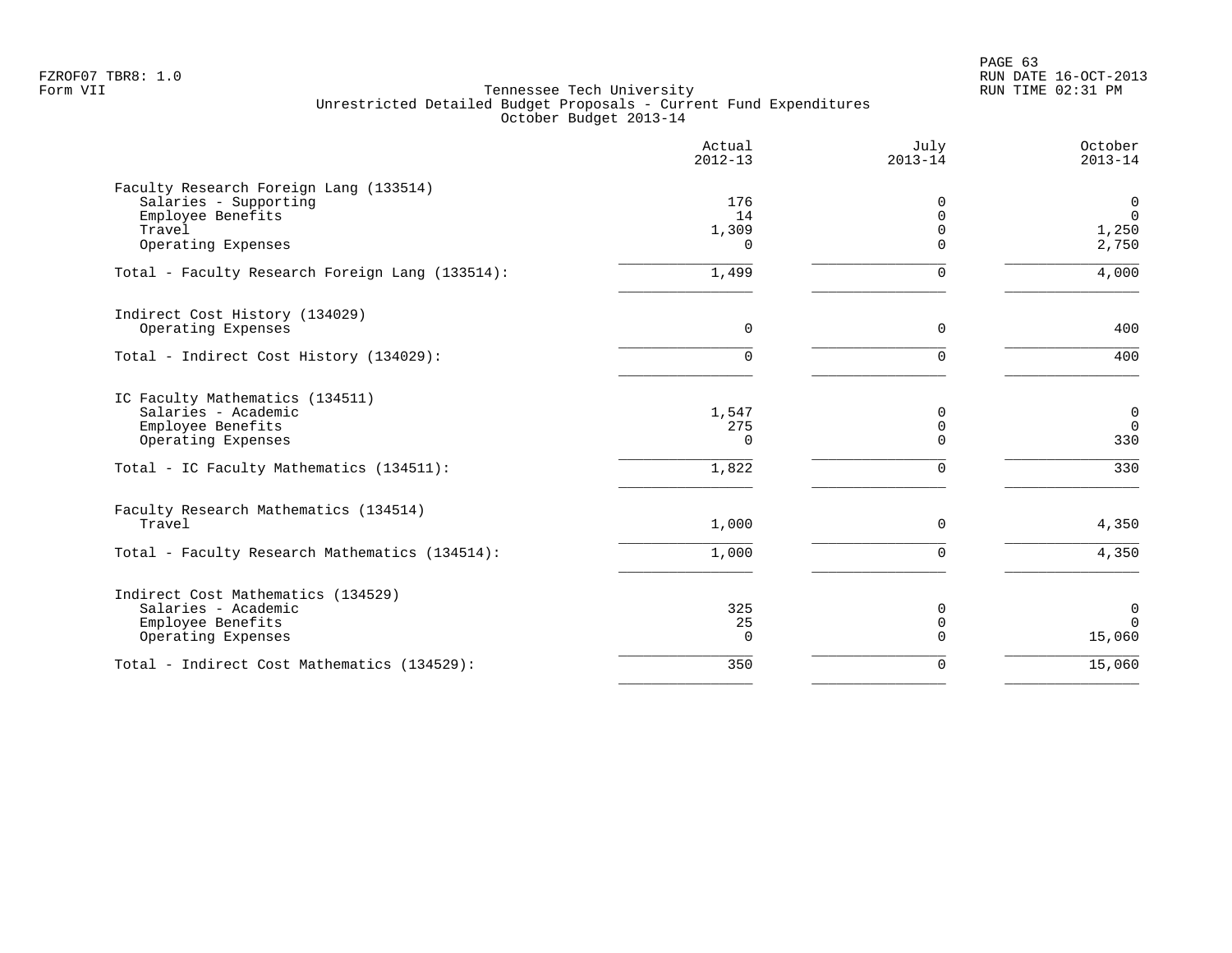PAGE 64 FZROF07 TBR8: 1.0 RUN DATE 16-OCT-2013

| Actual<br>$2012 - 13$ | July<br>$2013 - 14$           | October<br>$2013 - 14$ |
|-----------------------|-------------------------------|------------------------|
|                       |                               |                        |
| 1,009                 | O                             | 0                      |
|                       |                               | $\mathbf 0$            |
|                       |                               | $\Omega$<br>4,070      |
|                       |                               |                        |
| 2,351                 | $\Omega$                      | 4,070                  |
|                       |                               |                        |
| 0                     | 0                             | 3,700                  |
|                       | $\Omega$                      | 1,300                  |
| $\mathbf 0$           | 0                             | 5,000                  |
|                       |                               |                        |
| 2,051                 | 0                             | $\Omega$               |
| 4,238                 | $\Omega$                      | 7,230                  |
| 6,289                 | 0                             | 7,230                  |
|                       |                               |                        |
| 4,343                 | O                             | $\overline{0}$         |
| 782                   | $\Omega$                      | $\Omega$               |
| <sup>n</sup>          |                               | 8,400                  |
| 5,125                 | 0                             | 8,400                  |
|                       | 134<br>855<br>353<br>$\Omega$ | $\Omega$<br>$\Omega$   |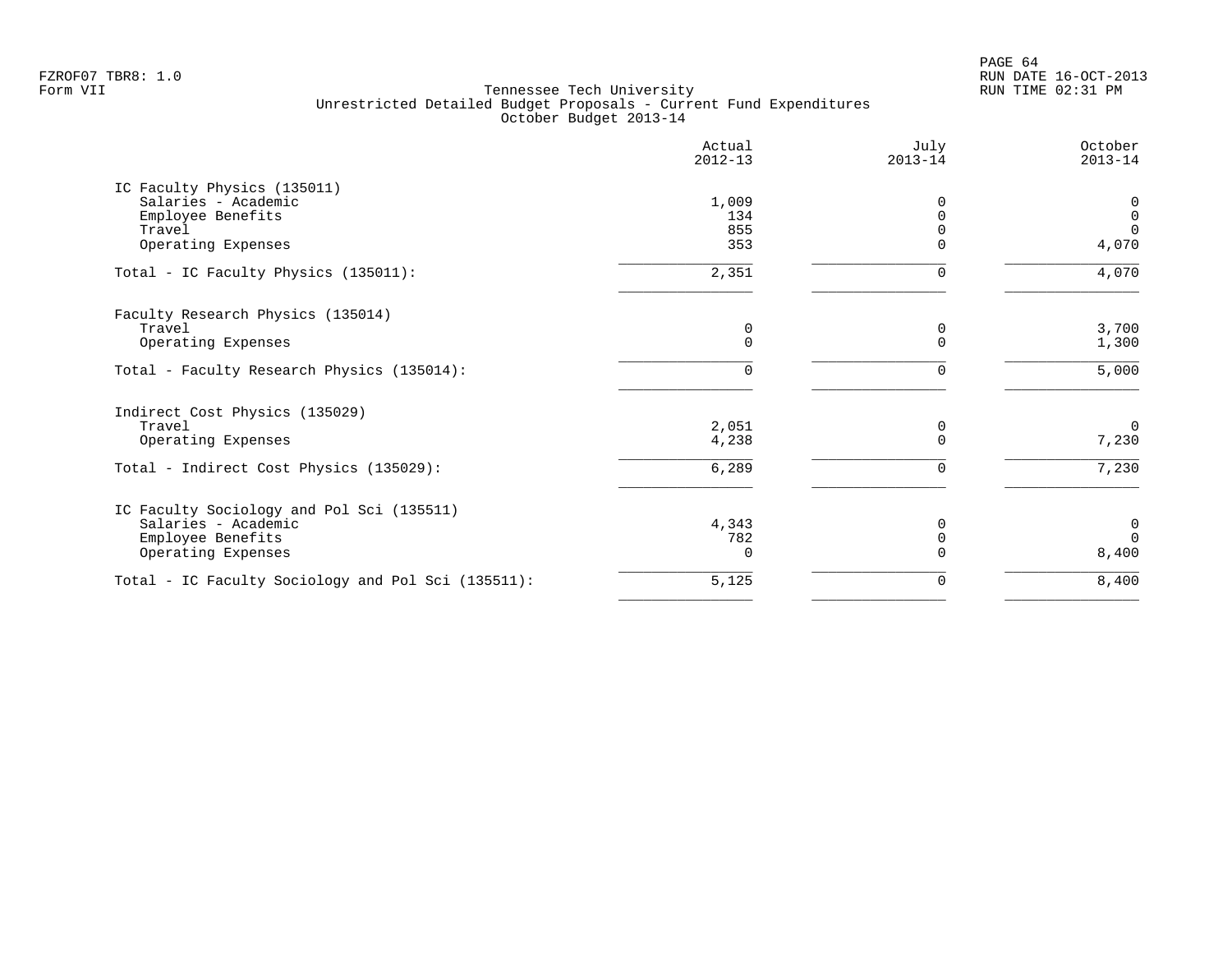PAGE 65 FZROF07 TBR8: 1.0 RUN DATE 16-OCT-2013

| October<br>$2013 - 14$ | July<br>$2013 - 14$ | Actual<br>$2012 - 13$ |                                                                                            |
|------------------------|---------------------|-----------------------|--------------------------------------------------------------------------------------------|
| 16,980                 | $\Omega$            | 2,824                 | Indirect Cost Soc and Pol Sci (135529)<br>Operating Expenses                               |
| 16,980                 | <sup>n</sup>        | 2,824                 | Total - Indirect Cost Soc and Pol Sci (135529):                                            |
|                        |                     |                       | Research College of Engineering (137004)                                                   |
| $\Omega$<br>1,590      | 0<br>$\Omega$       | 908<br>$\Omega$       | Travel<br>Operating Expenses                                                               |
| 1,590                  | $\Omega$            | 908                   | Total - Research College of Engineering (137004):                                          |
|                        |                     |                       | Indirect Cost Coll of Engineering (137029)                                                 |
| 0                      | 0                   | 15,220                | Salaries - Academic                                                                        |
| $\mathbf 0$            | $\Omega$            | 2,914                 | Employee Benefits                                                                          |
| $\Omega$<br>285,350    |                     | 4,036<br>$-15,476$    | Travel<br>Operating Expenses                                                               |
|                        |                     |                       |                                                                                            |
| 285,350                | $\Omega$            | 6,694                 | Total - Indirect Cost Coll of Engineering (137029):                                        |
|                        |                     |                       |                                                                                            |
| 0                      | <sup>0</sup>        | 309                   | Salaries - Academic                                                                        |
| $\mathbf 0$            |                     |                       |                                                                                            |
| $\Omega$               |                     |                       |                                                                                            |
| 7,660                  |                     |                       |                                                                                            |
| 7,660                  | 0                   | 1,666                 | Total - IC Faculty Basic Engineering (137211):                                             |
|                        |                     | 71<br>60<br>1,226     | IC Faculty Basic Engineering (137211)<br>Employee Benefits<br>Travel<br>Operating Expenses |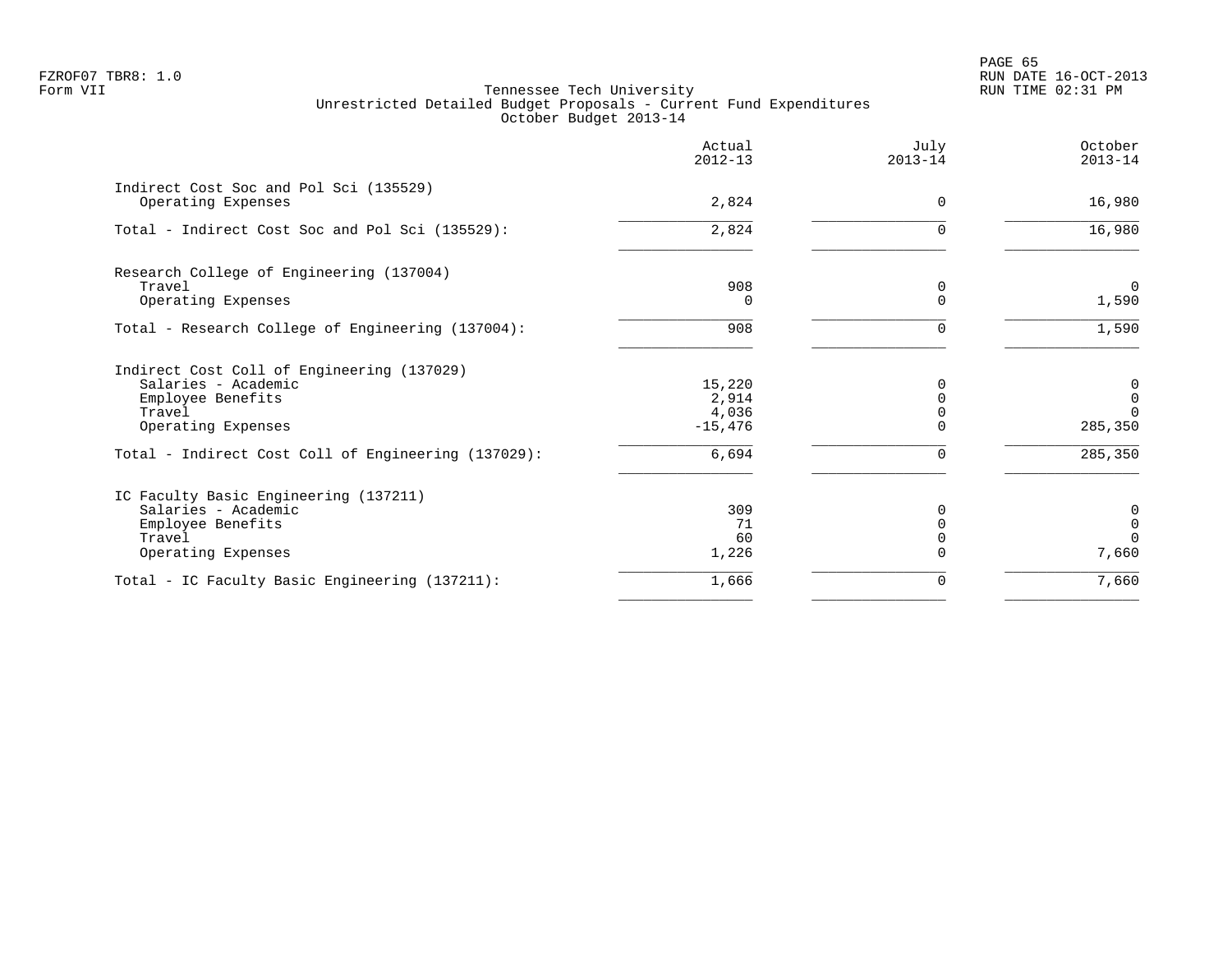|                                                                | Actual<br>$2012 - 13$ | July<br>$2013 - 14$ | October<br>$2013 - 14$ |
|----------------------------------------------------------------|-----------------------|---------------------|------------------------|
| Indirect Cost Basic Engineering (137229)<br>Operating Expenses | $\Omega$              | $\Omega$            | 13,110                 |
| Total - Indirect Cost Basic Engineering (137229):              | 0                     | $\Omega$            | 13,110                 |
| Faculty Research Chem Engineering (137404)                     |                       |                     |                        |
| Salaries - Students                                            | 722                   | 0                   | 3,000                  |
| Travel                                                         | 375                   | 0                   | 500                    |
| Operating Expenses                                             | 5,216                 | $\Omega$            | 5,380                  |
| Total - Faculty Research Chem Engineering (137404):            | 6,313                 | $\Omega$            | 8,880                  |
| IC Faculty Chemical Engineering (137411)                       |                       |                     |                        |
| Travel                                                         | 3,557                 | 0                   | $\overline{0}$         |
| Operating Expenses                                             | 992                   | $\Omega$            | 1,520                  |
| Total - IC Faculty Chemical Engineering (137411):              | 4,549                 | $\Omega$            | 1,520                  |
| Indirect Cost Chemical Engineering (137429)                    |                       |                     |                        |
| Travel                                                         | 4,617                 | 0                   | $\overline{0}$         |
| Operating Expenses                                             | 823                   | $\Omega$            | 3,880                  |
| Total - Indirect Cost Chemical Engineering (137429):           | 5,440                 | $\Omega$            | 3,880                  |
| IC Faculty Civil and Envir Engr (137611)                       |                       |                     |                        |
| Salaries - Academic                                            | 5,439                 | $\Omega$            | $\mathbf 0$            |
| Employee Benefits                                              | 901                   | $\mathbf 0$         | $\Omega$               |
| Operating Expenses                                             | 1,174                 | $\Omega$            | 4,900                  |
| Total - IC Faculty Civil and Envir Engr (137611):              | 7,514                 | 0                   | 4,900                  |
|                                                                |                       |                     |                        |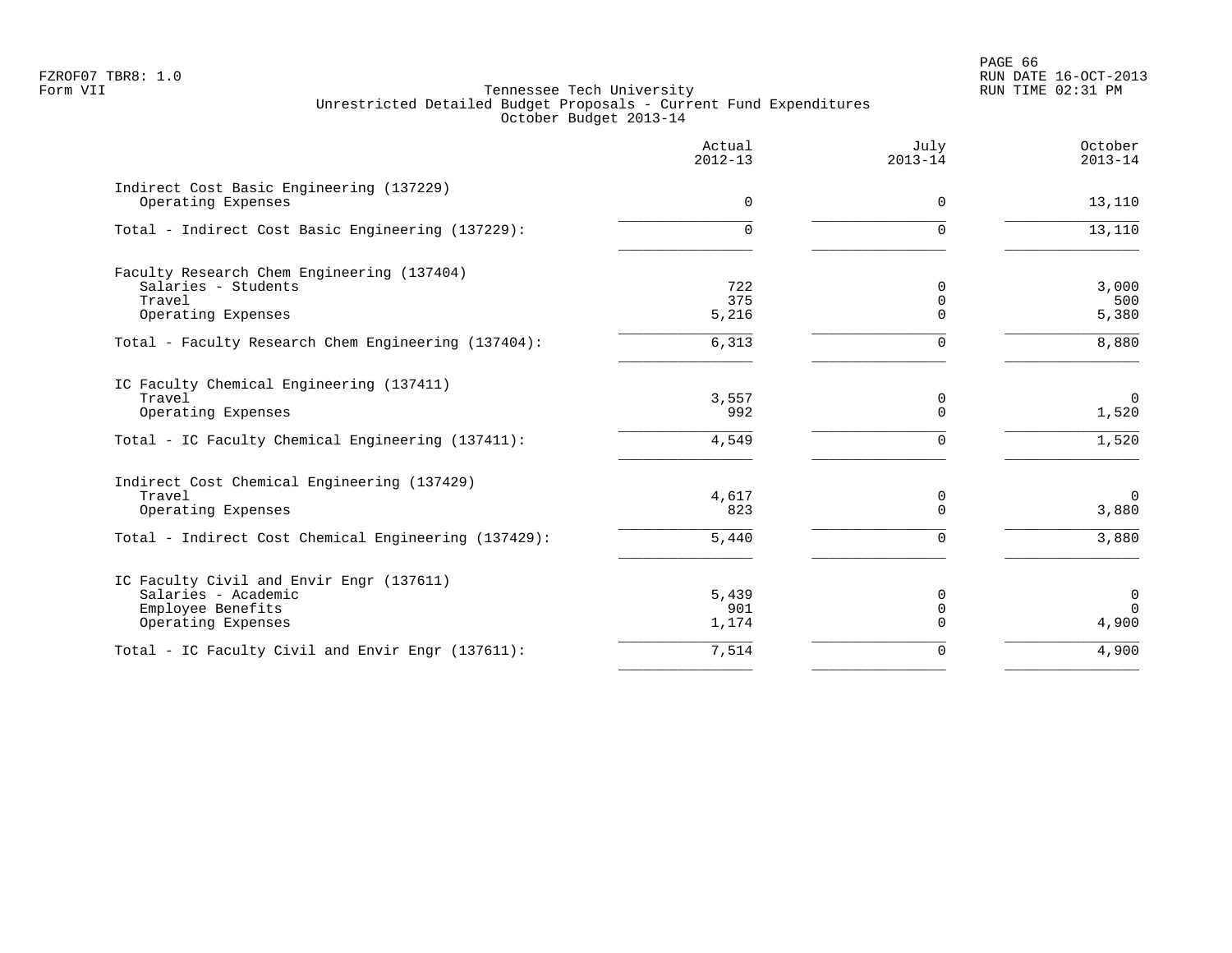PAGE 67 FZROF07 TBR8: 1.0 RUN DATE 16-OCT-2013

|                                                     | Actual<br>$2012 - 13$ | July<br>$2013 - 14$ | October<br>$2013 - 14$ |
|-----------------------------------------------------|-----------------------|---------------------|------------------------|
| Faculty Research Civil Envir Engr (137614)          |                       |                     |                        |
| Salaries - Students                                 | 0                     | 0                   | 1,000                  |
| Travel                                              | 883                   |                     | 2,500                  |
| Operating Expenses                                  | 3,394                 | $\Omega$            | $\Omega$               |
| Total - Faculty Research Civil Envir Engr (137614): | 4,277                 |                     | 3,500                  |
| Indirect Cost Civil Envir Engr (137629)             |                       |                     |                        |
| Travel                                              | 2,458                 | 0                   | $\Omega$               |
| Operating Expenses                                  | 4,015                 | $\Omega$            | 67,470                 |
| Total - Indirect Cost Civil Envir Engr (137629):    | 6,473                 | $\Omega$            | 67,470                 |
| Faculty Research Elect Comp Engr (137804)           |                       |                     |                        |
| Travel                                              | $\Omega$              | 0                   | 500                    |
| Operating Expenses                                  | 6,500                 | $\Omega$            | 7,400                  |
| Total - Faculty Research Elect Comp Engr (137804):  | 6,500                 | 0                   | 7,900                  |
| IC Faculty Elect and Comp Engr (137811)             |                       |                     |                        |
| Salaries - Academic                                 | 1,521                 | 0                   | 0                      |
| Salaries - Students                                 | 1,200                 |                     | $\mathbf 0$            |
| Employee Benefits                                   | 362                   |                     | $\mathbf 0$            |
| Travel                                              | 1,993                 |                     | $\Omega$               |
| Operating Expenses                                  | 1,074                 |                     | 4,260                  |
| Total - IC Faculty Elect and Comp Engr (137811):    | 6,150                 | O                   | 4,260                  |
|                                                     |                       |                     |                        |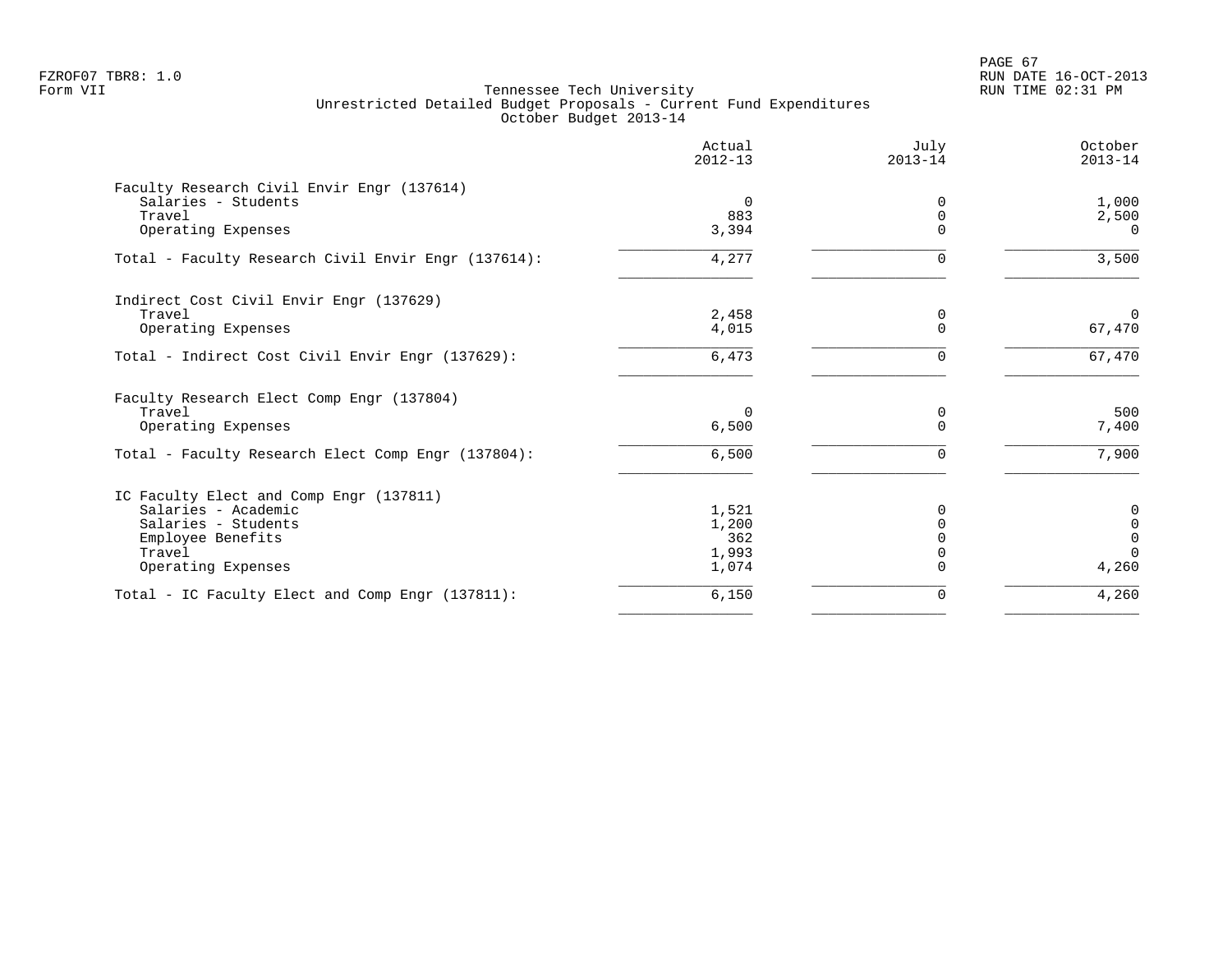|                                                       | Actual<br>$2012 - 13$ | July<br>$2013 - 14$ | October<br>$2013 - 14$ |
|-------------------------------------------------------|-----------------------|---------------------|------------------------|
| Indirect Cost Elect Comp Engr (137829)                |                       |                     |                        |
| Salaries - Students                                   | 1,260                 | 0                   | 0                      |
| Employee Benefits                                     | 25                    | $\Omega$            | $\mathbf 0$            |
| Travel                                                | 7,820                 | $\Omega$            | $\Omega$               |
| Operating Expenses                                    | 2,637                 |                     | 48,440                 |
| Total - Indirect Cost Elect Comp Engr (137829):       | 11,742                | $\Omega$            | 48,440                 |
| Faculty Research Manuf Enginrg Tech (138204)          |                       |                     |                        |
| Salaries - Students                                   | 2,000                 | $\Omega$            | 0                      |
| Employee Benefits                                     | 153                   |                     | $\Omega$               |
| Travel                                                | 963                   | $\Omega$            | 2,000                  |
| Operating Expenses                                    | 4,477                 | U                   | 6,370                  |
| Total - Faculty Research Manuf Enginrg Tech (138204): | 7,593                 | <sup>n</sup>        | 8,370                  |
| IC Faculty Manuf & Engineering Tech (138211)          |                       |                     |                        |
| Salaries - Academic                                   | 1,691                 | 0                   | $\mathbf 0$            |
| Employee Benefits                                     | 273                   | $\Omega$            | $\Omega$               |
| Operating Expenses                                    | 916                   | $\Omega$            | 2,500                  |
| Total - IC Faculty Manuf & Engineering Tech (138211): | 2,880                 | 0                   | 2,500                  |
| Indirect Cost Manuf & Enginrg Tech (138229)           |                       |                     |                        |
| Operating Expenses                                    | $\Omega$              | 0                   | 18,180                 |
| Total - Indirect Cost Manuf & Enginrg Tech (138229):  | 0                     | 0                   | 18,180                 |
|                                                       |                       |                     |                        |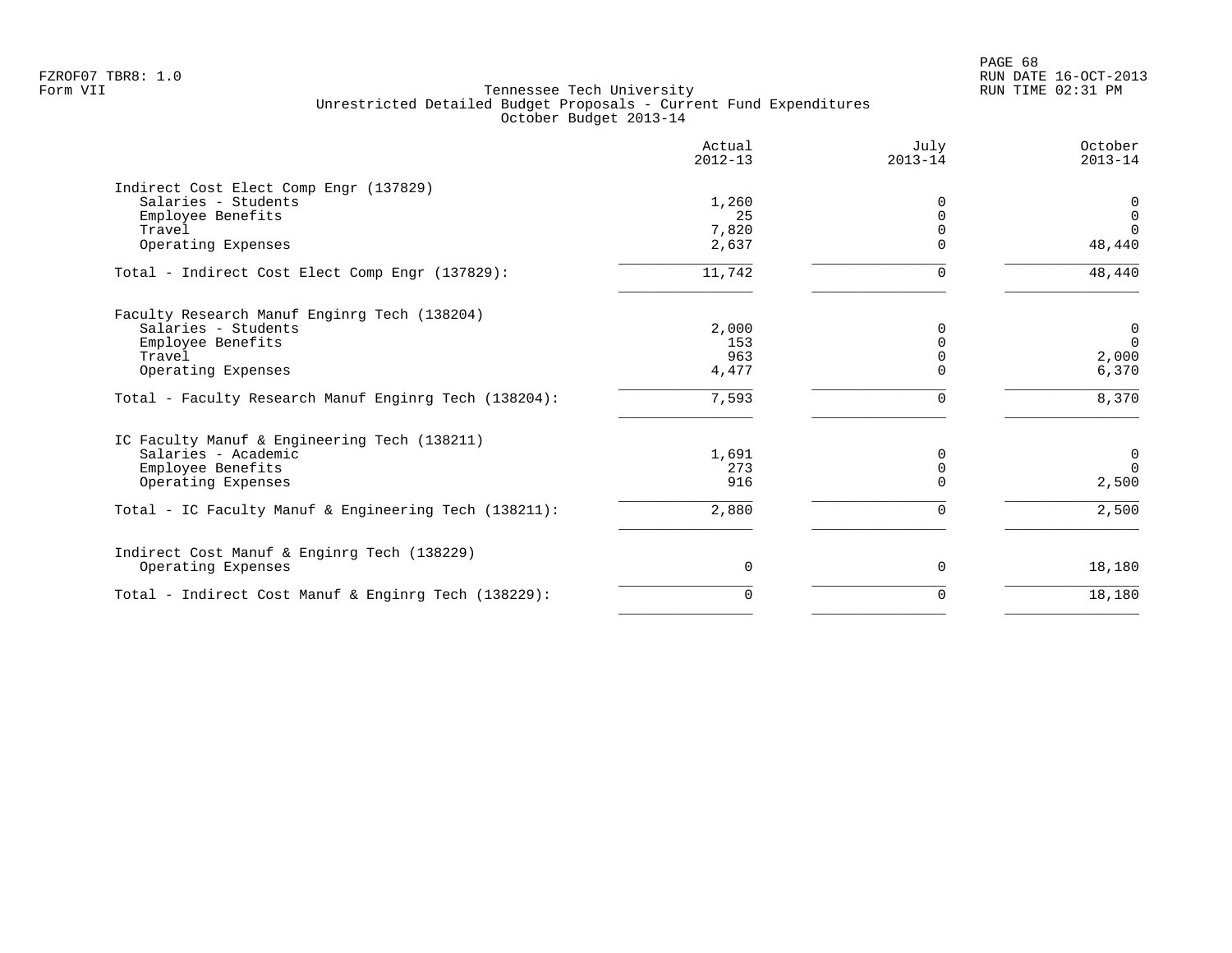|                                                         | Actual<br>$2012 - 13$ | July<br>$2013 - 14$ | October<br>$2013 - 14$ |
|---------------------------------------------------------|-----------------------|---------------------|------------------------|
| Match Mechanical Engineering (138405)                   |                       |                     |                        |
| Salaries - Academic                                     | 8,308                 | 0                   | $\overline{0}$         |
| Employee Benefits                                       | 1,713                 | $\Omega$            | $\Omega$               |
| Operating Expenses                                      | $\Omega$              | $\Omega$            | 12,580                 |
| Total - Match Mechanical Engineering (138405):          | 10,021                |                     | 12,580                 |
| IC Faculty Mechanical Engineering (138411)              |                       |                     |                        |
| Salaries - Academic                                     | 14,632                | 0                   | $\mathbf 0$            |
| Employee Benefits                                       | 2,726                 | O                   | $\Omega$               |
| Operating Expenses                                      | 432                   |                     | 21,930                 |
| Total - IC Faculty Mechanical Engineering (138411):     | 17,790                | 0                   | 21,930                 |
| Faculty Research Mechanical Engrg (138414)              |                       |                     |                        |
| Salaries - Professional                                 | 4,500                 | O                   | $\mathsf{O}$           |
| Travel                                                  | 292                   |                     | $\Omega$               |
| Operating Expenses                                      | 5,069                 |                     | 140                    |
| Total - Faculty Research Mechanical Engrg (138414):     | 9,861                 | U                   | 140                    |
|                                                         |                       |                     |                        |
| Indirect Cost Mech Engr (138429)<br>Salaries - Academic | 998                   |                     | 0                      |
| Employee Benefits                                       | 229                   | U                   | $\mathbf 0$            |
| Travel                                                  | 975                   |                     | $\Omega$               |
| Operating Expenses                                      | 19,421                |                     | 36,500                 |
| Total - Indirect Cost Mech Engr (138429):               | 21,623                | $\Omega$            | 36,500                 |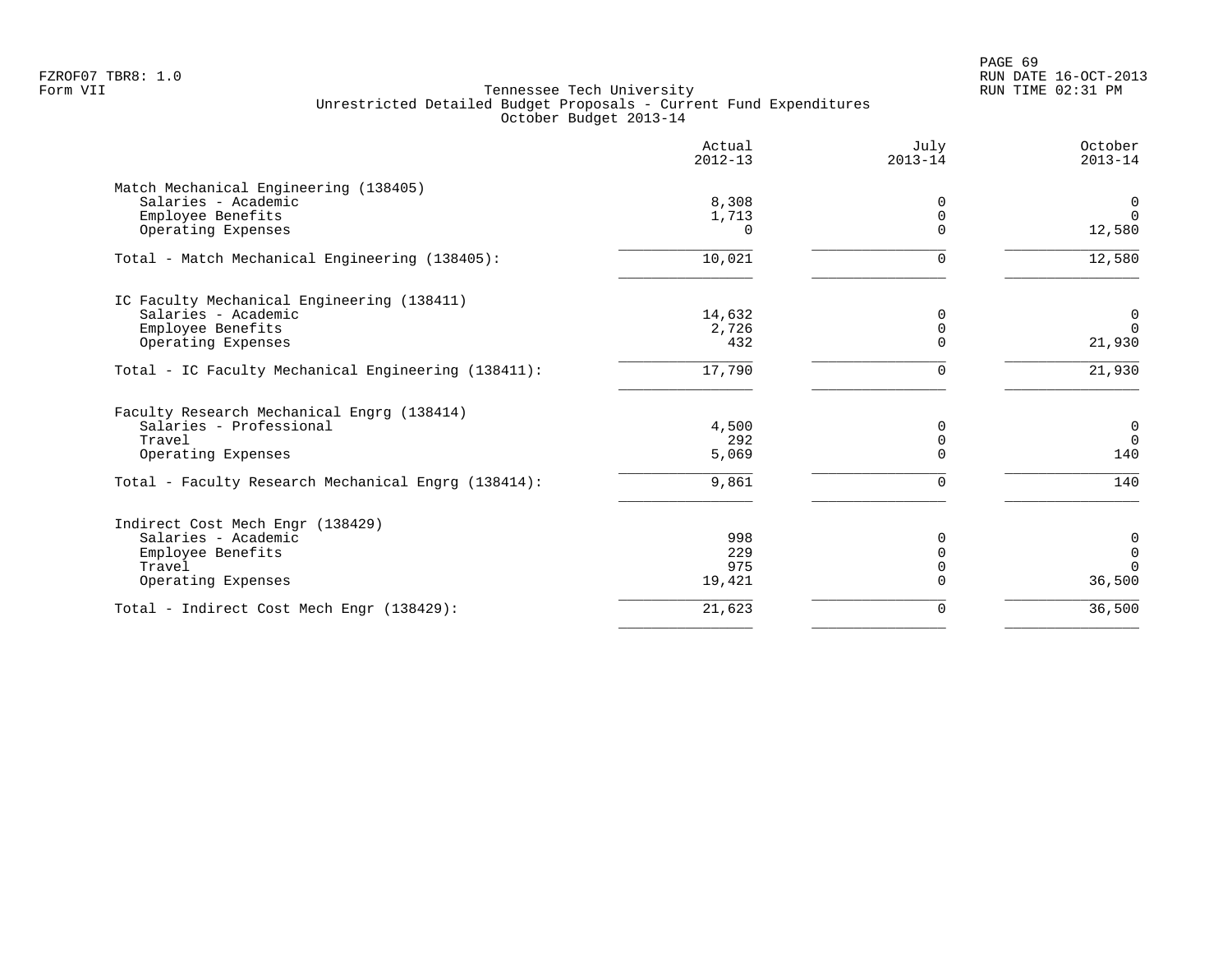PAGE 70 FZROF07 TBR8: 1.0 RUN DATE 16-OCT-2013

| Actual      | July        | October     |
|-------------|-------------|-------------|
| $2012 - 13$ | $2013 - 14$ | $2013 - 14$ |
| 5,274       | 0           | 0           |
| 4,092       | $\Omega$    | $\mathsf 0$ |
| 881         | $\Omega$    | $\mathbf 0$ |
| 19,762      | $\Omega$    | $\Omega$    |
| 10,746      | $\Omega$    | 32,650      |
| 40,755      | $\Omega$    | 32,650      |
| 17,115      | $\Omega$    | 0           |
| 12,029      | $\Omega$    | $\mathsf 0$ |
| 3,894       | $\Omega$    | $\mathbf 0$ |
| 3,142       | $\Omega$    | $\Omega$    |
| 35,111      | 40,910      | 44,460      |
| 71,291      | 40,910      | 44,460      |
| $\Omega$    | $\Omega$    | 150,000     |
| $\Omega$    | $\Omega$    | 150,000     |
| 948         | 0           | 0           |
| 73          | 0           | $\mathbf 0$ |
| 120         | $\Omega$    | $\Omega$    |
| 1,141       | $\Omega$    | $\Omega$    |
|             |             |             |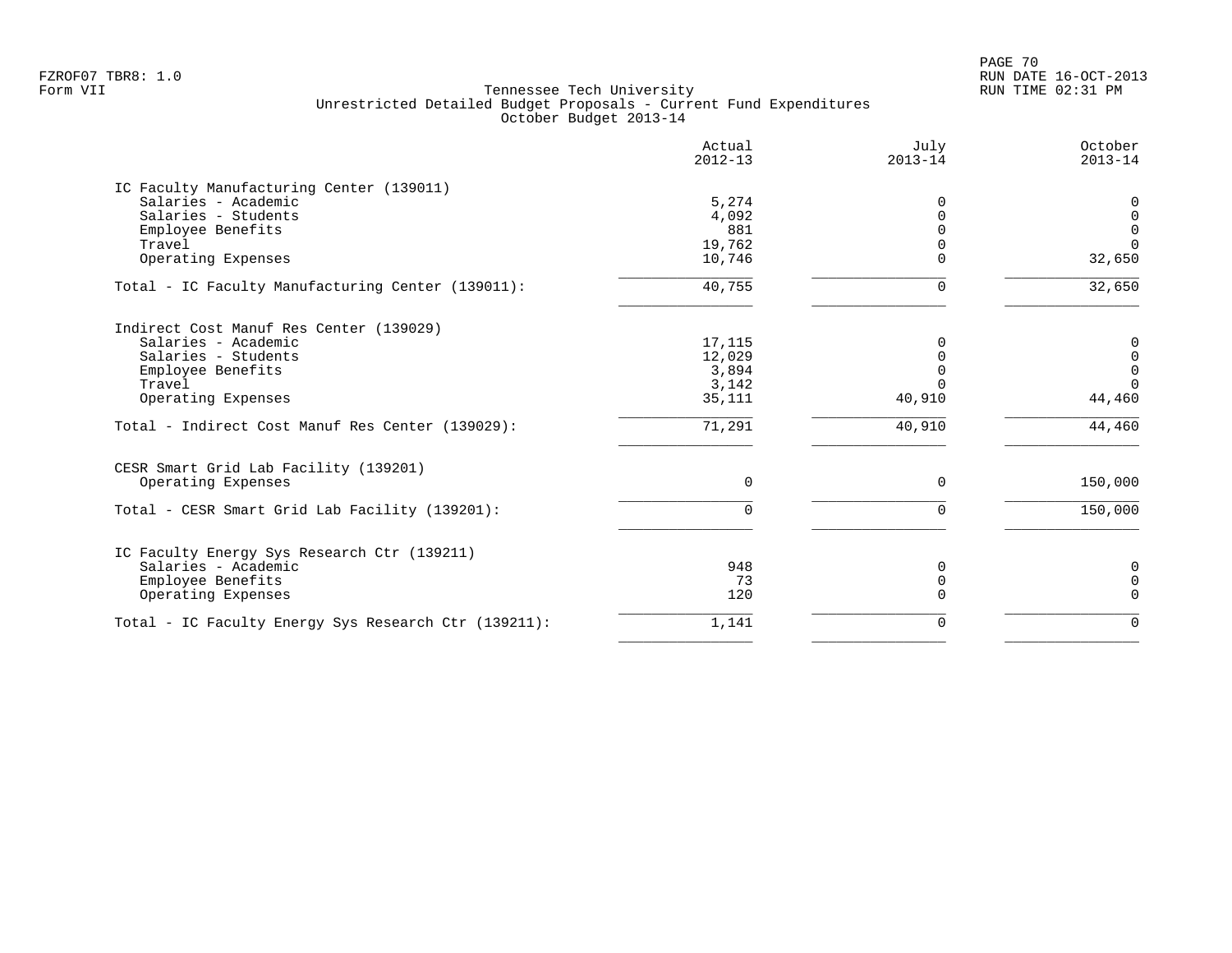| Actual<br>$2012 - 13$ | July<br>$2013 - 14$ | October<br>$2013 - 14$ |
|-----------------------|---------------------|------------------------|
|                       |                     | $\Omega$               |
|                       |                     |                        |
| 100                   | $\Omega$            | $\Omega$               |
|                       |                     |                        |
| 442                   | $\mathbf 0$         | $\mathbf 0$            |
| 80                    | $\mathbf 0$         | $\Omega$               |
| $\Omega$              | $\Omega$            | 2,280                  |
| 522                   | $\Omega$            | 2,280                  |
|                       |                     |                        |
| 890                   |                     | $\mathbf 0$            |
| 1,247                 |                     | 3,000                  |
| 203                   |                     | $\overline{0}$         |
| $\Omega$              |                     | 2,500                  |
|                       |                     | 5,800                  |
| 3,523                 | $\Omega$            | 11,300                 |
|                       |                     |                        |
| 5,976                 | 0                   | $\mathbf 0$            |
| 68                    | $\Omega$            | $\Omega$               |
| 1,296                 | 5,490               | 5,490                  |
| 7,340                 | 5,490               | 5,490                  |
|                       | 100<br>1,183        | $\Omega$<br>$\Omega$   |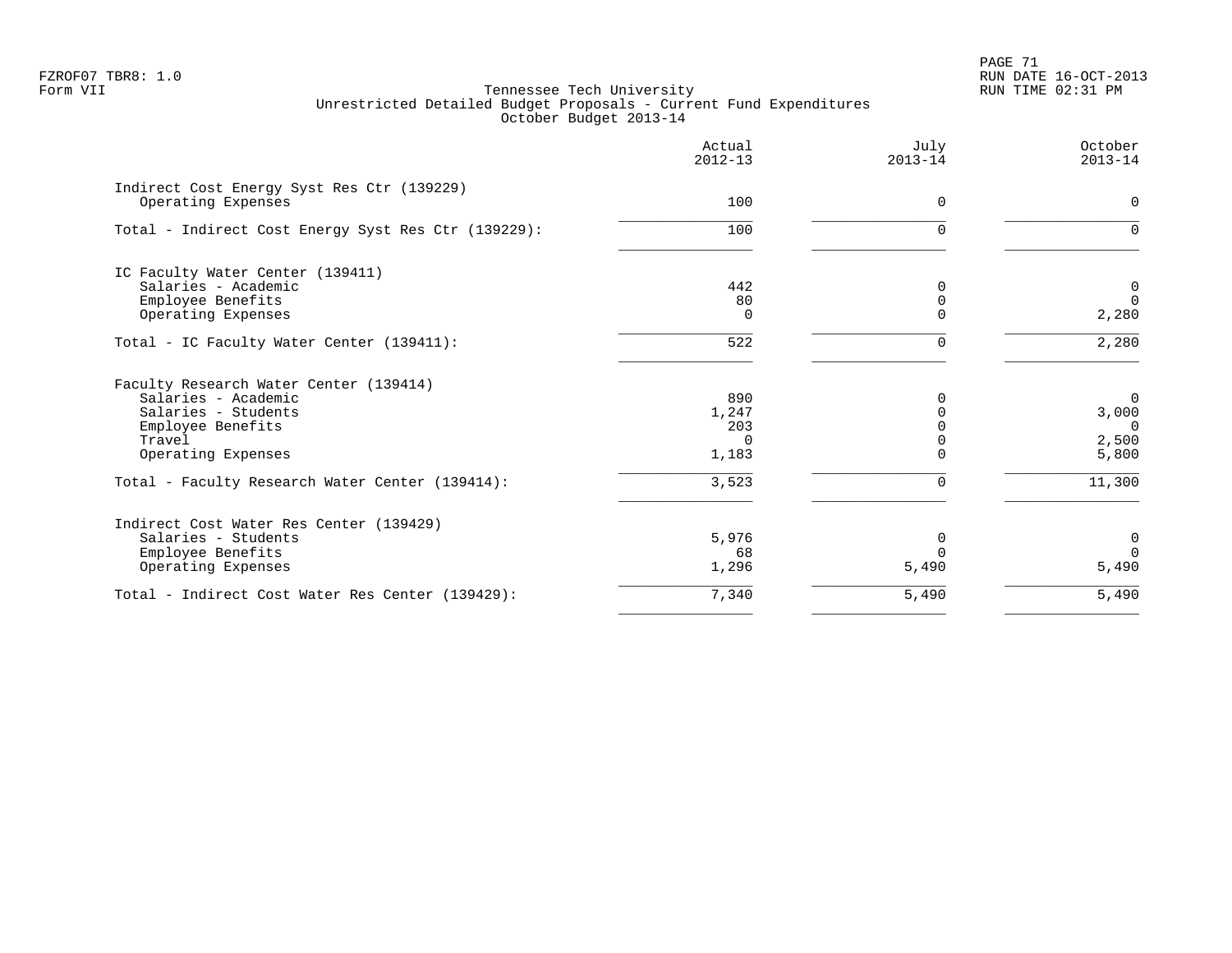|                                                       | Actual<br>$2012 - 13$ | July<br>$2013 - 14$ | October<br>$2013 - 14$ |
|-------------------------------------------------------|-----------------------|---------------------|------------------------|
| Indirect Cost Dean Coll of Bus (140029)               |                       |                     |                        |
| Salaries - Students                                   | 5,371                 | <sup>0</sup>        | 0                      |
| Employee Benefits                                     | 60                    |                     | $\Omega$               |
| Operating Expenses                                    | 0                     |                     | 11,180                 |
| Total - Indirect Cost Dean Coll of Bus (140029):      | 5,431                 | 0                   | 11,180                 |
| Indirect Cost Business Media Center (140129)          |                       |                     |                        |
| Salaries - Students                                   | 1,326                 |                     | $\mathsf{O}\xspace$    |
| Employee Benefits                                     | 76                    | $\Omega$            | $\Omega$               |
| Operating Expenses                                    | 4,841                 | $\Omega$            | 710                    |
| Total - Indirect Cost Business Media Center (140129): | 6,243                 | 0                   | 710                    |
| IC Faculty Econ Finance Marketing (142511)            |                       |                     |                        |
| Salaries - Professional                               | 2,966                 |                     | 0                      |
| Employee Benefits                                     | 406                   | $\Omega$            | $\Omega$               |
| Operating Expenses                                    | $\Omega$              |                     | 1,220                  |
| Total - IC Faculty Econ Finance Marketing (142511):   | 3,372                 | $\mathbf 0$         | 1,220                  |
| Faculty Research Econ Fin Marketing (142524)          |                       |                     |                        |
| Salaries - Supporting                                 | 0                     | 0                   | 1,000                  |
| Operating Expenses                                    | $\Omega$              |                     | 4,000                  |
| Total - Faculty Research Econ Fin Marketing (142524): | 0                     | 0                   | 5,000                  |
|                                                       |                       |                     |                        |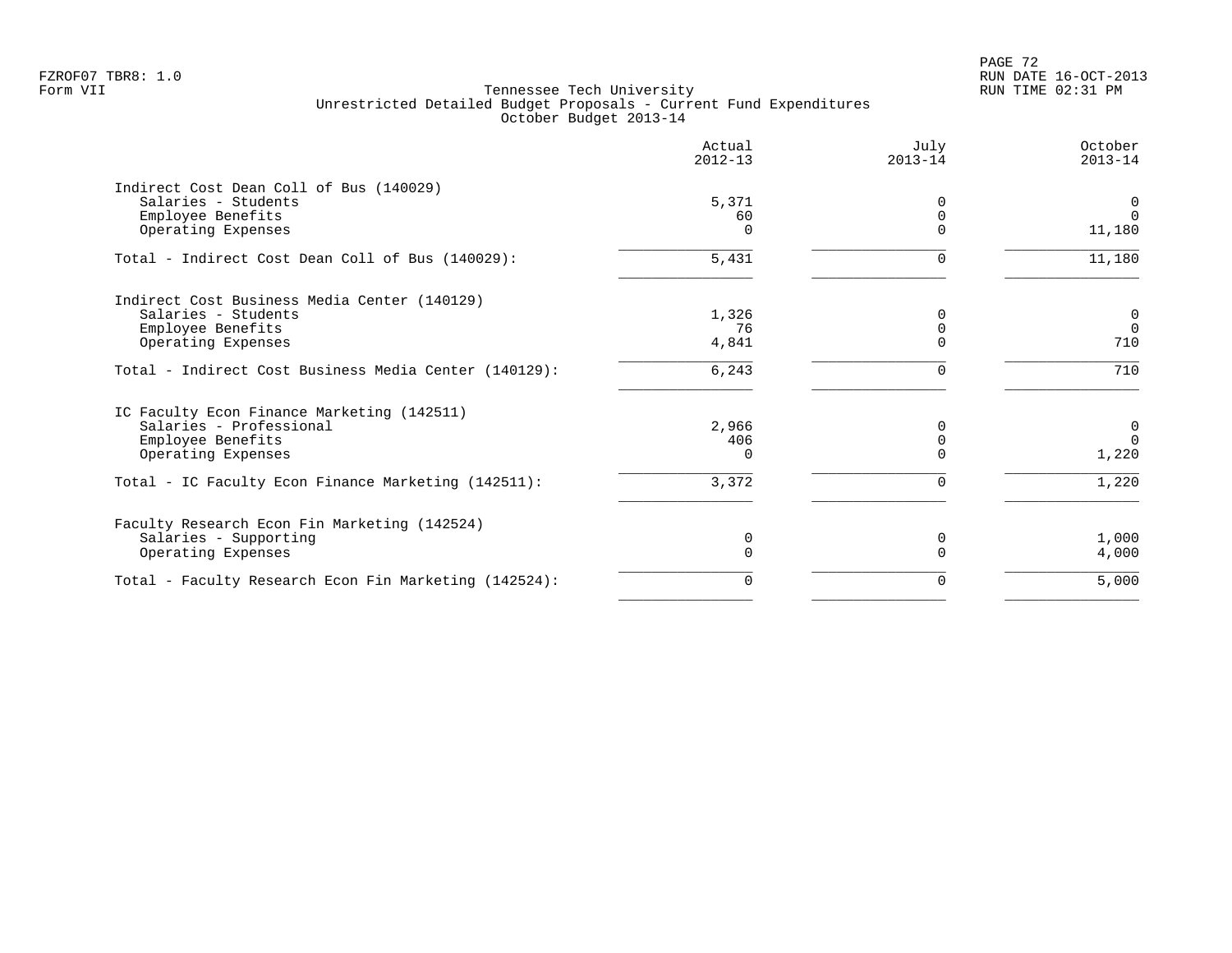PAGE 73 FZROF07 TBR8: 1.0 RUN DATE 16-OCT-2013

|                                                                                                                                                                         | Actual<br>$2012 - 13$                      | July<br>$2013 - 14$ | October<br>$2013 - 14$                           |
|-------------------------------------------------------------------------------------------------------------------------------------------------------------------------|--------------------------------------------|---------------------|--------------------------------------------------|
| Indirect Cost Econ and Finance (142529)<br>Operating Expenses                                                                                                           | $\Omega$                                   | $\Omega$            | 10,210                                           |
| Total - Indirect Cost Econ and Finance (142529):                                                                                                                        | $\Omega$                                   | 0                   | 10,210                                           |
| Indirect Cost Dec Sci and Mgnt (144029)<br>Salaries - Academic<br>Employee Benefits<br>Operating Expenses                                                               | 501<br>88<br>0                             |                     | $\overline{0}$<br>$\Omega$<br>1,180              |
| Total - Indirect Cost Dec Sci and Mgnt (144029):                                                                                                                        | 589                                        | U                   | 1,180                                            |
| Indirect Cost College of Educ (150029)<br>Salaries - Supporting<br>Employee Benefits<br>Travel<br>Operating Expenses<br>Total - Indirect Cost College of Educ (150029): | 8,948<br>2,116<br>2,087<br>4,819<br>17,970 |                     | 0<br>$\mathbf 0$<br>$\Omega$<br>20,510<br>20,510 |
| Research Education (151504)<br>Travel<br>Operating Expenses                                                                                                             | 977<br>$\Omega$                            | 0                   | $\Omega$<br>2,630                                |
| Total - Research Education (151504):                                                                                                                                    | 977                                        | 0                   | 2,630                                            |
|                                                                                                                                                                         |                                            |                     |                                                  |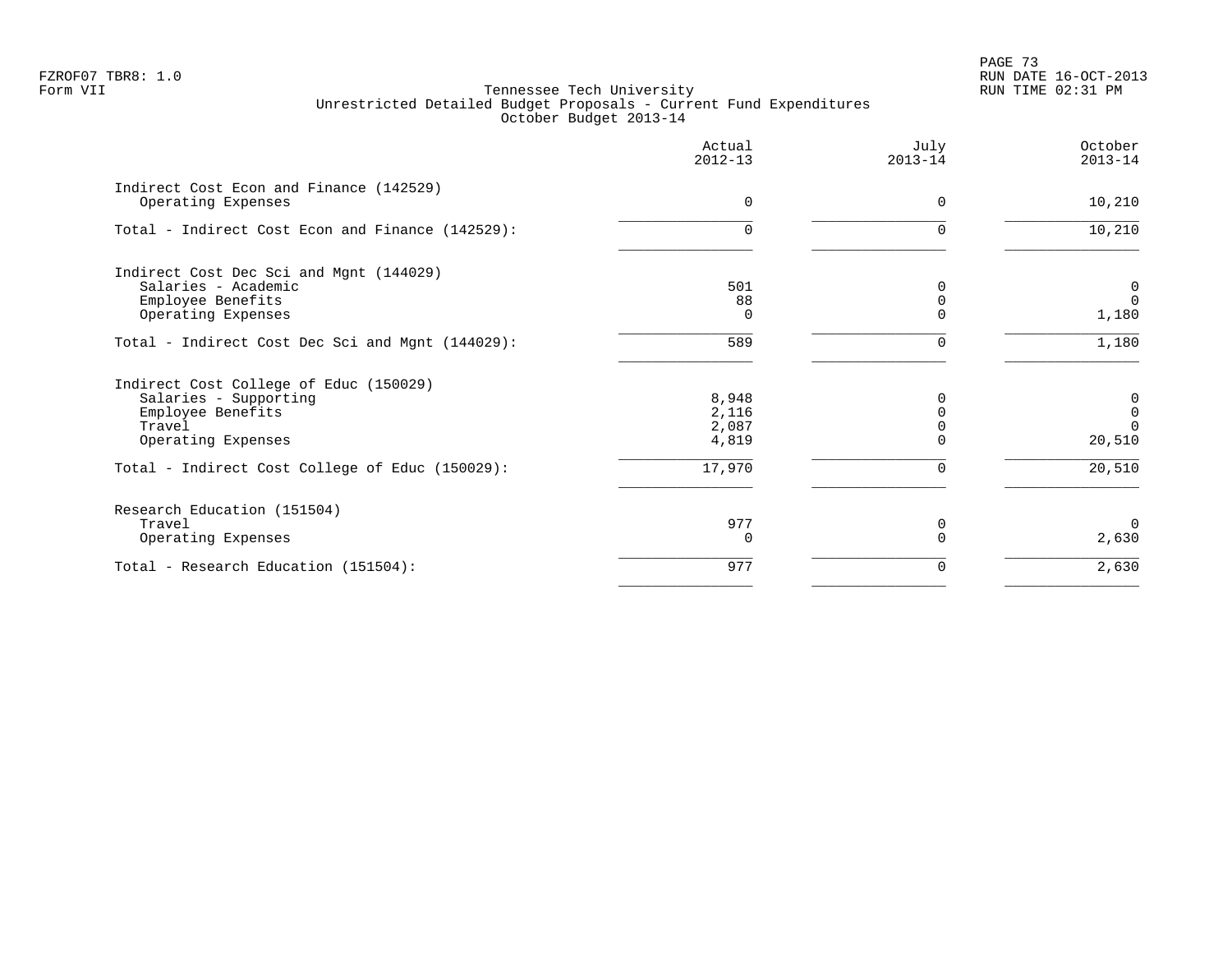PAGE 74 FZROF07 TBR8: 1.0 RUN DATE 16-OCT-2013

|                                                                                                                                     | Actual<br>$2012 - 13$      | July<br>$2013 - 14$                             | October<br>$2013 - 14$                   |
|-------------------------------------------------------------------------------------------------------------------------------------|----------------------------|-------------------------------------------------|------------------------------------------|
| IC Faculty Assoc Dean Education (151511)<br>Salaries - Academic<br>Employee Benefits                                                | 85<br>15                   | 0<br>$\Omega$                                   | 0<br>$\Omega$                            |
| Total - IC Faculty Assoc Dean Education (151511):                                                                                   | 100                        | $\Omega$                                        | $\Omega$                                 |
| Indirect Cost Assoc Dean Educ (151529)<br>Operating Expenses                                                                        | $\Omega$                   | $\Omega$                                        | 5,330                                    |
| Total - Indirect Cost Assoc Dean Educ (151529):                                                                                     | 0                          | $\Omega$                                        | 5,330                                    |
| Counseling and Psychology (152000)<br>Employee Benefits<br>Total - Counseling and Psychology (152000):                              | $\Omega$<br>0              | 200<br>200                                      | 200<br>200                               |
| Match Counseling Psychology (152005)<br>Salaries - Administrative<br>Salaries - Academic<br>Employee Benefits<br>Operating Expenses | 34<br>31<br>14<br>$\Omega$ | $\Omega$<br>$\Omega$<br>$\mathbf 0$<br>$\Omega$ | 0<br>$\mathsf 0$<br>$\mathbf 0$<br>$-80$ |
| Total - Match Counseling Psychology (152005):                                                                                       | 79                         | $\Omega$                                        | $-80$                                    |
| IC Faculty Counseling and Psych (152011)<br>Salaries - Academic<br>Employee Benefits<br>Operating Expenses                          | 4,343<br>656<br>$\Omega$   | 0<br>$\mathbf 0$<br>$\Omega$                    | 0<br>$\mathbf 0$<br>110                  |
| Total - IC Faculty Counseling and Psych (152011):                                                                                   | 4,999                      | $\mathbf 0$                                     | 110                                      |
|                                                                                                                                     |                            |                                                 |                                          |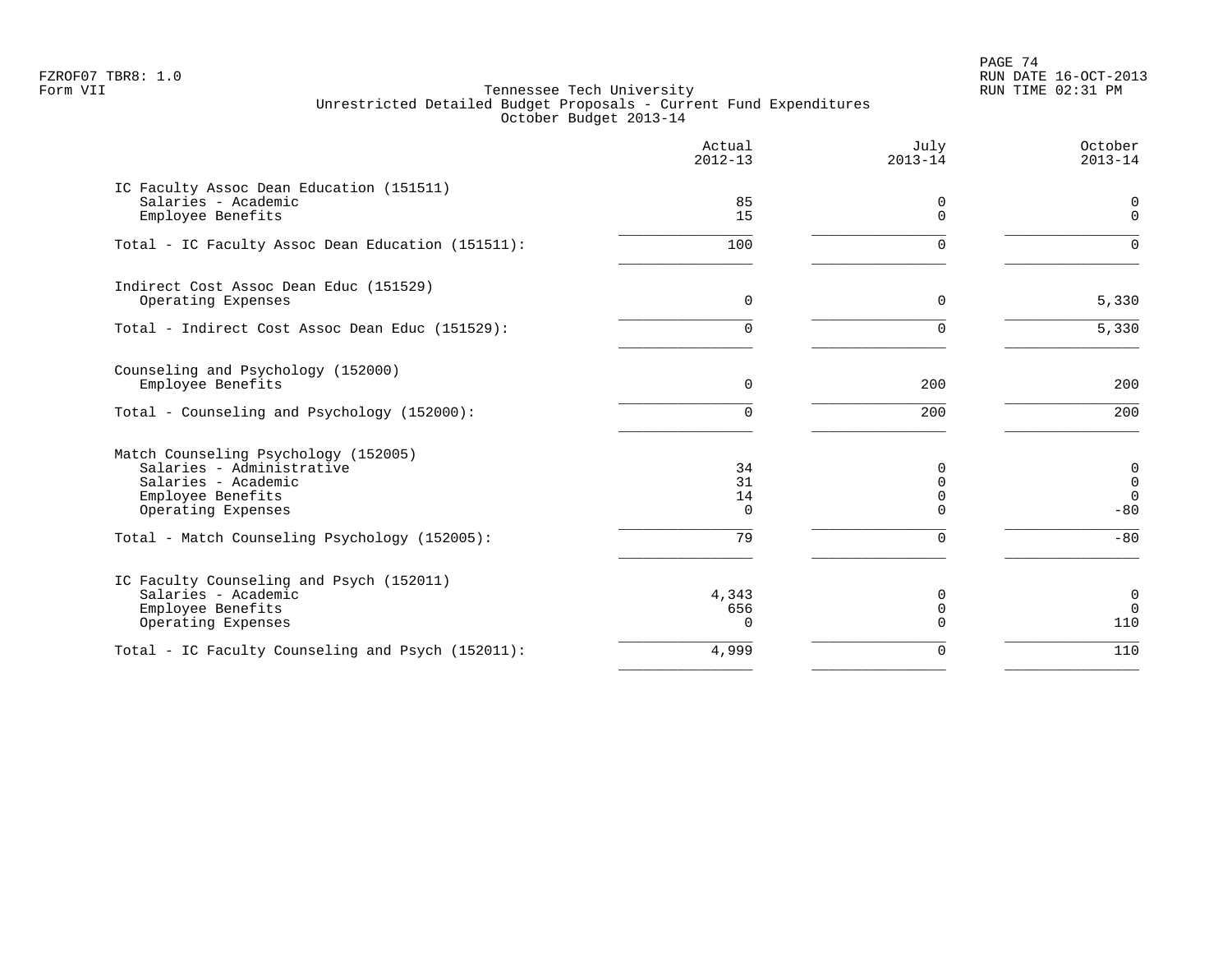en and the set of the set of the set of the set of the set of the set of the set of the set of the set of the set of the set of the set of the set of the set of the set of the set of the set of the set of the set of the se FZROF07 TBR8: 1.0 RUN DATE 16-OCT-2013

|                                                      | Actual<br>$2012 - 13$ | July<br>$2013 - 14$ | October<br>$2013 - 14$ |
|------------------------------------------------------|-----------------------|---------------------|------------------------|
| Faculty Research Counsel and Psych (152014)          |                       |                     |                        |
| Salaries - Students                                  | 0                     | $\Omega$            | 1,000                  |
| Travel                                               | $\mathbf 0$           | $\mathbf 0$         | 3,950                  |
| Operating Expenses                                   | $\Omega$              | $\Omega$            | 1,505                  |
| Total - Faculty Research Counsel and Psych (152014): | 0                     | $\Omega$            | 6,455                  |
| Indirect Cost Counsel and Psychol (152029)           |                       |                     |                        |
| Operating Expenses                                   | 400                   | 0                   | 17,020                 |
| Total - Indirect Cost Counsel and Psychol (152029):  | 400                   | $\Omega$            | 17,020                 |
| Faculty Research Curr Instruct (153004)              |                       |                     |                        |
| Salaries - Academic                                  | 352                   | $\Omega$            | 0                      |
| Salaries - Supporting                                | 300                   |                     | $\mathbf 0$            |
| Salaries - Students                                  | 738                   |                     | $\mathbf 0$            |
| Employee Benefits                                    | 117                   |                     | $\mathbf{0}$           |
| Travel                                               | 3,038                 | $\Omega$            | $\Omega$               |
| Operating Expenses                                   | 13,432                | $\Omega$            | 230                    |
| Total - Faculty Research Curr Instruct (153004):     | 17,977                | $\Omega$            | 230                    |
| IC Faculty Curr and Instruction (153011)             |                       |                     |                        |
| Salaries - Academic                                  | 6,148                 |                     | 0                      |
| Employee Benefits                                    | 1,382                 | $\mathbf 0$         | $\Omega$               |
| Operating Expenses                                   | 0                     |                     | 8,100                  |
| Total - IC Faculty Curr and Instruction (153011):    | 7,530                 | 0                   | 8,100                  |
|                                                      |                       |                     |                        |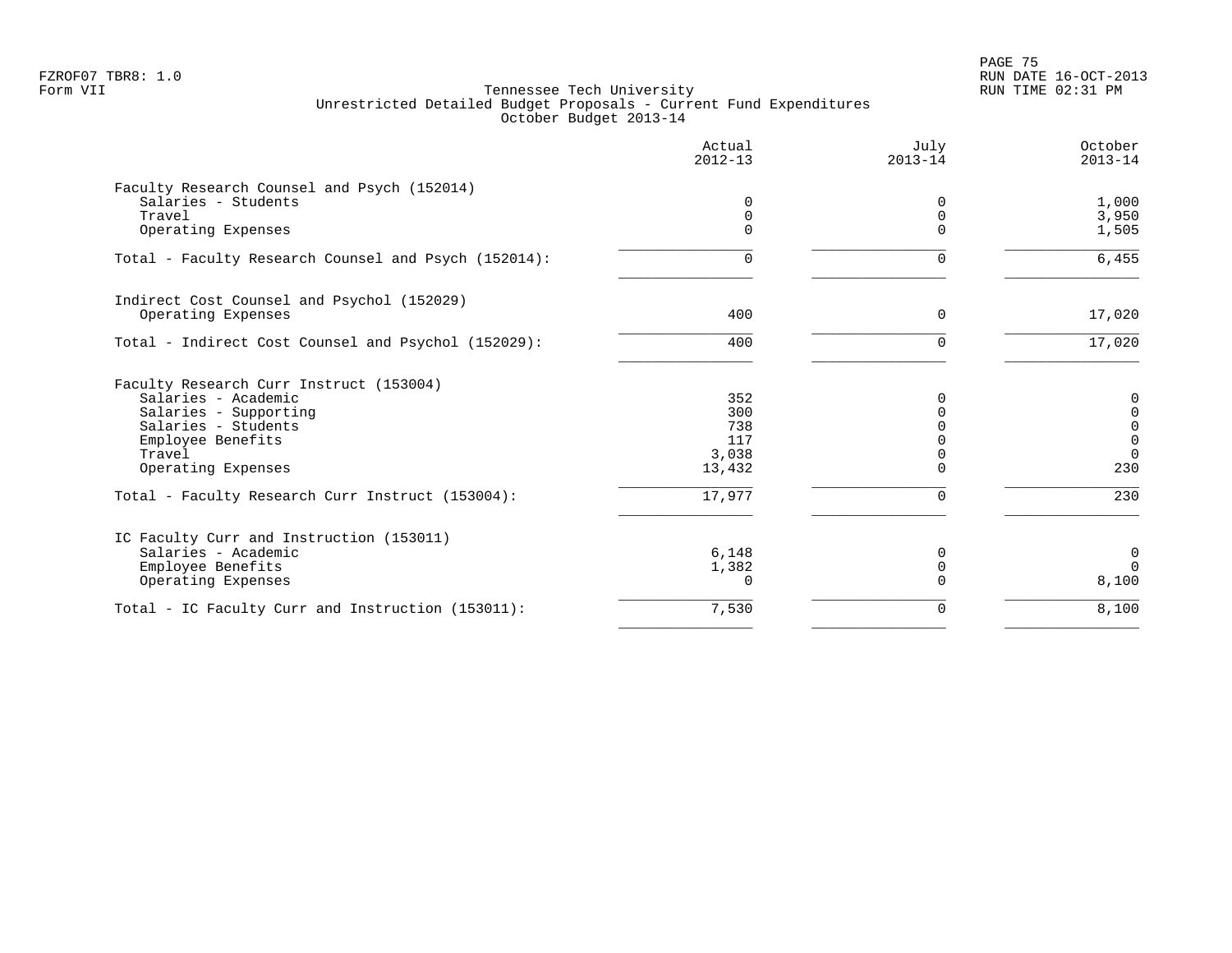en and the set of the set of the set of the set of the set of the set of the set of the set of the set of the set of the set of the set of the set of the set of the set of the set of the set of the set of the set of the se FZROF07 TBR8: 1.0 RUN DATE 16-OCT-2013

|                                                                                                                 | Actual<br>$2012 - 13$       | July<br>$2013 - 14$            | October<br>$2013 - 14$                        |
|-----------------------------------------------------------------------------------------------------------------|-----------------------------|--------------------------------|-----------------------------------------------|
| Indirect Cost Curr and Instruct (153029)<br>Operating Expenses                                                  | 22,777                      | $\Omega$                       | 19,790                                        |
| Total - Indirect Cost Curr and Instruct (153029):                                                               | 22,777                      | $\Omega$                       | 19,790                                        |
| IC Faculty Child Dev Lab (153411)<br>Travel<br>Operating Expenses                                               | 219<br>$\Omega$             | 0<br>$\Omega$                  | $\mathbf 0$<br>270                            |
| Total - IC Faculty Child Dev Lab (153411):                                                                      | 219                         | $\Omega$                       | 270                                           |
| Child Dev Lab Indirect Costs (153429)<br>Operating Expenses                                                     | $\Omega$                    | $\Omega$                       | 510                                           |
| Total - Child Dev Lab Indirect Costs (153429):                                                                  | $\Omega$                    | $\Omega$                       | 510                                           |
| Faculty Research Music Art (155014)<br>Salaries - Students<br>Employee Benefits<br>Travel<br>Operating Expenses | 297<br>22<br>1,810<br>9,001 | 0<br>$\Omega$<br>$\Omega$<br>∩ | $\mathsf 0$<br>$\overline{0}$<br>500<br>4,500 |
| Total - Faculty Research Music Art (155014):                                                                    | 11,130                      | $\Omega$                       | 5,000                                         |
| Faculty Research Art (155314)<br>Salaries - Students<br>Travel<br>Operating Expenses                            | 0<br>0<br>$\Omega$          | $\Omega$<br>0<br>$\Omega$      | 250<br>1,450<br>3,300                         |
| Total - Faculty Research Art (155314):                                                                          | $\Omega$                    | 0                              | 5,000                                         |
|                                                                                                                 |                             |                                |                                               |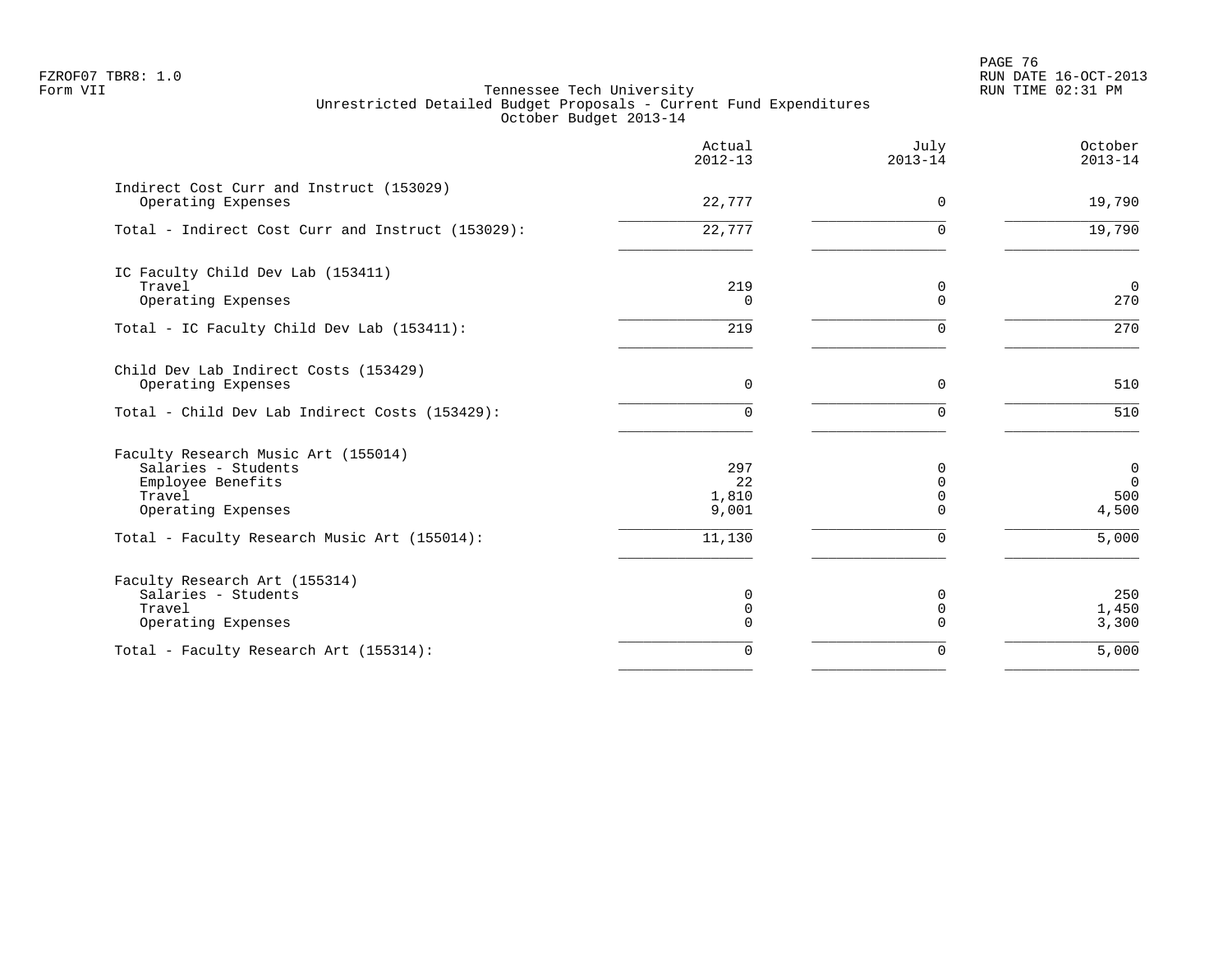PAGE 77 FZROF07 TBR8: 1.0 RUN DATE 16-OCT-2013

|                                              | Actual<br>$2012 - 13$ | July<br>$2013 - 14$ | October<br>$2013 - 14$ |
|----------------------------------------------|-----------------------|---------------------|------------------------|
| Match STEM (156005)                          |                       |                     |                        |
| Salaries - Academic                          | 4,885                 | 0                   | 0                      |
| Salaries - Professional                      | 7,843                 | $\overline{0}$      | $\mathbf 0$            |
| Employee Benefits                            | 3,604                 | $\mathbf 0$         | $\Omega$               |
| Operating Expenses                           | $\Omega$              | $\Omega$            | $-5,590$               |
| Total - Match STEM (156005):                 | 16,332                | $\mathbf 0$         | $-5,590$               |
| Indirect Costs STEM Center (156009)          |                       |                     |                        |
| Travel                                       | 697                   | 0                   | $\mathbf 0$            |
| Operating Expenses                           | 803                   | $\mathbf 0$         | 7,500                  |
| Total - Indirect Costs STEM Center (156009): | 1,500                 | $\Omega$            | 7,500                  |
| IC Faculty STEM (156021)                     |                       |                     |                        |
| Operating Expenses                           | 222                   | $\mathbf 0$         | 1,220                  |
| Total - IC Faculty STEM (156021):            | 222                   | $\Omega$            | 1,220                  |
| Indirect Cost Rural Educ (156029)            |                       |                     |                        |
| Operating Expenses                           | 0                     | $\mathbf 0$         | 30                     |
| Total - Indirect Cost Rural Educ (156029):   | $\Omega$              | $\Omega$            | 30                     |
| Horticulture Rest Staff (160001)             |                       |                     |                        |
| Salaries - Academic                          | 66,340                | 66,649              | 68,151                 |
| Salaries - Supporting                        | 31,460                | 31,560              | 31,991                 |
| Salaries - Professional                      | 52,200                | 52,300              | 53,071                 |
| Employee Benefits                            | 54,424                | 55,050              | 55,050                 |
| Travel                                       | 973                   | 470                 | 470                    |
| Operating Expenses                           | 6,343                 | 6,900               | 6,900                  |
| Total - Horticulture Rest Staff (160001):    | 211,740               | 212,929             | 215,633                |
|                                              |                       |                     |                        |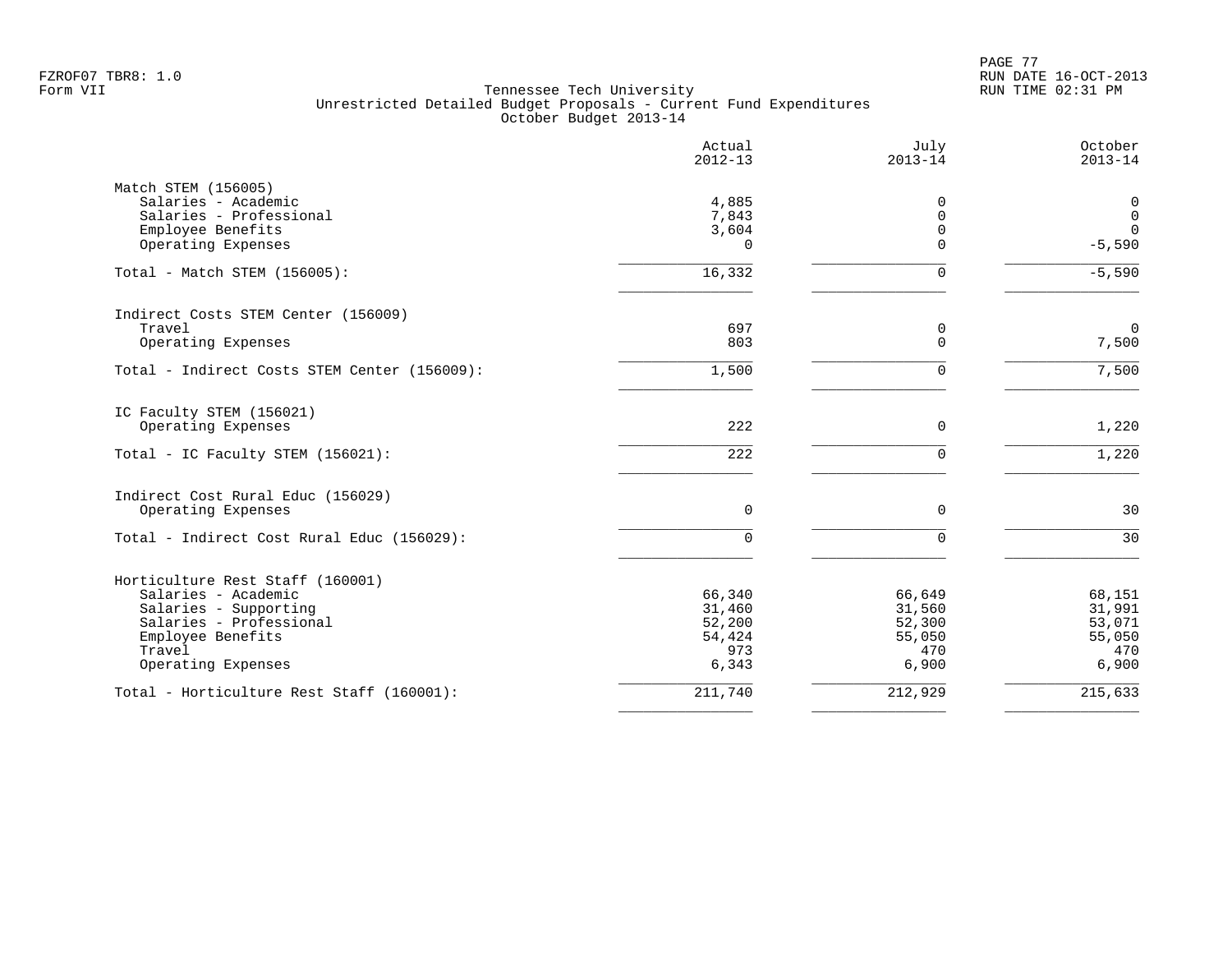PAGE 78 FZROF07 TBR8: 1.0 RUN DATE 16-OCT-2013

|                                                    | Actual<br>$2012 - 13$ | July<br>$2013 - 14$ | October<br>$2013 - 14$ |
|----------------------------------------------------|-----------------------|---------------------|------------------------|
| Faculty Research Ag and Hum Sci (160014)           |                       |                     |                        |
| Salaries - Students                                | 4,315                 | <sup>0</sup>        | 0                      |
| Employee Benefits                                  | 86                    | $\Omega$            | $\Omega$               |
| Operating Expenses                                 | 1,156                 | $\Omega$            | 250                    |
| Total - Faculty Research Ag and Hum Sci (160014):  | 5,557                 | 0                   | 250                    |
| Indirect Cost Coll of Ag Hum Sci (160029)          |                       |                     |                        |
| Travel                                             | 1,293                 | 0                   | $\mathbf 0$            |
| Operating Expenses                                 | 13,633                | $\Omega$            | 11,270                 |
| Total - Indirect Cost Coll of Ag Hum Sci (160029): | 14,926                | 0                   | 11,270                 |
| IC Faculty School of Gen Ag (163011)               |                       |                     |                        |
| Salaries - Academic                                | 1,162                 | ∩                   | $\mathbf 0$            |
| Employee Benefits                                  | 97                    | 0                   | $\overline{0}$         |
| Operating Expenses                                 | $\Omega$              | $\cap$              | 910                    |
| Total - IC Faculty School of Gen Ag (163011):      | 1,259                 | 0                   | 910                    |
| Faculty Research Agriculture (163014)              |                       |                     |                        |
| Salaries - Students                                | 0                     | <sup>0</sup>        | 2,500                  |
| Travel                                             | 0                     | $\Omega$            | 2,000                  |
| Operating Expenses                                 | $\Omega$              |                     | 10,574                 |
| Total - Faculty Research Agriculture (163014):     | 0                     | 0                   | 15,074                 |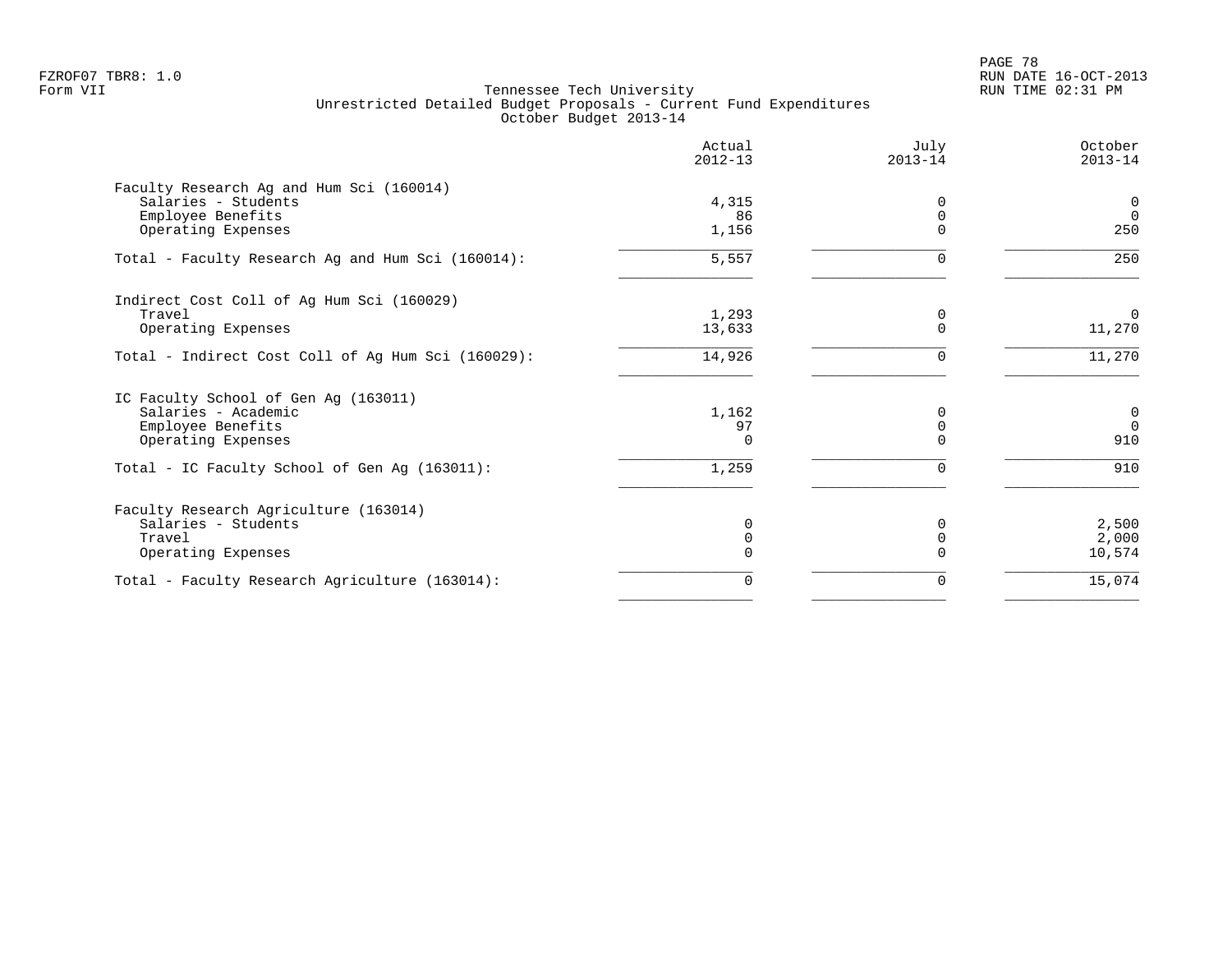PAGE 79 FZROF07 TBR8: 1.0 RUN DATE 16-OCT-2013

|                                                     | Actual<br>$2012 - 13$ | July<br>$2013 - 14$ | October<br>$2013 - 14$ |
|-----------------------------------------------------|-----------------------|---------------------|------------------------|
| Indirect Cost Gen Aq (163029)<br>Operating Expenses | 4,974                 | $\Omega$            | 3,620                  |
|                                                     |                       |                     |                        |
| Total - Indirect Cost Gen Ag (163029):              | 4,974                 | $\Omega$            | 3,620                  |
| IC Faculty Human Ecology (165011)                   |                       |                     |                        |
| Salaries - Administrative                           | 1,895                 | 0                   | 0                      |
| Salaries - Academic                                 | 1,671                 |                     | $\mathbf 0$            |
| Employee Benefits                                   | 533                   |                     | $\mathbf 0$            |
| Travel                                              | 2,767                 |                     | $\Omega$               |
| Operating Expenses                                  | 1,138                 | $\Omega$            | 1,770                  |
| Total - IC Faculty Human Ecology (165011):          | 8,004                 | U                   | 1,770                  |
| Indirect Cost Human Ecology (165029)                |                       |                     |                        |
| Travel                                              | 33                    | 0                   | $\Omega$               |
| Operating Expenses                                  | 7,978                 | $\Omega$            | 31,020                 |
| Total - Indirect Cost Human Ecology (165029):       | 8,011                 | $\Omega$            | 31,020                 |
| Faculty Research Nursing (166014)                   |                       |                     |                        |
| Salaries - Supporting                               | 432                   | U                   | $\mathbf 0$            |
| Employee Benefits                                   | 104                   |                     | $\Omega$               |
| Operating Expenses                                  | 1,692                 |                     | 2,670                  |
| Capital Outlay                                      | 5,000                 |                     | $\Omega$               |
| Total - Faculty Research Nursing (166014):          | 7,228                 | 0                   | 2,670                  |
|                                                     |                       |                     |                        |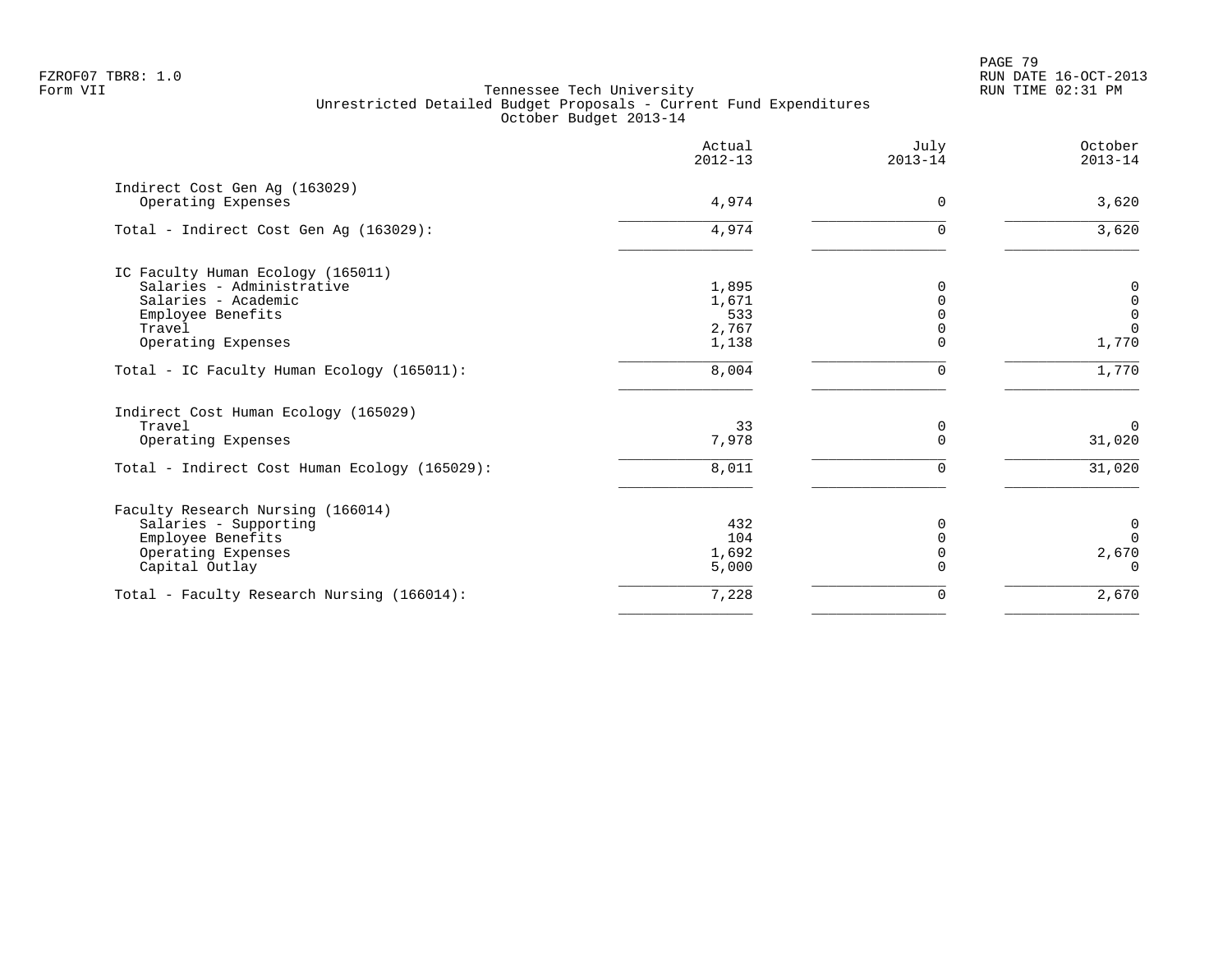|                                                              | Actual<br>$2012 - 13$ | July<br>$2013 - 14$ | October<br>$2013 - 14$ |
|--------------------------------------------------------------|-----------------------|---------------------|------------------------|
| Research Admin (170001)                                      |                       |                     |                        |
| Salaries - Professional<br>Employee Benefits                 | 43,776<br>15,334      | 17,532<br>2,000     | 17,972<br>2,000        |
| Travel                                                       | 6,256                 | $\Omega$            | $\Omega$               |
| Operating Expenses                                           | 57,635                | $\Omega$            | 42,330                 |
| Total - Research Admin (170001):                             | 123,001               | 19,532              | 62,302                 |
| IC Faculty Office of Research (170011)                       |                       |                     |                        |
| Operating Expenses                                           | $\mathbf 0$           | $\mathbf 0$         | 1,680                  |
| Total - IC Faculty Office of Research (170011):              | $\Omega$              | $\Omega$            | 1,680                  |
| Indirect Cost Pool 20 Percent (172000)<br>Operating Expenses | $\mathbf 0$           | 285,990             | 0                      |
|                                                              |                       |                     |                        |
| Total - Indirect Cost Pool 20 Percent (172000):              | 0                     | 285,990             | $\Omega$               |
| Indirect Cost Pool Faculty 10 Per (172005)                   |                       |                     |                        |
| Operating Expenses                                           | $\mathbf 0$           | 115,000             | 95,970                 |
| Total - Indirect Cost Pool Faculty 10 Per (172005):          | $\Omega$              | 115,000             | 95,970                 |
| Faculty Research 30 Percent (174000)                         |                       |                     |                        |
| Salaries - Supporting                                        | 15,804                | $\Omega$            | $\Omega$               |
| Employee Benefits                                            | 11,076                | 19,700              | 19,700                 |
| Operating Expenses                                           | $\Omega$              | 259,050             | 457,984                |
| Total - Faculty Research 30 Percent (174000):                | 26,880                | 278,750             | 477,684                |
|                                                              |                       |                     |                        |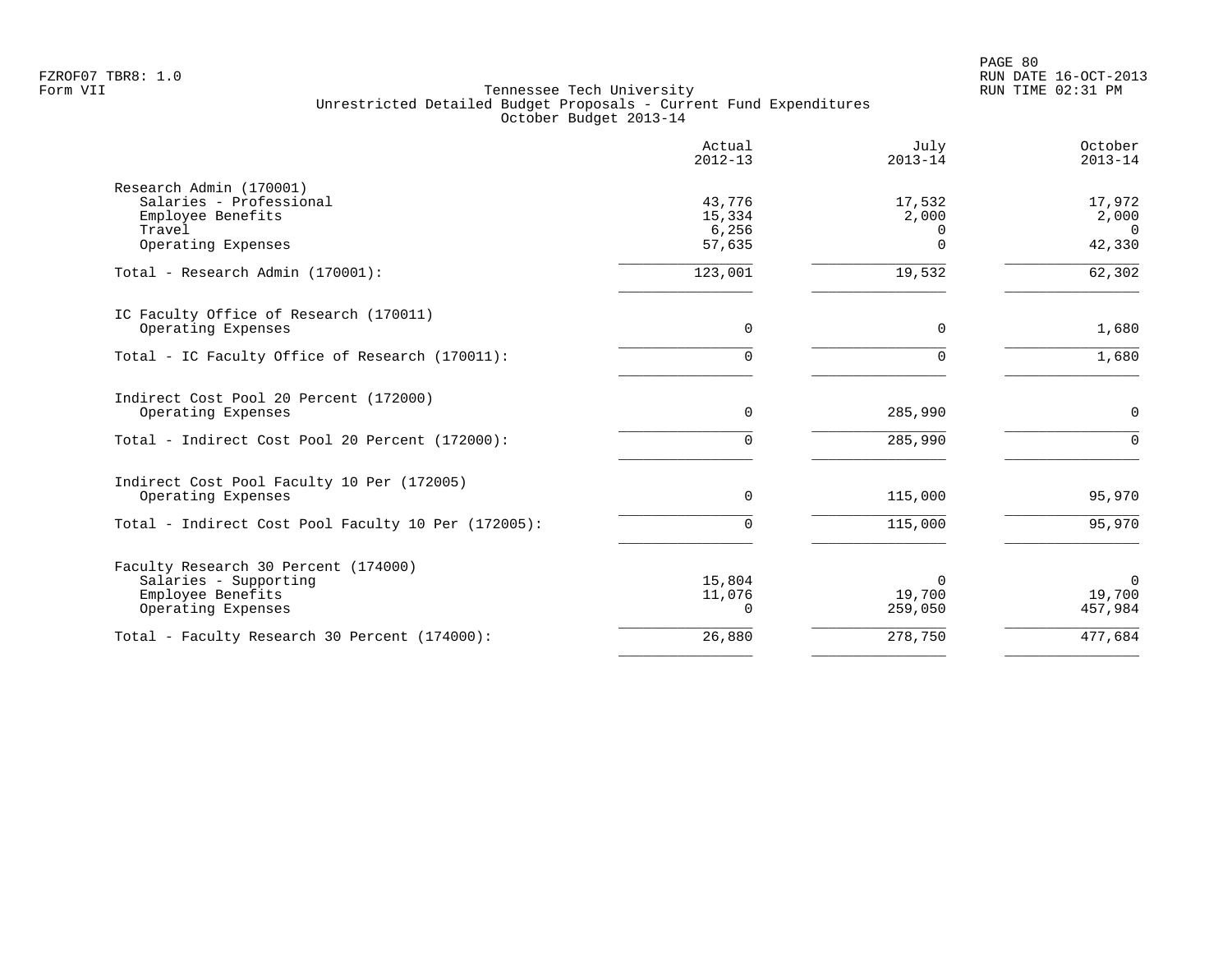|                                                                            | Actual<br>$2012 - 13$ | July<br>$2013 - 14$ | October<br>$2013 - 14$ |
|----------------------------------------------------------------------------|-----------------------|---------------------|------------------------|
| Fac Research Combined (174001)<br>Salaries - Academic<br>Employee Benefits | 32,998<br>9,418       | $\Omega$<br>9,840   | $\Omega$<br>9,840      |
| Total - Fac Research Combined (174001):                                    | 42,416                | 9,840               | 9,840                  |
| Indirect Costs Extended Programs (180029)<br>Operating Expenses            | 165                   | $\Omega$            | 3,570                  |
| Total - Indirect Costs Extended Programs (180029):                         | 165                   |                     | 3,570                  |
| TBR Spouse Dependent Discount (700000)<br>Employee Benefits                | 27,719                | 35,150              | 35,150                 |
| Total - TBR Spouse Dependent Discount (700000):                            | 27,719                | 35,150              | 35,150                 |
| TBR Employ Remission PC191 (700001)<br>Employee Benefits                   | 12,348                | 23,120              | 23,120                 |
| Total - TBR Employ Remission PC191 (700001):                               | 12,348                | 23,120              | 23,120                 |
| E and G Data Processing Allocation (700003)<br>Department Revenues         | 173,315               | 160,770             | 245,470                |
| Total - E and G Data Processing Allocation (700003):                       | 173,315               | 160,770             | 245,470                |
|                                                                            |                       |                     |                        |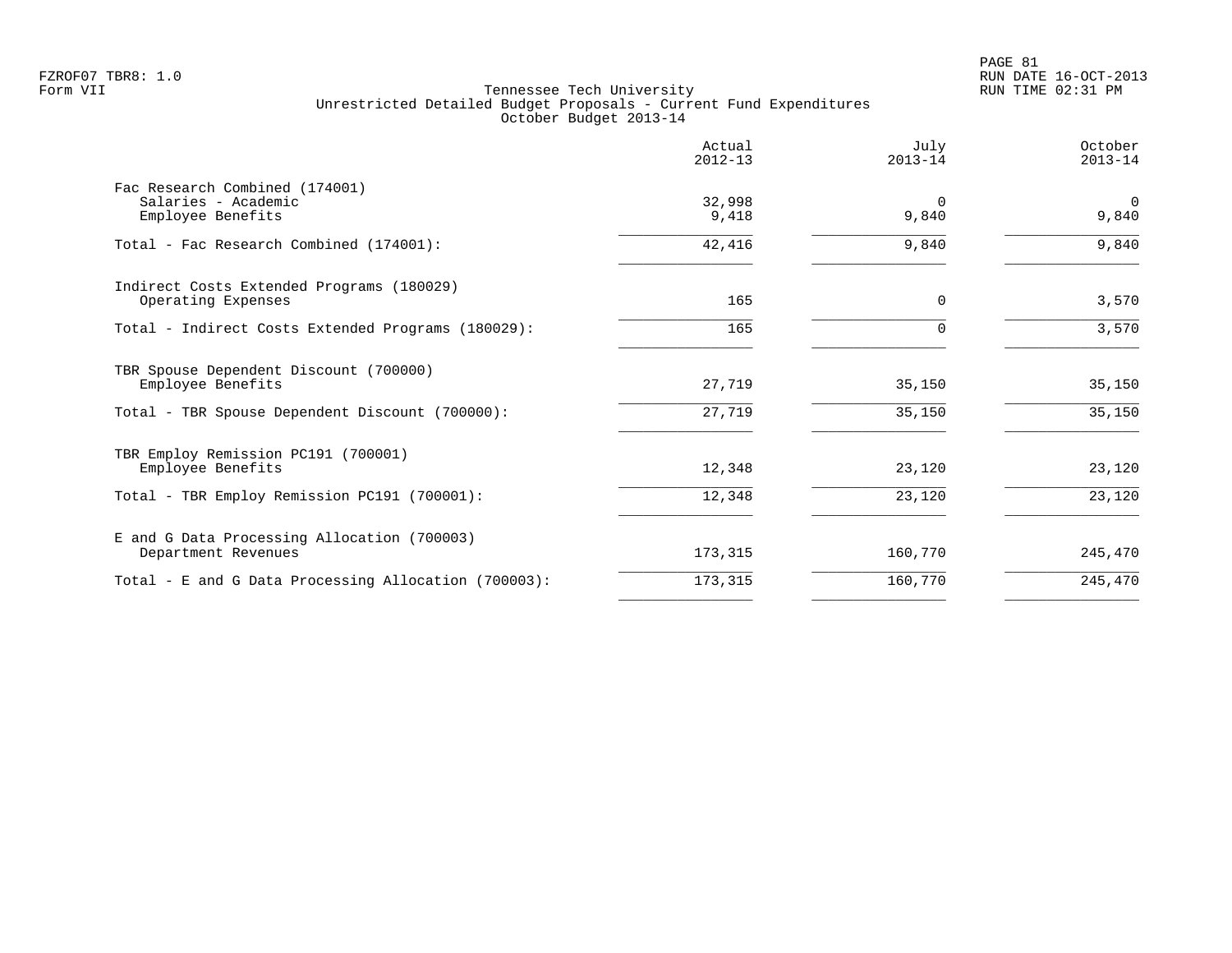|                                                                                                                                                  | Actual<br>$2012 - 13$                      | July<br>$2013 - 14$                       | October<br>$2013 - 14$                           |
|--------------------------------------------------------------------------------------------------------------------------------------------------|--------------------------------------------|-------------------------------------------|--------------------------------------------------|
| E and G Claims Adjustment (700004)<br>Operating Expenses                                                                                         | 21,996                                     | 23,000                                    | 23,000                                           |
| Total - E and G Claims Adjustment $(700004)$ :                                                                                                   | 21,996                                     | 23,000                                    | 23,000                                           |
| $E$ and G Support (700005)<br>Salaries - Academic<br>Salaries - Supporting<br>Salaries - Professional<br>Employee Benefits<br>Operating Expenses | $\Omega$<br>$\Omega$<br>29,890<br>$-1,860$ | 1,710<br>430<br>1,030<br>303,220<br>3,630 | 0<br>$\mathbf 0$<br>$\mathbf 0$<br>29,880<br>980 |
| Total - E and G Support $(700005)$ :                                                                                                             | 28,030                                     | 310,020                                   | 30,860                                           |
| E and G Salary Increase Pool (700010)<br>Salaries - Academic                                                                                     | 0                                          | 1,800                                     | 1,800                                            |
| Total - E and G Salary Increase Pool (700010):                                                                                                   | $\Omega$                                   | 1,800                                     | 1,800                                            |
| Horticulure Rest Staff Alloc (700050)<br>Operating Expenses                                                                                      | $-92,300$                                  | $-92,300$                                 | $-92,300$                                        |
| Total - Horticulure Rest Staff Alloc (700050):                                                                                                   | $-92,300$                                  | $-92,300$                                 | $-92,300$                                        |
| TTU Staff Tuit Maint Reimbursment (700068)<br>Employee Benefits                                                                                  | 2,977                                      | $\Omega$                                  | 7,000                                            |
| Total - TTU Staff Tuit Maint Reimbursment (700068):                                                                                              | 2,977                                      | $\Omega$                                  | 7,000                                            |
|                                                                                                                                                  |                                            |                                           |                                                  |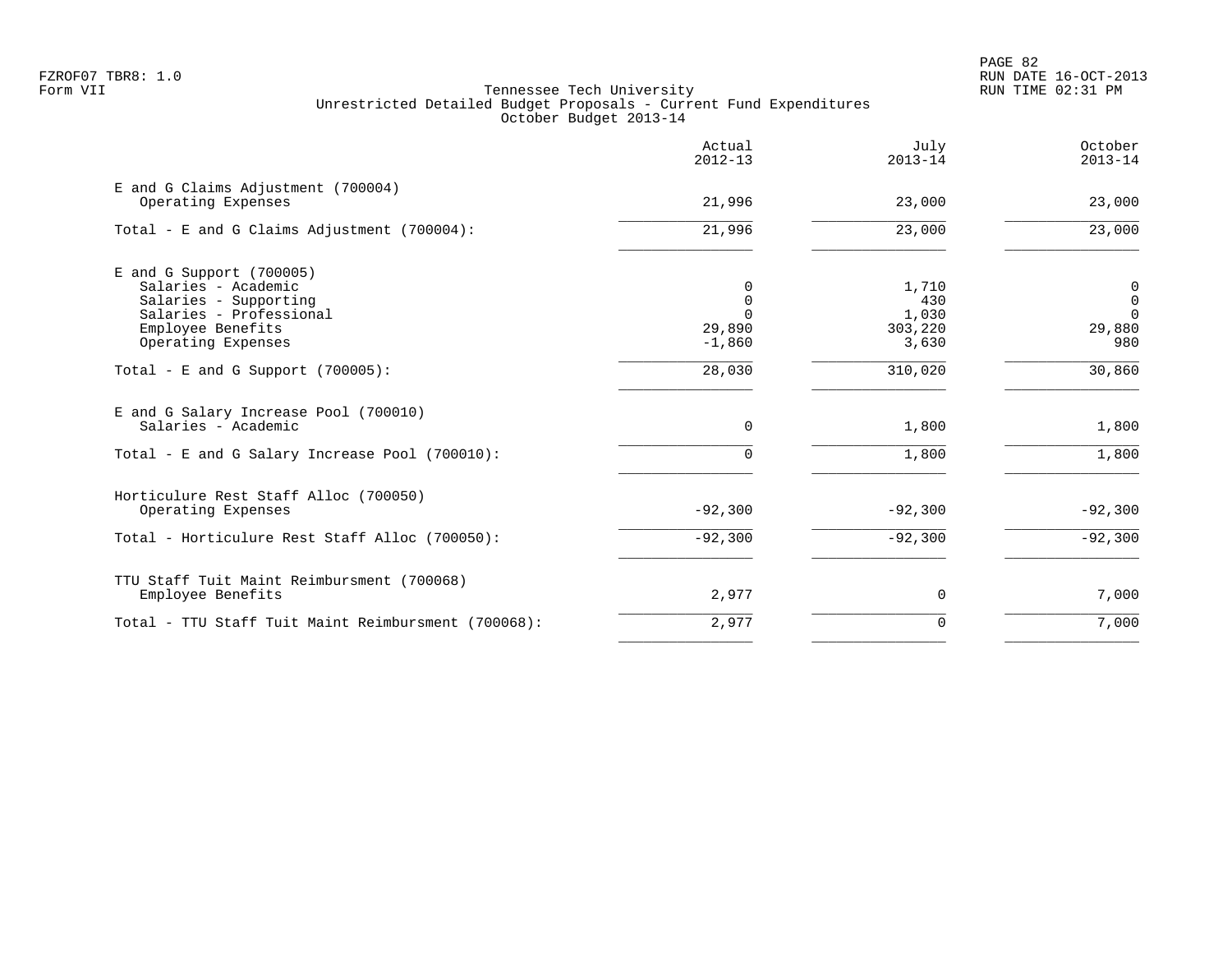PAGE 83 FZROF07 TBR8: 1.0 RUN DATE 16-OCT-2013

### Form VII Tennessee Tech University RUN TIME 02:31 PM Unrestricted Detailed Budget Proposals - Current Fund Expenditures October Budget 2013-14

|                            | Actual<br>$2012 - 13$ | July<br>$2013 - 14$ | October<br>$2013 - 14$ |
|----------------------------|-----------------------|---------------------|------------------------|
| Total - Research $(250)$ : |                       |                     |                        |
| Salaries - Administrative  | 1,929                 | $\Omega$            | 0                      |
| Salaries - Academic        | 268,876               | 132,659             | 132,451                |
| Salaries - Supporting      | 57,120                | 31,990              | 32,991                 |
| Salaries - Students        | 105,987               | 390                 | 41,140                 |
| Salaries - Professional    | 112,604               | 70,862              | 71,043                 |
| Employee Benefits          | 214,038               | 462,780             | 213,920                |
| Travel                     | 103,300               | 1,940               | 48,401                 |
| Operating Expenses         | 301,123               | 733,140             | 1,988,789              |
| Capital Outlay             | 10,826                | $\Omega$            | $\Omega$               |
| Department Revenues        | 173,296               | 160,770             | 245,470                |
| Total                      | 1,349,099             | 1,594,531           | 2,774,205              |
|                            |                       |                     |                        |
| Total - Research (25):     |                       |                     |                        |
| Salaries - Administrative  | 1,929                 | $\Omega$            | 0                      |
| Salaries - Academic        | 268,876               | 132,659             | 132,451                |
| Salaries - Supporting      | 57,120                | 31,990              | 32,991                 |
| Salaries - Students        | 105,987               | 390                 | 41,140                 |
| Salaries - Professional    | 112,604               | 70,862              | 71,043                 |
| Employee Benefits          | 214,038               | 462,780             | 213,920                |
| Travel                     | 103,300               | 1,940               | 48,401                 |
| Operating Expense          | 301,123               | 733,140             | 1,988,789              |
| Capital Outlay             | 10,826                | $\Omega$            | $\Omega$               |
| Department Revenues        | 173,296               | 160,770             | 245,470                |
|                            |                       |                     |                        |

 Public Service (30) Public Service (300)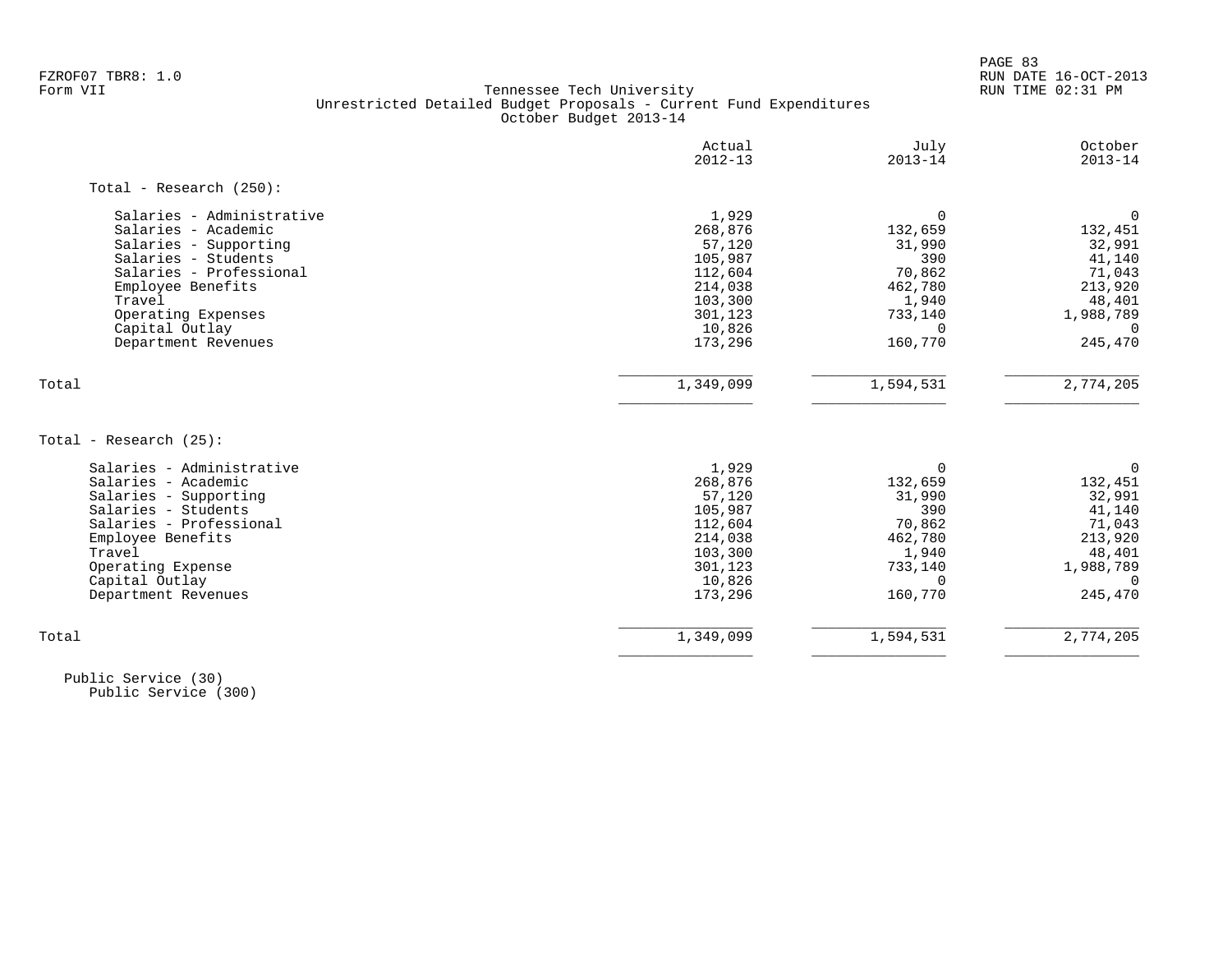|                                                                 | Actual<br>$2012 - 13$ | July<br>$2013 - 14$ | October<br>$2013 - 14$ |
|-----------------------------------------------------------------|-----------------------|---------------------|------------------------|
| Craft Center Workshops (121762)                                 |                       |                     |                        |
| Salaries - Academic                                             | $\Omega$              | 750                 | 750                    |
| Salaries - Supporting                                           | 25,740                | 15,750              | 15,750                 |
| Salaries - Students                                             | $\Omega$              | 4,000               | 4,000                  |
| Salaries - Professional                                         | 5,184                 | 31,000              | 33,772                 |
| Employee Benefits                                               | 3,590                 | 13,530              | 13,530                 |
| Travel                                                          | 526                   | 600                 | 600                    |
| Operating Expenses                                              | 34,159                | 45,240              | 45,240                 |
| Department Revenues                                             | $-1,000$              | 0                   | $\Omega$               |
| Total - Craft Center Workshops (121762):                        | 68,199                | 110,870             | 113,642                |
| Craft Center Workshops Transf In (121763)<br>Operating Expenses | $-50,000$             | $-50,000$           | $-50,000$              |
| Total - Craft Center Workshops Transf In (121763):              | $-50,000$             | $-50,000$           | $-50,000$              |
| Craft Center Exhibitions (121769)                               |                       |                     |                        |
| Salaries - Supporting                                           | 1,003                 | 1,000               | 1,000                  |
|                                                                 | 228                   | 760                 | 760                    |
| Employee Benefits                                               | 42                    | 100                 | 100                    |
| Travel<br>Operating Expenses                                    | 3,582                 | 2,180               | 2,180                  |
|                                                                 |                       |                     |                        |
| Total - Craft Center Exhibitions (121769):                      | 4,855                 | 4,040               | 4,040                  |
| Federal College Work Study Program (122001)                     |                       |                     |                        |
| Salaries - Students                                             | 14,541                | 2,360               | 2,360                  |
| Total - Federal College Work Study Program (122001):            | 14,541                | 2,360               | 2,360                  |
|                                                                 |                       |                     |                        |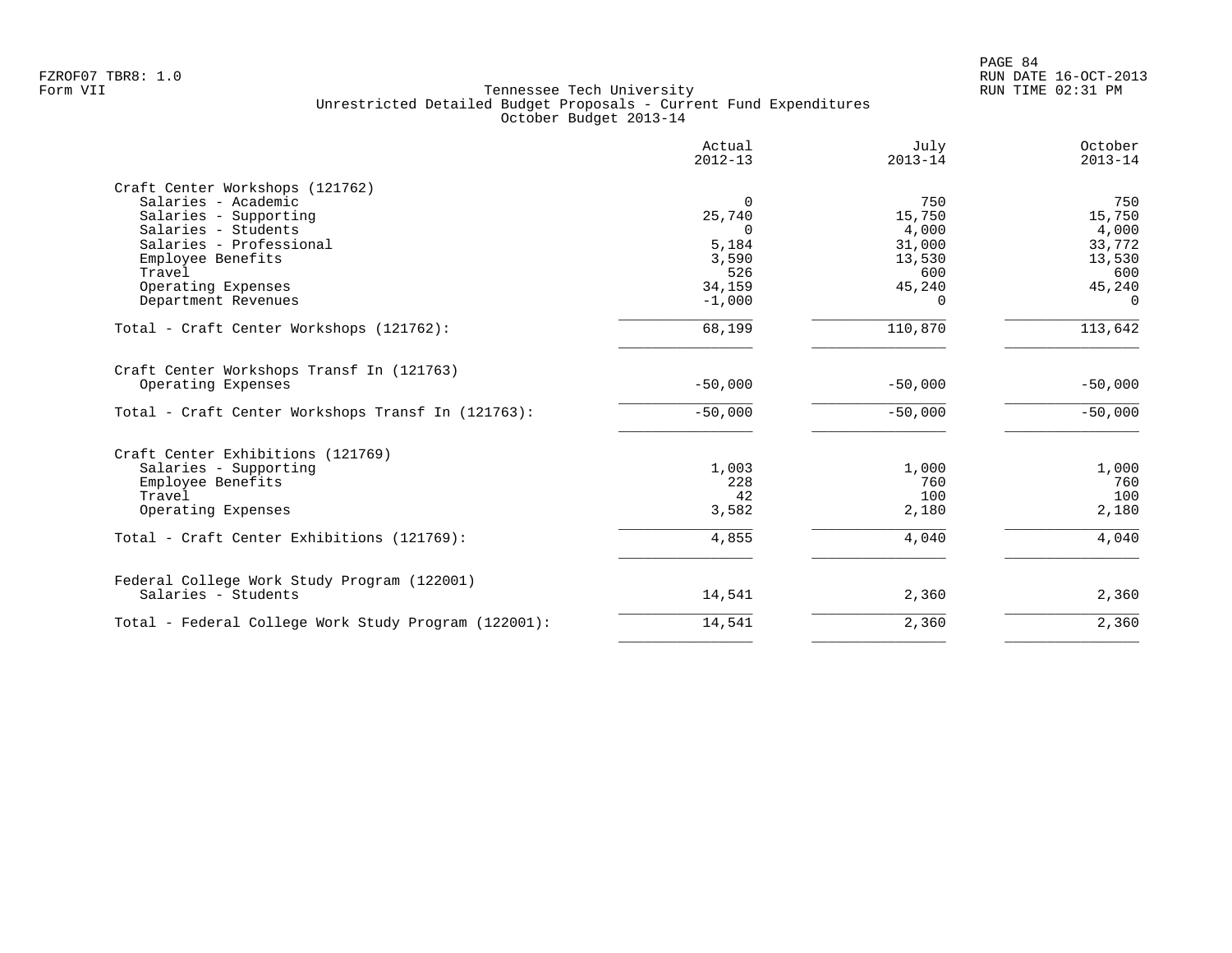PAGE 85 FZROF07 TBR8: 1.0 RUN DATE 16-OCT-2013

|                                                                                                                                                                               | Actual<br>$2012 - 13$                                       | July<br>$2013 - 14$                                              | October<br>$2013 - 14$                                                                               |
|-------------------------------------------------------------------------------------------------------------------------------------------------------------------------------|-------------------------------------------------------------|------------------------------------------------------------------|------------------------------------------------------------------------------------------------------|
| WTTU Tech Radio (127904)<br>Salaries - Students<br>Salaries - Professional<br>Employee Benefits<br>Operating Expenses                                                         | 7,368<br>$\Omega$<br>95<br>10,008                           | 10,880<br>1,800<br>5,830<br>5,080                                | 10,880<br>1,800<br>5,830<br>5,080                                                                    |
| Total - WTTU Tech Radio (127904):                                                                                                                                             | 17,471                                                      | 23,590                                                           | 23,590                                                                                               |
| Cheerleader Clinic (129006)<br>Salaries - Supporting<br>Salaries - Students<br>Salaries - Professional<br>Employee Benefits<br>Travel<br>Operating Expenses<br>Capital Outlay | 36,547<br>26,176<br>11,463<br>22,833<br>113<br>342,874<br>0 | 42,202<br>28,650<br>12,732<br>23,220<br>2,000<br>93,700<br>2,500 | 0<br>$\mathbf 0$<br>$\mathsf{O}$<br>$\mathsf{O}\xspace$<br>$\mathbf 0$<br>$\mathbf 0$<br>$\mathbf 0$ |
| Total - Cheerleader Clinic (129006):                                                                                                                                          | 440,006                                                     | 205,004                                                          | $\mathbf 0$                                                                                          |
| Science Fair (130005)<br>Employee Benefits<br>Total - Science Fair (130005):                                                                                                  | $\mathbf 0$<br>$\Omega$                                     | 2,600<br>2,600                                                   | 2,600<br>2,600                                                                                       |
|                                                                                                                                                                               |                                                             |                                                                  |                                                                                                      |
| COOP Fisheries Unit (131002)<br>Salaries - Supporting<br>Employee Benefits<br>Operating Expenses                                                                              | 32,830<br>19,613<br>364                                     | 32,930<br>19,650<br>0                                            | 33,382<br>19,650<br>0                                                                                |
| Total - COOP Fisheries Unit (131002):                                                                                                                                         | 52,807                                                      | 52,580                                                           | 53,032                                                                                               |
|                                                                                                                                                                               |                                                             |                                                                  |                                                                                                      |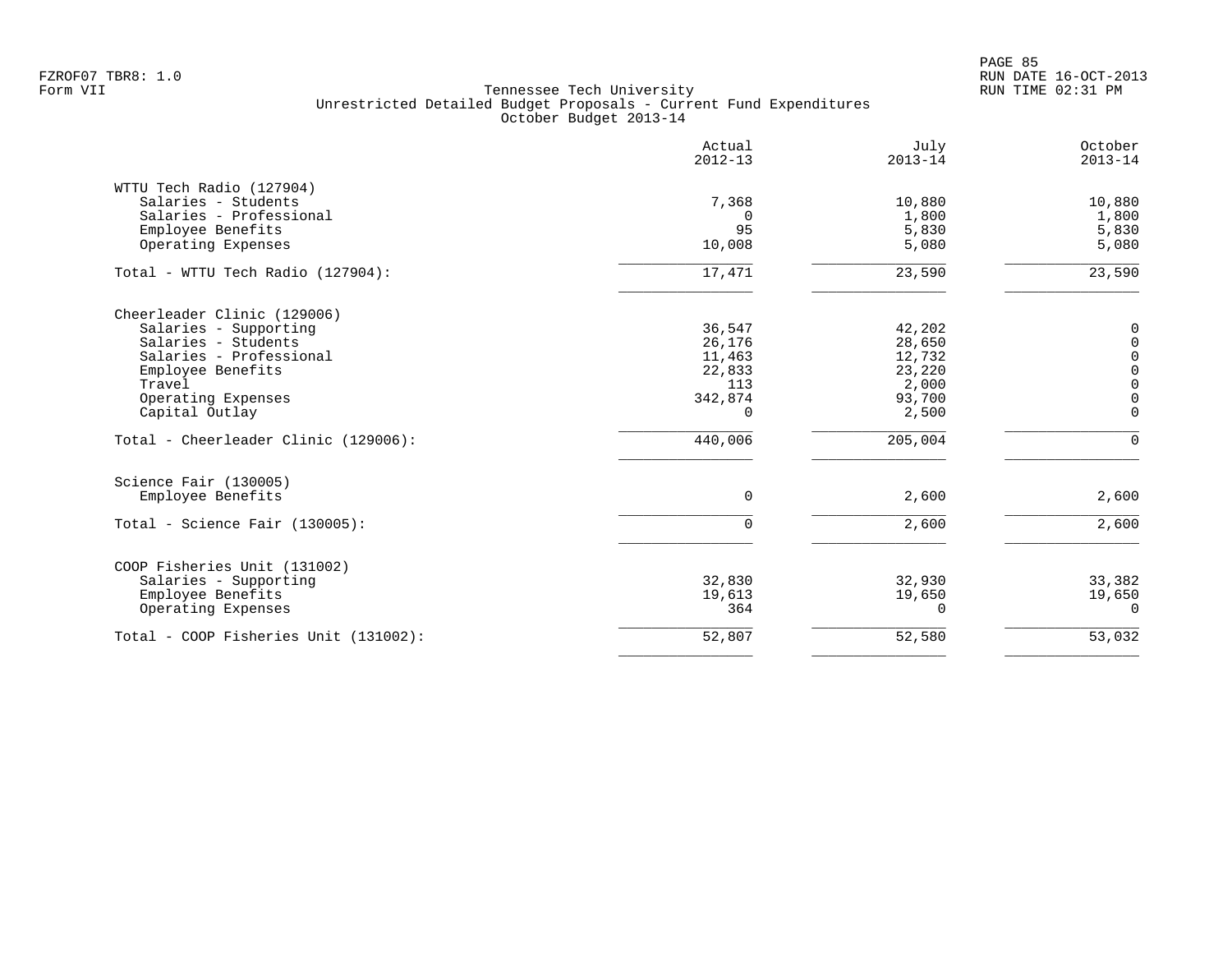PAGE 86 FZROF07 TBR8: 1.0 RUN DATE 16-OCT-2013

|                                                 | Actual<br>$2012 - 13$ | July<br>$2013 - 14$ | October<br>$2013 - 14$ |
|-------------------------------------------------|-----------------------|---------------------|------------------------|
| TIKI Software Development (132006)              |                       |                     |                        |
| Salaries - Students<br>Department Revenues      | 315<br>$-1,250$       | 0                   | 0<br>$\Omega$          |
| Total - TIKI Software Development (132006):     | $-935$                | $\Omega$            | $\Omega$               |
| Match History (134004)                          |                       |                     |                        |
| Salaries - Academic                             | 1,535                 |                     | $\mathbf 0$            |
| Employee Benefits                               | 554                   |                     | $\overline{0}$         |
| Operating Expenses                              | $\Omega$              |                     | $-550$                 |
| Total - Match History (134004):                 | 2,089                 | U                   | $-550$                 |
| Engineering MOE Funding (137020)                |                       |                     |                        |
| Salaries - Academic                             | 29,013                | $\Omega$            | $\mathbf 0$            |
| Employee Benefits                               | 6,686                 | 2,500               | 2,500                  |
| Total - Engineering MOE Funding (137020):       | 35,699                | 2,500               | $\overline{2}$ , 500   |
| Pres Academy Emerg Technology (137210)          |                       |                     |                        |
| Salaries - Academic                             | 5,308                 |                     | 0                      |
| Employee Benefits                               | 1,107                 |                     | $\mathbf 0$            |
| Operating Expenses                              | 1,468                 |                     | $\Omega$               |
| Total - Pres Academy Emerg Technology (137210): | 7,883                 | 0                   | $\Omega$               |
|                                                 |                       |                     |                        |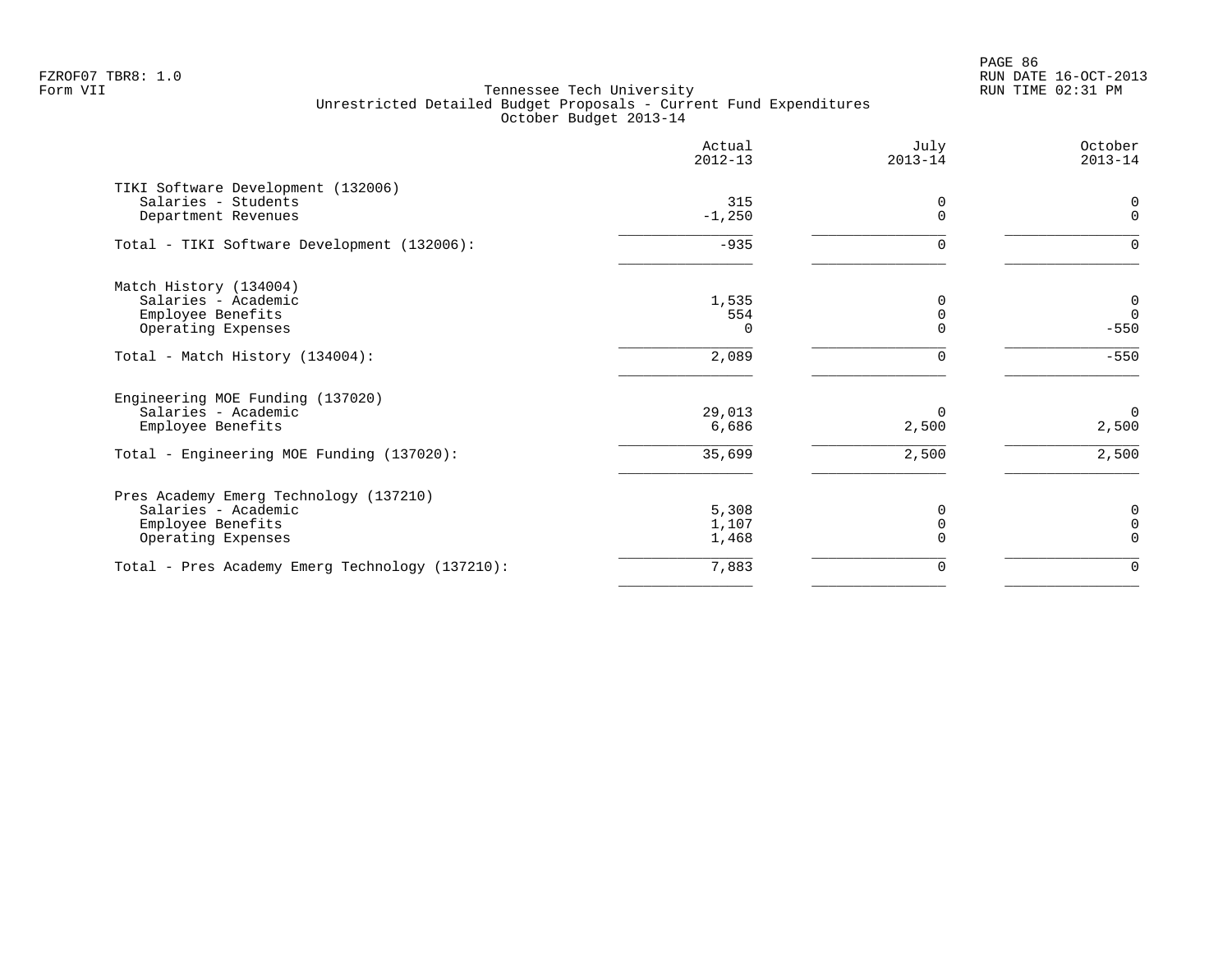PAGE 87 FZROF07 TBR8: 1.0 RUN DATE 16-OCT-2013

|                                                    | Actual<br>$2012 - 13$ | July<br>$2013 - 14$ | October<br>$2013 - 14$ |
|----------------------------------------------------|-----------------------|---------------------|------------------------|
| Match Mechanical Engineering (138405)              |                       |                     |                        |
| Salaries - Academic                                | 4,267                 | 0                   | 0                      |
| Employee Benefits                                  | 1,269                 | $\Omega$            | $\mathbf 0$            |
| Total - Match Mechanical Engineering (138405):     | 5,536                 | O                   | $\Omega$               |
| Restricted Dean Coll of Business (140023)          |                       |                     |                        |
| Salaries - Academic                                | 6,007                 | 0                   | 0                      |
| Employee Benefits                                  | 2,683                 | $\Omega$            | $\mathbf 0$            |
| Total - Restricted Dean Coll of Business (140023): | 8,690                 | $\Omega$            | $\Omega$               |
| Match College of Business (140035)                 |                       |                     |                        |
| Salaries - Supporting                              | 6,278                 | $\Omega$            | 28,400                 |
| Salaries - Students                                | 320                   |                     | 800                    |
| Salaries - Professional<br>Employee Benefits       | 39,450<br>10,130      |                     | 31,200<br>8,610        |
| Operating Expenses                                 | $\Omega$              |                     | 14,100                 |
| Total - Match College of Business (140035):        | 56,178                | 0                   | 83,110                 |
| RODP Marketing Campaign (140100)                   |                       |                     |                        |
| Salaries - Supporting                              | 2,276                 | $\Omega$            | $\overline{0}$         |
| Salaries - Students                                | 12,079                | 7,000               | 7,000                  |
| Salaries - Professional                            | 165,830               | 214,577             | 217,108                |
| Employee Benefits                                  | 40,531                | 38,300              | 38,300                 |
| Travel                                             | 37,100                | 30,000              | 30,000                 |
| Operating Expenses                                 | 172,197               | 302,070             | 302,070                |
| Total - RODP Marketing Campaign (140100):          | 430,013               | 591,947             | 594,478                |
|                                                    |                       |                     |                        |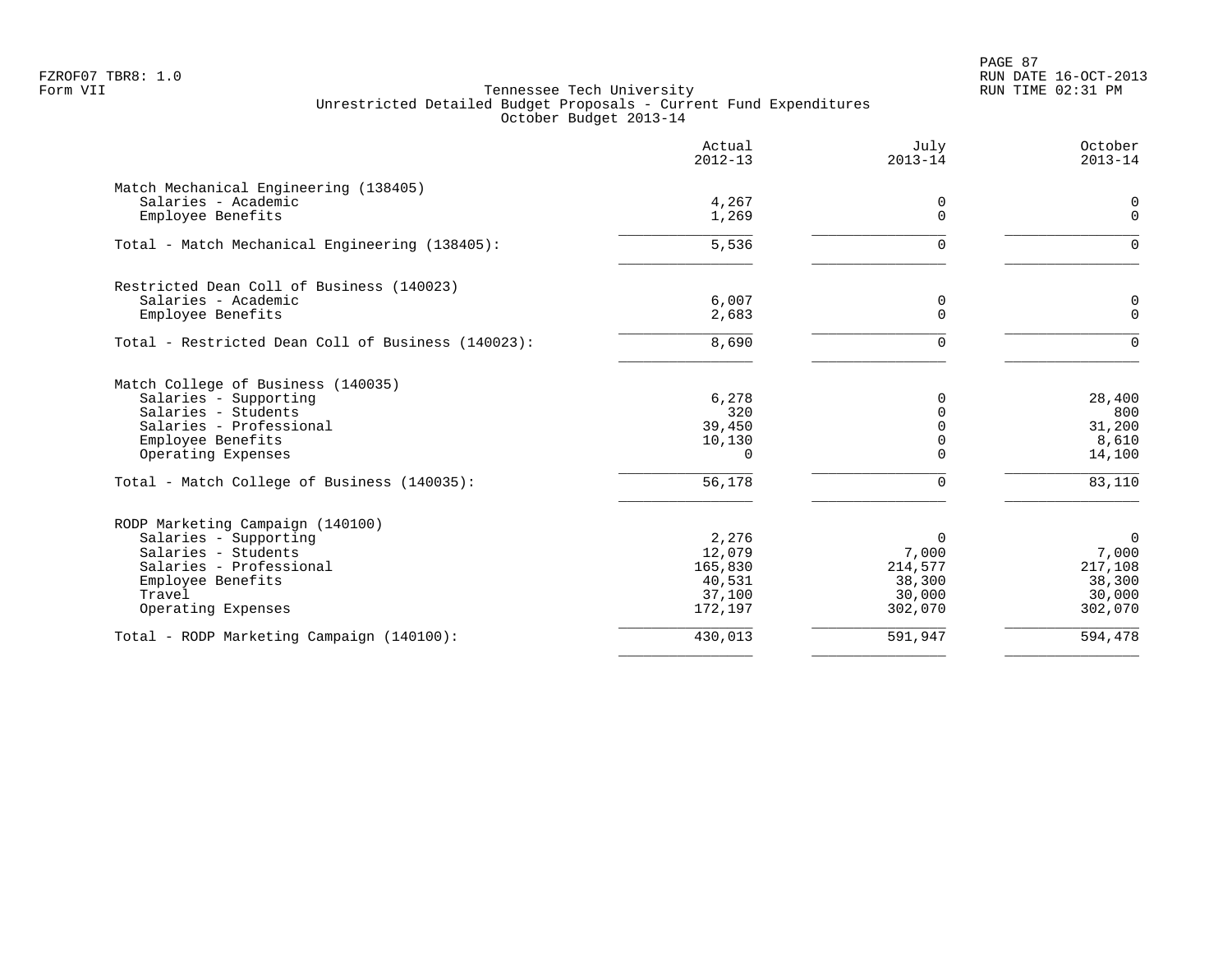|                                                       | Actual<br>$2012 - 13$ | July<br>$2013 - 14$ | October<br>$2013 - 14$ |
|-------------------------------------------------------|-----------------------|---------------------|------------------------|
| Business Media Service Center (140101)                |                       |                     |                        |
| Salaries - Supporting                                 | 4,107                 | 0                   | $\mathbf 0$            |
| Salaries - Students                                   | 3,550                 | $\Omega$            | $\overline{0}$         |
| Salaries - Professional                               | 19,440                | $\Omega$            | $\Omega$               |
| Employee Benefits                                     | 2,613                 | 800                 | 800                    |
| Travel                                                | 11,391                | $\Omega$            | $\Omega$               |
| Operating Expenses                                    | 51,540                | 34,200              | 27,200                 |
| Department Revenues                                   | $-10,000$             | <sup>n</sup>        | $\Omega$               |
| Total - Business Media Service Center (140101):       | 82,641                | 35,000              | 28,000                 |
| Match Business Media Service Center (140105)          |                       |                     |                        |
| Salaries - Students                                   | 6,584                 | $\Omega$            | 7,000                  |
| Salaries - Professional                               | 8,128                 | $\Omega$            | $\overline{0}$         |
| Employee Benefits                                     | 2,601                 | $\Omega$            | $\Omega$               |
| Operating Expenses                                    | $\cap$                | $\Omega$            | 3,430                  |
|                                                       |                       |                     |                        |
| Total - Match Business Media Service Center (140105): | 17,313                | $\Omega$            | 10,430                 |
| SACF SBDC (147001)                                    |                       |                     |                        |
| Employee Benefits                                     | $\Omega$              | 850                 | 850                    |
|                                                       |                       |                     |                        |
| Total - SACF SBDC (147001):                           | $\cap$                | 850                 | 850                    |
| Matching Curriculum Instruction (153005)              |                       |                     |                        |
| Salaries - Supporting                                 | 4,838                 | 0                   | 0                      |
| Salaries - Professional                               | 7,000                 | O                   | $\overline{0}$         |
| Employee Benefits                                     | 16,564                | $\Omega$            | $\Omega$               |
| Operating Expenses                                    | $-139$                | U                   | 5,560                  |
| Total - Matching Curriculum Instruction (153005):     | 28,263                | 0                   | 5,560                  |
|                                                       |                       |                     |                        |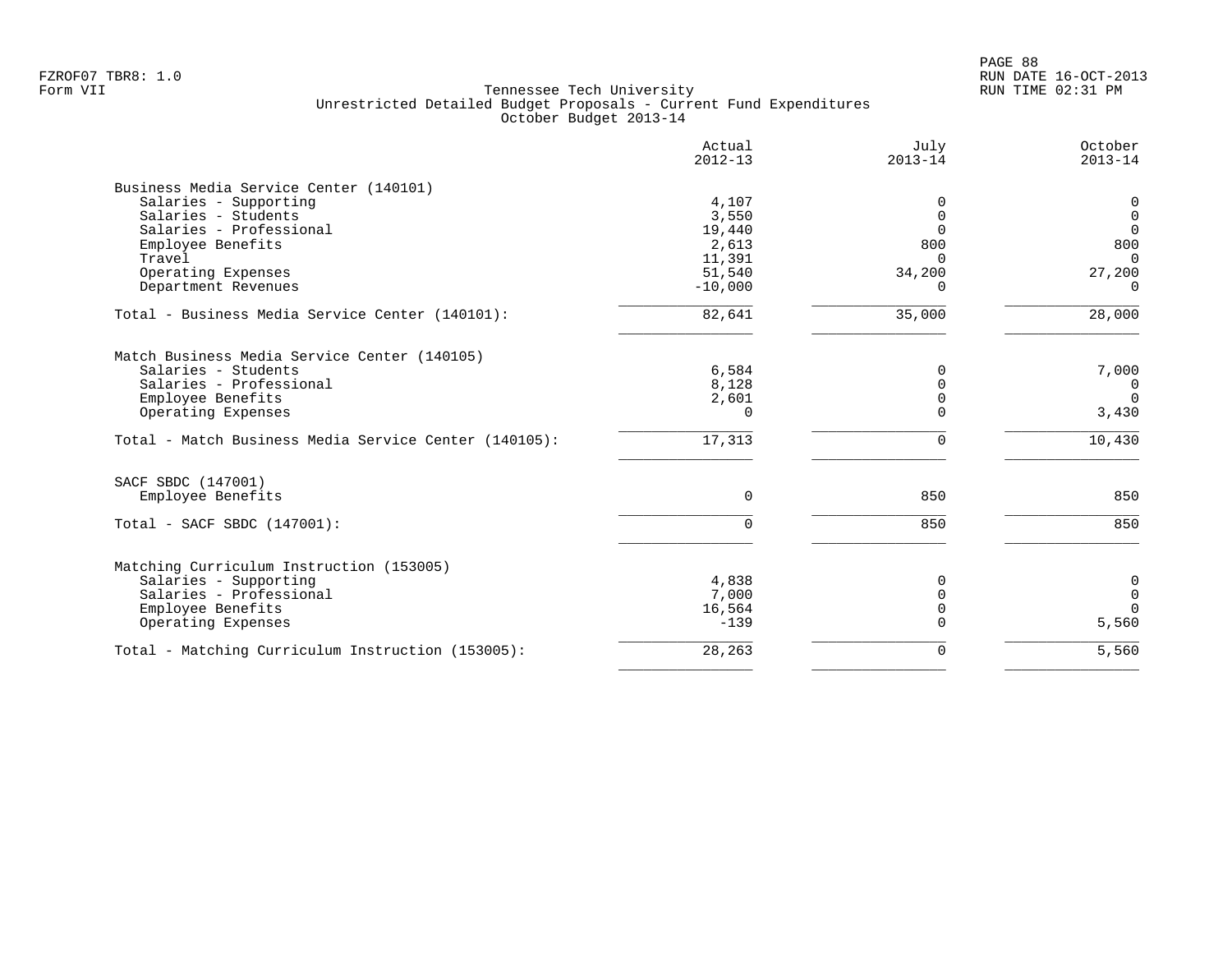PAGE 89 FZROF07 TBR8: 1.0 RUN DATE 16-OCT-2013

|                                                                | Actual<br>$2012 - 13$    | July<br>$2013 - 14$         | October<br>$2013 - 14$         |
|----------------------------------------------------------------|--------------------------|-----------------------------|--------------------------------|
| Music (155000)                                                 |                          |                             |                                |
| Salaries - Students<br>Employee Benefits                       | 1,394<br>106             | 0<br>$\Omega$               | 0<br>$\mathbf 0$               |
| Total - Music $(155000)$ :                                     | 1,500                    | $\Omega$                    | $\mathbf 0$                    |
| Band Camps and Clinics (155002)                                | 977                      |                             |                                |
| Travel<br>Operating Expenses                                   | 35,387                   | $\Omega$<br>33,330          | $\mathbf 0$<br>33,330          |
| Total - Band Camps and Clinics (155002):                       | 36, 364                  | 33,330                      | 33,330                         |
| Southeast Chamber Music (155007)                               |                          |                             |                                |
| Salaries - Academic<br>Employee Benefits<br>Operating Expenses | 7,519<br>1,216<br>13,102 | $\Omega$<br>2,000<br>18,000 | $\mathbf 0$<br>2,000<br>18,000 |
| Total - Southeast Chamber Music (155007):                      | 21,837                   | 20,000                      | 20,000                         |
| Rural Education Program (156000)                               |                          |                             |                                |
| Operating Expenses                                             | $\mathbf 0$              | 1,670                       | 1,670                          |
| Total - Rural Education Program (156000):                      | $\mathbf 0$              | 1,670                       | 1,670                          |
| STEM Operating (156002)                                        |                          |                             |                                |
| Salaries - Academic<br>Salaries - Supporting                   | $\Omega$<br>124,217      | $\Omega$<br>124,110         | 110,490<br>125,915             |
| Salaries - Students                                            | 20,157                   | 400                         | 13,850                         |
| Salaries - Professional                                        | 115,746                  | 179,542                     | 118,080                        |
| Employee Benefits<br>Travel                                    | 92,390                   | 91,600                      | 121,700                        |
| Operating Expenses                                             | 2,049<br>111,894         | 2,820<br>4,240              | 2,820<br>76,750                |
| Capital Outlay                                                 | 290,162                  | $\Omega$                    | 44,770                         |
| Total - STEM Operating (156002):                               | 756,615                  | 402,712                     | 614,375                        |
|                                                                |                          |                             |                                |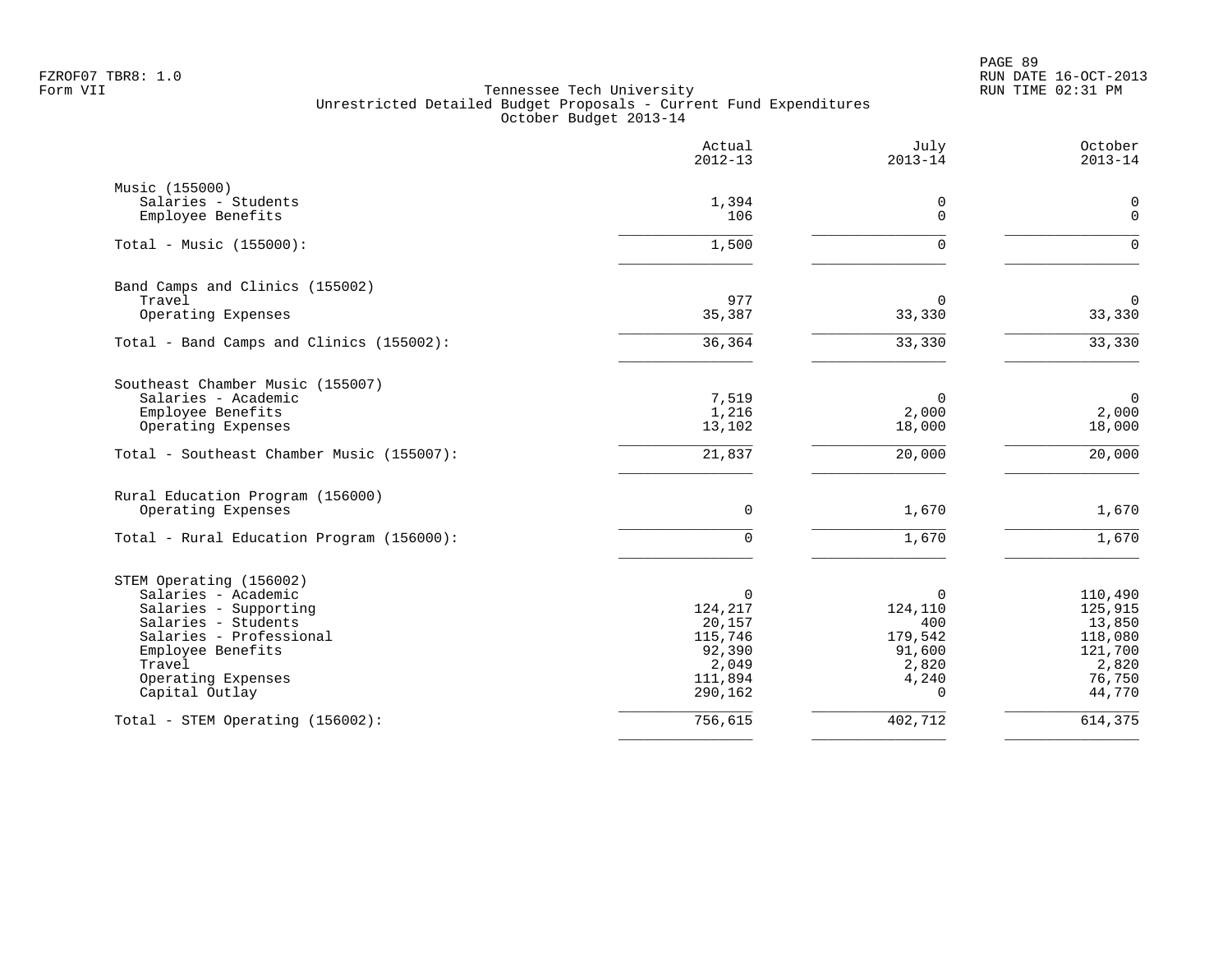|                                           | Actual<br>$2012 - 13$ | July<br>$2013 - 14$ | October<br>$2013 - 14$ |
|-------------------------------------------|-----------------------|---------------------|------------------------|
| STEM Graduate Assistant (156003)          |                       |                     |                        |
| Employee Benefits<br>Operating Expenses   | 11,066<br>$\Omega$    | 0<br>23,130         | 23,130<br>$\Omega$     |
| Total - STEM Graduate Assistant (156003): | 11,066                | 23,130              | 23,130                 |
| STEM Workshops (156004)                   |                       |                     |                        |
| Salaries - Academic                       | 8,918                 | 6,500               | 6,500                  |
| Salaries - Students                       | $\cap$                | 500                 | 500                    |
| Employee Benefits<br>Operating Expenses   | 1,431<br>14,743       | 1,600<br>11,400     | 1,600<br>21,930        |
|                                           |                       |                     |                        |
| Total - STEM Workshops (156004):          | 25,092                | 20,000              | 30,530                 |
| STEM Equip Rental (156006)                |                       |                     |                        |
| Operating Expenses                        | 2,058                 | 2,000               | 2,250                  |
| Total - STEM Equip Rental (156006):       | 2,058                 | 2,000               | 2,250                  |
| Ag Pavilion Operating (161000)            |                       |                     |                        |
| Salaries - Supporting                     | 33,370                | 33,370              | 33,826                 |
| Salaries - Students                       | 25,848                | 3,000               | 3,000                  |
| Salaries - Professional                   | 56,520                | 56,620              | 57,713                 |
| Employee Benefits<br>Travel               | 46,454<br>18          | 46,960<br>$\Omega$  | 46,960<br>$\Omega$     |
| Operating Expenses                        | 89,061                | 69,590              | 69,590                 |
| Total - Ag Pavilion Operating (161000):   | 251,271               | 209,540             | 211,089                |
|                                           |                       |                     |                        |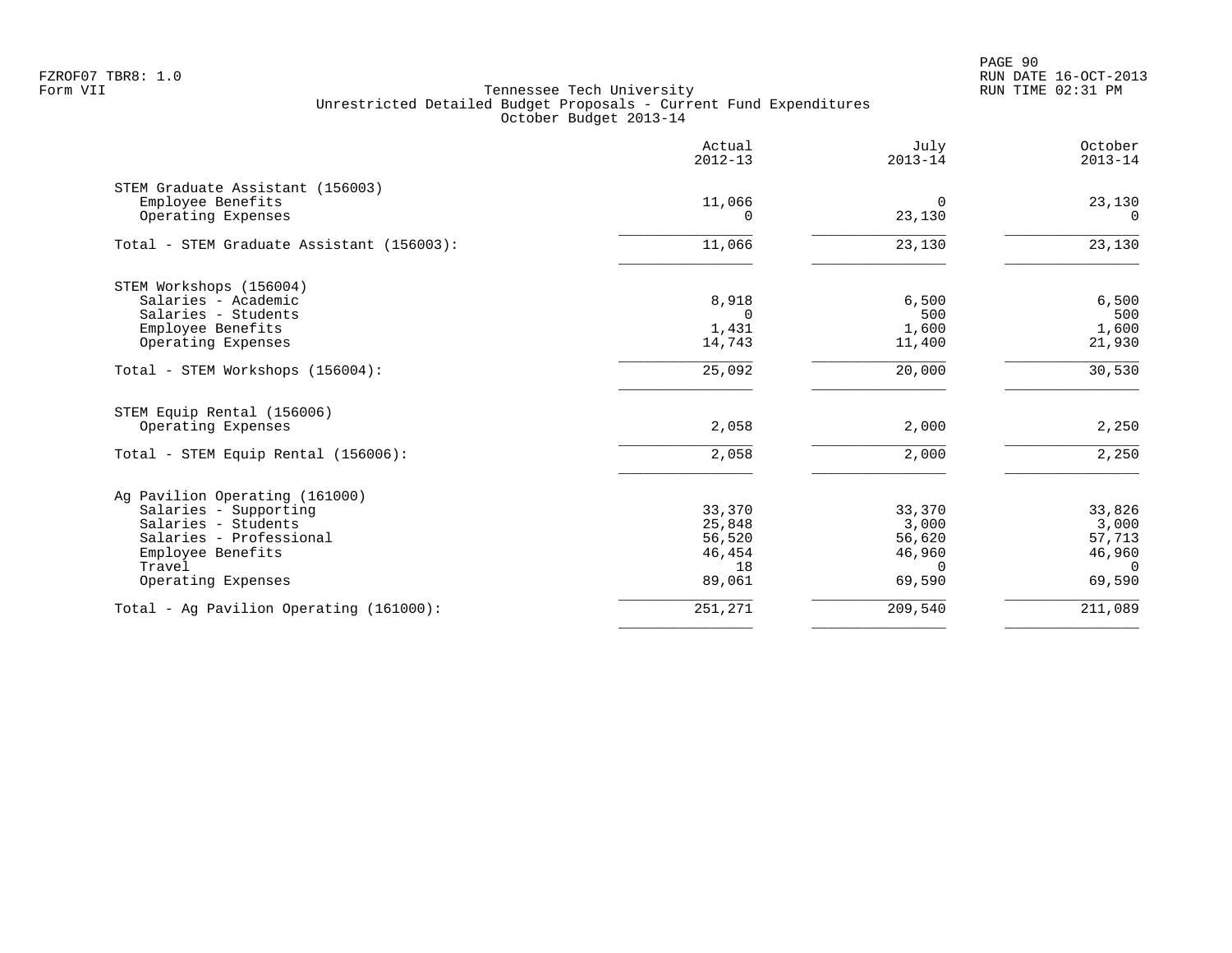PAGE 91 FZROF07 TBR8: 1.0 RUN DATE 16-OCT-2013

|                                                                          | Actual<br>$2012 - 13$ | July<br>$2013 - 14$ | October<br>$2013 - 14$ |
|--------------------------------------------------------------------------|-----------------------|---------------------|------------------------|
| M and R Ag Pavilion (161001)<br>Operating Expenses                       | 48                    | $\Omega$            | $\mathbf 0$            |
| Total - M and R Ag Pavilion (161001):                                    | 48                    | $\Omega$            | $\Omega$               |
| Livestock and Dairy (162001)<br>Salaries - Students<br>Employee Benefits | 268<br>21             | 0<br>$\mathbf 0$    | 0<br>$\mathbf{0}$      |
| Total - Livestock and Dairy (162001):                                    | 289                   | $\Omega$            | $\Omega$               |
| Extended Education (180001)<br>Employee Benefits                         | $\mathbf 0$           | 100                 | 100                    |
| Total - Extended Education (180001):                                     | 0                     | 100                 | 100                    |
| Extended Education ITV (180002)<br>Department Revenues                   | $-30$                 | $\mathbf 0$         | $\mathbf 0$            |
| Total - Extended Education ITV (180002):                                 | $-30$                 | $\Omega$            | $\Omega$               |
| Ext Prog Vehicles (180007)<br>Travel<br>Operating Expenses               | $-1,615$<br>2,543     | $\Omega$<br>1,000   | $\Omega$<br>1,000      |
| Total - Ext Prog Vehicles (180007):                                      | 928                   | 1,000               | 1,000                  |
|                                                                          |                       |                     |                        |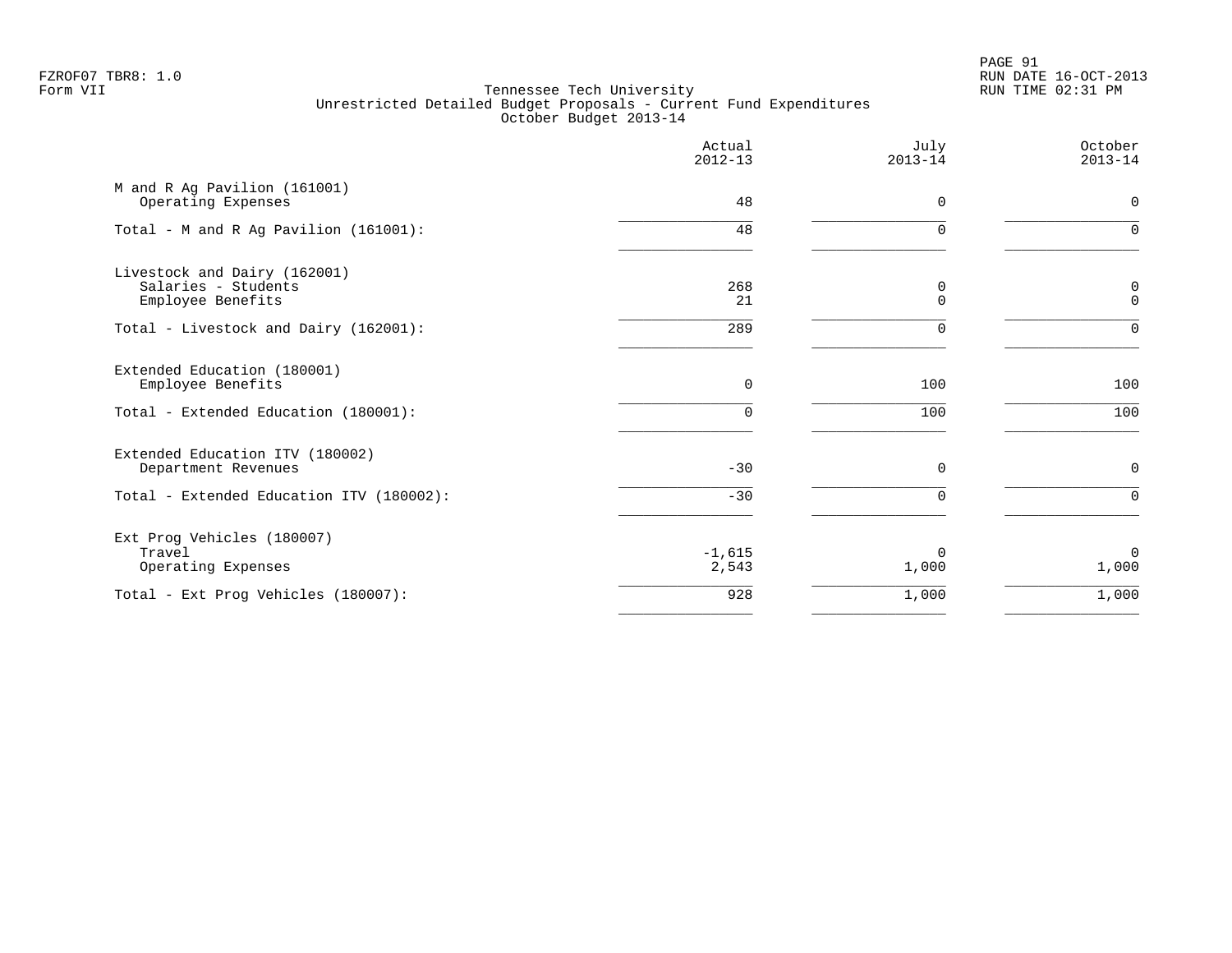PAGE 92 FZROF07 TBR8: 1.0 RUN DATE 16-OCT-2013

|                                                   | Actual<br>$2012 - 13$ | July<br>$2013 - 14$ | October<br>$2013 - 14$ |
|---------------------------------------------------|-----------------------|---------------------|------------------------|
| Ext Prog Vehicles Transfer In (180008)            |                       |                     |                        |
| Travel                                            | $-3,763$              | 0                   | $\overline{0}$         |
| Operating Expenses                                | $\Omega$              | $-2,000$            | $-2,000$               |
| Total - Ext Prog Vehicles Transfer In (180008):   | $-3,763$              | $-2,000$            | $-2,000$               |
| Match Ext Progs Reg Dev (180015)                  |                       |                     |                        |
| Salaries - Administrative                         | 26,649                |                     | 27,000                 |
| Salaries - Professional                           | 49,137                |                     | 50,410                 |
| Employee Benefits                                 | 22,981                | $\Omega$            | 22,720                 |
| Operating Expenses                                | $\Omega$              |                     | 101,530                |
| Total - Match Ext Progs Reg Dev (180015):         | 98,767                | $\Omega$            | 201,660                |
| Regional Economic Dev Institute (180200)          |                       |                     |                        |
| Salaries - Academic                               | 0                     | 0                   | 27,000                 |
| Employee Benefits                                 | $\Omega$              |                     | 6,750                  |
| Travel                                            | 1,708                 |                     | $\Omega$               |
| Operating Expenses                                | 6,639                 |                     | 1,800                  |
| Capital Outlay                                    | 4,807                 |                     | $\Omega$               |
| Total - Regional Economic Dev Institute (180200): | 13,154                | $\Omega$            | 35,550                 |
| Highlands Workforce Development (180201)          |                       |                     |                        |
| Salaries - Academic                               | 960                   | 0                   | 0                      |
| Salaries - Supporting                             | 20,306                | $\Omega$            | $\mathbf 0$            |
| Salaries - Professional                           | 17,880                |                     | $\Omega$               |
| Employee Benefits                                 | 2,995                 | 2,900               | 2,900                  |
| Operating Expenses                                | $\Omega$              | $\Omega$            | 25,160                 |
| Total - Highlands Workforce Development (180201): | 42,141                | 2,900               | 28,060                 |
|                                                   |                       |                     |                        |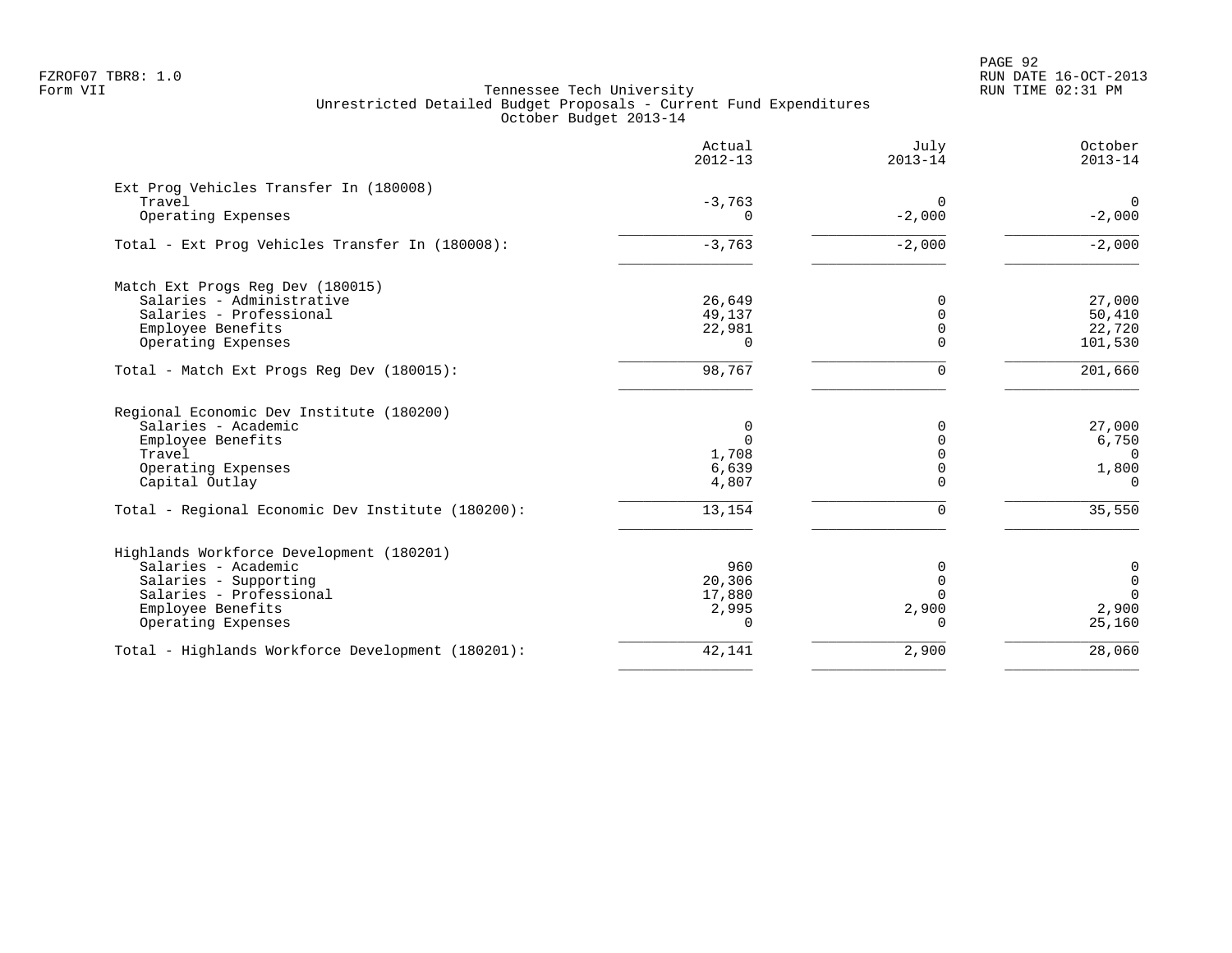|                                                             | Actual<br>$2012 - 13$ | July<br>$2013 - 14$ | October<br>$2013 - 14$ |
|-------------------------------------------------------------|-----------------------|---------------------|------------------------|
| Ext Educ NC Seminars (181004)<br>Travel                     | 391                   | $\Omega$            | $\mathbf 0$            |
| Operating Expenses<br>Department Revenues                   | 730<br>$-145$         | 1,800<br>$\Omega$   | 1,800<br>$\Omega$      |
| Total - Ext Educ NC Seminars (181004):                      | 976                   | 1,800               | 1,800                  |
| Service Learning Center (187000)                            |                       |                     |                        |
| Salaries - Professional<br>Employee Benefits                | 29,352<br>20,456      | 32,160<br>14,650    | 62,640<br>23,650       |
| Travel                                                      | 437                   | $\Omega$            | 0                      |
| Operating Expenses                                          | 908                   | $\Omega$            | $\mathbf 0$            |
| Total - Service Learning Center (187000):                   | 51,153                | 46,810              | 86,290                 |
| TBR Spouse Dependent Discount (700000)<br>Employee Benefits | 13,782                | 11,580              | 11,580                 |
| Total - TBR Spouse Dependent Discount (700000):             | 13,782                | 11,580              | 11,580                 |
| TBR Employ Remission PC191 (700001)                         |                       |                     |                        |
| Employee Benefits                                           | 12,300                | 11,840              | 11,840                 |
| Total - TBR Employ Remission PC191 (700001):                | 12,300                | 11,840              | 11,840                 |
| E and G Data Processing Allocation (700003)                 |                       |                     |                        |
| Department Revenues                                         | 449,133               | 416,630             | 636,100                |
| Total - E and G Data Processing Allocation (700003):        | 449,133               | 416,630             | 636,100                |
|                                                             |                       |                     |                        |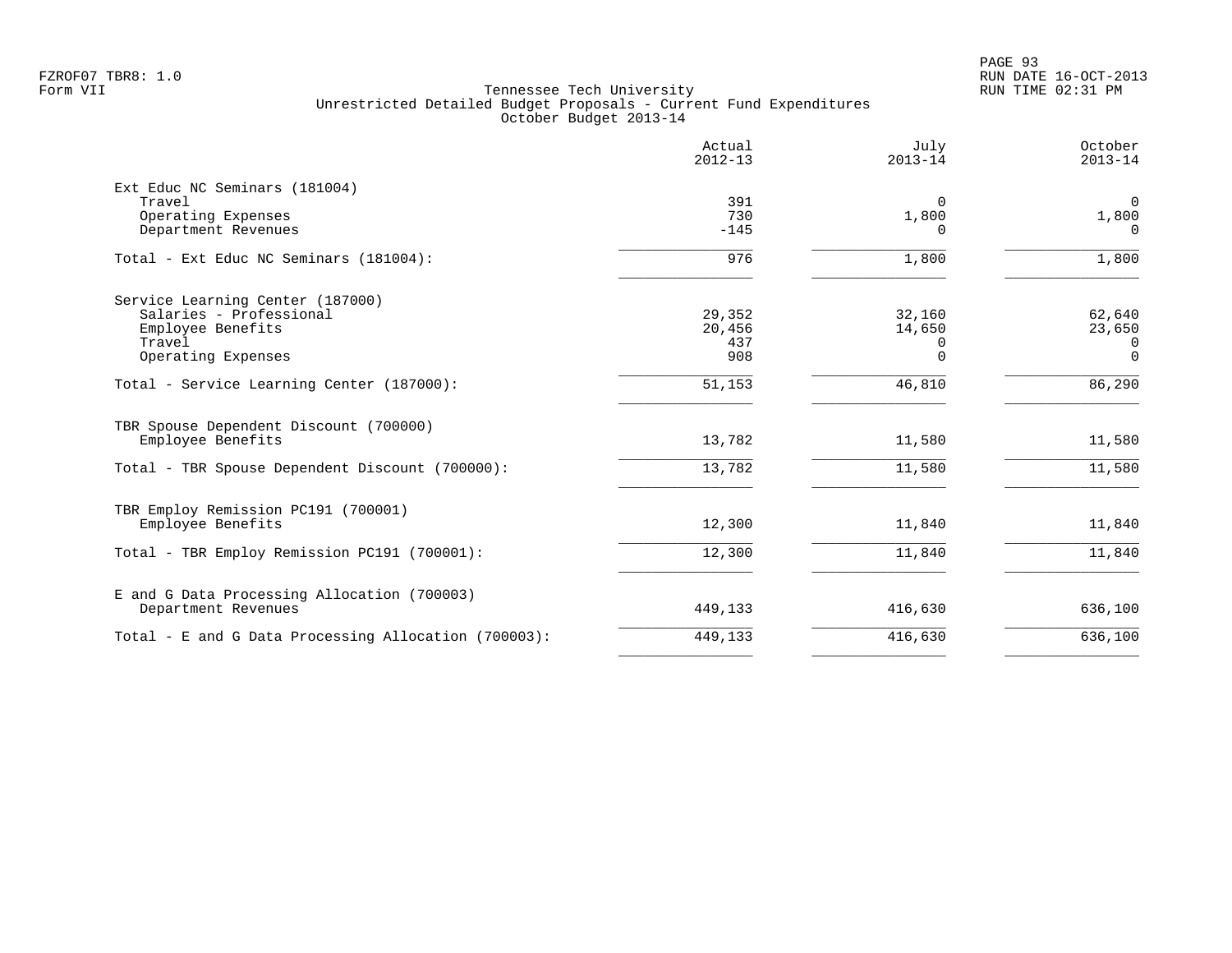|                                                                                                                         | Actual<br>$2012 - 13$            | July<br>$2013 - 14$                | October<br>$2013 - 14$                           |
|-------------------------------------------------------------------------------------------------------------------------|----------------------------------|------------------------------------|--------------------------------------------------|
| E and G Claims Adjustment (700004)<br>Operating Expenses                                                                | 11,025                           | 11,090                             | 11,090                                           |
| Total - E and G Claims Adjustment $(700004)$ :                                                                          | 11,025                           | 11,090                             | 11,090                                           |
| E and G Support (700005)<br>Salaries - Supporting<br>Salaries - Professional<br>Employee Benefits<br>Operating Expenses | 0<br>$\Omega$<br>45,009<br>3,195 | 3,170<br>6,350<br>131,900<br>5,980 | $\overline{0}$<br>$\mathbf 0$<br>45,000<br>3,720 |
| Total - E and G Support $(700005)$ :                                                                                    | 48,204                           | 147,400                            | 48,720                                           |
| E and G Salary Increase Pool (700010)<br>Salaries - Professional<br>Total - E and G Salary Increase Pool (700010):      | $\mathbf 0$<br>$\Omega$          | 38,400<br>38,400                   | 38,400<br>38,400                                 |
| Post Office Allocation (700045)<br>Operating Expenses<br>Department Revenues                                            | $\Omega$<br>1,230                | 1,020<br>O                         | 960<br>$\mathbf{0}$                              |
| Total - Post Office Allocation (700045):                                                                                | 1,230                            | 1,020                              | 960                                              |
| TTU Staff Scholarships (700067)<br>Employee Benefits                                                                    | 912                              | 0                                  | 1,000                                            |
| Total - TTU Staff Scholarships (700067):                                                                                | 912                              | 0                                  | 1,000                                            |
|                                                                                                                         |                                  |                                    |                                                  |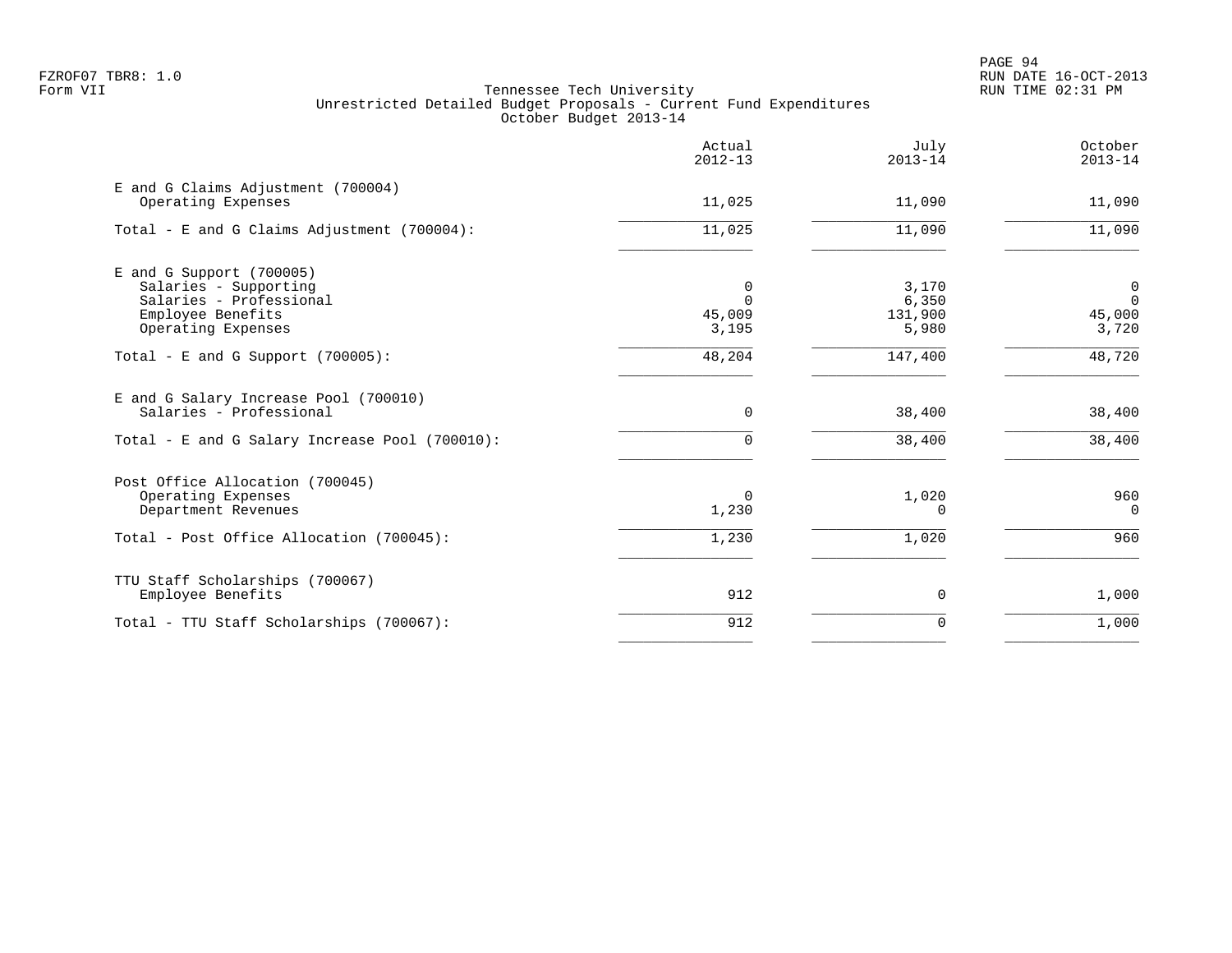| FZROF07 | TBR8: |  |
|---------|-------|--|
|---------|-------|--|

|                                                                                                                                                                                                                           | Actual<br>$2012 - 13$                                                                                   | July<br>$2013 - 14$                                                                                      | October<br>$2013 - 14$                                                                                 |
|---------------------------------------------------------------------------------------------------------------------------------------------------------------------------------------------------------------------------|---------------------------------------------------------------------------------------------------------|----------------------------------------------------------------------------------------------------------|--------------------------------------------------------------------------------------------------------|
| TTU Staff Tuit Maint Reimbursment (700068)<br>Employee Benefits                                                                                                                                                           | 1,323                                                                                                   | $\mathbf 0$                                                                                              | 7,000                                                                                                  |
| Total - TTU Staff Tuit Maint Reimbursment (700068):                                                                                                                                                                       | 1,323                                                                                                   | $\Omega$                                                                                                 | 7,000                                                                                                  |
| Total - Public Service (300):                                                                                                                                                                                             |                                                                                                         |                                                                                                          |                                                                                                        |
| Salaries - Administrative<br>Salaries - Academic<br>Salaries - Supporting<br>Salaries - Students<br>Salaries - Professional<br>Employee Benefits<br>Travel<br>Operating Expenses<br>Capital Outlay<br>Department Revenues | 26,649<br>63,527<br>291,512<br>118,600<br>525,130<br>403,539<br>49,374<br>857,386<br>294,969<br>437,938 | $\mathbf 0$<br>7,250<br>252,532<br>56,790<br>573,181<br>423,170<br>35,520<br>614,720<br>2,500<br>416,630 | 27,000<br>144,740<br>238,273<br>49,390<br>611,123<br>421,360<br>33,520<br>722,890<br>44,770<br>636,100 |
| Total                                                                                                                                                                                                                     | 3,068,624                                                                                               | 2,382,293                                                                                                | 2,929,166                                                                                              |
| Total - Public Service (30):                                                                                                                                                                                              |                                                                                                         |                                                                                                          |                                                                                                        |
| Salaries - Administrative<br>Salaries - Academic<br>Salaries - Supporting<br>Salaries - Students<br>Salaries - Professional<br>Employee Benefits<br>Travel<br>Operating Expense<br>Capital Outlay<br>Department Revenues  | 26,649<br>63,527<br>291,512<br>118,600<br>525,130<br>403,539<br>49,374<br>857,386<br>294,969<br>437,938 | $\mathbf 0$<br>7,250<br>252,532<br>56,790<br>573,181<br>423,170<br>35,520<br>614,720<br>2,500<br>416,630 | 27,000<br>144,740<br>238,273<br>49,390<br>611,123<br>421,360<br>33,520<br>722,890<br>44,770<br>636,100 |
| Total                                                                                                                                                                                                                     | 3,068,624                                                                                               | 2,382,293                                                                                                | 2,929,166                                                                                              |

 Academic Support (35) Academic Support (350)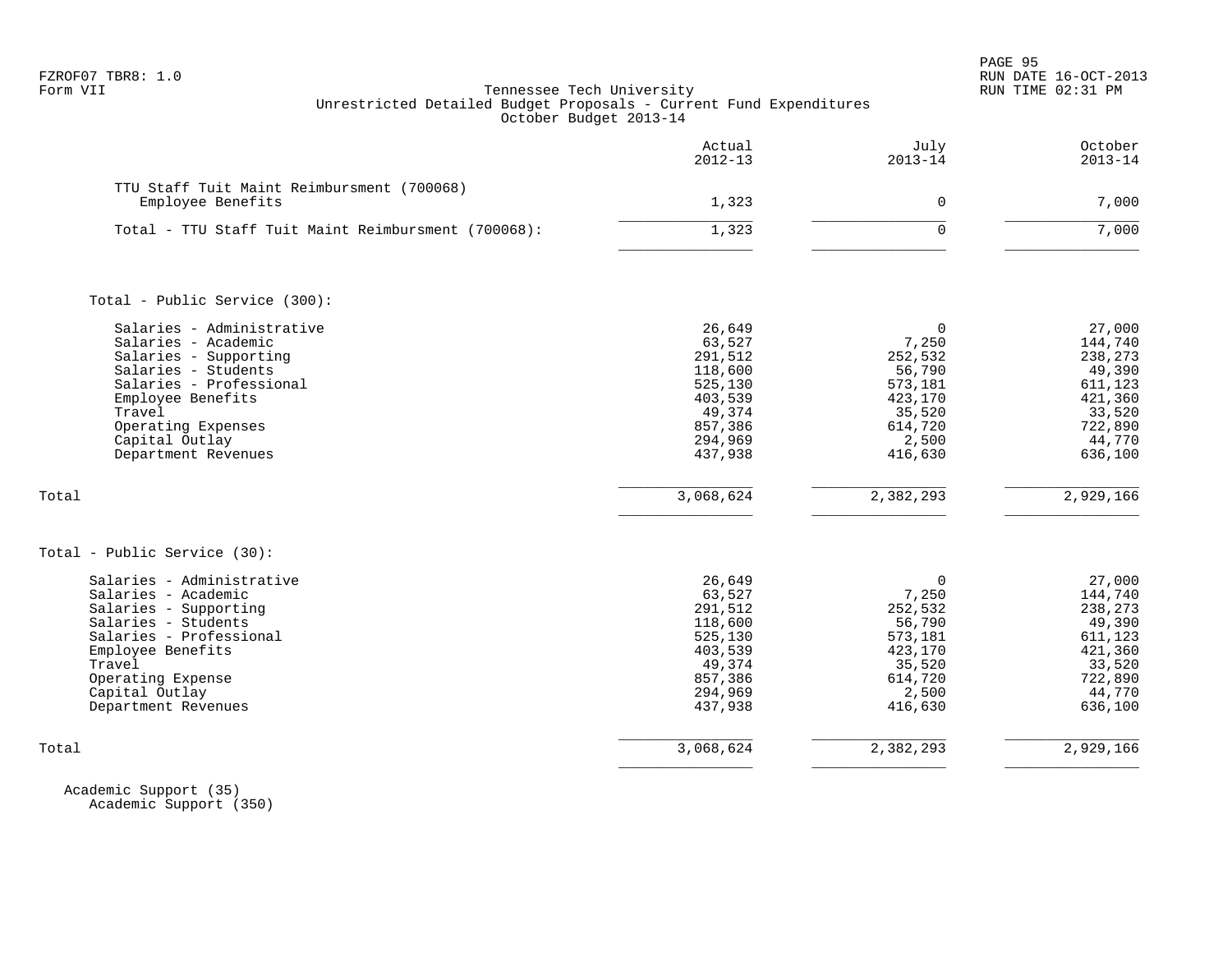PAGE 96 FZROF07 TBR8: 1.0 RUN DATE 16-OCT-2013

|                                                                                                                                | Actual<br>$2012 - 13$                    | July<br>$2013 - 14$                | October<br>$2013 - 14$             |
|--------------------------------------------------------------------------------------------------------------------------------|------------------------------------------|------------------------------------|------------------------------------|
| Vice President of Acad Affairs (120000)<br>Salaries - Students<br>Employee Benefits                                            | 274<br>21                                | 0<br>$\Omega$                      | 0<br>$\Omega$                      |
| Total - Vice President of Acad Affairs (120000):                                                                               | 295                                      | $\Omega$                           | $\Omega$                           |
| Testing and Surveys (120006)<br>Operating Expenses                                                                             | 30,602                                   | 32,400                             | 32,400                             |
| Total - Testing and Surveys (120006):                                                                                          | 30,602                                   | 32,400                             | 32,400                             |
| Self Study Accred Fee (120007)<br>Employee Benefits<br>Travel<br>Operating Expenses<br>Total - Self Study Accred Fee (120007): | $\mathbf 0$<br>8,534<br>46,495<br>55,029 | 3,400<br>1,100<br>45,000<br>49,500 | 3,400<br>1,100<br>45,000<br>49,500 |
| Faculty Recruitment (120008)<br>Travel<br>Operating Expenses                                                                   | 82,324<br>12,977                         | 12,620<br>6,440                    | 12,620<br>6,440                    |
| Total - Faculty Recruitment (120008):                                                                                          | 95,301                                   | 19,060                             | 19,060                             |
| Faculty Moving (120009)<br>Travel                                                                                              | 60,805                                   | 4,620                              | 64,620                             |
| Total - Faculty Moving (120009):                                                                                               | 60,805                                   | 4,620                              | 64,620                             |
|                                                                                                                                |                                          |                                    |                                    |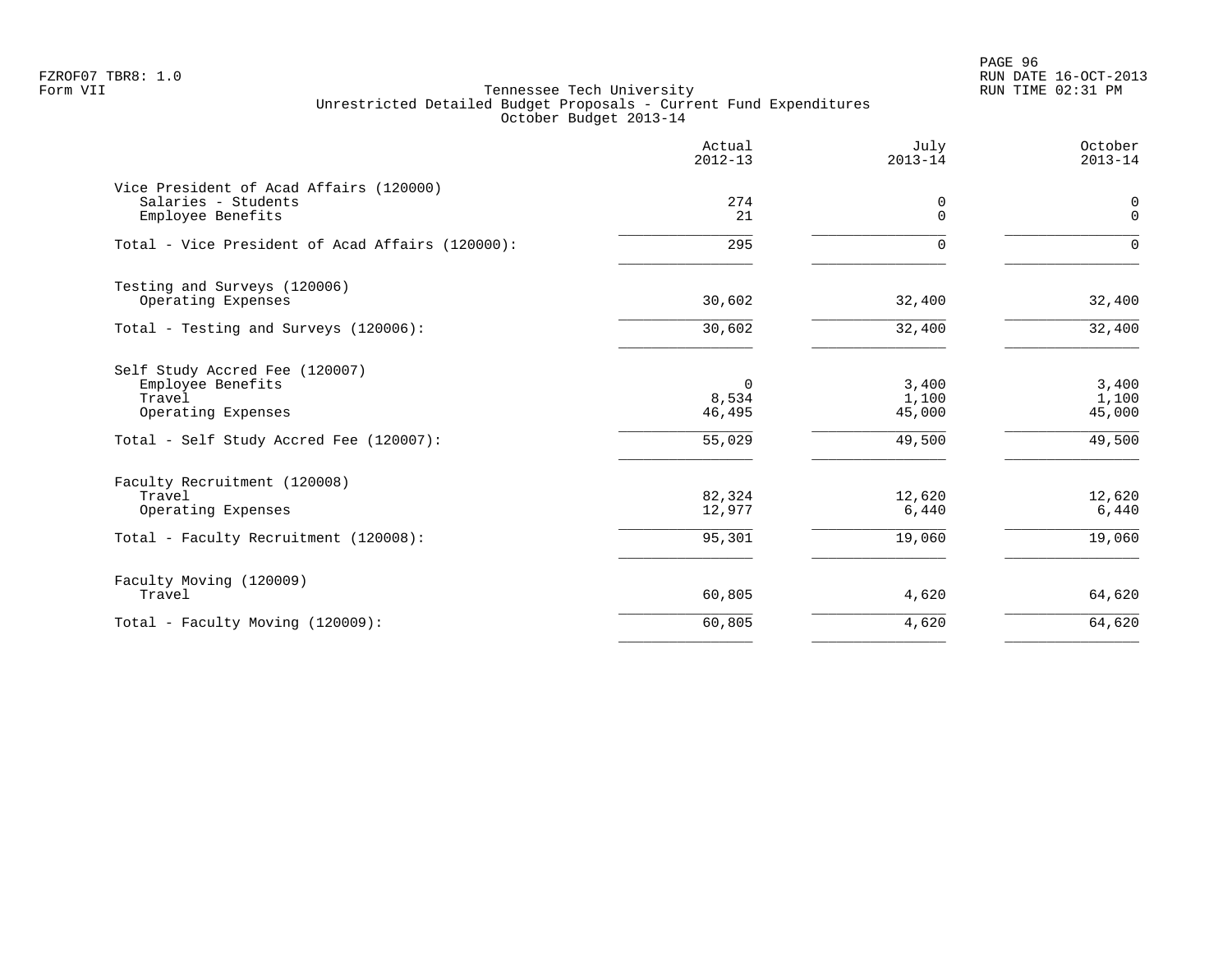|                                                | Actual<br>$2012 - 13$ | July<br>$2013 - 14$ | October<br>$2013 - 14$ |
|------------------------------------------------|-----------------------|---------------------|------------------------|
| Academic Affairs Discretion (120010)           |                       |                     |                        |
| Salaries - Academic                            | 31,250                | 0                   | 10,000                 |
| Salaries - Students                            | 4,253                 | $\Omega$            | $\Omega$               |
| Employee Benefits                              | 7,513                 | 3,500               | 3,500                  |
| Travel                                         | 51,125                | $\Omega$            | $\Omega$               |
| Operating Expenses                             | 69,008                | 3,000               | 386,016                |
| Total - Academic Affairs Discretion (120010):  | 163,149               | 6,500               | 399,516                |
| Faculty Development (120011)                   |                       |                     |                        |
| Employee Benefits                              | $\Omega$              | 1,000               | 1,000                  |
| Travel                                         | 23,559                | 14,900              | 34,900                 |
| Operating Expenses                             | 9,641                 | 0                   | $\Omega$               |
| Total - Faculty Development (120011):          | 33,200                | 15,900              | 35,900                 |
| Non Instr Faculty Assignment (120012)          |                       |                     |                        |
| Salaries - Academic                            | $\mathbf 0$           | 44,000              | 22,000                 |
| Total - Non Instr Faculty Assignment (120012): | $\Omega$              | 44,000              | 22,000                 |
| Faculty Award (120016)                         |                       |                     |                        |
| Travel                                         | $-330$                | 0                   | $\mathbf 0$            |
| Operating Expenses                             | 7,714                 | 7,740               | 7,740                  |
| Total - Faculty Award (120016):                | 7,384                 | 7,740               | 7,740                  |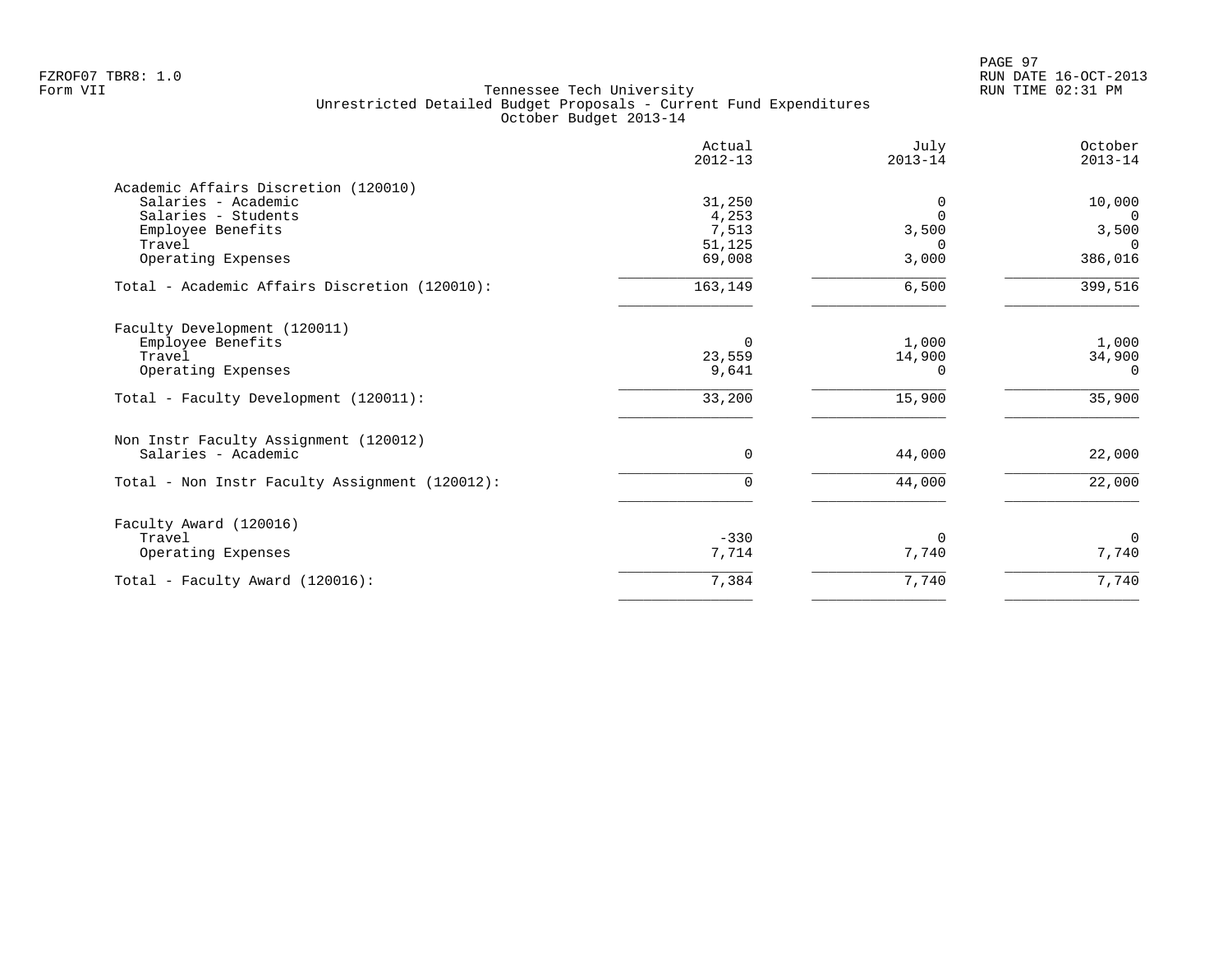PAGE 98 FZROF07 TBR8: 1.0 RUN DATE 16-OCT-2013

|                                                   | Actual<br>$2012 - 13$ | July<br>$2013 - 14$ | October<br>$2013 - 14$ |
|---------------------------------------------------|-----------------------|---------------------|------------------------|
| Faculty Evaluations (120017)                      |                       |                     |                        |
| Salaries - Students                               | 1,690                 | $\Omega$            | $\overline{0}$         |
| Employee Benefits                                 |                       | 1,750               | 1,750                  |
| Travel                                            | 568                   |                     | 530                    |
| Operating Expenses                                | 19,441                | 15,220              | 14,690                 |
| Total - Faculty Evaluations (120017):             | 21,699                | 16,970              | 16,970                 |
| Office of Assoc VP Acad Affairs (121700)          |                       |                     |                        |
| Salaries - Administrative                         | 118,114               | 265,898             | 270,037                |
| Salaries - Supporting                             | 40,010                | 40,010              | 62,165                 |
| Salaries - Professional                           | 66,198                | 66,634              | 73,399                 |
| Employee Benefits                                 | 75,327                | 114,310             | 114,310                |
| Travel                                            | 597                   | 1,920               | 1,920                  |
| Operating Expenses                                | 7,839                 | 2,950               | 7,950                  |
| Total - Office of Assoc VP Acad Affairs (121700): | 308,085               | 491,722             | 529,781                |
| Craft Center Admin (121760)                       |                       |                     |                        |
| Salaries - Supporting                             | 20,631                | 20,801              | 21,113                 |
| Salaries - Students                               | 12,680                | 10,870              | 10,870                 |
| Salaries - Professional                           | 54,900                | 79,488              | 80,299                 |
| Employee Benefits                                 | 33,688                | 35,490              | 35,490                 |
| Travel                                            | 1,108                 | 700                 | 700                    |
| Operating Expenses                                | 36,653                | 32,100              | 32,100                 |
| Total - Craft Center Admin (121760):              | 159,660               | 179,449             | 180,572                |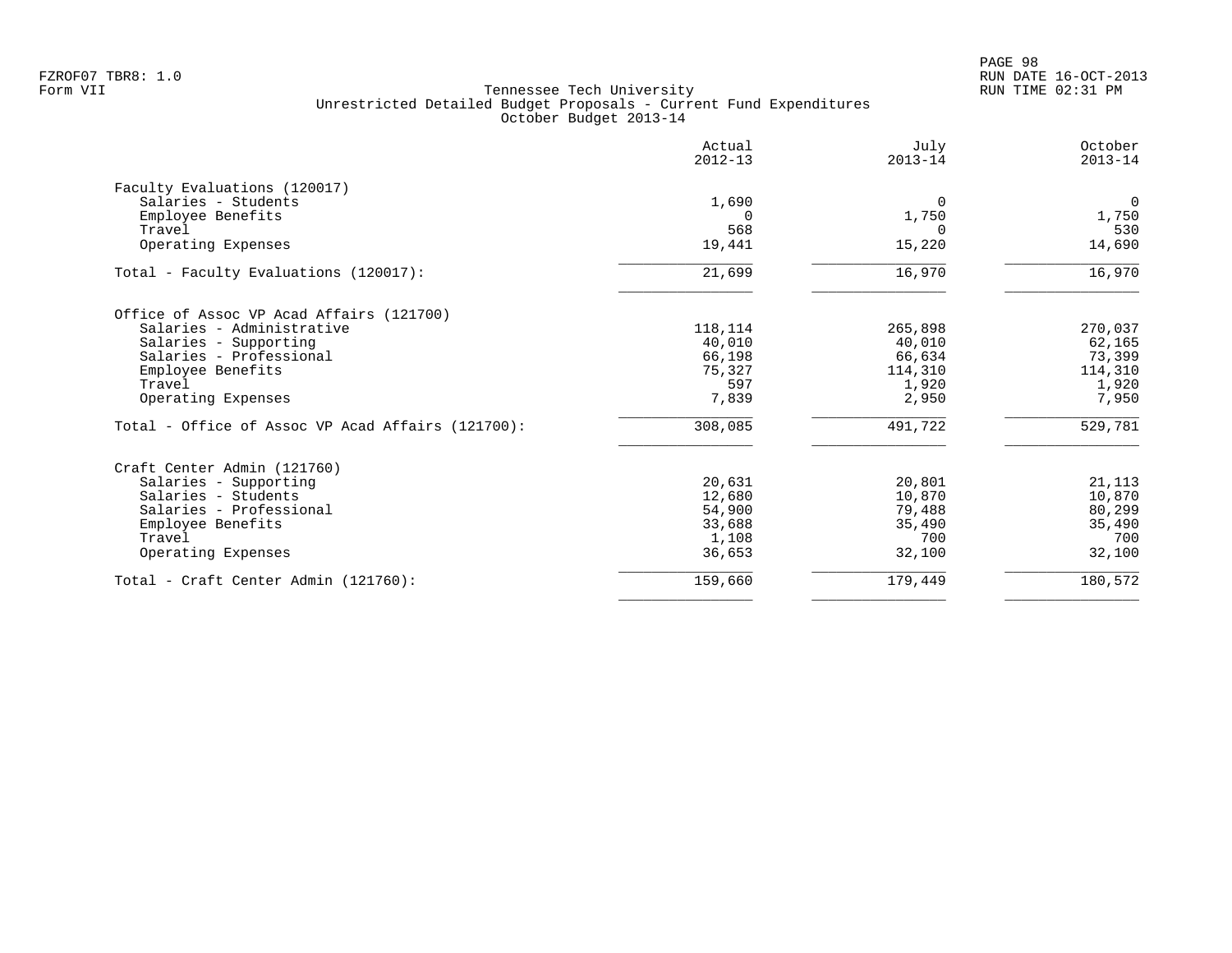PAGE 99 FZROF07 TBR8: 1.0 RUN DATE 16-OCT-2013

|                                                                    | Actual<br>$2012 - 13$   | July<br>$2013 - 14$ | October<br>$2013 - 14$ |
|--------------------------------------------------------------------|-------------------------|---------------------|------------------------|
| Federal College Work Study Program (122001)<br>Salaries - Students | 24,955                  | 36,980              | 36,980                 |
| Total - Federal College Work Study Program (122001):               | 24,955                  | 36,980              | 36,980                 |
| Student Exchance Program (123703)                                  |                         |                     |                        |
| Operating Expenses                                                 | $-41, 256$              | $\mathbf 0$         | $\mathbf 0$            |
| Total - Student Exchance Program (123703):                         | $-41,256$               | $\Omega$            | $\Omega$               |
| Exchange BA ENG Course Fee (123704)                                |                         |                     |                        |
| Operating Expenses                                                 | 8,292                   | 2,500               | 2,500                  |
| Total - Exchange BA ENG Course Fee (123704):                       | 8,292                   | 2,500               | 2,500                  |
| Library Administration (124000)                                    |                         |                     |                        |
| Salaries - Administrative<br>Salaries - Supporting                 | 126,690<br>34,430       | 126,990<br>34,530   | 128,890<br>35,003      |
| Employee Benefits                                                  | 58,139                  | 60,480              | 60,480                 |
| Travel                                                             | 362                     | 1,660               | 1,660                  |
| Total - Library Administration (124000):                           | 219,621                 | 223,660             | 226,033                |
| Library Operating (124001)                                         |                         |                     |                        |
| Salaries - Academic                                                | 624,235                 | 789,890             | 821,274                |
| Salaries - Supporting<br>Salaries - Students                       | 405,186<br>31,598       | 442,435<br>35,000   | 405,460<br>35,000      |
| Salaries - Professional                                            | 92,991                  | 93,915              | 103,218                |
| Employee Benefits                                                  | 477,589                 | 480,540             | 488,740                |
| Travel                                                             | 5,660                   | 4,850               | 4,850                  |
| Operating Expenses                                                 | 233,744                 | 87,530              | 87,530                 |
| Capital Outlay<br>Department Revenues                              | $\Omega$<br>$-105, 157$ | 0<br>$\Omega$       | 10,570<br>$\Omega$     |
| Total - Library Operating (124001):                                | 1,765,846               | 1,934,160           | 1,956,642              |
|                                                                    |                         |                     |                        |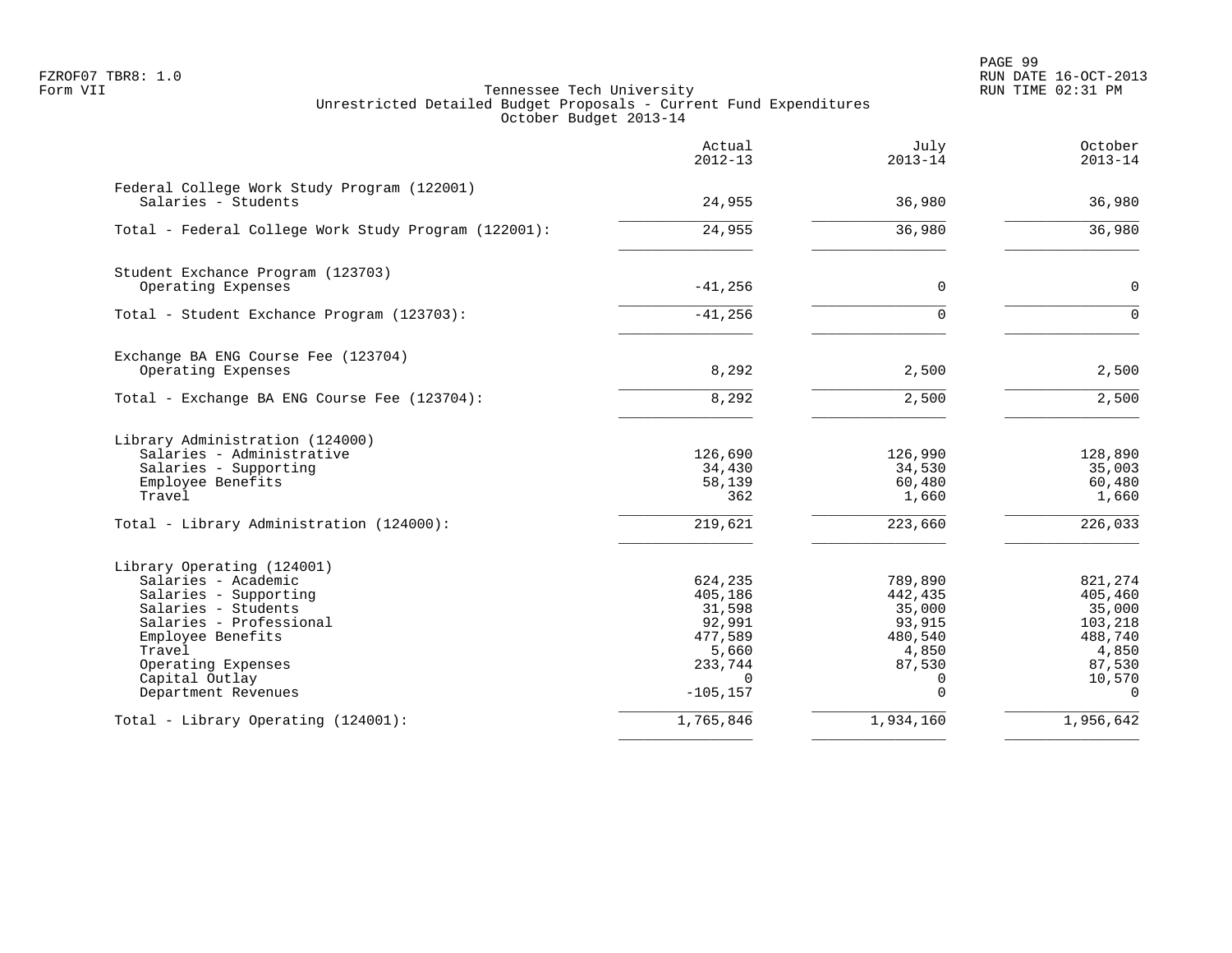PAGE 100 FZROF07 TBR8: 1.0 RUN DATE 16-OCT-2013

|                                                   | Actual<br>$2012 - 13$ | July<br>$2013 - 14$ | October<br>$2013 - 14$ |
|---------------------------------------------------|-----------------------|---------------------|------------------------|
| Library Binding (124002)<br>Operating Expenses    | 3,242                 | 0                   | $\mathbf 0$            |
|                                                   |                       |                     |                        |
| Total - Library Binding (124002):                 | 3,242                 | U                   | $\Omega$               |
| Library Microfilms (124003)                       |                       |                     |                        |
| Capital Outlay                                    | 21,511                | $\Omega$            | $\Omega$               |
| Total - Library Microfilms (124003):              | 21,511                | $\Omega$            | $\Omega$               |
| Library Copying (124004)                          |                       |                     |                        |
| Operating Expenses<br>Department Revenues         | 8,162<br>0            | 10,300<br>$-50$     | 10,300<br>$-50$        |
| Total - Library Copying (124004):                 | 8,162                 | 10,250              | 10,250                 |
| Library Books and Periodicals (124008)            |                       |                     |                        |
| Operating Expenses                                | 719,714               | 670,360             | 670,360                |
| Capital Outlay                                    | 204,613               | 220,000             | 220,000                |
| Total - Library Books and Periodicals (124008):   | 924,327               | 890,360             | 890,360                |
| Dean of Arts and Science Office (130000)          |                       |                     |                        |
| Salaries - Administrative                         | 155,680               | 155,780             | 158,076                |
| Salaries - Supporting                             | 62,487                | 62,702              | 63,569                 |
| Salaries - Professional<br>Employee Benefits      | 104,240<br>105,438    | 104,340<br>105,760  | 105,871<br>105,760     |
| Travel                                            | 23,039                | 1,040               | 1,040                  |
| Operating Expenses                                | 24,297                | 9,740               | 9,740                  |
| Total - Dean of Arts and Science Office (130000): | 475,181               | 439,362             | 444,056                |
|                                                   |                       |                     |                        |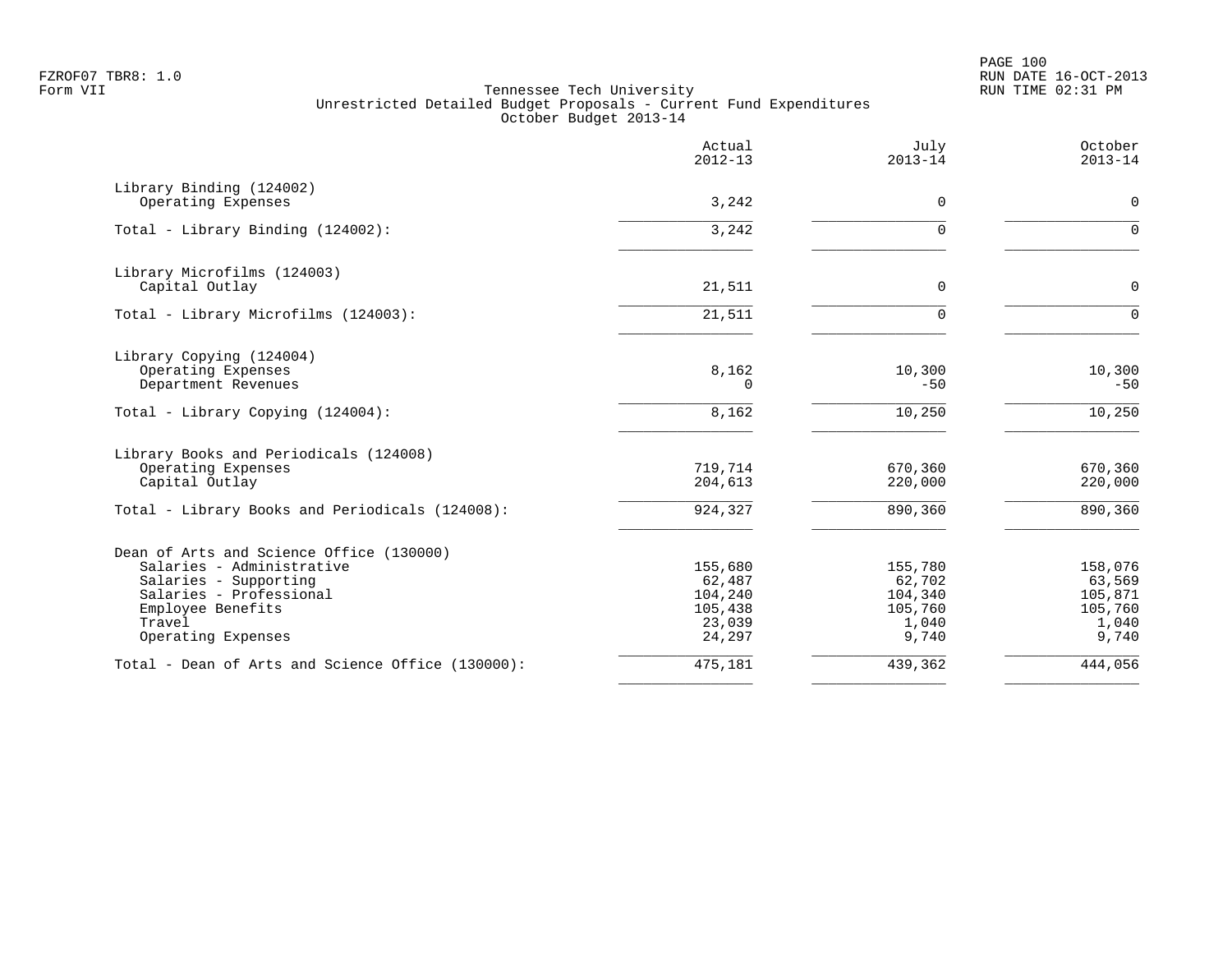|                                                    | Actual<br>$2012 - 13$ | July<br>$2013 - 14$ | October<br>$2013 - 14$ |
|----------------------------------------------------|-----------------------|---------------------|------------------------|
| Arts and Sci Vehicles (131003)                     |                       |                     |                        |
| Travel                                             | 25                    | $\mathbf 0$         | $\overline{0}$         |
| Operating Expenses                                 | 7,651                 | 3,860               | 3,860                  |
| Total - Arts and Sci Vehicles (131003):            | 7,676                 | 3,860               | 3,860                  |
| Arts and Sci Vehicles Revenue (131004)             |                       |                     |                        |
| Travel                                             | $-20,819$             | $\Omega$            | $\Omega$               |
| Department Revenues                                | $\Omega$              | $-4,860$            | $-13,860$              |
| Total - Arts and Sci Vehicles Revenue (131004):    | $-20,819$             | $-4,860$            | $-13,860$              |
| Dean of Engineering Admin Office (137000)          |                       |                     |                        |
| Salaries - Administrative                          | 210,132               | 210,130             | 213,436                |
| Salaries - Academic                                | 56,994                | $\Omega$            | $\Omega$               |
| Salaries - Supporting                              | 55,337                | 100                 | 100                    |
| Salaries - Students                                | 7,622                 | $\Omega$            | $\overline{0}$         |
| Salaries - Professional                            | 444,441               | 451,343             | 528,522                |
| Employee Benefits<br>Travel                        | 208,463<br>4,068      | 203,920<br>$\Omega$ | 208,920<br>$\Omega$    |
| Operating Expenses                                 | 61,146                | 12,825              | 138,135                |
| Total - Dean of Engineering Admin Office (137000): | 1,048,203             | 878,318             | 1,089,113              |
| Engineering Admin Vehicles (137006)                |                       |                     |                        |
| Travel                                             | $-3,447$              | 0                   | $-1,500$               |
| Operating Expenses                                 | 1,944                 | $\mathbf 0$         | $\Omega$               |
| Total - Engineering Admin Vehicles (137006):       | $-1,503$              | 0                   | $-1,500$               |
|                                                    |                       |                     |                        |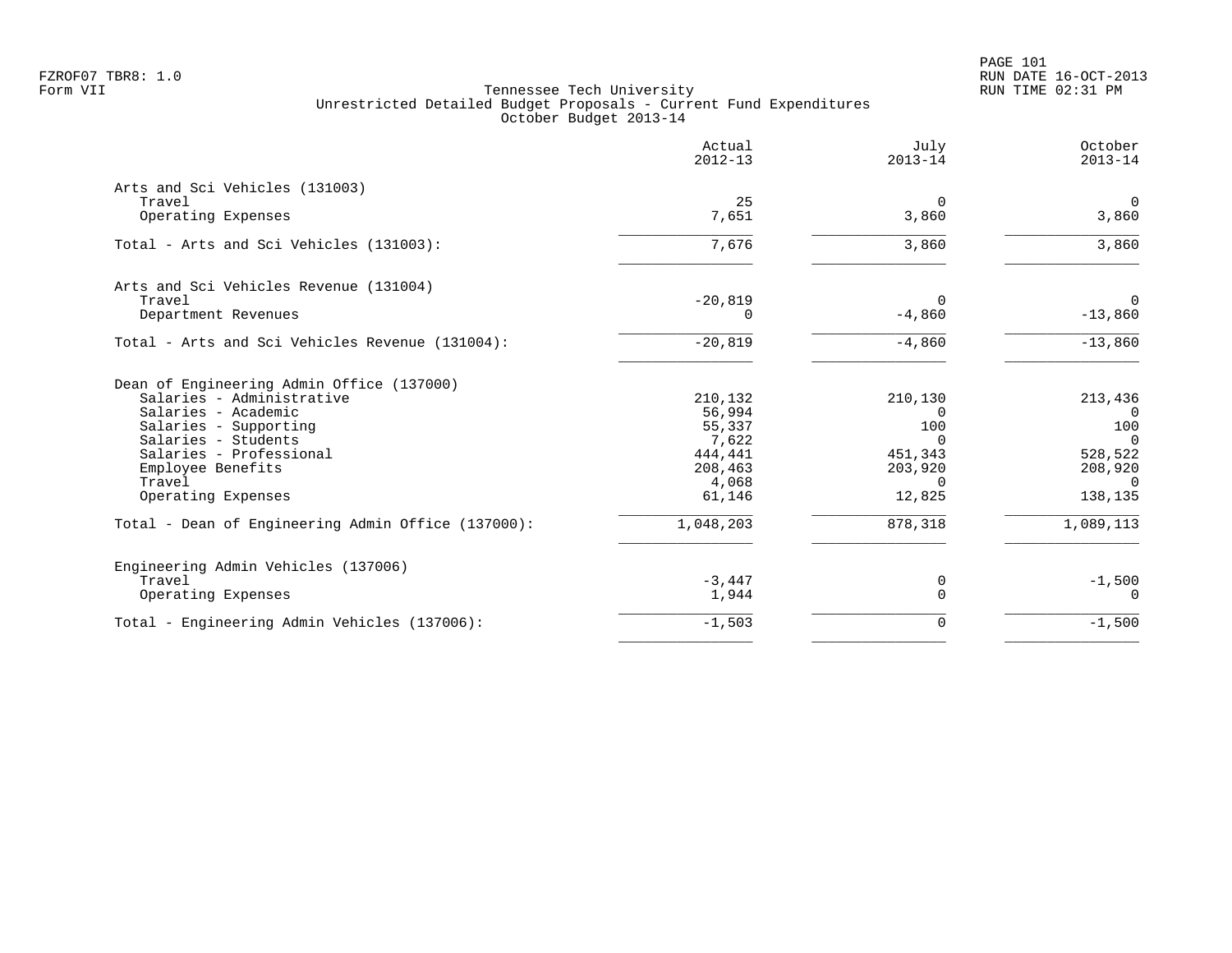PAGE 102 FZROF07 TBR8: 1.0 RUN DATE 16-OCT-2013

| Actual<br>$2012 - 13$ | July<br>$2013 - 14$                                                                        | October<br>$2013 - 14$                                                                   |
|-----------------------|--------------------------------------------------------------------------------------------|------------------------------------------------------------------------------------------|
|                       |                                                                                            |                                                                                          |
|                       |                                                                                            | 133,880                                                                                  |
|                       |                                                                                            | 27,623                                                                                   |
|                       |                                                                                            | 102,030                                                                                  |
|                       |                                                                                            | 8,350<br>5,000                                                                           |
| 15,423                | $\Omega$                                                                                   | 10,000                                                                                   |
| 75,809                | 269,274                                                                                    | 286,883                                                                                  |
|                       |                                                                                            |                                                                                          |
| 30                    | $\Omega$                                                                                   | $\mathbf 0$                                                                              |
| 12,274                | 13,000                                                                                     | 13,000                                                                                   |
| 12,304                | 13,000                                                                                     | 13,000                                                                                   |
|                       |                                                                                            |                                                                                          |
| $-26,644$             | $\Omega$                                                                                   | $\Omega$                                                                                 |
| 0                     | $-25,000$                                                                                  | $-25,000$                                                                                |
| $-26,644$             | $-25,000$                                                                                  | $-25,000$                                                                                |
|                       |                                                                                            |                                                                                          |
| 161,082               | 155,700                                                                                    | 158,103                                                                                  |
| $\Omega$              | 6,980                                                                                      | 6,980                                                                                    |
|                       |                                                                                            | 66,549                                                                                   |
|                       |                                                                                            | 85,730                                                                                   |
|                       |                                                                                            | 97,860                                                                                   |
|                       |                                                                                            | $\Omega$                                                                                 |
|                       |                                                                                            | 19,660                                                                                   |
| 478,224               | 414,023                                                                                    | 434,882                                                                                  |
|                       | 32,893<br>9,363<br>606<br>14,127<br>3,397<br>65,456<br>78,820<br>92,890<br>2,977<br>76,999 | 132,400<br>27,222<br>101,302<br>8,350<br>65,650<br>84,443<br>97,860<br>$\Omega$<br>3,390 |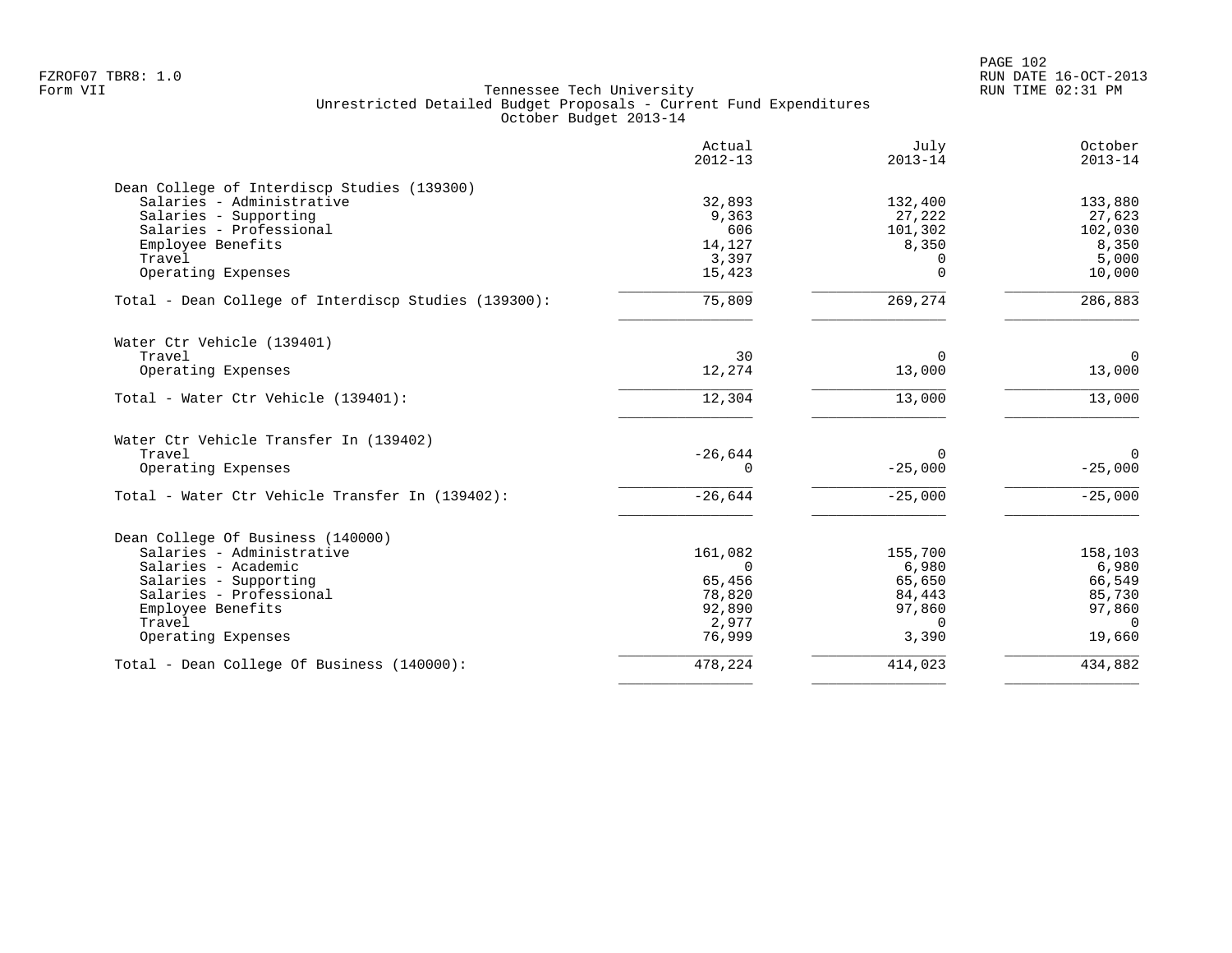|                                                       | Actual<br>$2012 - 13$ | July<br>$2013 - 14$ | October<br>$2013 - 14$ |
|-------------------------------------------------------|-----------------------|---------------------|------------------------|
| Business Copying (140006)                             |                       |                     |                        |
| Operating Expenses                                    | 4,166                 | 4,220               | 4,220                  |
| Total - Business Copying (140006):                    | 4,166                 | 4,220               | 4,220                  |
| Bus Copying Transfer In (140007)                      |                       |                     |                        |
| Operating Expenses                                    | $-4,891$              | $\Omega$            | $\overline{0}$         |
| Department Revenues                                   | $\Omega$              | $-4,220$            | $-4,220$               |
| Total - Bus Copying Transfer In (140007):             | $-4,891$              | $-4,220$            | $-4,220$               |
| Dean of College of Education Office (150000)          |                       |                     |                        |
| Salaries - Administrative                             | 105,574               | 129,568             | 131,156                |
| Salaries - Academic                                   | 3,490                 | $\Omega$            | $\overline{0}$         |
| Salaries - Supporting                                 | 56,169                | 54,950              | 55,768                 |
| Salaries - Students                                   | $\Omega$              | 780                 | 780                    |
| Salaries - Professional                               | 72,664                | 161,098             | 168,056                |
| Employee Benefits                                     | 89,952                | 105,930             | 105,930                |
| Travel                                                | 46,138                | 9,090               | 13,890                 |
| Operating Expenses<br>Capital Outlay                  | 338,649<br>73,438     | 27,050<br>$\Omega$  | 27,050<br>$\Omega$     |
|                                                       |                       |                     |                        |
| Total - Dean of College of Education Office (150000): | 786,074               | 488,466             | 502,630                |
| Eled Two Plus Two Advising (153058)                   |                       |                     |                        |
| Salaries - Supporting                                 | 53,864                | 57,340              | 58,173                 |
| Salaries - Students                                   | 1,628                 | $\Omega$            | $\Omega$               |
| Salaries - Professional                               | 111,694               | 85,511              | 86,770                 |
| Employee Benefits                                     | 53,686                | 53,370              | 53,370                 |
| Operating Expenses                                    | 5,087                 | 5,140               | 5,140                  |
| Total - Eled Two Plus Two Advising (153058):          | 225,959               | 201,361             | 203,453                |
|                                                       |                       |                     |                        |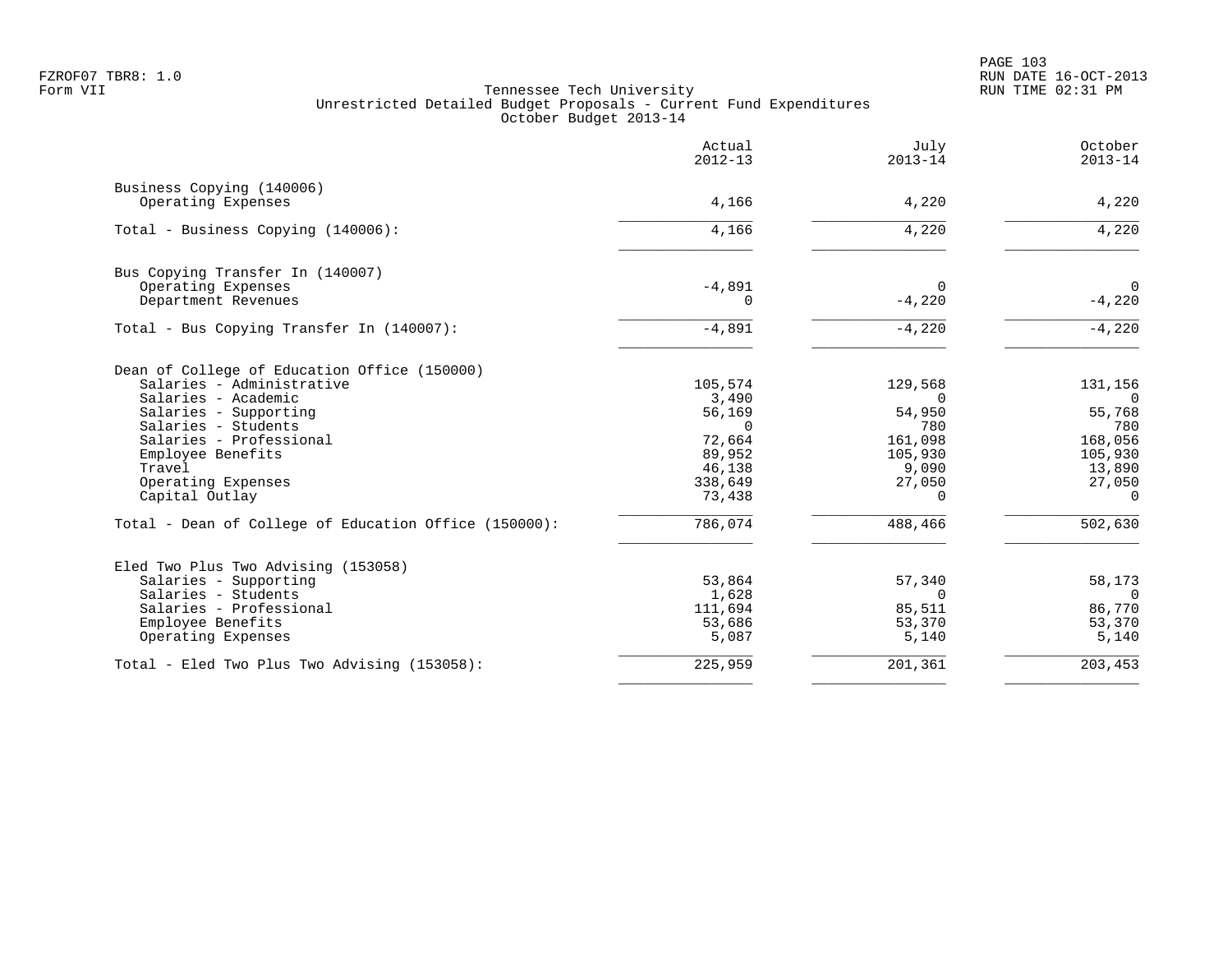|                                                                                 | Actual<br>$2012 - 13$ | July<br>$2013 - 14$ | October<br>$2013 - 14$ |
|---------------------------------------------------------------------------------|-----------------------|---------------------|------------------------|
| Child Development Lab (153400)                                                  |                       |                     |                        |
| Salaries - Supporting                                                           | 132,699               | 146,856             | 150,713                |
| Salaries - Students                                                             | 65,003                | 6,000               | 6,000                  |
| Salaries - Professional                                                         | 131,033               | 133,680             | 204,673                |
| Employee Benefits                                                               | 132,080               | 171,740             | 208,230                |
| Travel                                                                          | 757                   | 760                 | 760                    |
| Operating Expenses                                                              | 19,713                | 39,110              | 39,110                 |
| Total - Child Development Lab (153400):                                         | 481,285               | 498,146             | 609,486                |
| UC Joan Derryberry Art Gallery (155003)                                         |                       |                     |                        |
| Operating Expenses                                                              | 1,624                 | 1,810               | 1,810                  |
| Total - UC Joan Derryberry Art Gallery (155003):                                | 1,624                 | 1,810               | 1,810                  |
| Learning Resource Center (157000)                                               |                       |                     |                        |
| Salaries - Academic                                                             | 6,050                 | 6,000               | 6,000                  |
| Salaries - Supporting                                                           | 26,624                | 27,615              | 28,004                 |
| Salaries - Professional                                                         | 53,003                | 53,217              | 54,263                 |
| Employee Benefits                                                               | 45,827                | 44,900              | 44,900                 |
| Travel                                                                          | 249                   | $\Omega$            | $\Omega$               |
| Operating Expenses                                                              | 18,218                | 18,760              | 18,760                 |
| Total - Learning Resource Center (157000):                                      | 149,971               | 150,492             | 151,927                |
| Education Media Grad Assist (157001)<br>Employee Benefits<br>Operating Expenses | 16,050<br>0           | $\Omega$<br>17,230  | 17,230<br>$\mathbf 0$  |
|                                                                                 |                       |                     |                        |
| Total - Education Media Grad Assist (157001):                                   | 16,050                | 17,230              | 17,230                 |
|                                                                                 |                       |                     |                        |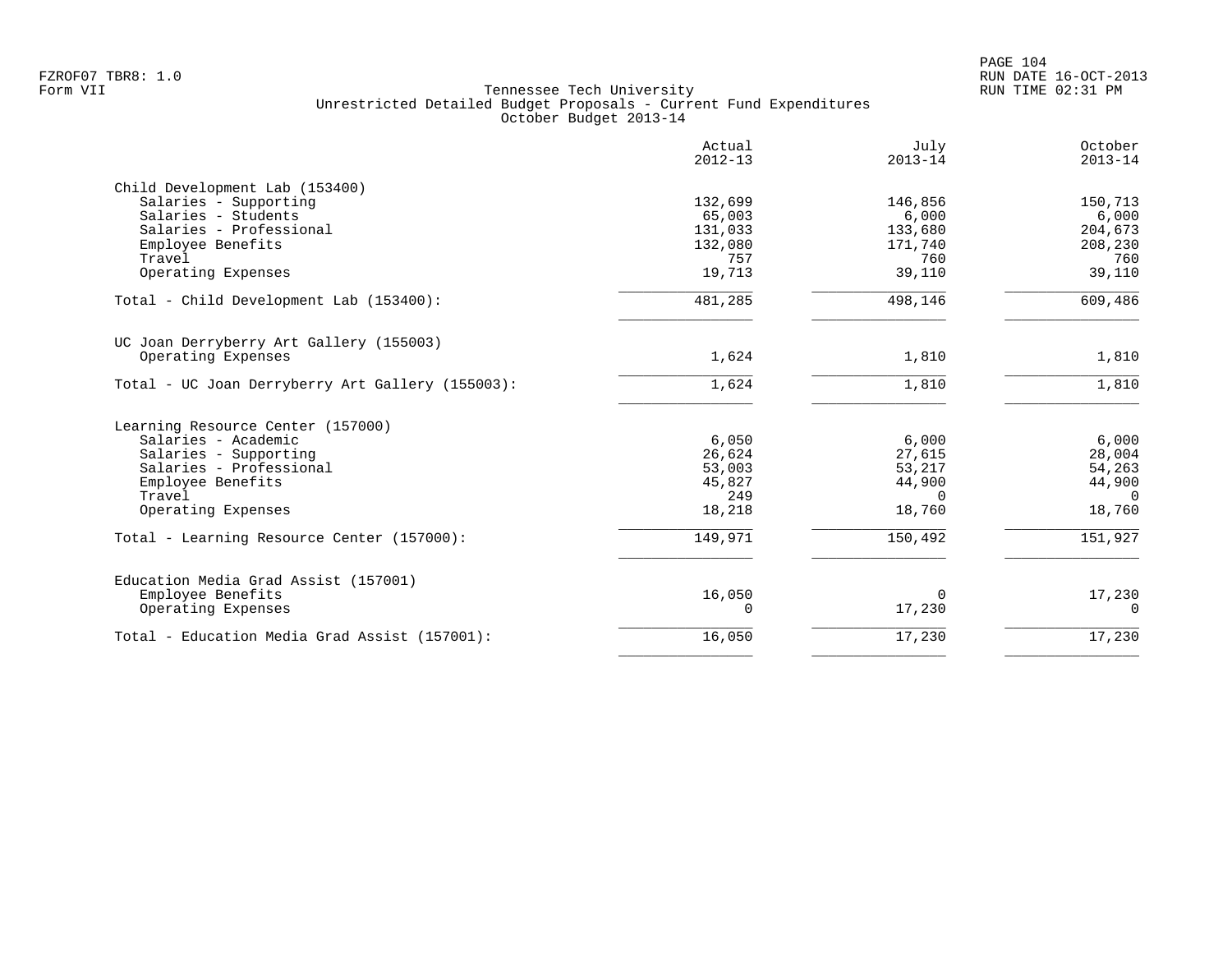PAGE 105 FZROF07 TBR8: 1.0 RUN DATE 16-OCT-2013

| 152,361<br>34,341 | 158,905                                                                                                        |                                                                                           |
|-------------------|----------------------------------------------------------------------------------------------------------------|-------------------------------------------------------------------------------------------|
|                   |                                                                                                                |                                                                                           |
|                   |                                                                                                                | 161,269                                                                                   |
|                   | 34,430                                                                                                         | 34,913                                                                                    |
|                   |                                                                                                                | 5,000                                                                                     |
|                   |                                                                                                                | $\Omega$                                                                                  |
|                   |                                                                                                                | 62,340                                                                                    |
|                   |                                                                                                                | $\Omega$                                                                                  |
|                   |                                                                                                                | 5,330                                                                                     |
| 285,762           | 261,013                                                                                                        | 268,852                                                                                   |
|                   |                                                                                                                |                                                                                           |
|                   |                                                                                                                | 102,285                                                                                   |
|                   |                                                                                                                | 60,650                                                                                    |
| $\Omega$          | 140                                                                                                            | 140                                                                                       |
| 144,381           | 161,484                                                                                                        | 163,075                                                                                   |
|                   |                                                                                                                |                                                                                           |
|                   |                                                                                                                | 2,090                                                                                     |
| 306               | 300                                                                                                            | 300                                                                                       |
|                   |                                                                                                                | 154,950                                                                                   |
| 3,250             | $\Omega$                                                                                                       | $\Omega$                                                                                  |
| 246,668           | 170,450                                                                                                        | 157,340                                                                                   |
|                   |                                                                                                                |                                                                                           |
|                   |                                                                                                                | 82,051                                                                                    |
| 15,651            | $\mathbf 0$                                                                                                    | $\overline{0}$                                                                            |
|                   | 71,803                                                                                                         | 72,278                                                                                    |
| 46,236            | 52,800                                                                                                         | 52,800                                                                                    |
| 592               | $\Omega$                                                                                                       | $\Omega$                                                                                  |
| 190,726           | 95,670                                                                                                         | 94,020                                                                                    |
| 353,387           | 301,147                                                                                                        | 301,149                                                                                   |
|                   | $\mathbf 0$<br>3,718<br>62,498<br>4,165<br>28,679<br>96,800<br>47,581<br>20,211<br>222,901<br>68,212<br>31,970 | 0<br>5,318<br>62,340<br>$\Omega$<br>20<br>100,694<br>60,650<br>2,090<br>168,060<br>80,874 |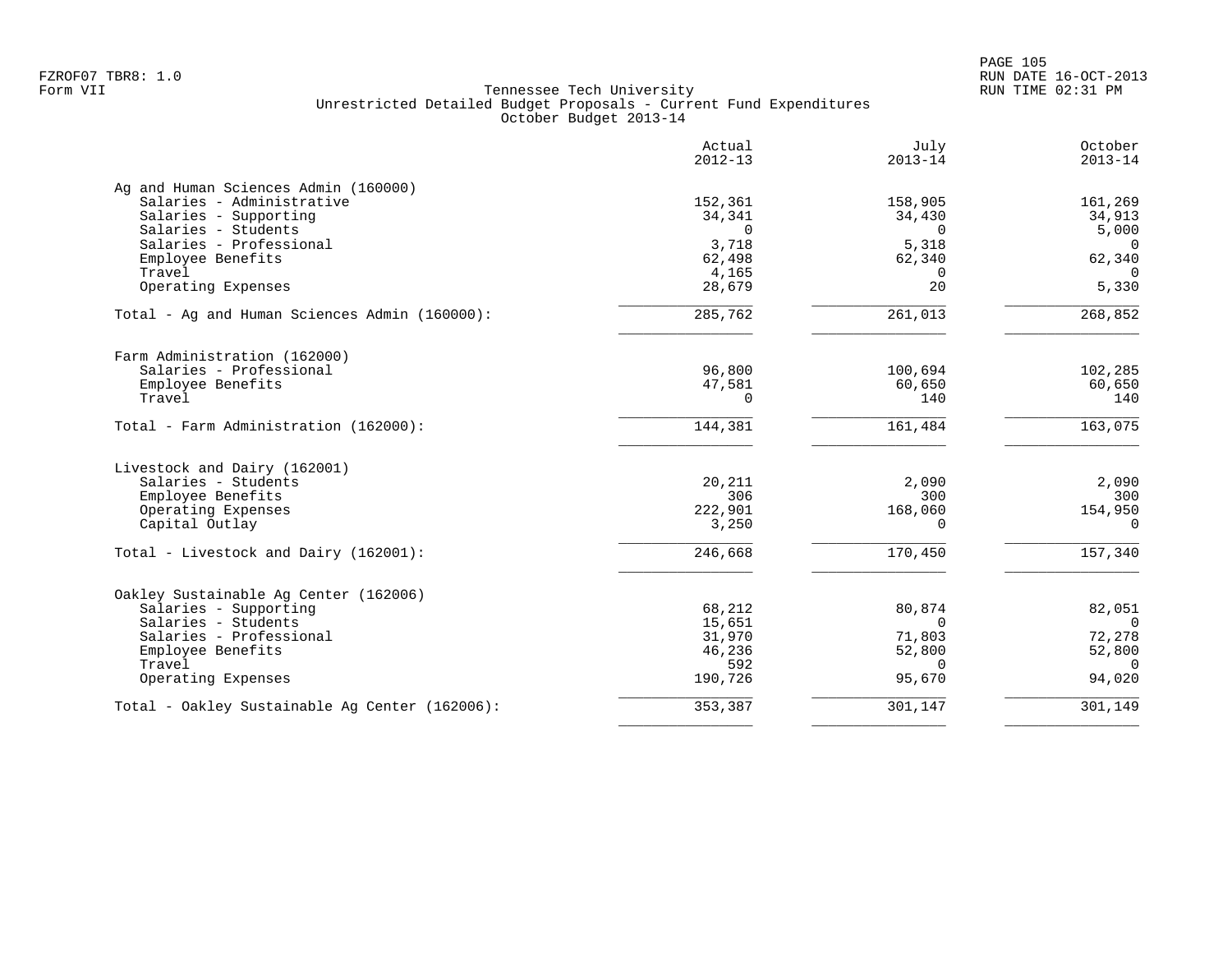PAGE 106 FZROF07 TBR8: 1.0 RUN DATE 16-OCT-2013

|                                                    | Actual<br>$2012 - 13$ | July<br>$2013 - 14$ | October<br>$2013 - 14$ |
|----------------------------------------------------|-----------------------|---------------------|------------------------|
| Waters Organic Farm (162007)<br>Operating Expenses | $\Omega$              | 6,000               | 6,000                  |
|                                                    |                       |                     |                        |
| Total - Waters Organic Farm (162007):              | 0                     | 6,000               | 6,000                  |
| Agriculture Vehicles (163002)                      |                       |                     |                        |
| Travel                                             | $-1,659$              | 0                   | 0                      |
| Operating Expenses                                 | 1,650                 | $\Omega$            | $\Omega$               |
| Total - Agriculture Vehicles (163002):             | $-9$                  | $\Omega$            | $\Omega$               |
| Office of Research (170000)                        |                       |                     |                        |
| Salaries - Administrative                          | 155,400               | 156,430             | 158,758                |
| Salaries - Professional                            | 154,248               | 201,291             | 204,760                |
| Employee Benefits                                  | 109,957               | 112,780             | 112,780                |
| Travel                                             | 2,261                 | 2,000               | 2,000                  |
| Operating Expenses                                 | 7,917                 | 5,000               | 9,640                  |
| Total - Office of Research (170000):               | 429,783               | 477,501             | 487,938                |
| Graduate Studies Admin (176000)                    |                       |                     |                        |
| Salaries - Supporting                              | 84,290                | 118,775             | 119,702                |
| Salaries - Professional                            | 19,095                | 34,710              | 165,807                |
| Employee Benefits                                  | 69,992                | 74,730              | 84,330                 |
| Travel                                             | 954                   | 1,000               | 11,000                 |
| Operating Expenses                                 | 29,577                | 12,860              | 23,000                 |
| Total - Graduate Studies Admin (176000):           | 203,908               | 242,075             | 403,839                |
|                                                    |                       |                     |                        |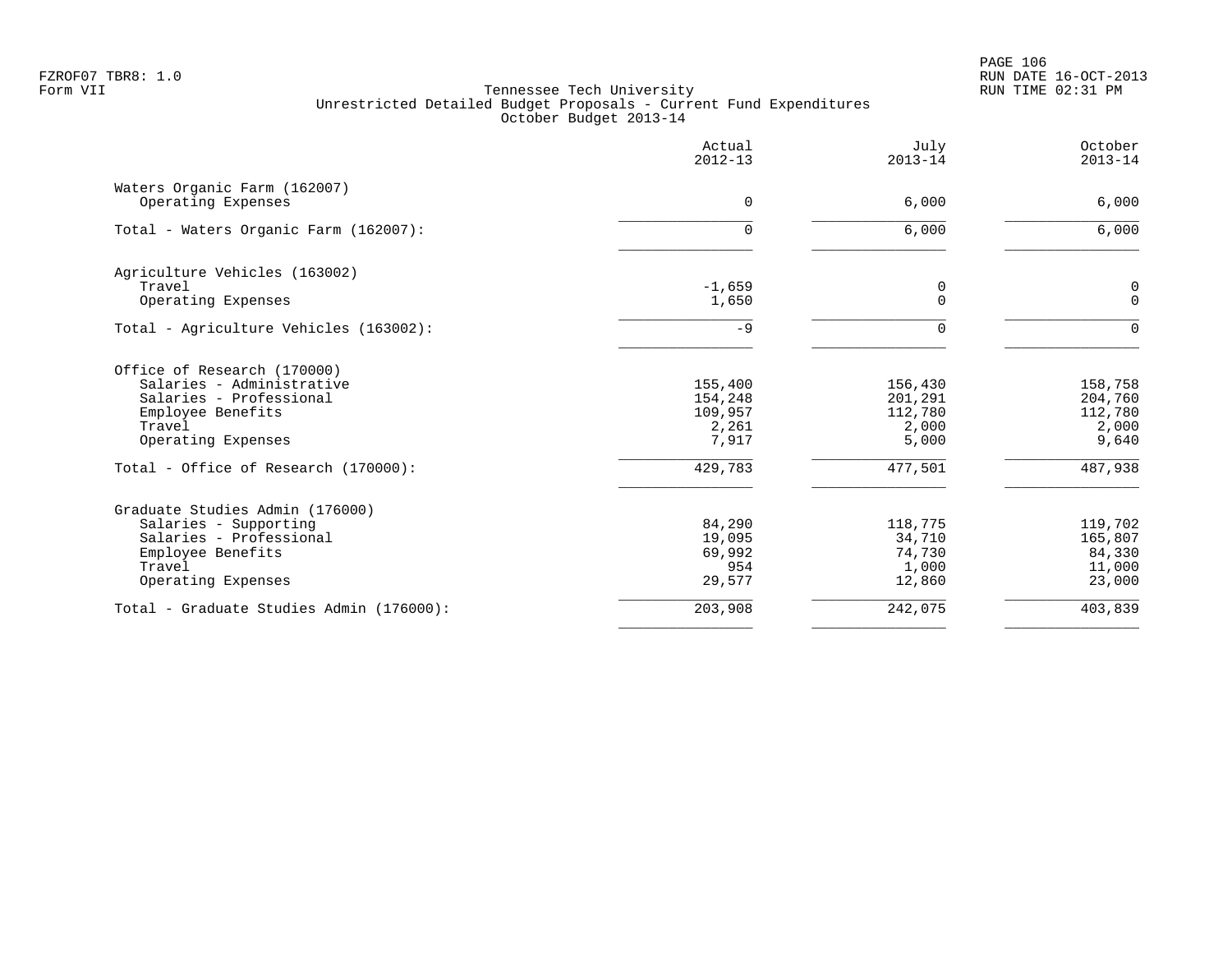PAGE 107 FZROF07 TBR8: 1.0 RUN DATE 16-OCT-2013

|                                                                                                                                                                                          | Actual<br>$2012 - 13$                                                 | July<br>$2013 - 14$                                                   | October<br>$2013 - 14$                                         |
|------------------------------------------------------------------------------------------------------------------------------------------------------------------------------------------|-----------------------------------------------------------------------|-----------------------------------------------------------------------|----------------------------------------------------------------|
| Thesis Binding (176005)<br>Operating Expenses                                                                                                                                            | 669                                                                   | 2,000                                                                 | 3,330                                                          |
| Total - Thesis Binding (176005):                                                                                                                                                         | 669                                                                   | 2,000                                                                 | 3,330                                                          |
| Visions 5000 (180006)<br>Operating Expenses                                                                                                                                              | 257                                                                   | 30                                                                    | 30                                                             |
| Total - Visions 5000 (180006):                                                                                                                                                           | 257                                                                   | 30                                                                    | 30                                                             |
| Extended Education (180012)<br>Salaries - Administrative<br>Salaries - Supporting<br>Salaries - Students<br>Salaries - Professional<br>Employee Benefits<br>Travel<br>Operating Expenses | 22,142<br>108,102<br>13,072<br>193,346<br>122,507<br>33,897<br>32,359 | $\Omega$<br>117,740<br>8,000<br>176,355<br>143,660<br>3,700<br>32,390 | 0<br>118,540<br>8,000<br>178,517<br>143,660<br>3,700<br>32,390 |
| Total - Extended Education (180012):                                                                                                                                                     | 525,425                                                               | 481,845                                                               | 484,807                                                        |
| Extended Educ Grad Asst (180018)<br>Employee Benefits                                                                                                                                    | 2,646                                                                 | $\Omega$                                                              | $\mathbf 0$                                                    |
| Total - Extended Educ Grad Asst (180018):                                                                                                                                                | 2,646                                                                 | 0                                                                     | $\mathbf 0$                                                    |
|                                                                                                                                                                                          |                                                                       |                                                                       |                                                                |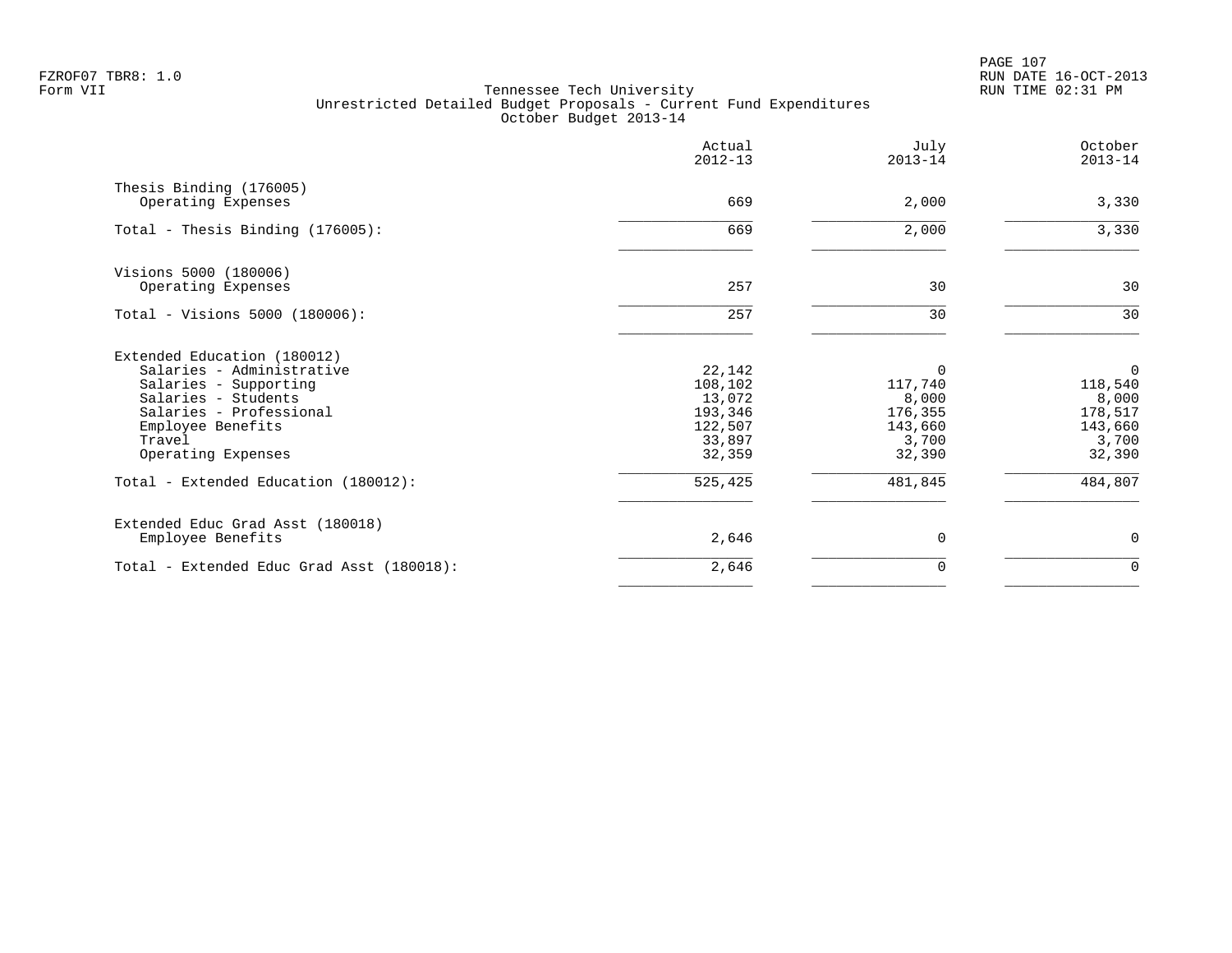| Actual<br>$2012 - 13$ | July<br>$2013 - 14$                                               | October<br>$2013 - 14$                       |
|-----------------------|-------------------------------------------------------------------|----------------------------------------------|
|                       |                                                                   |                                              |
| 163,993               | 165,000                                                           | 167,475                                      |
| 374,542               | 350,230                                                           | 451,085                                      |
| 10,476                | 2,290                                                             | 2,290                                        |
| 1,232,375             | 1,360,409                                                         | 1,976,280                                    |
| 634,966               | 624,490                                                           | 716,990                                      |
| 53,548                | 5,000                                                             | 5,000                                        |
|                       | 909,770                                                           | 1,784,820                                    |
| 205,135               | 175,000                                                           | 400,000                                      |
| 3,874,273             | 3,592,189                                                         | 5,503,940                                    |
|                       |                                                                   |                                              |
| 38,038                | 37,020                                                            | 37,020                                       |
| 38,038                | 37,020                                                            | 37,020                                       |
|                       |                                                                   |                                              |
|                       |                                                                   | 5,000                                        |
|                       |                                                                   | 1,180                                        |
|                       |                                                                   | 148,782                                      |
|                       |                                                                   | 61,430                                       |
|                       |                                                                   | 5,000                                        |
|                       | 29,870                                                            | 29,870                                       |
| $\Omega$              | 13,420                                                            | 13,420                                       |
|                       |                                                                   |                                              |
|                       | 1,199,238<br>5,000<br>736<br>142,231<br>61,512<br>5,600<br>33,724 | 5,000<br>1,180<br>145,852<br>61,430<br>5,000 |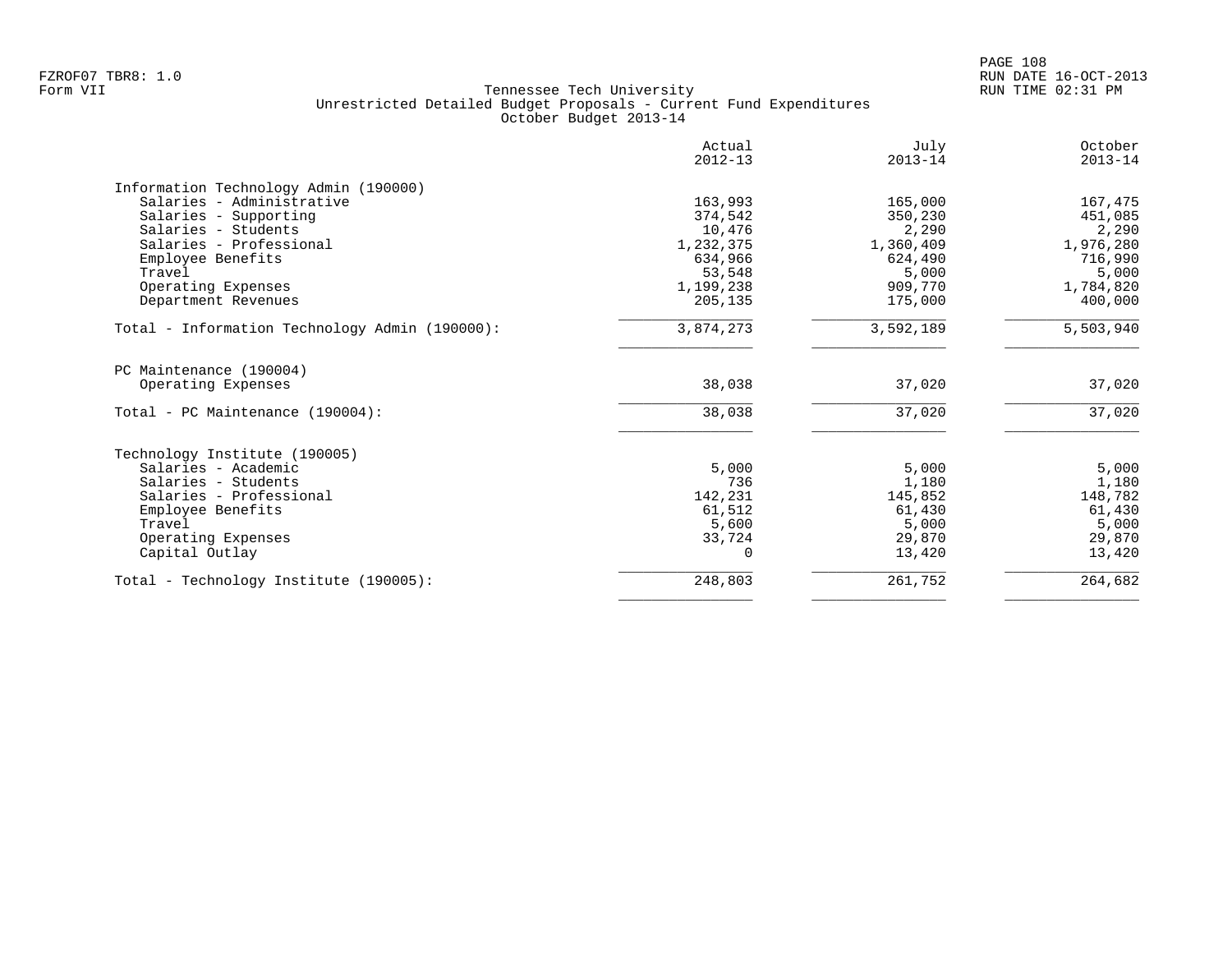|                                                                                                                    | Actual<br>$2012 - 13$       | July<br>$2013 - 14$         | October<br>$2013 - 14$     |
|--------------------------------------------------------------------------------------------------------------------|-----------------------------|-----------------------------|----------------------------|
| TAF Acad Support Tech Access Fee (190007)<br>Salaries - Supporting<br>Salaries - Professional<br>Employee Benefits | 46,383<br>102,683<br>71,318 | 48,200<br>108,270<br>62,700 | 79,600<br>92,780<br>88,200 |
| Total - TAF Acad Support Tech Access Fee (190007):                                                                 | 220,384                     | 219,170                     | 260,580                    |
| Student Printing Cost Center (190010)<br>Operating Expenses                                                        | 0                           | 2,000                       | 2,000                      |
| Total - Student Printing Cost Center (190010):                                                                     | $\Omega$                    | 2,000                       | 2,000                      |
| TBR Spouse Dependent Discount (700000)<br>Employee Benefits                                                        | 108,343                     | 105,010                     | 105,010                    |
| Total - TBR Spouse Dependent Discount (700000):                                                                    | 108,343                     | 105,010                     | 105,010                    |
| TBR Employ Remission PC191 (700001)<br>Employee Benefits                                                           | 24,642                      | 28,700                      | 28,700                     |
| Total - TBR Employ Remission PC191 (700001):                                                                       | 24,642                      | 28,700                      | 28,700                     |
| E and G Data Processing Allocation (700003)<br>Department Revenues                                                 | 19,562                      | 18,150                      | 27,700                     |
| Total - E and G Data Processing Allocation (700003):                                                               | 19,562                      | 18,150                      | 27,700                     |
|                                                                                                                    |                             |                             |                            |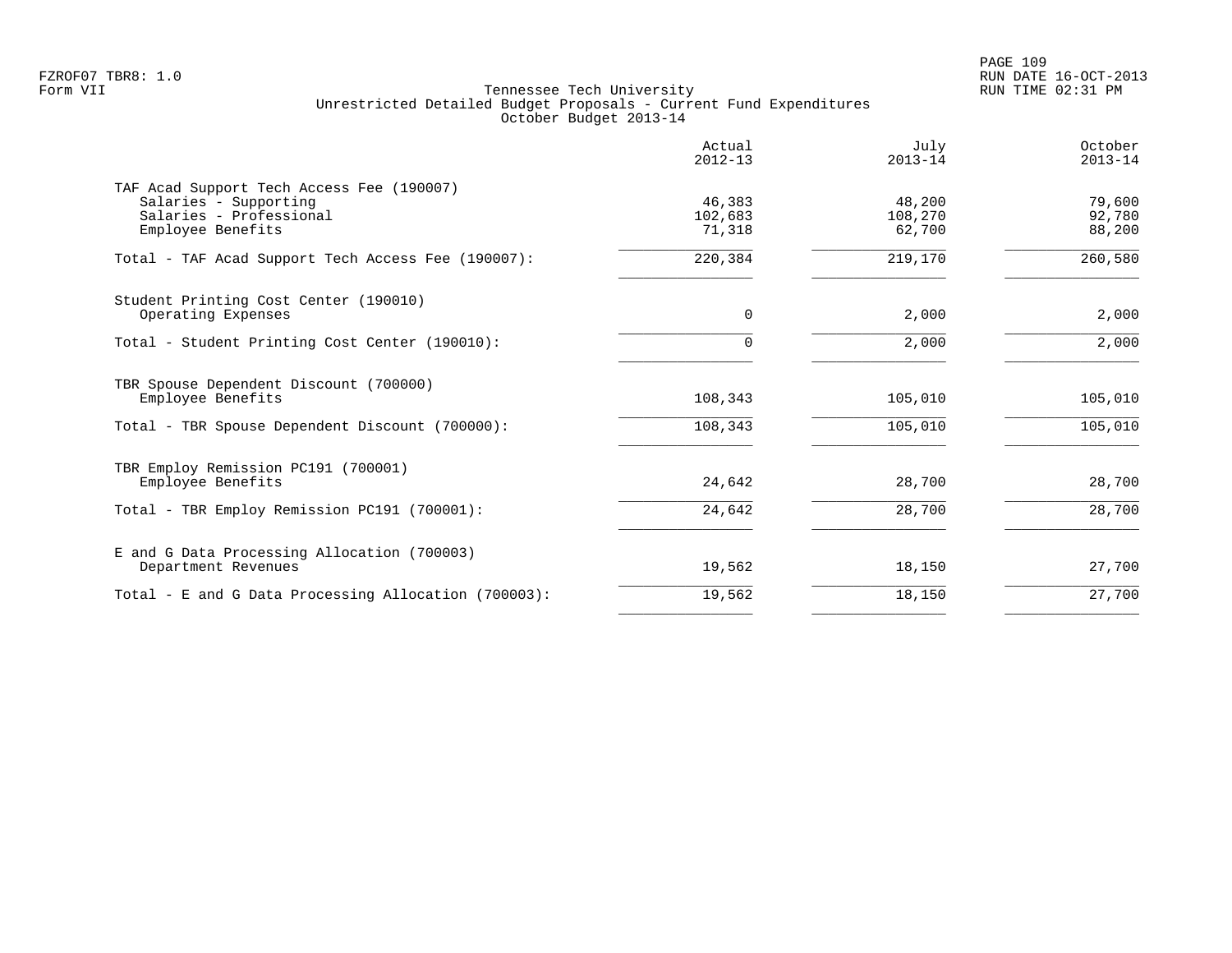PAGE 110 FZROF07 TBR8: 1.0 RUN DATE 16-OCT-2013

|                                                          | Actual<br>$2012 - 13$ | July<br>$2013 - 14$ | October<br>$2013 - 14$ |
|----------------------------------------------------------|-----------------------|---------------------|------------------------|
| E and G Claims Adjustment (700004)<br>Operating Expenses | 32,186                | 33,050              | 33,050                 |
| Total - E and G Claims Adjustment (700004):              | 32,186                | 33,050              | 33,050                 |
| $E$ and G Support (700005)                               |                       |                     |                        |
| Salaries - Administrative                                |                       | 24,710              | 0                      |
| Salaries - Academic                                      |                       | 27,070              | 15,450                 |
| Salaries - Supporting                                    |                       | 27,460              | 3,540                  |
| Salaries - Professional                                  |                       | 52,790              | $\Omega$               |
| Employee Benefits                                        | 329,956               | 190,160             | 329,960                |
| Operating Expenses                                       | $-40,623$             | $-30,690$           | $-37,130$              |
| Total - E and G Support $(700005)$ :                     | 289,333               | 291,500             | 311,820                |
| E and G Other Salary Pool (700009)                       |                       |                     |                        |
| Salaries - Supporting                                    | 0                     | 20,670              | 20,670                 |
| Salaries - Professional                                  | $\Omega$              | 12,380              | 12,380                 |
| Total - E and G Other Salary Pool (700009):              | 0                     | 33,050              | 33,050                 |
| $C$ C Admin Trans (700014)                               |                       |                     |                        |
| Operating Expenses                                       | $-124,600$            | $-124,600$          | $-124,600$             |
| Total - C C Admin Trans $(700014)$ :                     | $-124,600$            | $-124,600$          | $-124,600$             |
|                                                          |                       |                     |                        |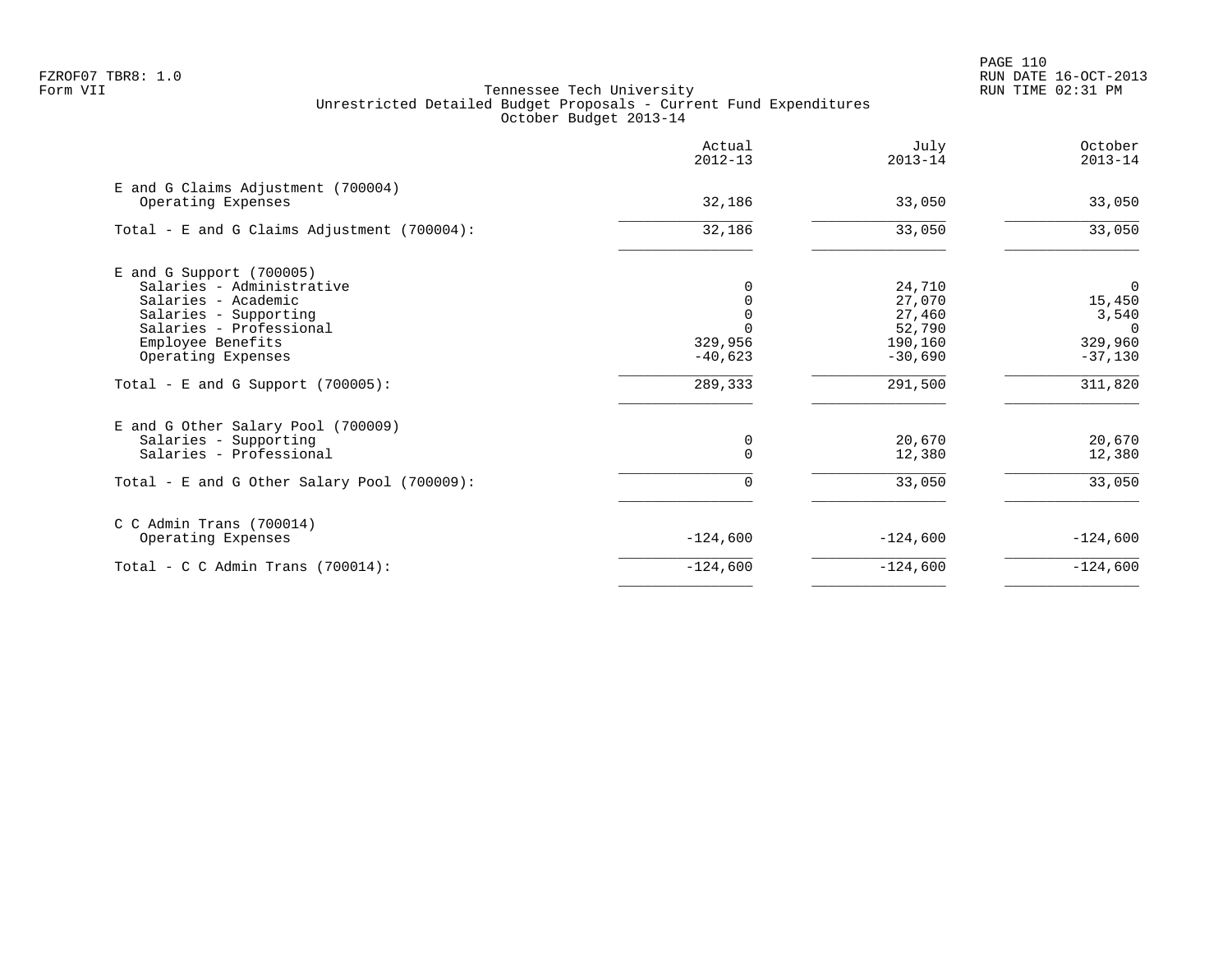|                                                                                                                                                                                                                           | Actual<br>$2012 - 13$                                                                                                     | July<br>$2013 - 14$                                                                                                      | October<br>$2013 - 14$                                                                                                      |
|---------------------------------------------------------------------------------------------------------------------------------------------------------------------------------------------------------------------------|---------------------------------------------------------------------------------------------------------------------------|--------------------------------------------------------------------------------------------------------------------------|-----------------------------------------------------------------------------------------------------------------------------|
| Post Office Allocation (700045)<br>Operating Expenses<br>Department Revenues                                                                                                                                              | $\Omega$<br>4,250                                                                                                         | 3,940<br>$\Omega$                                                                                                        | 4,610<br>$\Omega$                                                                                                           |
| Total - Post Office Allocation (700045):                                                                                                                                                                                  | 4,250                                                                                                                     | 3,940                                                                                                                    | 4,610                                                                                                                       |
| Computing Alloc to Other Function (700051)<br>Department Revenues                                                                                                                                                         | $-3,912,309$                                                                                                              | $-3,629,210$                                                                                                             | $-5,540,960$                                                                                                                |
| Total - Computing Alloc to Other Function (700051):                                                                                                                                                                       | $-3,912,309$                                                                                                              | $-3,629,210$                                                                                                             | $-5,540,960$                                                                                                                |
| TTU Staff Scholarships (700067)<br>Employee Benefits<br>Total - TTU Staff Scholarships (700067):                                                                                                                          | 7,451<br>7,451                                                                                                            | $\Omega$<br>$\Omega$                                                                                                     | 7,450<br>7,450                                                                                                              |
| TTU Staff Tuit Maint Reimbursment (700068)<br>Employee Benefits<br>Total - TTU Staff Tuit Maint Reimbursment (700068):                                                                                                    | 11,639<br>11,639                                                                                                          | $\mathbf 0$<br>$\Omega$                                                                                                  | 11,640<br>11,640                                                                                                            |
|                                                                                                                                                                                                                           |                                                                                                                           |                                                                                                                          |                                                                                                                             |
| Total - Academic Support (350):                                                                                                                                                                                           |                                                                                                                           |                                                                                                                          |                                                                                                                             |
| Salaries - Administrative<br>Salaries - Academic<br>Salaries - Supporting<br>Salaries - Students<br>Salaries - Professional<br>Employee Benefits<br>Travel<br>Operating Expenses<br>Capital Outlay<br>Department Revenues | 1,404,061<br>727,019<br>1,678,126<br>209,849<br>3,187,056<br>3,122,340<br>363,440<br>3,407,266<br>302,812<br>$-3,788,519$ | 1,681,511<br>878,940<br>1,778,590<br>103,190<br>3,684,843<br>3,072,050<br>70,100<br>2,229,065<br>233,420<br>$-3,445,190$ | 1,681,080<br>886,704<br>1,884,341<br>108,190<br>4,546,700<br>3,425,460<br>168,930<br>3,626,841<br>243,990<br>$-5, 131, 390$ |
| Total                                                                                                                                                                                                                     | 10,613,450                                                                                                                | 10,286,519                                                                                                               | 11,440,846                                                                                                                  |
|                                                                                                                                                                                                                           |                                                                                                                           |                                                                                                                          |                                                                                                                             |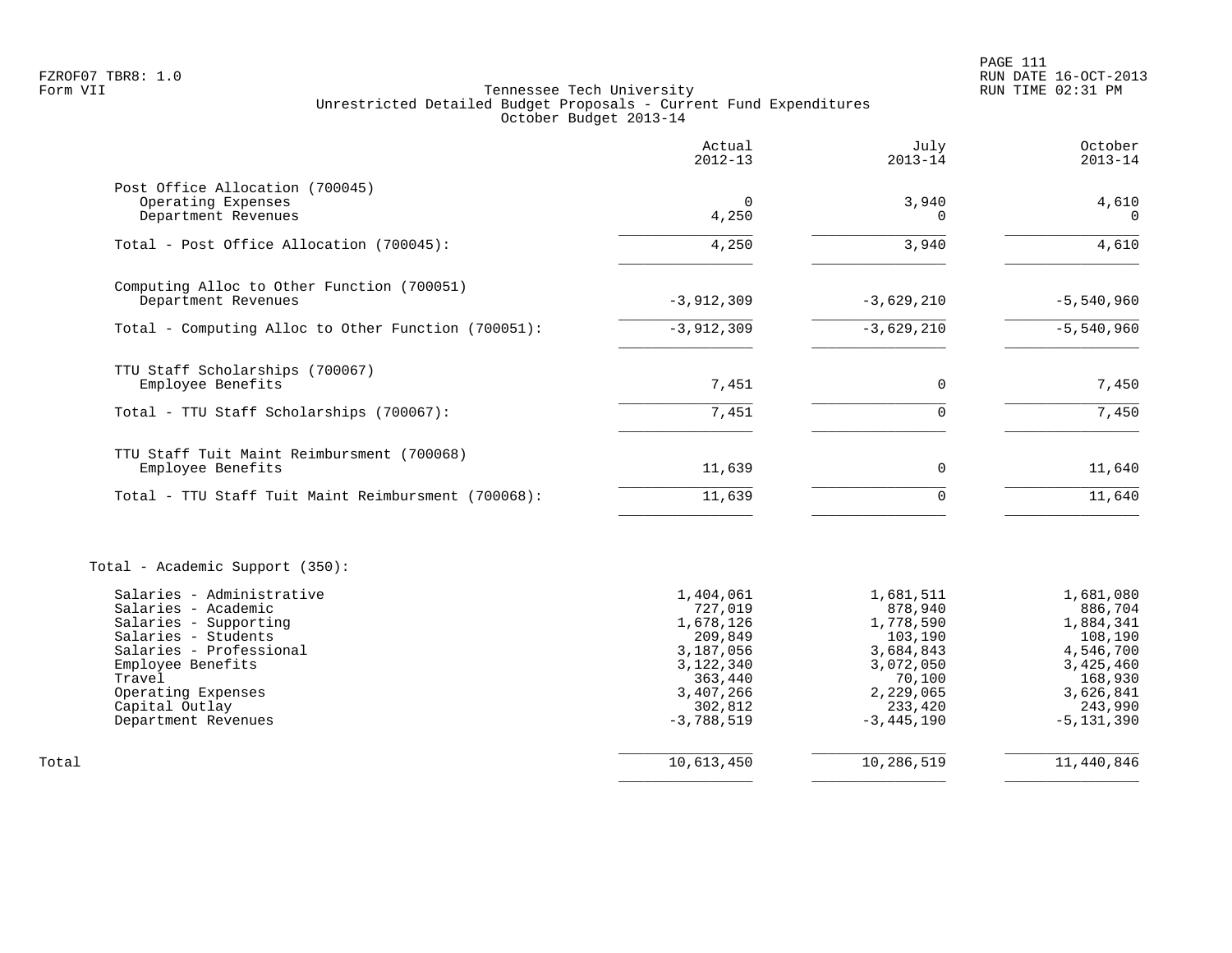PAGE 112 FZROF07 TBR8: 1.0 RUN DATE 16-OCT-2013

|                                                                                 | Actual<br>$2012 - 13$ | July<br>$2013 - 14$  | October<br>$2013 - 14$ |
|---------------------------------------------------------------------------------|-----------------------|----------------------|------------------------|
| Total - Academic Support (35):                                                  |                       |                      |                        |
| Salaries - Administrative<br>Salaries - Academic                                | 1,404,061<br>727,019  | 1,681,511<br>878,940 | 1,681,080<br>886,704   |
| Salaries - Supporting                                                           | 1,678,126             | 1,778,590            | 1,884,341              |
| Salaries - Students                                                             | 209,849               | 103,190              | 108,190                |
| Salaries - Professional                                                         | 3,187,056             | 3,684,843            | 4,546,700              |
| Employee Benefits                                                               | 3,122,340             | 3,072,050            | 3,425,460              |
| Travel                                                                          | 363,440               | 70,100               | 168,930                |
| Operating Expense                                                               | 3,407,266             | 2,229,065            | 3,626,841              |
| Capital Outlay                                                                  | 302,812               | 233,420              | 243,990                |
| Department Revenues                                                             | $-3,788,519$          | $-3,445,190$         | $-5, 131, 390$         |
| Total                                                                           | 10,613,450            | 10,286,519           | 11,440,846             |
| Student Services (40)<br>Student Services (400)<br>Seminars and Forums (110013) |                       |                      |                        |
| Operating Expenses                                                              | 36,483                | 33,480               | 33,480                 |
| Total - Seminars and Forums (110013):                                           | 36,483                | 33,480               | 33,480                 |
|                                                                                 |                       |                      |                        |
| NCAA Certification and Compliance (110015)                                      |                       |                      |                        |
| Salaries - Professional                                                         | 102,056               | 106,343              | 108,357                |
| Employee Benefits                                                               | 29,604                | 32,170               | 32,170                 |
| Travel                                                                          | 2,822                 | 3,500                | 7,000                  |
| Operating Expenses                                                              | 342                   | 1,280                | 1,280                  |
| Total - NCAA Certification and Compliance (110015):                             | 134,824               | 143,293              | 148,807                |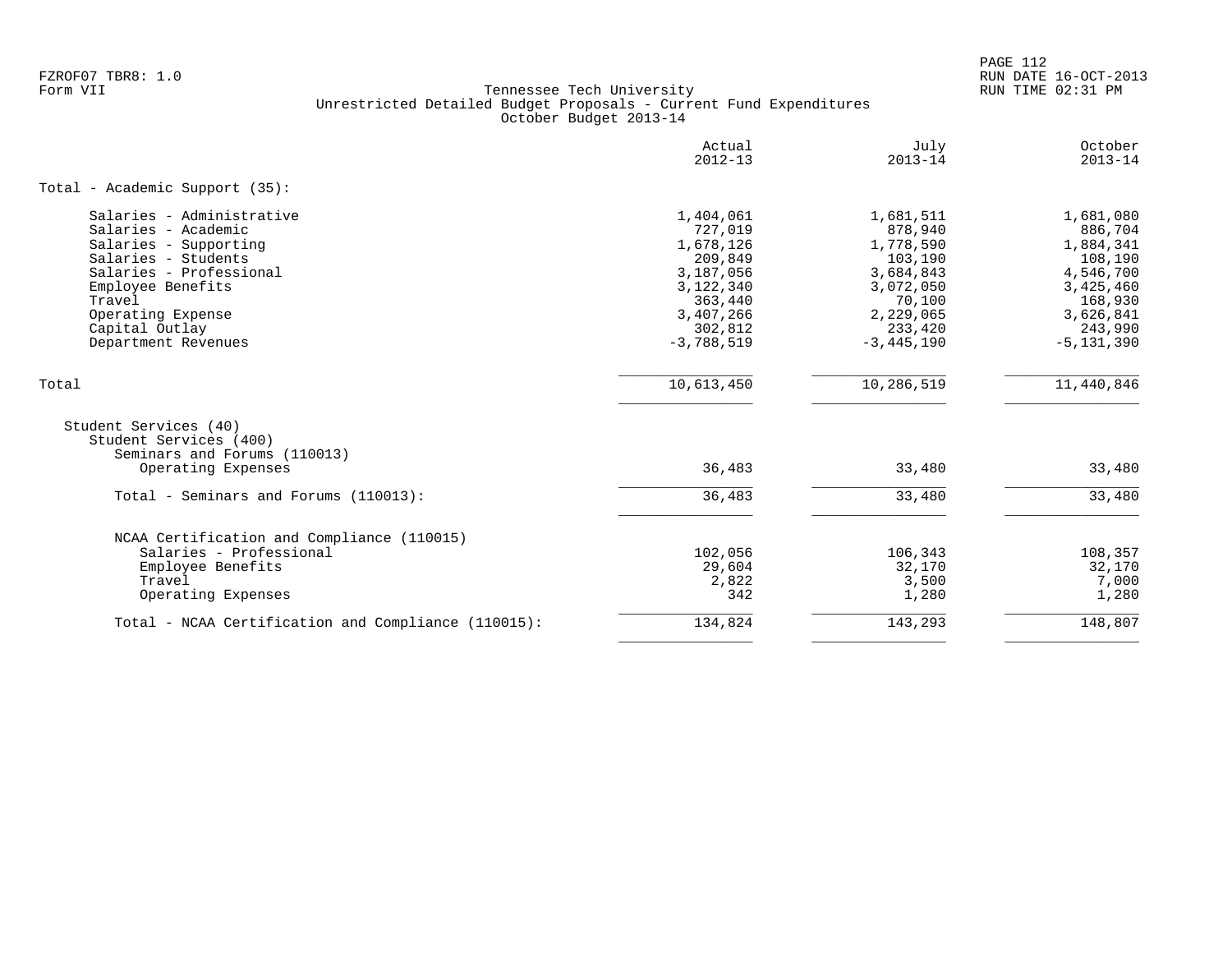| Actual<br>$2012 - 13$ | July<br>$2013 - 14$                                                            | October<br>$2013 - 14$                                                   |
|-----------------------|--------------------------------------------------------------------------------|--------------------------------------------------------------------------|
|                       |                                                                                |                                                                          |
| 24,439                | 25,904                                                                         | 26,284                                                                   |
|                       |                                                                                | 47,655                                                                   |
|                       |                                                                                | 28,340                                                                   |
|                       |                                                                                | 800                                                                      |
|                       |                                                                                | 1,260                                                                    |
| 99,074                | 100,818                                                                        | 104,339                                                                  |
|                       |                                                                                |                                                                          |
| 0                     | 350                                                                            | 350                                                                      |
| $\Omega$              | 350                                                                            | 350                                                                      |
|                       |                                                                                |                                                                          |
|                       |                                                                                | 24,383                                                                   |
|                       |                                                                                | 9,310                                                                    |
|                       |                                                                                | 15,820                                                                   |
| 1,598                 | 1,600                                                                          | 1,600                                                                    |
| 50,433                | 50,762                                                                         | 51,113                                                                   |
|                       |                                                                                |                                                                          |
|                       |                                                                                | 266,980                                                                  |
| 22,977                | 26,020                                                                         | 48,470                                                                   |
| 276,142               | 293,000                                                                        | 315,450                                                                  |
|                       | 45,498<br>28,086<br>$\Omega$<br>1,051<br>23,150<br>10,800<br>14,885<br>253,165 | 46,514<br>26,340<br>800<br>1,260<br>24,032<br>9,310<br>15,820<br>266,980 |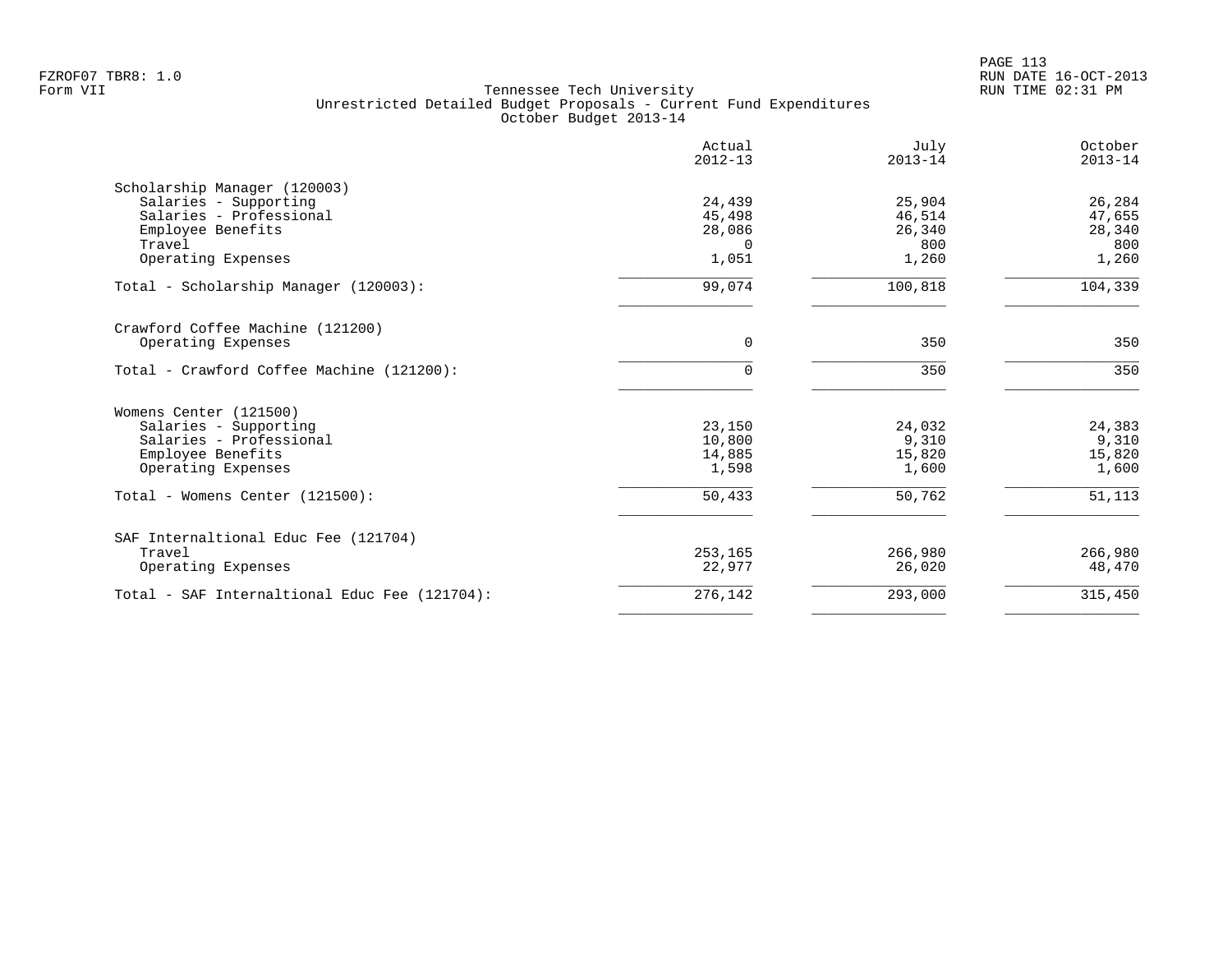|                                                | Actual<br>$2012 - 13$ | July<br>$2013 - 14$ | October<br>$2013 - 14$ |
|------------------------------------------------|-----------------------|---------------------|------------------------|
| Craft Center Promo and Dev (121761)            |                       |                     |                        |
| Salaries - Supporting                          | 1,381                 | $\Omega$            | $\overline{0}$         |
| Salaries - Professional                        | 22,708                | $\Omega$            | $\overline{0}$         |
| Employee Benefits                              | 1,873                 | 5,200               | 5,200                  |
| Travel                                         | 3,960                 | 500                 | 500                    |
| Operating Expenses                             | 13,214                | 22,600              | 22,600                 |
| Total - Craft Center Promo and Dev (121761):   | 43,136                | 28,300              | 28,300                 |
| Career Services (121800)                       |                       |                     |                        |
| Salaries - Supporting                          | 28,140                | 28,410              | 28,410                 |
| Salaries - Students                            | 4,401                 | $\Omega$            | $\Omega$               |
| Salaries - Professional                        | 124,520               | 124,720             | 126,529                |
| Employee Benefits                              | 54,945                | 56,830              | 56,830                 |
| Travel                                         | 13,886                | 3,000               | 3,000                  |
| Operating Expenses                             | 34,615                | 21,140              | 35,020                 |
| Department Revenues                            | $-1,050$              | $\Omega$            | $\Omega$               |
| Total - Career Services (121800):              | 259,457               | 234,100             | 249,789                |
| Student Financial Aid Office (122000)          |                       |                     |                        |
| Salaries - Supporting                          | 240,389               | 240,488             | 246,303                |
| Salaries - Students                            | 10,797                | $\Omega$            | $\Omega$               |
| Salaries - Professional                        | 259,211               | 262,788             | 267,419                |
| Employee Benefits                              | 229,457               | 227,750             | 229,750                |
| Travel                                         | 8,980                 | 2,190               | 2,190                  |
| Operating Expenses                             | 21,937                | 27,200              | 27,200                 |
| Total - Student Financial Aid Office (122000): | 770,771               | 760,416             | 772,862                |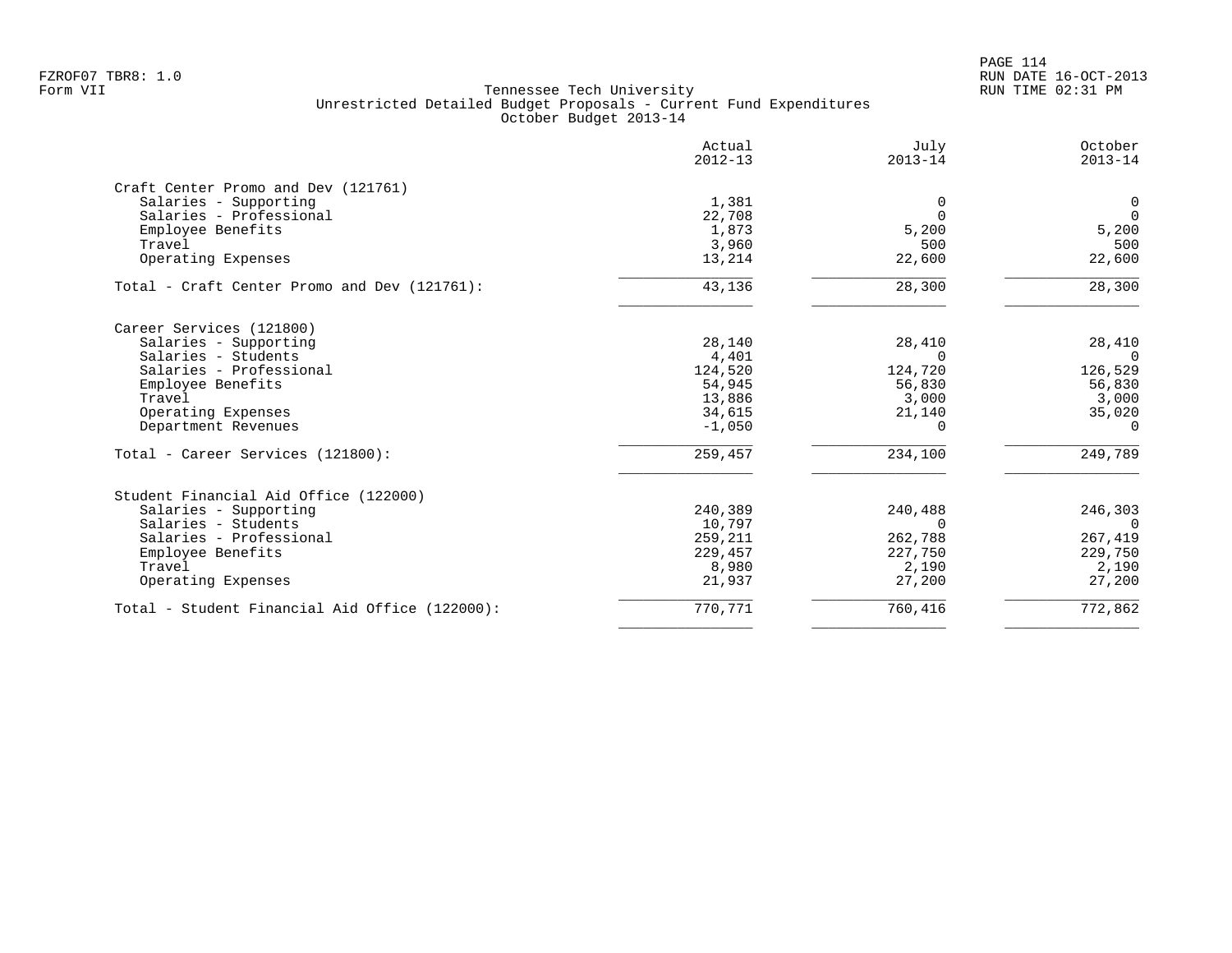|                                                                    | Actual<br>$2012 - 13$ | July<br>$2013 - 14$ | October<br>$2013 - 14$ |
|--------------------------------------------------------------------|-----------------------|---------------------|------------------------|
| Federal College Work Study Program (122001)<br>Salaries - Students | 32,765                | 28,490              | 28,490                 |
| Total - Federal College Work Study Program (122001):               | 32,765                | 28,490              | 28,490                 |
|                                                                    |                       |                     |                        |
| Student Fin Aid Grad Asst (122017)                                 |                       |                     |                        |
| Employee Benefits<br>Operating Expenses                            | 5,000<br>$\Omega$     | $\Omega$<br>8,320   | 8,320<br>$\mathbf 0$   |
| Total - Student Fin Aid Grad Asst (122017):                        | 5,000                 | 8,320               | 8,320                  |
|                                                                    |                       |                     |                        |
| Admissions Office (123000)                                         |                       |                     |                        |
| Salaries - Supporting<br>Salaries - Professional                   | 193,704               | 202,987             | 207,476                |
| Employee Benefits                                                  | 283,568<br>230,809    | 321,486<br>232,000  | 323,447<br>232,000     |
| Travel                                                             | 25,536                | 30,000              | 20,000                 |
| Operating Expenses                                                 | 17,395                | 7,470               | 18,440                 |
| Total - Admissions Office (123000):                                | 751,012               | 793,943             | 801,363                |
| Admiss Counsel Athlet Tickets (123001)                             |                       |                     |                        |
| Operating Expenses                                                 | 10,440                | 10,440              | 10,440                 |
| Total - Admiss Counsel Athlet Tickets (123001):                    | 10,440                | 10,440              | 10,440                 |
| Enrollment Management Comm (123002)                                |                       |                     |                        |
| Salaries - Administrative                                          | 120,080               | 120,180             | 121,948                |
| Salaries - Supporting                                              | 159,324               | 166,730             | 139,947                |
| Salaries - Students                                                | 12                    | $\Omega$            | $\overline{0}$         |
| Salaries - Professional                                            | 153,453               | 154,780             | 110,467                |
| Employee Benefits                                                  | 156,027               | 155,910             | 155,910                |
| Travel                                                             | 14,606                | 2,700               | 2,700                  |
| Operating Expenses<br>Department Revenues                          | 47,060<br>$-2$        | 41,340<br>$\Omega$  | 41,340<br>$\Omega$     |
| Total - Enrollment Management Comm (123002):                       | 650,560               | 641,640             | 572,312                |
|                                                                    |                       |                     |                        |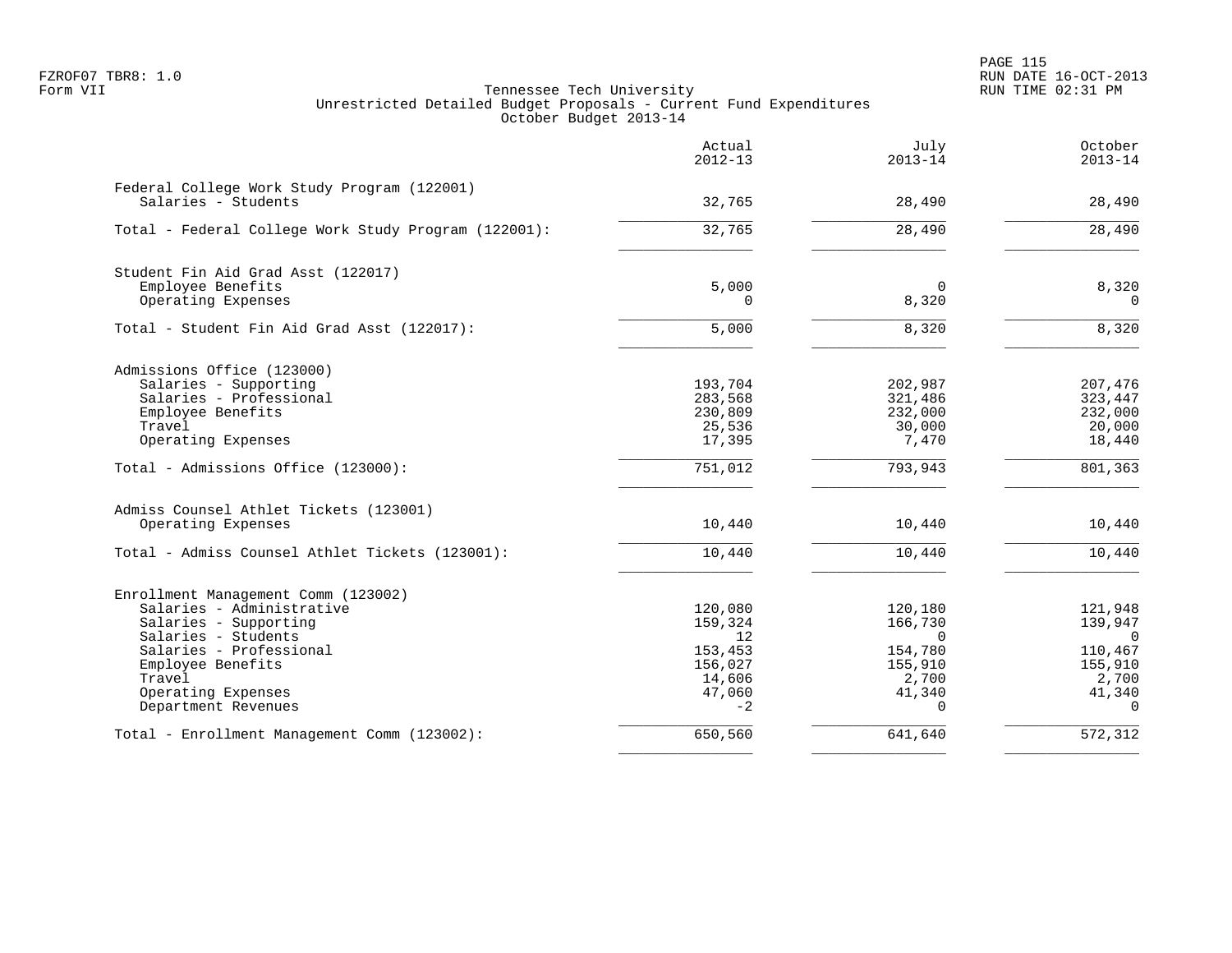PAGE 116 FZROF07 TBR8: 1.0 RUN DATE 16-OCT-2013

|                                                                                                                        | Actual<br>$2012 - 13$        | July<br>$2013 - 14$        | October<br>$2013 - 14$     |
|------------------------------------------------------------------------------------------------------------------------|------------------------------|----------------------------|----------------------------|
| Admissions Athletic Recruiting (123003)<br>Salaries - Professional<br>Employee Benefits                                | 285,389<br>91,443            | 280,992<br>100,600         | 298,785<br>91,600          |
| Total - Admissions Athletic Recruiting (123003):                                                                       | 376,832                      | 381,592                    | 390,385                    |
| Admissions Publicatins (123004)<br>Operating Expenses                                                                  | 42,374                       | 30,000                     | 30,000                     |
| Total - Admissions Publicatins (123004):                                                                               | 42,374                       | 30,000                     | 30,000                     |
| Admiss Rec Grad Assist (123005)<br>Employee Benefits<br>Operating Expenses<br>Total - Admiss Rec Grad Assist (123005): | 10,286<br>$\Omega$<br>10,286 | $\Omega$<br>9,720<br>9,720 | 9,720<br>$\Omega$<br>9,720 |
| Career College Fair (123007)<br>Operating Expenses<br>Total - Career College Fair (123007):                            | 3,434<br>3,434               | 5,880<br>5,880             | 5,880<br>5,880             |
| Campus Visitation (123008)<br>Operating Expenses                                                                       | 3,529                        | 8,000                      | 8,000                      |
| Total - Campus Visitation (123008):                                                                                    | 3,529                        | 8,000                      | 8,000                      |
|                                                                                                                        |                              |                            |                            |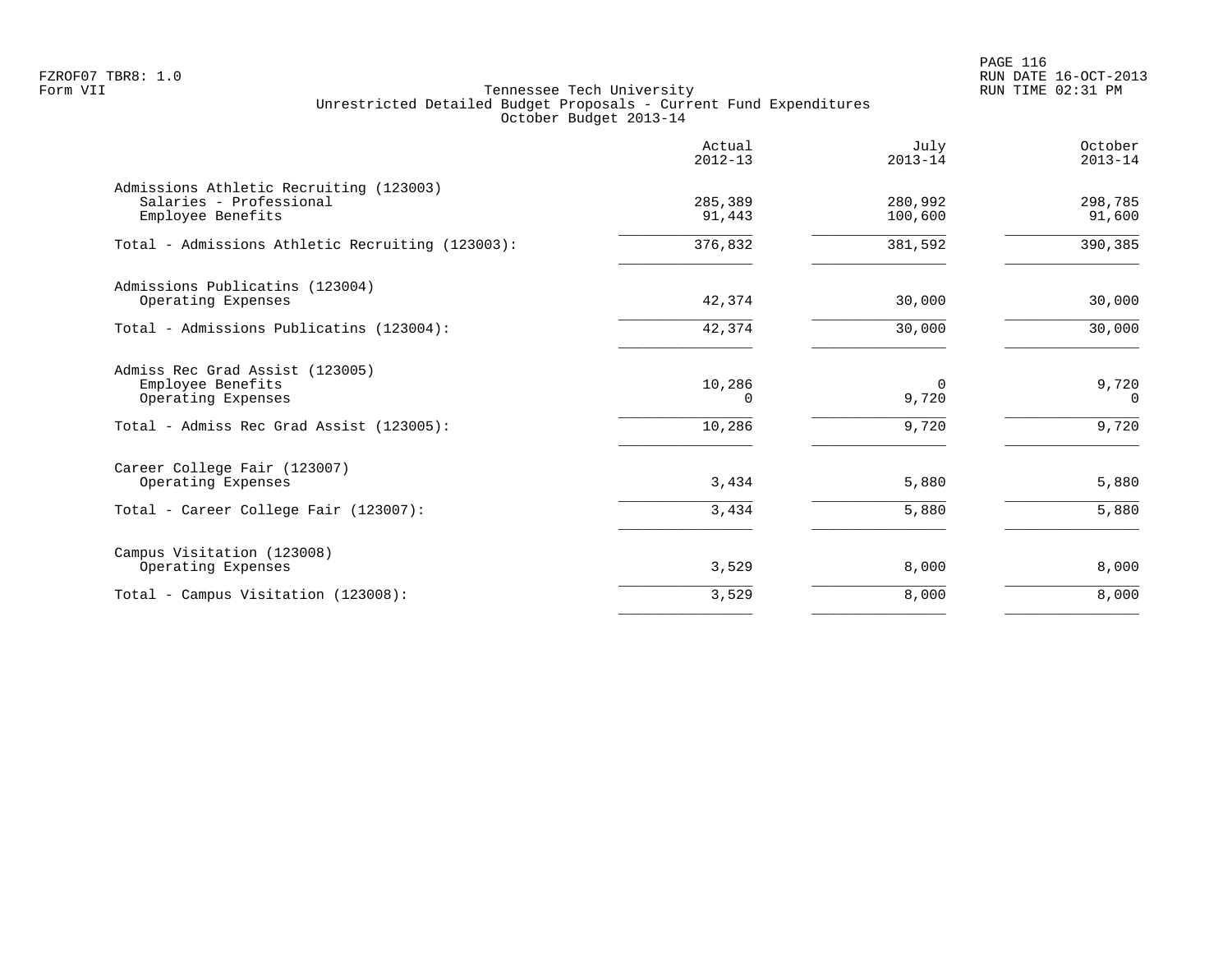PAGE 117 FZROF07 TBR8: 1.0 RUN DATE 16-OCT-2013

|                                               | Actual<br>$2012 - 13$ | July<br>$2013 - 14$ | October<br>$2013 - 14$ |
|-----------------------------------------------|-----------------------|---------------------|------------------------|
| Undergrad Recruitment (123009)                |                       |                     |                        |
| Salaries - Students                           | 12,075                | 27,200              | 27,200                 |
| Employee Benefits                             | 632                   | 17,230              | 17,230                 |
| Operating Expenses                            | 75,617                | 87,285              | 87,285                 |
| Total - Undergrad Recruitment (123009):       | 88,324                | 131,715             | 131,715                |
| Advisement Services (123400)                  |                       |                     |                        |
| Salaries - Professional                       | 0                     | 0                   | 775,000                |
| Employee Benefits                             | $\mathbf 0$           | $\Omega$            | 116,300                |
| Total - Advisement Services (123400):         | $\Omega$              | $\Omega$            | 891,300                |
| Retention Services (123401)                   |                       |                     |                        |
| Salaries - Professional                       | 0                     | 0                   | 55,000                 |
| Employee Benefits                             | $\mathbf 0$           | $\Omega$            | 8,300                  |
| Total - Retention Services (123401):          | $\Omega$              | $\Omega$            | 63,300                 |
| Military & Veterans Affairs (123402)          |                       |                     |                        |
| Salaries - Professional                       | 0                     | 0                   | 45,000                 |
| Employee Benefits                             | $\mathbf 0$           | $\Omega$            | 6,800                  |
| Total - Military & Veterans Affairs (123402): | $\Omega$              | U                   | $\overline{51,800}$    |
| Record Office (123500)                        |                       |                     |                        |
| Salaries - Supporting                         | 233,760               | 229,849             | 233,502                |
| Salaries - Students                           | 3,157                 | 900                 | 1,300                  |
| Salaries - Professional                       | 112,840               | 113,040             | 115,149                |
| Employee Benefits                             | 204,639               | 205,750             | 205,750                |
| Travel                                        | 2,300                 | $\Omega$            | 700                    |
| Operating Expenses<br>Department Revenues     | 26,185<br>$-2$        | 26,350<br>$\Omega$  | 25,370<br>$\Omega$     |
| Total - Record Office (123500):               | 582,879               | 575,889             | 581,771                |
|                                               |                       |                     |                        |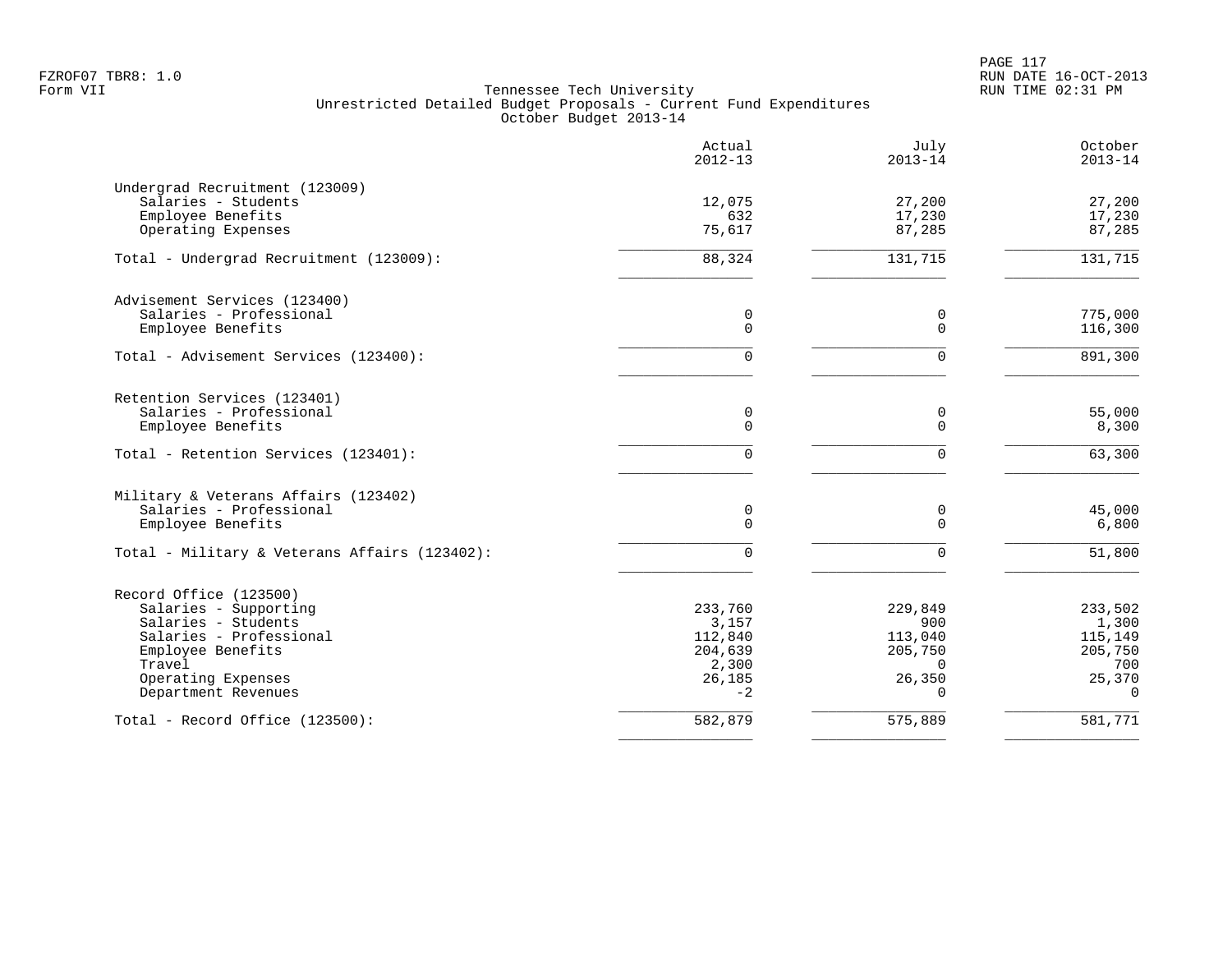|                                                    | Actual<br>$2012 - 13$ | July<br>$2013 - 14$ | October<br>$2013 - 14$ |
|----------------------------------------------------|-----------------------|---------------------|------------------------|
| Records Publication (123502)                       |                       |                     |                        |
| Operating Expenses                                 | $\Omega$              | 700                 | $\mathbf 0$            |
| Total - Records Publication (123502):              | $\Omega$              | 700                 | $\Omega$               |
| International Education Admin (123700)             |                       |                     |                        |
| Salaries - Supporting                              | 68,593                | 96,092              | 100,816                |
| Salaries - Students                                | $\Omega$              | 860                 | 860                    |
| Salaries - Professional                            | 157,639               | 161,824             | 205,907                |
| Employee Benefits<br>Travel                        | 97,056<br>645         | 95,850<br>$\Omega$  | 97,850<br>20,000       |
| Operating Expenses                                 | 11,743                | 14,040              | 16,380                 |
| Total - International Education Admin (123700):    | 335,676               | 368,666             | 441,813                |
| Intern Student Registration Fees (123702)          |                       |                     |                        |
| Salaries - Supporting                              | 7,548                 | 5,000               | 5,000                  |
| Salaries - Students                                | 4,852                 | 500                 | 500                    |
| Employee Benefits                                  | 764                   | 500                 | 500                    |
| Travel                                             | $\cap$                | 500                 | 500                    |
| Operating Expenses                                 | 35,045                | 104,500             | 104,500                |
| Total - Intern Student Registration Fees (123702): | 48,209                | 111,000             | 111,000                |
| Airport Transportation Fee (123706)                |                       |                     |                        |
| Travel                                             | 6,160                 | 2,000               | 2,000                  |
| Operating Expenses                                 | $\Omega$              | 5,440               | 5,440                  |
| Total - Airport Transportation Fee (123706):       | 6,160                 | 7,440               | 7,440                  |
|                                                    |                       |                     |                        |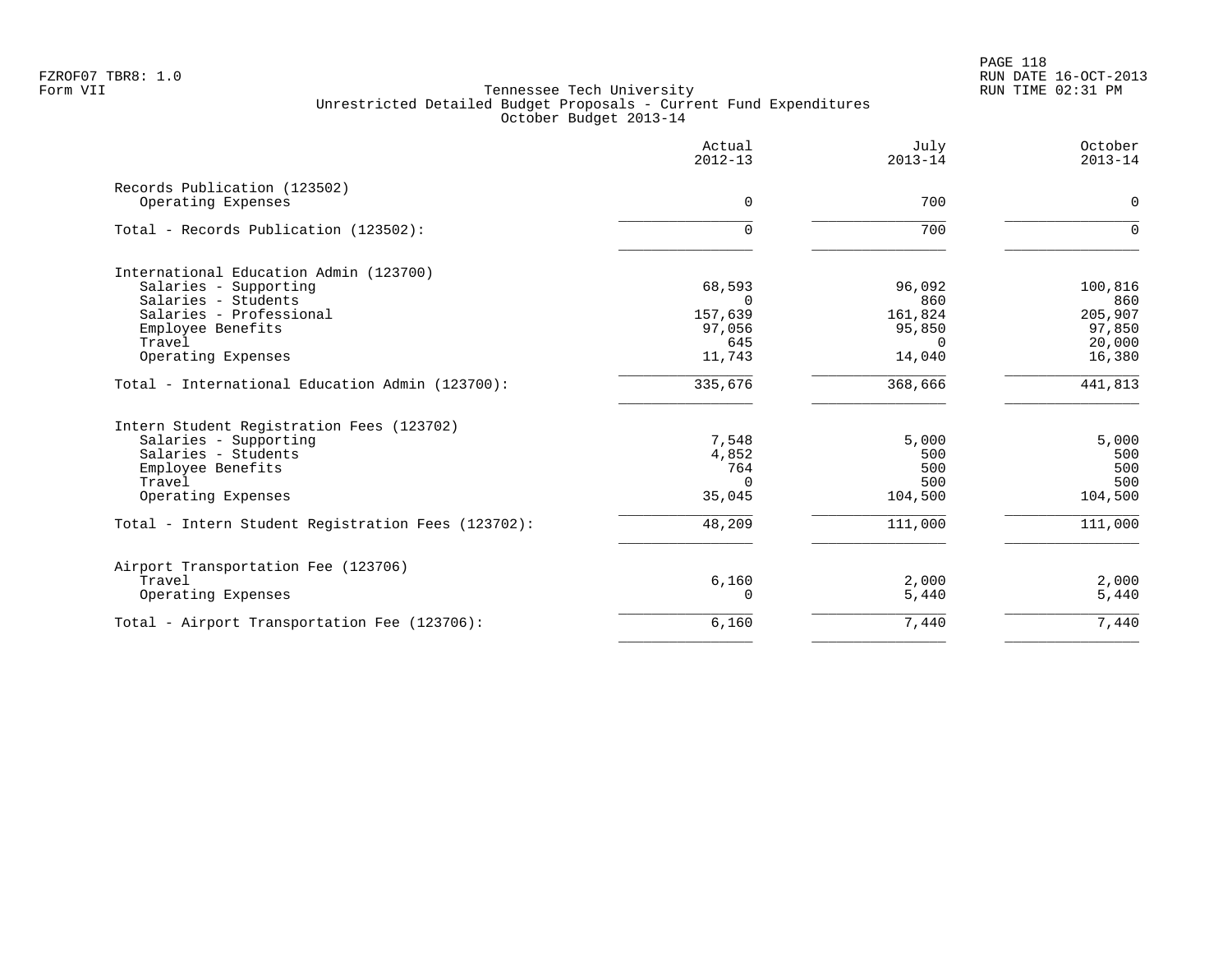PAGE 119 FZROF07 TBR8: 1.0 RUN DATE 16-OCT-2013

|                                              | Actual<br>$2012 - 13$ | July<br>$2013 - 14$ | October<br>$2013 - 14$ |
|----------------------------------------------|-----------------------|---------------------|------------------------|
| FLS International ESL (123711)               |                       |                     |                        |
| Salaries - Supporting                        | 2,892                 | 10,000              | 10,000                 |
| Employee Benefits                            | 221                   | 2,500               | 2,500                  |
| Operating Expenses                           | 118,979               | 144,520             | 96,520                 |
| Total - FLS International ESL (123711):      | 122,092               | 157,020             | 109,020                |
| International Student SOAR (123712)          |                       |                     |                        |
| Salaries - Students                          | 3,110                 | 4,950               | 4,950                  |
| Employee Benefits                            | 228                   | 750                 | 750                    |
| Operating Expenses                           | 9,509                 | 7,990               | 7,990                  |
| Total - International Student SOAR (123712): | 12,847                | 13,690              | 13,690                 |
| International Recruitment (123715)           |                       |                     |                        |
| Travel                                       | 950                   | $\Omega$            | $\overline{0}$         |
| Operating Expenses                           | 17,347                | 10,000              | 10,000                 |
| Total - International Recruitment (123715):  | 18,297                | 10,000              | 10,000                 |
| Student Svc Publications (127003)            |                       |                     |                        |
| Salaries - Students                          | 1,474                 | 0                   | $\overline{0}$         |
| Employee Benefits                            | 94                    | $\Omega$            | $\Omega$               |
| Operating Expenses                           | 6,019                 | 7,500               | 10,500                 |
| Total - Student Svc Publications (127003):   | 7,587                 | 7,500               | 10,500                 |
|                                              |                       |                     |                        |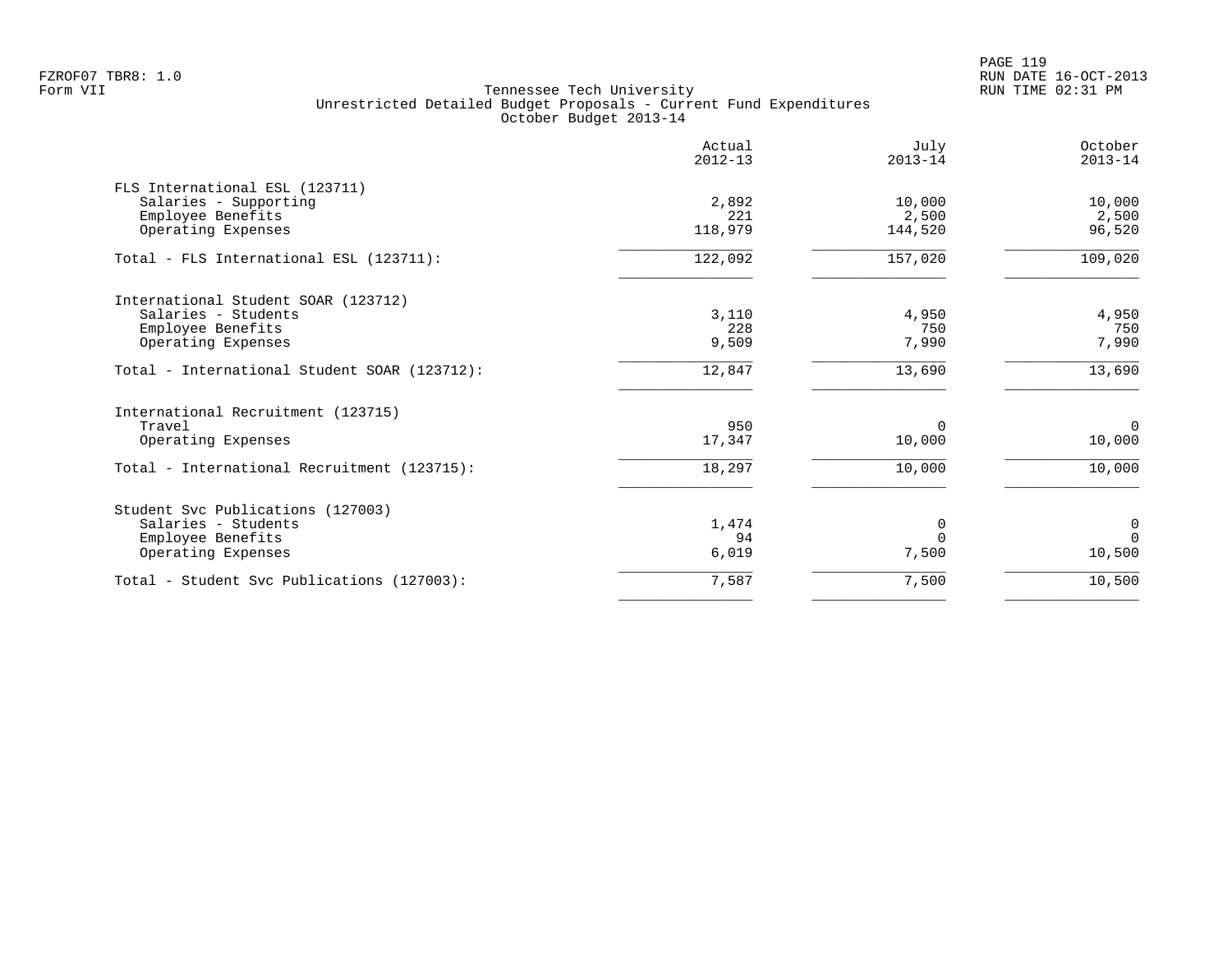| Actual<br>$2012 - 13$ | July<br>$2013 - 14$                                                    | October<br>$2013 - 14$                                                                    |
|-----------------------|------------------------------------------------------------------------|-------------------------------------------------------------------------------------------|
|                       |                                                                        |                                                                                           |
| 3,060                 | 3,520                                                                  | 3,520                                                                                     |
| 37                    | <sup>n</sup>                                                           | $\Omega$                                                                                  |
| 252                   | 140                                                                    | 140                                                                                       |
| 2,359                 | 3,550                                                                  | 3,550                                                                                     |
| 5,708                 | 7,210                                                                  | 7,210                                                                                     |
|                       |                                                                        |                                                                                           |
|                       |                                                                        | $\mathbf 0$                                                                               |
|                       |                                                                        | $\overline{0}$                                                                            |
| 3,614                 | 10,000                                                                 | 10,000                                                                                    |
| 9,442                 | 10,000                                                                 | 10,000                                                                                    |
|                       |                                                                        |                                                                                           |
|                       |                                                                        | 24,301                                                                                    |
|                       |                                                                        | 14,840                                                                                    |
| 5,596                 | 2,410                                                                  | 4,400                                                                                     |
| 43,229                | 41,201                                                                 | 43,541                                                                                    |
|                       |                                                                        |                                                                                           |
|                       |                                                                        | 0                                                                                         |
|                       |                                                                        | $\mathbf 0$                                                                               |
|                       |                                                                        | $\Omega$                                                                                  |
|                       |                                                                        | 23,120                                                                                    |
| 105,718               | 104,880                                                                | 97,050                                                                                    |
|                       |                                                                        | 120,170                                                                                   |
|                       | 2,898<br>2,930<br>23,088<br>14,545<br>450<br>1,440<br>11,600<br>23,003 | $\Omega$<br>$\Omega$<br>23,951<br>14,840<br>0<br>$\mathbf 0$<br>120<br>142,211<br>105,000 |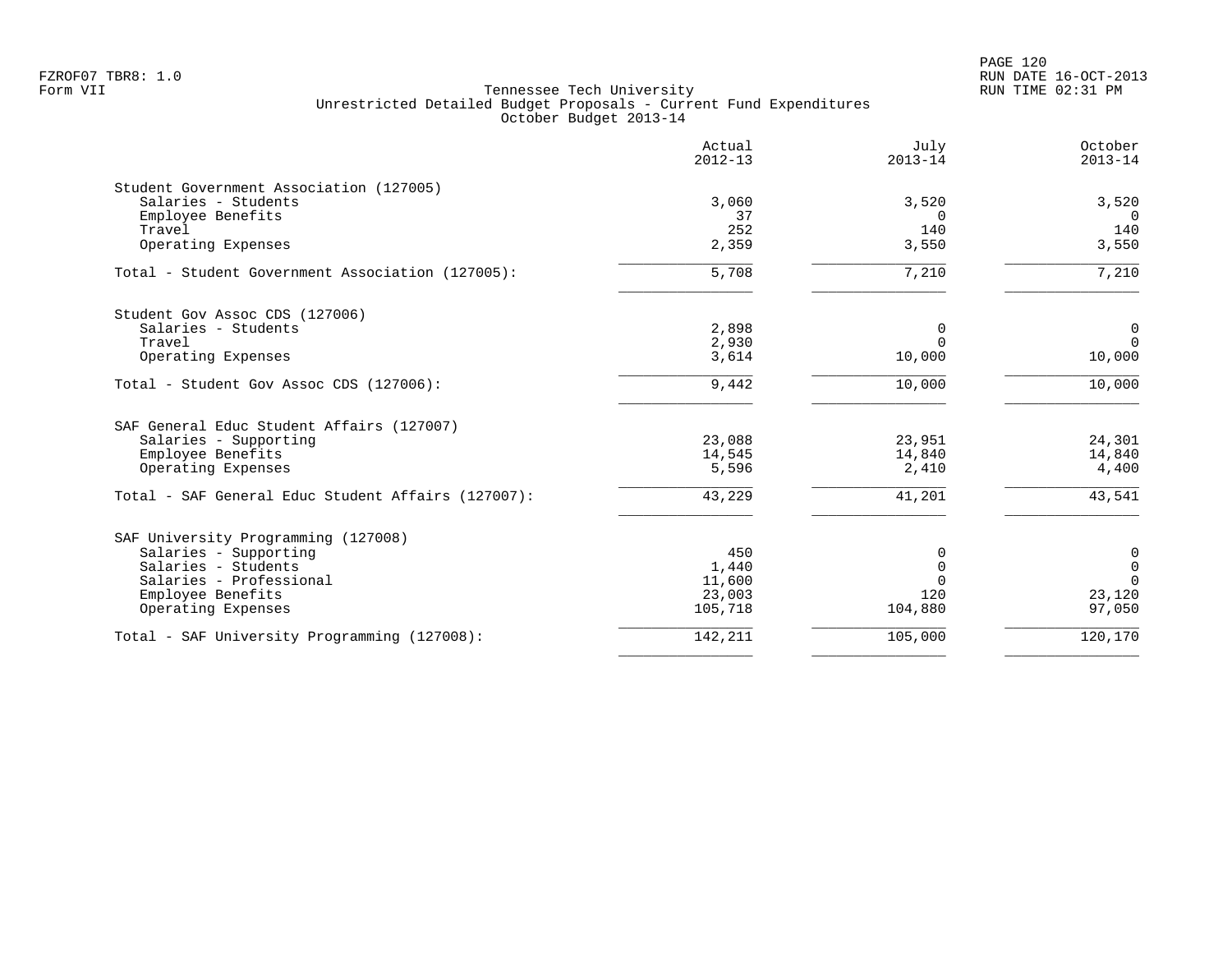|                                              | Actual<br>$2012 - 13$ | July<br>$2013 - 14$ | October<br>$2013 - 14$ |
|----------------------------------------------|-----------------------|---------------------|------------------------|
| Counseling Center (127200)                   |                       |                     |                        |
| Salaries - Supporting                        | 27,568                | 27,910              | 28,299                 |
| Salaries - Students                          | 3,068                 | $\Omega$            | $\Omega$               |
| Salaries - Professional                      | 190,196               | 195,762             | 235,970                |
| Employee Benefits                            | 98,889                | 82,560              | 105,160                |
| Travel                                       | 2,088                 | $\cap$              | $\Omega$               |
| Operating Expenses                           | 21,725                | 16,650              | 17,230                 |
| Total - Counseling Center (127200):          | 343,534               | 322,882             | 386,659                |
| Dean of Students (127300)                    |                       |                     |                        |
| Salaries - Administrative                    | 92,005                | 92,810              | 94,157                 |
| Salaries - Supporting                        | 17,243                | 17,324              | 17,546                 |
| Employee Benefits                            | 35,066                | 50,760              | 50,760                 |
| Operating Expenses                           | 2,315                 | 2,380               | 2,380                  |
| Total - Dean of Students (127300):           | 146,629               | 163,274             | 164,843                |
| Student Development (127301)                 |                       |                     |                        |
| Operating Expenses                           | 3,957                 | 3,990               | 3,990                  |
| Total - Student Development (127301):        | 3,957                 | 3,990               | 3,990                  |
| Student Affairs Orient CDS (127302)          |                       |                     |                        |
| Operating Expenses                           | 14,945                | 15,000              | 15,000                 |
| Total - Student Affairs Orient CDS (127302): | 14,945                | 15,000              | 15,000                 |
|                                              |                       |                     |                        |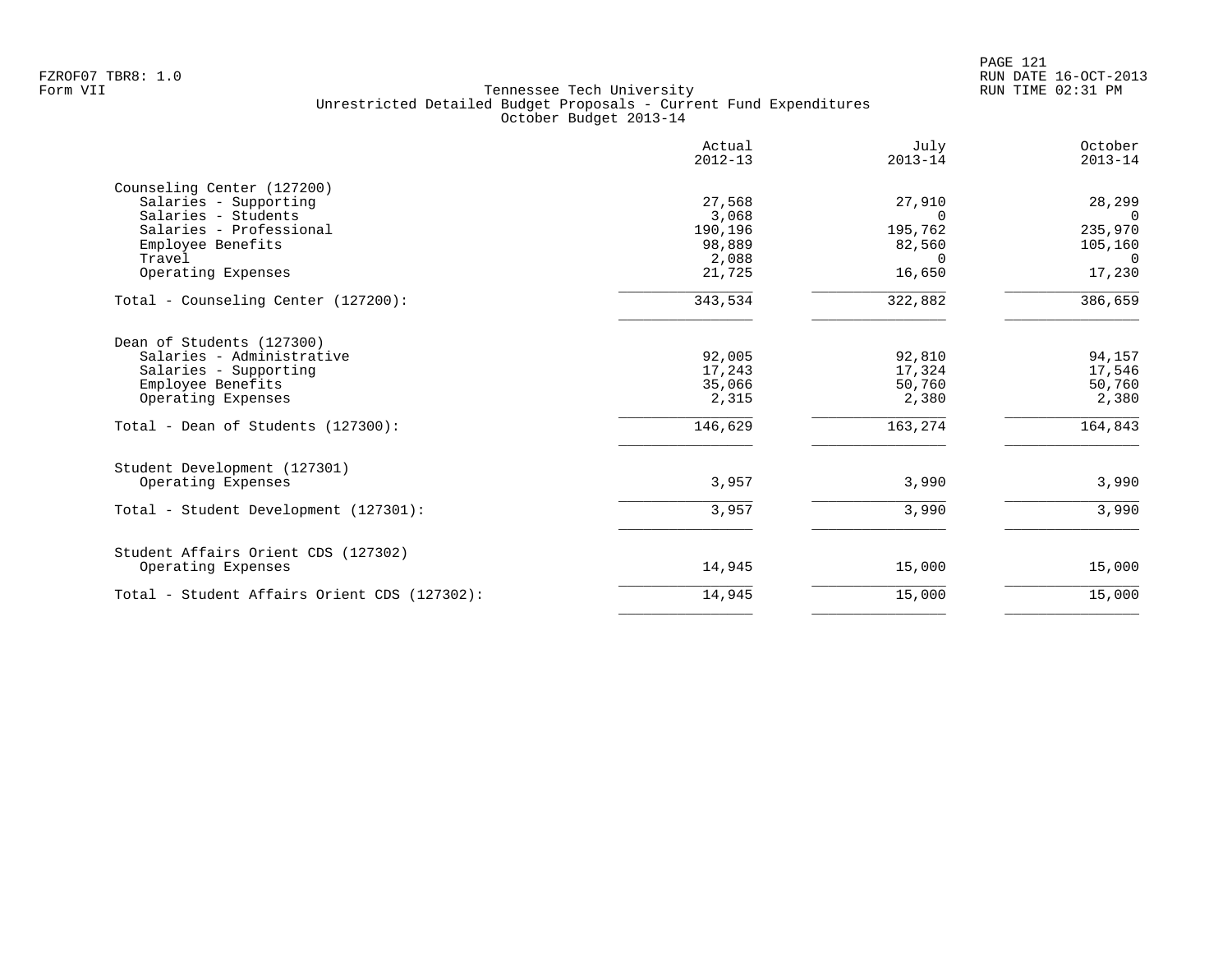|                                                                                                              | Actual<br>$2012 - 13$      | July<br>$2013 - 14$        | October<br>$2013 - 14$     |
|--------------------------------------------------------------------------------------------------------------|----------------------------|----------------------------|----------------------------|
| SAF Student Orientation (127303)                                                                             |                            |                            |                            |
| Salaries - Supporting                                                                                        | 24,399                     | 14,836                     | 15,059                     |
| Salaries - Students                                                                                          | 17,039                     | 7,000                      | 7,000                      |
| Salaries - Professional                                                                                      | 62,988                     | 48,404                     | 98,942                     |
| Employee Benefits                                                                                            | 21,479                     | 21,920                     | 27,520                     |
| Travel                                                                                                       | 5,531                      | $\Omega$                   | $\Omega$                   |
| Operating Expenses                                                                                           | 96,542                     | 116,840                    | 128,999                    |
| Total - SAF Student Orientation (127303):                                                                    | 227,978                    | 209,000                    | 277,520                    |
| Student Orient Advis Registration (127304)<br>Salaries - Students<br>Employee Benefits<br>Operating Expenses | 39,848<br>2,568<br>124,579 | 30,000<br>2,000<br>170,000 | 30,000<br>2,000<br>170,000 |
| Total - Student Orient Advis Registration (127304):                                                          | 166,995                    | 202,000                    | 202,000                    |
| Disability Services (127400)                                                                                 |                            |                            |                            |
| Salaries - Supporting                                                                                        | 53,704                     | 54,730                     | 35,927                     |
| Salaries - Professional                                                                                      | 89,458                     | 91,280                     | 124,475                    |
| Employee Benefits                                                                                            | 66,265                     | 74,890                     | 74,890                     |
| Travel                                                                                                       | 6,645                      | $\Omega$                   | 3,300                      |
| Operating Expenses                                                                                           | 33,493                     | 16,880                     | 54,830                     |
| Department Revenues                                                                                          | $-205$                     |                            | $\Omega$                   |
| Total - Disability Services (127400):                                                                        | 249,360                    | 237,780                    | 293,422                    |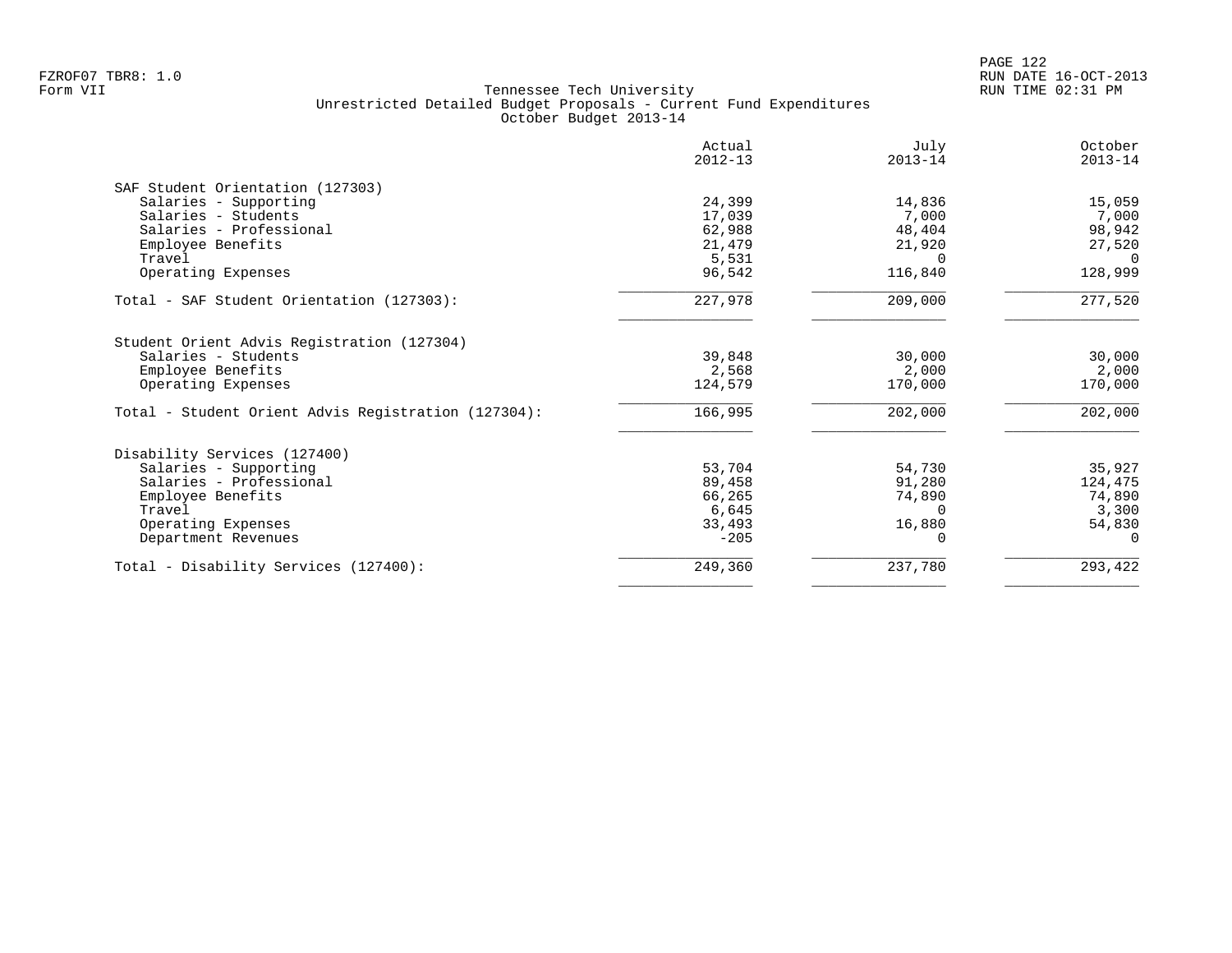PAGE 123 FZROF07 TBR8: 1.0 RUN DATE 16-OCT-2013

|                                              | Actual<br>$2012 - 13$ | July<br>$2013 - 14$ | October<br>$2013 - 14$ |
|----------------------------------------------|-----------------------|---------------------|------------------------|
| ADA Student Affairs (127401)                 |                       |                     |                        |
| Salaries - Professional                      | 3,600                 | 4,500               | 4,500                  |
| Employee Benefits                            | 1,469                 | 1,300               | 1,300                  |
| Total - ADA Student Affairs (127401):        | 5,069                 | 5,800               | 5,800                  |
| Health Services (127500)                     |                       |                     |                        |
| Salaries - Supporting                        | 76,599                | 78,353              | 80,790                 |
| Salaries - Professional                      | 49,622                | 64,740              | 65,712                 |
| Employee Benefits                            | 68,618                | 70,580              | 70,580                 |
| Operating Expenses                           | 11,820                | 10,835              | 10,835                 |
| Total - Health Services (127500):            | 206,659               | 224,508             | 227,917                |
| Pharmacy (127501)                            |                       |                     |                        |
| Salaries - Supporting                        | 17,928                | 18,395              | 18,639                 |
| Employee Benefits                            | 2,535                 | 2,400               | 2,400                  |
| Operating Expenses                           | 40,300                | 38,540              | 38,540                 |
| Total - Pharmacy $(127501)$ :                | 60,763                | 59,335              | 59,579                 |
| Health Services Laboratory (127502)          |                       |                     |                        |
| Operating Expenses                           | 22,322                | 20,000              | 20,000                 |
| Total - Health Services Laboratory (127502): | 22,322                | 20,000              | 20,000                 |
|                                              |                       |                     |                        |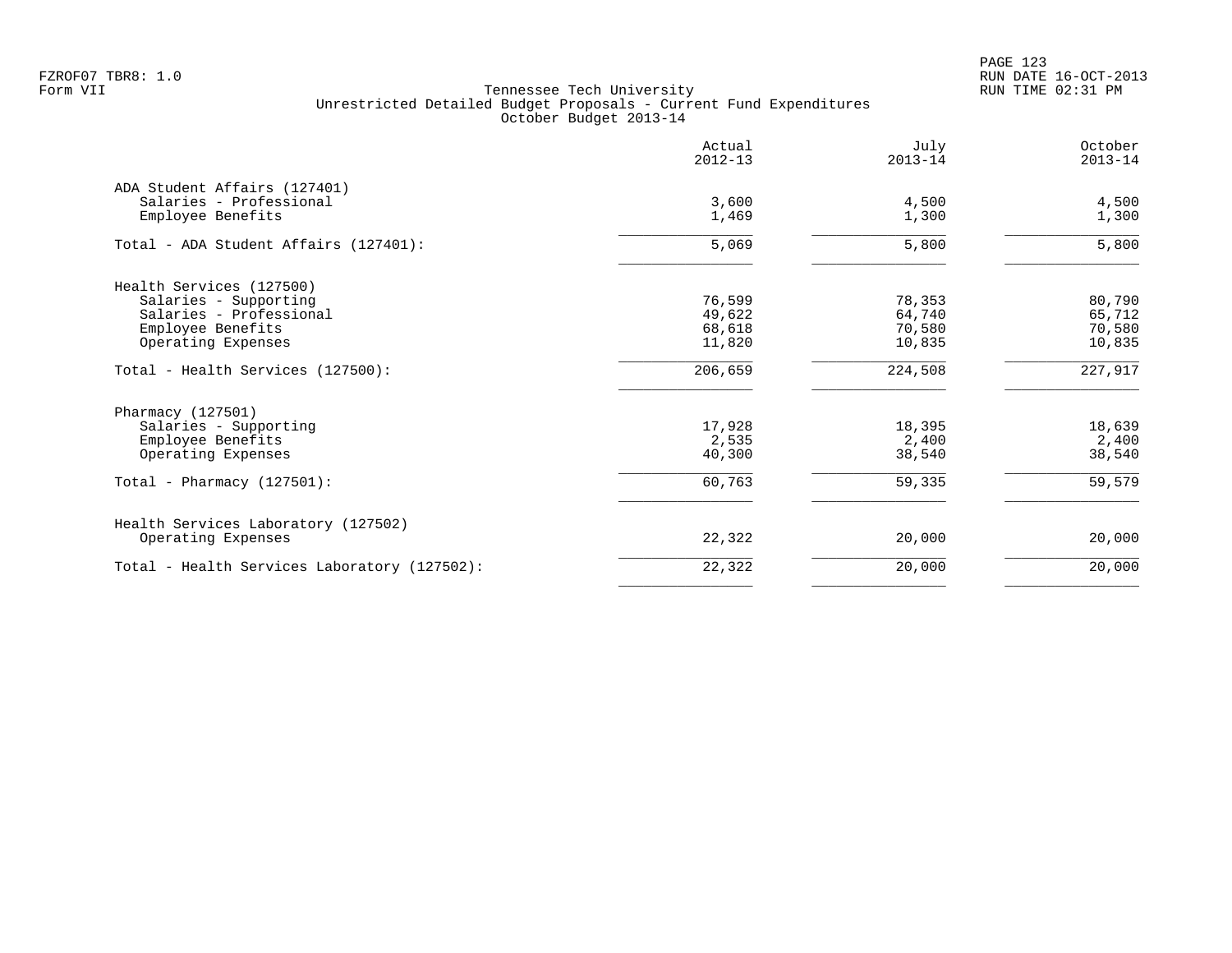PAGE 124 FZROF07 TBR8: 1.0 RUN DATE 16-OCT-2013

|                                            | Actual<br>$2012 - 13$ | July<br>$2013 - 14$ | October<br>$2013 - 14$ |
|--------------------------------------------|-----------------------|---------------------|------------------------|
| SAF Health Services (127504)               |                       |                     |                        |
| Salaries - Supporting                      | 66,612                | 47,230              | 47,931                 |
| Salaries - Students                        | 2,131                 | $\Omega$            | $\Omega$               |
| Salaries - Professional                    | 229,370               | 190,575             | 193,401                |
| Employee Benefits                          | 114,773               | 119,070             | 119,070                |
| Operating Expenses                         | 53,994                | 271,120             | 684,180                |
| Total - SAF Health Services (127504):      | 466,880               | 627,995             | 1,044,582              |
| Student Activities Admin (127600)          |                       |                     |                        |
| Salaries - Supporting                      | 31,808                | 31,900              | 32,340                 |
| Salaries - Professional                    | 109,895               | 112,580             | 148,579                |
| Employee Benefits                          | 64,411                | 63,940              | 74,140                 |
| Operating Expenses                         | 5,588                 | 4,580               | 4,580                  |
| Total - Student Activities Admin (127600): | 211,702               | 213,000             | 259,639                |
| Social Development UPC (127602)            |                       |                     |                        |
| Salaries - Students                        | 480                   | $\Omega$            | $\overline{0}$         |
| Employee Benefits                          | 37                    | 310                 | 310                    |
| Operating Expenses                         | 5,582                 | 6,270               | 6,270                  |
| Total - Social Development UPC (127602):   | 6,099                 | 6,580               | 6,580                  |
| Student Act Grad Assist (127603)           |                       |                     |                        |
| Operating Expenses                         | $\mathbf 0$           | 50                  | $\mathsf{O}$           |
| Total - Student Act Grad Assist (127603):  | $\Omega$              | 50                  | $\mathbf 0$            |
|                                            |                       |                     |                        |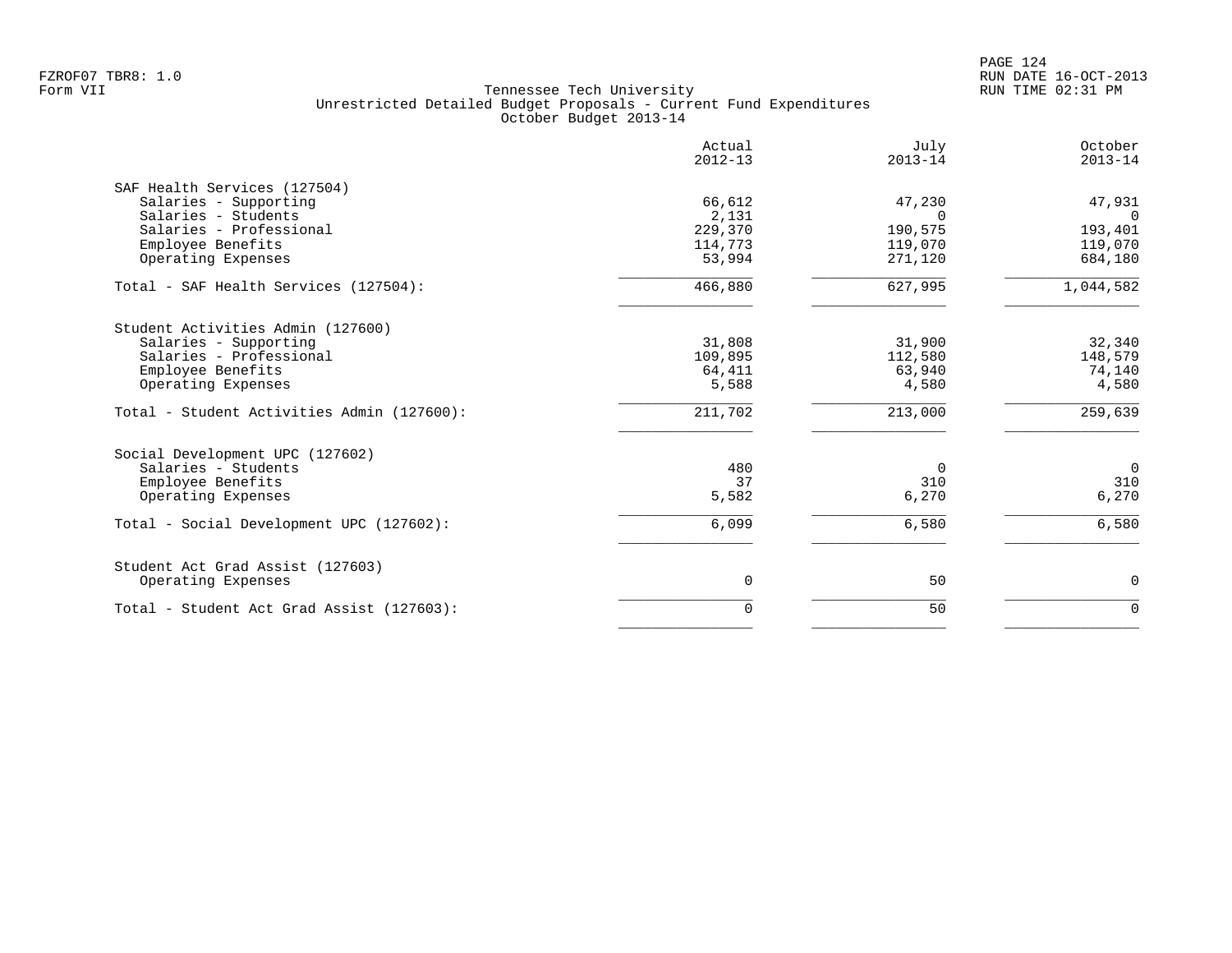|                                            | Actual<br>$2012 - 13$ | July<br>$2013 - 14$ | October<br>$2013 - 14$ |
|--------------------------------------------|-----------------------|---------------------|------------------------|
| Minority Student Affairs (127700)          |                       |                     |                        |
| Salaries - Professional                    | 99,180                | 99,380              | 100,822                |
| Employee Benefits                          | 41,106                | 41,000              | 41,000                 |
| Travel                                     | 1,799                 | 3,000               | 3,180                  |
| Operating Expenses                         | 7,089                 | 5,120               | 4,940                  |
| Total - Minority Student Affairs (127700): | 149,174               | 148,500             | 149,942                |
| Eagle Card Office (127800)                 |                       |                     |                        |
| Salaries - Supporting                      | 31,198                | 30,302              | 30,953                 |
| Salaries - Students                        | 6,274                 | $\Omega$            | $\Omega$               |
| Salaries - Professional                    | 48,491                | 37,960              | 38,387                 |
| Employee Benefits                          | 35,185                | 35,900              | 35,900                 |
| Operating Expenses                         | 20,170                | 39,660              | 39,660                 |
| Department Revenues                        | $-7$                  | 0                   | $\Omega$               |
| Total - Eagle Card Office (127800):        | 141,311               | 143,822             | 144,900                |
| The Eagle (127900)                         |                       |                     |                        |
| Salaries - Students                        | 8,662                 | 7,840               | 7,840                  |
| Employee Benefits                          | 0                     | 5,370               | 5,370                  |
| Travel                                     |                       | 400                 | 400                    |
| Operating Expenses                         | 8,620                 | 7,170               | 7,810                  |
| Department Revenues                        | $-688$                | $\Omega$            | $\Omega$               |
| Total - The Eagle $(127900)$ :             | 16,594                | 20,780              | 21,420                 |
|                                            |                       |                     |                        |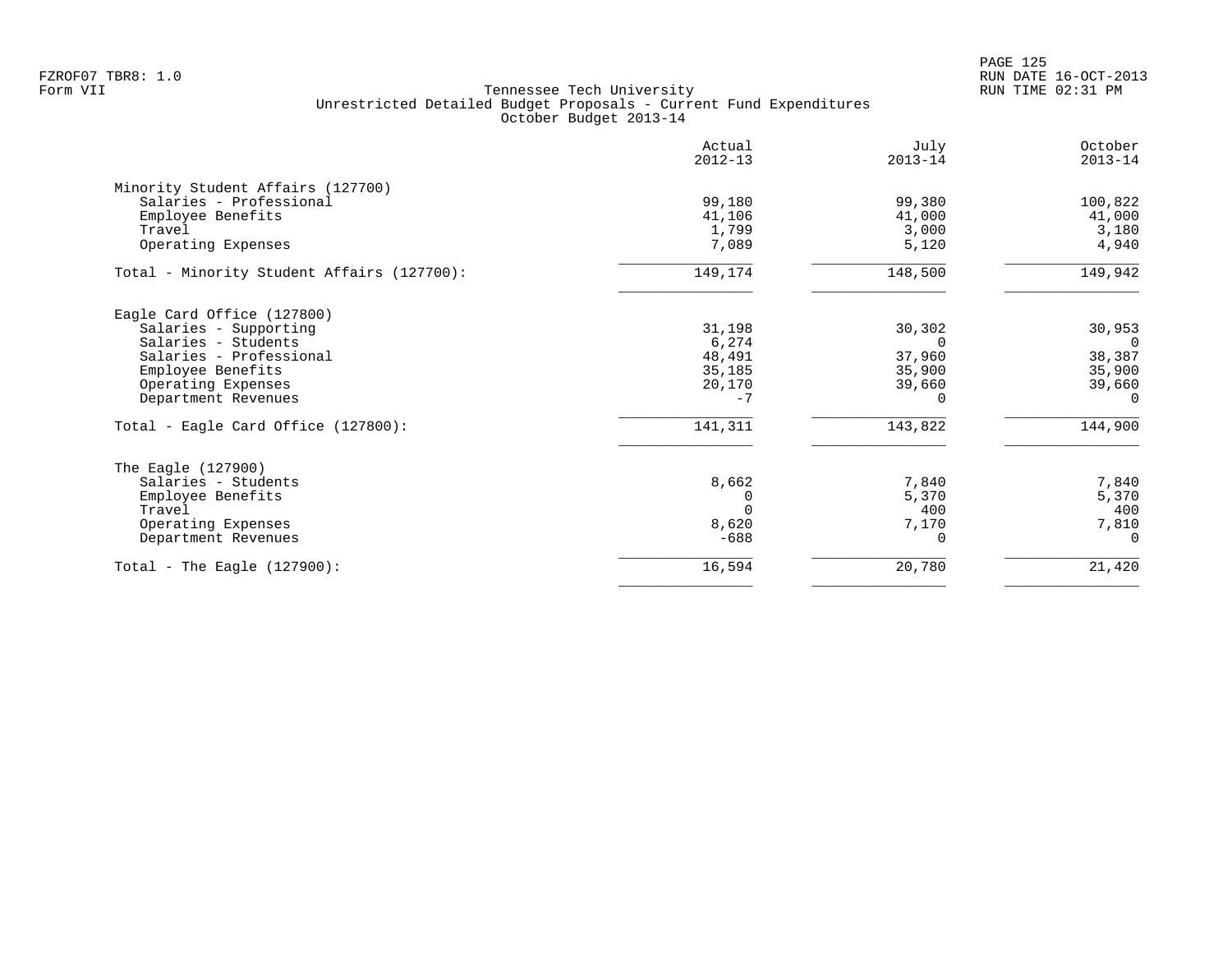PAGE 126 FZROF07 TBR8: 1.0 RUN DATE 16-OCT-2013

|                                    | Actual<br>$2012 - 13$ | July<br>$2013 - 14$ | October<br>$2013 - 14$ |
|------------------------------------|-----------------------|---------------------|------------------------|
| Tenn Tech Oracle (127902)          |                       |                     |                        |
| Salaries - Students                | 11,231                | 11,990              | 11,990                 |
| Employee Benefits                  | $\Omega$              | 6,300               | 6,300                  |
| Operating Expenses                 | 14,822                | 8,810               | 8,810                  |
| Department Revenues                | $-1,596$              | 0                   | $\Omega$               |
| Total - Tenn Tech Oracle (127902): | 24,457                | 27,100              | 27,100                 |
| SAF Intramurals (129001)           |                       |                     |                        |
| Salaries - Supporting              | 26,230                | 26,411              | 26,798                 |
| Salaries - Students                | 47,052                | 45,520              | 45,520                 |
| Salaries - Professional            | 54,632                | 45,063              | 45,998                 |
| Employee Benefits                  | 47,205                | 23,330              | 47,330                 |
| Travel                             | 6,023                 | 3,000               | 3,000                  |
| Operating Expenses                 | 49,227                | 65,680              | 49,130                 |
| Total - SAF Intramurals (129001):  | 230,369               | 209,004             | 217,776                |
| Extramurals (129002)               |                       |                     |                        |
| Operating Expenses                 | $\mathbf 0$           | 820                 | 820                    |
| Total - Extramurals (129002):      | 0                     | 820                 | 820                    |
| Cheerleaders (129003)              |                       |                     |                        |
| Salaries - Supporting              | 7,720                 | 7,936               | 8,055                  |
| Employee Benefits                  | 4,017                 | 4,170               | 4,170                  |
| Travel                             | 12,273                | 1,000               | 7,570                  |
| Operating Expenses                 | 11,664                | 2,350               | 2,350                  |
| Total - Cheerleaders (129003):     | 35,674                | 15,456              | 22,145                 |
|                                    |                       |                     |                        |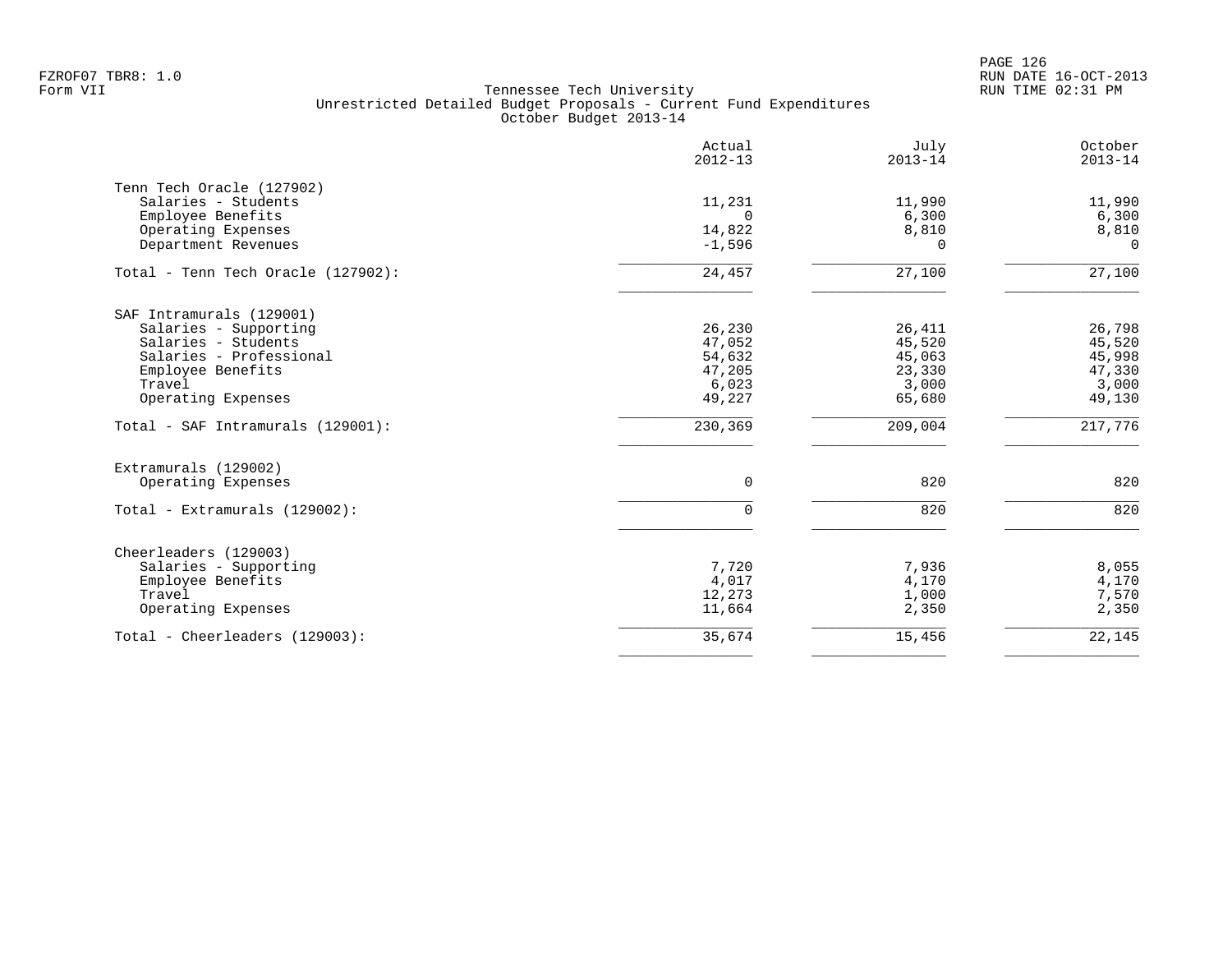PAGE 127 FZROF07 TBR8: 1.0 RUN DATE 16-OCT-2013

|                                                    | Actual<br>$2012 - 13$ | July<br>$2013 - 14$ | October<br>$2013 - 14$ |
|----------------------------------------------------|-----------------------|---------------------|------------------------|
| Cheerleaders Housing Sch (129004)                  |                       |                     |                        |
| Operating Expenses                                 | 10,800                | 25,390              | 25,390                 |
| Total - Cheerleaders Housing Sch (129004):         | 10,800                | 25,390              | 25,390                 |
| Dance Team (129007)                                |                       |                     |                        |
| Travel                                             | 13,885                | 0                   | $\mathbf 0$            |
| Operating Expenses                                 | 2,695                 | 6,000               | 6,000                  |
| Total - Dance Team $(129007)$ :                    | 16,580                | 6,000               | 6,000                  |
| SAF General Education Acad Affrs (130002)          |                       |                     |                        |
| Salaries - Academic                                | 7,518                 | 0                   | 0                      |
| Salaries - Supporting                              | 22,117                | $\Omega$            | $\mathsf 0$            |
| Salaries - Students                                | 3,386                 | $\Omega$            | $\mathbf 0$            |
| Salaries - Professional                            | 70,282                | 35,250              | 35,749                 |
| Employee Benefits                                  | 28,658                | 21,510              | 21,510                 |
| Travel                                             | 1,327                 | $\Omega$            | $\Omega$               |
| Operating Expenses                                 | 265,770               | 362,240             | 373,880                |
| Total - SAF General Education Acad Affrs (130002): | 399,058               | 419,000             | 431,139                |
| Band (155004)                                      |                       |                     |                        |
| Salaries - Supporting                              | 3,242                 | 0                   | 0                      |
| Salaries - Students                                | 6,000                 | $\mathbf 0$         | $\mathbf 0$            |
| Employee Benefits                                  | 342                   | $\Omega$            | $\mathbf 0$            |
| Travel                                             | 4,646                 | 1,600               | 13,600                 |
| Operating Expenses                                 | 52,750                | 7,050               | 7,050                  |
| Total - Band $(155004)$ :                          | 66,980                | 8,650               | 20,650                 |
|                                                    |                       |                     |                        |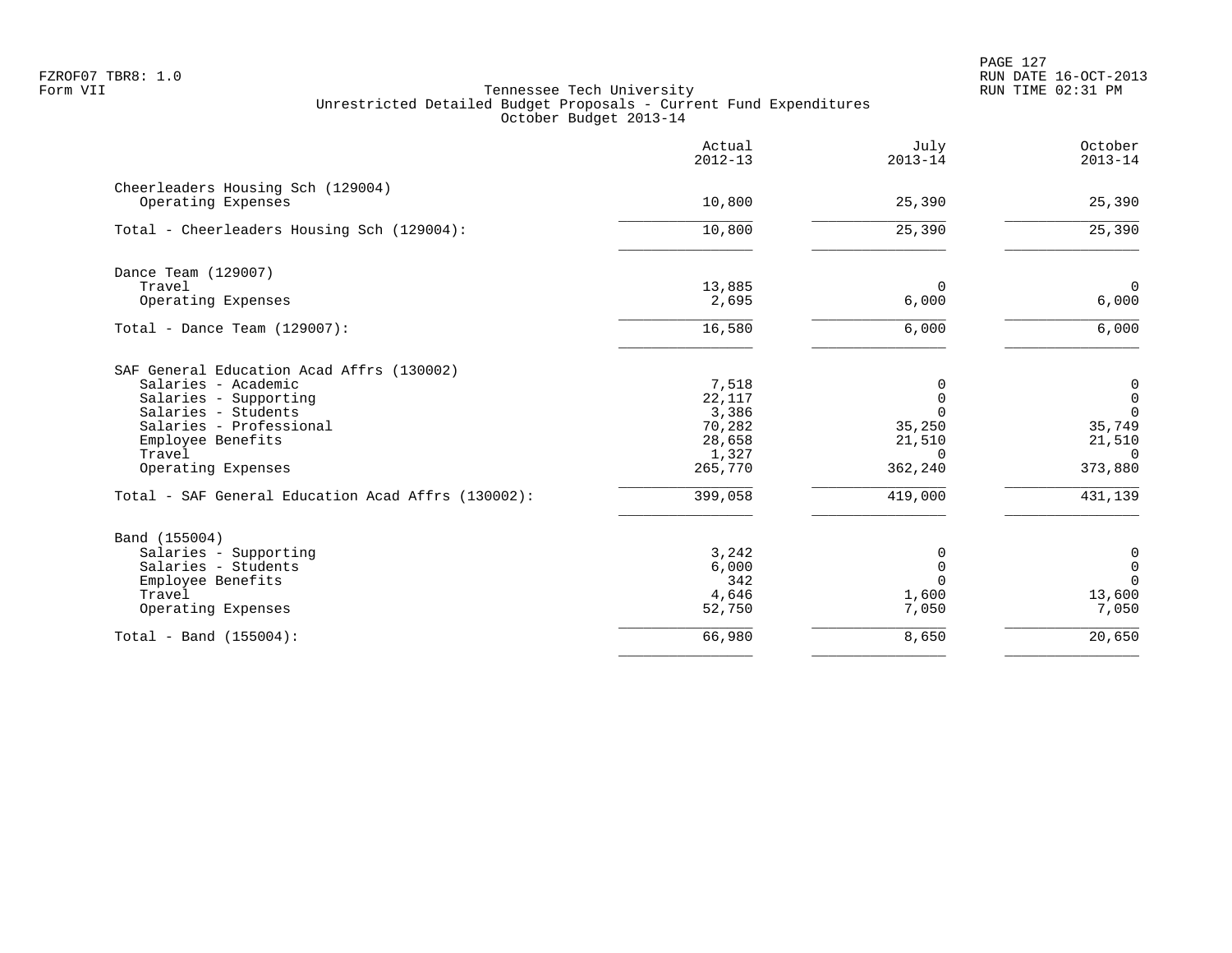|                                                                                | Actual<br>$2012 - 13$ | July<br>$2013 - 14$ | October<br>$2013 - 14$ |
|--------------------------------------------------------------------------------|-----------------------|---------------------|------------------------|
| Pep Band Scholarships (155006)<br>Operating Expenses                           | 142,000               | 148,010             | 148,010                |
| Total - Pep Band Scholarships (155006):                                        | 142,000               | 148,010             | 148,010                |
| Band Uniforms and Shoes (155009)<br>Operating Expenses                         | 3,529                 | 0                   | 2,240                  |
| Total - Band Uniforms and Shoes (155009):                                      | 3,529                 | $\Omega$            | 2,240                  |
| CATS Bus Service (203026)<br>Operating Expenses                                | 14,000                | 16,000              | 16,000                 |
| Total - CATS Bus Service (203026):                                             | 14,000                | 16,000              | 16,000                 |
| Cable TV Transfer In (231003)<br>Operating Expenses                            | $-57, 154$            | 0                   | $\mathbf 0$            |
| Total - Cable TV Transfer In (231003):                                         | $-57,154$             | 0                   | $\mathbf 0$            |
| Maintenance and Repairs (251000)<br>Salaries - Supporting<br>Employee Benefits | 60<br>15              | 0<br>$\Omega$       | 0<br>$\Omega$          |
| Total - Maintenance and Repairs (251000):                                      | 75                    | 0                   | $\mathbf 0$            |
|                                                                                |                       |                     |                        |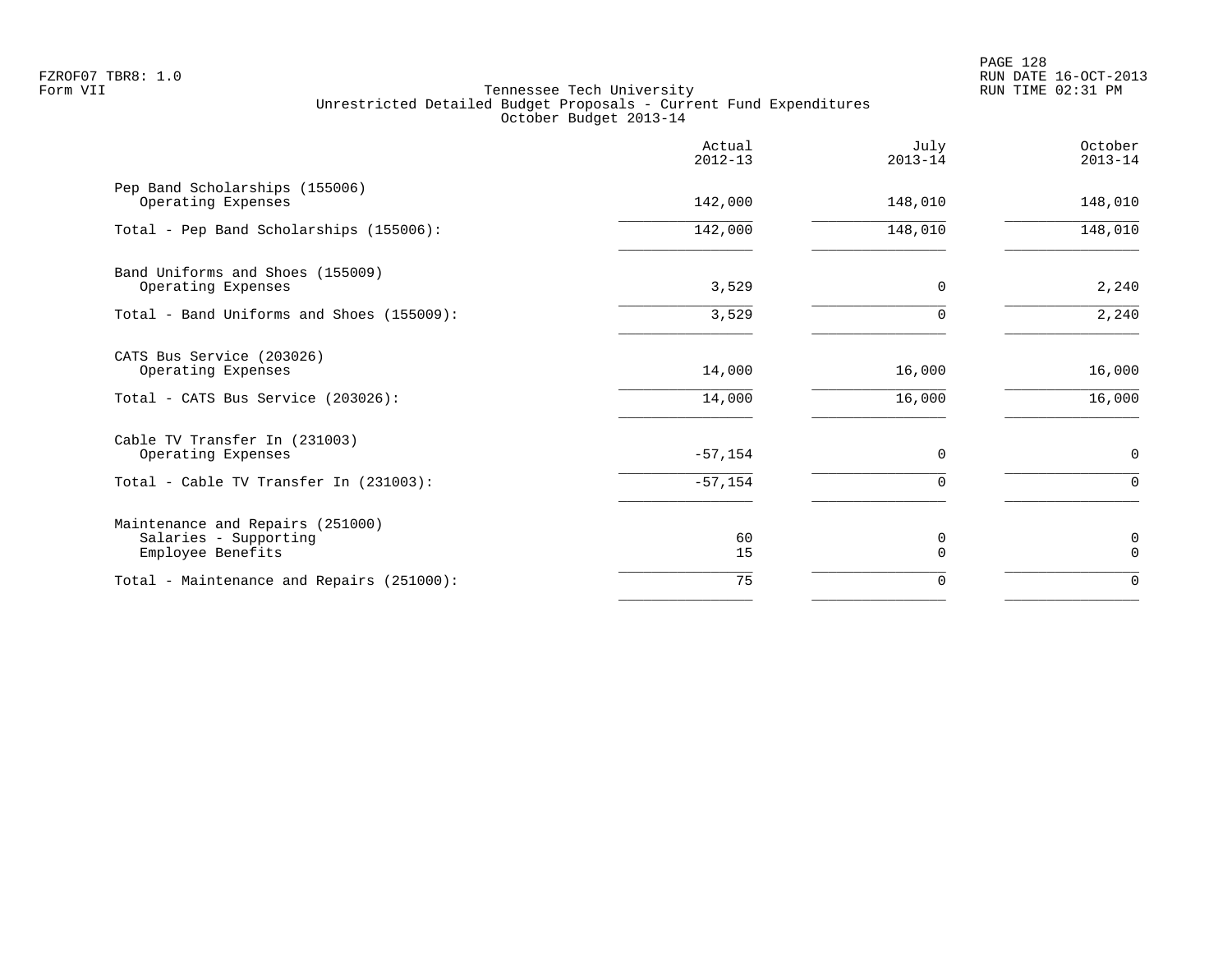PAGE 129 FZROF07 TBR8: 1.0 RUN DATE 16-OCT-2013

|                                            | Actual<br>$2012 - 13$ | July<br>$2013 - 14$ | October<br>$2013 - 14$ |
|--------------------------------------------|-----------------------|---------------------|------------------------|
| Marketing and Promotions (305000)          |                       |                     |                        |
| Salaries - Professional                    |                       | 100                 | 100                    |
| Employee Benefits                          | $\Omega$              | 720                 | 720                    |
| Travel                                     | 250                   | 0                   | $\Omega$               |
| Operating Expenses                         | 136,617               | 159,390             | 192,010                |
| Total - Marketing and Promotions (305000): | 136,867               | 160,210             | 192,830                |
| Athletic Director (600050)                 |                       |                     |                        |
| Salaries - Administrative                  | 78,320                | 78,420              | 79,583                 |
| Salaries - Supporting                      | 167,256               | 171,421             | 173,383                |
| Salaries - Students                        | 6,341                 | 7,000               | 7,000                  |
| Salaries - Professional                    | 211,558               | 215,992             | 219,738                |
| Employee Benefits                          | 165,101               | 155,000             | 155,000                |
| Travel                                     | 23,800                | 20,000              | 20,000                 |
| Operating Expenses                         | 335,142               | 175,000             | 175,000                |
| Capital Outlay                             | 40,785                |                     | $\Omega$               |
| Department Revenues                        | $-28$                 |                     | $\Omega$               |
| Total - Athletic Director (600050):        | 1,028,275             | 822,833             | 829,704                |
| Athletic Grad Assistant (600051)           |                       |                     |                        |
| Employee Benefits                          | 12,571                | 0                   | 31,200                 |
| Operating Expenses                         |                       | 31,200              | $\Omega$               |
| Total - Athletic Grad Assistant (600051):  | 12,571                | 31,200              | 31,200                 |
|                                            |                       |                     |                        |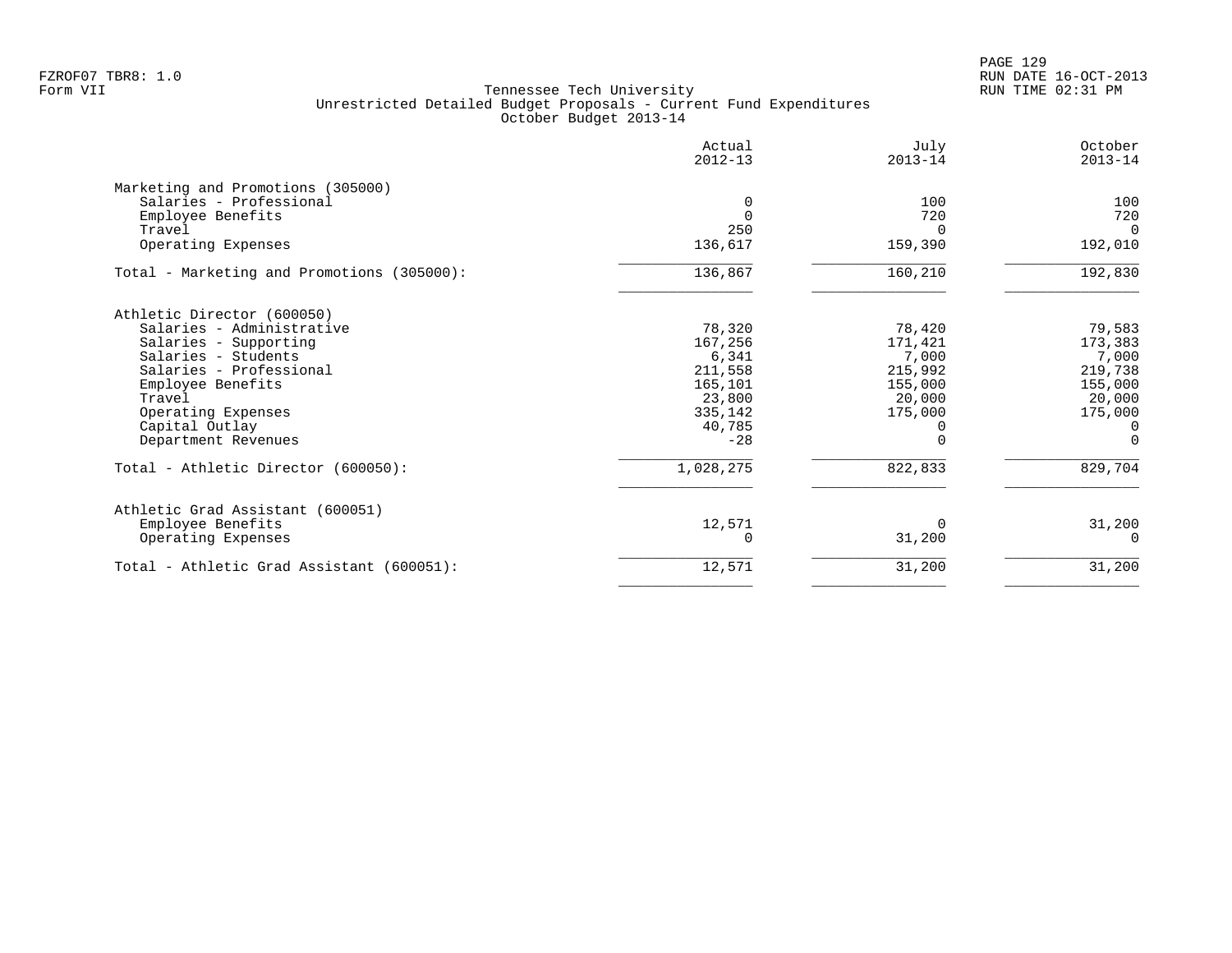| Actual<br>$2012 - 13$                                  | July<br>$2013 - 14$                              | October<br>$2013 - 14$                                       |
|--------------------------------------------------------|--------------------------------------------------|--------------------------------------------------------------|
| 1,030<br>64,822<br>2,580<br>7,049<br>201,665<br>13,495 | $\Omega$<br>23,000<br>15,000<br>4,000<br>140,000 | $\Omega$<br>23,000<br>15,000<br>4,000<br>140,000<br>$\Omega$ |
| 290,641                                                | 182,000                                          | 182,000                                                      |
| $\Omega$<br>0                                          | 32,000<br>32,000                                 | 32,000<br>32,000                                             |
| 171,929                                                | 187,650                                          | 187,650                                                      |
| 171,929                                                | 187,650                                          | 187,650                                                      |
| 8,958<br>$-72$                                         | 10,000<br>∩                                      | 10,000<br>$\Omega$                                           |
| 8,886                                                  | 10,000                                           | 10,000                                                       |
|                                                        |                                                  |                                                              |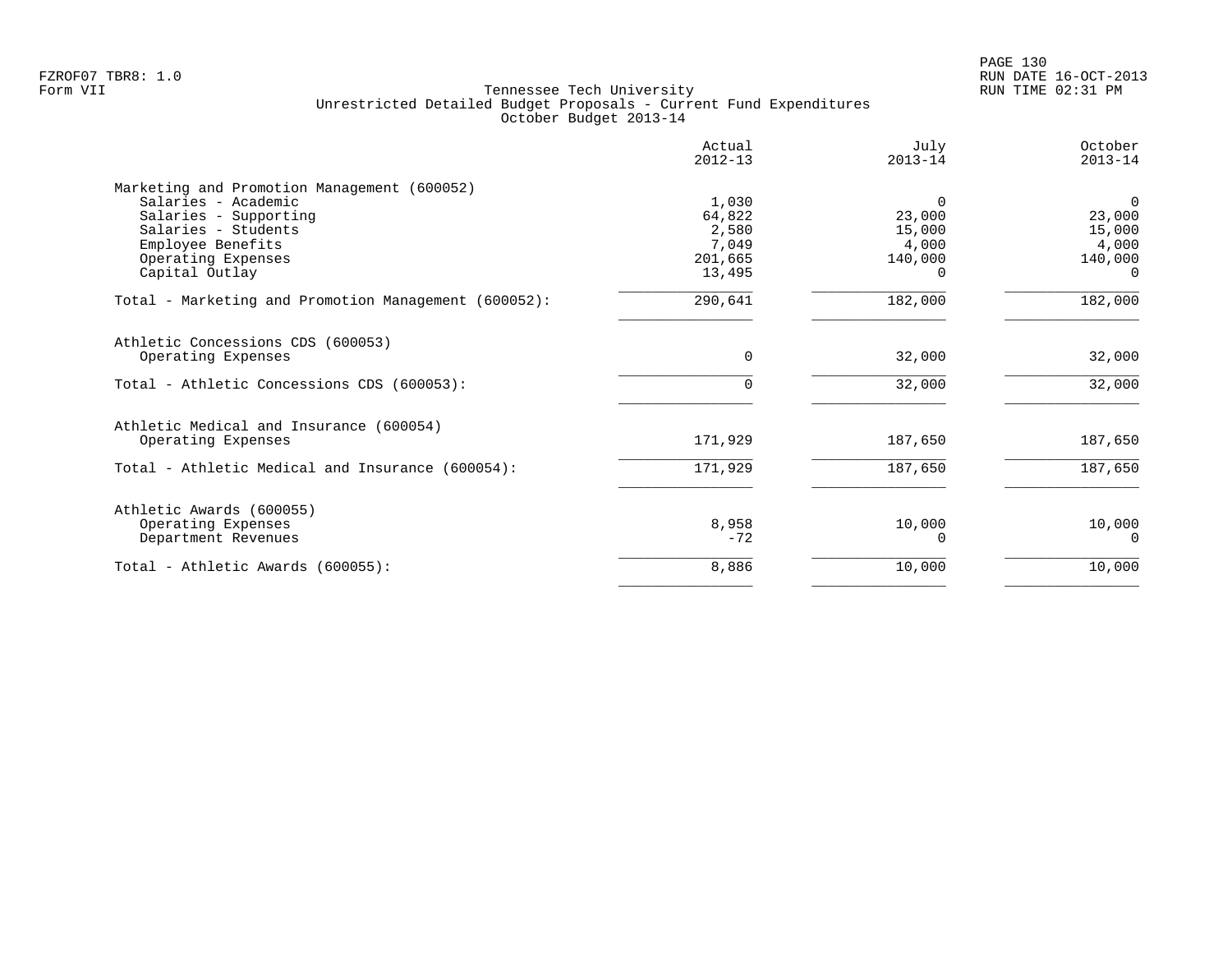PAGE 131 FZROF07 TBR8: 1.0 RUN DATE 16-OCT-2013

|                                                      | Actual<br>$2012 - 13$ | July<br>$2013 - 14$ | October<br>$2013 - 14$ |
|------------------------------------------------------|-----------------------|---------------------|------------------------|
| Athletic Comp Tickets (600056)<br>Operating Expenses | 25,825                | 16,890              | 16,890                 |
|                                                      |                       |                     |                        |
| Total - Athletic Comp Tickets (600056):              | 25,825                | 16,890              | 16,890                 |
| Athletic Book Account (600057)                       |                       |                     |                        |
| Operating Expenses                                   | 137,784               | 45,000              | 45,000                 |
| Total - Athletic Book Account (600057):              | 137,784               | 45,000              | 45,000                 |
| Athletic Book Trans Out (600058)                     |                       |                     |                        |
| Operating Expenses                                   | $-137,784$            | $-45,000$           | $-45,000$              |
| Total - Athletic Book Trans Out (600058):            | $-137,784$            | $-45,000$           | $-45,000$              |
| Sports Information (600059)                          |                       |                     |                        |
| Salaries - Supporting                                | 74,156                | 44,000              | 44,000                 |
| Salaries - Students<br>Salaries - Professional       | 2,389<br>55,750       | $\Omega$<br>55,850  | $\Omega$<br>56,641     |
| Employee Benefits                                    | 34,479                | 35,000              | 35,000                 |
| Travel                                               | 6,803                 | 6,920               | 6,920                  |
| Operating Expenses                                   | 49,303                | 50,000              | 50,000                 |
| Total - Sports Information (600059):                 | 222,880               | 191,770             | 192,561                |
| Athletic Academic Counseling (600060)                |                       |                     |                        |
| Salaries - Supporting                                | 25,642                | 26,336              | 26,731                 |
| Salaries - Students                                  | 3,565                 | $\Omega$            | $\overline{0}$         |
| Salaries - Professional                              | 93,432                | 97,834              | 99,592                 |
| Employee Benefits<br>Travel                          | 69,872<br>5,462       | 70,000<br>$\Omega$  | 70,000<br>$\Omega$     |
| Operating Expenses                                   | 17,058                | 12,690              | 12,690                 |
| Department Revenues                                  | $-86$                 | $\Omega$            | $\Omega$               |
| Total - Athletic Academic Counseling (600060):       | 214,945               | 206,860             | 209,013                |
|                                                      |                       |                     |                        |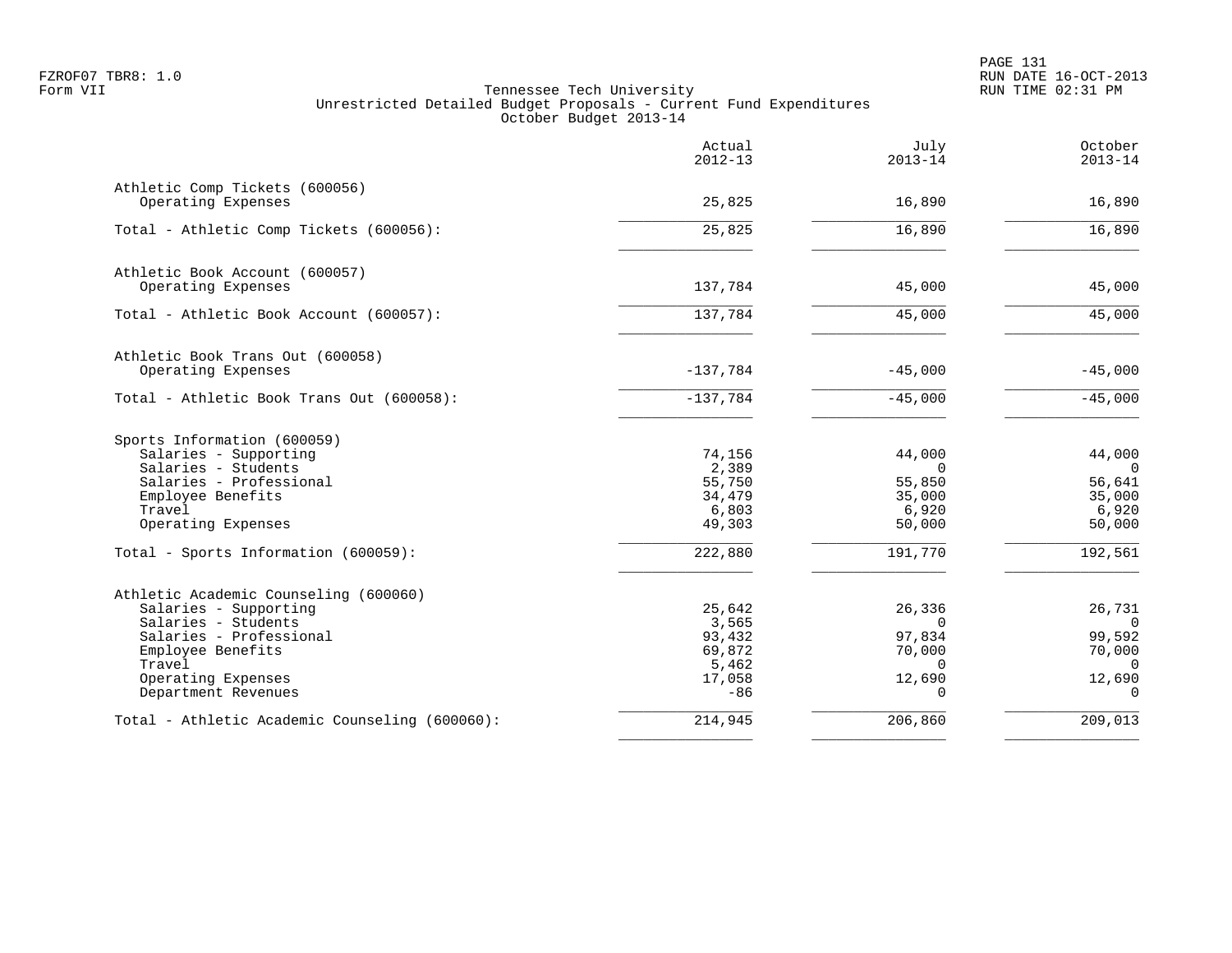|                                                       | Actual<br>$2012 - 13$ | July<br>$2013 - 14$ | October<br>$2013 - 14$ |
|-------------------------------------------------------|-----------------------|---------------------|------------------------|
| Athletic Academic Tutoring (600061)                   |                       |                     |                        |
| Salaries - Students                                   | 37,772                | 30,000              | 30,000                 |
| Salaries - Professional                               | $\Omega$              | 300                 | 300                    |
| Employee Benefits                                     | 140                   | $\Omega$            | $\Omega$               |
| Operating Expenses                                    | 0                     | 7,490               | 7,490                  |
| Total - Athletic Academic Tutoring (600061):          | 37,912                | 37,790              | 37,790                 |
| Athletic Student Therapy Center (600062)              |                       |                     |                        |
| Salaries - Students                                   | 4,300                 | $\Omega$            | $\Omega$               |
| Salaries - Professional                               | 183,009               | 196,825             | 210,408                |
| Employee Benefits                                     | 66,313                | 90,000              | 90,000                 |
| Travel                                                | 10,696                | 6,010               | 6,010                  |
| Operating Expenses                                    | 85,849                | 85,190              | 85,190                 |
| Department Revenues                                   | $-1$                  | $\Omega$            | $\Omega$               |
| Total - Athletic Student Therapy Center (600062):     | 350,166               | 378,025             | 391,608                |
| Athletic Training Graduate Teaching (600064)          |                       |                     |                        |
| Employee Benefits                                     | 12,571                | $\Omega$            | 23,830                 |
| Operating Expenses                                    | 0                     | 23,830              | $\Omega$               |
| Total - Athletic Training Graduate Teaching (600064): | 12,571                | 23,830              | 23,830                 |
| Graduation Incentive (600065)                         |                       |                     |                        |
| Operating Expenses                                    | 182,922               | 186,530             | 186,530                |
| Total - Graduation Incentive (600065):                | 182,922               | 186,530             | 186,530                |
|                                                       |                       |                     |                        |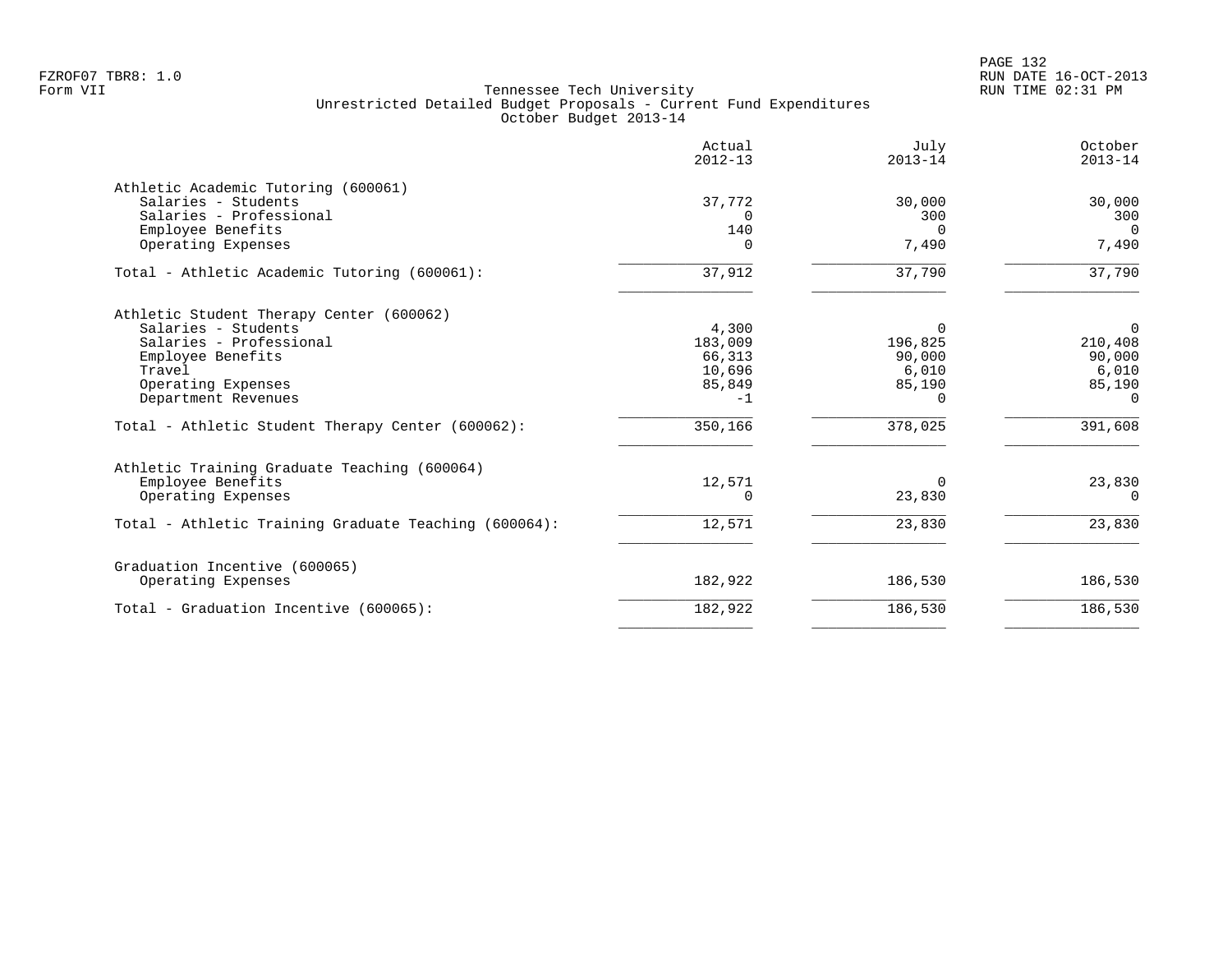|                                             | Actual<br>$2012 - 13$ | July<br>$2013 - 14$ | October<br>$2013 - 14$ |
|---------------------------------------------|-----------------------|---------------------|------------------------|
| Strength and Conditioning (600066)          |                       |                     |                        |
| Salaries - Supporting                       | 10,030                | 6,000               | 6,000                  |
| Salaries - Students                         | 4,420                 | 7,500               | 7,500                  |
| Salaries - Professional                     | 69,870                | 69,270              | 70,141                 |
| Employee Benefits                           | 25,720                | 20,000              | 20,000                 |
| Travel                                      | 62                    | 5,000               | 5,000                  |
| Operating Expenses                          | 19,293                | 12,000              | 12,000                 |
| Department Revenues                         | $-25$                 | $\Omega$            | $\Omega$               |
| Total - Strength and Conditioning (600066): | 129,370               | 119,770             | 120,641                |
| Football (601000)                           |                       |                     |                        |
| Salaries - Supporting                       | 61,738                | 23,650              | 23,995                 |
| Salaries - Students                         | 7,364                 | 50                  | 50                     |
| Salaries - Professional                     | 389,415               | 400,692             | 406,257                |
| Employee Benefits                           | 147,052               | 164,000             | 164,000                |
| Travel                                      | 321,664               | 156,030             | 321,030                |
| Operating Expenses                          | 303,863               | 167,420             | 282,420                |
| Department Revenues                         | $-85$                 | $\Omega$            | $\Omega$               |
| $Total - Football (601000):$                | 1,231,011             | 911,842             | 1,197,752              |
| Mens Basketball (601001)                    |                       |                     |                        |
| Salaries - Supporting                       | 22,776                | 36,613              | 36,931                 |
| Salaries - Students                         | 1,350                 | 100                 | 100                    |
| Salaries - Professional                     | 240,772               | 235,272             | 238,763                |
| Employee Benefits                           | 93,502                | 90,000              | 90,000                 |
| Travel                                      | 168,376               | 149,610             | 149,610                |
| Operating Expenses                          | 138,879               | 124,880             | 124,880                |
| Department Revenues                         | $-130$                | $\Omega$            | $\Omega$               |
| Total - Mens Basketball (601001):           | 665,525               | 636,475             | 640,284                |
|                                             |                       |                     |                        |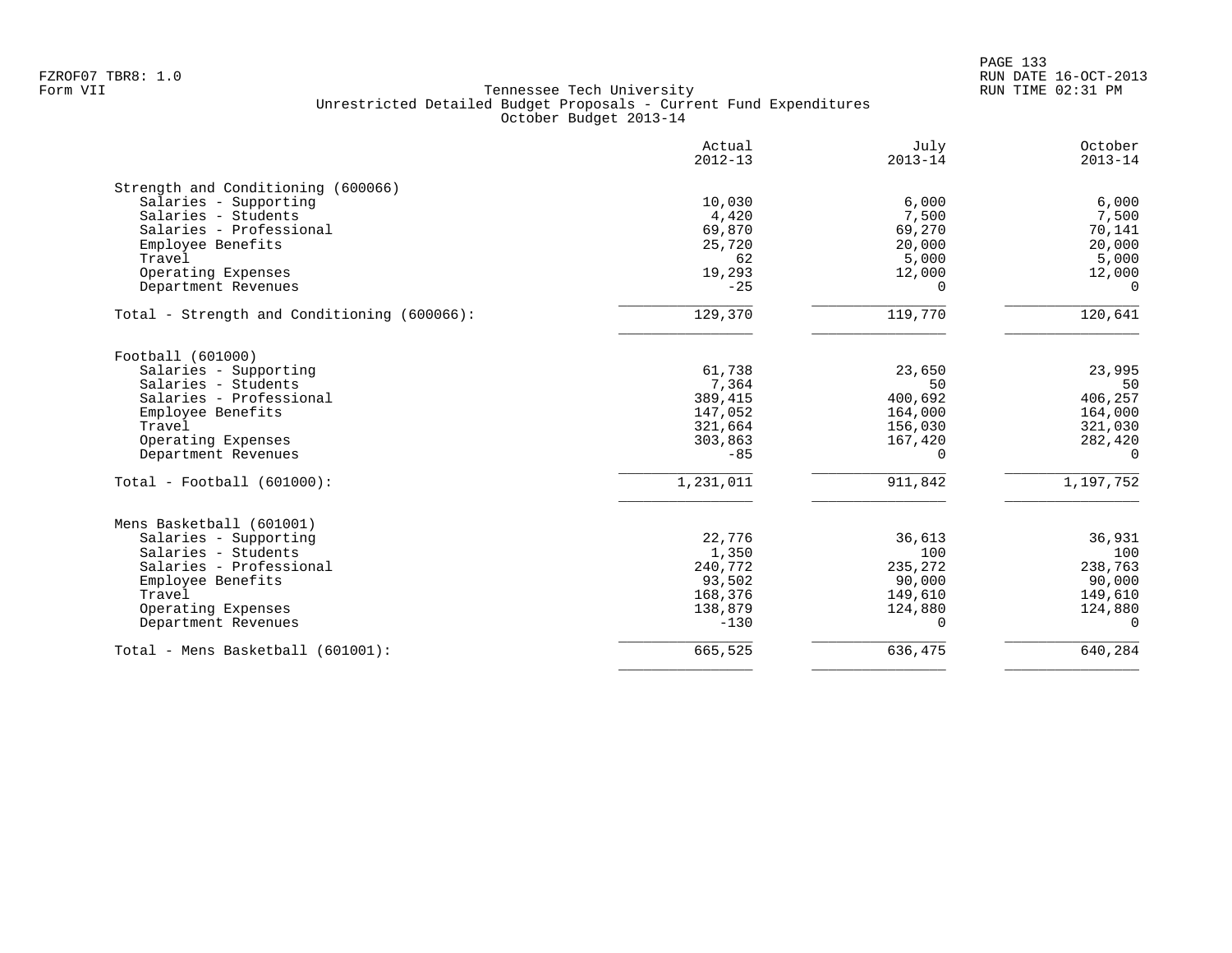| 280<br>87,694<br>23,000<br>47,420<br>47,130<br>$\Omega$<br>205,524<br>5,400<br>400 |
|------------------------------------------------------------------------------------|
|                                                                                    |
|                                                                                    |
|                                                                                    |
|                                                                                    |
|                                                                                    |
|                                                                                    |
|                                                                                    |
|                                                                                    |
|                                                                                    |
|                                                                                    |
|                                                                                    |
| 7,100                                                                              |
| 4,880                                                                              |
| 17,780                                                                             |
|                                                                                    |
| 10,500                                                                             |
| 800                                                                                |
| 24,350                                                                             |
| 10,000                                                                             |
| 45,650                                                                             |
|                                                                                    |
| 39,407                                                                             |
|                                                                                    |
|                                                                                    |
| 15,000                                                                             |
| 33,000<br>22,500                                                                   |
|                                                                                    |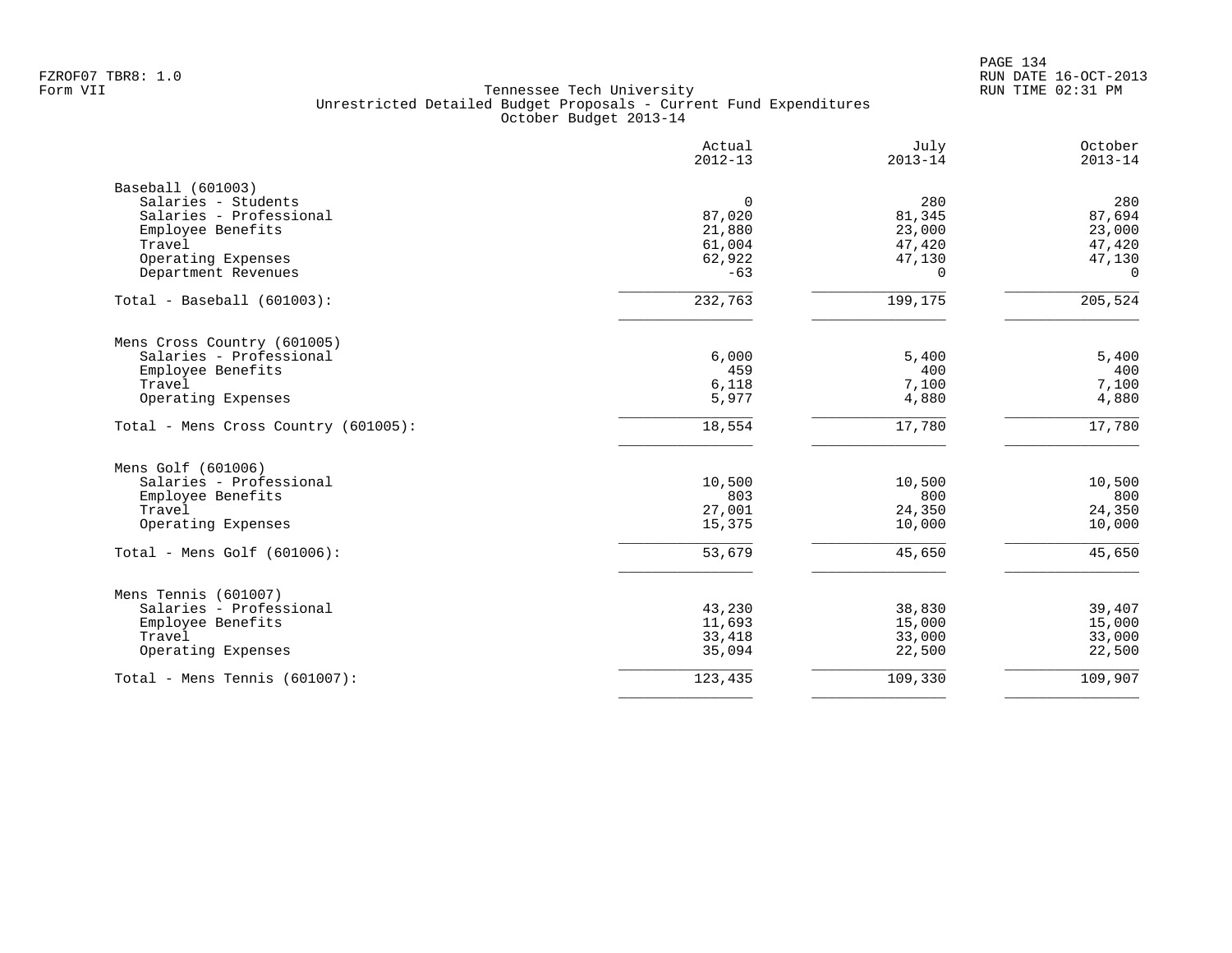|                                                                           | Actual<br>$2012 - 13$ | July<br>$2013 - 14$   | October<br>$2013 - 14$ |
|---------------------------------------------------------------------------|-----------------------|-----------------------|------------------------|
| Mens Tennis Tournaments (601008)<br>Travel                                | 3,241                 | $\Omega$              | $\mathbf 0$            |
| Total - Mens Tennis Tournaments (601008):                                 | 3,241                 | ∩                     | $\Omega$               |
| Mens OVC Golf (601012)<br>Travel                                          | 3,038                 | $\Omega$              | $\mathbf 0$            |
| Total - Mens OVC Golf $(601012)$ :                                        | 3,038                 | $\Omega$              | $\Omega$               |
| Mens OVC Baseball Tourney (601014)<br>Travel                              | 21,197                | 0                     | $\mathsf{O}$           |
| Total - Mens OVC Baseball Tourney (601014):                               | 21,197                | $\Omega$              | $\Omega$               |
| Mens OVC Cross Country Tourney (601016)<br>Travel                         | 790                   | $\Omega$              | $\mathbf 0$            |
| Total - Mens OVC Cross Country Tourney (601016):                          | 790                   | 0                     | $\Omega$               |
| Football Scholarships (601060)<br>Employee Benefits<br>Operating Expenses | 13,307<br>1,514,443   | $\Omega$<br>1,537,960 | $\Omega$<br>1,645,250  |
| Total - Football Scholarships (601060):                                   | 1,527,750             | 1,537,960             | 1,645,250              |
|                                                                           |                       |                       |                        |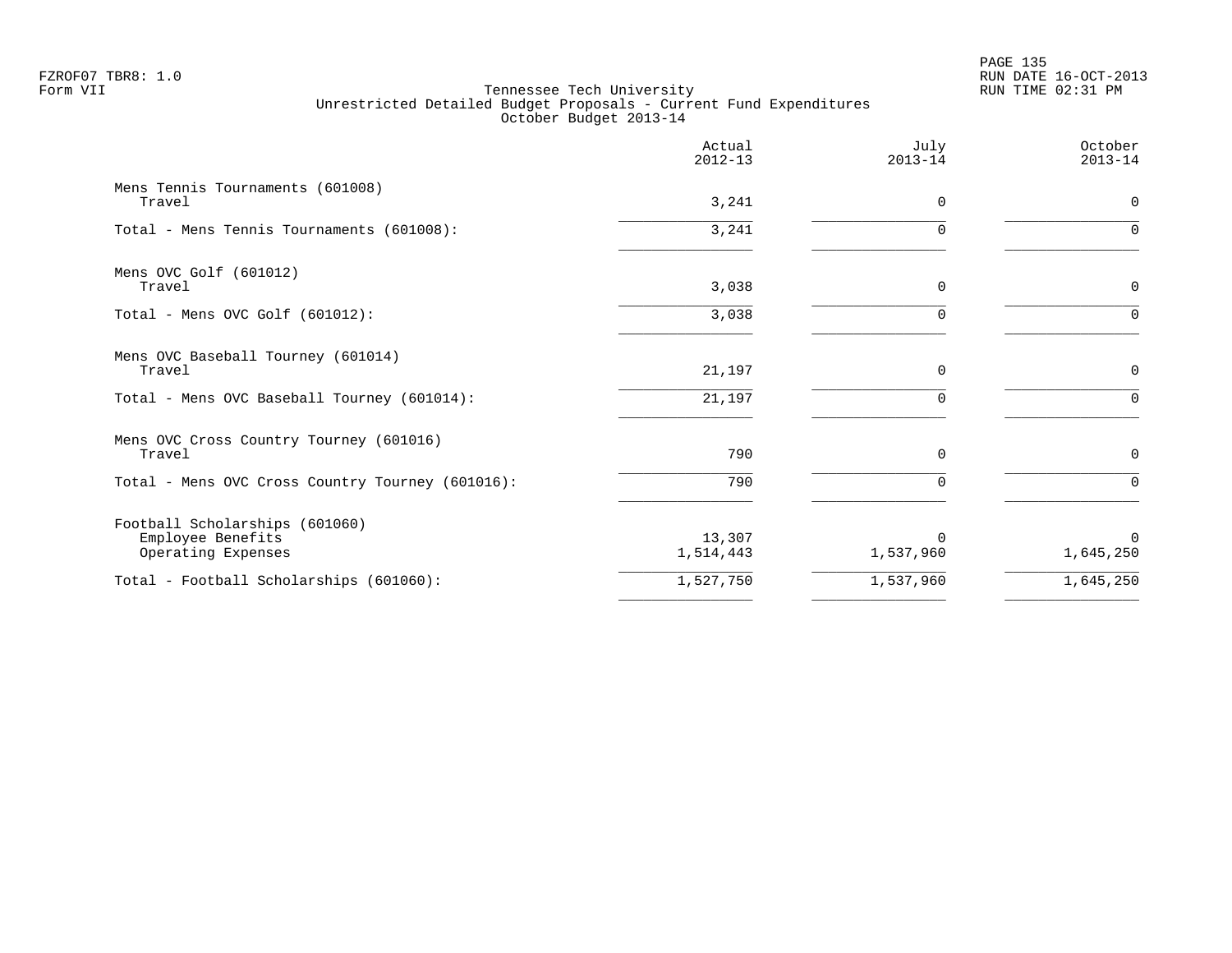PAGE 136 FZROF07 TBR8: 1.0 RUN DATE 16-OCT-2013

|                                                                                                                            | Actual<br>$2012 - 13$       | July<br>$2013 - 14$            | October<br>$2013 - 14$            |
|----------------------------------------------------------------------------------------------------------------------------|-----------------------------|--------------------------------|-----------------------------------|
| Mens Basketball Scholarships (601061)<br>Employee Benefits<br>Operating Expenses                                           | 6,874<br>461,226            | $\Omega$<br>412,800            | $\mathbf 0$<br>433,860            |
| Total - Mens Basketball Scholarships (601061):                                                                             | 468,100                     | 412,800                        | 433,860                           |
| Baseball Scholarships (601062)<br>Operating Expenses                                                                       | 240,629                     | 287,530                        | 333,220                           |
| Total - Baseball Scholarships (601062):                                                                                    | 240,629                     | 287,530                        | 333,220                           |
| Mens Tennis Scholarships (601064)<br>Employee Benefits<br>Operating Expenses<br>Total - Mens Tennis Scholarships (601064): | 2,646<br>128,508<br>131,154 | $\Omega$<br>137,470<br>137,470 | $\mathbf 0$<br>144,520<br>144,520 |
| Mens Golf Scholarships (601065)<br>Operating Expenses<br>Total - Mens Golf Scholarships (601065):                          | 34,891<br>34,891            | 70,560<br>70,560               | 73,640<br>73,640                  |
| Mens Cross Country Scholarships (601066)<br>Operating Expenses                                                             | 58,102                      | 78,400                         | 81,820                            |
| Total - Mens Cross Country Scholarships (601066):                                                                          | 58,102                      | 78,400                         | 81,820                            |
|                                                                                                                            |                             |                                |                                   |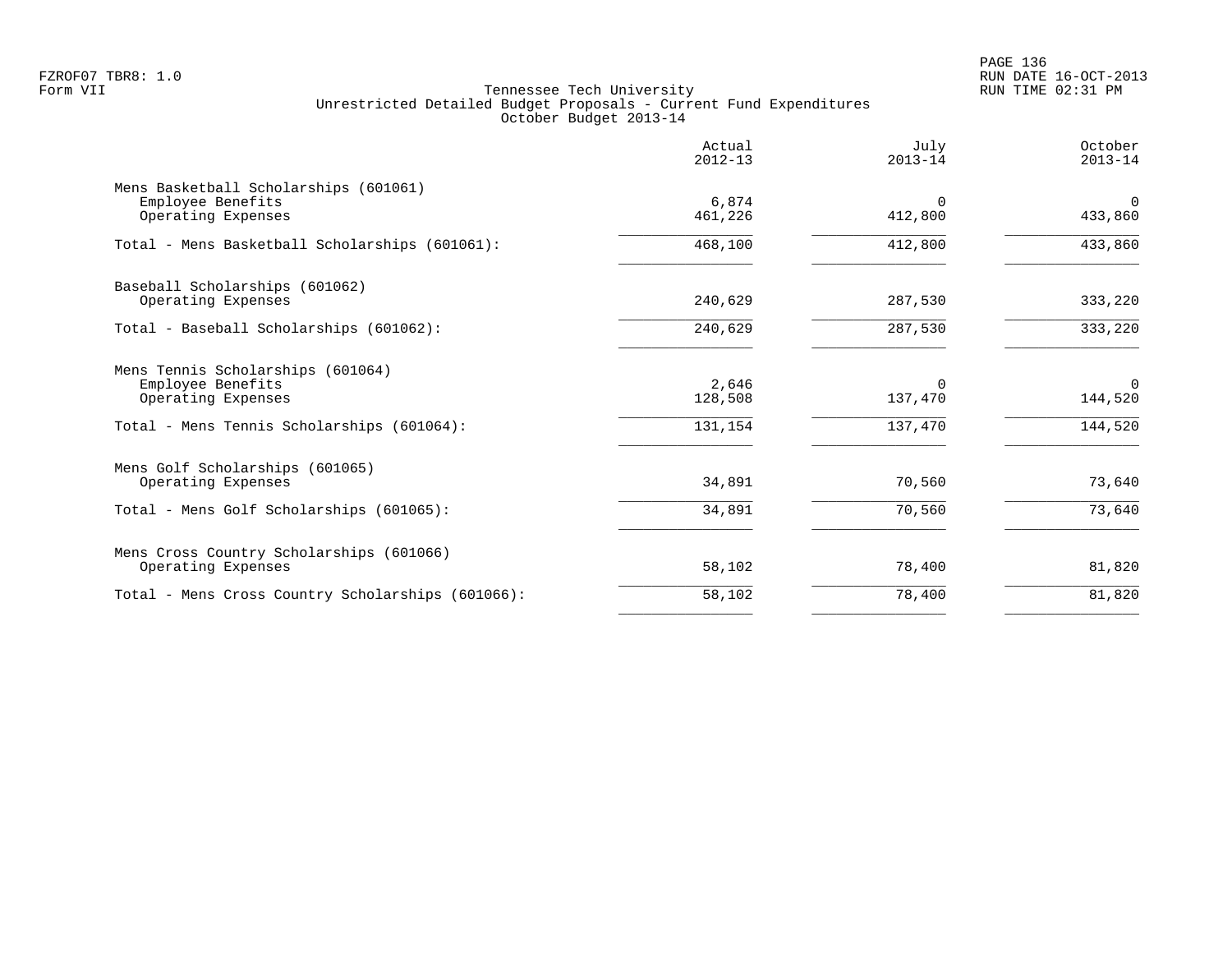| Actual<br>$2012 - 13$ | July<br>$2013 - 14$                                                                                      | October<br>$2013 - 14$                                                     |
|-----------------------|----------------------------------------------------------------------------------------------------------|----------------------------------------------------------------------------|
|                       |                                                                                                          |                                                                            |
| 20,452                | 33,048                                                                                                   | 33,676                                                                     |
| 12,276                | 100                                                                                                      | 100                                                                        |
|                       | 206,796                                                                                                  | 209,714                                                                    |
|                       |                                                                                                          | 66,000                                                                     |
|                       |                                                                                                          | 112,700                                                                    |
|                       |                                                                                                          | 93,660                                                                     |
| $-40$                 |                                                                                                          | $\Omega$                                                                   |
| 558,964               | 512,304                                                                                                  | 515,850                                                                    |
|                       |                                                                                                          |                                                                            |
|                       | 0                                                                                                        | 0                                                                          |
|                       |                                                                                                          | $\Omega$                                                                   |
| 15,836                | $\Omega$                                                                                                 | $\Omega$                                                                   |
|                       |                                                                                                          |                                                                            |
|                       |                                                                                                          | 550                                                                        |
|                       |                                                                                                          | 68,153                                                                     |
|                       |                                                                                                          | 29,090                                                                     |
|                       |                                                                                                          | 33,600                                                                     |
|                       |                                                                                                          | 21,240                                                                     |
| $-2$                  |                                                                                                          | $\cap$                                                                     |
| 175,750               | 151,628                                                                                                  | 152,633                                                                    |
|                       | 207,682<br>76,765<br>148,083<br>93,746<br>15,536<br>300<br>1,335<br>71,962<br>25,250<br>49,786<br>27,419 | 66,000<br>112,700<br>93,660<br>550<br>67,148<br>29,090<br>33,600<br>21,240 |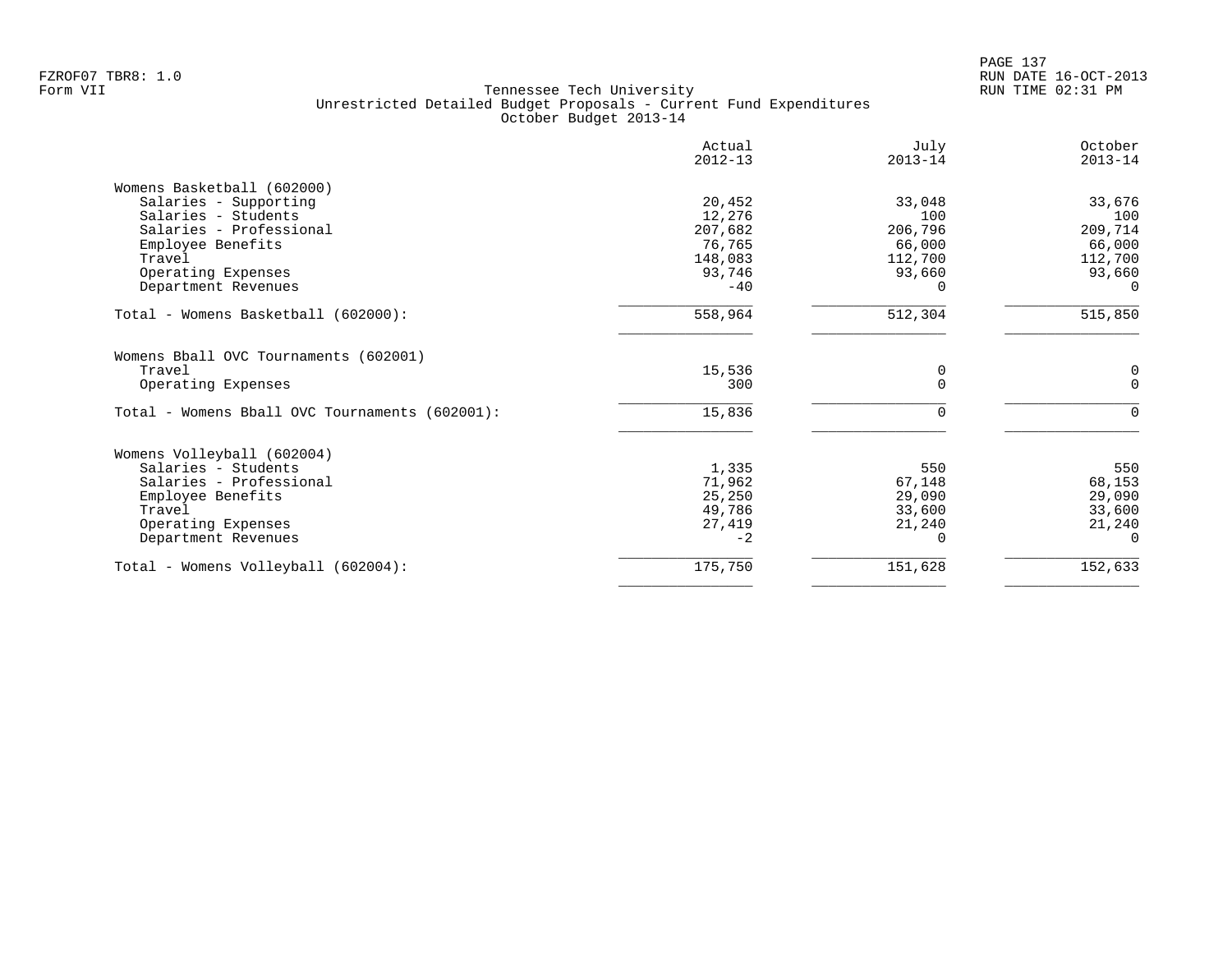|                                              | Actual<br>$2012 - 13$ | July<br>$2013 - 14$ | October<br>$2013 - 14$ |
|----------------------------------------------|-----------------------|---------------------|------------------------|
| Womens Golf (602008)                         |                       |                     |                        |
| Salaries - Professional                      | 15,500                | 15,500              | 15,500                 |
| Employee Benefits                            | 1,186                 | 1,400               | 1,400                  |
| Travel                                       | 29,149                | 26,650              | 26,650                 |
| Operating Expenses                           | 14,784                | 10,000              | 10,000                 |
| Department Revenues                          | $-77$                 | $\Omega$            | $\Omega$               |
| Total - Womens Golf (602008):                | 60,542                | 53,550              | 53,550                 |
| Womens Cross Country Track (602009)          |                       |                     |                        |
| Salaries - Professional                      | 14,500                | 10,800              | 10,800                 |
| Employee Benefits                            | 918                   | 1,130               | 1,130                  |
| Travel                                       | 23,639                | 19,750              | 19,750                 |
| Operating Expenses                           | 13,484                | 10,000              | 10,000                 |
| Total - Womens Cross Country Track (602009): | 52,541                | 41,680              | 41,680                 |
| Womens Track Tournaments (602010)            |                       |                     |                        |
| Travel                                       | 11,197                | 0                   | $\mathbf 0$            |
| Total - Womens Track Tournaments (602010):   | 11,197                | $\Omega$            | $\Omega$               |
| Womens Softball (602011)                     |                       |                     |                        |
| Salaries - Professional                      | 84,516                | 85,203              | 85,780                 |
| Employee Benefits                            | 20,148                | 23,000              | 23,000                 |
| Travel                                       | 64,518                | 42,960              | 42,960                 |
| Operating Expenses                           | 50,417                | 36,440              | 36,440                 |
|                                              |                       |                     |                        |
| Total - Womens Softball (602011):            | 219,599               | 187,603             | 188,180                |
|                                              |                       |                     |                        |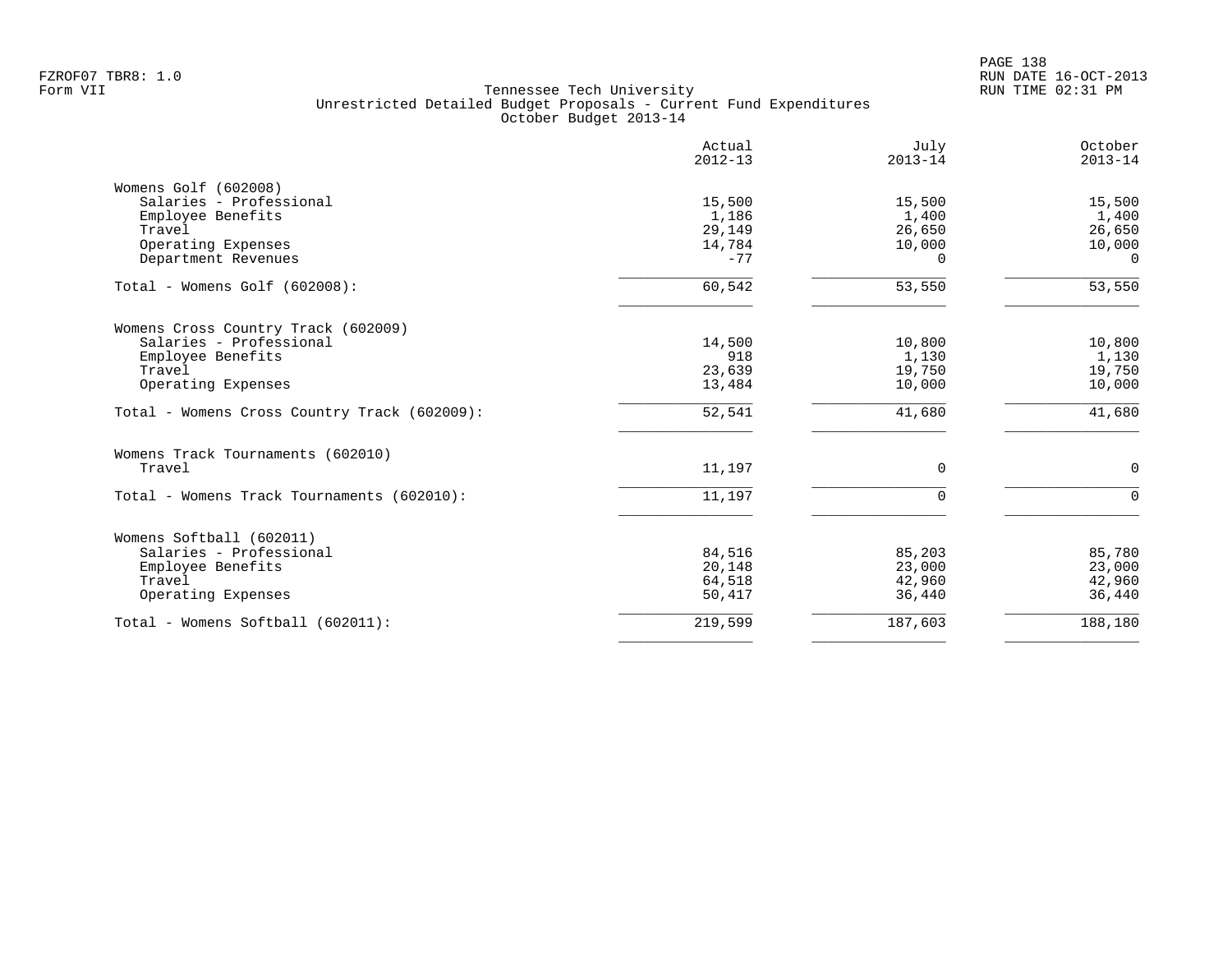PAGE 139 FZROF07 TBR8: 1.0 RUN DATE 16-OCT-2013

|                                                   | Actual<br>$2012 - 13$ | July<br>$2013 - 14$ | October<br>$2013 - 14$ |
|---------------------------------------------------|-----------------------|---------------------|------------------------|
| Womens Soccer (602012)                            |                       |                     |                        |
| Salaries - Students                               | 0                     | 500                 | 500                    |
| Salaries - Professional                           | 69,543                | 74,843              | 75,436                 |
| Employee Benefits<br>Travel                       | 19,735                | 20,000              | 20,000                 |
| Operating Expenses                                | 51,537<br>51,914      | 47,150<br>33,560    | 47,150<br>33,560       |
|                                                   |                       |                     |                        |
| Total - Womens Soccer (602012):                   | 192,729               | 176,053             | 176,646                |
| Womens OVC Softball Tournaments (602013)          |                       |                     |                        |
| Travel                                            | 8,096                 | 0                   | 0                      |
| Total - Womens OVC Softball Tournaments (602013): | 8,096                 | $\Omega$            | $\Omega$               |
| Womens OVC Golf (602014)                          |                       |                     |                        |
| Travel                                            | 3,093                 | 0                   | 0                      |
| Total - Womens OVC Golf (602014):                 | 3,093                 | $\Omega$            | $\Omega$               |
| Womens Basketball Scholarships (602060)           |                       |                     |                        |
| Operating Expenses                                | 411,356               | 458,220             | 481,730                |
| Total - Womens Basketball Scholarships (602060):  | 411,356               | 458,220             | 481,730                |
| Womens Volleyball Scholarships (602061)           |                       |                     |                        |
| Employee Benefits                                 | 8,130                 | $\Omega$            | $\mathbf 0$            |
| Operating Expenses                                | 353,915               | 374,340             | 393,530                |
| Total - Womens Volleyball Scholarships (602061):  | 362,045               | 374,340             | 393,530                |
|                                                   |                       |                     |                        |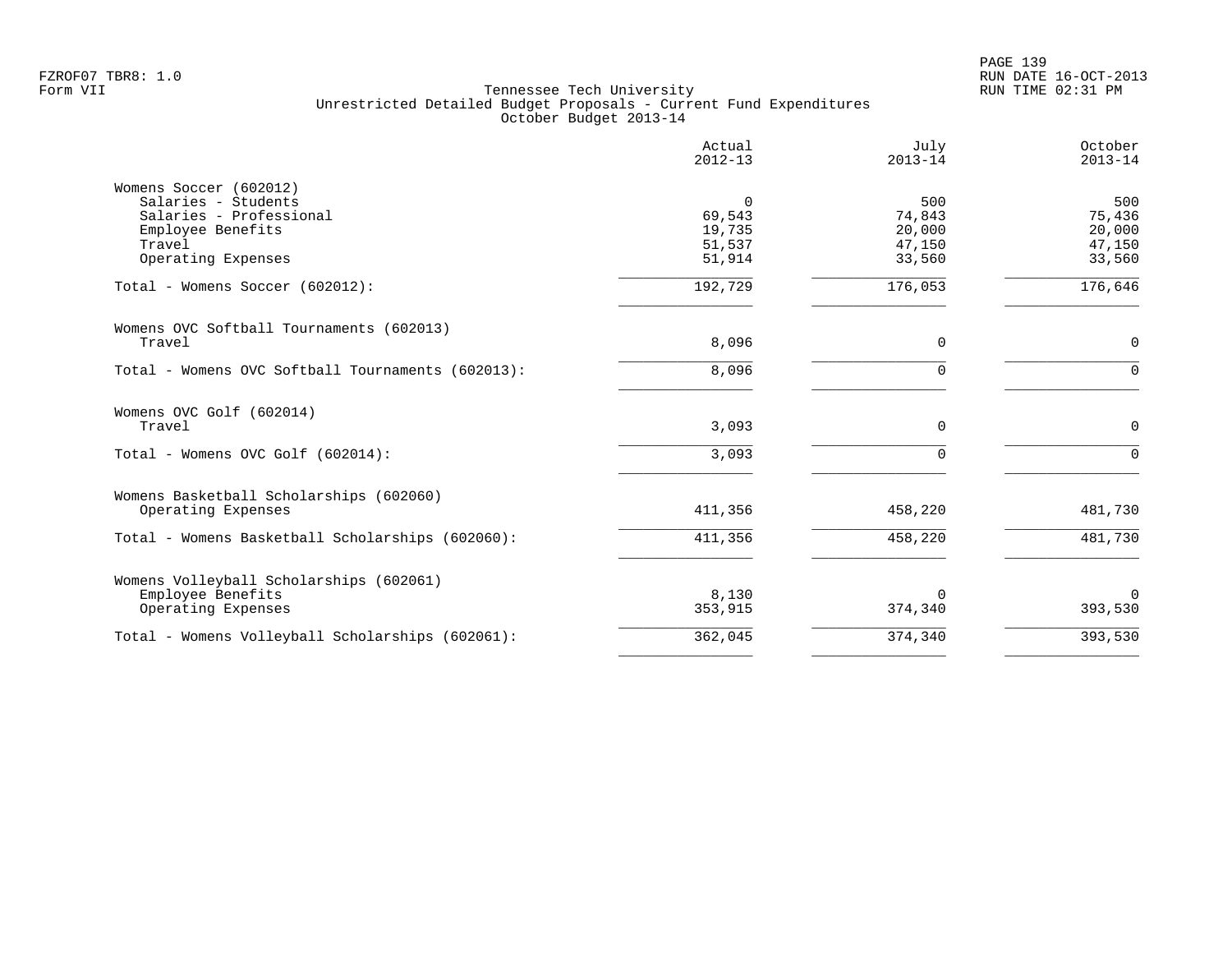|                                                                                                                                              | Actual<br>$2012 - 13$       | July<br>$2013 - 14$            | October<br>$2013 - 14$         |
|----------------------------------------------------------------------------------------------------------------------------------------------|-----------------------------|--------------------------------|--------------------------------|
| Womens Golf Scholarships (602063)<br>Operating Expenses                                                                                      | 60,665                      | 183,290                        | 192,690                        |
| Total - Womens Golf Scholarships (602063):                                                                                                   | 60,665                      | 183,290                        | 192,690                        |
| Womens Softball Scholarships (602064)<br>Operating Expenses                                                                                  | 296,299                     | 366,580                        | 385,380                        |
| Total - Womens Softball Scholarships (602064):                                                                                               | 296,299                     | 366,580                        | 385,380                        |
| Womens Cross Country Scholarships (602065)<br>Employee Benefits<br>Operating Expenses<br>Total - Womens Cross Country Scholarships (602065): | 2,928<br>197,703<br>200,631 | $\Omega$<br>445,790<br>445,790 | $\Omega$<br>404,820<br>404,820 |
| Womens Soccer Scholarships (602066)<br>Operating Expenses                                                                                    | 403,577                     | 427,670                        | 449,610                        |
| Total - Womens Soccer Scholarships (602066):                                                                                                 | 403,577                     | 427,670                        | 449,610                        |
| Athletic Motor Pool (650000)<br>Salaries - Professional<br>Operating Expenses                                                                | $\Omega$<br>51,600          | 4,000<br>0                     | 4,000<br>13,000                |
| Total - Athletic Motor Pool (650000):                                                                                                        | 51,600                      | 4,000                          | 17,000                         |
|                                                                                                                                              |                             |                                |                                |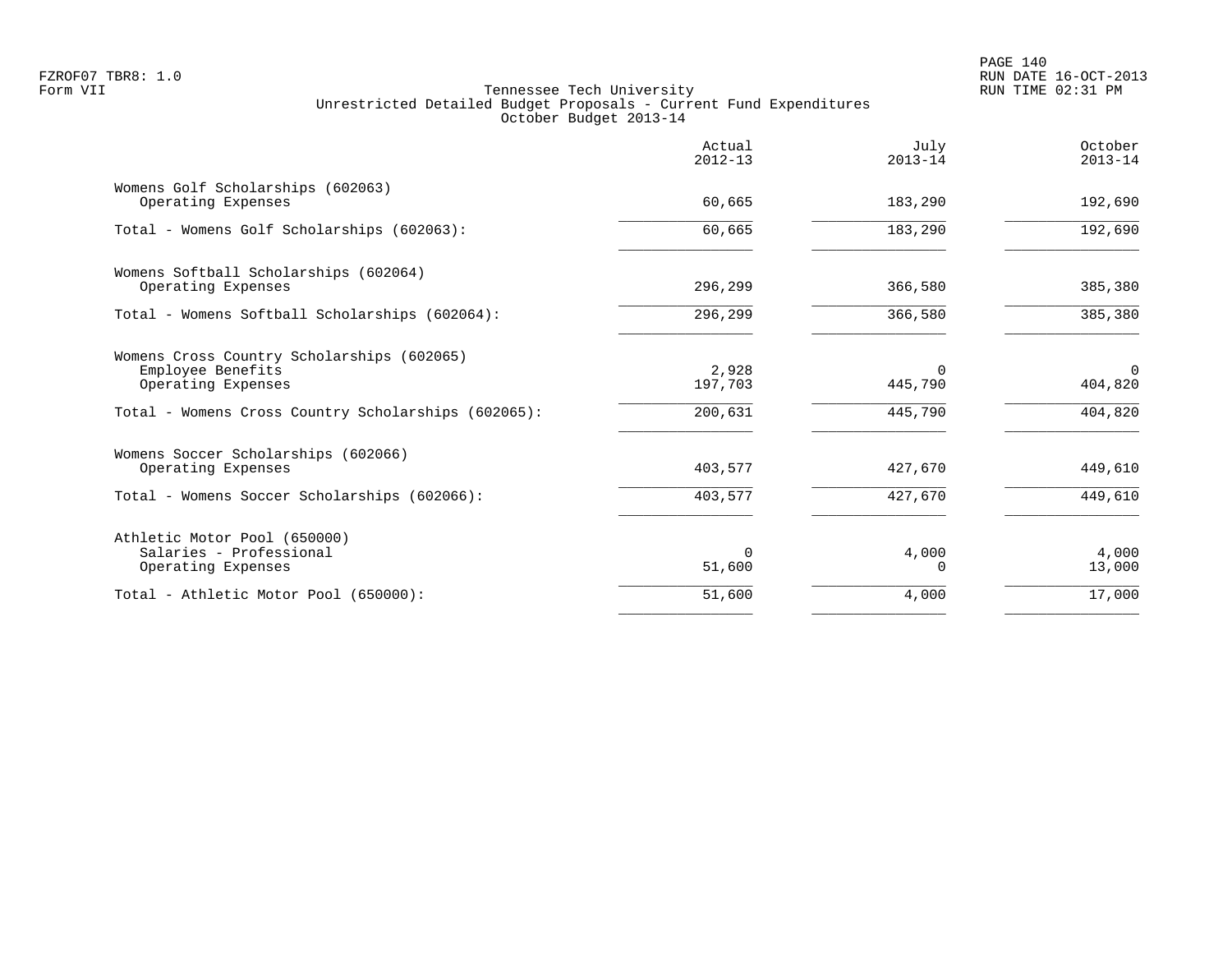|                                                                                                                                                  | Actual<br>$2012 - 13$                        | July<br>$2013 - 14$                                | October<br>$2013 - 14$                                 |
|--------------------------------------------------------------------------------------------------------------------------------------------------|----------------------------------------------|----------------------------------------------------|--------------------------------------------------------|
| Athletic Motor Pool Revenue (650001)<br>Travel<br>Operating Expenses                                                                             | $-46,862$<br>$-1,553$                        | $\Omega$<br>$-19,000$                              | $\overline{0}$<br>$-19,000$                            |
| Total - Athletic Motor Pool Revenue (650001):                                                                                                    | $-48, 415$                                   | $-19,000$                                          | $-19,000$                                              |
| Student Sports Comp (650002)<br>Salaries - Students<br>Salaries - Professional<br>Employee Benefits<br>Operating Expenses<br>Department Revenues | 6,358<br>33,761<br>13,832<br>21,118<br>$-95$ | $\Omega$<br>42,825<br>14,606<br>15,930<br>$\Omega$ | $\mathsf{O}$<br>41,636<br>14,606<br>15,930<br>$\Omega$ |
| Total - Student Sports Comp (650002):                                                                                                            | 74,974                                       | 73,361                                             | 72,172                                                 |
| Student Sports Comp Grad Assist (650003)<br>Employee Benefits<br>Operating Expenses<br>Total - Student Sports Comp Grad Assist (650003):         | 0<br>$\Omega$<br>0                           | $\Omega$<br>2,780<br>2,780                         | 2,780<br>$\Omega$<br>2,780                             |
| Tennis Center (650004)<br>Salaries - Professional<br>Employee Benefits                                                                           | 16,580<br>6,812                              | 17,448<br>10,362                                   | 18,637<br>10,362                                       |
| Total - Tennis Center $(650004)$ :                                                                                                               | 23,392                                       | 27,810                                             | 28,999                                                 |
|                                                                                                                                                  |                                              |                                                    |                                                        |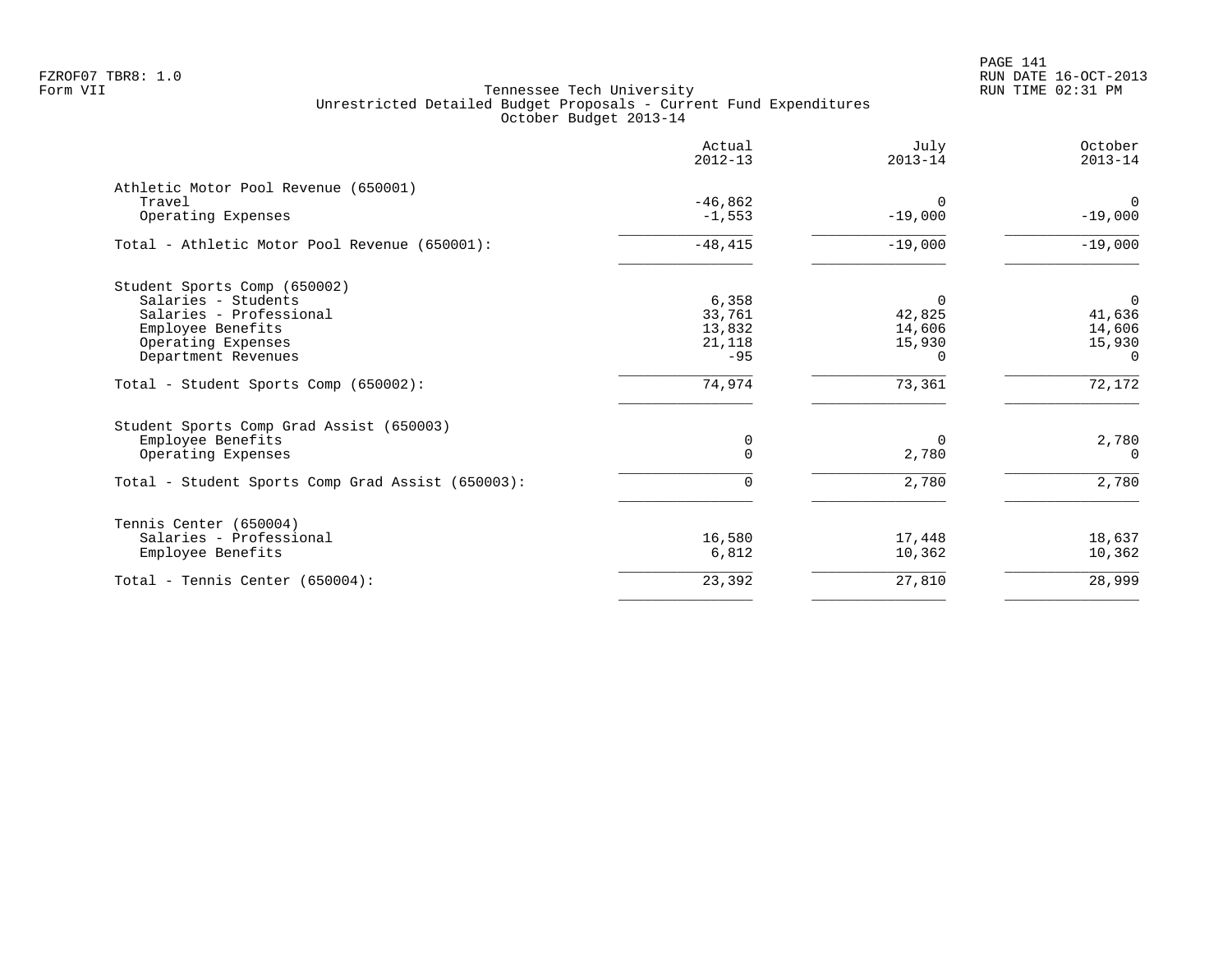|                                                                                                                                       | Actual<br>$2012 - 13$           | July<br>$2013 - 14$                 | October<br>$2013 - 14$                    |
|---------------------------------------------------------------------------------------------------------------------------------------|---------------------------------|-------------------------------------|-------------------------------------------|
| Athletic Facilities & Events (650008)<br>Salaries - Supporting<br>Salaries - Students<br>Salaries - Professional<br>Employee Benefits | 3,485<br>$\Omega$<br>820<br>416 | $\Omega$<br>2,000<br>1,000<br>1,000 | $\overline{0}$<br>2,000<br>1,000<br>1,000 |
| Total - Athletic Facilities & Events (650008):                                                                                        | 4,721                           | 4,000                               | 4,000                                     |
| TBR Spouse Dependent Discount (700000)<br>Employee Benefits                                                                           | 91,444                          | 89,270                              | 89,270                                    |
| Total - TBR Spouse Dependent Discount (700000):                                                                                       | 91,444                          | 89,270                              | 89,270                                    |
| TBR Employ Remission PC191 (700001)<br>Employee Benefits                                                                              | 24,172                          | 34,860                              | 34,860                                    |
| Total - TBR Employ Remission PC191 (700001):                                                                                          | 24,172                          | 34,860                              | 34,860                                    |
| E and G Data Processing Allocation (700003)<br>Employee Benefits<br>Department Revenues                                               | 491<br>353,673                  | $\Omega$<br>328,080                 | $\Omega$<br>500,900                       |
| Total - E and G Data Processing Allocation (700003):                                                                                  | 354,164                         | 328,080                             | 500,900                                   |
| E and G Claims Adjustment (700004)<br>Operating Expenses                                                                              | 30,783                          | 28,350                              | 28,350                                    |
| Total - E and G Claims Adjustment $(700004)$ :                                                                                        | 30,783                          | 28,350                              | 28,350                                    |
|                                                                                                                                       |                                 |                                     |                                           |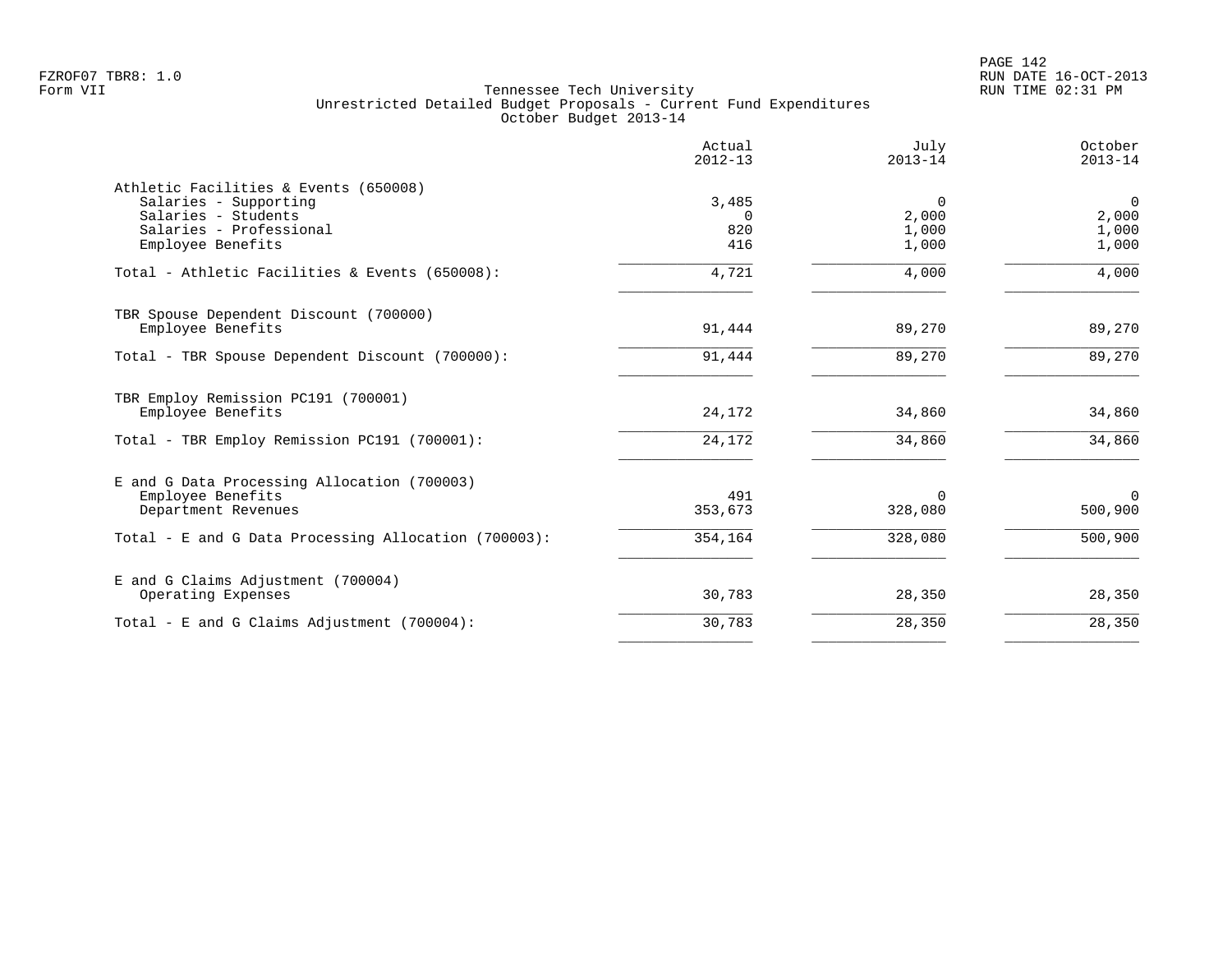PAGE 143 FZROF07 TBR8: 1.0 RUN DATE 16-OCT-2013

|                                                                                                                                                        | Actual<br>$2012 - 13$ | July<br>$2013 - 14$                            | October<br>$2013 - 14$                            |
|--------------------------------------------------------------------------------------------------------------------------------------------------------|-----------------------|------------------------------------------------|---------------------------------------------------|
| $E$ and G Support (700005)<br>Salaries - Administrative<br>Salaries - Supporting<br>Salaries - Professional<br>Employee Benefits<br>Operating Expenses | 241,606<br>28,579     | 4,280<br>22,610<br>61,070<br>233,830<br>28,720 | 0<br>$\mathbf 0$<br>$\Omega$<br>241,640<br>11,470 |
| Total - E and G Support $(700005)$ :                                                                                                                   | 270,185               | 350,510                                        | 253,110                                           |
| E and G Other Salary Pool (700009)<br>Salaries - Supporting<br>Salaries - Professional                                                                 | $\Omega$              | 21,350<br>21,520                               | 21,350<br>21,520                                  |
| Total - E and G Other Salary Pool (700009):                                                                                                            |                       | 42,870                                         | 42,870                                            |
| Post Office Allocation (700045)<br>Operating Expenses<br>Department Revenues                                                                           | 7,950                 | 8,050<br>O                                     | 7,710<br>$\Omega$                                 |
| Total - Post Office Allocation (700045):                                                                                                               | 7,950                 | 8,050                                          | 7,710                                             |
| TTU Staff Scholarships (700067)<br>Employee Benefits                                                                                                   | 13,572                | $\Omega$                                       | 13,580                                            |
| Total - TTU Staff Scholarships (700067):                                                                                                               | 13,572                | $\Omega$                                       | 13,580                                            |
|                                                                                                                                                        |                       |                                                |                                                   |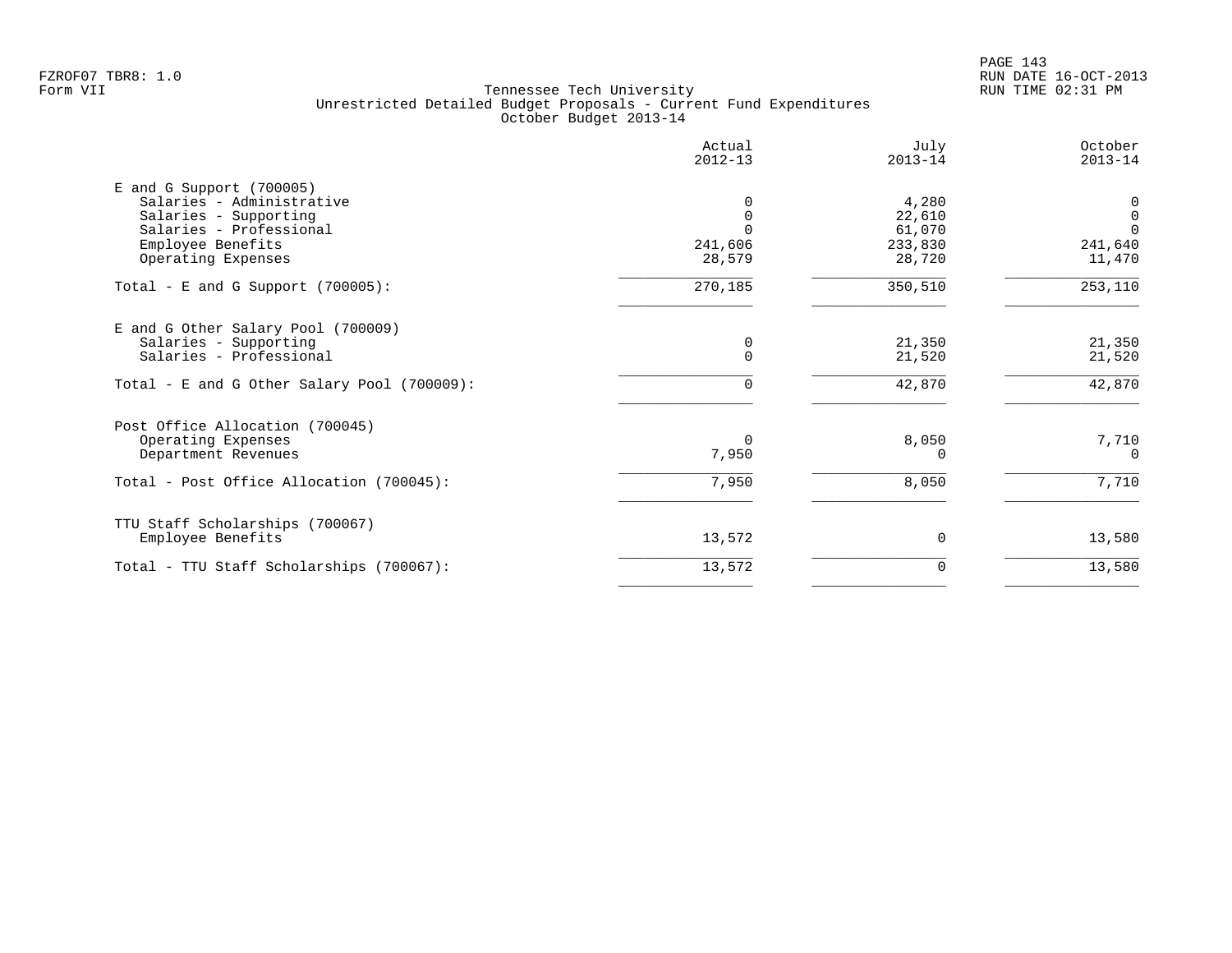| FZROF07 TBR8: |  |  |
|---------------|--|--|
|---------------|--|--|

|                                                                                                                                                                                                                                                            | Actual<br>$2012 - 13$                                                                                                           | July<br>$2013 - 14$                                                                                                                  | October<br>$2013 - 14$                                                                                                                 |
|------------------------------------------------------------------------------------------------------------------------------------------------------------------------------------------------------------------------------------------------------------|---------------------------------------------------------------------------------------------------------------------------------|--------------------------------------------------------------------------------------------------------------------------------------|----------------------------------------------------------------------------------------------------------------------------------------|
| TTU Staff Tuit Maint Reimbursment (700068)<br>Employee Benefits                                                                                                                                                                                            | 21,815                                                                                                                          | $\mathbf 0$                                                                                                                          | 21,220                                                                                                                                 |
| Total - TTU Staff Tuit Maint Reimbursment (700068):                                                                                                                                                                                                        | 21,815                                                                                                                          | $\Omega$                                                                                                                             | 21,220                                                                                                                                 |
| Total - Student Services (400):                                                                                                                                                                                                                            |                                                                                                                                 |                                                                                                                                      |                                                                                                                                        |
| Salaries - Administrative<br>Salaries - Academic<br>Salaries - Supporting<br>Salaries - Students<br>Salaries - Professional<br>Employee Benefits<br>Travel<br>Operating Expenses<br>Capital Outlay<br>Department Revenues<br>Total                         | 290,405<br>8,548<br>1,863,643<br>315,262<br>4,482,416<br>3,087,524<br>1,441,101<br>7,997,900<br>54,280<br>357,369<br>19,898,448 | 295,690<br>$\Omega$<br>1,816,798<br>231,850<br>4,523,654<br>3,009,938<br>1,059,560<br>8,729,710<br>$\Omega$<br>328,080<br>19,995,280 | 295,688<br>$\Omega$<br>1,777,825<br>232,250<br>5,577,677<br>3,342,198<br>1,260,810<br>9,494,959<br>$\Omega$<br>500,900<br>22, 482, 307 |
| Total - Student Services (40):<br>Salaries - Administrative<br>Salaries - Academic<br>Salaries - Supporting<br>Salaries - Students<br>Salaries - Professional<br>Employee Benefits<br>Travel<br>Operating Expense<br>Capital Outlay<br>Department Revenues | 290,405<br>8,548<br>1,863,643<br>315,262<br>4,482,416<br>3,087,524<br>1,441,101<br>7,997,900<br>54,280<br>357,369               | 295,690<br>$\Omega$<br>1,816,798<br>231,850<br>4,523,654<br>3,009,938<br>1,059,560<br>8,729,710<br>$\Omega$<br>328,080               | 295,688<br>$\Omega$<br>1,777,825<br>232,250<br>5,577,677<br>3, 342, 198<br>1,260,810<br>9,494,959<br>$\Omega$<br>500,900               |
| Total                                                                                                                                                                                                                                                      | 19,898,448                                                                                                                      | 19,995,280                                                                                                                           | 22, 482, 307                                                                                                                           |

 Institutional Support (45) Institutional Support (450)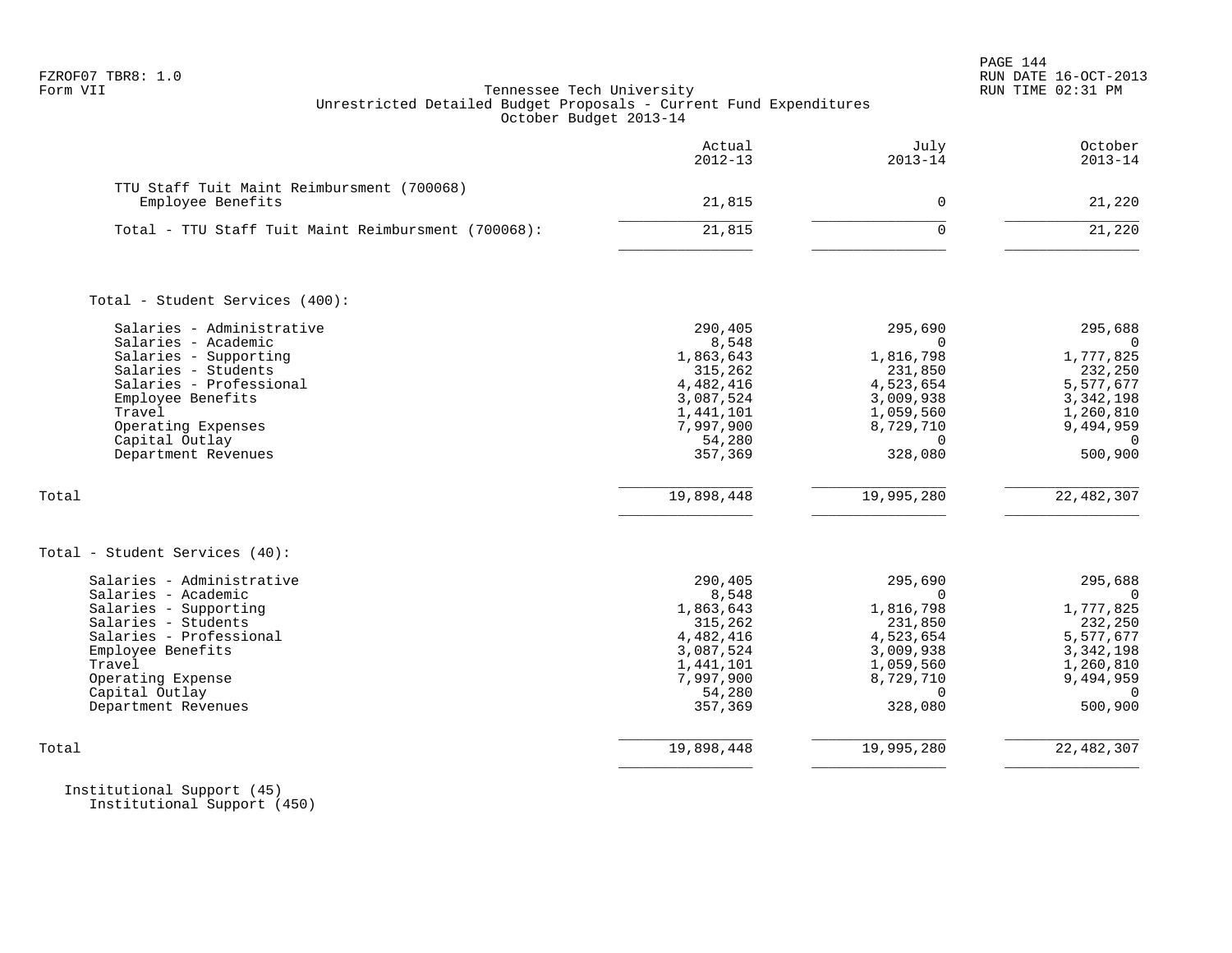|                                               | Actual<br>$2012 - 13$ | July<br>$2013 - 14$ | October<br>$2013 - 14$ |
|-----------------------------------------------|-----------------------|---------------------|------------------------|
| Presidents Office (110000)                    |                       |                     |                        |
| Salaries - Administrative                     | 355,496               | 365,820             | 531,267                |
| Salaries - Academic                           | $\Omega$              | $\Omega$            | 2,500                  |
| Salaries - Supporting                         | 483                   | 3,000               | 3,000                  |
| Salaries - Students                           | 6,080                 | 3,190               | 3,190                  |
| Salaries - Professional                       | 162,403               | 157,671             | 188,766                |
| Employee Benefits                             | 146,440               | 151,120             | 151,120                |
| Travel                                        | 10,555                | 4,000               | 10,600                 |
| Operating Expenses                            | 29,290                | 15,720              | 15,720                 |
| Department Revenues                           | $-5$                  | $\Omega$            | $\overline{0}$         |
| Total - Presidents Office (110000):           | 710,742               | 700,521             | 906,163                |
| University Support (110001)                   |                       |                     |                        |
| Operating Expenses                            | $\Omega$              | 56,130              | $\Omega$               |
| Total - University Support (110001):          | $\Omega$              | 56,130              | $\Omega$               |
| Allow for Retired Personnel (110002)          |                       |                     |                        |
| Salaries - Professional                       | 77,918                | 77,920              | 77,920                 |
| Employee Benefits                             | 2,697                 | 2,290               | 2,290                  |
| Travel                                        | 2,489                 | $\mathbf 0$         | 2,000                  |
| Operating Expenses                            | 488                   | 1,040               | 260                    |
| Total - Allow for Retired Personnel (110002): | 83,592                | 81,250              | 82,470                 |
| Faculty Senate (110003)                       |                       |                     |                        |
| Salaries - Academic                           | 2,402                 | 2,400               | 2,400                  |
| Employee Benefits                             | 431                   | 1,500               | 1,500                  |
| Travel                                        | 1,095                 | 400                 | 1,650                  |
| Operating Expenses                            | $\Omega$              | 380                 | 760                    |
| Total - Faculty Senate (110003):              | 3,928                 | 4,680               | 6,310                  |
|                                               |                       |                     |                        |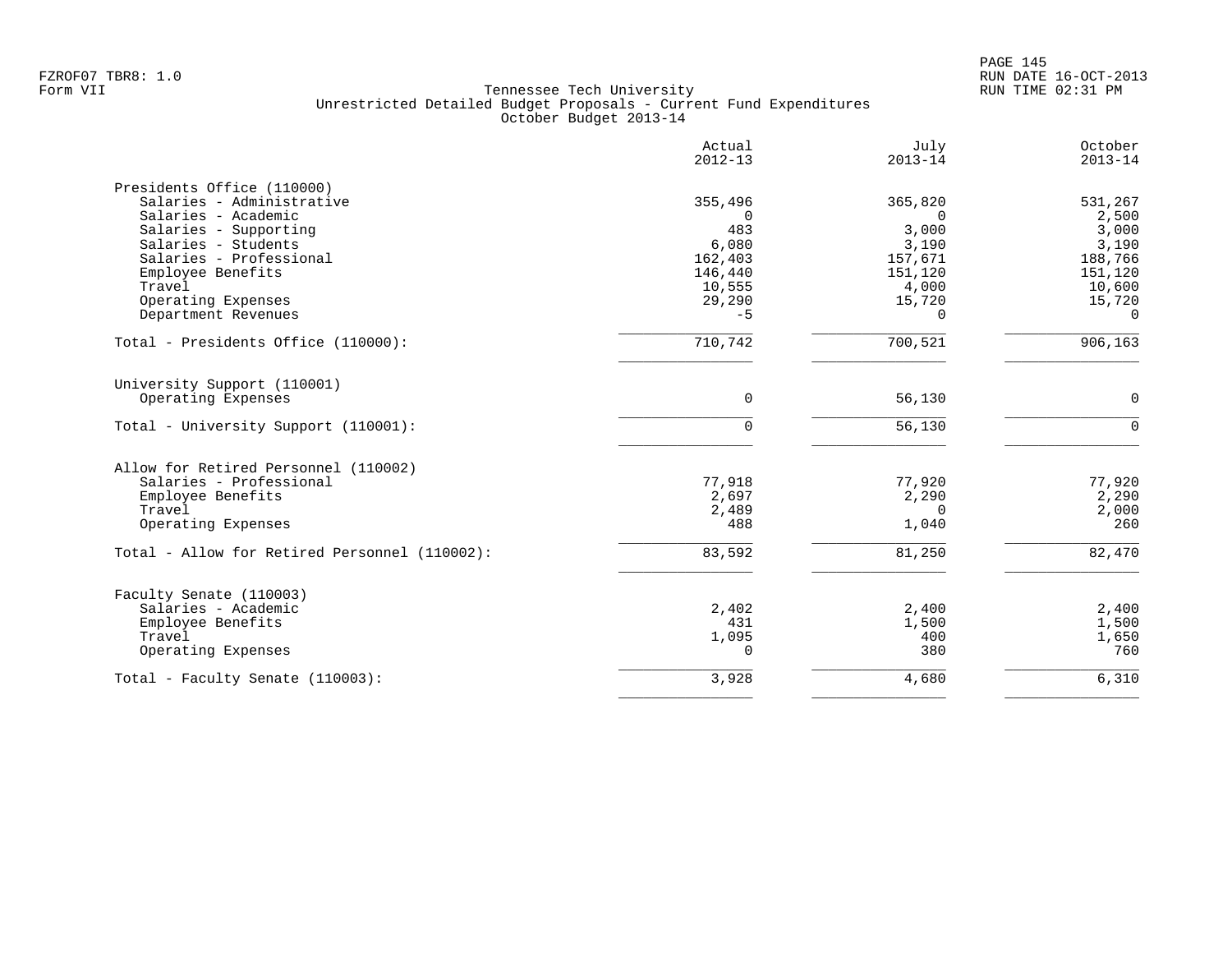|                                                                                                    | Actual<br>$2012 - 13$ | July<br>$2013 - 14$   | October<br>$2013 - 14$        |
|----------------------------------------------------------------------------------------------------|-----------------------|-----------------------|-------------------------------|
| Staff Development (110005)<br>Operating Expenses                                                   | 1,295                 | 1,500                 | 1,500                         |
| Total - Staff Development (110005):                                                                | 1,295                 | 1,500                 | 1,500                         |
| President Grad Assistant (110006)<br>Employee Benefits<br>Operating Expenses                       | 26,987<br>0           | 0<br>16,380           | 27,080<br>0                   |
| Total - President Grad Assistant (110006):                                                         | 26,987                | 16,380                | 27,080                        |
| Staff Moving (110007)<br>Travel                                                                    | 6,640                 | 0                     | 15,000                        |
| Total - Staff Moving (110007):                                                                     | 6,640                 | $\Omega$              | 15,000                        |
| Staff Awards (110008)<br>Salaries - Supporting<br>Employee Benefits<br>Operating Expenses          | 1,500<br>496<br>185   | 2,000<br>1,000<br>200 | 2,000<br>1,000<br>200         |
| Total - Staff Awards (110008):                                                                     | 2,181                 | 3,200                 | 3,200                         |
| Professional Awards (110009)<br>Salaries - Professional<br>Employee Benefits<br>Operating Expenses | 1,000<br>322<br>50    | 1,000<br>0<br>50      | 1,000<br>$\overline{0}$<br>50 |
| Total - Professional Awards (110009):                                                              | 1,372                 | 1,050                 | 1,050                         |
|                                                                                                    |                       |                       |                               |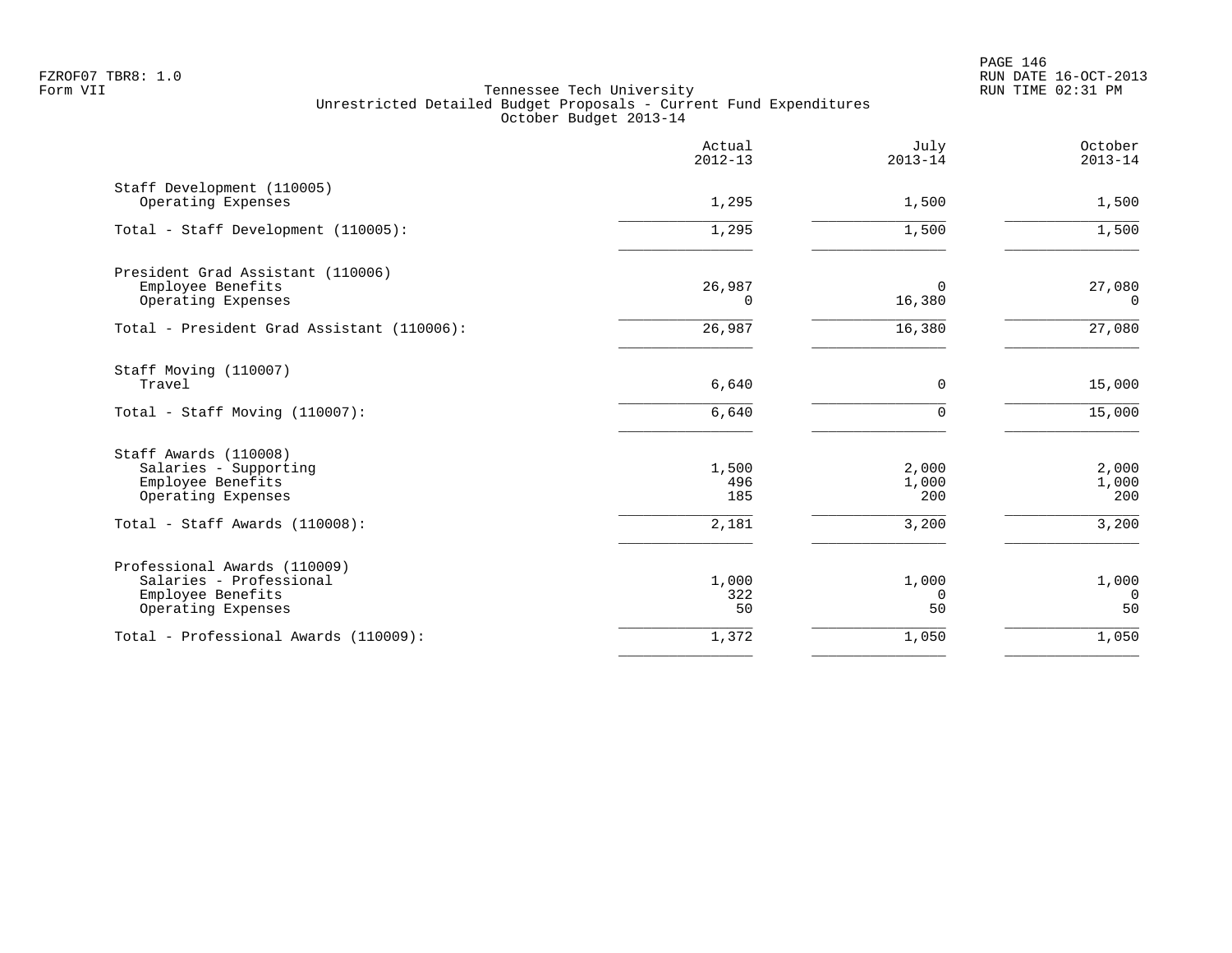|                                                  | Actual<br>$2012 - 13$ | July<br>$2013 - 14$ | October<br>$2013 - 14$ |
|--------------------------------------------------|-----------------------|---------------------|------------------------|
| Performance Awards (110010)                      | 0                     |                     |                        |
| Operating Expenses                               |                       | 12,000              | 12,000                 |
| Total - Performance Awards (110010):             | $\Omega$              | 12,000              | 12,000                 |
| Graduation Experience (110012)                   |                       |                     |                        |
| Salaries - Students                              | 1,945<br>$\Omega$     | $\Omega$            | 2,000                  |
| Employee Benefits<br>Operating Expenses          | 117,854               | 100<br>60,110       | 100<br>100,110         |
| Total - Graduation Experience (110012):          | 119,799               | 60,210              | 102,210                |
| Exec Mgt Strategic Initiatives (110016)          |                       |                     |                        |
| Operating Expenses                               | 2,723                 | 375,940             | 441,440                |
| Total - Exec Mgt Strategic Initiatives (110016): | 2,723                 | 375,940             | 441,440                |
| Marketing Strategic Plans (110017)               |                       |                     |                        |
| Travel                                           | 16,832                | 0                   | $\mathbf 0$            |
| Operating Expenses                               | 133,120               | $\Omega$            | 150,050                |
| Total - Marketing Strategic Plans (110017):      | 149,952               | $\Omega$            | 150,050                |
| University Counsel (110100)                      |                       |                     |                        |
| Salaries - Administrative                        | 66,300                | 131,400             | 133,350                |
| Salaries - Students                              | $\Omega$              | $\Omega$            | 800                    |
| Salaries - Professional<br>Employee Benefits     | 3,135<br>20,287       | 45,000<br>58,500    | 39,000<br>49,710       |
| Travel                                           | 2,932                 | 5,000               | 5,000                  |
| Operating Expenses                               | 13,446                | 6,000               | 12,000                 |
| Total - University Counsel (110100):             | 106,100               | 245,900             | 239,860                |
|                                                  |                       |                     |                        |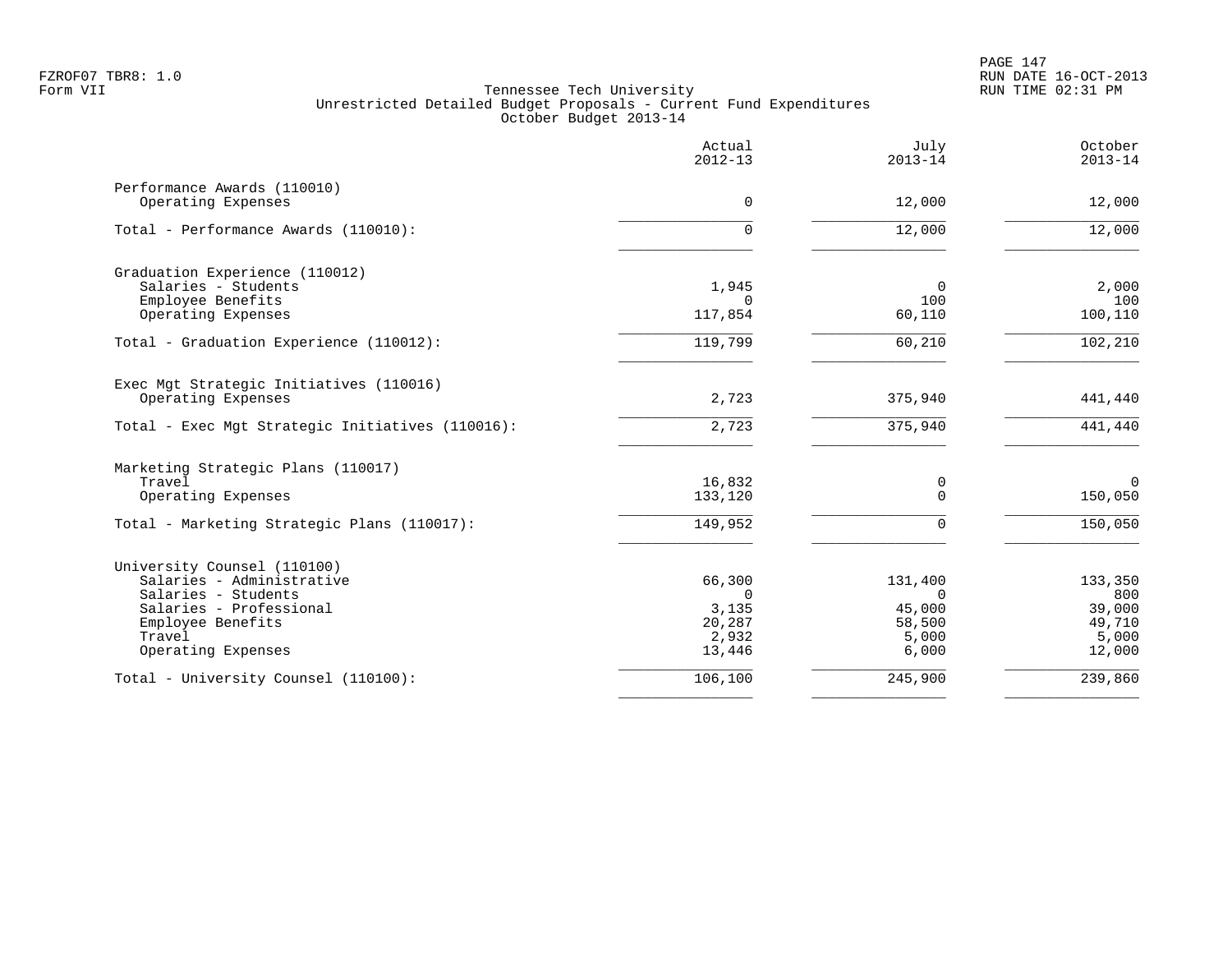| Actual<br>$2012 - 13$ | July<br>$2013 - 14$                               | October<br>$2013 - 14$                             |
|-----------------------|---------------------------------------------------|----------------------------------------------------|
|                       |                                                   |                                                    |
| 92,810                | 92,810                                            | 94,157                                             |
| $\Omega$              | $\Omega$                                          | 29,110                                             |
| 65,496                | 65,978                                            | 56,520                                             |
|                       | 52,620                                            | 61,370                                             |
|                       |                                                   | 6,650                                              |
| 2,197                 | 2,550                                             | 5,050                                              |
| 219,103               | 215,658                                           | 252,857                                            |
|                       |                                                   |                                                    |
|                       |                                                   | 1,000                                              |
| 3,962                 | 3,180                                             | 3,180                                              |
| 4,081                 | 4,180                                             | 4,180                                              |
|                       |                                                   |                                                    |
| 1,997                 | 2,000                                             | 2,000                                              |
| 1,997                 | 2,000                                             | 2,000                                              |
|                       |                                                   |                                                    |
|                       |                                                   | 302,500                                            |
|                       |                                                   |                                                    |
|                       |                                                   | 30,258                                             |
|                       |                                                   | 100,000                                            |
|                       |                                                   | 112,500                                            |
| $\Omega$              | $\Omega$                                          | 545,258                                            |
|                       | 52,742<br>5,858<br>119<br>0<br>$\Omega$<br>0<br>0 | 1,700<br>1,000<br>$\Omega$<br>$\Omega$<br>$\Omega$ |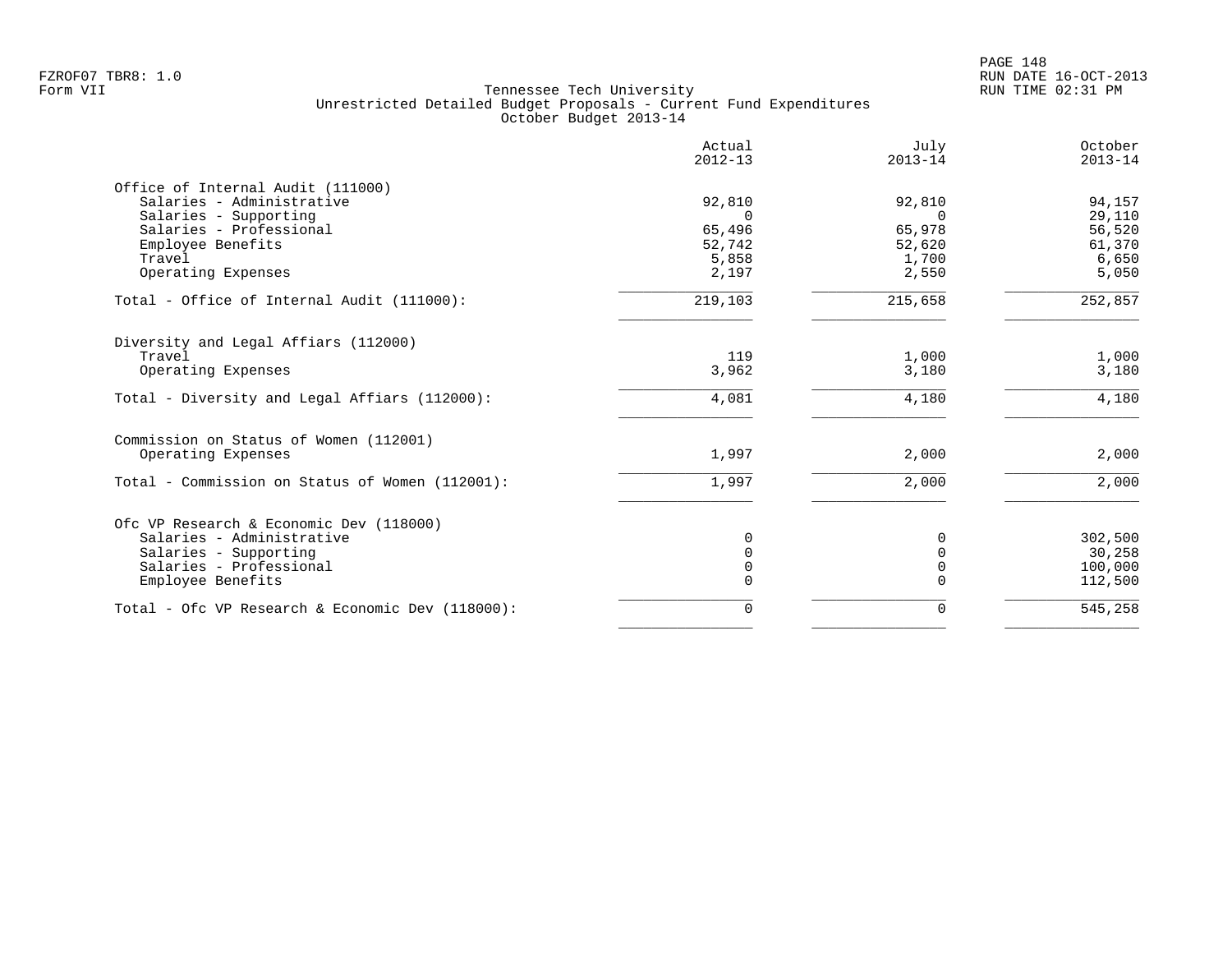| Actual<br>$2012 - 13$ | July<br>$2013 - 14$                                                                     | October<br>$2013 - 14$                                                    |
|-----------------------|-----------------------------------------------------------------------------------------|---------------------------------------------------------------------------|
|                       |                                                                                         |                                                                           |
| 157,851               | 191,308                                                                                 | 228,000                                                                   |
| $\Omega$              | $\Omega$                                                                                | 8,000                                                                     |
| 51,774                | 52,765                                                                                  | 53,975                                                                    |
|                       | $\Omega$                                                                                | $\Omega$                                                                  |
|                       |                                                                                         | 52,921                                                                    |
|                       |                                                                                         | 99,050                                                                    |
|                       |                                                                                         | 8,920                                                                     |
|                       |                                                                                         | 9,710                                                                     |
|                       | ∩                                                                                       | $\Omega$                                                                  |
| 382,584               | 401,312                                                                                 | 460,576                                                                   |
|                       |                                                                                         |                                                                           |
| 4,505                 | 4,000                                                                                   | 4,000                                                                     |
| 33                    | 960                                                                                     | 960                                                                       |
| 4,538                 | 4,960                                                                                   | 4,960                                                                     |
|                       |                                                                                         |                                                                           |
|                       |                                                                                         | 45,493                                                                    |
|                       |                                                                                         | 4,000                                                                     |
|                       |                                                                                         | 18,460                                                                    |
|                       |                                                                                         | $-800$                                                                    |
| 1,376                 | 900                                                                                     | 900                                                                       |
|                       |                                                                                         |                                                                           |
|                       | 554<br>51,122<br>96,394<br>385<br>24,505<br>$-1$<br>47,394<br>148<br>16,568<br>$-1,435$ | 51,769<br>99,050<br>1,920<br>4,500<br>44,874<br>4,000<br>18,460<br>$-800$ |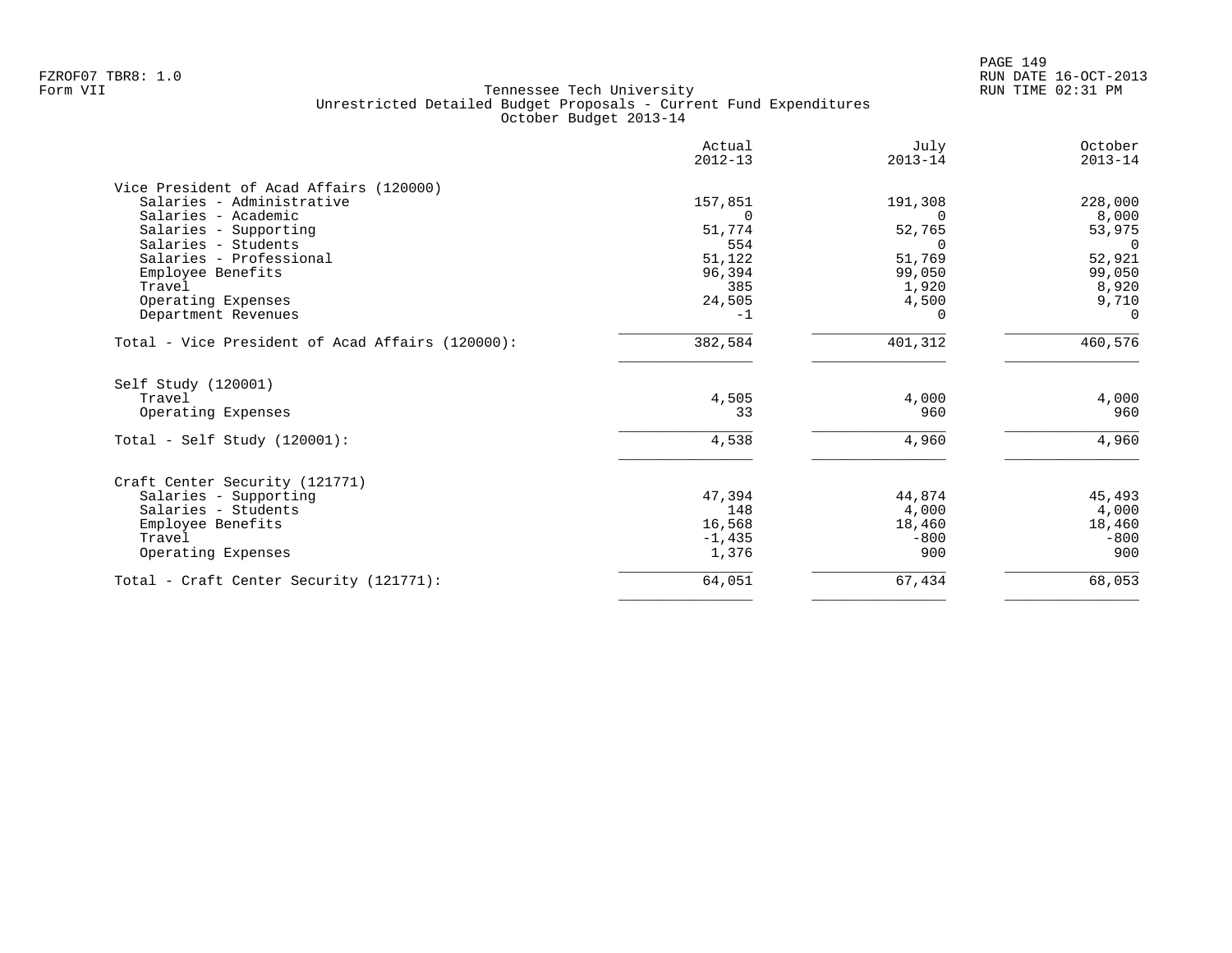PAGE 150 FZROF07 TBR8: 1.0 RUN DATE 16-OCT-2013

| Actual<br>$2012 - 13$                         | July<br>$2013 - 14$                            | October<br>$2013 - 14$                         |
|-----------------------------------------------|------------------------------------------------|------------------------------------------------|
| 7,055<br>O.                                   | 20,410<br>3,000                                | 20,410<br>3,000                                |
| 7,055                                         | 23,410                                         | 23,410                                         |
| 5,406<br>7,646                                | 0<br>$\mathbf 0$                               | 0<br>$\mathbf{0}$                              |
| 13,052                                        | $\Omega$                                       | $\Omega$                                       |
| 396                                           | $\mathbf 0$                                    | 0                                              |
| 396                                           | $\Omega$                                       | $\Omega$                                       |
| 89,290<br>124,398<br>60,262<br>3,792<br>7,461 | 91,710<br>172,917<br>82,730<br>2,300<br>12,220 | 93,057<br>178,172<br>73,770<br>2,300<br>14,130 |
| 285,203                                       | 361,877                                        | 361,429                                        |
|                                               |                                                |                                                |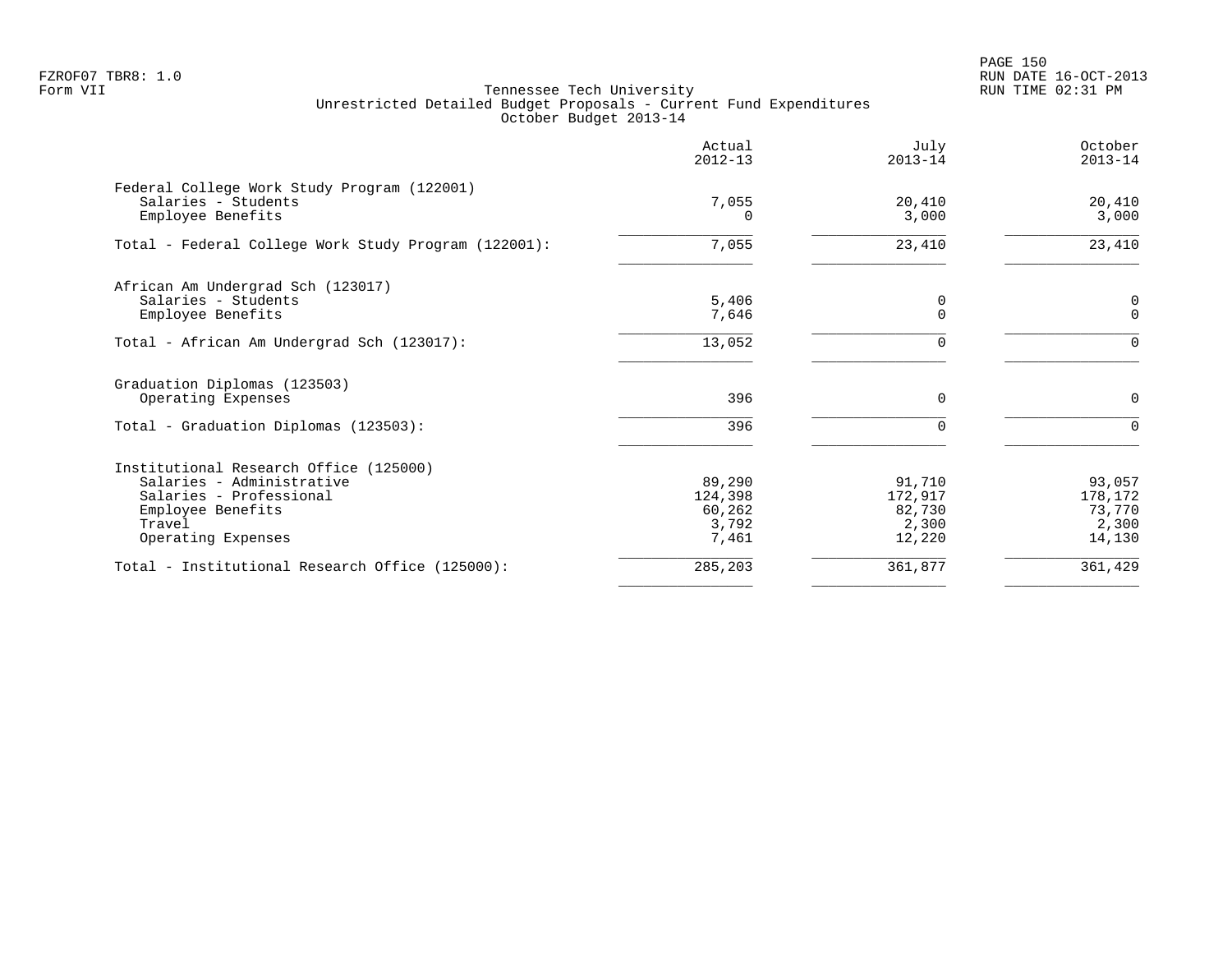PAGE 151 FZROF07 TBR8: 1.0 RUN DATE 16-OCT-2013

|                                                                 | Actual<br>$2012 - 13$ | July<br>$2013 - 14$ | October<br>$2013 - 14$ |
|-----------------------------------------------------------------|-----------------------|---------------------|------------------------|
| Institutional Res Graduate Assist (125001)<br>Employee Benefits | 0                     | $\Omega$            | 9,640                  |
| Operating Expenses                                              | 0                     | 12,000              | $\Omega$               |
| Total - Institutional Res Graduate Assist (125001):             | 0                     | 12,000              | 9,640                  |
| Student Affairs Administration (127000)                         |                       |                     |                        |
| Salaries - Administrative                                       | 147,550               | 147,650             | 149,820                |
| Salaries - Supporting<br>Salaries - Students                    | 29,802<br>5,700       | 30,430<br>1,200     | 30,859<br>1,200        |
| Salaries - Professional                                         | 30,641                | 35,460              | 35,887                 |
| Employee Benefits                                               | 65,816                | 68,270              | 68,270                 |
| Travel                                                          | 1,137                 | 480                 | 7,980                  |
| Operating Expenses                                              | 14,039                | 7,340               | 7,640                  |
| Total - Student Affairs Administration (127000):                | 294,685               | 290,830             | 301,656                |
| Student Affairs Grad Assist (127001)                            |                       |                     |                        |
| Employee Benefits                                               | 44,096                | $\Omega$            | 46,300                 |
| Operating Expenses                                              | 0                     | 46,300              | $\Omega$               |
| Total - Student Affairs Grad Assist (127001):                   | 44,096                | 46,300              | 46,300                 |
| Commission on Status of Blacks (127002)                         |                       |                     |                        |
| Travel                                                          | 377                   | $\Omega$            | $\Omega$               |
| Operating Expenses                                              | 1,190                 | 2,010               | 2,010                  |
| Total - Commission on Status of Blacks (127002):                | 1,567                 | 2,010               | 2,010                  |
|                                                                 |                       |                     |                        |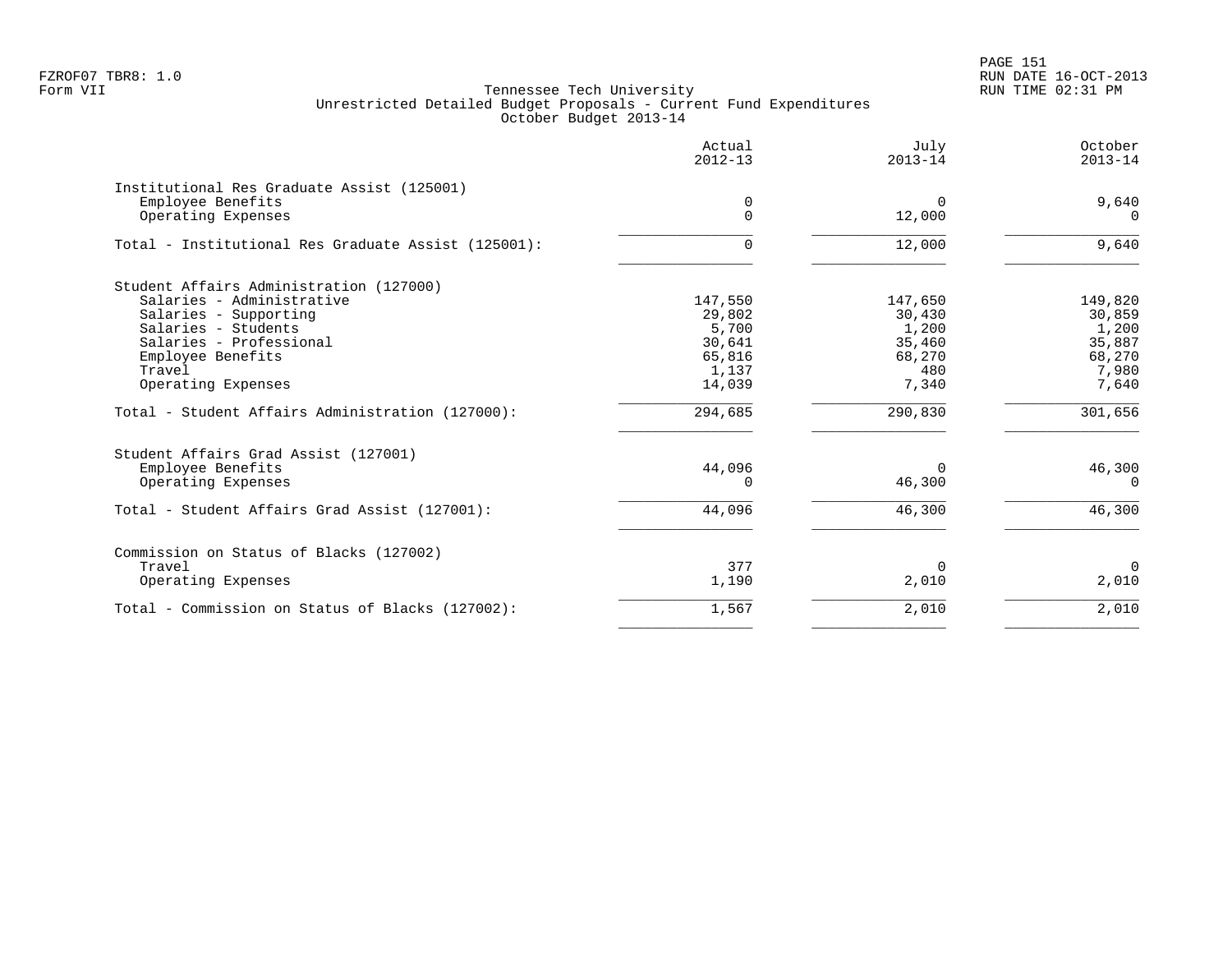PAGE 152 FZROF07 TBR8: 1.0 RUN DATE 16-OCT-2013

|                                                                                                                                                                                                                                           | Actual<br>$2012 - 13$                                                           | July<br>$2013 - 14$                                                               | October<br>$2013 - 14$                                                              |
|-------------------------------------------------------------------------------------------------------------------------------------------------------------------------------------------------------------------------------------------|---------------------------------------------------------------------------------|-----------------------------------------------------------------------------------|-------------------------------------------------------------------------------------|
| Extended Programs Available for use (180000)<br>Salaries - Administrative<br>Employee Benefits                                                                                                                                            | 31,978<br>8,399                                                                 | 275,000<br>82,500                                                                 | 0<br>$\mathbf 0$                                                                    |
| Total - Extended Programs Available for use (180000):                                                                                                                                                                                     | 40,377                                                                          | 357,500                                                                           | $\Omega$                                                                            |
| Highlands Workforce Development (180201)<br>Salaries - Supporting<br>Employee Benefits                                                                                                                                                    | 624<br>48                                                                       | 0<br>$\overline{0}$                                                               | 0<br>$\mathbf 0$                                                                    |
| Total - Highlands Workforce Development (180201):                                                                                                                                                                                         | 672                                                                             | <sup>n</sup>                                                                      | $\Omega$                                                                            |
| Vice Pres for Planning and Finance (200000)<br>Salaries - Administrative<br>Salaries - Supporting<br>Salaries - Professional<br>Employee Benefits<br>Travel<br>Operating Expenses<br>Total - Vice Pres for Planning and Finance (200000): | 170,033<br>24,809<br>35,820<br>64,258<br>7,667<br>8,124<br>310,711              | 172,850<br>25,390<br>64,520<br>62,340<br>750<br>3,760<br>329,610                  | 175,411<br>25,745<br>65,168<br>65,340<br>750<br>3,760<br>336,174                    |
| Business Office (200001)<br>Salaries - Administrative<br>Salaries - Supporting<br>Salaries - Students<br>Salaries - Professional<br>Employee Benefits<br>Travel<br>Operating Expenses<br>Department Revenues                              | 112,667<br>405,915<br>11,993<br>585,829<br>481,667<br>18,457<br>58,162<br>$-38$ | 114,363<br>435,886<br>$\Omega$<br>636,558<br>480,000<br>5,670<br>82,240<br>$\cap$ | 117,189<br>441,627<br>12,000<br>676,769<br>494,800<br>25,670<br>157,170<br>$\Omega$ |
| Total - Business Office (200001):                                                                                                                                                                                                         | 1,674,652                                                                       | 1,754,717                                                                         | 1,925,225                                                                           |
|                                                                                                                                                                                                                                           |                                                                                 |                                                                                   |                                                                                     |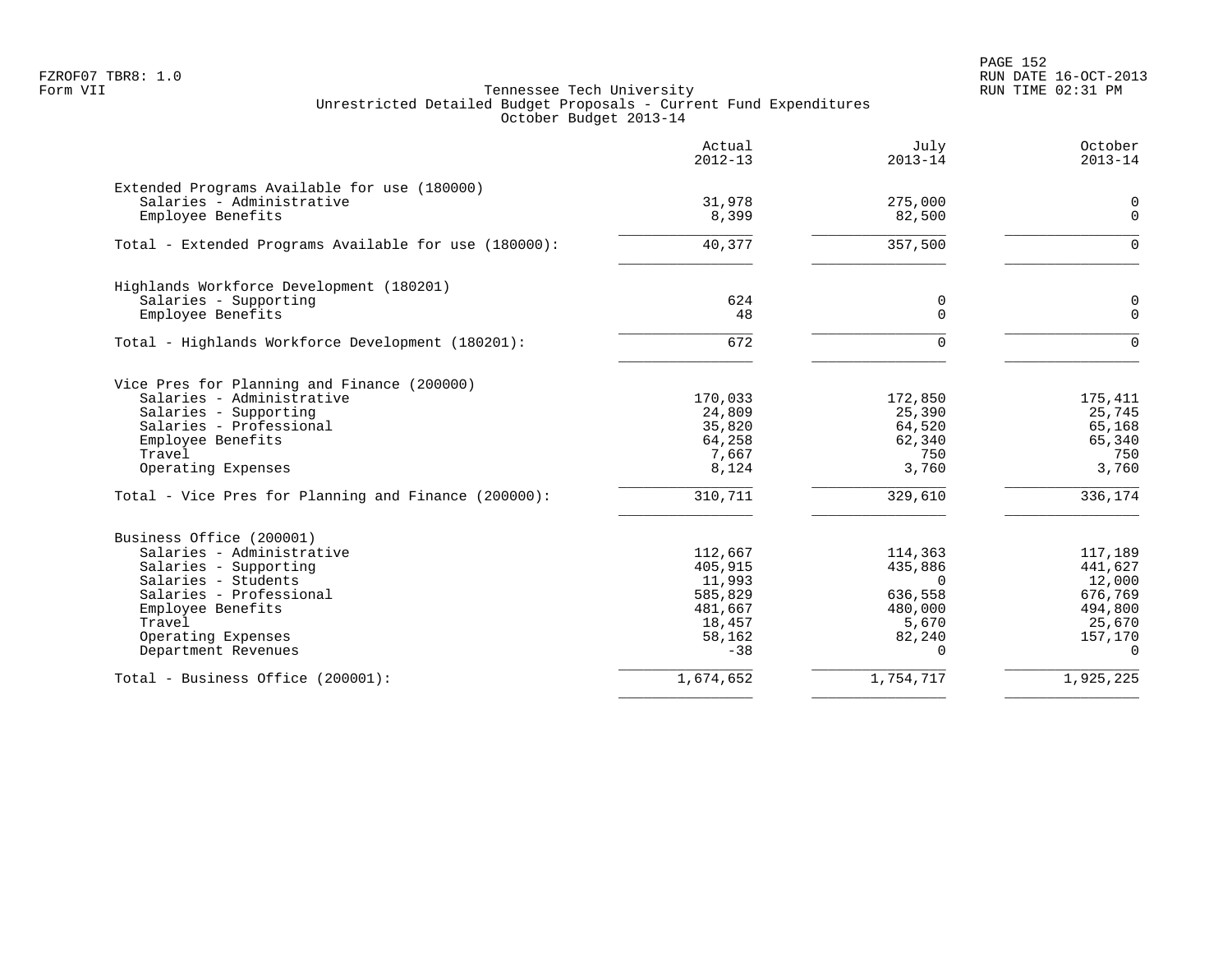| Actual<br>$2012 - 13$ | July<br>$2013 - 14$                               | October<br>$2013 - 14$                          |
|-----------------------|---------------------------------------------------|-------------------------------------------------|
|                       |                                                   |                                                 |
| 62,871                | 95,643                                            | 95,643                                          |
| 197,043               | 214,130                                           | 221,608                                         |
|                       |                                                   | 337,665                                         |
|                       |                                                   | 244,790                                         |
|                       |                                                   | 780                                             |
|                       |                                                   | 93,390                                          |
| $-83$                 |                                                   | $\Omega$                                        |
| 810,687               | 812,536                                           | 993,876                                         |
|                       |                                                   |                                                 |
| 151                   | $\Omega$                                          | 0                                               |
| 36                    | $\Omega$                                          | $\mathbf 0$                                     |
| 2,063                 | 0                                                 | 0                                               |
|                       |                                                   | $\Omega$                                        |
| 158,001               | $\Omega$                                          | $\Omega$                                        |
|                       |                                                   |                                                 |
| 683,754               | 682,416                                           | 701,735                                         |
| 72,145                | 72,150                                            | 120,047                                         |
| 335,974               | 335,800                                           | 342,800                                         |
| 4,602                 | 2,710                                             | 2,710                                           |
| 69,608                | 82,590                                            | 82,590                                          |
| $-100$                | $\Omega$                                          | $\Omega$                                        |
| 1,165,983             | 1,175,666                                         | 1,249,882                                       |
|                       | 212,727<br>211,699<br>9,831<br>116,599<br>155,751 | 219,293<br>227,790<br>780<br>54,900<br>$\Omega$ |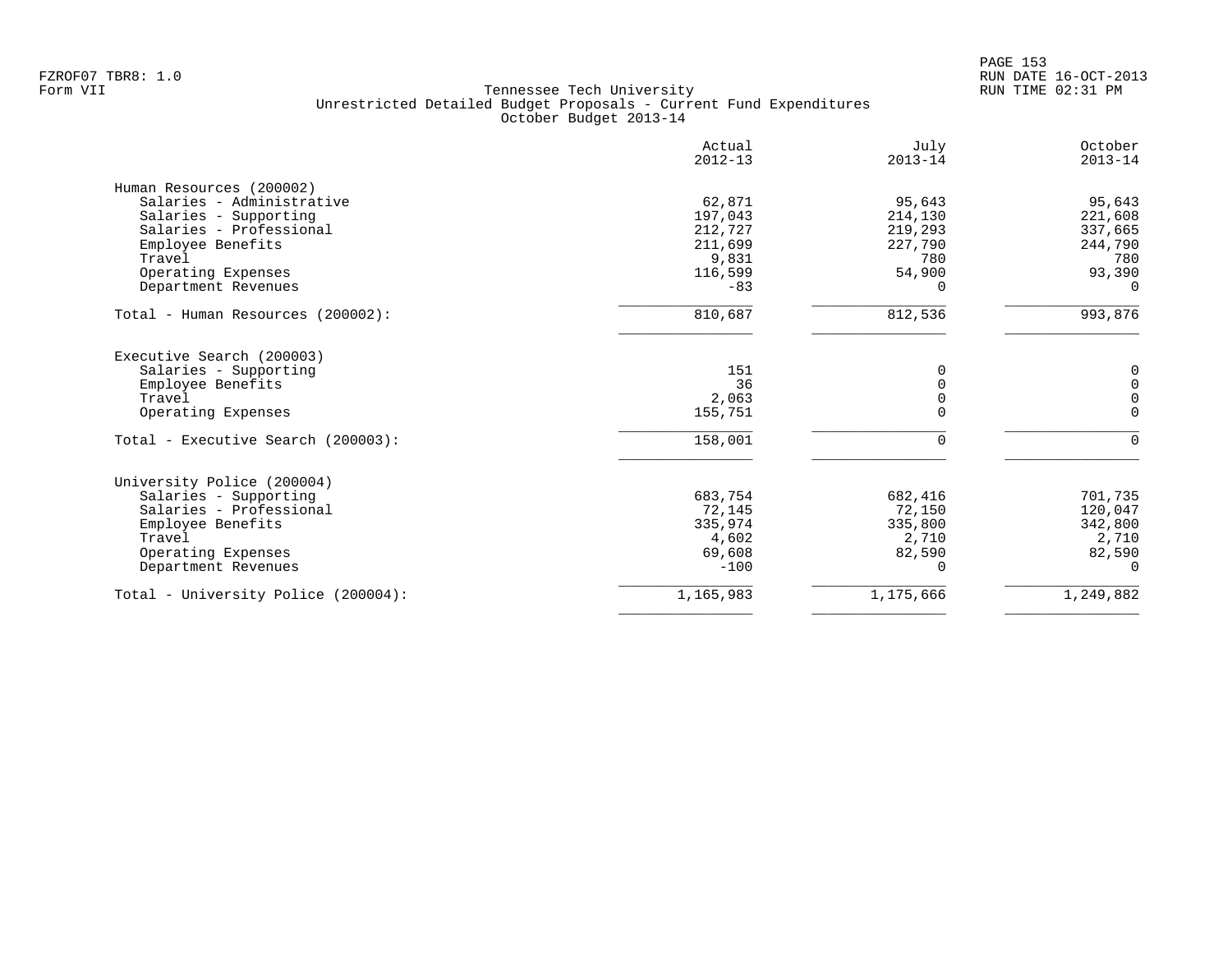|                                                                                       | Actual<br>$2012 - 13$ | July<br>$2013 - 14$        | October<br>$2013 - 14$ |
|---------------------------------------------------------------------------------------|-----------------------|----------------------------|------------------------|
| Business Office GA (200008)<br>Employee Benefits<br>Operating Expenses                | 10,926<br>0           | $\Omega$<br>8,150          | 8,150<br>$\Omega$      |
| Total - Business Office GA (200008):                                                  | 10,926                | 8,150                      | 8,150                  |
| Planning Strategic Initiatives (200009)<br>Operating Expenses                         | 250,440               | 0                          | 150,000                |
| Total - Planning Strategic Initiatives (200009):                                      | 250,440               | $\Omega$                   | 150,000                |
| PCI Compliance (200030)<br>Operating Expenses<br>Total - PCI Compliance (200030):     | 0<br>0                | 5,000<br>5,000             | 5,000<br>5,000         |
| Postage and Mailing (203007)<br>Operating Expenses                                    | 150,000               | 202,000                    | 170,000                |
| Total - Postage and Mailing (203007):                                                 | 150,000               | 202,000                    | 170,000                |
| Postage and Mailing Transfer In (203008)<br>Operating Expenses<br>Department Revenues | $-159,057$<br>$-235$  | <sup>0</sup><br>$-202,000$ | $\Omega$<br>$-170,000$ |
| Total - Postage and Mailing Transfer In (203008):                                     | $-159,292$            | $-202,000$                 | $-170,000$             |
|                                                                                       |                       |                            |                        |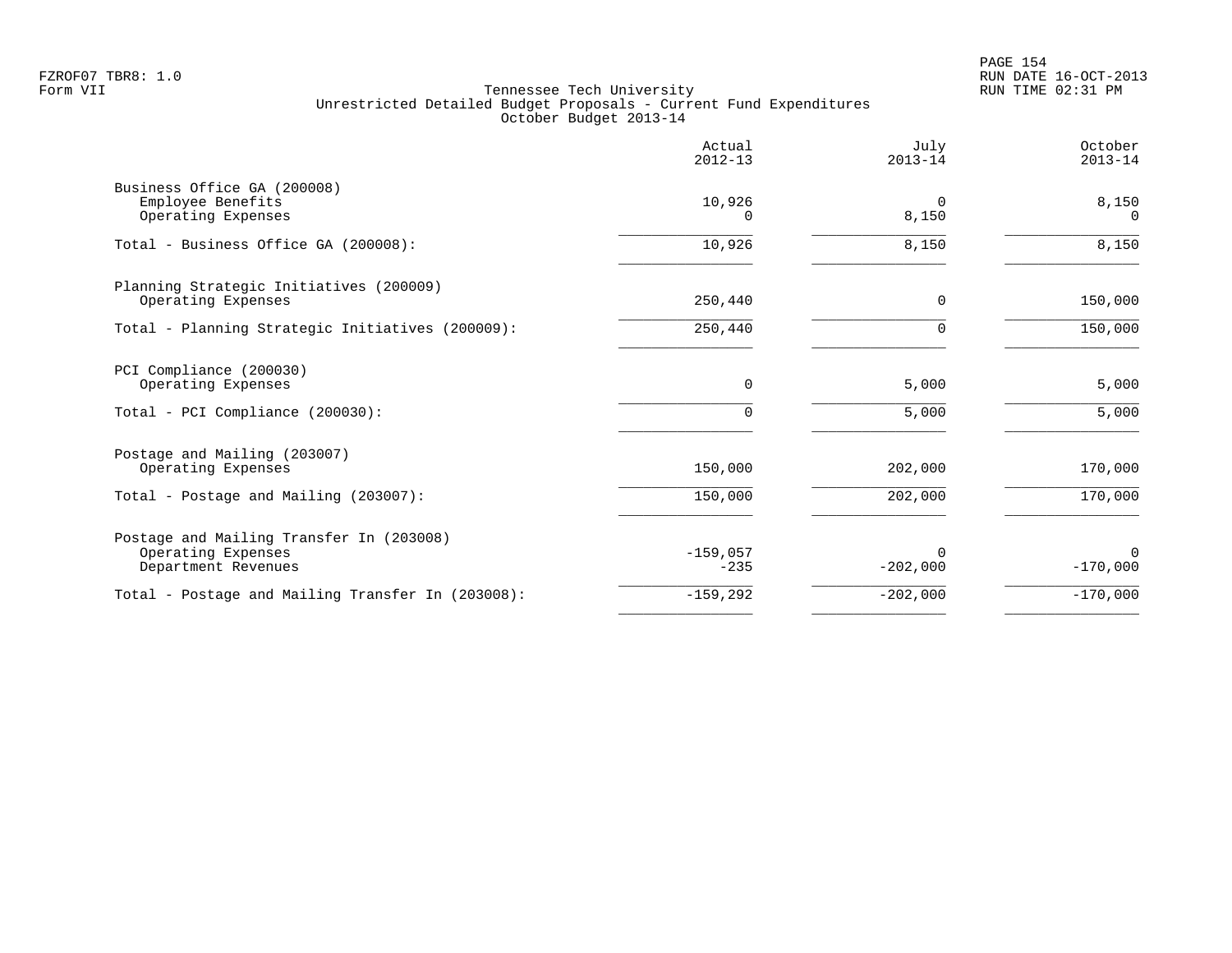|                                                   | Actual<br>$2012 - 13$ | July<br>$2013 - 14$ | October<br>$2013 - 14$ |
|---------------------------------------------------|-----------------------|---------------------|------------------------|
| Printing Services (203009)                        |                       |                     |                        |
| Salaries - Supporting                             | 60,722                | 65,670              | 66,573                 |
| Salaries - Students                               | $\Omega$              | 2,120               | 2,120                  |
| Salaries - Professional                           | 31,274                | 31,460              | 31,887                 |
| Employee Benefits<br>Travel                       | 46,167<br>$\Omega$    | 46,190<br>140       | 46,190<br>140          |
| Operating Expenses                                | 84,801                | 68,320              | 68,320                 |
| Department Revenues                               | 12,000                | 12,000              | 8,300                  |
| Total - Printing Services (203009):               | 234,964               | 225,900             | 223,530                |
| Printing Serv Transf In (203010)                  |                       |                     |                        |
| Operating Expenses                                | $-211,987$            | $\Omega$            | $\Omega$               |
| Department Revenues                               | $\Omega$              | $-163,740$          | $-161,370$             |
| Total - Printing Serv Transf In (203010):         | $-211,987$            | $-163,740$          | $-161,370$             |
| Printing Serv Allocation Offset (203011)          |                       |                     |                        |
| Operating Expenses                                | 57,606                | 0                   | $\Omega$               |
| Department Revenues                               | $\Omega$              | $-40,000$           | $-40,000$              |
| Total - Printing Serv Allocation Offset (203011): | 57,606                | $-40,000$           | $-40,000$              |
| Purchasing Office (221001)                        |                       |                     |                        |
| Salaries - Administrative                         | 84,150                | 84,250              | 85,475                 |
| Salaries - Supporting                             | 59,169                | 76,252              | 77,464                 |
| Salaries - Students                               | $\Omega$              | 410                 | 410                    |
| Salaries - Professional                           | 49,090                | 49,190              | 49,920                 |
| Employee Benefits                                 | 82,181                | 93,950              | 93,950                 |
| Travel                                            | 270                   | 200                 | 200                    |
| Operating Expenses<br>Department Revenues         | 10,456<br>$-7$        | 14,210<br>$\Omega$  | 16,120<br>$\Omega$     |
| Total - Purchasing Office (221001):               | 285,309               | 318,462             | 323,539                |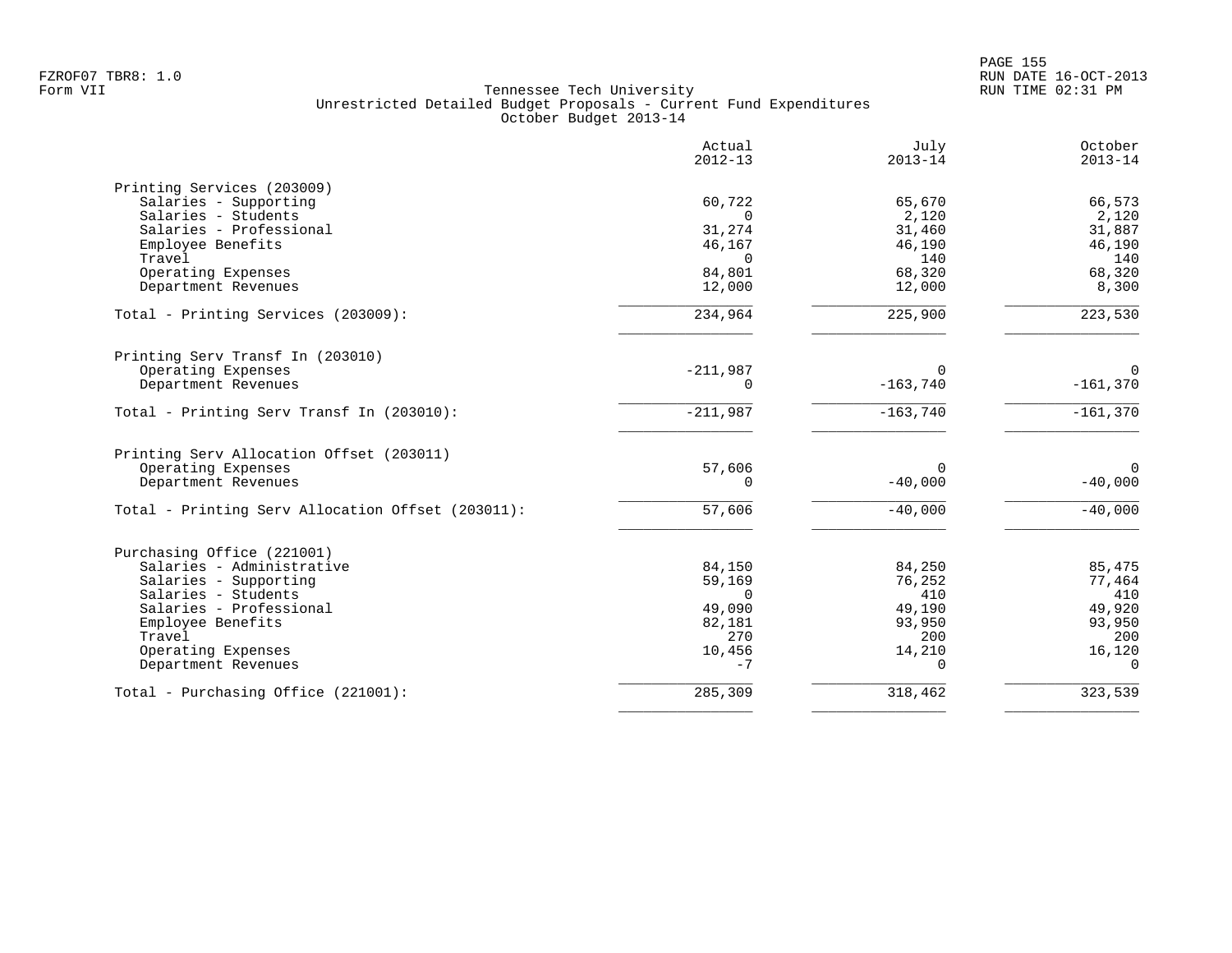|                                                 | Actual<br>$2012 - 13$ | July<br>$2013 - 14$ | October<br>$2013 - 14$ |
|-------------------------------------------------|-----------------------|---------------------|------------------------|
| Safety and Environ Compliance (221003)          |                       |                     |                        |
| Salaries - Supporting                           | 25,794                | 26,509              | 27,266                 |
| Salaries - Students                             | 3,688                 | 11,000              | 11,000                 |
| Salaries - Professional                         | 128,446               | 136,922             | 139,531                |
| Employee Benefits                               | 47,430                | 54,350              | 54,350                 |
| Travel                                          | 4,803                 | $\Omega$            | 2,000                  |
| Operating Expenses                              | 30,917                | 28,430              | 51,430                 |
| Total - Safety and Environ Compliance (221003): | 241,078               | 257,211             | 285,577                |
| UPS Account (221004)                            |                       |                     |                        |
| Operating Expenses                              | 12                    | $\mathbf 0$         | $\mathbf 0$            |
| Total - UPS Account $(221004)$ :                | 12                    | $\Omega$            | $\Omega$               |
| Motor Pool Fuel (221006)                        |                       |                     |                        |
| Operating Expenses                              | 163,638               | 150,000             | 150,000                |
| Total - Motor Pool Fuel (221006):               | 163,638               | 150,000             | 150,000                |
| Motor Pool Fuel Transfer In (221007)            |                       |                     |                        |
| Operating Expenses                              | $-163,638$            | $-150,000$          | $-150,000$             |
| Total - Motor Pool Fuel Transfer In (221007):   | $-163,638$            | $-150,000$          | $-150,000$             |
| Telephone Services (231000)                     |                       |                     |                        |
| Salaries - Supporting                           | 84,037                | 90,534              | 92,799                 |
| Salaries - Students                             | 4,995                 | 5,140               | 5,140                  |
| Salaries - Professional                         | 125,820               | 126,020             | 127,828                |
| Employee Benefits                               | 87,800                | 95,790              | 95,790                 |
| Travel                                          | 804                   | 1,000               | 1,000                  |
| Operating Expenses                              | 283,109               | 554,470             | 554,470                |
| Department Revenues                             | 113,960               | 114,000             | 100,000                |
| Total - Telephone Services (231000):            | 700,525               | 986,954             | 977,027                |
|                                                 |                       |                     |                        |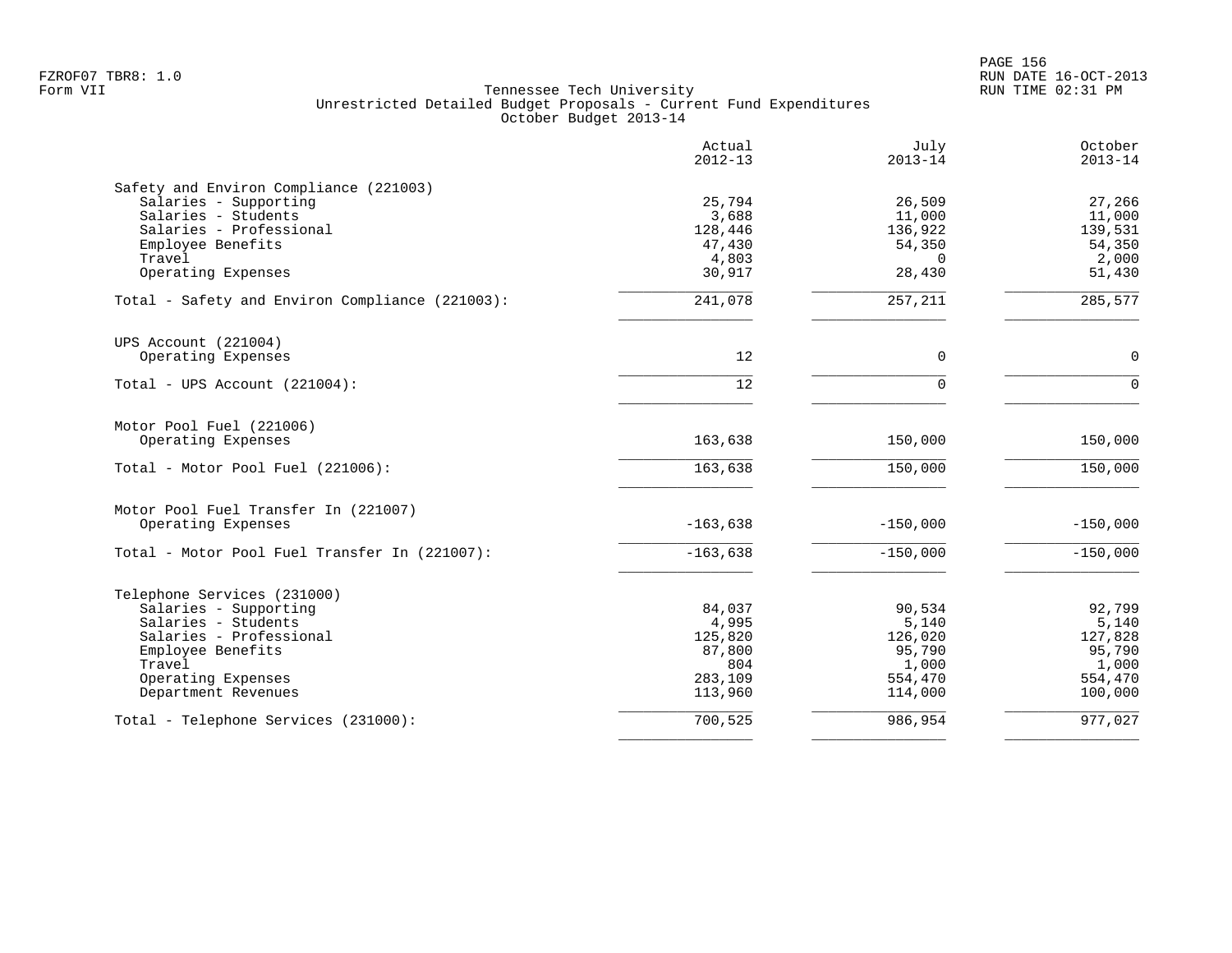PAGE 157 FZROF07 TBR8: 1.0 RUN DATE 16-OCT-2013

|                                                  | Actual<br>$2012 - 13$   | July<br>$2013 - 14$    | October<br>$2013 - 14$    |
|--------------------------------------------------|-------------------------|------------------------|---------------------------|
| Telephone Transfer In (231001)                   |                         |                        |                           |
| Operating Expenses<br>Department Revenues        | $-678, 475$<br>$-56$    | $\Omega$<br>$-986,950$ | $\mathbf 0$<br>$-956,030$ |
| Total - Telephone Transfer In (231001):          | $-678,531$              | $-986,950$             | $-956,030$                |
| Cable TV (231002)                                |                         |                        |                           |
| Operating Expenses                               | 101,854                 | 109,500                | 102,000                   |
| Total - Cable TV $(231002)$ :                    | 101,854                 | 109,500                | 102,000                   |
| Cable TV Transfer In (231003)                    |                         |                        |                           |
| Operating Expenses<br>Department Revenues        | $-116, 329$<br>$\Omega$ | 0<br>$-108,900$        | $\mathbf 0$<br>$-102,000$ |
| Total - Cable TV Transfer In (231003):           | $-116, 329$             | $-108,900$             | $-102,000$                |
| Regulated Waste Disposal (255001)                |                         |                        |                           |
| Operating Expenses                               | 36,850                  | 25,000                 | 25,000                    |
| Total - Regulated Waste Disposal (255001):       | 36,850                  | 25,000                 | 25,000                    |
| VP for Univ Advancement Office (300000)          |                         |                        |                           |
| Salaries - Administrative                        | 223,629                 | 315,020                | 318,254                   |
| Salaries - Supporting<br>Salaries - Students     | 173,026<br>6,452        | 191,652<br>1,940       | 194,306<br>1,940          |
| Salaries - Professional                          | 898,966                 | 915,264                | 932,137                   |
| Employee Benefits                                | 466,331                 | 521,450                | 521,450                   |
| Travel                                           | 13,211                  | 12,310                 | 15,810                    |
| Operating Expenses<br>Capital Outlay             | 81,877<br>$\Omega$      | 27,920<br>6,970        | 208,420<br>6,970          |
| Total - VP for Univ Advancement Office (300000): | 1,863,492               | 1,992,526              | 2,199,287                 |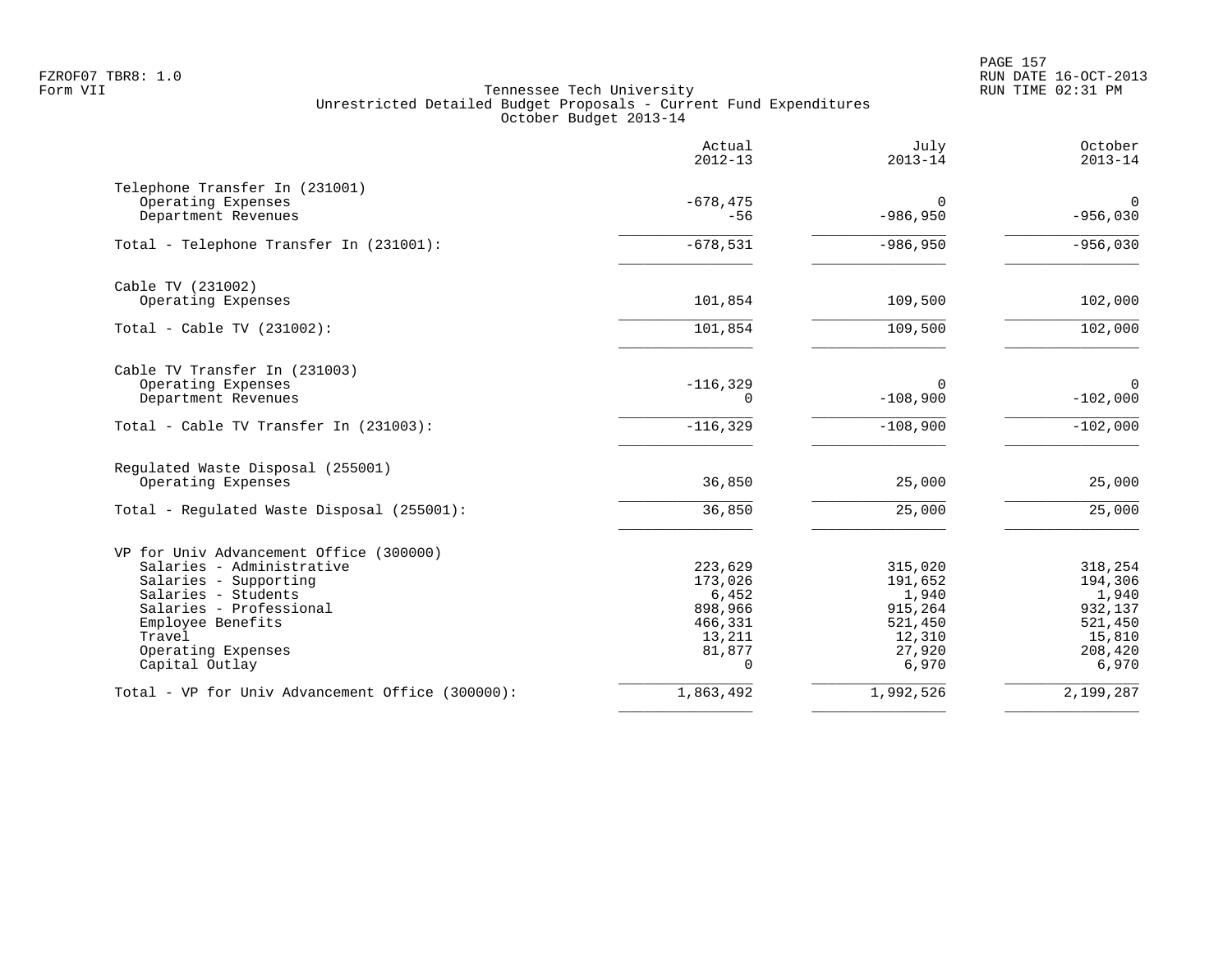PAGE 158 FZROF07 TBR8: 1.0 RUN DATE 16-OCT-2013

|                                                                                                                                                                        | Actual<br>$2012 - 13$                         | July<br>$2013 - 14$                                   | October<br>$2013 - 14$                                       |
|------------------------------------------------------------------------------------------------------------------------------------------------------------------------|-----------------------------------------------|-------------------------------------------------------|--------------------------------------------------------------|
| Univ Advancement Advertising (301000)<br>Operating Expenses                                                                                                            | $\Omega$                                      | 3,490                                                 | 3,490                                                        |
| Total - Univ Advancement Advertising (301000):                                                                                                                         | $\Omega$                                      | 3,490                                                 | 3,490                                                        |
| Univ Advancement Athletic Tickets (301001)<br>Operating Expenses                                                                                                       | 114,559                                       | 114,560                                               | 114,560                                                      |
| Total - Univ Advancement Athletic Tickets (301001):                                                                                                                    | 114,559                                       | 114,560                                               | 114,560                                                      |
| Univ Adv Graduate Assistant (301003)<br>Operating Expenses                                                                                                             | $\Omega$                                      | 25,440                                                | 25,440                                                       |
| Total - Univ Adv Graduate Assistant (301003):                                                                                                                          | $\Omega$                                      | 25,440                                                | 25,440                                                       |
| Univ Develop and Alumni Relations (302000)<br>Salaries - Supporting<br>Salaries - Students<br>Employee Benefits<br>Travel<br>Operating Expenses<br>Department Revenues | 0<br>7,410<br>128<br>27,018<br>37,388<br>$-1$ | 500<br>$\Omega$<br>110<br>6,170<br>18,670<br>$\Omega$ | $\overline{0}$<br>500<br>110<br>11,600<br>18,670<br>$\Omega$ |
| Total - Univ Develop and Alumni Relations (302000):                                                                                                                    | 71,943                                        | 25,450                                                | 30,880                                                       |
| Alumni Relations (302004)<br>Salaries - Students<br>Operating Expenses                                                                                                 | 66<br>6,053                                   | 0<br>2,500                                            | $\mathbf 0$<br>2,500                                         |
| Total - Alumni Relations (302004):                                                                                                                                     | 6,119                                         | 2,500                                                 | 2,500                                                        |
|                                                                                                                                                                        |                                               |                                                       |                                                              |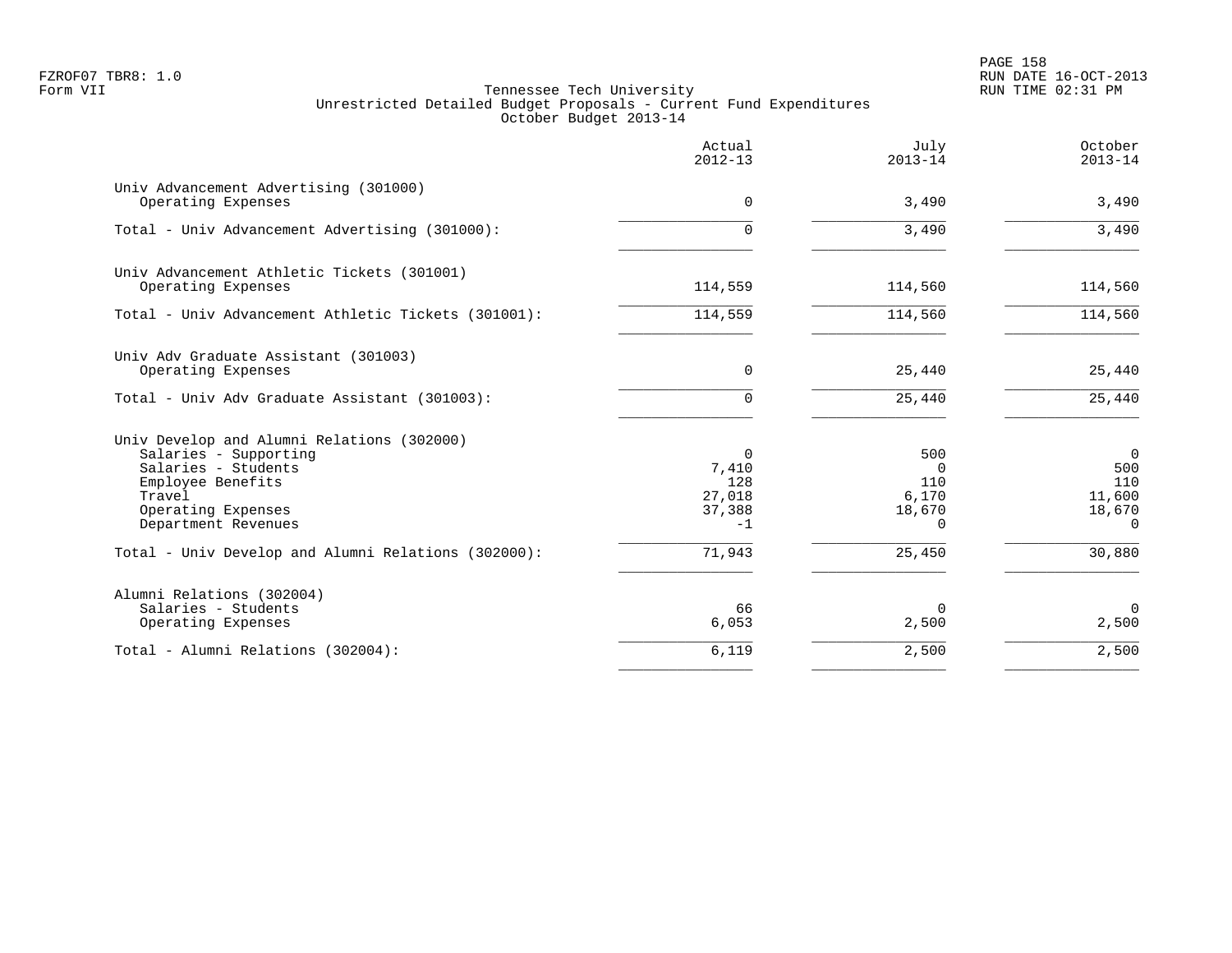| Actual<br>$2012 - 13$ | July<br>$2013 - 14$                                 | October<br>$2013 - 14$                     |
|-----------------------|-----------------------------------------------------|--------------------------------------------|
|                       |                                                     |                                            |
| 80,610                | 80,710                                              | 92,428                                     |
| 54,269                | 56,340                                              | 104,965                                    |
| 1,122                 | $\Omega$                                            | $\Omega$                                   |
| 331,445               | 337,021                                             | 342,484                                    |
| 206,382               | 206,770                                             | 206,770                                    |
| 472                   | 820                                                 | 820                                        |
| 36,638                | 20,910                                              | 77,790                                     |
| $-284$                | $\Omega$                                            | $\Omega$                                   |
| 710,654               | 702,571                                             | 825,257                                    |
|                       |                                                     |                                            |
|                       |                                                     | $\mathbf{0}$                               |
|                       |                                                     | $-4,120$                                   |
|                       |                                                     |                                            |
| $-17,480$             | $-4,120$                                            | $-4,120$                                   |
|                       |                                                     |                                            |
| 68,202                | $\Omega$                                            | 121,700                                    |
|                       |                                                     |                                            |
|                       |                                                     | 121,700                                    |
|                       |                                                     |                                            |
|                       | 67,130                                              | 68,074                                     |
| 55,280                | 55,280                                              | 56,064                                     |
|                       |                                                     | 62,960                                     |
| 178                   | 420                                                 | 420                                        |
| 24,607                | 27,390                                              | 27,390                                     |
| 1,500                 | 1,500                                               | 1,500                                      |
|                       |                                                     | 216,408                                    |
|                       | $-17,480$<br>$\Omega$<br>68,202<br>52,887<br>54,866 | $\Omega$<br>$-4,120$<br>$\Omega$<br>76,780 |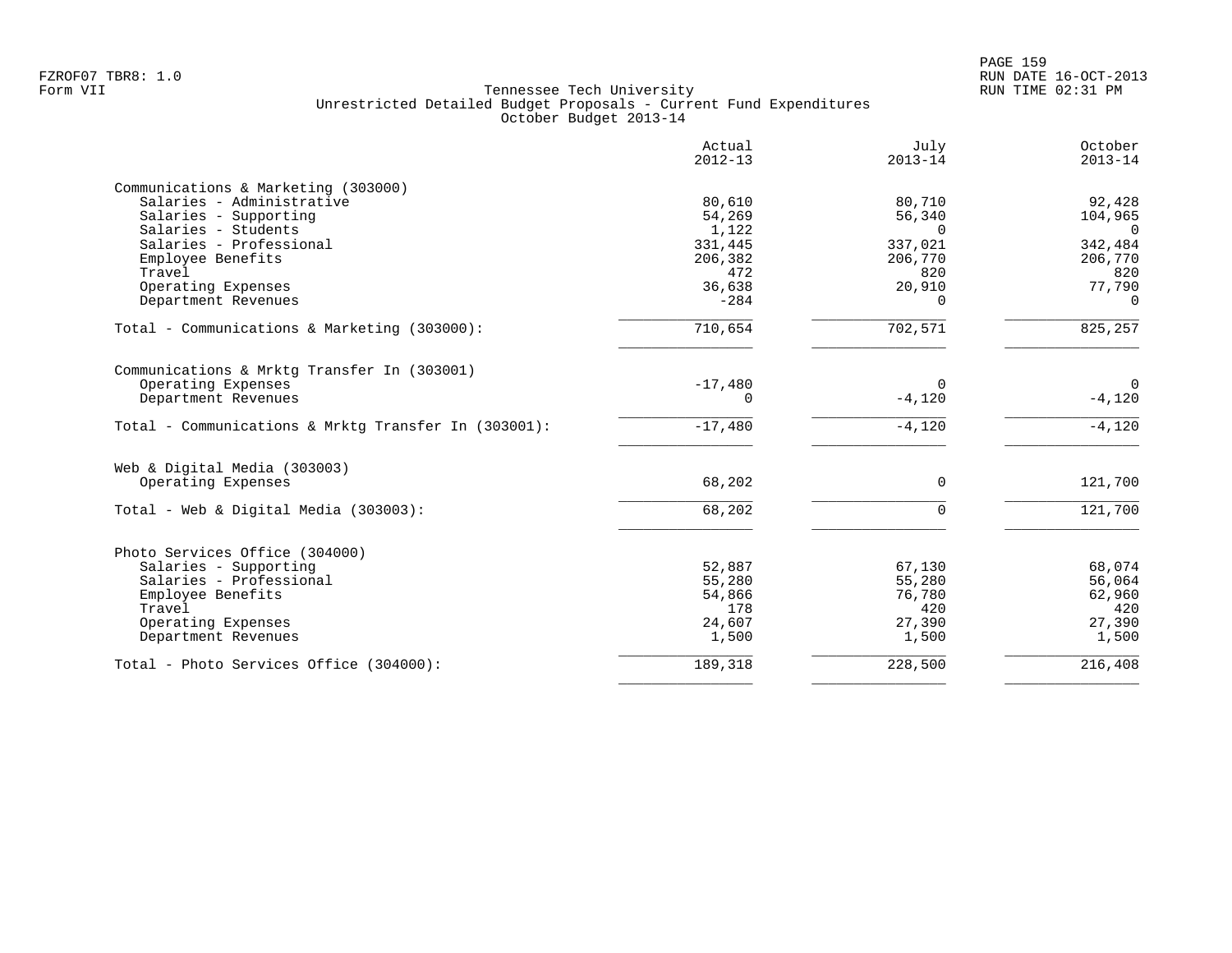|                                                                                     | Actual<br>$2012 - 13$ | July<br>$2013 - 14$     | October<br>$2013 - 14$ |
|-------------------------------------------------------------------------------------|-----------------------|-------------------------|------------------------|
| Photo Svc Transfer In Revenue (304001)<br>Operating Expenses<br>Department Revenues | $-18,720$<br>$\Omega$ | $-33,060$<br>$-7,730$   | $-33,060$<br>$\Omega$  |
| Total - Photo Svc Transfer In Revenue (304001):                                     | $-18,720$             | $-40,790$               | $-33,060$              |
| Photo Svc Allocation Offset (304002)<br>Operating Expenses<br>Department Revenues   | $-139,709$<br>0       | $\Omega$<br>$-155, 220$ | 0<br>$-150,860$        |
| Total - Photo Syc Allocation Offset (304002):                                       | $-139,709$            | $-155, 220$             | $-150,860$             |
| TBR Spouse Dependent Discount (700000)<br>Employee Benefits                         | 72,004                | 79,600                  | 79,600                 |
| Total - TBR Spouse Dependent Discount (700000):                                     | 72,004                | 79,600                  | 79,600                 |
| TBR Employ Remission PC191 (700001)<br>Employee Benefits                            | 18,715                | 33,940                  | 33,940                 |
| Total - TBR Employ Remission PC191 (700001):                                        | 18,715                | 33,940                  | 33,940                 |
| E and G Data Processing Allocation (700003)<br>Department Revenues                  | 312,985               | 290,340                 | 443,280                |
| Total - E and G Data Processing Allocation (700003):                                | 312,985               | 290,340                 | 443,280                |
|                                                                                     |                       |                         |                        |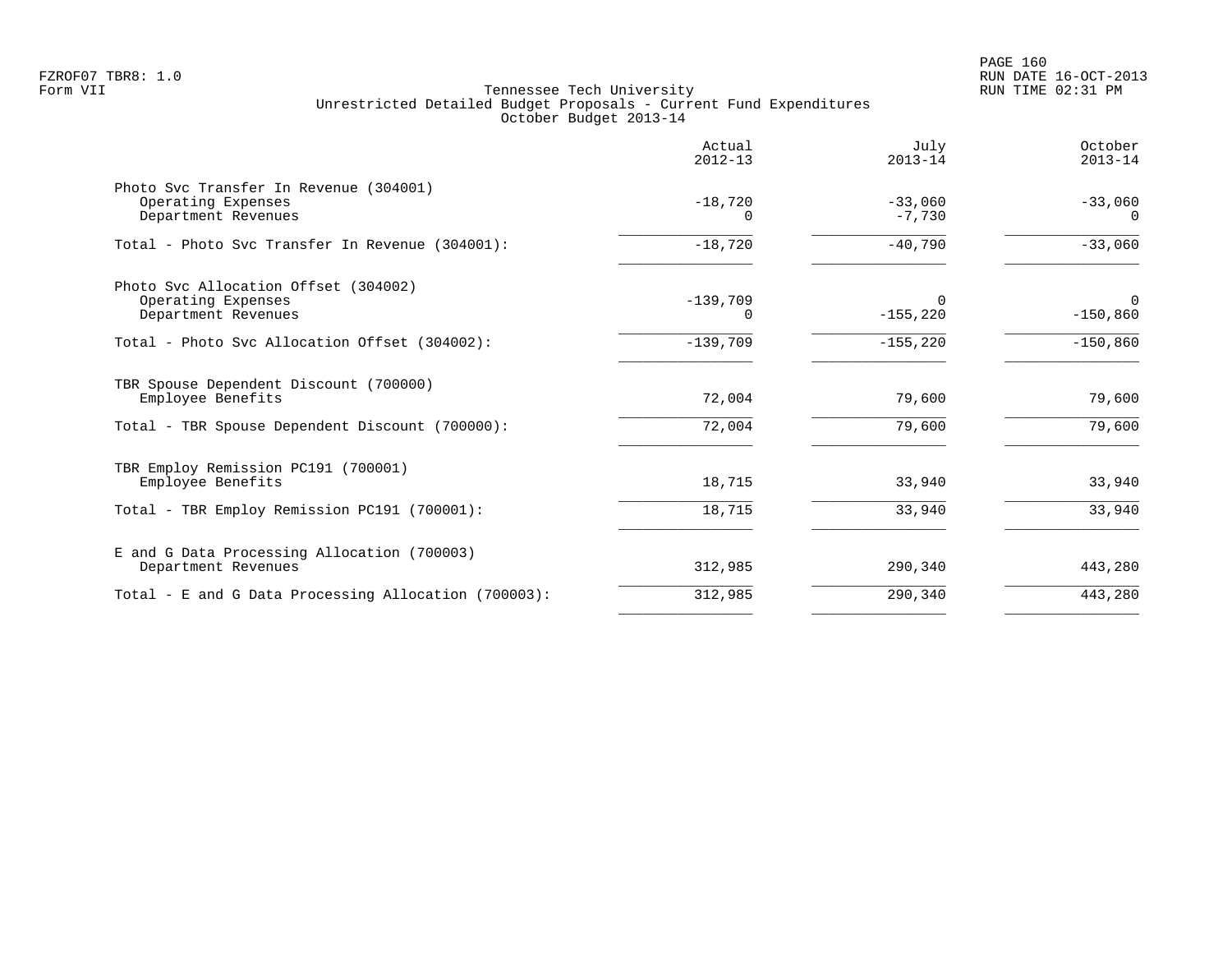|                                                                                                                                                        | Actual<br>$2012 - 13$                         | July<br>$2013 - 14$                                 | October<br>$2013 - 14$                                     |
|--------------------------------------------------------------------------------------------------------------------------------------------------------|-----------------------------------------------|-----------------------------------------------------|------------------------------------------------------------|
| E and G Claims Adjustment (700004)<br>Operating Expenses                                                                                               | 30,681                                        | 34,860                                              | 34,860                                                     |
| Total - E and G Claims Adjustment (700004):                                                                                                            | 30,681                                        | 34,860                                              | 34,860                                                     |
| $E$ and G Support (700005)<br>Salaries - Administrative<br>Salaries - Supporting<br>Salaries - Professional<br>Employee Benefits<br>Operating Expenses | $\Omega$<br>$\Omega$<br>246,474<br>$-120,066$ | 32,020<br>32,180<br>49,250<br>184,460<br>$-106,780$ | $\overline{0}$<br>2,970<br>3,220<br>246,510<br>$-110, 310$ |
| Total - E and G Support $(700005)$ :                                                                                                                   | 126,408                                       | 191,130                                             | 142,390                                                    |
| E and G Other Salary Pool (700009)<br>Salaries - Supporting<br>Total - E and G Other Salary Pool (700009):                                             | 0<br>$\Omega$                                 | 15,220<br>15,220                                    | 15,220<br>15,220                                           |
| C C Security Trans (700015)<br>Operating Expenses                                                                                                      | $-60,012$                                     | $-60,000$                                           | $-60,000$                                                  |
| Total - C C Security Trans (700015):                                                                                                                   | $-60,012$                                     | $-60,000$                                           | $-60,000$                                                  |
| TBR Chargeback non RODP (700017)<br>Operating Expenses                                                                                                 | 293,037                                       | 455,240                                             | 470,640                                                    |
| Total - TBR Chargeback non RODP (700017):                                                                                                              | 293,037                                       | 455,240                                             | 470,640                                                    |
|                                                                                                                                                        |                                               |                                                     |                                                            |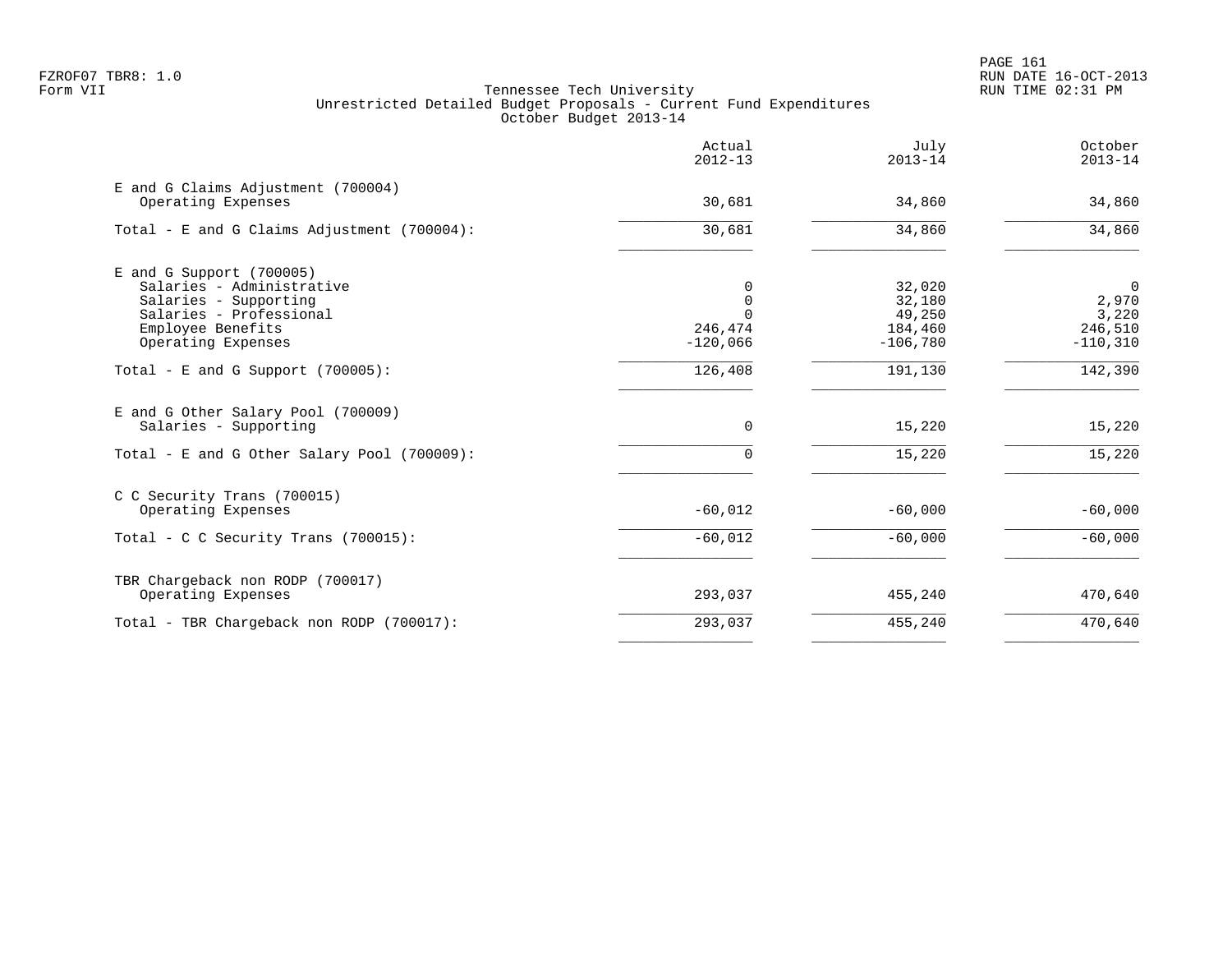PAGE 162 FZROF07 TBR8: 1.0 RUN DATE 16-OCT-2013

|                                                          | Actual<br>$2012 - 13$ | July<br>$2013 - 14$    | October<br>$2013 - 14$ |
|----------------------------------------------------------|-----------------------|------------------------|------------------------|
| Legal Fees (700023)<br>Operating Expenses                | 29,098                | 29,000                 | 154,000                |
| Total - Legal Fees $(700023)$ :                          | 29,098                | 29,000                 | 154,000                |
| License Fees (700024)<br>Operating Expenses              | 10,592                | 20,000                 | 20,000                 |
| Total - License Fees (700024):                           | 10,592                | 20,000                 | 20,000                 |
| Membership Fees (700025)<br>Travel<br>Operating Expenses | 700<br>171,596        | $\mathbf 0$<br>170,510 | $\mathbf 0$<br>170,510 |
| Total - Membership Fees (700025):                        | 172,296               | 170,510                | 170,510                |
| Consultation Services (700026)<br>Operating Expenses     | 0                     | 7,800                  | 7,800                  |
| Total - Consultation Services (700026):                  | $\Omega$              | 7,800                  | 7,800                  |
| Banking Services (700027)<br>Operating Expenses          | 431,324               | 445,700                | 445,700                |
| Total - Banking Services (700027):                       | 431,324               | 445,700                | 445,700                |
|                                                          |                       |                        |                        |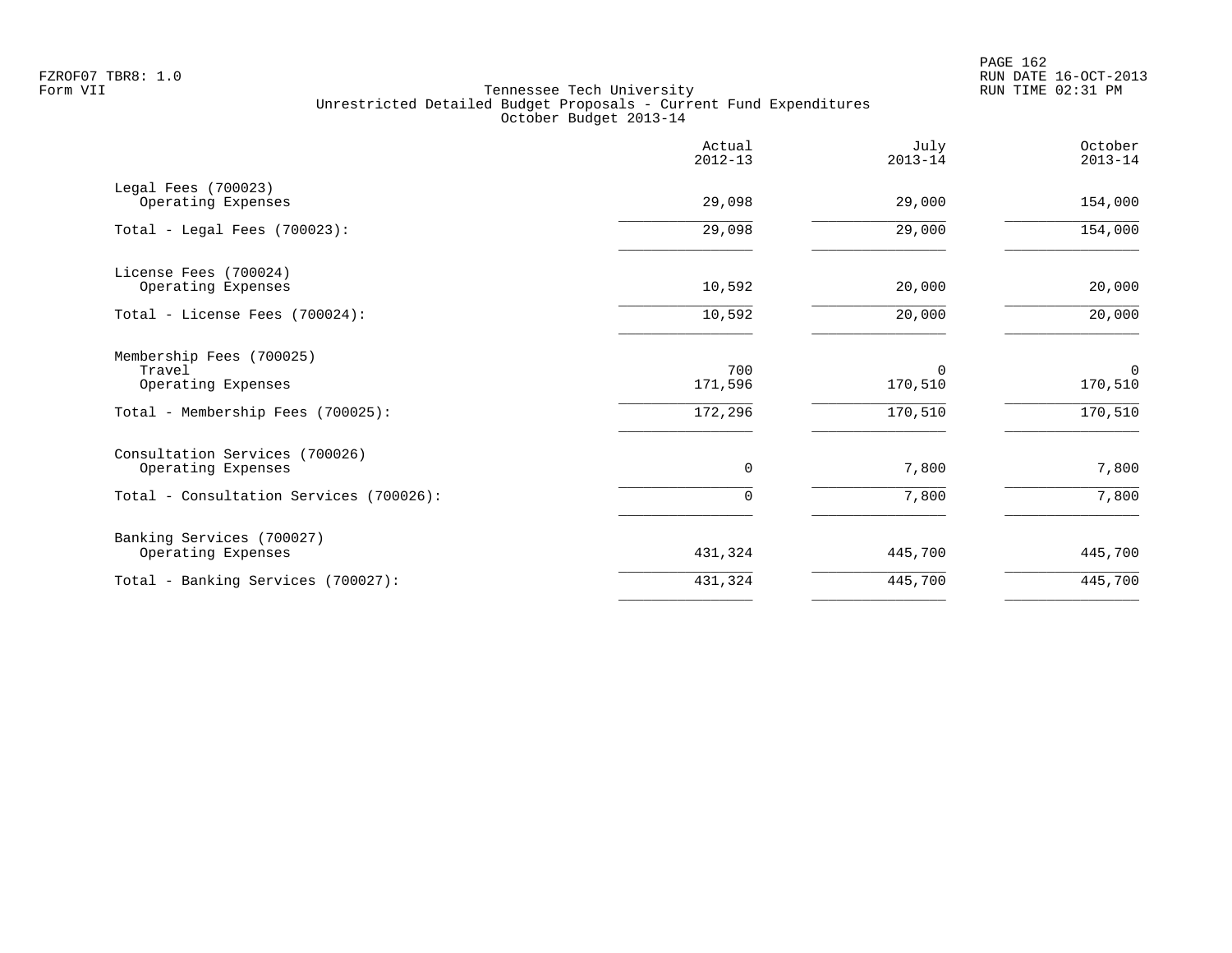| Actual<br>$2012 - 13$ | July<br>$2013 - 14$ | October<br>$2013 - 14$ |
|-----------------------|---------------------|------------------------|
| 20,868                | 23,770              | 23,770                 |
| 20,868                | 23,770              | 23,770                 |
| 433,183               | 80,000              | 80,000                 |
| 433,183               | 80,000              | 80,000                 |
| 62,727                | 70,000              | 70,000                 |
| 62,727                | 70,000              | 70,000                 |
| $\mathbf 0$           | 1,360               | 1,360                  |
| 0                     | 1,360               | 1,360                  |
| 7,595                 | 15,000              | 15,000                 |
| 7,595                 | 15,000              | 15,000                 |
|                       |                     |                        |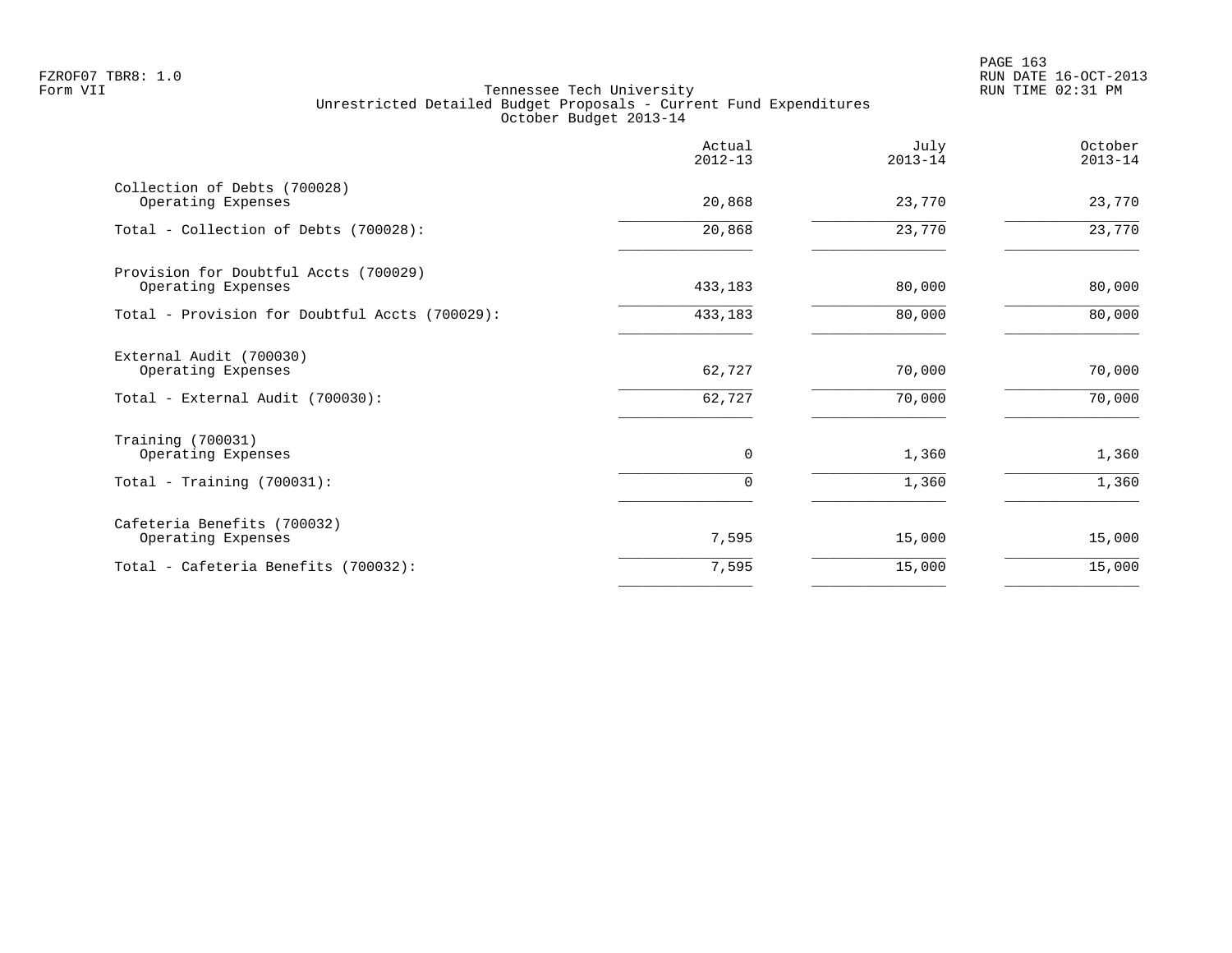|                                                                              | Actual<br>$2012 - 13$ | July<br>$2013 - 14$ | October<br>$2013 - 14$ |
|------------------------------------------------------------------------------|-----------------------|---------------------|------------------------|
| Background Checks (700033)<br>Operating Expenses                             | 8,564                 | 5,500               | 2,700                  |
| Total - Background Checks (700033):                                          | 8,564                 | 5,500               | 2,700                  |
| IRS Penalties and Fines (700034)<br>Operating Expenses                       | 750                   | $\Omega$            | 0                      |
| Total - IRS Penalties and Fines (700034):                                    | 750                   | $\Omega$            | $\Omega$               |
| Allocation to Aux Ent (700037)<br>Department Revenues                        | $-315,408$            | $-334,700$          | $-386, 130$            |
| Total - Allocation to Aux Ent (700037):                                      | $-315,408$            | $-334,700$          | $-386,130$             |
| Post Office Allocation (700045)<br>Operating Expenses<br>Department Revenues | $\Omega$<br>4,870     | 4,790<br>0          | 4,960<br>$\Omega$      |
| Total - Post Office Allocation (700045):                                     | 4,870                 | 4,790               | 4,960                  |
| System Internal Audit (700061)<br>Operating Expenses                         | 38,800                | 38,800              | 38,800                 |
| Total - System Internal Audit (700061):                                      | 38,800                | 38,800              | 38,800                 |
|                                                                              |                       |                     |                        |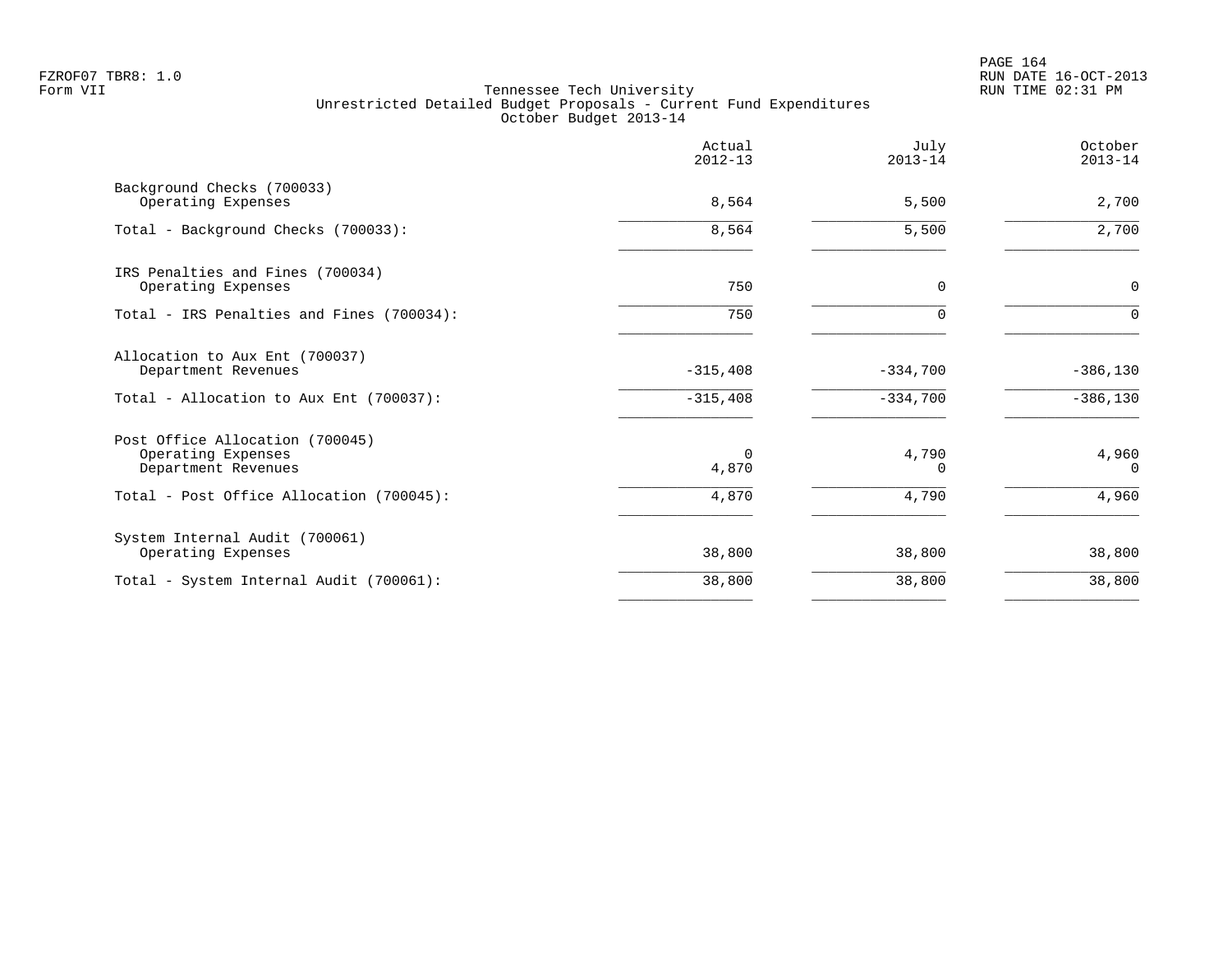PAGE 165 FZROF07 TBR8: 1.0 RUN DATE 16-OCT-2013

|                                                                                                                                                                                  | Actual<br>$2012 - 13$                                                                       | July<br>$2013 - 14$                                                                        | October<br>$2013 - 14$                                                                       |
|----------------------------------------------------------------------------------------------------------------------------------------------------------------------------------|---------------------------------------------------------------------------------------------|--------------------------------------------------------------------------------------------|----------------------------------------------------------------------------------------------|
| TTU Staff Scholarships (700067)<br>Employee Benefits                                                                                                                             | 6,165                                                                                       | 0                                                                                          | 6,170                                                                                        |
| Total - TTU Staff Scholarships (700067):                                                                                                                                         | 6,165                                                                                       | $\Omega$                                                                                   | 6,170                                                                                        |
| TTU Staff Tuit Maint Reimbursment (700068)<br>Employee Benefits                                                                                                                  | 3,720                                                                                       | 0                                                                                          | 3,720                                                                                        |
| Total - TTU Staff Tuit Maint Reimbursment (700068):                                                                                                                              | 3,720                                                                                       | $\Omega$                                                                                   | 3,720                                                                                        |
| Salaries - Administrative<br>Salaries - Academic<br>Salaries - Supporting<br>Salaries - Students<br>Salaries - Professional<br>Employee Benefits<br>Travel<br>Operating Expenses | 1,675,235<br>2,402<br>1,953,153<br>62,614<br>3,042,955<br>2,992,554<br>145,357<br>2,156,200 | 2,190,554<br>2,400<br>2,112,878<br>49,410<br>3,300,643<br>3,120,460<br>50,970<br>3,321,350 | 2,416,551<br>12,900<br>2,235,047<br>64,710<br>3,612,906<br>3,332,550<br>126,200<br>4,195,610 |
| Capital Outlay<br>Department Revenues                                                                                                                                            | $\cap$<br>129,097                                                                           | 6,970<br>$-1,585,520$                                                                      | 6,970<br>$-1,417,430$                                                                        |
| Total                                                                                                                                                                            | 12,159,567                                                                                  | 12,570,115                                                                                 | 14,586,014                                                                                   |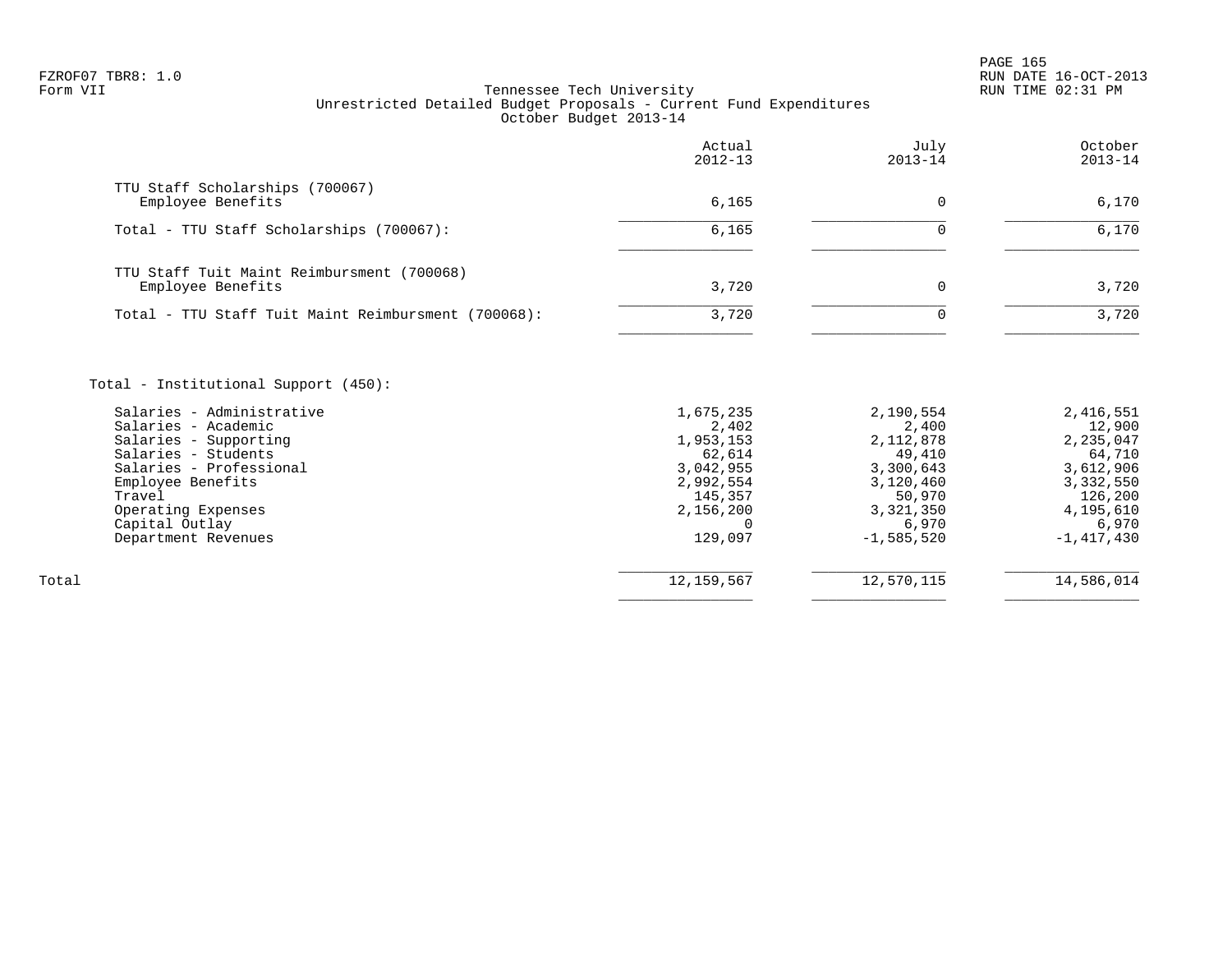PAGE 166 FZROF07 TBR8: 1.0 RUN DATE 16-OCT-2013

|                                                                                     | Actual<br>$2012 - 13$ | July<br>$2013 - 14$ | October<br>$2013 - 14$ |
|-------------------------------------------------------------------------------------|-----------------------|---------------------|------------------------|
| Total - Institutional Support (45):                                                 |                       |                     |                        |
| Salaries - Administrative                                                           | 1,675,235             | 2,190,554           | 2,416,551              |
| Salaries - Academic                                                                 | 2,402                 | 2,400               | 12,900                 |
| Salaries - Supporting                                                               | 1,953,153             | 2,112,878           | 2,235,047              |
| Salaries - Students                                                                 | 62,614                | 49,410              | 64,710                 |
| Salaries - Professional                                                             | 3,042,955             | 3,300,643           | 3,612,906              |
| Employee Benefits                                                                   | 2,992,554             | 3,120,460           | 3,332,550              |
| Travel                                                                              | 145,357               | 50,970              | 126,200                |
| Operating Expense                                                                   | 2,156,200             | 3,321,350           | 4,195,610              |
| Capital Outlay                                                                      | $\Omega$              | 6,970               | 6,970                  |
| Department Revenues                                                                 | 129,097               | $-1,585,520$        | $-1,417,430$           |
| Total                                                                               | 12, 159, 567          | 12,570,115          | 14,586,014             |
| Physical Plant (50)<br>Physical Plant (500)<br>Craft Center Property Insur (121772) | 39,182                | 37,000              | 37,000                 |
| Operating Expenses                                                                  |                       |                     |                        |
| Total - Craft Center Property Insur (121772):                                       | 39,182                | 37,000              | 37,000                 |
| M and R Craft Center (121773)                                                       |                       |                     |                        |
| Salaries - Supporting                                                               | 109,777               | 115,927             | 120,609                |
| Salaries - Students                                                                 | 1,371                 | 3,400               | 3,400                  |
| Salaries - Professional                                                             | 45,104                | 45,609              | 46,745                 |
| Employee Benefits                                                                   | 80,231                | 81,960              | 81,960                 |
| Travel                                                                              | 104                   | 200                 | 200                    |
| Operating Expenses                                                                  | 39,040                | 43,050              | 43,050                 |
| Total - M and R Craft Center (121773):                                              | 275,627               | 290,146             | 295,964                |
|                                                                                     |                       |                     |                        |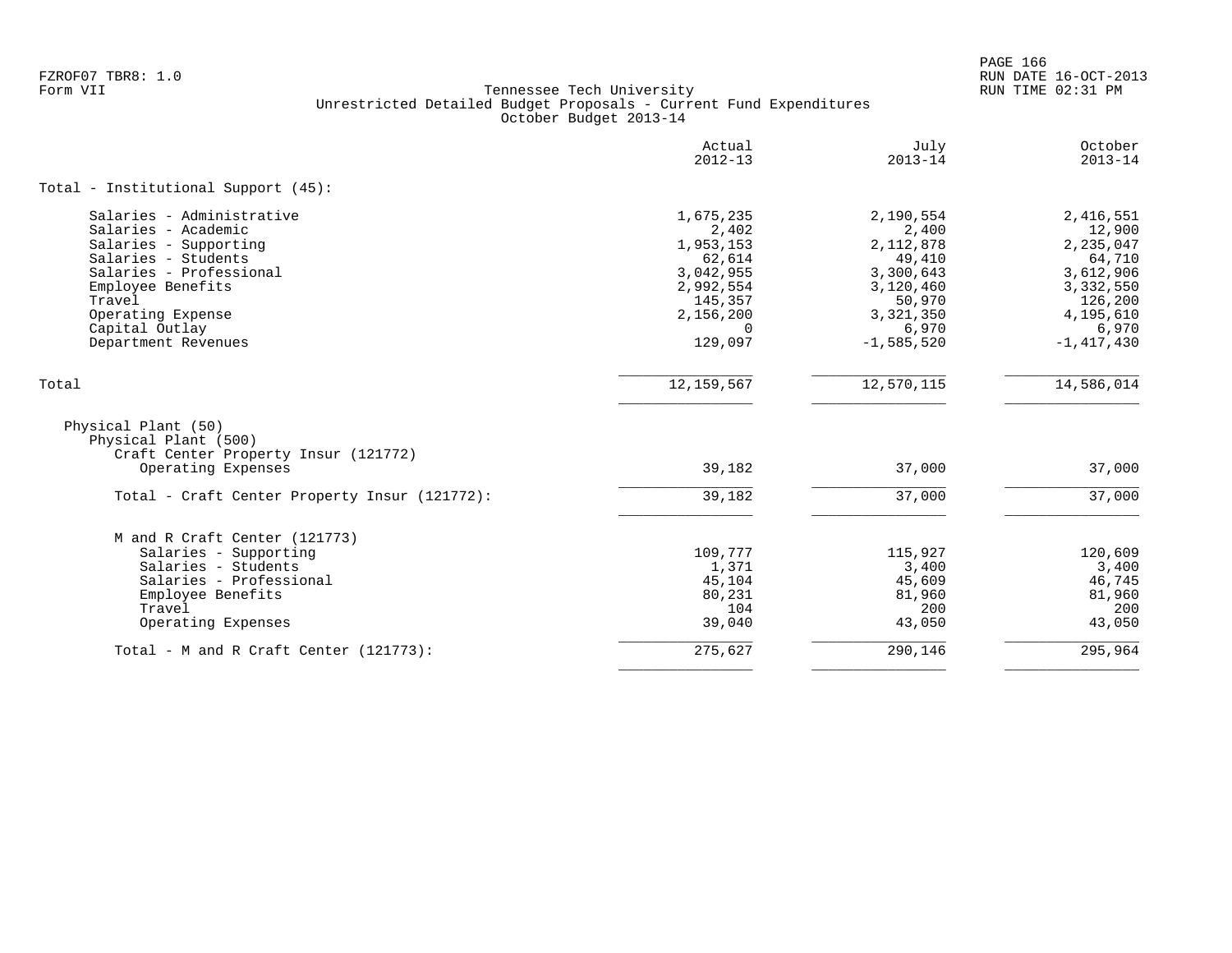|                                                                                                  | Actual<br>$2012 - 13$     | July<br>$2013 - 14$   | October<br>$2013 - 14$       |
|--------------------------------------------------------------------------------------------------|---------------------------|-----------------------|------------------------------|
| Utilities Craft Center (121774)<br>Operating Expenses                                            | 224,248                   | 260,000               | 260,000                      |
| Total - Utilities Craft Center (121774):                                                         | 224,248                   | 260,000               | 260,000                      |
| Craft Center Repairs and Renov (121775)<br>Operating Expenses                                    | 35,361                    | 47,422                | 47,422                       |
| Total - Craft Center Repairs and Renov (121775):                                                 | 35,361                    | 47,422                | 47,422                       |
| Federal College Work Study Program (122001)<br>Salaries - Students                               | $\Omega$                  | 550                   | 550                          |
| Total - Federal College Work Study Program (122001):                                             | $\Omega$                  | 550                   | 550                          |
| M and R University Progrms (127604)<br>Operating Expenses                                        | 12,503                    | 12,750                | 12,750                       |
| Total - M and R University Progrms (127604):                                                     | 12,503                    | 12,750                | 12,750                       |
| M and R Ag Pavilion (161001)<br>Salaries - Supporting<br>Employee Benefits<br>Operating Expenses | 47,252<br>29,965<br>1,512 | 62,130<br>41,720<br>0 | 62,654<br>41,720<br>$\Omega$ |
| Total - M and R Ag Pavilion (161001):                                                            | 78,729                    | 103,850               | 104,374                      |
|                                                                                                  |                           |                       |                              |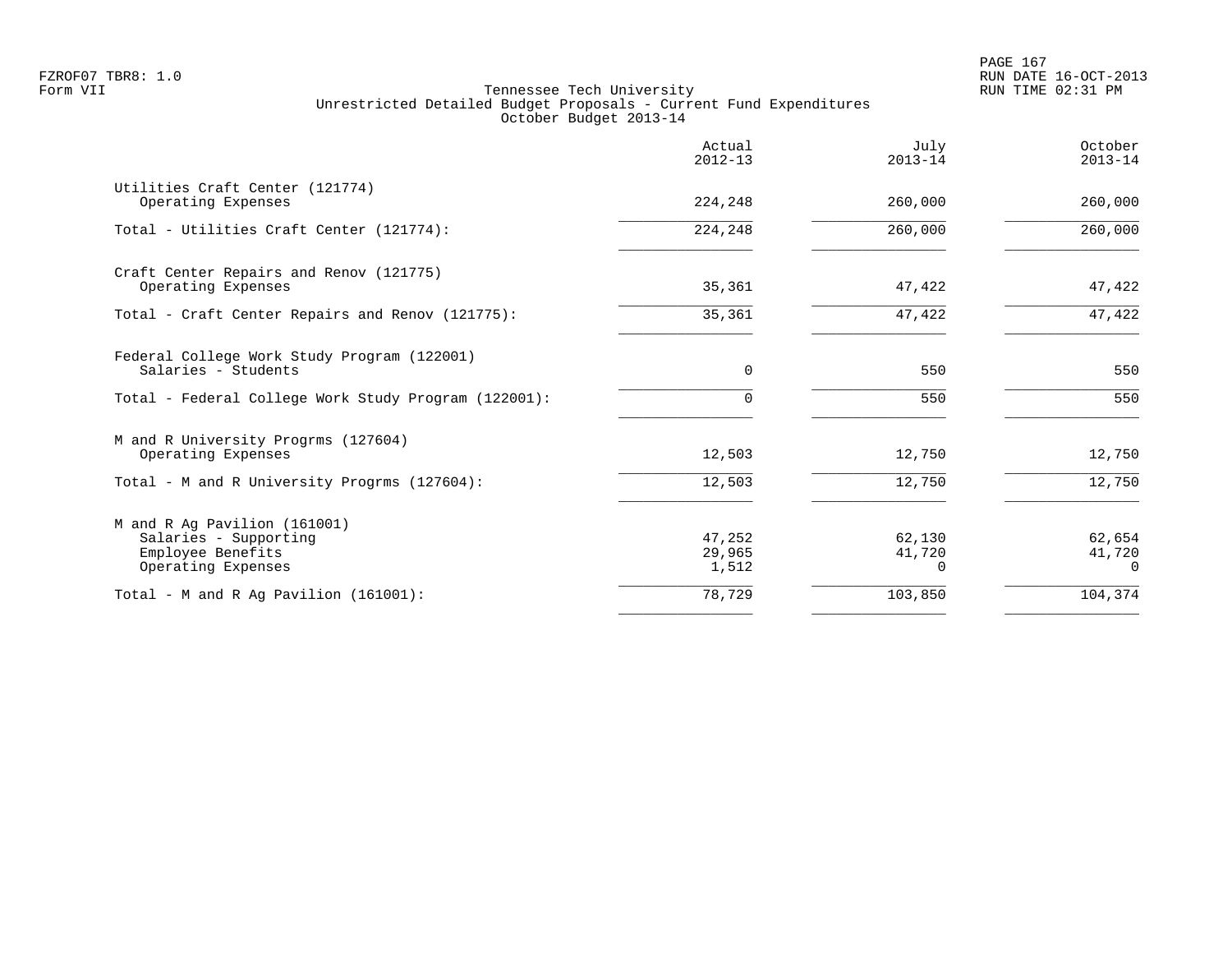|                                             | Actual<br>$2012 - 13$ | July<br>$2013 - 14$ | October<br>$2013 - 14$ |
|---------------------------------------------|-----------------------|---------------------|------------------------|
| Greenhouse (162002)                         |                       |                     |                        |
| Salaries - Academic                         | 4,345                 | $\mathbf 0$         | $\mathbf 0$            |
| Salaries - Students                         | 3,712                 | $\mathbf 0$         | $\mathbf 0$            |
| Employee Benefits                           | 923                   | 720                 | 720                    |
| Travel                                      | 2,291                 | $\Omega$            | $\mathbf 0$            |
| Operating Expenses                          | 2,711                 | 3,500               | 3,500                  |
| Total - Greenhouse (162002):                | 13,982                | 4,220               | 4,220                  |
| M and R Farm (162004)                       |                       |                     |                        |
| Operating Expenses                          | 5,602                 | 6,650               | 6,650                  |
| Total - M and R Farm $(162004)$ :           | 5,602                 | 6,650               | 6,650                  |
| Central Receiving (221005)                  |                       |                     |                        |
| Salaries - Supporting                       | 31,891                | 27,859              | 28,262                 |
| Salaries - Students                         | $\Omega$              | 6,000               | 6,000                  |
| Salaries - Professional                     | 8,927                 | $\Omega$            | $\mathbf 0$            |
| Employee Benefits                           | 21,543                | 27,100              | 27,100                 |
| Operating Expenses                          | 4,762                 | 3,680               | 3,680                  |
| Total - Central Receiving (221005):         | 67,123                | 64,639              | 65,042                 |
| Facilities Administration (241000)          |                       |                     |                        |
| Salaries - Administrative                   | 113,630               | 107,630             | 109,244                |
| Salaries - Supporting                       | 123,420               | 100,174             | 130,124                |
| Salaries - Students                         | 7,206                 | 6,820               | 6,820                  |
| Salaries - Professional                     | 206,263               | 308,276             | 351,051                |
| Employee Benefits                           | 148,521               | 152,550             | 152,550                |
| Travel                                      | 9,166                 | 2,530               | 2,530                  |
| Operating Expenses                          | 53,479                | 31,580              | 61,183                 |
| Department Revenues                         | $-46$                 | $\Omega$            | $\Omega$               |
| Total - Facilities Administration (241000): | 661,639               | 709,560             | 813,502                |
|                                             |                       |                     |                        |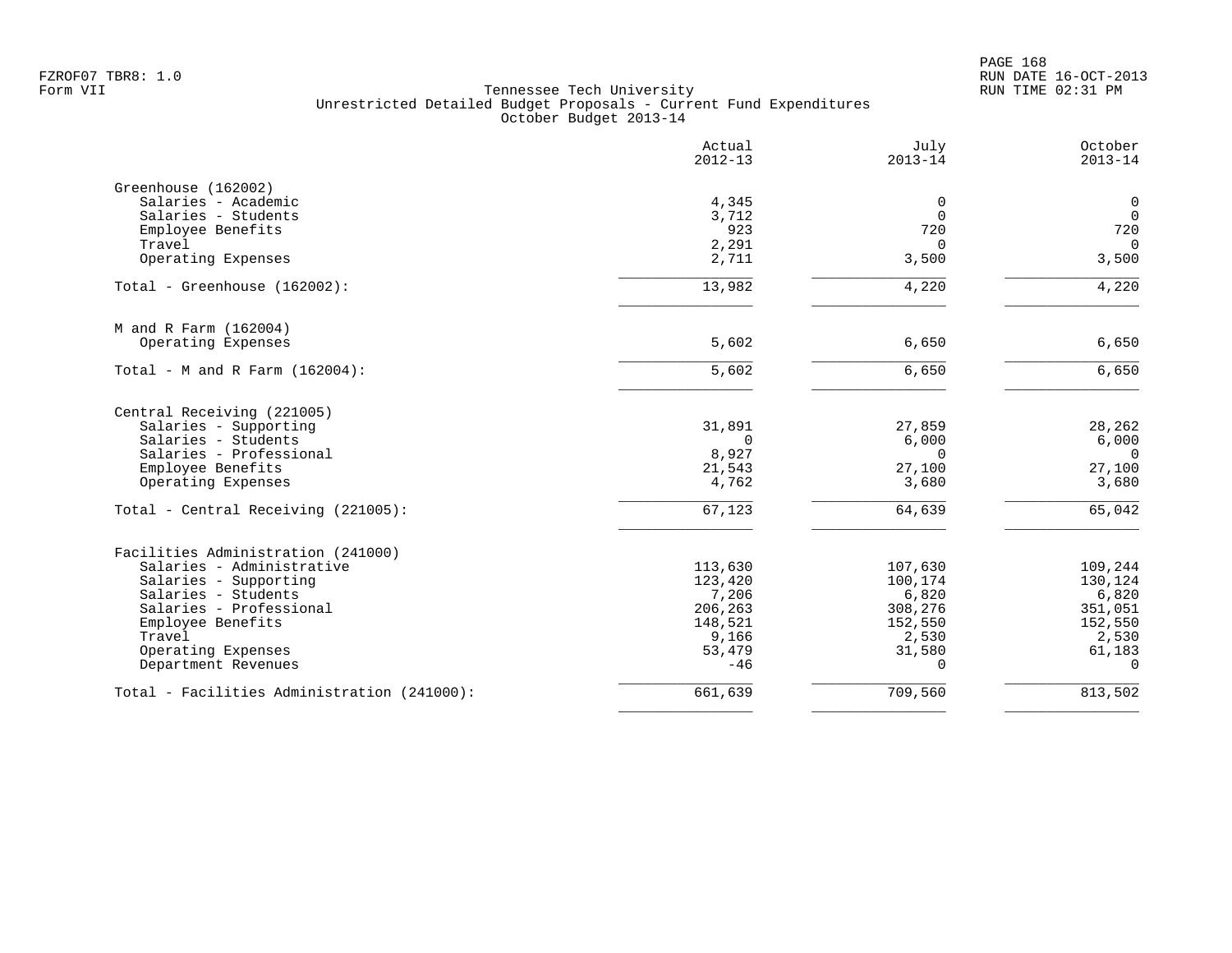|                                              | Actual<br>$2012 - 13$ | July<br>$2013 - 14$ | October<br>$2013 - 14$ |
|----------------------------------------------|-----------------------|---------------------|------------------------|
| Vehicle Maintenance (241001)                 |                       |                     |                        |
| Travel<br>Operating Expenses                 | $\Omega$<br>28,305    | 7,500<br>15,000     | 7,500<br>15,000        |
| Total - Vehicle Maintenance (241001):        | 28,305                | 22,500              | 22,500                 |
| Property Insurance (241002)                  |                       |                     |                        |
| Operating Expenses                           | 339,118               | 343,210             | 343,210                |
| Total - Property Insurance (241002):         | 339,118               | 343,210             | 343,210                |
| Facilities Development Fee (241003)          |                       |                     |                        |
| Operating Expenses                           | 107,600               | 120,700             | 128,500                |
| Total - Facilities Development Fee (241003): | 107,600               | 120,700             | 128,500                |
| Maintenance and Repairs (251000)             |                       |                     |                        |
| Salaries - Supporting                        | 572,074               | 780,847             | 786,277                |
| Salaries - Professional                      | 50,746                | 63,170              | 64,064                 |
| Employee Benefits                            | 378,218               | 385,530             | 385,530                |
| Travel<br>Operating Expenses                 | 2,309<br>422,856      | 1,000<br>343,410    | 1,000<br>505,400       |
| Department Revenues                          | $-1,758$              | $-9,000$            | $-9,000$               |
| Total - Maintenance and Repairs (251000):    | 1,424,445             | 1,564,957           | 1,733,271              |
|                                              |                       |                     |                        |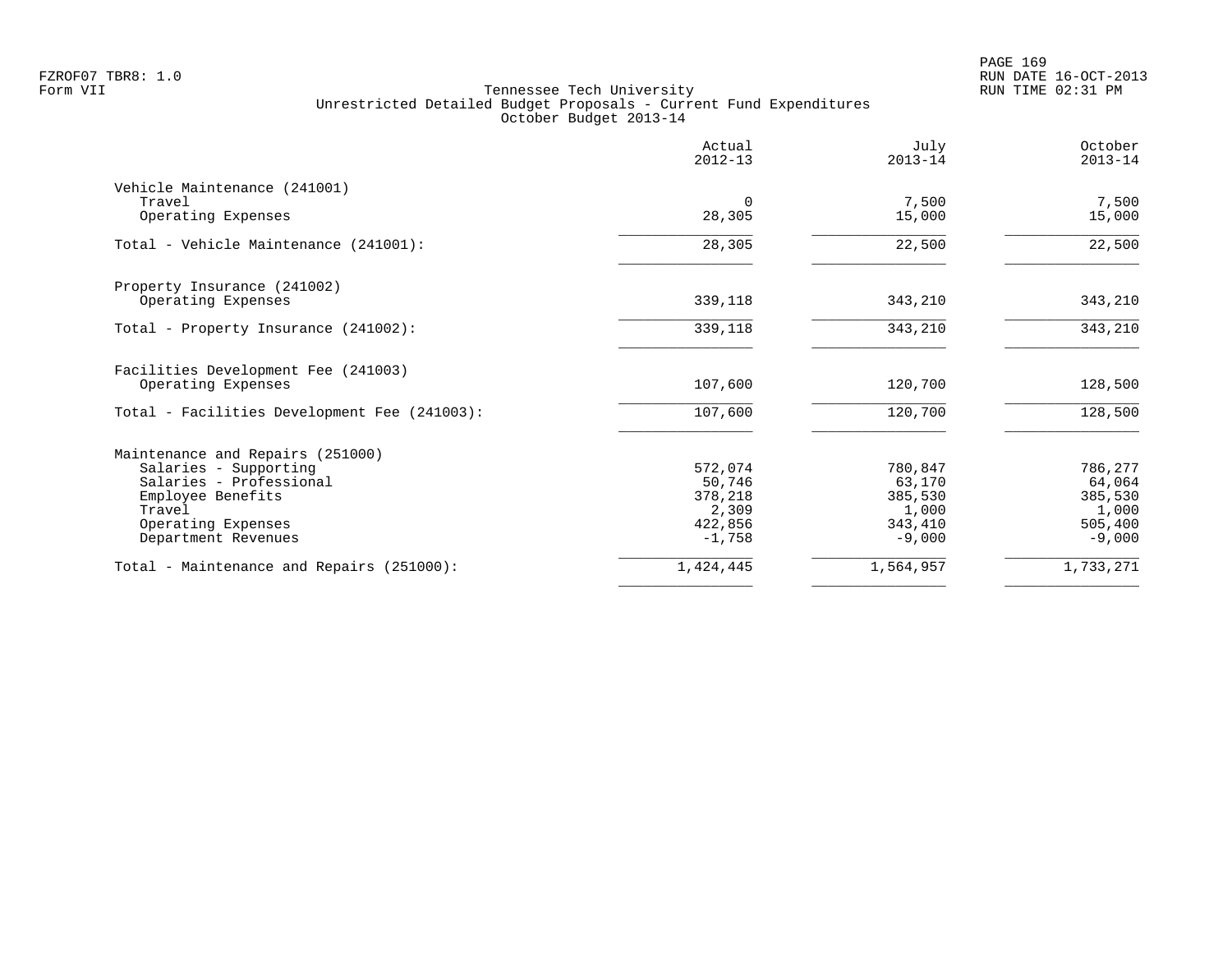PAGE 170 FZROF07 TBR8: 1.0 RUN DATE 16-OCT-2013

|                                                                                                                                             | Actual<br>$2012 - 13$                           | July<br>$2013 - 14$                          | October<br>$2013 - 14$                              |
|---------------------------------------------------------------------------------------------------------------------------------------------|-------------------------------------------------|----------------------------------------------|-----------------------------------------------------|
| M and R Projects (251001)<br>Operating Expenses<br>Department Revenues                                                                      | 101,035<br>$-2,093$                             | 0<br>$\mathbf 0$                             | 638,370<br>$\Omega$                                 |
| Total - M and R Projects (251001):                                                                                                          | 98,942                                          | 0                                            | 638,370                                             |
| American Disability Act (251002)<br>Operating Expenses                                                                                      | 639                                             | 10,000                                       | 10,000                                              |
| Total - American Disability Act (251002):                                                                                                   | 639                                             | 10,000                                       | 10,000                                              |
| Fire Alarm System (251004)<br>Operating Expenses                                                                                            | 82,054                                          | 70,000                                       | 70,000                                              |
| Total - Fire Alarm System (251004):                                                                                                         | 82,054                                          | 70,000                                       | 70,000                                              |
| Building Controls (251005)<br>Operating Expenses                                                                                            | 25,073                                          | 25,000                                       | 25,000                                              |
| Total - Building Controls (251005):                                                                                                         | 25,073                                          | 25,000                                       | 25,000                                              |
| M and R HVAC (251006)<br>Salaries - Supporting<br>Salaries - Professional<br>Employee Benefits<br>Operating Expenses<br>Department Revenues | 252,700<br>34,735<br>179,795<br>207,114<br>$-3$ | 274,950<br>75,115<br>178,360<br>110,040<br>0 | 300,645<br>35,256<br>183,360<br>110,040<br>$\Omega$ |
| Total - M and R HVAC (251006):                                                                                                              | 674,341                                         | 638,465                                      | 629,301                                             |
|                                                                                                                                             |                                                 |                                              |                                                     |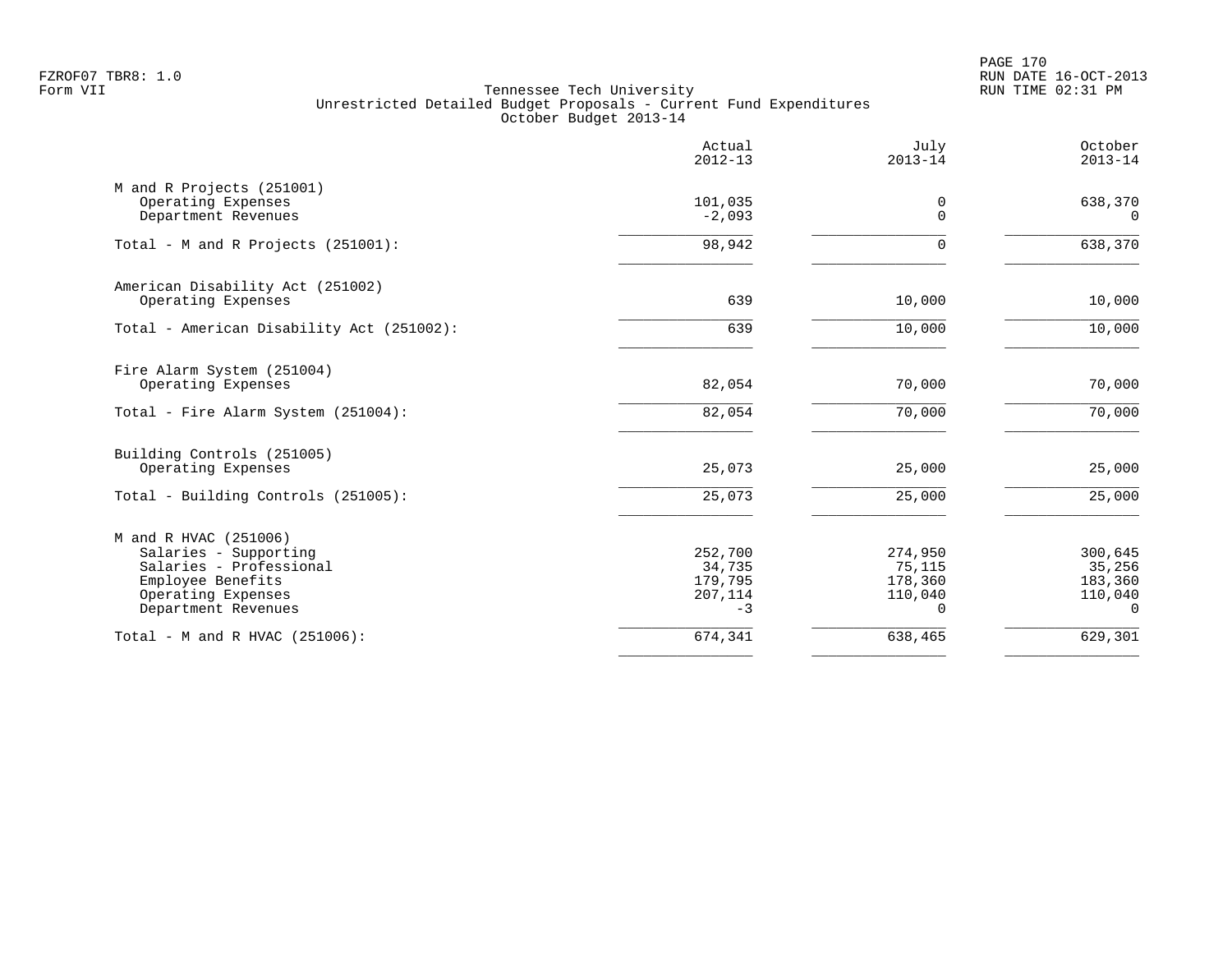PAGE 171 FZROF07 TBR8: 1.0 RUN DATE 16-OCT-2013

|                                                                                                                                                                    | Actual<br>$2012 - 13$                                  | July<br>$2013 - 14$                                  | October<br>$2013 - 14$                                 |
|--------------------------------------------------------------------------------------------------------------------------------------------------------------------|--------------------------------------------------------|------------------------------------------------------|--------------------------------------------------------|
| Stores for Reissue (251007)<br>Operating Expenses                                                                                                                  | 151,565                                                | 290,000                                              | 290,000                                                |
| Total - Stores for Reissue (251007):                                                                                                                               | 151,565                                                | 290,000                                              | 290,000                                                |
| Stores for Reissue Transfer In (251008)<br>Operating Expenses<br>Department Revenues                                                                               | $-154, 351$<br>0                                       | 0<br>$-290,000$                                      | $\overline{0}$<br>$-290,000$                           |
| Total - Stores for Reissue Transfer In (251008):                                                                                                                   | $-154, 351$                                            | $-290,000$                                           | $-290,000$                                             |
| Custodial Services (255000)<br>Salaries - Supporting<br>Salaries - Professional<br>Employee Benefits<br>Operating Expenses<br>Total - Custodial Services (255000): | 98,576<br>$\Omega$<br>46,205<br>1,286,041<br>1,430,822 | 97,599<br>45,890<br>49,000<br>1,256,520<br>1,449,009 | 98,951<br>$\Omega$<br>49,000<br>1,256,520<br>1,404,471 |
| Recycling (255003)<br>Travel<br>Operating Expenses<br>Total - Recycling $(255003)$ :                                                                               | 133<br>21,235<br>21,368                                | $\Omega$<br>22,000<br>22,000                         | $\Omega$<br>22,000<br>22,000                           |
| Special Event Cost Center (255004)<br>Salaries - Supporting<br>Employee Benefits<br>Operating Expenses<br>Department Revenues                                      | 6,900<br>1,591<br>47,390<br>$-1,883$                   | $\Omega$<br>2,000<br>198,000<br>$\Omega$             | $\Omega$<br>2,000<br>198,130<br>$\Omega$               |
| Total - Special Event Cost Center (255004):                                                                                                                        | 53,998                                                 | 200,000                                              | 200,130                                                |
|                                                                                                                                                                    |                                                        |                                                      |                                                        |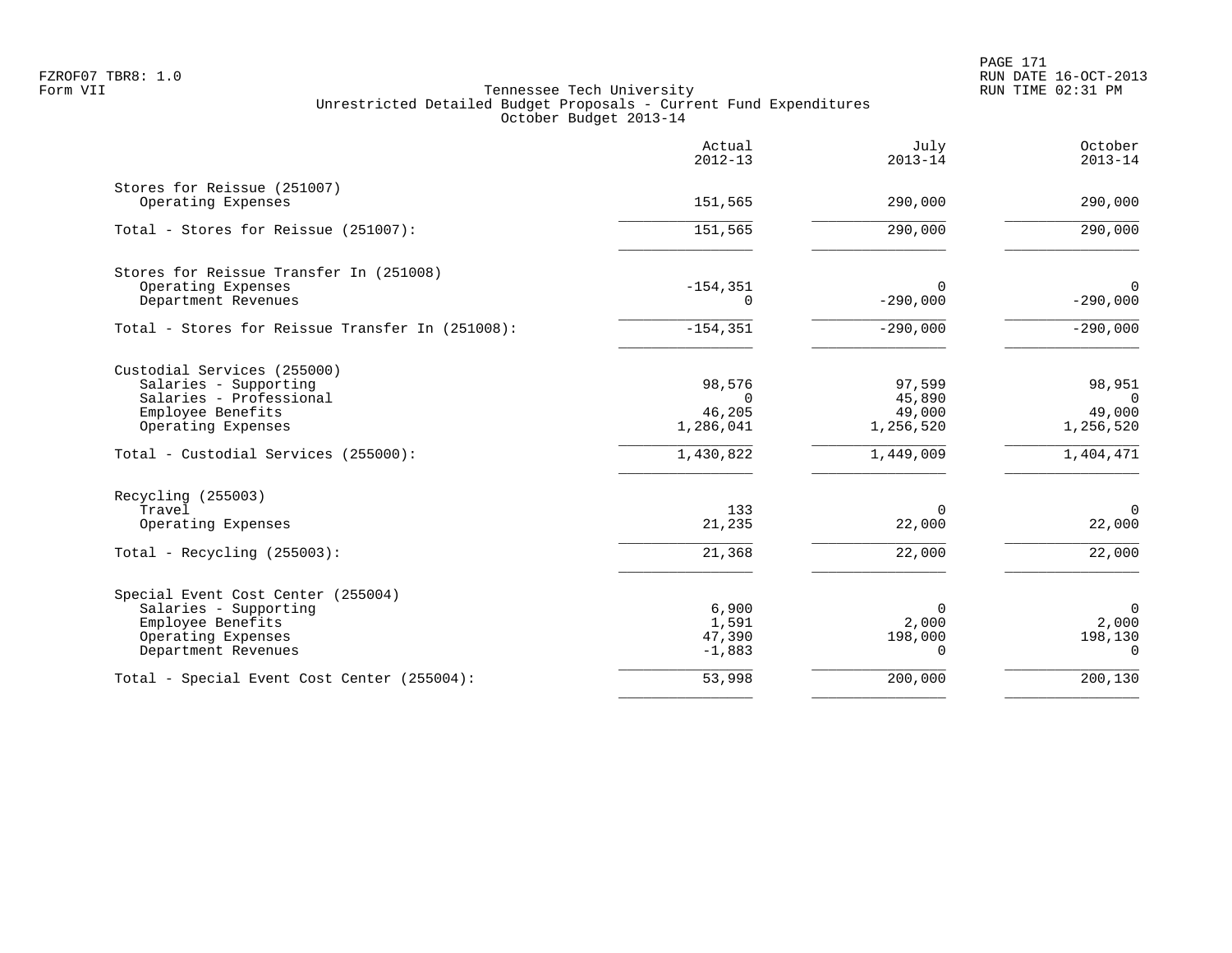PAGE 172 FZROF07 TBR8: 1.0 RUN DATE 16-OCT-2013

|                                                                  | Actual<br>$2012 - 13$ | July<br>$2013 - 14$ | October<br>$2013 - 14$ |
|------------------------------------------------------------------|-----------------------|---------------------|------------------------|
| Outside Special Event Cost Center (255007)<br>Operating Expenses | 3,144                 | 0                   | 5,301                  |
| Total - Outside Special Event Cost Center (255007):              | 3,144                 | $\Omega$            | 5,301                  |
| Utilities Admin (260000)                                         |                       |                     |                        |
| Salaries - Supporting                                            | 286,171               | 314,402             | 270,074                |
| Salaries - Professional                                          | 36,535                | 77,015              | 37,156                 |
| Employee Benefits                                                | 162,128               | 176,870             | 154,350                |
| Travel                                                           | 538                   | 500                 | 500                    |
| Operating Expenses                                               | 121,296               | 160,220             | 160,220                |
| Total - Utilities Admin (260000):                                | 606,668               | 729,007             | 622,300                |
| Utilities Main Campus (260001)<br>Operating Expenses             | 5,460,440             | 5,557,400           | 5,557,400              |
|                                                                  |                       |                     |                        |
| Total - Utilities Main Campus (260001):                          | 5,460,440             | 5,557,400           | 5,557,400              |
| Utilities Farm (260002)                                          |                       |                     |                        |
| Operating Expenses                                               | 50,795                | 76,680              | 76,680                 |
| Total - Utilities Farm (260002):                                 | 50,795                | 76,680              | 76,680                 |
| Utilities Ag Pavilion (260003)                                   |                       |                     |                        |
| Operating Expenses                                               | 68,283                | 81,600              | 81,600                 |
| Total - Utilities Ag Pavilion (260003):                          | 68,283                | 81,600              | 81,600                 |
|                                                                  |                       |                     |                        |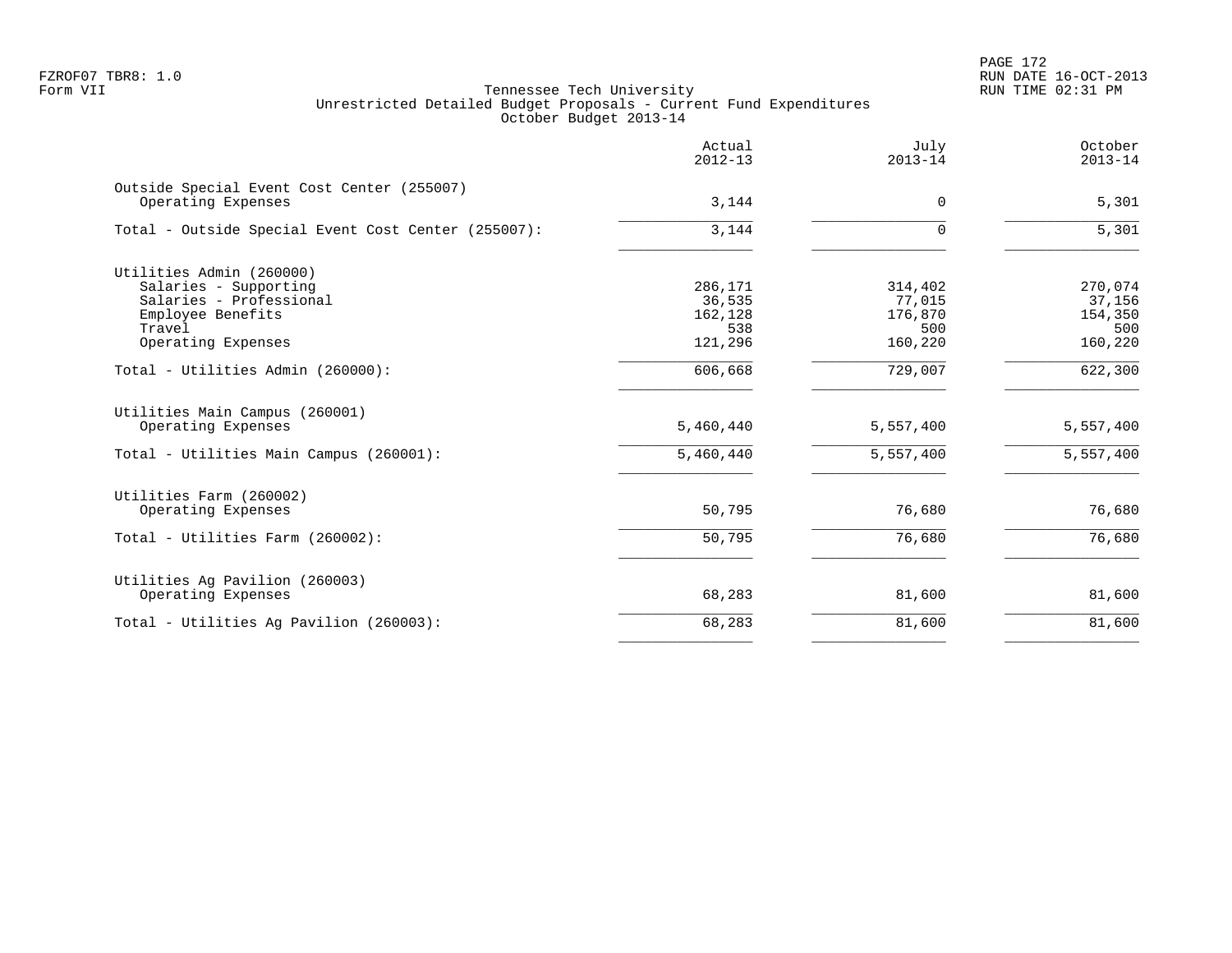| $2012 - 13$ | $2013 - 14$                                                                       | October<br>$2013 - 14$                                                    |
|-------------|-----------------------------------------------------------------------------------|---------------------------------------------------------------------------|
|             |                                                                                   |                                                                           |
|             | $\Omega$                                                                          | $\Omega$                                                                  |
|             |                                                                                   | 700                                                                       |
|             |                                                                                   | 441,500                                                                   |
| $-126$      | $\Omega$                                                                          | 0<br>$\mathbf 0$                                                          |
| 293,254     | 154,000                                                                           | 442,200                                                                   |
|             |                                                                                   |                                                                           |
|             | $-260,000$                                                                        | $-260,000$                                                                |
| $-261, 224$ | $-260,000$                                                                        | $-260,000$                                                                |
|             |                                                                                   |                                                                           |
|             |                                                                                   | 111,800                                                                   |
| 82,704      | 111,800                                                                           | 111,800                                                                   |
|             |                                                                                   |                                                                           |
|             |                                                                                   | $\Omega$                                                                  |
| 32,288      | $\Omega$                                                                          | $\Omega$                                                                  |
|             |                                                                                   |                                                                           |
|             | $\Omega$                                                                          | $\mathbf 0$                                                               |
| $\Omega$    | 16,500                                                                            | 55,000<br>16,500                                                          |
| 410         |                                                                                   | 71,500                                                                    |
|             | 15,370<br>439<br>261,510<br>16,061<br>$-261, 224$<br>82,704<br>32,288<br>410<br>0 | 700<br>153,300<br><sup>0</sup><br>111,800<br>$\Omega$<br>55,000<br>71,500 |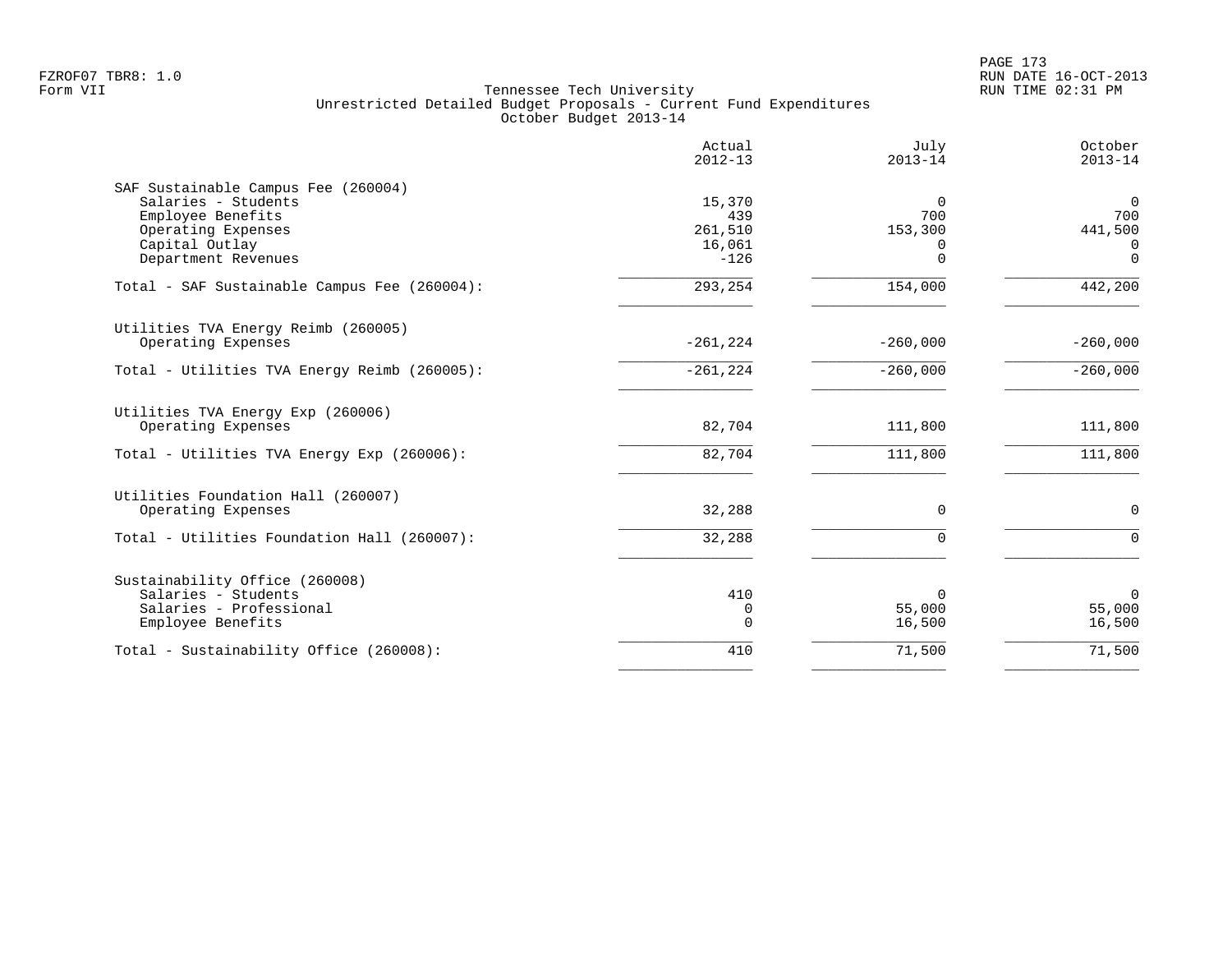|                                                 | Actual<br>$2012 - 13$ | July<br>$2013 - 14$ | October<br>$2013 - 14$ |
|-------------------------------------------------|-----------------------|---------------------|------------------------|
| Grounds Roads and Walks (265000)                |                       |                     |                        |
| Salaries - Supporting                           | 328,518               | 386,695             | 396,660                |
| Salaries - Professional                         |                       |                     | 58,034                 |
| Employee Benefits                               | 168,725               | 164,010             | 169,010                |
| Travel                                          | $-554$                | $\Omega$            | $\Omega$               |
| Operating Expenses                              | 100,266<br>0          | 75,880              | 68,380                 |
| Capital Outlay                                  |                       |                     | 1,580                  |
| Total - Grounds Roads and Walks (265000):       | 596,955               | 626,585             | 693,664                |
| Grounds Refuse Disposal (265001)                |                       |                     |                        |
| Operating Expenses                              | 57,323                | 50,000              | 57,500                 |
| Total - Grounds Refuse Disposal (265001):       | 57,323                | 50,000              | 57,500                 |
| Major Repairs and Renovations (270000)          |                       |                     |                        |
| Employee Benefits                               | $\Omega$              | 200                 | 200                    |
| Operating Expenses                              | 86,681                | 159,920             | 419,220                |
| Total - Major Repairs and Renovations (270000): | 86,681                | 160,120             | 419,420                |
| TBR Spouse Dependent Discount (700000)          |                       |                     |                        |
| Employee Benefits                               | 54,230                | 54,160              | 54,160                 |
| Total - TBR Spouse Dependent Discount (700000): | 54,230                | 54,160              | 54,160                 |
|                                                 |                       |                     |                        |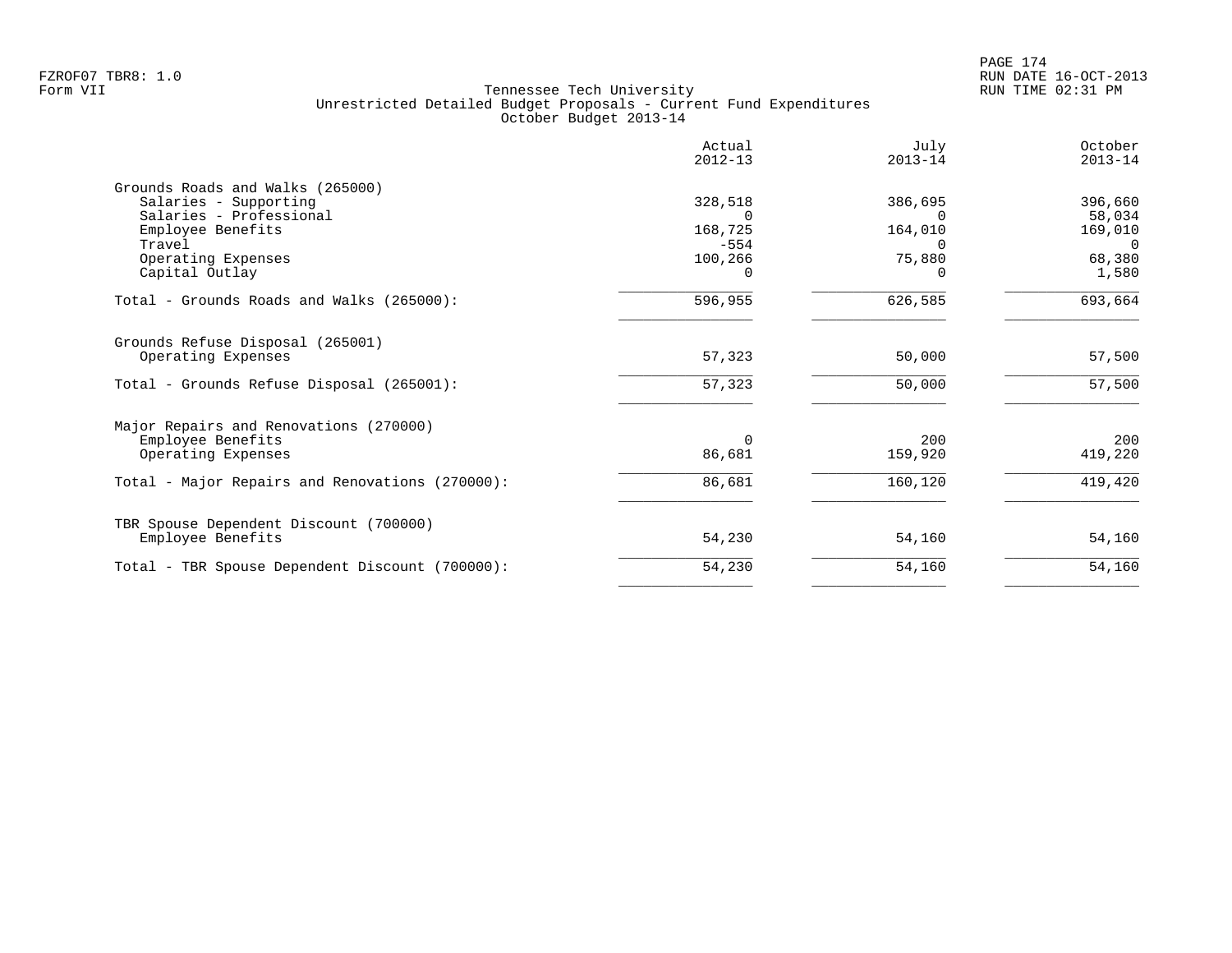PAGE 175 FZROF07 TBR8: 1.0 RUN DATE 16-OCT-2013

|                                                                                                                                                      | Actual<br>$2012 - 13$                                  | July<br>$2013 - 14$                                | October<br>$2013 - 14$                                             |
|------------------------------------------------------------------------------------------------------------------------------------------------------|--------------------------------------------------------|----------------------------------------------------|--------------------------------------------------------------------|
| TBR Employ Remission PC191 (700001)<br>Employee Benefits                                                                                             | 2,646                                                  | 6,530                                              | 6,530                                                              |
| Total - TBR Employ Remission PC191 (700001):                                                                                                         | 2,646                                                  | 6,530                                              | 6,530                                                              |
| E and G Data Processing Allocation (700003)<br>Operating Expenses<br>Department Revenues                                                             | 2,802<br>25,039                                        | $\Omega$<br>23,230                                 | $\mathbf 0$<br>35,460                                              |
| Total - E and G Data Processing Allocation (700003):                                                                                                 | 27,841                                                 | 23,230                                             | 35,460                                                             |
| E and G Claims Adjustment (700004)<br>Operating Expenses<br>Total - E and G Claims Adjustment $(700004)$ :                                           | 18,082<br>18,082                                       | 21,180<br>21,180                                   | 21,180<br>21,180                                                   |
| E and G Support (700005)<br>Salaries - Administrative<br>Salaries - Supporting<br>Salaries - Professional<br>Employee Benefits<br>Operating Expenses | 0<br>$\mathbf 0$<br>$\Omega$<br>$-16, 713$<br>$-4,836$ | 1,610<br>29,900<br>10,000<br>$-26,990$<br>$-6,870$ | $\mathbf 0$<br>$\overline{0}$<br>$\Omega$<br>$-16,690$<br>$-8,140$ |
| Total - E and G Support $(700005)$ :                                                                                                                 | $-21,549$                                              | 7,650                                              | $-24,830$                                                          |
| E and G Other Salary Pool (700009)<br>Salaries - Supporting                                                                                          | $\mathbf 0$                                            | 19,520                                             | 19,520                                                             |
| Total - E and G Other Salary Pool (700009):                                                                                                          | $\mathbf 0$                                            | 19,520                                             | 19,520                                                             |
|                                                                                                                                                      |                                                        |                                                    |                                                                    |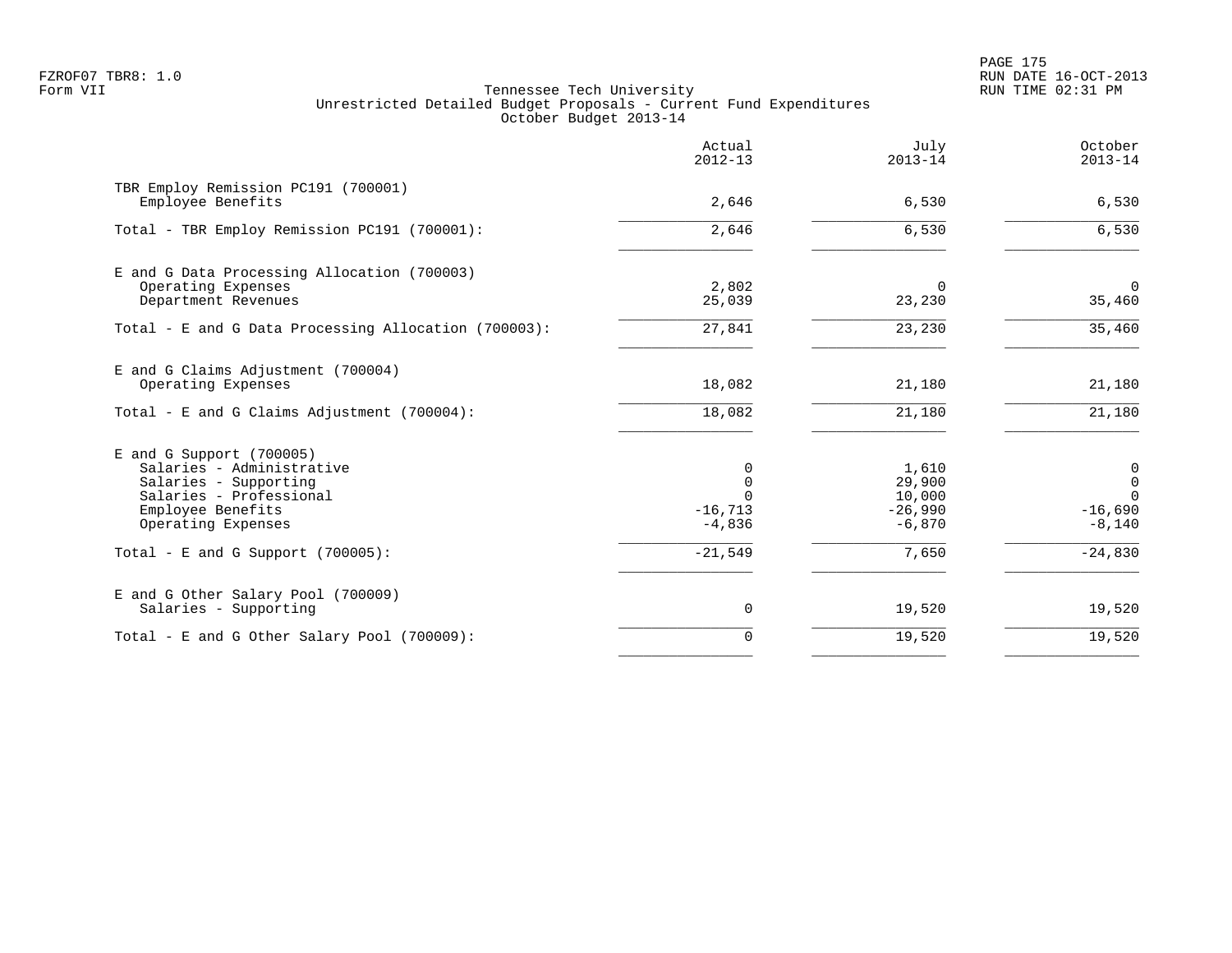PAGE 176 FZROF07 TBR8: 1.0 RUN DATE 16-OCT-2013

|                                                                              | Actual<br>$2012 - 13$ | July<br>$2013 - 14$ | October<br>$2013 - 14$ |
|------------------------------------------------------------------------------|-----------------------|---------------------|------------------------|
| App Plant Non Utility Allocation (700038)<br>Department Revenues             | $-799,010$            | $-836,960$          | $-855, 330$            |
| Total - App Plant Non Utility Allocation (700038):                           | $-799,010$            | $-836,960$          | $-855,330$             |
| App Plant Utilities Allocation (700039)<br>Department Revenues               | $-931,960$            | $-929,800$          | $-929,800$             |
| Total - App Plant Utilities Allocation (700039):                             | $-931,960$            | $-929,800$          | $-929,800$             |
| App Plant CC Utility Alloc (700042)<br>Department Revenues                   | $-19,130$             | $-21,340$           | $-21,340$              |
| Total - App Plant CC Utility Alloc (700042):                                 | $-19,130$             | $-21,340$           | $-21,340$              |
| App Plant CC Non Utility Alloc (700043)<br>Department Revenues               | $-62,000$             | $-64, 430$          | $-65,580$              |
| Total - App Plant CC Non Utility Alloc (700043):                             | $-62,000$             | $-64, 430$          | $-65,580$              |
| Post Office Allocation (700045)<br>Operating Expenses<br>Department Revenues | $\Omega$<br>4,420     | 4,340<br>O          | 4,490<br>$\Omega$      |
| Total - Post Office Allocation (700045):                                     | 4,420                 | 4,340               | 4,490                  |
|                                                                              |                       |                     |                        |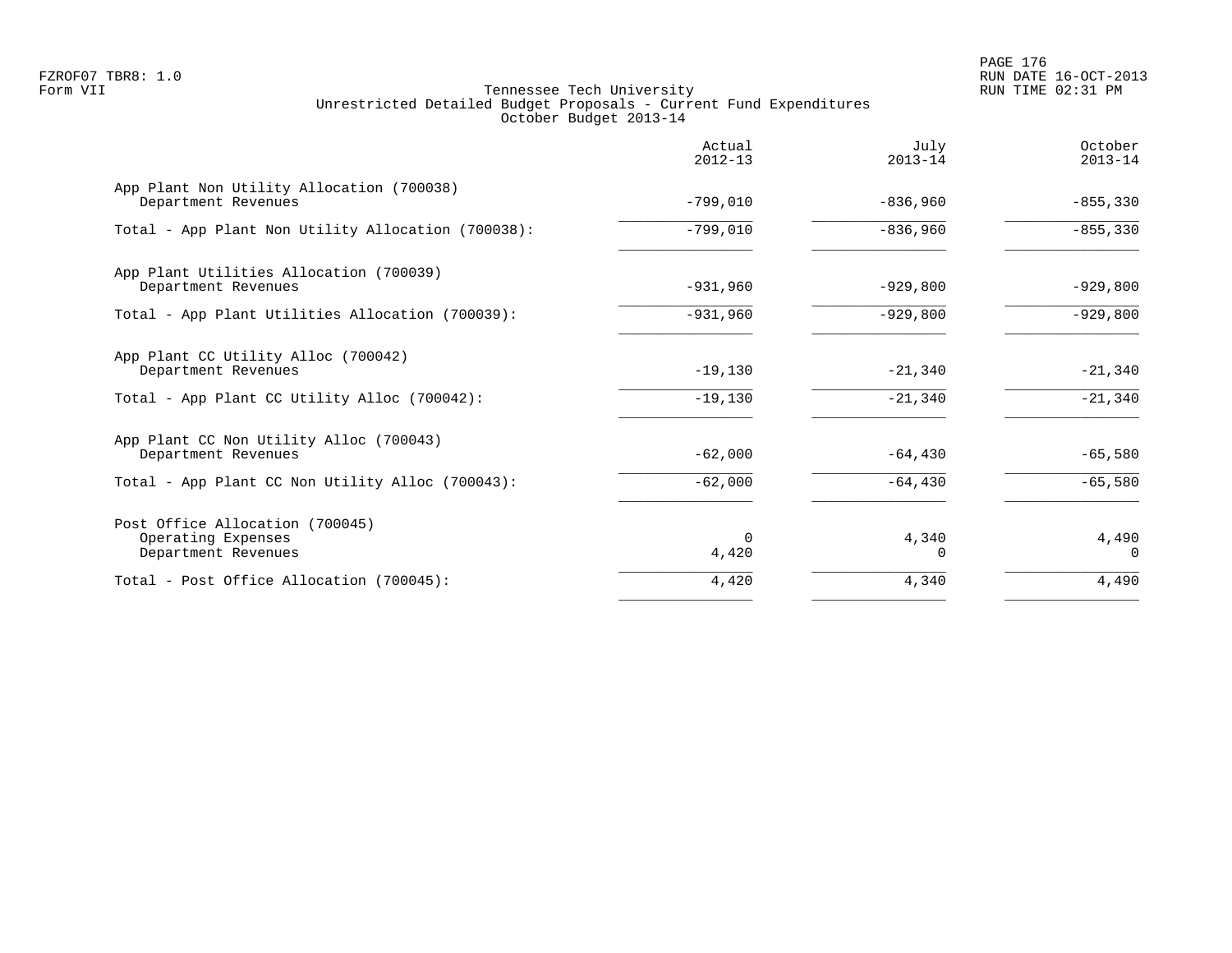| FZROF07 | TBR8: |  |
|---------|-------|--|
|         |       |  |

|                                                            | Actual<br>$2012 - 13$  | July<br>$2013 - 14$      | October<br>$2013 - 14$  |
|------------------------------------------------------------|------------------------|--------------------------|-------------------------|
| Building Maintenance Support (700052)<br>Employee Benefits | $\mathsf{O}$           | 7,900                    | 7,900                   |
| Total - Building Maintenance Support (700052):             | $\Omega$               | 7,900                    | 7,900                   |
|                                                            |                        |                          |                         |
| Total - Physical Plant (500):                              |                        |                          |                         |
| Salaries - Administrative<br>Salaries - Academic           | 113,630<br>4,345       | 109,240<br>$\Omega$      | 109,244<br>$\Omega$     |
| Salaries - Supporting<br>Salaries - Students               | 1,857,279              | 2,210,003<br>16,770      | 2, 213, 776<br>16,770   |
| Salaries - Professional                                    | 28,069<br>382,310      | 680,075                  | 647,306                 |
| Employee Benefits                                          | 1,258,447              | 1,318,820                | 1,316,600               |
| Travel                                                     | 13,987                 | 11,730                   | 11,730                  |
| Operating Expenses                                         | 9,163,628              | 9,434,962                | 10,824,536              |
| Capital Outlay<br>Department Revenues                      | 16,061<br>$-1,788,550$ | $\Omega$<br>$-2,128,300$ | 1,580<br>$-2, 135, 590$ |
|                                                            |                        |                          |                         |
| Total                                                      | 11,049,206             | 11,653,300               | 13,005,952              |
| Total - Physical Plant (50):                               |                        |                          |                         |
| Salaries - Administrative                                  | 113,630                | 109,240                  | 109,244                 |
| Salaries - Academic                                        | 4,345                  | $\Omega$                 | $\Omega$                |
| Salaries - Supporting<br>Salaries - Students               | 1,857,279<br>28,069    | 2,210,003<br>16,770      | 2, 213, 776<br>16,770   |
| Salaries - Professional                                    | 382,310                | 680,075                  | 647,306                 |
| Employee Benefits                                          | 1,258,447              | 1,318,820                | 1,316,600               |
| Travel                                                     | 13,987                 | 11,730                   | 11,730                  |
| Operating Expense<br>Capital Outlay                        | 9,163,628<br>16,061    | 9,434,962<br>$\Omega$    | 10,824,536<br>1,580     |
| Department Revenues                                        | $-1,788,550$           | $-2, 128, 300$           | $-2, 135, 590$          |
| Total                                                      | 11,049,206             | 11,653,300               | 13,005,952              |

 Scholarships and Fellowships (55) Scholarships and Fellowships (550)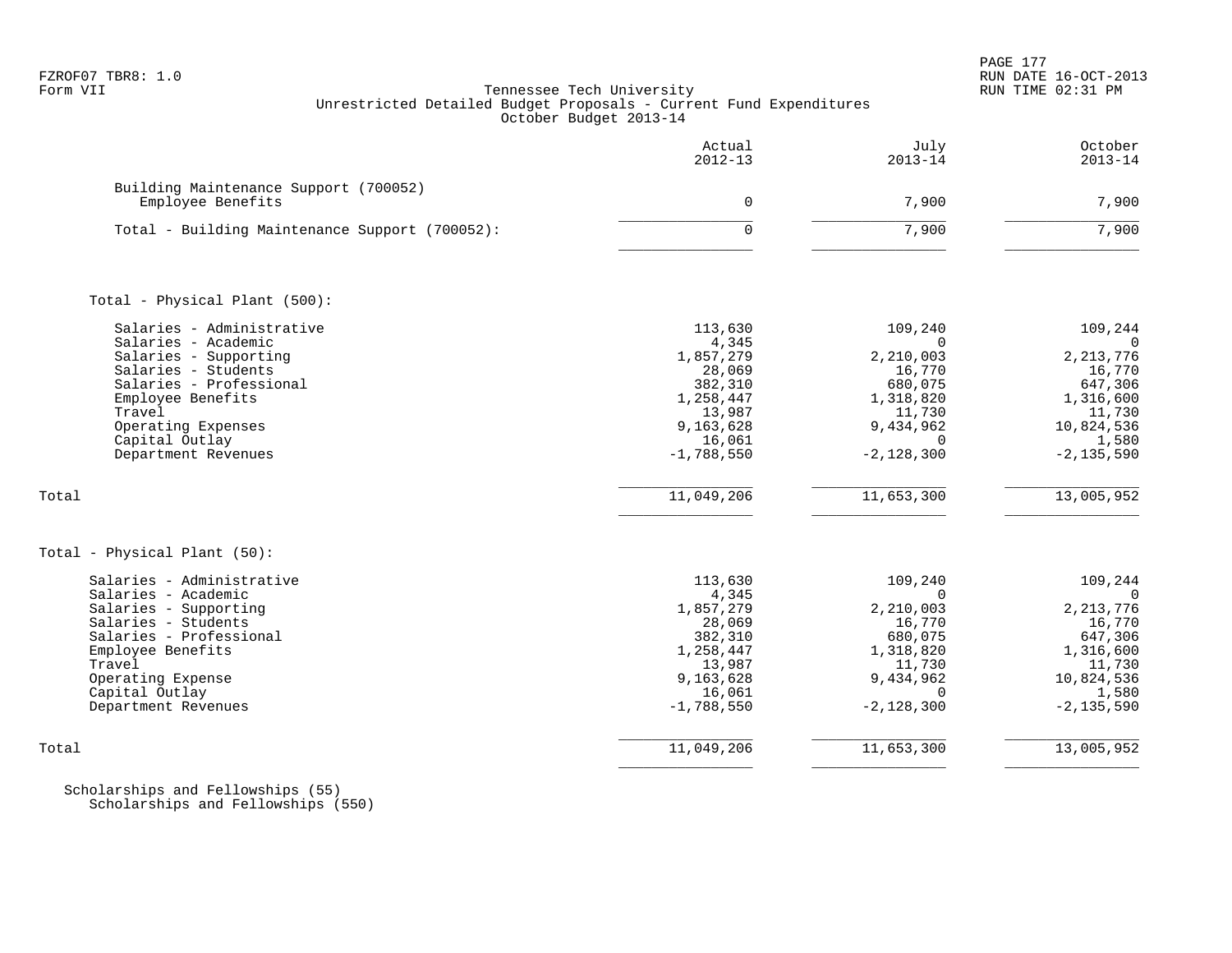|                                                                  | Actual<br>$2012 - 13$ | July<br>$2013 - 14$ | October<br>$2013 - 14$ |
|------------------------------------------------------------------|-----------------------|---------------------|------------------------|
| Alumni Scholarships (120019)<br>Operating Expenses               | 12,000                | 72,780              | 72,780                 |
| Total - Alumni Scholarships (120019):                            | 12,000                | 72,780              | 72,780                 |
| Honors Scholarship (121901)<br>Operating Expenses                | 496,870               | 238,040             | 238,040                |
| Total - Honors Scholarship (121901):                             | 496,870               | 238,040             | 238,040                |
| Comm Coll Scholarship (121902)<br>Operating Expenses             | 115,000               | 134,230             | 134,230                |
| Total - Comm Coll Scholarship (121902):                          | 115,000               | 134,230             | 134,230                |
| Academic Work Study Program (122002)<br>Operating Expenses       | 4,000                 | $\Omega$            | $\mathbf 0$            |
| Total - Academic Work Study Program (122002):                    | 4,000                 | 0                   | $\Omega$               |
| Financial Aid Housing Scholarship (122003)<br>Operating Expenses | 16,290                | 39,600              | 39,600                 |
| Total - Financial Aid Housing Scholarship (122003):              | 16,290                | 39,600              | 39,600                 |
|                                                                  |                       |                     |                        |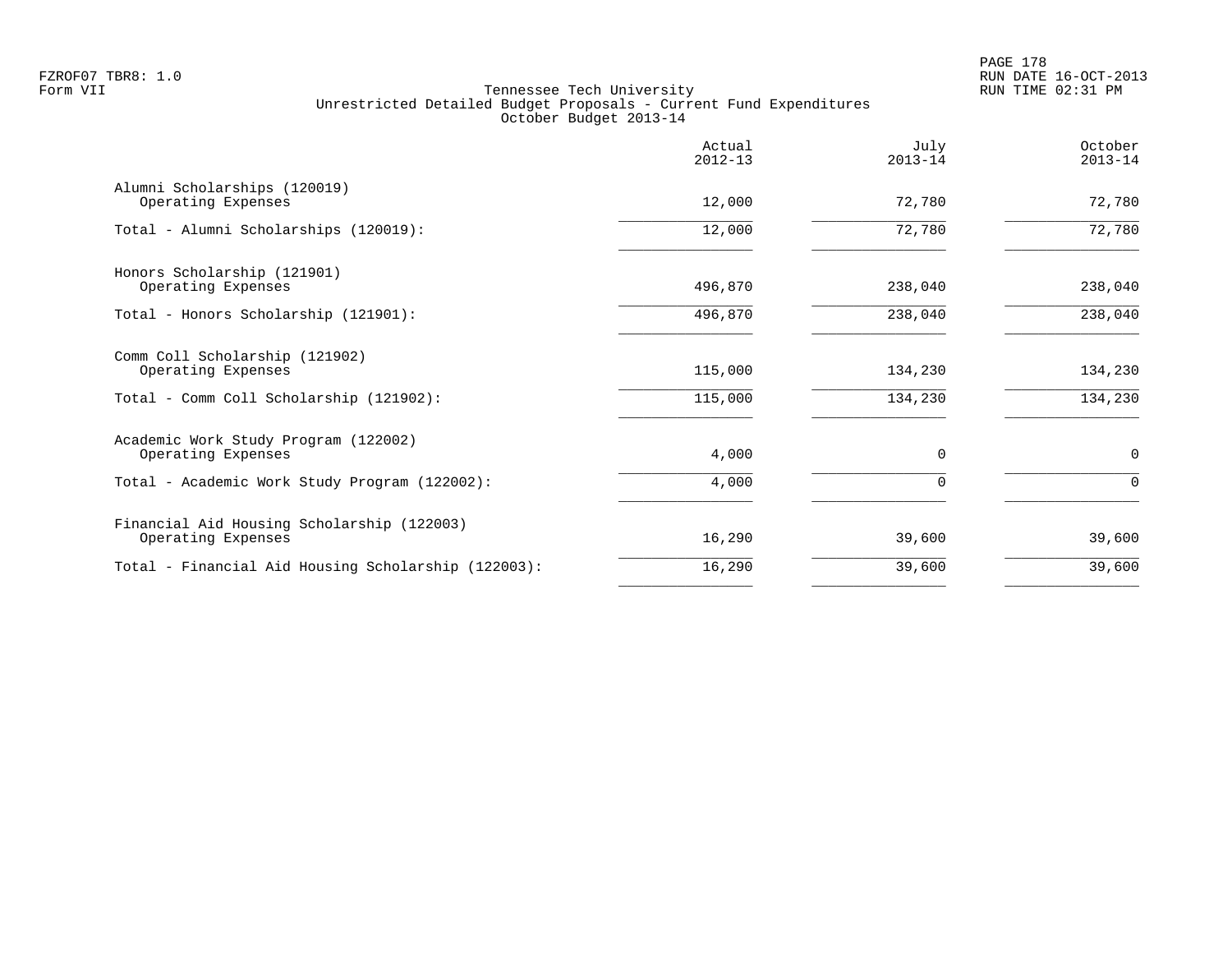PAGE 179 FZROF07 TBR8: 1.0 RUN DATE 16-OCT-2013

|                                                         | Actual<br>$2012 - 13$ | July<br>$2013 - 14$ | October<br>$2013 - 14$ |
|---------------------------------------------------------|-----------------------|---------------------|------------------------|
| SEOG Matching (122004)<br>Operating Expenses            | 57,887                | 89,690              | 89,690                 |
| Total - SEOG Matching (122004):                         | 57,887                | 89,690              | 89,690                 |
| UAS (122005)<br>Operating Expenses                      | 2,814,150             | 3,600,040           | 3,600,040              |
| $Total - UAS (122005):$                                 | 2,814,150             | 3,600,040           | 3,600,040              |
| Science Fair Scholarship (123011)<br>Operating Expenses | 4,500                 | 31,650              | 31,650                 |
| Total - Science Fair Scholarship (123011):              | 4,500                 | 31,650              | 31,650                 |
| Alumni OST Scholarship (123012)<br>Operating Expenses   | 1,000                 | 53,310              | 53,310                 |
| Total - Alumni OST Scholarship (123012):                | 1,000                 | 53,310              | 53,310                 |
| Boys Girls State Sch (123014)<br>Operating Expenses     | $\mathbf 0$           | 11,780              | 11,780                 |
| Total - Boys Girls State Sch (123014):                  | 0                     | 11,780              | 11,780                 |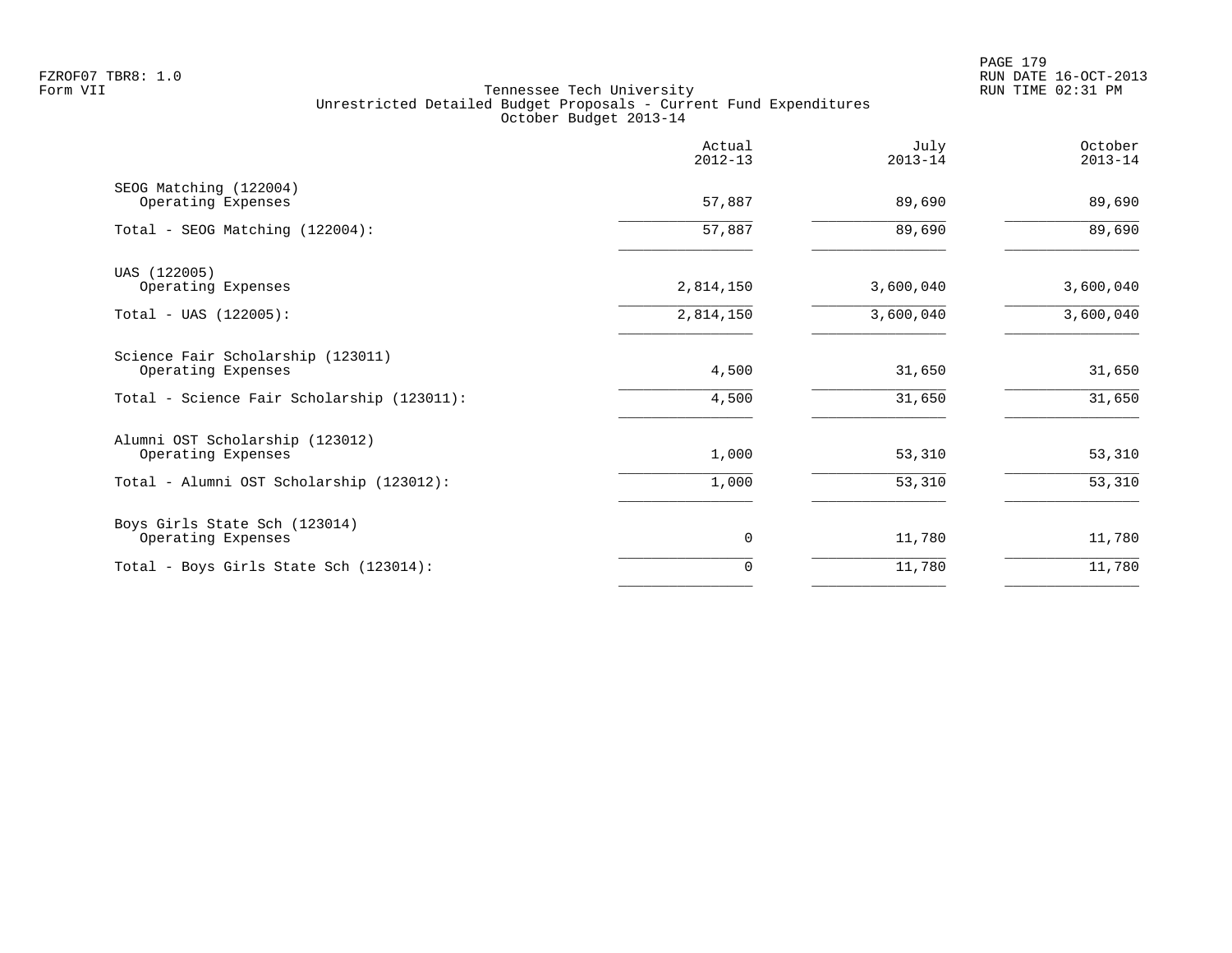|                                                               | Actual<br>$2012 - 13$ | July<br>$2013 - 14$ | October<br>$2013 - 14$ |
|---------------------------------------------------------------|-----------------------|---------------------|------------------------|
| Admissions Hounsing Sch (123015)<br>Operating Expenses        | 77,000                | 217,440             | 217,440                |
| Total - Admissions Hounsing Sch (123015):                     | 77,000                | 217,440             | 217,440                |
| African Am Undergrad Sch (123017)<br>Operating Expenses       | 108,414               | 251,300             | 251,300                |
| Total - African Am Undergrad Sch (123017):                    | 108,414               | 251,300             | 251,300                |
| Minority Housing Sch (123018)<br>Operating Expenses           | $\mathbf 0$           | 123,810             | 123,810                |
| Total - Minority Housing Sch (123018):                        | 0                     | 123,810             | 123,810                |
| Veterans Yellow Ribbon Program (123020)<br>Operating Expenses | 29,624                | 26,030              | 26,030                 |
| Total - Veterans Yellow Ribbon Program (123020):              | 29,624                | 26,030              | 26,030                 |
| UAS International (123720)<br>Operating Expenses              | 5,724                 | $\Omega$            | 0                      |
| Total - UAS International (123720):                           | 5,724                 | 0                   | $\Omega$               |
|                                                               |                       |                     |                        |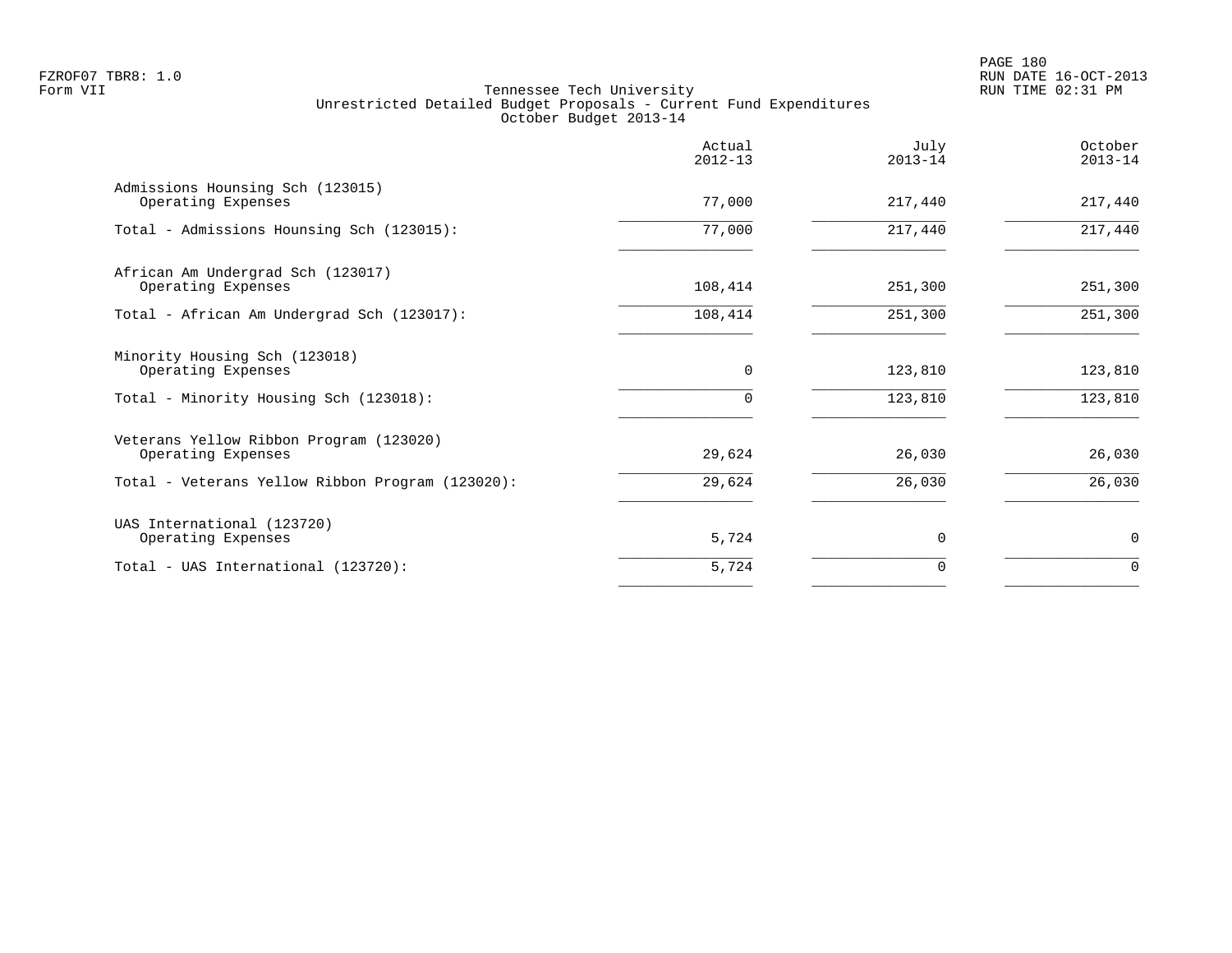PAGE 181 FZROF07 TBR8: 1.0 RUN DATE 16-OCT-2013

|                                                                    | Actual<br>$2012 - 13$ | July<br>$2013 - 14$ | October<br>$2013 - 14$ |
|--------------------------------------------------------------------|-----------------------|---------------------|------------------------|
| International Merit Scholarship (123721)<br>Operating Expenses     | 93,456                | 234,000             | 234,000                |
| Total - International Merit Scholarship (123721):                  | 93,456                | 234,000             | 234,000                |
| International Legacy Scholarship (123722)<br>Operating Expenses    | 0                     | 6,000               | 6,000                  |
| Total - International Legacy Scholarship (123722):                 | $\Omega$              | 6,000               | 6,000                  |
| Multinational Enhancement Svc Schol (123723)<br>Operating Expenses | 60,000                | 160,000             | 160,000                |
| Total - Multinational Enhancement Svc Schol (123723):              | 60,000                | 160,000             | 160,000                |
| Fulbright Scholars OST (123724)<br>Operating Expenses              | 20,060                | $\Omega$            | $\mathbf 0$            |
| Total - Fulbright Scholars OST (123724):                           | 20,060                |                     | $\Omega$               |
| ROTC Housing Scholarship (125601)<br>Operating Expenses            | 104,451               | 123,810             | 123,810                |
| Total - ROTC Housing Scholarship (125601):                         | 104,451               | 123,810             | 123,810                |
|                                                                    |                       |                     |                        |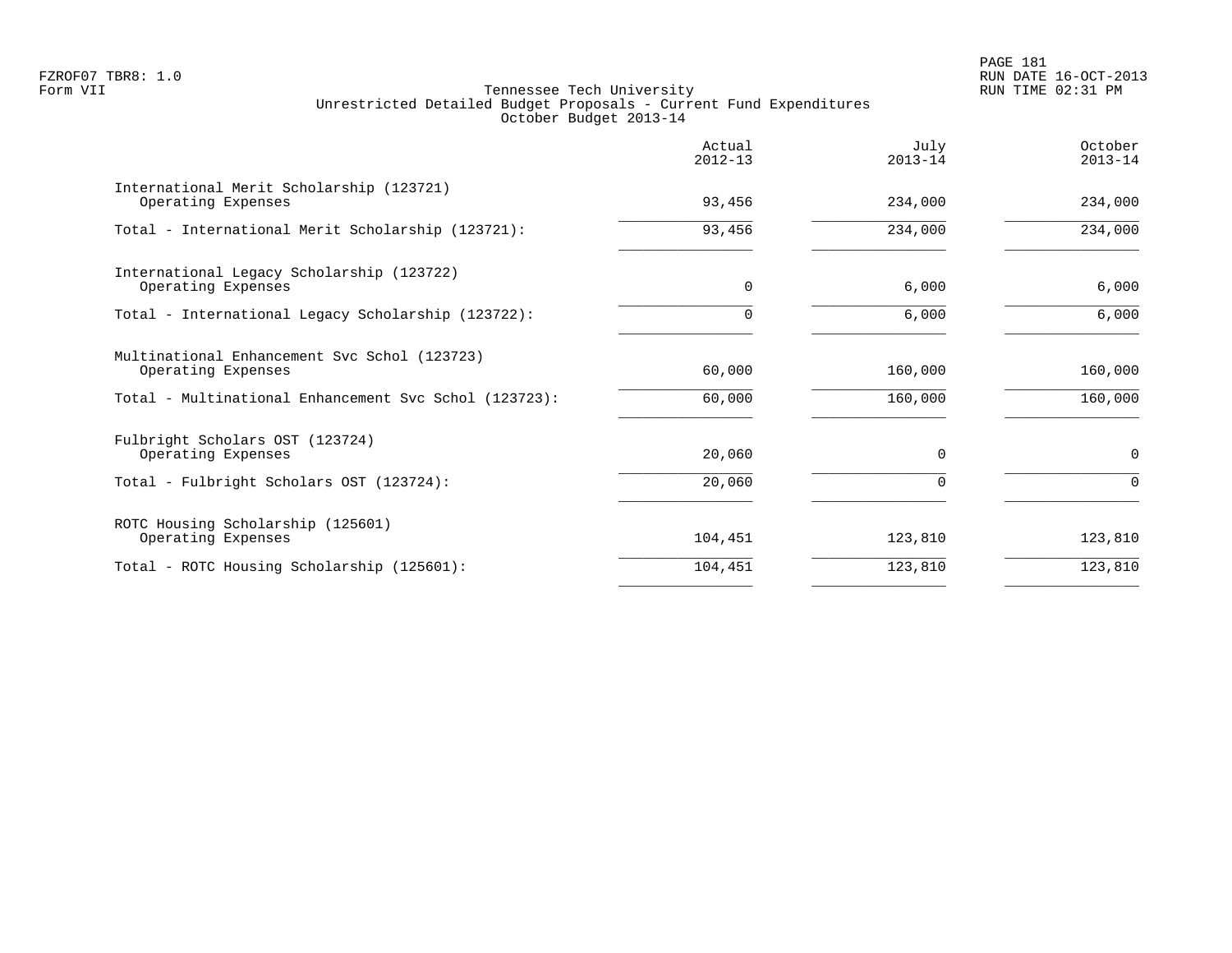PAGE 182 FZROF07 TBR8: 1.0 RUN DATE 16-OCT-2013

|                                                              | Actual<br>$2012 - 13$ | July<br>$2013 - 14$ | October<br>$2013 - 14$ |
|--------------------------------------------------------------|-----------------------|---------------------|------------------------|
| Varsity Spirit Scholarship (129008)<br>Operating Expenses    | 4,000                 | 5,000               | 5,000                  |
| Total - Varsity Spirit Scholarship (129008):                 | 4,000                 | 5,000               | 5,000                  |
| Don Cook Scholarship (140020)<br>Operating Expenses          | 0                     | 3,700               | 3,700                  |
| Total - Don Cook Scholarship (140020):                       | $\Omega$              | 3,700               | 3,700                  |
| Early Admissions Scholarship (180011)<br>Operating Expenses  | 12,737                | 70,210              | 70,210                 |
| Total - Early Admissions Scholarship (180011):               | 12,737                | 70,210              | 70,210                 |
| Restricted Ext Prog Regl Dev (180013)<br>Operating Expenses  | 186,453               | 589,510             | 589,510                |
| Total - Restricted Ext Prog Regl Dev (180013):               | 186,453               | 589,510             | 589,510                |
| TBR Spouse Dependent Discount (700000)<br>Operating Expenses | 5,987                 | 68,960              | 68,960                 |
| Total - TBR Spouse Dependent Discount (700000):              | 5,987                 | 68,960              | 68,960                 |
|                                                              |                       |                     |                        |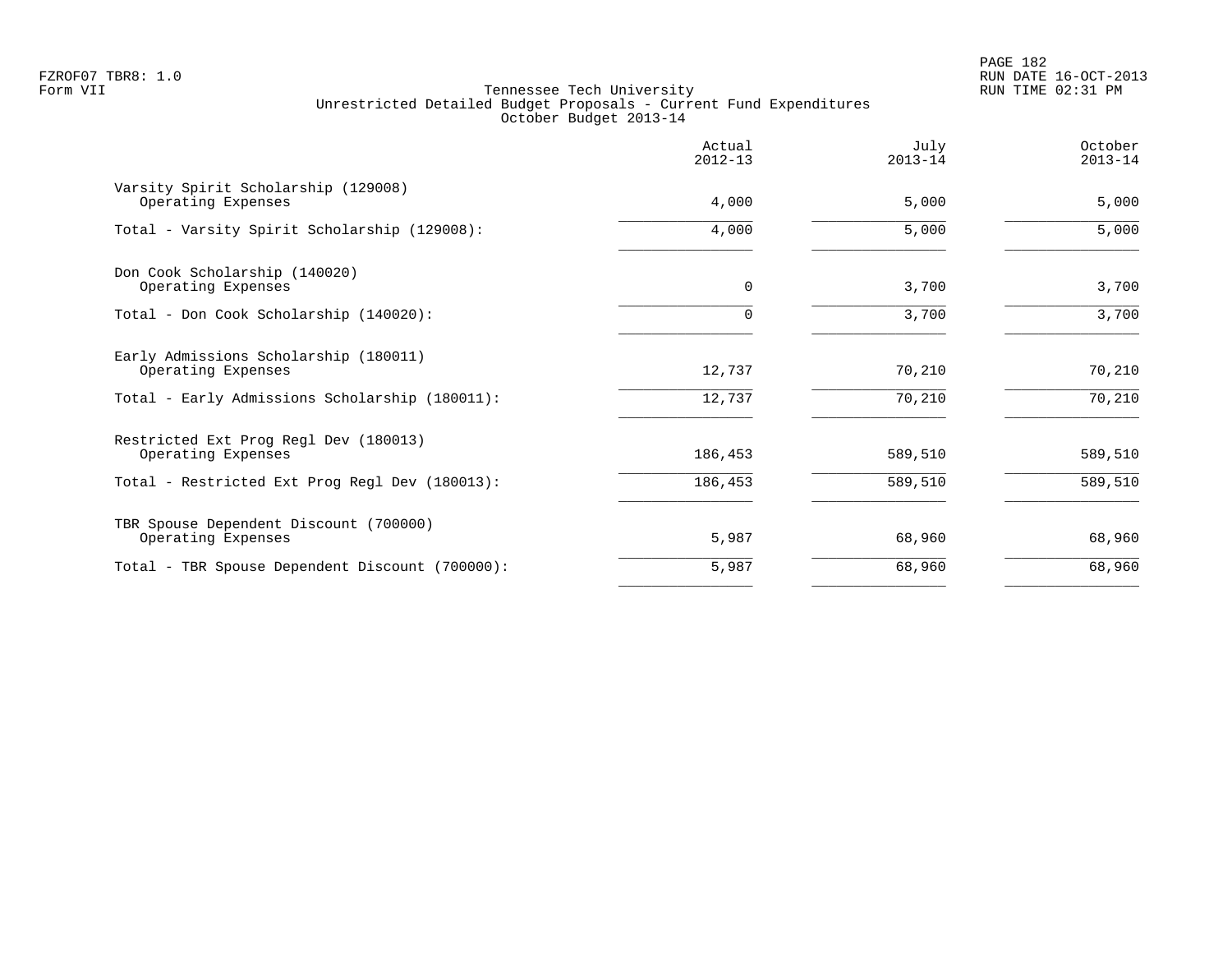PAGE 183 FZROF07 TBR8: 1.0 RUN DATE 16-OCT-2013

|                                                                  | Actual<br>$2012 - 13$ | July<br>$2013 - 14$ | October<br>$2013 - 14$ |
|------------------------------------------------------------------|-----------------------|---------------------|------------------------|
| TBR Employ Remission PC191 (700001)<br>Operating Expenses        | 81,919                | 55,590              | 55,590                 |
| Total - TBR Employ Remission PC191 (700001):                     | 81,919                | 55,590              | 55,590                 |
| Non TTU Staff Scholarships (700053)<br>Operating Expenses        | 11,039                | 39,530              | 11,040                 |
| Total - Non TTU Staff Scholarships (700053):                     | 11,039                | 39,530              | 11,040                 |
| Armed Forces Dependent Schoarship (700054)<br>Operating Expenses | $\mathbf 0$           | 12,410              | 12,410                 |
| Total - Armed Forces Dependent Schoarship (700054):              | $\Omega$              | 12,410              | 12,410                 |
| TSAC Scholarship Match (700055)<br>Operating Expenses            | 1,500                 | 21,270              | 21,270                 |
| Total - TSAC Scholarship Match (700055):                         | 1,500                 | 21,270              | 21,270                 |
| State Employee Fee Waiver (700056)<br>Operating Expenses         | 148,046               | 216,370             | 216,370                |
| Total - State Employee Fee Waiver (700056):                      | 148,046               | 216,370             | 216,370                |
|                                                                  |                       |                     |                        |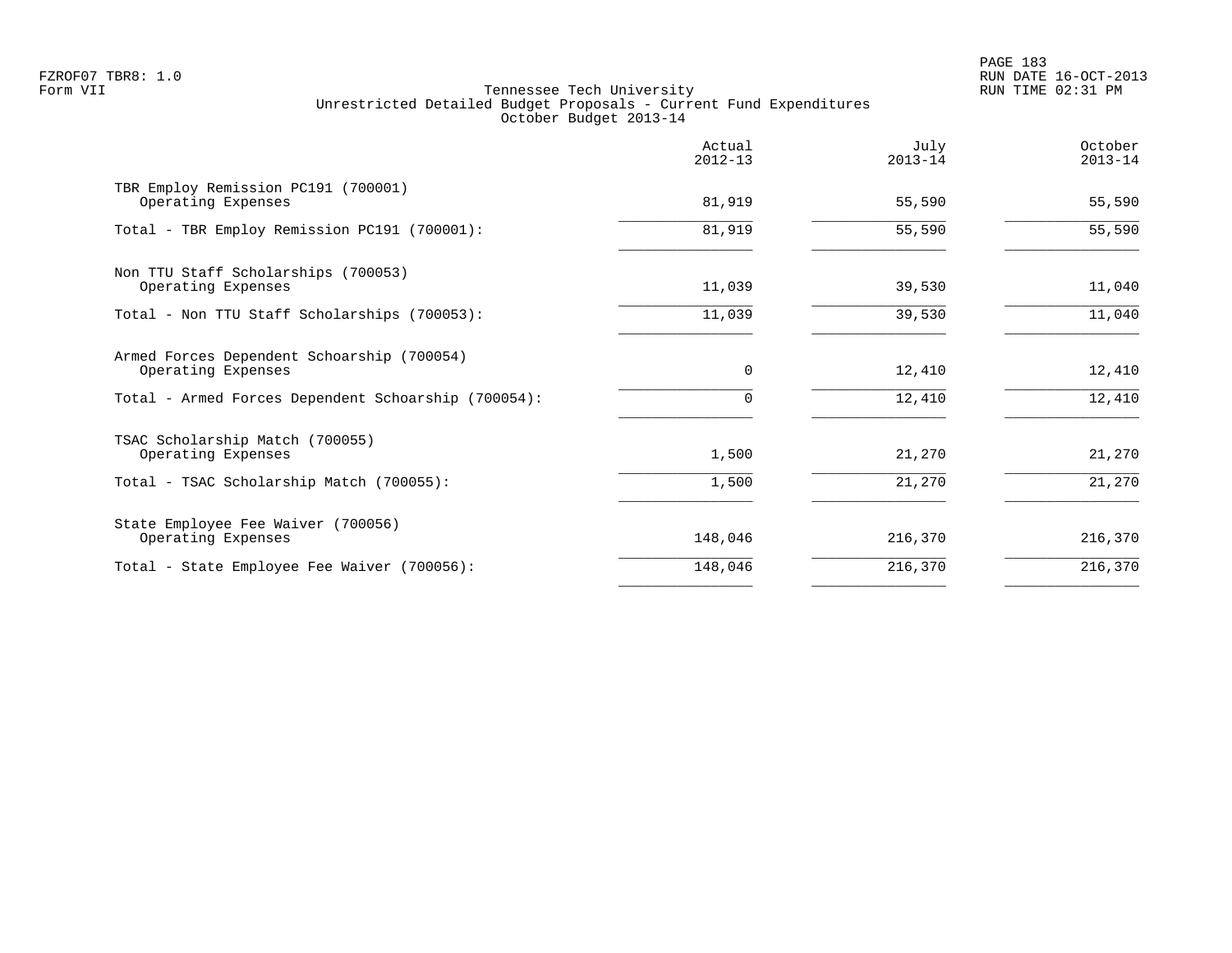PAGE 184 FZROF07 TBR8: 1.0 RUN DATE 16-OCT-2013

|                                                                    | Actual<br>$2012 - 13$ | July<br>$2013 - 14$ | October<br>$2013 - 14$ |
|--------------------------------------------------------------------|-----------------------|---------------------|------------------------|
| Public Schl Teach Dep Discount (700057)<br>Operating Expenses      | 1,019,812             | 999,480             | 999,480                |
| Total - Public Schl Teach Dep Discount (700057):                   | 1,019,812             | 999,480             | 999,480                |
| State Employee Dep Discount (700058)<br>Operating Expenses         | 388,943               | 398,860             | 398,860                |
| Total - State Employee Dep Discount (700058):                      | 388,943               | 398,860             | 398,860                |
| Non TTU Faculty Staff Tuition Maint (700059)<br>Operating Expenses | $\Omega$              | 101,000             | 0                      |
| Total - Non TTU Faculty Staff Tuition Maint (700059):              | $\Omega$              | 101,000             | $\Omega$               |
| RIF Educ Assistance MOE Funds (700065)<br>Operating Expenses       | 13,489                | $\mathbf 0$         | $\mathbf 0$            |
| Total - RIF Educ Assistance MOE Funds (700065):                    | 13,489                | $\Omega$            | $\Omega$               |
| Total - Scholarships and Fellowships (550):                        |                       |                     |                        |
| Operating Expenses                                                 | 5,894,351             | 7,995,400           | 7,865,910              |
| Total                                                              | 5,894,351             | 7,995,400           | 7,865,910              |
|                                                                    |                       |                     |                        |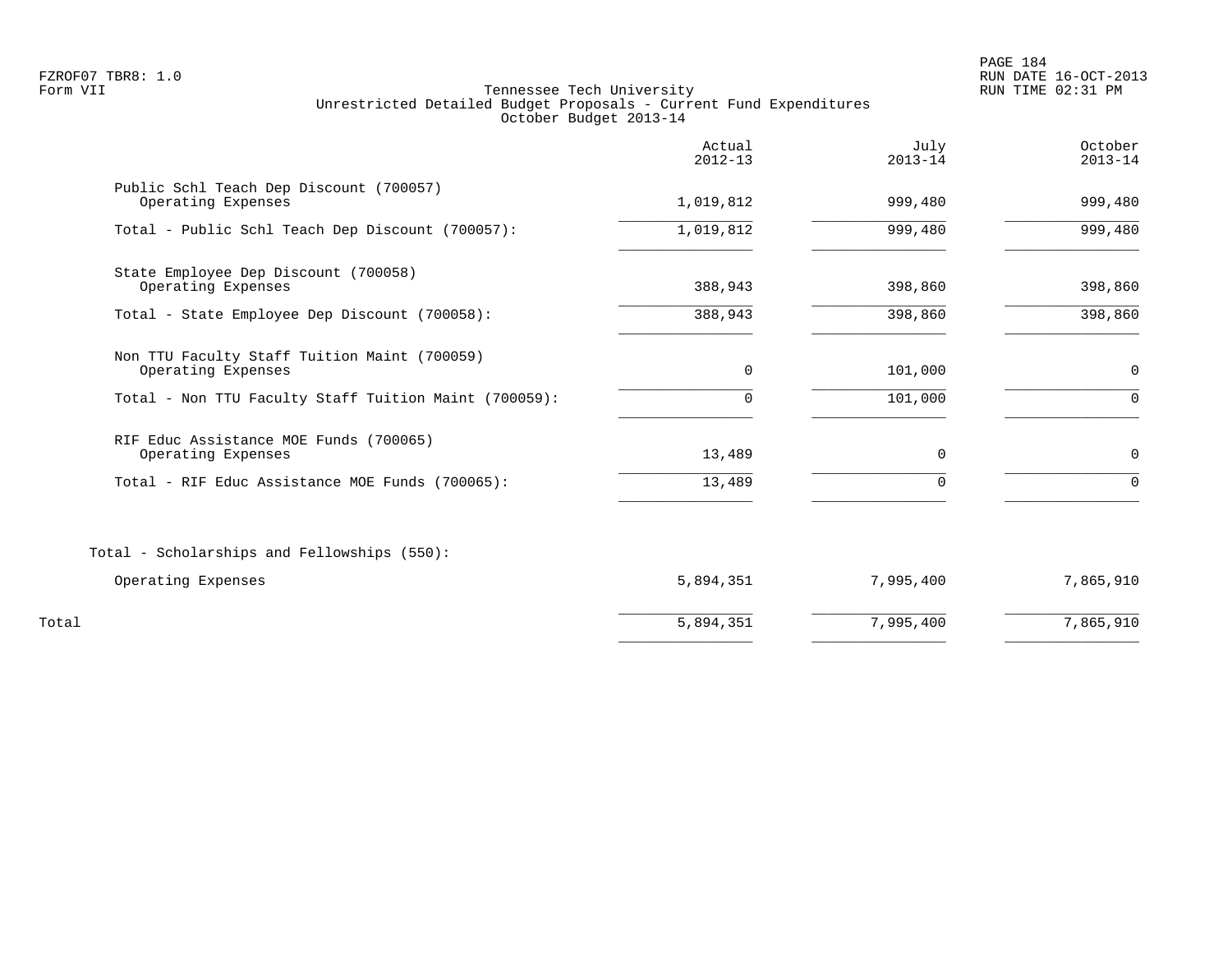| FZROF07 TBR8: 1.0<br>Form VII                    | Tennessee Tech University<br>Unrestricted Detailed Budget Proposals - Current Fund Expenditures<br>October Budget 2013-14 |                         |                           | PAGE 185<br>RUN DATE 16-OCT-2013<br>RUN TIME 02:31 PM |
|--------------------------------------------------|---------------------------------------------------------------------------------------------------------------------------|-------------------------|---------------------------|-------------------------------------------------------|
|                                                  |                                                                                                                           |                         |                           |                                                       |
|                                                  |                                                                                                                           | Actual<br>$2012 - 13$   | July<br>$2013 - 14$       | October<br>$2013 - 14$                                |
| Total - Scholarships and Fellowships (55):       |                                                                                                                           |                         |                           |                                                       |
| Operating Expense                                |                                                                                                                           | 5,894,351               | 7,995,400                 | 7,865,910                                             |
| Total                                            |                                                                                                                           | 5,894,351               | 7,995,400                 | 7,865,910                                             |
| Total Education and General                      |                                                                                                                           |                         |                           |                                                       |
| Salaries - Administrative<br>Salaries - Academic |                                                                                                                           | 3,511,909<br>31,775,843 | 4,291,995<br>34, 203, 379 | 4,627,993                                             |
| Salaries - Supporting                            |                                                                                                                           | 9,904,688               | 10,456,469                | 36,611,827<br>10,632,893                              |
| Salaries - Students                              |                                                                                                                           | 1,614,334               | 914,750                   | 974,455                                               |
| Salaries - Professional                          |                                                                                                                           | 13,484,409              | 14,933,143                | 17,340,669                                            |
| Employee Benefits                                |                                                                                                                           | 23,924,760              | 23, 149, 248              | 25,694,863                                            |
| Travel                                           |                                                                                                                           | 2,608,087               | 1,526,560                 | 2,061,531                                             |
| Operating Expense                                |                                                                                                                           | 33,822,259              | 39,005,937                | 46, 372, 594                                          |
| Capital Outlay<br>Department Revenues            |                                                                                                                           | 980,651<br>$-1,902,892$ | 380,990<br>$-3,883,290$   | 435,410<br>$-3,683,130$                               |
| Total                                            |                                                                                                                           | 119,724,048             | 124, 979, 181             | 141,069,105                                           |
|                                                  |                                                                                                                           |                         |                           |                                                       |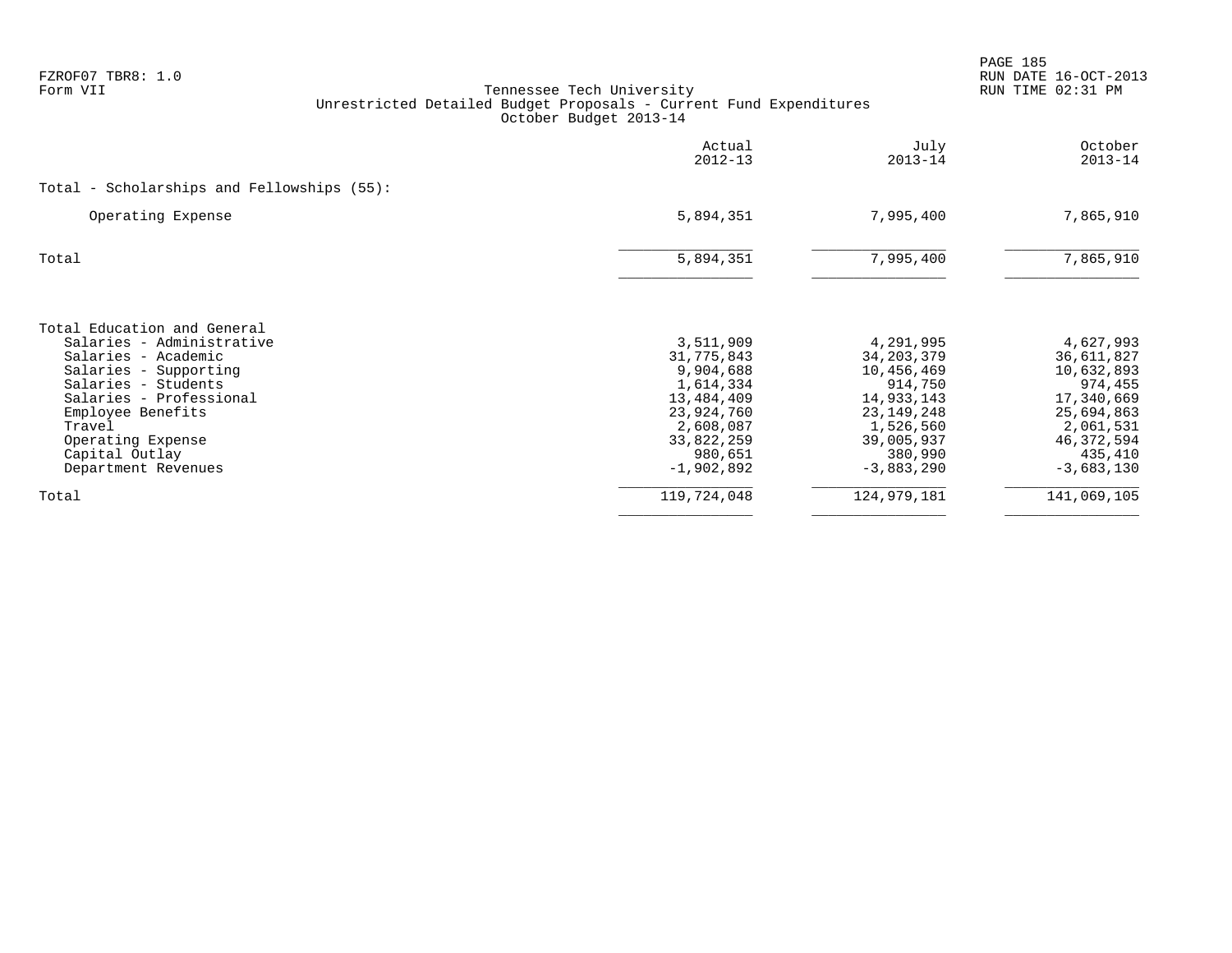PAGE 186 FZROF07 TBR8: 1.0 RUN DATE 16-OCT-2013

|                                                                      | Actual<br>$2012 - 13$ | July<br>$2013 - 14$  | October<br>$2013 - 14$     |
|----------------------------------------------------------------------|-----------------------|----------------------|----------------------------|
| E & G Transfers                                                      |                       |                      |                            |
| Mandatory Transfers                                                  |                       |                      |                            |
| ROI Energy Performance Contract                                      | 315,060               | 315,060              | 315,060                    |
| ROI Performance Contr Order 2                                        | 202,540               | 202,540              | 202,540                    |
| Total E & G Mandatory Transfers:                                     | 517,600               | 517,600              | 517,600                    |
|                                                                      |                       |                      |                            |
| Non-Mandatory Transfers                                              |                       |                      |                            |
| Transf to Un Ex Plant Extra Maint                                    | 90,000                | 90,000               | 90,000                     |
| Transf to Un Ex Plant Parkg Paving                                   | 214,800               | 214,800              | 214,800                    |
| Trf to Un Ex Plt Extra Maint Local                                   | 60,000                | 60,000               | 60,000                     |
| Trf to Un Ex Plt Var Acad Bldg                                       | 4, 314, 390           | 1,000,000            | 1,000,000                  |
| Trf to Un Ex Plt Peachtree Street<br>Trf to Un Ex Plt Stadium Stairs | 500,000               | $\Omega$<br>$\Omega$ | $\overline{0}$<br>$\Omega$ |
| Trf to Un Ex Plt Facilities Develop                                  | 225,000<br>$\Omega$   | 990,000              | 995,000                    |
| Transfers to RR Computer Ctr                                         | 300,000               | 300,000              | 300,000                    |
| Transfers to RR Motor Pool                                           | 1,977                 | $\mathbf 0$          | $\overline{0}$             |
| Transfers to RR Printing                                             | 97,528                | $\Omega$             | $\overline{0}$             |
| Transfers to RR MP Athletics                                         | $\Omega$              | 6,000                | 2,000                      |
| Transfers to RR MP Ext Educ                                          | 4,692                 | 1,000                | 1,000                      |
| Transfers to RR MP Arts n Sci                                        | 13,144                | 1,000                | 10,000                     |
| Transfers to RR MP Water Ctr                                         | 14,340                | 12,000               | 12,000                     |
| Transfers to RR Reserves                                             | 2,814,137             | 1,500,000            | 2,664,300                  |
| Transfers to RR Athletic Fund                                        | 527,615               | 388,062              | 58,867                     |
| Transfers to RR Craft Ctr E&G                                        | 75,968                | 0                    | $\Omega$                   |
| Transfers to RR Com Equipment Repl                                   | 77,110                | 77,110               | 77,110                     |
| Transfers to RR University Police                                    | 19,010                | $\Omega$             | $\Omega$                   |
| Transfers to RR Electronic Updates                                   | 185,000               | 350,000              | 350,000                    |
| Transfers to ROI Fitness Center                                      | 260,553               | 261,360              | 263,150                    |
| Transfers to ROI Univ Center<br>Transfers to ROI Eblen Center        | 100,213<br>220,468    | 100,510<br>221,130   | 101,200<br>222,650         |
|                                                                      |                       |                      |                            |
| Total E & G Non-Mandatory Transfers:                                 | 10, 115, 945          | 5,572,972            | 6,422,077                  |
|                                                                      |                       |                      |                            |
| Total E & G Transfers                                                | 10,633,545            | 6,090,572            | 6,939,677                  |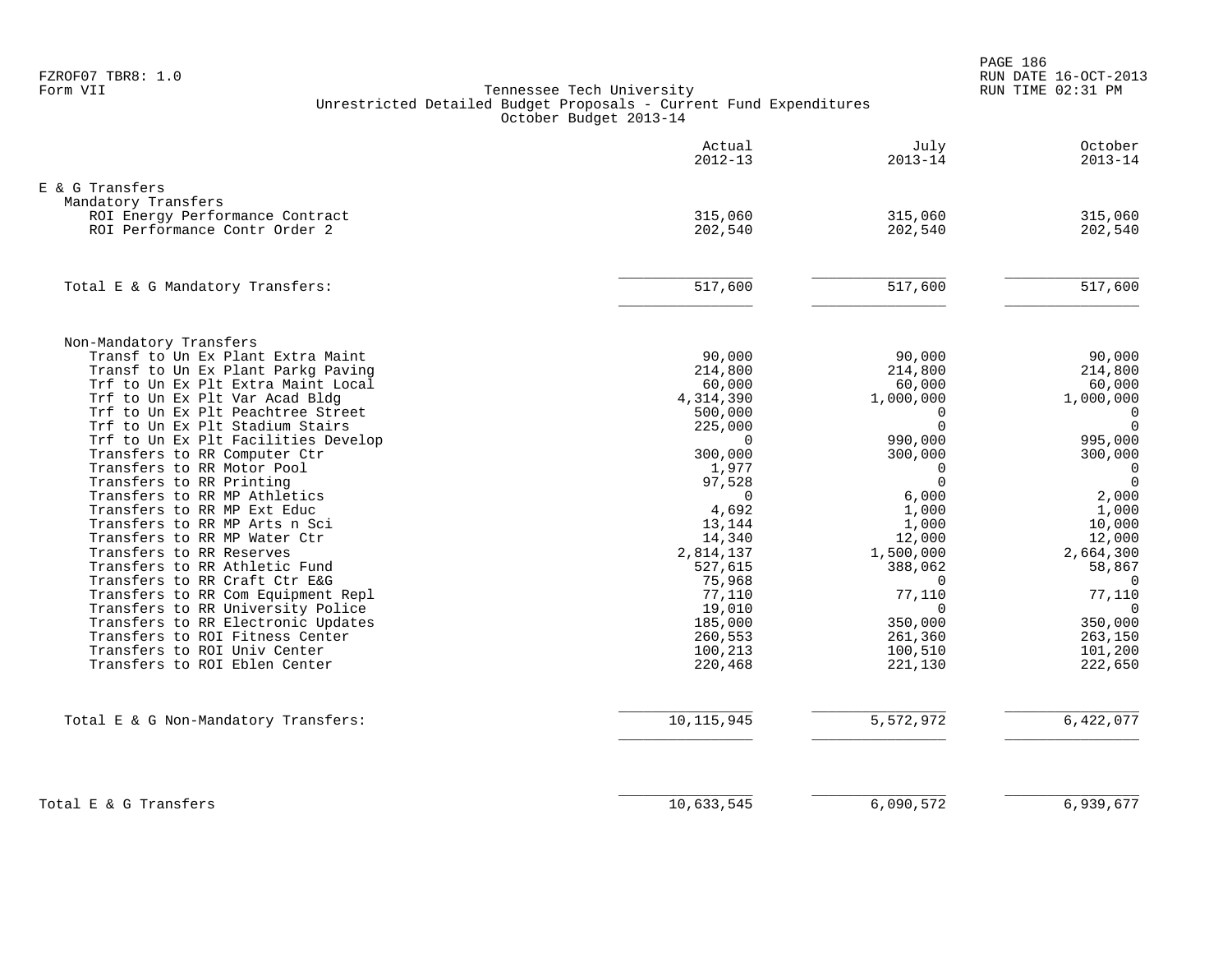|                                                        | Actual<br>$2012 - 13$ | July<br>$2013 - 14$ | October<br>$2013 - 14$ |
|--------------------------------------------------------|-----------------------|---------------------|------------------------|
|                                                        |                       |                     |                        |
| Total Education and General (Expenditures & Transfers) |                       |                     |                        |
| Salaries - Administrative                              | 3,511,909             | 4,291,995           | 4,627,993              |
| Salaries - Academic                                    | 31,775,843            | 34, 203, 379        | 36,611,827             |
| Salaries - Supporting                                  | 9,904,688             | 10,456,469          | 10,632,893             |
| Salaries - Students                                    | 1,614,334             | 914,750             | 974,455                |
| Salaries - Professional                                | 13,484,409            | 14,933,143          | 17,340,669             |
| Employee Benefits                                      | 23,924,760            | 23, 149, 248        | 25,694,863             |
| Travel                                                 | 2,608,087             | 1,526,560           | 2,061,531              |
| Operating Expense                                      | 33,822,259            | 39,005,937          | 46,372,594             |
| Capital Outlay                                         | 980,651               | 380,990             | 435,410                |
| Department Revenues                                    | $-1,902,892$          | $-3,883,290$        | $-3,683,130$           |
| E & G Transfers                                        | 10,633,545            | 6,090,572           | 6,939,677              |
| Total                                                  | 130, 357, 593         | 131,069,753         | 148,008,782            |
|                                                        |                       |                     |                        |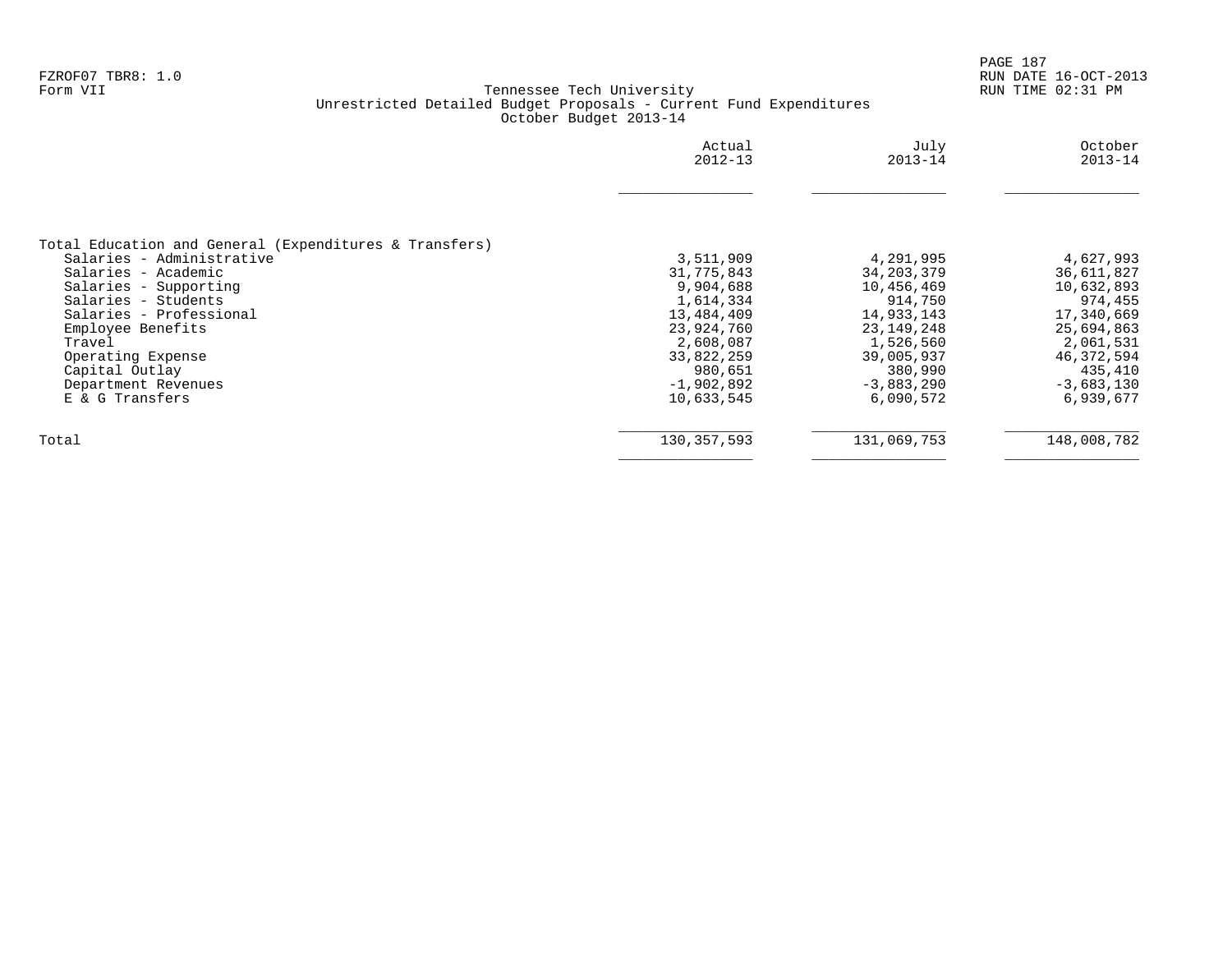PAGE 188 FZROF07 TBR8: 1.0 RUN DATE 16-OCT-2013

|                                                                    | Actual<br>$2012 - 13$ | July<br>$2013 - 14$ | October<br>$2013 - 14$ |
|--------------------------------------------------------------------|-----------------------|---------------------|------------------------|
| Auxiliaries                                                        |                       |                     |                        |
| Auxiliary Expenditures<br>Auxiliary Enterprises Expenditures (710) |                       |                     |                        |
| Craft Center Gallery (121776)                                      |                       |                     |                        |
| Salaries - Supporting                                              | 6,214                 | 4,800               | 4,800                  |
| Salaries - Students                                                | 5,054                 | 4,000               | 4,000                  |
| Salaries - Professional                                            | 33,078                | 33,332              | 33,806                 |
| Employee Benefits                                                  | 12,996                | 12,800              | 12,800                 |
| Travel                                                             | 56                    | $\Omega$            | $\Omega$               |
| Operating Expenses                                                 | 87,425                | 79,502              | 79,502                 |
| Total - Craft Center Gallery (121776):                             | 144,823               | 134,434             | 134,908                |
| Craft Center Housing (121777)                                      |                       |                     |                        |
| Operating Expenses                                                 | 528                   | 2,580               | 2,610                  |
| Department Revenues                                                | 3,647                 | 0                   | $\Omega$               |
| Total - Craft Center Housing (121777):                             | 4,175                 | 2,580               | 2,610                  |
| Craft Center Food Svc (121780)                                     |                       |                     |                        |
| Operating Expenses                                                 | 1,101                 | 2,100               | 2,100                  |
| Total - Craft Center Food Svc (121780):                            | 1,101                 | 2,100               | 2,100                  |
| Residence Halls Honors (121904)                                    |                       |                     |                        |
| Operating Expenses                                                 | 94                    | 18,630              | 136,890                |
| Total - Residence Halls Honors (121904):                           | 94                    | 18,630              | 136,890                |
|                                                                    |                       |                     |                        |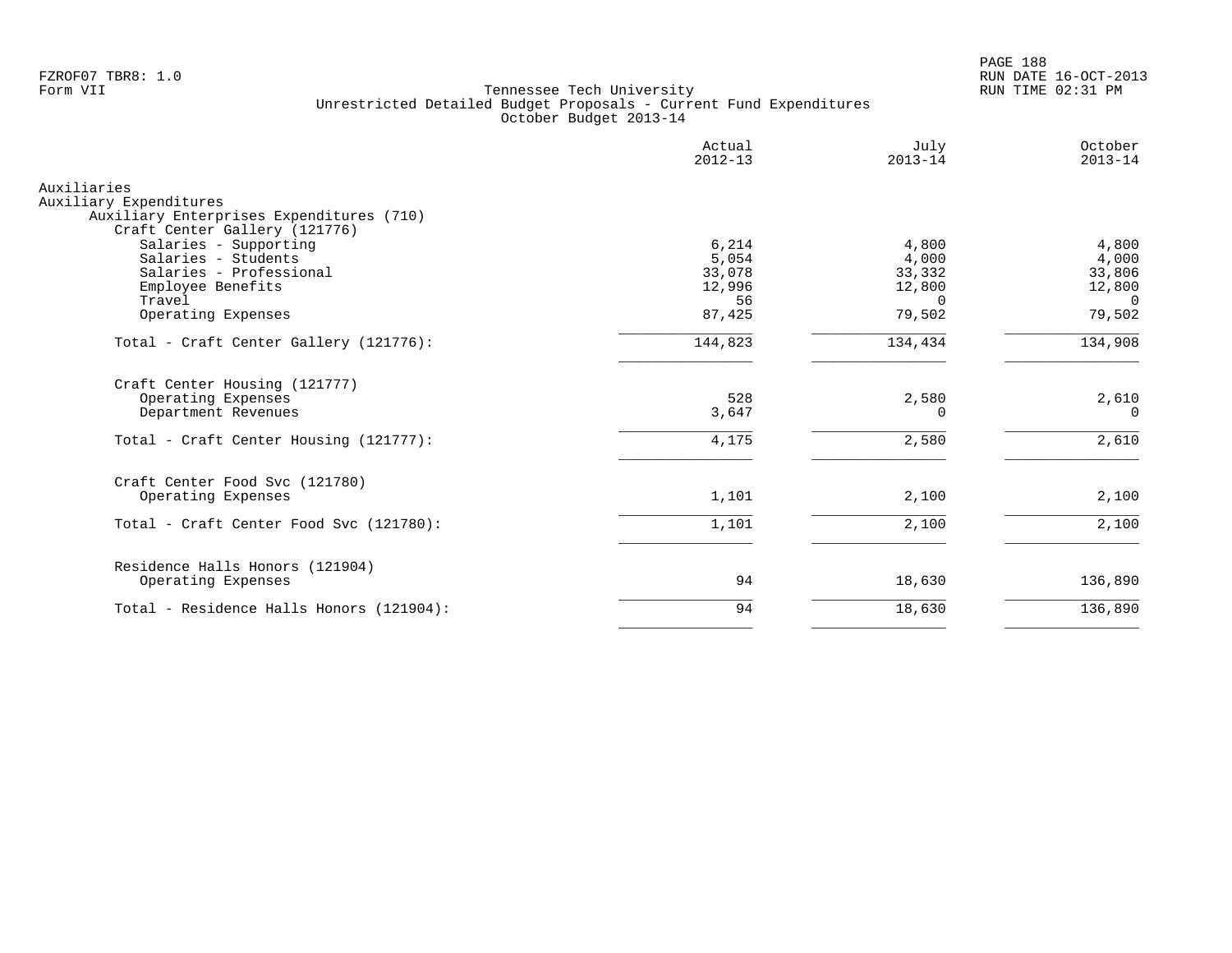PAGE 189 FZROF07 TBR8: 1.0 RUN DATE 16-OCT-2013

|                                                 | Actual<br>$2012 - 13$ | July<br>$2013 - 14$ | October<br>$2013 - 14$ |
|-------------------------------------------------|-----------------------|---------------------|------------------------|
| Residence Halls International (123705)          |                       |                     |                        |
| Salaries - Supporting                           | 0                     | 2,000               | $\mathbf 0$            |
| Operating Expenses                              | $\Omega$              | 5,740               | 15,450                 |
| Total - Residence Halls International (123705): | $\Omega$              | 7,740               | 15,450                 |
| Housing Administration (128000)                 |                       |                     |                        |
| Salaries - Supporting                           | 42,430                | 49,746              | 50,461                 |
| Salaries - Students                             | 14,774                | 17,690              | 17,690                 |
| Salaries - Professional                         | 137,920               | 139,360             | 141,879                |
| Employee Benefits                               | 65,983                | 81,070              | 81,070                 |
| Travel                                          | 181                   | 500                 | 500                    |
| Operating Expenses                              | 32,363                | 46,865              | 46,865                 |
| Department Revenues                             | $-310$                | 0                   | $\Omega$               |
| Total - Housing Administration (128000):        | 293,341               | 335,231             | 338,465                |
| Housing Admin Allocation (128001)               |                       |                     |                        |
| Operating Expenses                              | $-293,342$            | $-335,231$          | $-338, 465$            |
| Total - Housing Admin Allocation (128001):      | $-293, 342$           | $-335,231$          | $-338, 465$            |
| Residential Halls General (128002)              |                       |                     |                        |
| Salaries - Supporting                           | 23,372                | 24,260              | 24,612                 |
| Salaries - Students                             | 18,690                | 18,500              | 18,500                 |
| Salaries - Professional                         | 228,765               | 245,013             | 267,225                |
| Employee Benefits                               | 129,832               | 87,380              | 87,380                 |
| Travel                                          | 3,204                 | 5,000               | 5,000                  |
| Operating Expenses                              | 487,776               | 531,419             | 534,459                |
| Department Revenues                             | 14,521                | $\Omega$            | $\Omega$               |
| Total - Residential Halls General (128002):     | 906,160               | 911,572             | 937,176                |
|                                                 |                       |                     |                        |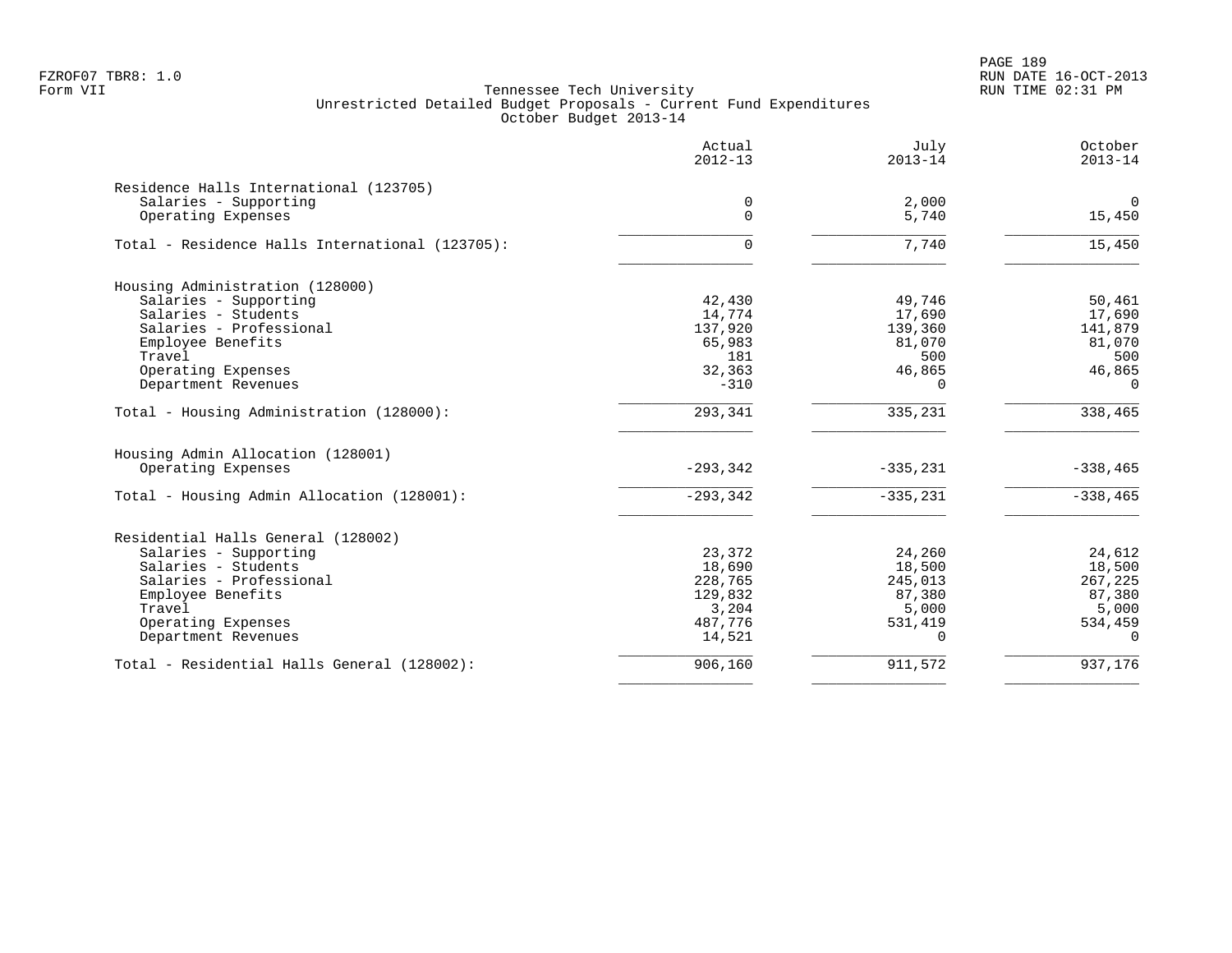PAGE 190 FZROF07 TBR8: 1.0 RUN DATE 16-OCT-2013

|                                                                                                                                       | Actual<br>$2012 - 13$            | July<br>$2013 - 14$              | October<br>$2013 - 14$           |
|---------------------------------------------------------------------------------------------------------------------------------------|----------------------------------|----------------------------------|----------------------------------|
| Residential Halls Telephone (128003)<br>Operating Expenses                                                                            | 402,644                          | 404,900                          | 404,900                          |
| Total - Residential Halls Telephone (128003):                                                                                         | 402,644                          | 404,900                          | 404,900                          |
| Counselor Fees (128009)<br>Salaries - Students<br>Employee Benefits                                                                   | 415,474<br>3,707                 | 466,600<br>2,880                 | 466,600<br>2,880                 |
| Total - Counselor Fees (128009):                                                                                                      | 419,181                          | 469,480                          | 469,480                          |
| Summer Conferences (128010)<br>Salaries - Students<br>Employee Benefits<br>Operating Expenses<br>Total - Summer Conferences (128010): | 13,200<br>600<br>4,446<br>18,246 | 17,500<br>900<br>7,500<br>25,900 | 17,500<br>900<br>7,500<br>25,900 |
| Residential Halls Sp Dep Disc (128011)<br>Employee Benefits<br>Total - Residential Halls Sp Dep Disc (128011):                        | 19,333<br>19,333                 | 23,640<br>23,640                 | 23,640<br>23,640                 |
| Residential Hall PC 191 (128012)<br>Employee Benefits                                                                                 | 1,101                            | 7,260                            | 7,260                            |
| Total - Residential Hall PC 191 (128012):                                                                                             | 1,101                            | 7,260                            | 7,260                            |
|                                                                                                                                       |                                  |                                  |                                  |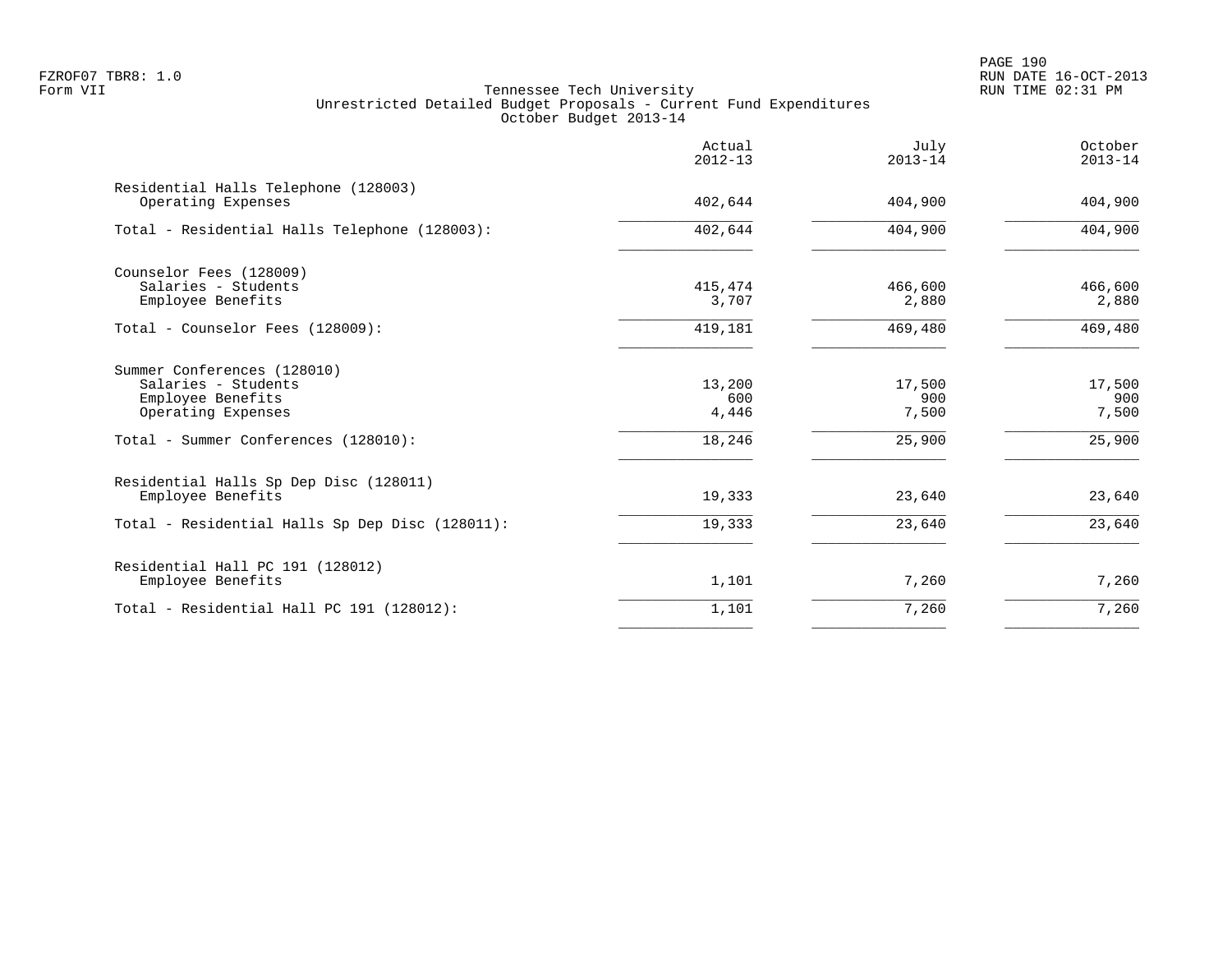|                                                     | Actual<br>$2012 - 13$ | July<br>$2013 - 14$ | October<br>$2013 - 14$ |
|-----------------------------------------------------|-----------------------|---------------------|------------------------|
| Tech Village Administration (128100)                |                       |                     |                        |
| Salaries - Supporting                               | 31,680                | 32,160              | 32,590                 |
| Salaries - Students                                 | 30,058                | 30,660              | 30,660                 |
| Employee Benefits                                   | 21,752                | 18,550              | 18,550                 |
| Operating Expenses                                  | 55,695                | 79,057              | 79,421                 |
| Department Revenues                                 | 3,647                 | 0                   | $\Omega$               |
| Total - Tech Village Administration (128100):       | 142,832               | 160,427             | 161,221                |
| Tech Village Telephone (128102)                     |                       |                     |                        |
| Operating Expenses                                  | 90,474                | 90,200              | 90,200                 |
|                                                     |                       |                     |                        |
| Total - Tech Village Telephone (128102):            | 90,474                | 90,200              | 90,200                 |
| University Recreation Fitness Ctr (128500)          |                       |                     |                        |
| Salaries - Academic                                 | $\Omega$              | 4,000               | 4,000                  |
| Salaries - Supporting                               | 73,371                | 72,759              | 77,588                 |
| Salaries - Students                                 | 127,717               | 111,000             | 111,000                |
| Salaries - Professional                             | 162,368               | 163,638             | 165,793                |
| Employee Benefits                                   | 137,352               | 137,520             | 137,520                |
| Travel                                              | 413                   | $\Omega$            | $\Omega$               |
| Operating Expenses                                  | 50,702                | 77,320              | 77,350                 |
| Department Revenues                                 | 3,647                 | $\Omega$            | $\Omega$               |
| Total - University Recreation Fitness Ctr (128500): | 555,570               | 566,237             | 573,251                |
|                                                     |                       |                     |                        |
| Fitness Ctr Spouse Dep Disc (128501)                |                       |                     |                        |
| Employee Benefits                                   | 0                     | 4,160               | 4,160                  |
| Total - Fitness Ctr Spouse Dep Disc (128501):       | $\mathbf 0$           | 4,160               | 4,160                  |
|                                                     |                       |                     |                        |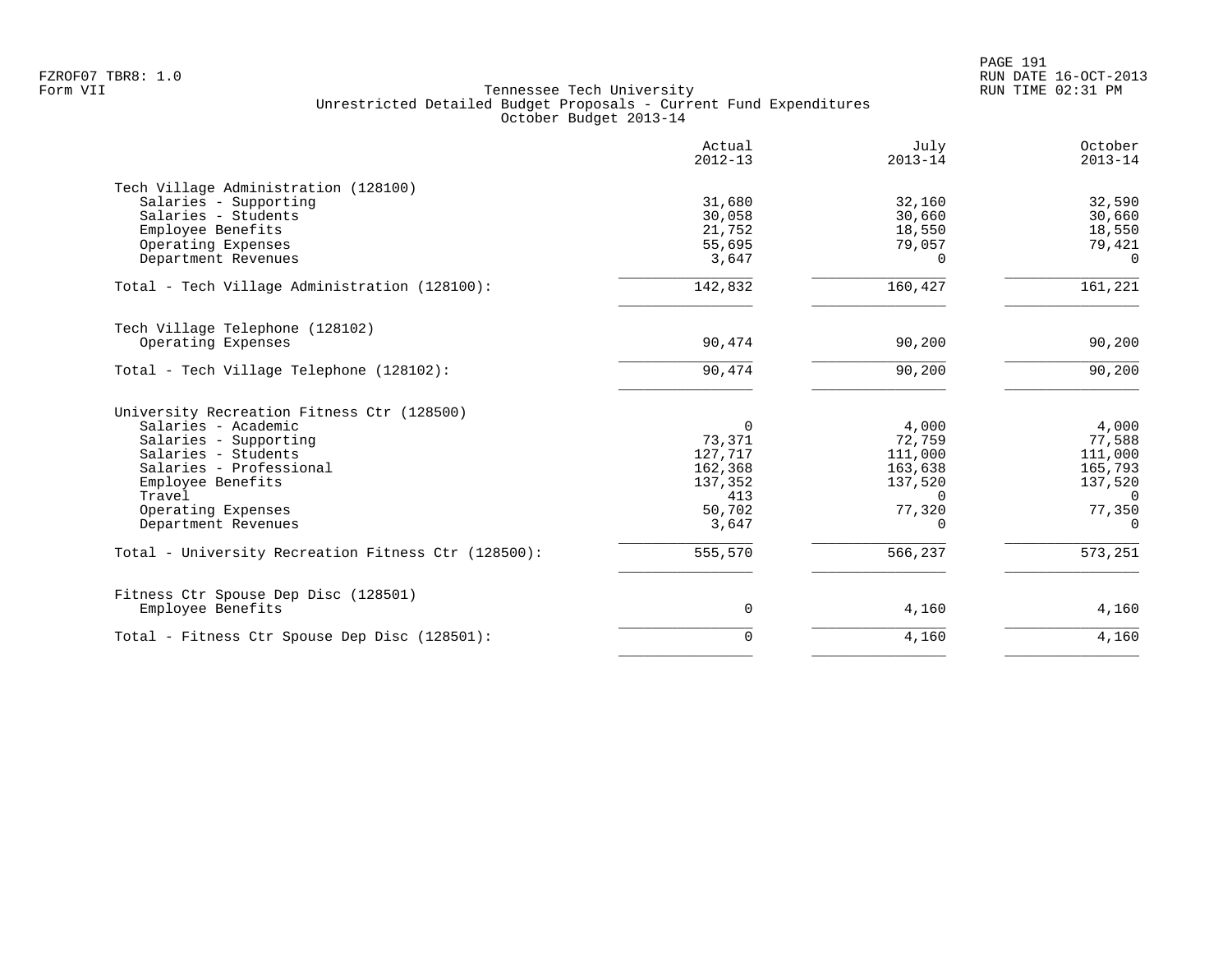PAGE 192 FZROF07 TBR8: 1.0 RUN DATE 16-OCT-2013

|                                               | Actual<br>$2012 - 13$ | July<br>$2013 - 14$ | October<br>$2013 - 14$ |
|-----------------------------------------------|-----------------------|---------------------|------------------------|
| Fitness Cheer Clinic (128503)                 |                       |                     |                        |
| Salaries - Supporting                         | 0                     | $\Omega$            | 42,664                 |
| Salaries - Students                           | $\Omega$              | $\Omega$            | 28,650                 |
| Salaries - Professional                       | <sup>n</sup>          | $\Omega$            | 12,873                 |
| Employee Benefits                             |                       |                     | 23,220                 |
| Travel                                        |                       |                     | 2,000                  |
| Operating Expenses                            | $\Omega$              |                     | 93,700                 |
| Capital Outlay                                | 0                     | $\Omega$            | 2,500                  |
| Total - Fitness Cheer Clinic (128503):        | 0                     | $\Omega$            | 205,607                |
| Residence Halls Engineering (137204)          |                       |                     |                        |
| Operating Expenses                            | 35,657                | 41,400              | 92,470                 |
| Total - Residence Halls Engineering (137204): | 35,657                | 41,400              | 92,470                 |
| Residence Halls Business (140018)             |                       |                     |                        |
| Travel                                        | 2,310                 | 0                   | $\mathbf 0$            |
| Operating Expenses                            | 35,545                | 28,440              | 66,280                 |
| Total - Residence Halls Business (140018):    | 37,855                | 28,440              | 66,280                 |
| Residential Hall Security (200006)            |                       |                     |                        |
| Salaries - Supporting                         | 67,615                | 69,097              | 70,219                 |
| Employee Benefits                             | 48,603                | 41,350              | 41,350                 |
| Operating Expenses                            | 8,496                 | 8,530               | 8,530                  |
| Total - Residential Hall Security (200006):   | 124,714               | 118,977             | 120,099                |
|                                               |                       |                     |                        |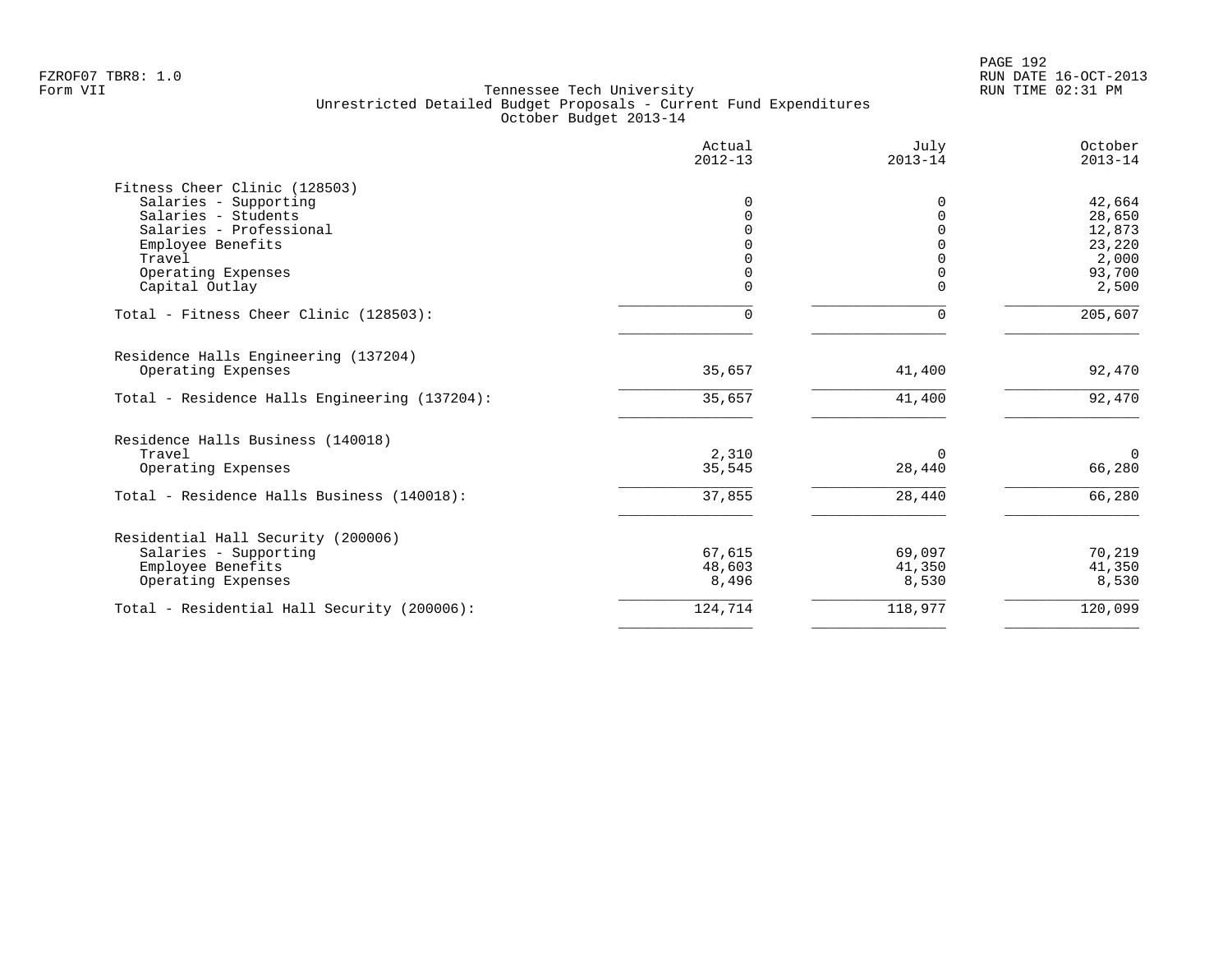|                                               | Actual<br>$2012 - 13$ | July<br>$2013 - 14$ | October<br>$2013 - 14$ |
|-----------------------------------------------|-----------------------|---------------------|------------------------|
| Director of Auxiliaries (203000)              |                       |                     |                        |
| Salaries - Professional                       | 50,744                | 50,830              | 51,559                 |
| Employee Benefits                             | 17,234                | 13,530              | 13,530                 |
| Travel                                        | 3,669                 | 4,010               | 4,010                  |
| Operating Expenses                            | 1,298                 | 1,560               | 1,560                  |
| Total - Director of Auxiliaries (203000):     | 72,945                | 69,930              | 70,659                 |
| Director of Auxil Transfers (203001)          |                       |                     |                        |
| Operating Expenses                            |                       | $-69,930$           | $-70,659$              |
| Department Revenues                           | $-72,944$             | 0                   | $\Omega$               |
| Total - Director of Auxil Transfers (203001): | $-72,944$             | $-69,930$           | $-70,659$              |
| Dining Services (203002)                      |                       |                     |                        |
| Salaries - Supporting                         | 4,118                 | 32,950              | 34,695                 |
| Employee Benefits                             | 1,114                 | 16,550              | 16,550                 |
| Operating Expenses                            | 40,739                | 40,360              | 40,609                 |
| Department Revenues                           | 21,883                | 0                   | $\Omega$               |
| Total - Dining Services (203002):             | 67,854                | 89,860              | 91,854                 |
| Cafeteria Insurance (203003)                  |                       |                     |                        |
| Operating Expenses                            | 17                    | 260                 | 260                    |
| Total - Cafeteria Insurance (203003):         | 17                    | 260                 | 260                    |
|                                               |                       |                     |                        |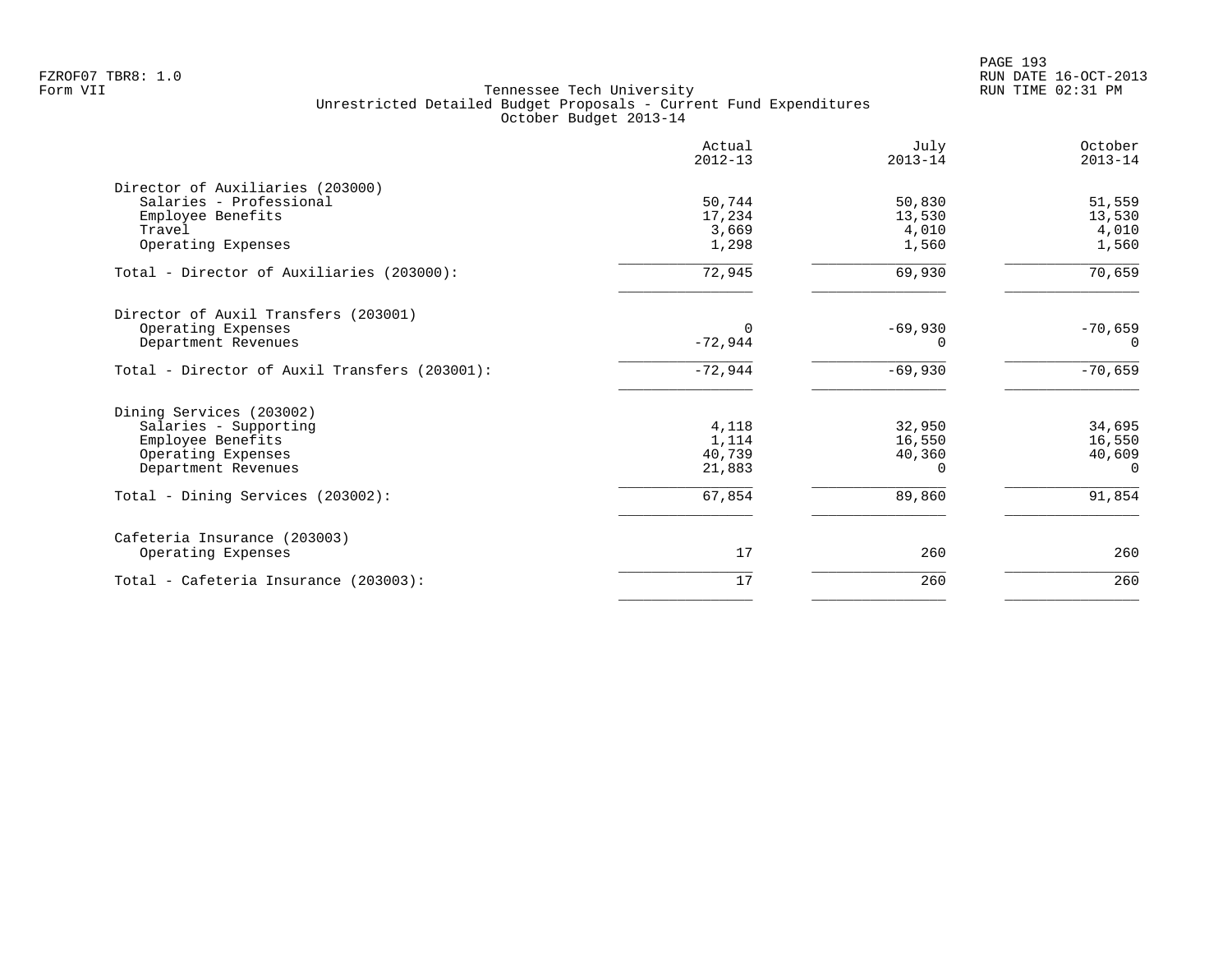|                                                                                     | Actual<br>$2012 - 13$     | July<br>$2013 - 14$       | October<br>$2013 - 14$    |
|-------------------------------------------------------------------------------------|---------------------------|---------------------------|---------------------------|
| Cafe Spouse Depend Discount (203004)<br>Employee Benefits                           | 465                       | 8,320                     | 8,320                     |
| Total - Cafe Spouse Depend Discount (203004):                                       | 465                       | 8,320                     | 8,320                     |
| Post Office Administration (203012)<br>Salaries - Supporting<br>Salaries - Students | 99,830                    | 103,440<br>1,000          | 104,891<br>1,000          |
| Salaries - Professional<br>Employee Benefits<br>Travel                              | 28,274<br>89,452<br>1,439 | 28,460<br>60,170<br>2,200 | 28,887<br>60,170<br>2,200 |
| Operating Expenses<br>Department Revenues                                           | 13,299<br>3,647           | 18,300<br>0               | 18,330<br>$\Omega$        |
| Total - Post Office Administration (203012):                                        | 235,941                   | 213,570                   | 215,478                   |
| Post Office Spouse Dependent (203014)                                               | 3,392                     | 10,830                    |                           |
| Employee Benefits<br>Total - Post Office Spouse Dependent (203014):                 | 3,392                     | 10,830                    | 10,830<br>10,830          |
| Post Office PC191 (203015)                                                          |                           |                           |                           |
| Employee Benefits                                                                   | 0                         | 3,300                     | 3,300                     |
| Total - Post Office PC191 (203015):                                                 | 0                         | 3,300                     | 3,300                     |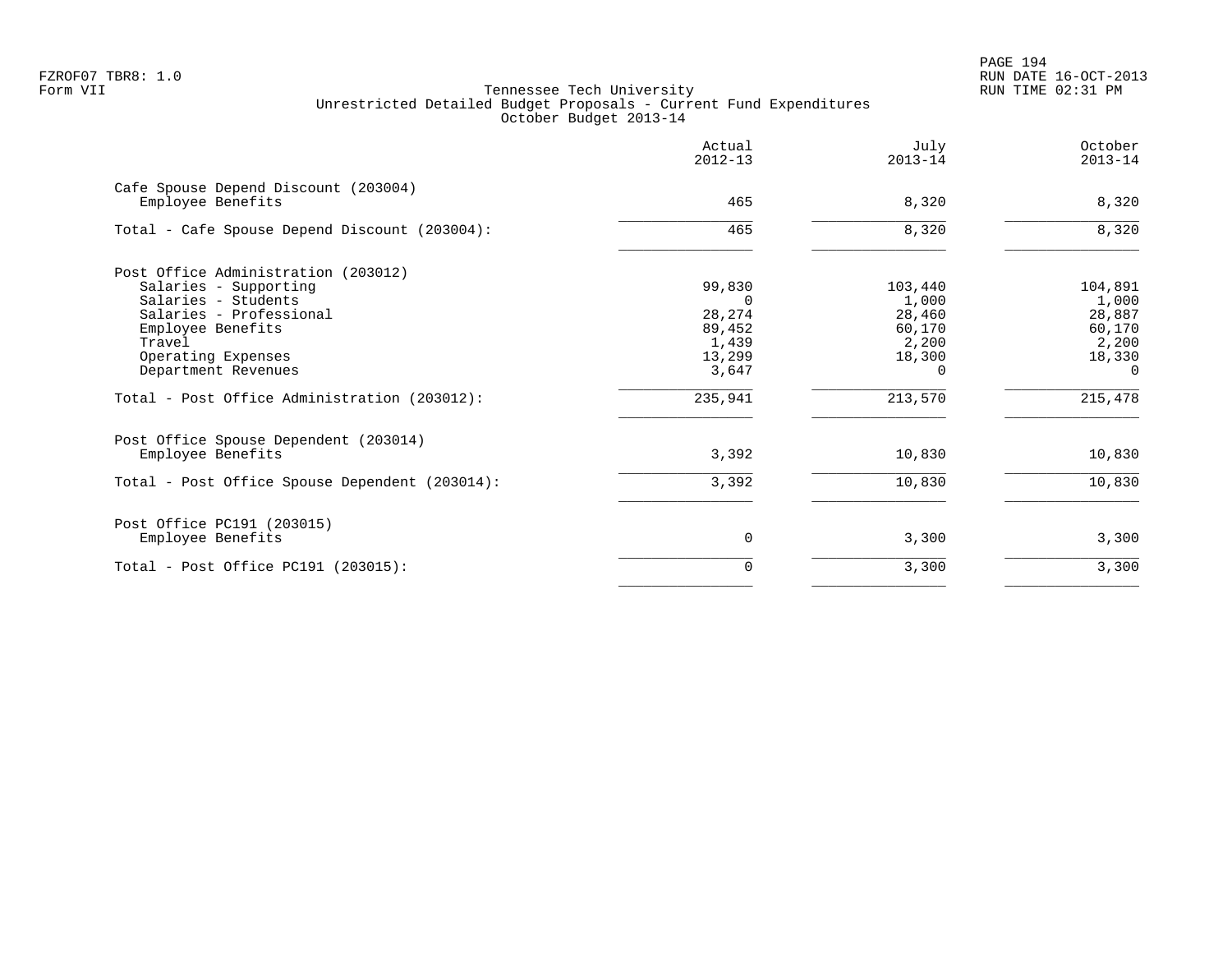PAGE 195 FZROF07 TBR8: 1.0 RUN DATE 16-OCT-2013

|                                               | Actual<br>$2012 - 13$ | July<br>$2013 - 14$ | October<br>$2013 - 14$ |
|-----------------------------------------------|-----------------------|---------------------|------------------------|
| Bookstore Operating (203016)                  |                       |                     |                        |
| Travel                                        | $\Omega$              | 250                 | $\Omega$               |
| Operating Expenses                            | 1,000                 | 18,994              | 19,144                 |
| Department Revenues                           | 14,589                |                     | $\Omega$               |
| Total - Bookstore Operating (203016):         | 15,589                | 19,244              | 19,144                 |
| Vending General (203017)                      |                       |                     |                        |
| Operating Expenses                            | 9,778                 | 18,000              | 18,070                 |
| Department Revenues                           | 7,294                 | 0                   | $\Omega$               |
| Total - Vending General (203017):             | 17,072                | 18,000              | 18,070                 |
| Tech Village General (221010)                 |                       |                     |                        |
| Salaries - Supporting                         | 108,063               | 143,289             | 145,007                |
| Employee Benefits                             | 45,969                | 57,630              | 57,630                 |
| Operating Expenses                            | 52,923                | 85,000              | 85,000                 |
| Total - Tech Village General (221010):        | 206,955               | 285,919             | 287,637                |
| Residence Halls Maintenance (251009)          |                       |                     |                        |
| Salaries - Supporting                         | 199,404               | 242,751             | 229,870                |
| Employee Benefits                             | 105,297               | 99,000              | 99,000                 |
| Operating Expenses                            | 160,376               | 125,000             | 125,000                |
| Total - Residence Halls Maintenance (251009): | 465,077               | 466,751             | 453,870                |
|                                               |                       |                     |                        |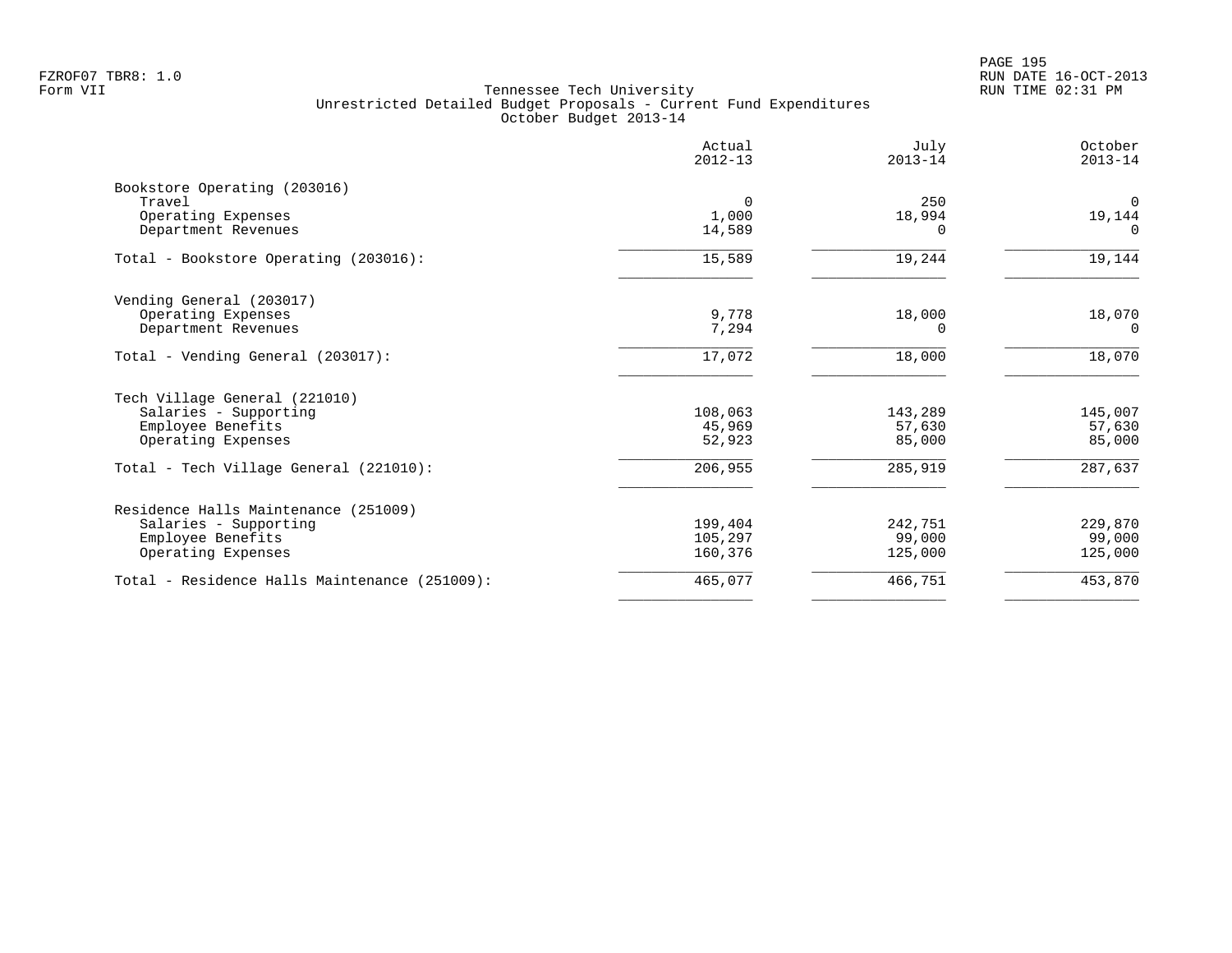PAGE 196 FZROF07 TBR8: 1.0 RUN DATE 16-OCT-2013

|                                                            | Actual<br>$2012 - 13$ | July<br>$2013 - 14$ | October<br>$2013 - 14$ |
|------------------------------------------------------------|-----------------------|---------------------|------------------------|
| Residence Hall Custodial (255002)<br>Salaries - Supporting | 124,391               | 131,849             | 133,985                |
| Employee Benefits<br>Operating Expenses                    | 21,940<br>240,819     | 64,000<br>238,750   | 64,000<br>238,750      |
| Total - Residence Hall Custodial (255002):                 | 387,150               | 434,599             | 436,735                |
| Tech Village Custodial (255005)                            | 10,890                |                     |                        |
| Operating Expenses                                         |                       | 29,000              | 29,000                 |
| Total - Tech Village Custodial (255005):                   | 10,890                | 29,000              | 29,000                 |
| Fitness Center Custodial (255006)<br>Operating Expenses    | 75,000                | 75,000              | 75,000                 |
| Total - Fitness Center Custodial (255006):                 | 75,000                | 75,000              | 75,000                 |
| Auxil Inst Supp Allocation (700046)                        |                       |                     |                        |
| Department Revenues                                        | 315,408               | 334,700             | 386,130                |
| Total - Auxil Inst Supp Allocation (700046):               | 315,408               | 334,700             | 386,130                |
| Auxil Data Processing Allocation (700047)                  |                       |                     |                        |
| Department Revenues                                        | 23,474                | 21,770              | 33,240                 |
| Total - Auxil Data Processing Allocation (700047):         | 23,474                | 21,770              | 33,240                 |
|                                                            |                       |                     |                        |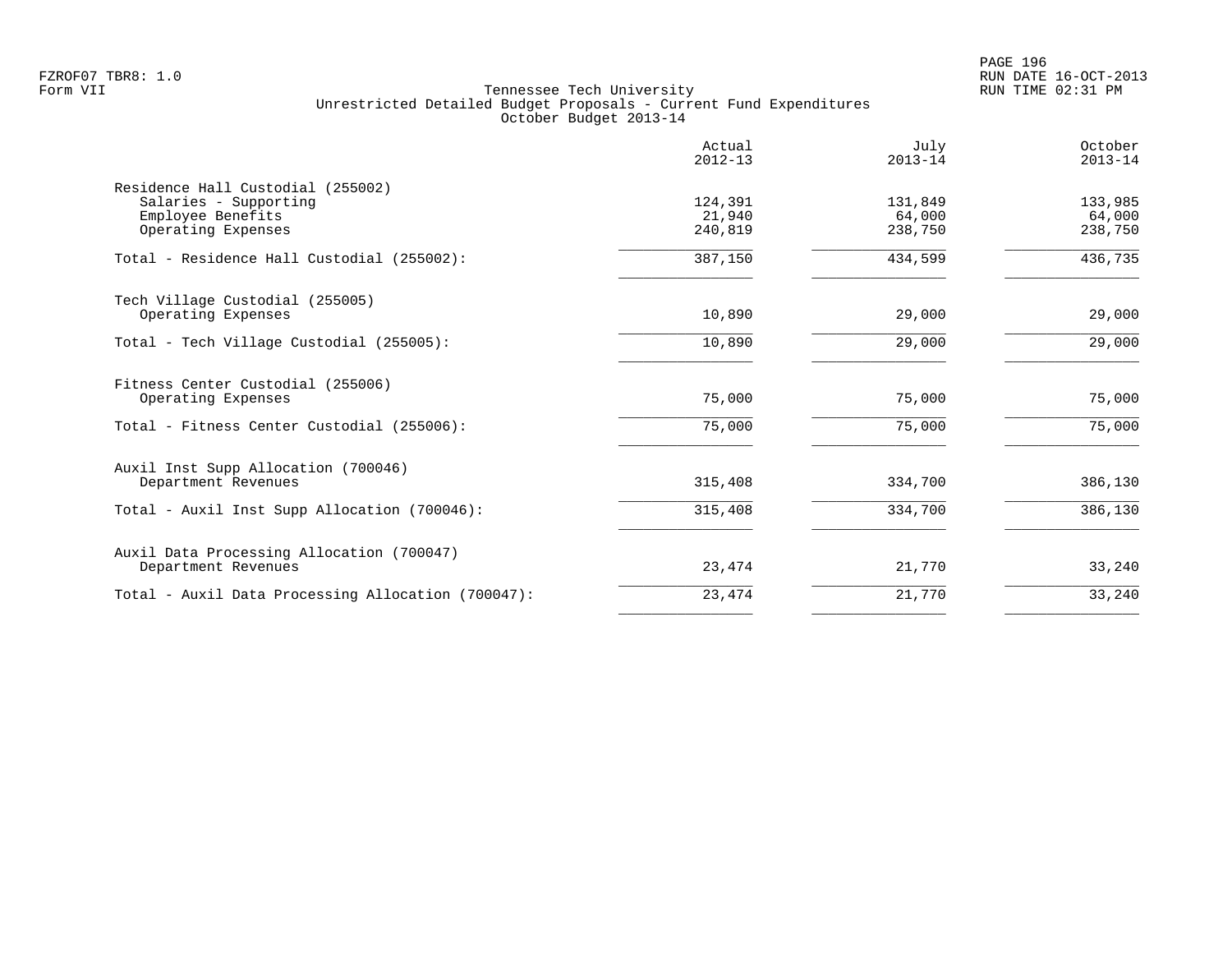# FZROF07 TBR8: 1.0 RUN DATE 16-OCT-2013 Tennessee Tech University Unrestricted Detailed Budget Proposals - Current Fund Expenditures October Budget 2013-14

|                                                                 | Actual<br>$2012 - 13$ | July<br>$2013 - 14$ | October<br>$2013 - 14$ |
|-----------------------------------------------------------------|-----------------------|---------------------|------------------------|
| Auxil Pro Rata Allocation (700048)<br>Department Revenues       | 1,812,100             | 1,852,520           | 1,872,070              |
| Total - Auxil Pro Rata Allocation (700048):                     | 1,812,100             | 1,852,520           | 1,872,070              |
| Auxil Insurance Allocation (700049)<br>Operating Expenses       | 12,031                | 11,200              | 11,200                 |
| Total - Auxil Insurance Allocation (700049):                    | 12,031                | 11,200              | 11,200                 |
| TTU Staff Tuit Maint Reimbursment (700068)<br>Employee Benefits | 1,101                 | 0                   | $\Omega$               |
| Total - TTU Staff Tuit Maint Reimbursment (700068):             | 1,101                 | 0                   | $\Omega$               |
|                                                                 |                       |                     |                        |

# Total - Auxiliary Enterprises Expenditures (710):

|       | Salaries - Academic     |           | 4,000     | 4,000     |
|-------|-------------------------|-----------|-----------|-----------|
|       | Salaries - Supporting   | 780,488   | 909,101   | 951,382   |
|       | Salaries - Students     | 624,967   | 666,950   | 695,600   |
|       | Salaries - Professional | 641,149   | 660,633   | 702,022   |
|       | Employee Benefits       | 727,223   | 750,840   | 774,060   |
|       | Travel                  | 11,272    | 11,960    | 13,710    |
|       | Operating Expenses      | 1,617,774 | 1,680,446 | 1,991,026 |
|       | Capital Outlay          |           |           | 2,500     |
|       | Department Revenues     | 2,150,603 | 2,208,990 | 2,291,440 |
|       |                         |           |           |           |
| Total |                         | 6,553,476 | 6,892,920 | 7,425,740 |
|       |                         |           |           |           |

Auxiliary Mandatory Transfers (720)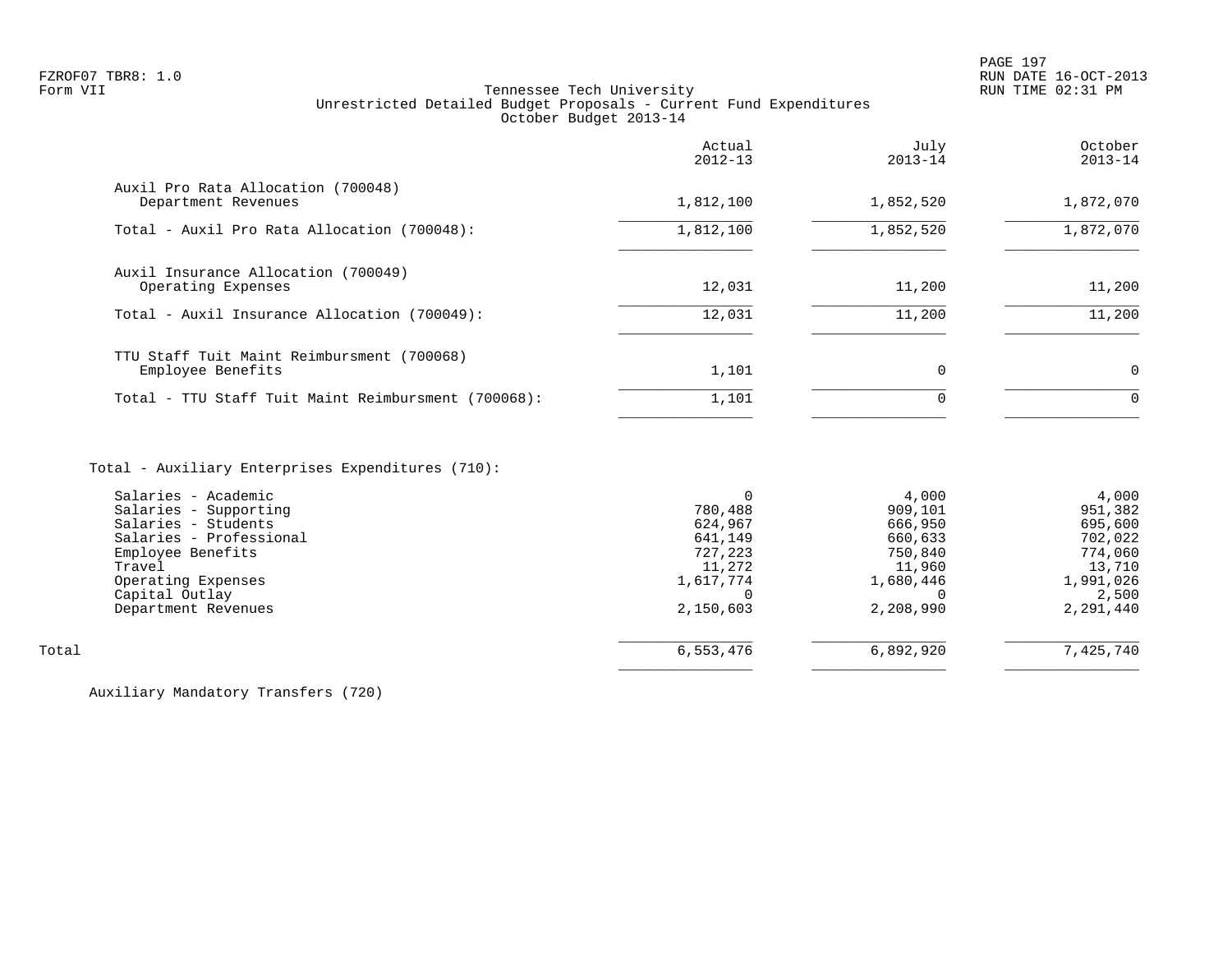|                                        | Actual<br>$2012 - 13$ | July<br>$2013 - 14$ | October<br>$2013 - 14$ |
|----------------------------------------|-----------------------|---------------------|------------------------|
| Auxiliary Nonmandatory Transfers (730) |                       |                     |                        |
| Total Auxiliary Expenditures           |                       |                     |                        |
| Salaries - Academic                    |                       | 4,000               | 4,000                  |
| Salaries - Supporting                  | 780,488               | 909,101             | 951,382                |
| Salaries - Students                    | 624,967               | 666,950             | 695,600                |
| Salaries - Professional                | 641,149               | 660,633             | 702,022                |
| Employee Benefits                      | 727,223               | 750,840             | 774,060                |
| Travel                                 | 11,272                | 11,960              | 13,710                 |
| Operating Expense                      | 1,617,774             | 1,680,446           | 1,991,026              |
| Capital Outlay                         |                       |                     | 2,500                  |
| Department Revenues                    | 2,150,603             | 2,208,990           | 2,291,440              |
| Total                                  | 6,553,476             | 6,892,920           | 7,425,740              |
|                                        |                       |                     |                        |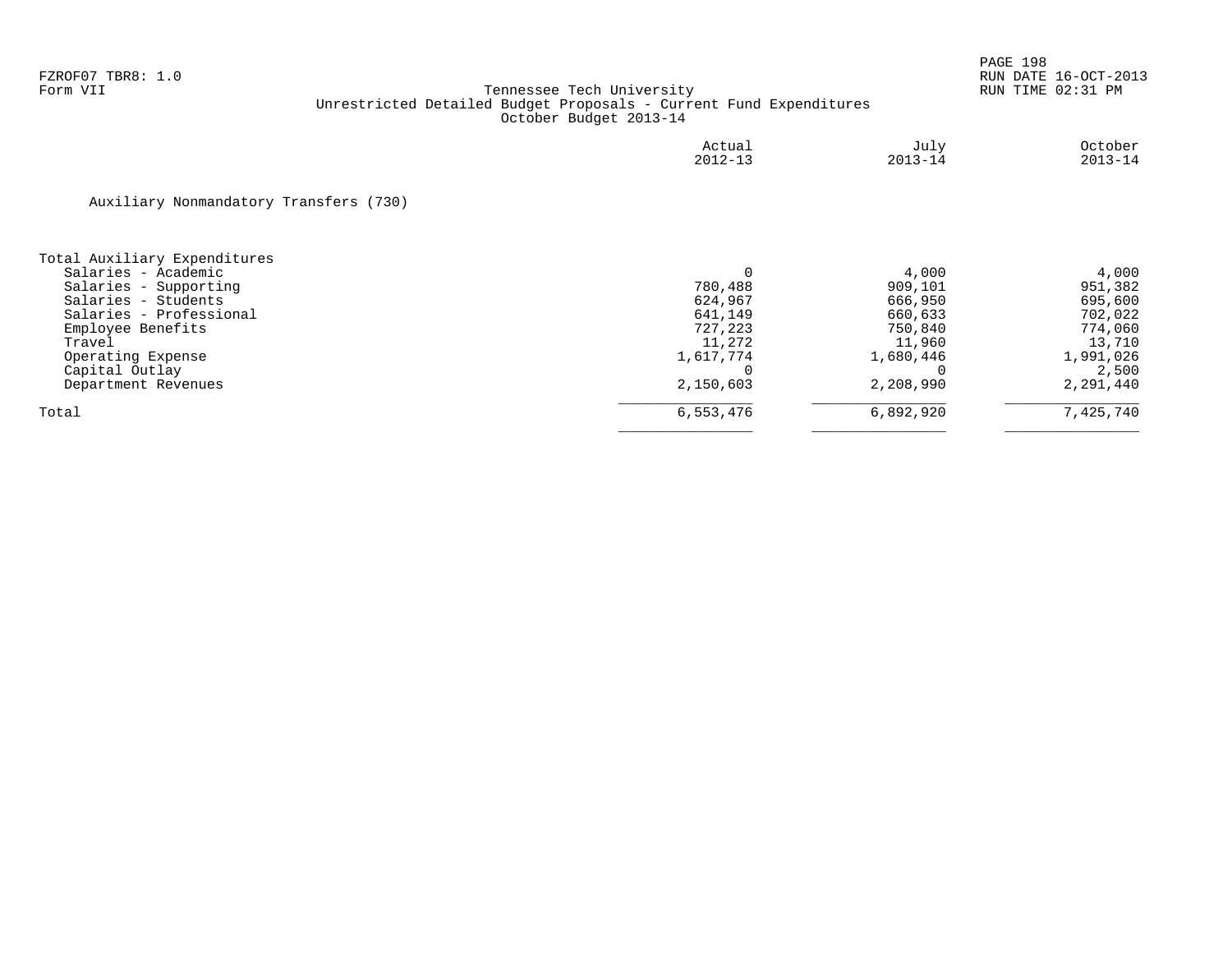PAGE 199 FZROF07 TBR8: 1.0 RUN DATE 16-OCT-2013

|                                                                                                                                                                                                                                                                                                                                     | Actual<br>$2012 - 13$                                                                                    | July<br>$2013 - 14$                                                                                       | October<br>$2013 - 14$                                                                                       |
|-------------------------------------------------------------------------------------------------------------------------------------------------------------------------------------------------------------------------------------------------------------------------------------------------------------------------------------|----------------------------------------------------------------------------------------------------------|-----------------------------------------------------------------------------------------------------------|--------------------------------------------------------------------------------------------------------------|
| Auxiliary Transfers                                                                                                                                                                                                                                                                                                                 |                                                                                                          |                                                                                                           |                                                                                                              |
| Mandatory Transfers<br>ROI Dorms 10TH D 2012C 914 (2004B)<br>ROI Dorms 10TH Dixie 2005A 914 Bd<br>ROI R H Rep 2007C 914 Bd<br>ROI New Dorm 2010 917<br>ROI TV Apts 2012A 920<br>ROI TV Apts Renov PH2 P921                                                                                                                          | 381,000<br>172,050<br>224,510<br>1,944,210<br>349,420<br>31,647                                          | 354,320<br>166,160<br>193,620<br>1,887,210<br>461,790<br>53,000                                           | 354,320<br>166,160<br>193,620<br>1,887,210<br>461,790<br>12,000                                              |
| Total Auxiliary Mandatory Transfers:                                                                                                                                                                                                                                                                                                | 3,102,837                                                                                                | 3,116,100                                                                                                 | 3,075,100                                                                                                    |
| Non-Mandatory Transfers<br>Transfers to RR Housing<br>Transfers to RR Aptments<br>Transfers to RR Bookstore<br>Transfers to RR Cafeteria<br>Transfers to RR Vending<br>Transfers to RR Post Office<br>Transfers to RR Fitness Center<br>Transfers to RR CC Housing<br>Transfers to RR CC Contr SR<br>Transfers from RR Craft Center | 3,459,182<br>107,645<br>576,255<br>1,233,427<br>65,839<br>91,395<br>307,750<br>0<br>$\Omega$<br>$-9,778$ | 2,989,115<br>$\Omega$<br>567,586<br>1,371,450<br>62,180<br>97,550<br>232,743<br>14,096<br>300<br>$\Omega$ | 2,739,692<br>$\Omega$<br>476,306<br>1,605,886<br>61,900<br>93,272<br>218,432<br>11,732<br>300<br>$\mathbf 0$ |
| Total Auxiliary Non-Mandatory Transfers:                                                                                                                                                                                                                                                                                            | 5,831,715                                                                                                | 5,335,020                                                                                                 | 5,207,520                                                                                                    |
| Total Auxiliary Transfers                                                                                                                                                                                                                                                                                                           | 8,934,552                                                                                                | 8,451,120                                                                                                 | 8,282,620                                                                                                    |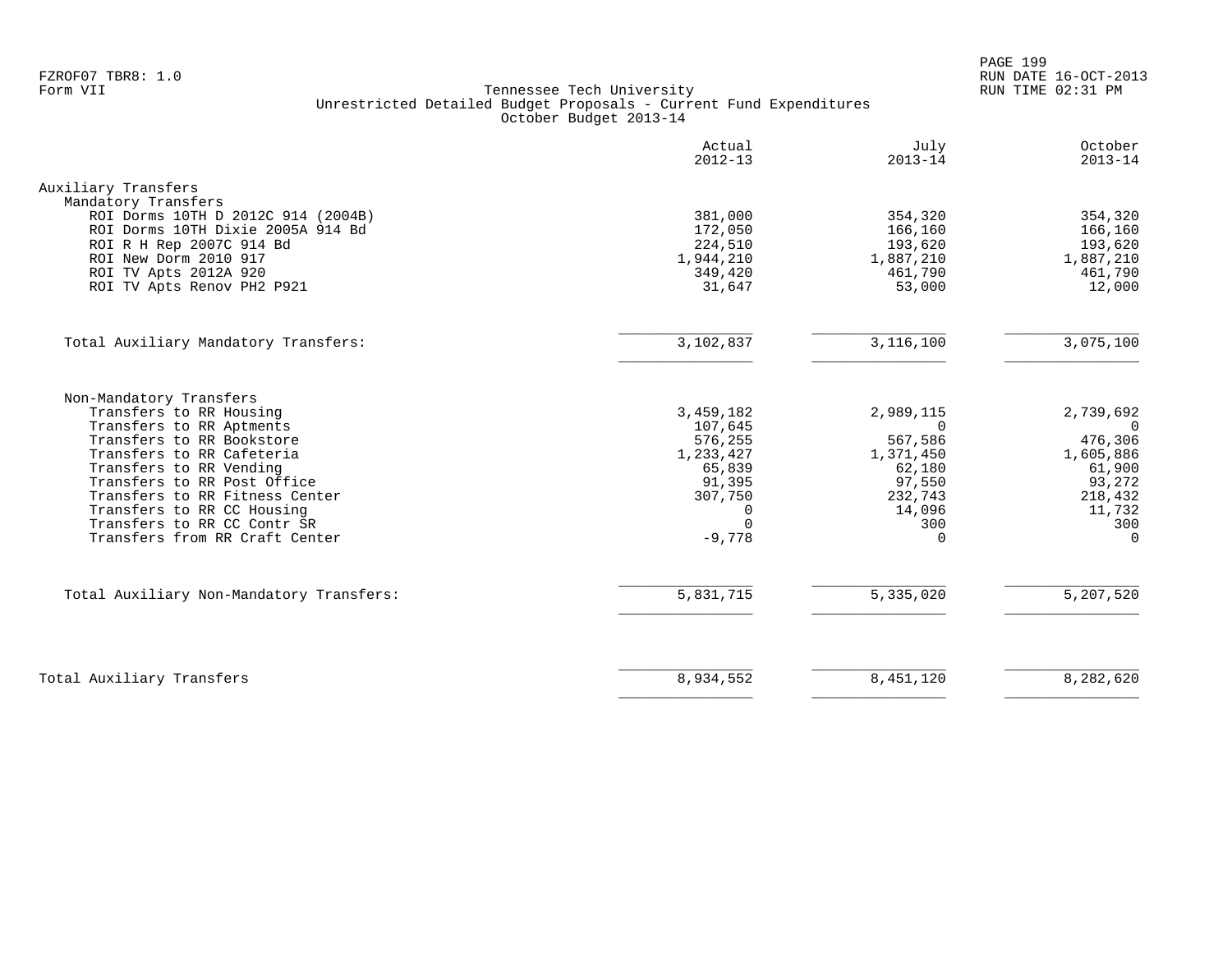| $2012 - 13$<br>$2013 - 14$<br>4,000<br>$\Omega$<br>909,101<br>780,488<br>624,967<br>666,950<br>641,149<br>660,633<br>727,223<br>750,840<br>11,272<br>11,960<br>1,617,774<br>1,680,446<br>$\Omega$<br>2,150,603<br>2,208,990<br>8,934,552<br>8,451,120<br>15,488,028<br>15,344,040 | $2013 - 14$<br>4,000<br>951,382<br>695,600<br>702,022<br>774,060<br>13,710<br>1,991,026<br>2,500<br>$\Omega$<br>2,291,440<br>8,282,620<br>15,708,360 |
|-----------------------------------------------------------------------------------------------------------------------------------------------------------------------------------------------------------------------------------------------------------------------------------|------------------------------------------------------------------------------------------------------------------------------------------------------|
|                                                                                                                                                                                                                                                                                   |                                                                                                                                                      |
|                                                                                                                                                                                                                                                                                   |                                                                                                                                                      |
|                                                                                                                                                                                                                                                                                   |                                                                                                                                                      |
|                                                                                                                                                                                                                                                                                   |                                                                                                                                                      |
|                                                                                                                                                                                                                                                                                   |                                                                                                                                                      |
|                                                                                                                                                                                                                                                                                   |                                                                                                                                                      |
|                                                                                                                                                                                                                                                                                   |                                                                                                                                                      |
|                                                                                                                                                                                                                                                                                   |                                                                                                                                                      |
|                                                                                                                                                                                                                                                                                   |                                                                                                                                                      |
|                                                                                                                                                                                                                                                                                   |                                                                                                                                                      |
|                                                                                                                                                                                                                                                                                   |                                                                                                                                                      |
|                                                                                                                                                                                                                                                                                   |                                                                                                                                                      |
|                                                                                                                                                                                                                                                                                   |                                                                                                                                                      |
|                                                                                                                                                                                                                                                                                   |                                                                                                                                                      |
|                                                                                                                                                                                                                                                                                   |                                                                                                                                                      |
| 3,511,909<br>4,291,995                                                                                                                                                                                                                                                            | 4,627,993                                                                                                                                            |
| 31,775,843<br>34, 207, 379                                                                                                                                                                                                                                                        | 36,615,827                                                                                                                                           |
| 10,685,176<br>11,365,570                                                                                                                                                                                                                                                          | 11,584,275                                                                                                                                           |
| 2,239,301<br>1,581,700                                                                                                                                                                                                                                                            | 1,670,055                                                                                                                                            |
| 14, 125, 558<br>15,593,776                                                                                                                                                                                                                                                        | 18,042,691                                                                                                                                           |
| 24,651,983<br>23,900,088                                                                                                                                                                                                                                                          | 26, 468, 923                                                                                                                                         |
| 2,619,359<br>1,538,520                                                                                                                                                                                                                                                            | 2,075,241                                                                                                                                            |
| 35,440,033<br>40,686,383                                                                                                                                                                                                                                                          | 48, 363, 620                                                                                                                                         |
| 980,651<br>380,990                                                                                                                                                                                                                                                                | 437,910                                                                                                                                              |
| 247,711<br>$-1,674,300$                                                                                                                                                                                                                                                           | $-1,391,690$                                                                                                                                         |
| 19,568,097<br>14,541,692                                                                                                                                                                                                                                                          | 15,222,297                                                                                                                                           |
|                                                                                                                                                                                                                                                                                   | 163, 717, 142                                                                                                                                        |
|                                                                                                                                                                                                                                                                                   | 145,845,621<br>146, 413, 793                                                                                                                         |